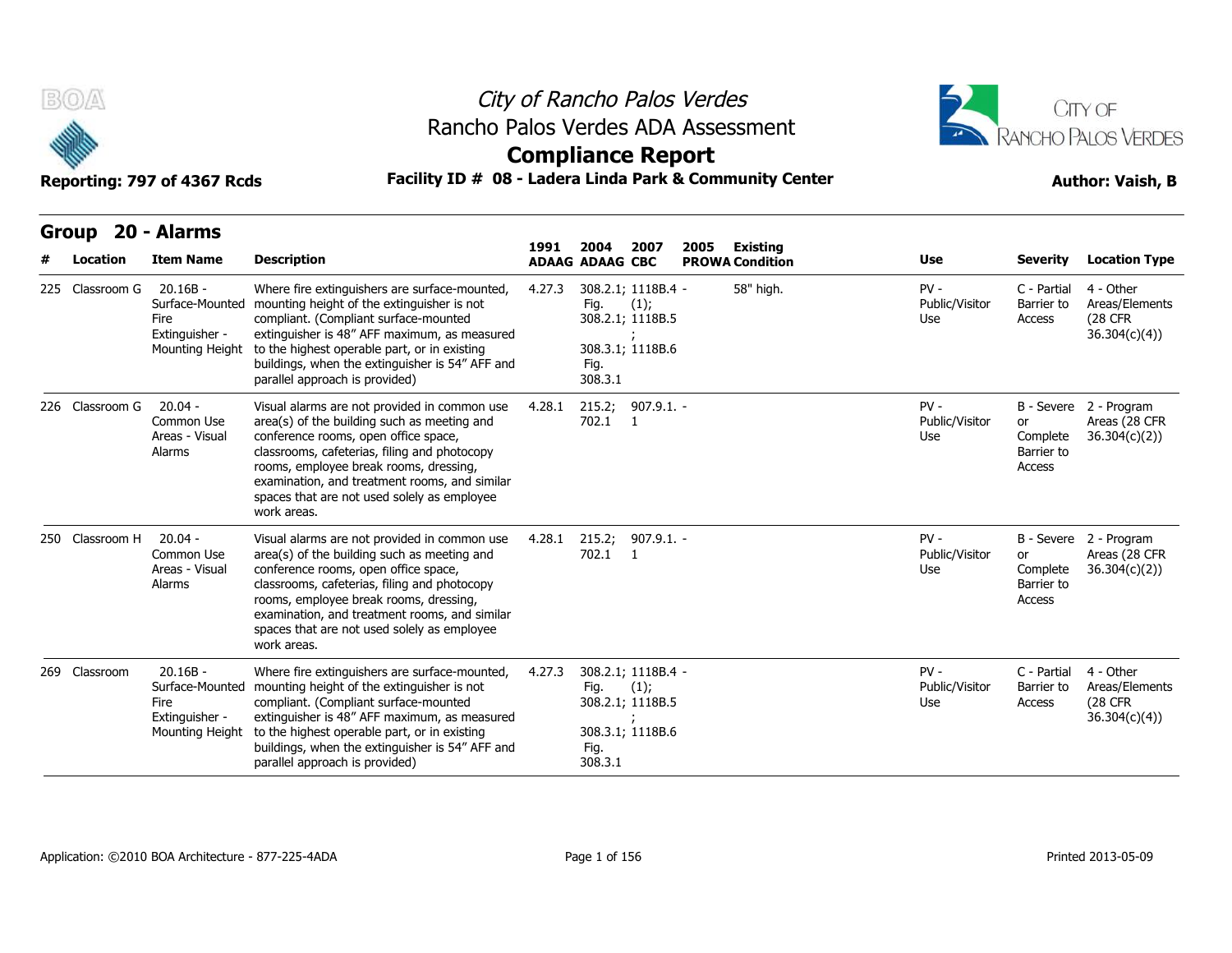



| B(0)  |                             | Reporting: 797 of 4367 Rcds                         |                                                                                                                                                                                                                                                                                                                                              | City of Rancho Palos Verdes<br>Rancho Palos Verdes ADA Assessment<br><b>Compliance Report</b><br>Facility ID # 08 - Ladera Linda Park & Community Center | CITY OF<br>RANCHO PALOS VERDES<br><b>Author: Vaish, B</b> |                    |                                            |                                    |                                               |                                                         |
|-------|-----------------------------|-----------------------------------------------------|----------------------------------------------------------------------------------------------------------------------------------------------------------------------------------------------------------------------------------------------------------------------------------------------------------------------------------------------|----------------------------------------------------------------------------------------------------------------------------------------------------------|-----------------------------------------------------------|--------------------|--------------------------------------------|------------------------------------|-----------------------------------------------|---------------------------------------------------------|
| Group | Location                    | 20 - Alarms<br><b>Item Name</b>                     | <b>Description</b>                                                                                                                                                                                                                                                                                                                           | 1991                                                                                                                                                     | 2004<br><b>ADAAG ADAAG CBC</b>                            | 2007               | 2005<br>Existing<br><b>PROWA Condition</b> | Use                                | Severity                                      | <b>Location Type</b>                                    |
|       | 272 Classroom               | $20.04 -$<br>Common Use<br>Areas - Visual<br>Alarms | Visual alarms are not provided in common use<br>area(s) of the building such as meeting and<br>conference rooms, open office space,<br>classrooms, cafeterias, filing and photocopy<br>rooms, employee break rooms, dressing,<br>examination, and treatment rooms, and similar<br>spaces that are not used solely as employee<br>work areas. | 4.28.1                                                                                                                                                   | 215.2;<br>702.1 1                                         | $907.9.1. -$       |                                            | $PV -$<br>Public/Visitor<br>Use    | or<br>Complete<br>Barrier to<br>Access        | B - Severe 2 - Program<br>Areas (28 CFR<br>36.304(c)(2) |
|       | 298 Classroom K             | $20.04 -$<br>Common Use<br>Areas - Visual<br>Alarms | Visual alarms are not provided in common use<br>area(s) of the building such as meeting and<br>conference rooms, open office space,<br>classrooms, cafeterias, filing and photocopy<br>rooms, employee break rooms, dressing,<br>examination, and treatment rooms, and similar<br>spaces that are not used solely as employee<br>work areas. | 4.28.1                                                                                                                                                   | 215.2;<br>702.1 1                                         | $907.9.1. -$       |                                            | $PV -$<br>Public/Visitor<br>Use    | or<br>Complete<br>Barrier to<br>Access        | B - Severe 2 - Program<br>Areas (28 CFR<br>36.304(c)(2) |
|       | 331 Classroom J             | $20.04 -$<br>Common Use<br>Areas - Visual<br>Alarms | Visual alarms are not provided in common use<br>area(s) of the building such as meeting and<br>conference rooms, open office space,<br>classrooms, cafeterias, filing and photocopy<br>rooms, employee break rooms, dressing,<br>examination, and treatment rooms, and similar<br>spaces that are not used solely as employee<br>work areas. | 4.28.1                                                                                                                                                   | 215.2;<br>702.1                                           | $907.9.1. -$<br>-1 |                                            | $PV -$<br>Public/Visitor<br>Use    | or<br>Complete<br>Barrier to<br>Access        | B - Severe 2 - Program<br>Areas (28 CFR<br>36.304(c)(2) |
|       | 351 Montessori<br>Classroom | $20.04 -$<br>Common Use<br>Areas - Visual<br>Alarms | Visual alarms are not provided in common use<br>area(s) of the building such as meeting and<br>conference rooms, open office space,<br>classrooms, cafeterias, filing and photocopy<br>rooms, employee break rooms, dressing,<br>examination, and treatment rooms, and similar<br>spaces that are not used solely as employee<br>work areas. | 4.28.1                                                                                                                                                   | 215.2;<br>702.1 1                                         | $907.9.1. -$       |                                            | GS - General<br><b>Student Use</b> | <b>or</b><br>Complete<br>Barrier to<br>Access | B - Severe 2 - Program<br>Areas (28 CFR<br>36.304(c)(2) |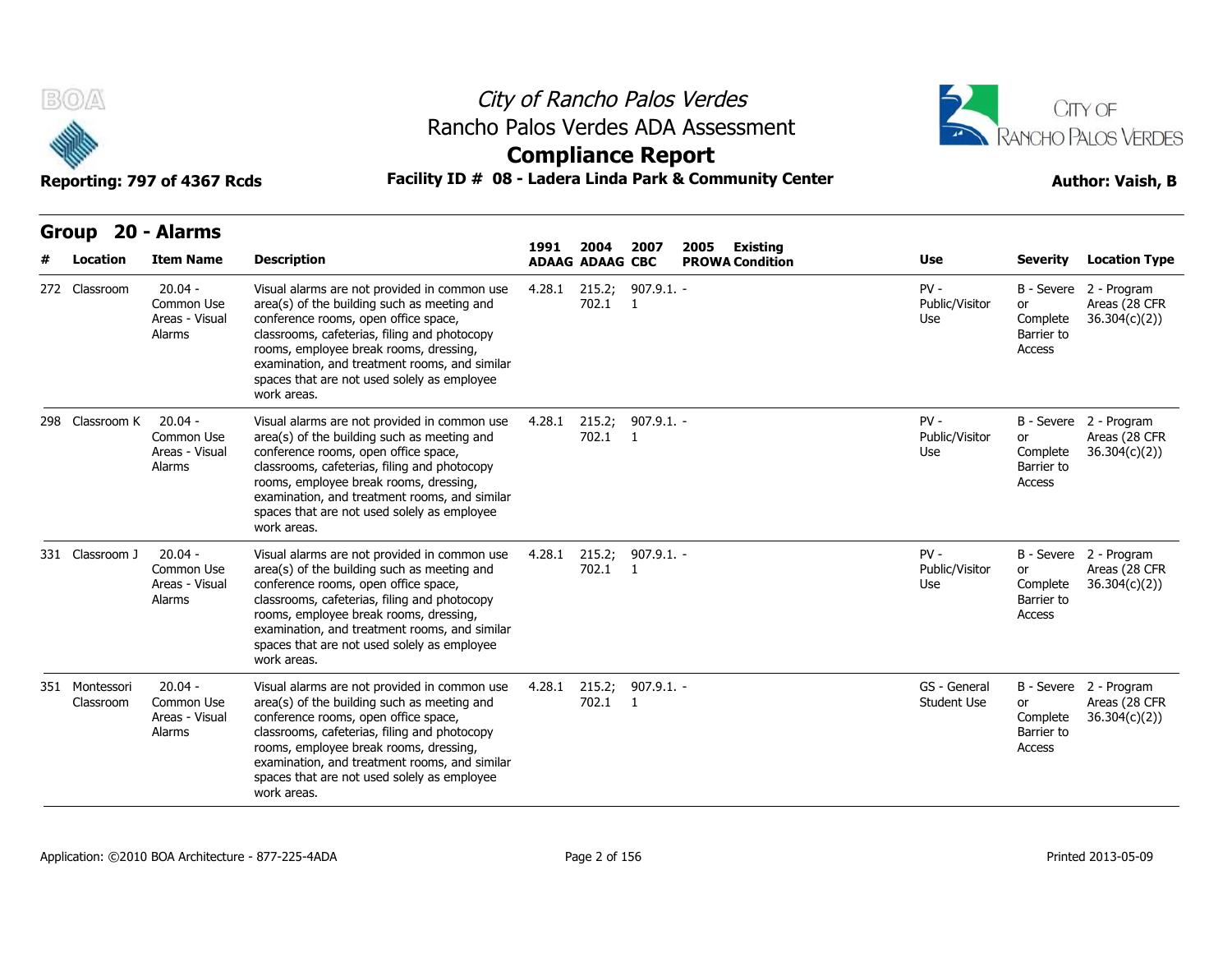



## **Compliance Report**

| B(0)<br>Reporting: 797 of 4367 Rcds | Rancho Palos Verdes ADA Assessment<br>Facility ID # 08 - Ladera Linda Park & Community Center |                                                                            |                                                                                                                                                                                                                                                                                                                                              | City of Rancho Palos Verdes<br><b>Compliance Report</b> |                                |                                                                    | CITY OF<br><b>RANCHO PALOS VERDES</b><br><b>Author: Vaish, B</b> |                                    |                                    |                                               |                                                                |
|-------------------------------------|-----------------------------------------------------------------------------------------------|----------------------------------------------------------------------------|----------------------------------------------------------------------------------------------------------------------------------------------------------------------------------------------------------------------------------------------------------------------------------------------------------------------------------------------|---------------------------------------------------------|--------------------------------|--------------------------------------------------------------------|------------------------------------------------------------------|------------------------------------|------------------------------------|-----------------------------------------------|----------------------------------------------------------------|
| <b>Group</b>                        | Location                                                                                      | 20 - Alarms<br><b>Item Name</b>                                            | <b>Description</b>                                                                                                                                                                                                                                                                                                                           | 1991                                                    | 2004<br><b>ADAAG ADAAG CBC</b> | 2007                                                               | 2005                                                             | Existing<br><b>PROWA Condition</b> | <b>Use</b>                         | <b>Severity</b>                               | <b>Location Type</b>                                           |
| 389 Classroom F                     |                                                                                               | $20.04 -$<br>Common Use<br>Areas - Visual<br>Alarms                        | Visual alarms are not provided in common use<br>area(s) of the building such as meeting and<br>conference rooms, open office space,<br>classrooms, cafeterias, filing and photocopy<br>rooms, employee break rooms, dressing,<br>examination, and treatment rooms, and similar<br>spaces that are not used solely as employee<br>work areas. | 4.28.1                                                  | 215.2;<br>702.1                | 907.9.1. -<br>$\blacksquare$                                       |                                                                  |                                    | GS - General<br><b>Student Use</b> | <b>or</b><br>Complete<br>Barrier to<br>Access | B - Severe 2 - Program<br>Areas (28 CFR<br>36.304(c)(2)        |
| 416 Classroom E                     |                                                                                               | $20.16B -$<br>Surface-Mounted<br>Fire<br>Extinguisher -<br>Mounting Height | Where fire extinguishers are surface-mounted,<br>mounting height of the extinguisher is not<br>compliant. (Compliant surface-mounted<br>extinguisher is 48" AFF maximum, as measured<br>to the highest operable part, or in existing<br>buildings, when the extinguisher is 54" AFF and<br>parallel approach is provided)                    | 4.27.3                                                  | Fig.<br>Fig.<br>308.3.1        | 308.2.1; 1118B.4 -<br>(1);<br>308.2.1; 1118B.5<br>308.3.1; 1118B.6 |                                                                  | 64" high.                          | GS - General<br><b>Student Use</b> | C - Partial<br>Barrier to<br>Access           | 4 - Other<br>Areas/Elements<br><b>(28 CFR)</b><br>36.304(c)(4) |
| 418 Classroom E                     |                                                                                               | $20.04 -$<br>Common Use<br>Areas - Visual<br>Alarms                        | Visual alarms are not provided in common use<br>area(s) of the building such as meeting and<br>conference rooms, open office space,<br>classrooms, cafeterias, filing and photocopy<br>rooms, employee break rooms, dressing,<br>examination, and treatment rooms, and similar<br>spaces that are not used solely as employee<br>work areas. | 4.28.1                                                  | 702.1                          | 215.2; 907.9.1. -<br>$\overline{1}$                                |                                                                  |                                    | GS - General<br><b>Student Use</b> | or<br>Complete<br>Barrier to<br>Access        | B - Severe 2 - Program<br>Areas (28 CFR<br>36.304(c)(2)        |
| 439 Classroom<br>Ε-                 | Restrooms                                                                                     | 20.02 - Toilet,<br>Bathroom, or<br>Shower Room -<br><b>Visual Alarms</b>   | Visual alarms are not provided at public or<br>common use toilet, bathroom, or shower room.                                                                                                                                                                                                                                                  | 4.28.1                                                  | Advisory 1<br>215.1;<br>702.1  | 215.1; 907.9.1. -                                                  |                                                                  |                                    | GS - General<br>Student Use        | or<br>Complete<br>Barrier to<br>Access        | B - Severe 2 - Program<br>Areas (28 CFR<br>36.304(c)(2)        |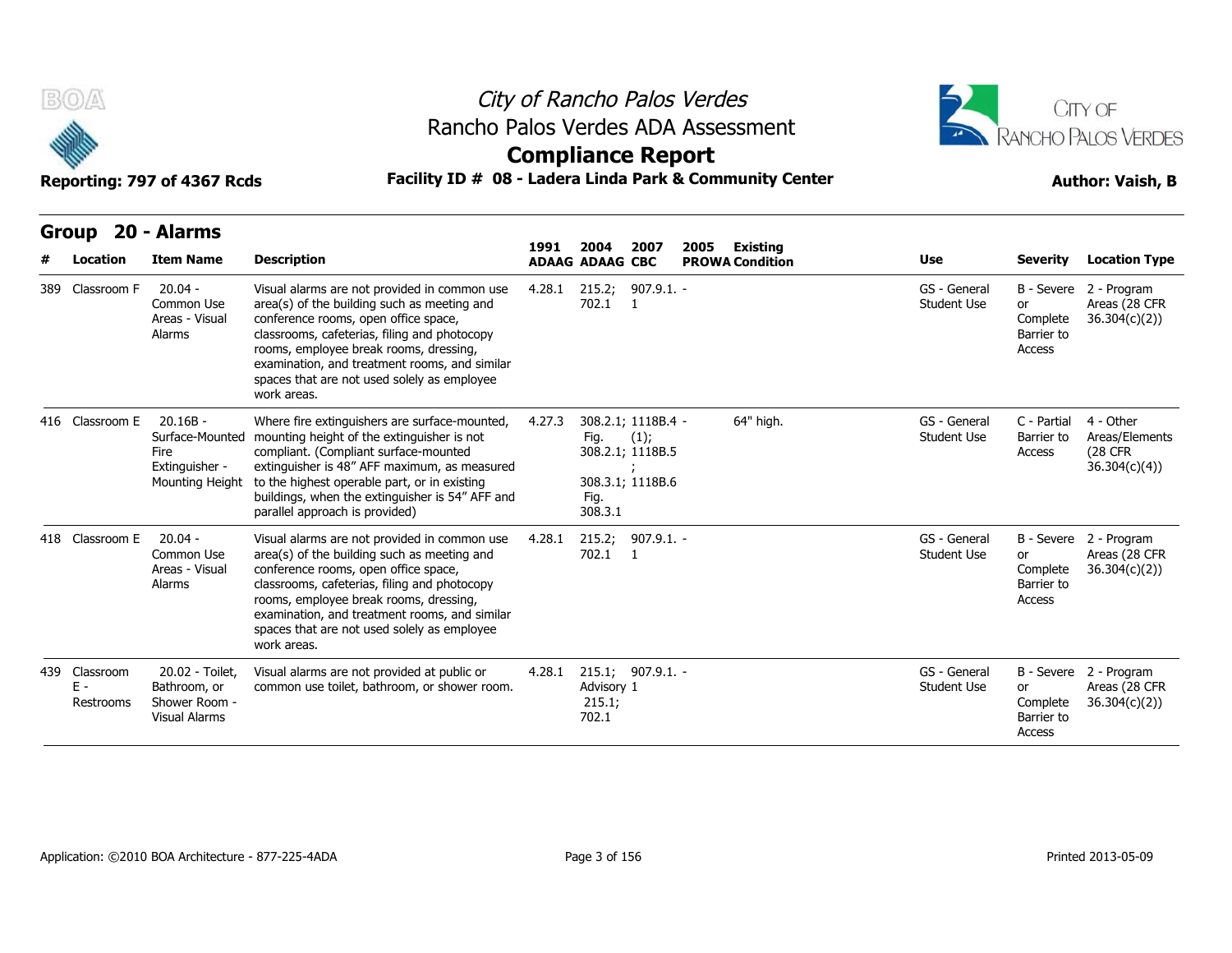



# **Compliance Report**

| B(0)                    | Reporting: 797 of 4367 Rcds                                                |                                                                                                                                                                                                                                                                                                                                              | City of Rancho Palos Verdes<br>Rancho Palos Verdes ADA Assessment<br><b>Compliance Report</b> | Facility ID # 08 - Ladera Linda Park & Community Center                                       |                                            | CITY OF<br>RANCHO PALOS VERDES<br><b>Author: Vaish, B</b> |                                               |                                                         |  |
|-------------------------|----------------------------------------------------------------------------|----------------------------------------------------------------------------------------------------------------------------------------------------------------------------------------------------------------------------------------------------------------------------------------------------------------------------------------------|-----------------------------------------------------------------------------------------------|-----------------------------------------------------------------------------------------------|--------------------------------------------|-----------------------------------------------------------|-----------------------------------------------|---------------------------------------------------------|--|
| Location                | Group 20 - Alarms<br><b>Item Name</b>                                      | <b>Description</b>                                                                                                                                                                                                                                                                                                                           | 1991                                                                                          | 2004<br>2007<br><b>ADAAG ADAAG CBC</b>                                                        | 2005<br>Existing<br><b>PROWA Condition</b> | Use                                                       | Severity                                      | <b>Location Type</b>                                    |  |
| 442 Office              | $20.16B -$<br>Surface-Mounted<br>Fire<br>Extinguisher -<br>Mounting Height | Where fire extinguishers are surface-mounted,<br>mounting height of the extinguisher is not<br>compliant. (Compliant surface-mounted<br>extinguisher is 48" AFF maximum, as measured<br>to the highest operable part, or in existing<br>buildings, when the extinguisher is 54" AFF and<br>parallel approach is provided)                    | 4.27.3                                                                                        | 308.2.1; 1118B.4 -<br>Fig.<br>(1);<br>308.2.1; 1118B.5<br>308.3.1; 1118B.6<br>Fig.<br>308.3.1 | 54" high.                                  | $PV -$<br>Public/Visitor<br>Use                           | C - Partial<br>Barrier to<br>Access           | 4 - Other<br>Areas/Elements<br>(28 CFR<br>36.304(c)(4)  |  |
| 447 Office              | $20.04 -$<br>Common Use<br>Areas - Visual<br>Alarms                        | Visual alarms are not provided in common use<br>area(s) of the building such as meeting and<br>conference rooms, open office space,<br>classrooms, cafeterias, filing and photocopy<br>rooms, employee break rooms, dressing,<br>examination, and treatment rooms, and similar<br>spaces that are not used solely as employee<br>work areas. | 4.28.1                                                                                        | 215.2; 907.9.1. -<br>702.1 1                                                                  |                                            | $PV -$<br>Public/Visitor<br>Use                           | or<br>Complete<br>Barrier to<br>Access        | B - Severe 2 - Program<br>Areas (28 CFR<br>36.304(c)(2) |  |
| 503 Men's<br>Restroom   | 20.02 - Toilet,<br>Bathroom, or<br>Shower Room -<br><b>Visual Alarms</b>   | Visual alarms are not provided at public or<br>common use toilet, bathroom, or shower room.                                                                                                                                                                                                                                                  | 4.28.1                                                                                        | 215.1; 907.9.1. -<br>Advisory 1<br>215.1;<br>702.1                                            |                                            | $PV -$<br>Public/Visitor<br>Use                           | or<br>Complete<br>Barrier to<br>Access        | B - Severe 2 - Program<br>Areas (28 CFR<br>36.304(c)(2) |  |
| 545 Women's<br>Restroom | 20.02 - Toilet,<br>Bathroom, or<br>Shower Room -<br><b>Visual Alarms</b>   | Visual alarms are not provided at public or<br>common use toilet, bathroom, or shower room.                                                                                                                                                                                                                                                  | 4.28.1                                                                                        | 215.1; 907.9.1. -<br>Advisory 1<br>215.1;<br>702.1                                            |                                            | $PV -$<br>Public/Visitor<br>Use                           | or<br>Complete<br>Barrier to<br>Access        | B - Severe 2 - Program<br>Areas (28 CFR<br>36.304(c)(2) |  |
| 594 Classroom A         | $20.04 -$<br>Common Use<br>Areas - Visual<br>Alarms                        | Visual alarms are not provided in common use<br>area(s) of the building such as meeting and<br>conference rooms, open office space,<br>classrooms, cafeterias, filing and photocopy<br>rooms, employee break rooms, dressing,<br>examination, and treatment rooms, and similar<br>spaces that are not used solely as employee<br>work areas. | 4.28.1                                                                                        | 907.9.1. -<br>215.2;<br>702.1 1                                                               |                                            | GS - General<br><b>Student Use</b>                        | <b>or</b><br>Complete<br>Barrier to<br>Access | B - Severe 2 - Program<br>Areas (28 CFR<br>36.304(c)(2) |  |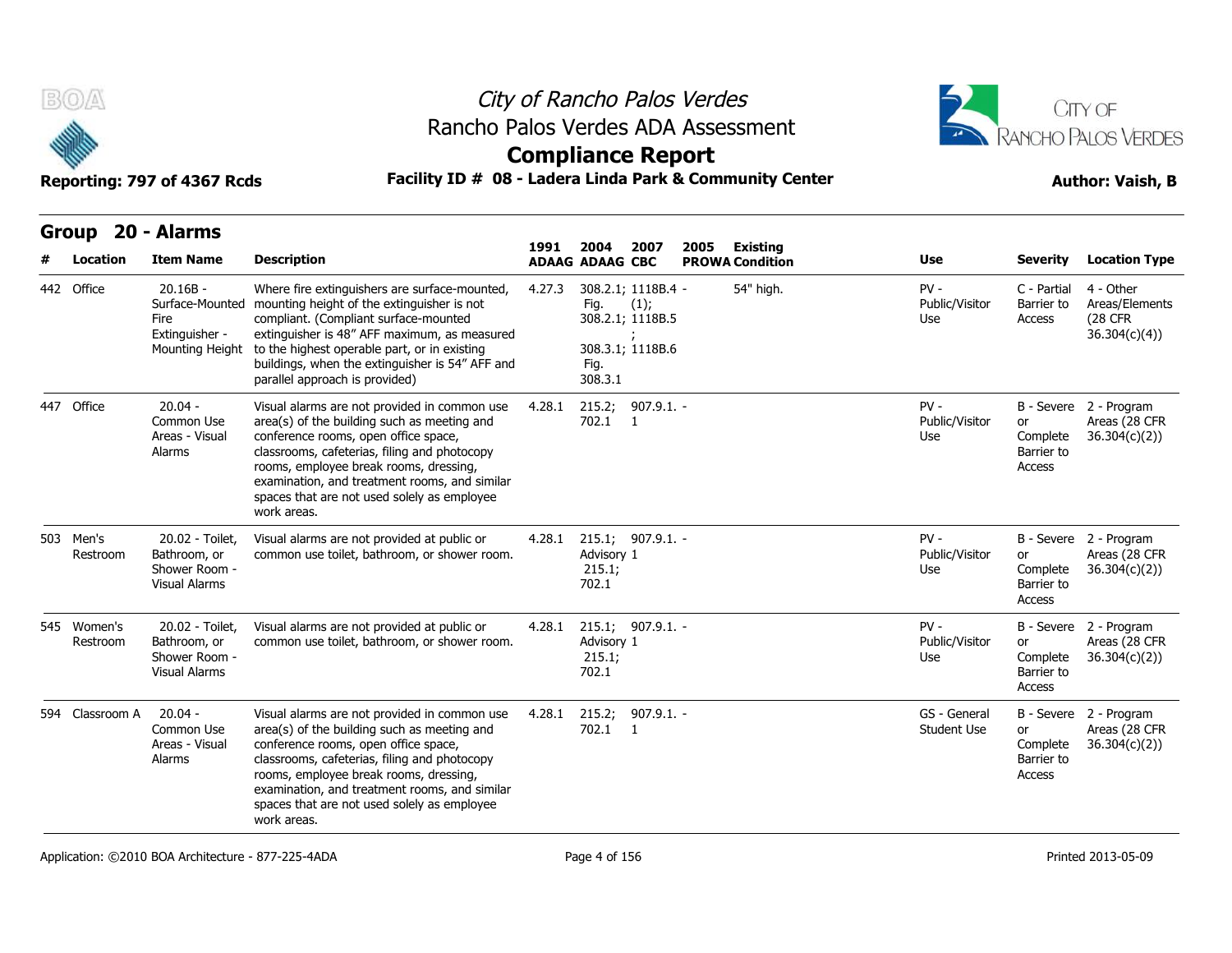



## **Compliance Report**

| B(0)                          | Reporting: 797 of 4367 Rcds                                                | Rancho Palos Verdes ADA Assessment<br>Facility ID # 08 - Ladera Linda Park & Community Center                                                                                                                                                                                                                             | City of Rancho Palos Verdes<br><b>Compliance Report</b> |                                                                       |                                              |      |                                           |                                    | CITY OF<br>RANCHO PALOS VERDES<br><b>Author: Vaish, B</b>             |                                                                |  |  |
|-------------------------------|----------------------------------------------------------------------------|---------------------------------------------------------------------------------------------------------------------------------------------------------------------------------------------------------------------------------------------------------------------------------------------------------------------------|---------------------------------------------------------|-----------------------------------------------------------------------|----------------------------------------------|------|-------------------------------------------|------------------------------------|-----------------------------------------------------------------------|----------------------------------------------------------------|--|--|
| <b>Group</b><br>Location      | 20 - Alarms<br><b>Item Name</b>                                            | <b>Description</b>                                                                                                                                                                                                                                                                                                        | 1991                                                    | 2004<br><b>ADAAG ADAAG CBC</b>                                        | 2007                                         | 2005 | <b>Existing</b><br><b>PROWA Condition</b> | Use                                | <b>Severity</b>                                                       | <b>Location Type</b>                                           |  |  |
| 601 Classroom A               | $20.16B -$<br>Surface-Mounted<br>Fire<br>Extinguisher -<br>Mounting Height | Where fire extinguishers are surface-mounted,<br>mounting height of the extinguisher is not<br>compliant. (Compliant surface-mounted<br>extinguisher is 48" AFF maximum, as measured<br>to the highest operable part, or in existing<br>buildings, when the extinguisher is 54" AFF and<br>parallel approach is provided) | 4.27.3                                                  | 308.2.1; 1118B.4 -<br>Fig.<br>Fig.<br>308.3.1                         | (1);<br>308.2.1; 1118B.5<br>308.3.1; 1118B.6 |      | 66" high.                                 | GS - General<br><b>Student Use</b> | B - Severe 4 - Other<br><b>or</b><br>Complete<br>Barrier to<br>Access | Areas/Elements<br>(28 CFR)<br>36.304(c)(4)                     |  |  |
| 603 Classroom A               | 20.15 - Alarm<br>Initiating<br>Devices -<br>Operation                      | Operating hardware of the pull station is not<br>accessible (i.e.: it requires tight grasping,<br>pinching, or twisting of the wrist, or requires a<br>force exceeding 5 lbs.)                                                                                                                                            | 4.27.4                                                  | 309.4                                                                 | $907.3.2, -$<br>1117B.6<br>(4)               |      |                                           | GS - General<br><b>Student Use</b> | B - Severe 4 - Other<br>or<br>Complete<br>Barrier to<br>Access        | Areas/Elements<br>(28 CFR<br>36.304(c)(4)                      |  |  |
| 604 Classroom A               | 20.14 - Alarm<br>Initiating<br>Devices -<br>Mounting Height                | Height of manual alarm pull station is not<br>compliant. (Compliant devices are mounted 42"<br>min. to 48" maximum, as measured to highest<br>point of the activating handle or lever, or in<br>existing buildings, the initiating device is 54" AFF<br>and parallel approach is provided.)                               | 4.27.3                                                  | 308.2.1; 907.3.2 -<br>Fig.<br>308.2.1;<br>308.3.1;<br>Fig.<br>308.3.1 |                                              |      | 59" high.                                 | GS - General<br><b>Student Use</b> | B - Severe<br>or<br>Complete<br>Barrier to<br>Access                  | 4 - Other<br>Areas/Elements<br><b>(28 CFR)</b><br>36.304(c)(4) |  |  |
| 612 Classroom<br>A - Restroom | 20.02 - Toilet,<br>Bathroom, or<br>Shower Room -<br><b>Visual Alarms</b>   | Visual alarms are not provided at public or<br>common use toilet, bathroom, or shower room.                                                                                                                                                                                                                               | 4.28.1                                                  | 215.1; 907.9.1. -<br>Advisory 1<br>215.1;<br>702.1                    |                                              |      |                                           | GS - General<br><b>Student Use</b> | <b>or</b><br>Complete<br>Barrier to<br>Access                         | B - Severe 2 - Program<br>Areas (28 CFR<br>36.304(c)(2)        |  |  |
| 623 Children's<br>Restroom    | 20.02 - Toilet,<br>Bathroom, or<br>Shower Room -<br><b>Visual Alarms</b>   | Visual alarms are not provided at public or<br>common use toilet, bathroom, or shower room.                                                                                                                                                                                                                               | 4.28.1                                                  | 215.1; 907.9.1. -<br>Advisory 1<br>215.1;<br>702.1                    |                                              |      |                                           | GS - General<br><b>Student Use</b> | or<br>Complete<br>Barrier to<br>Access                                | B - Severe 2 - Program<br>Areas (28 CFR<br>36.304(c)(2)        |  |  |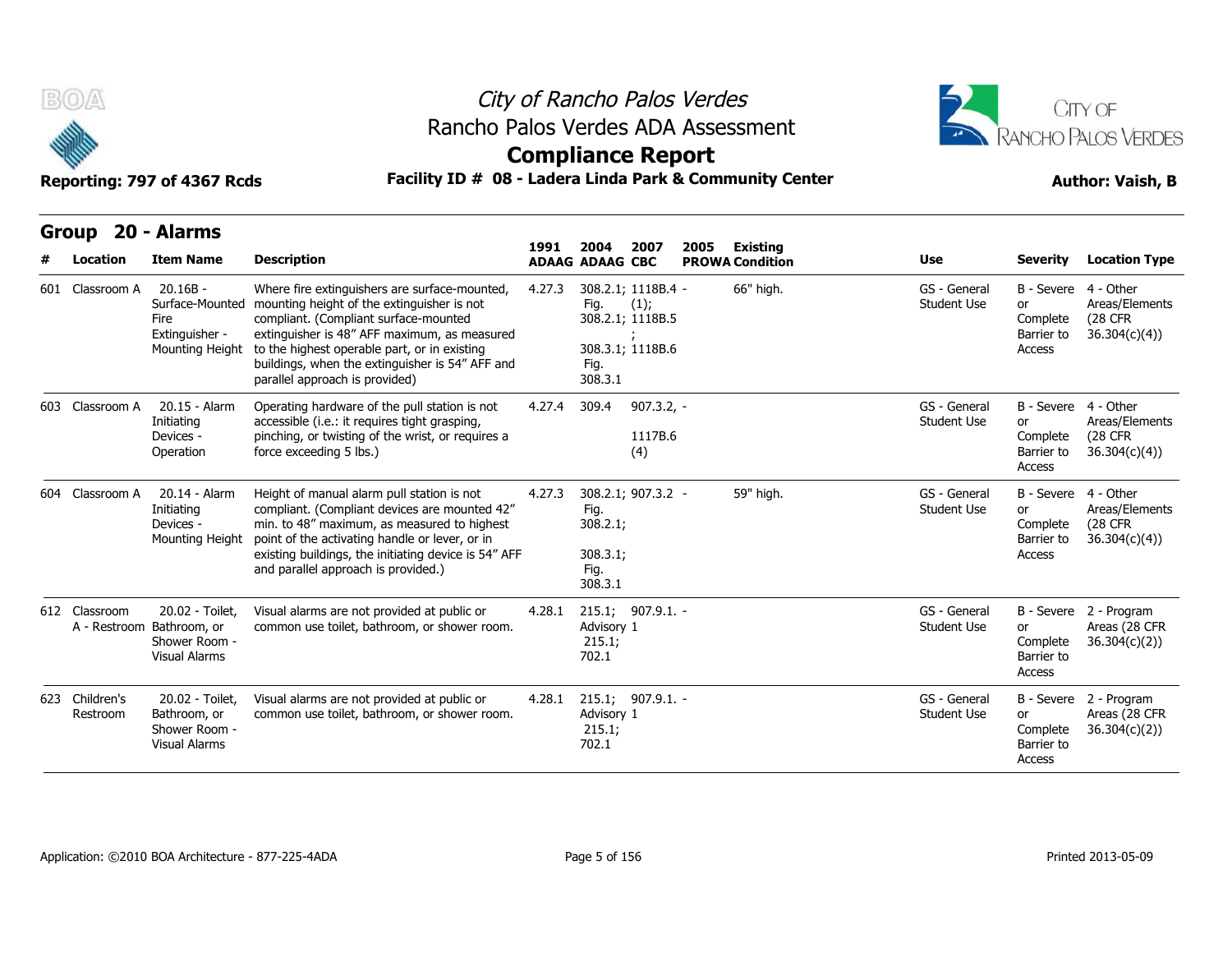



## **Compliance Report**

| B(0)                          | Reporting: 797 of 4367 Rcds                                               | City of Rancho Palos Verdes<br>Rancho Palos Verdes ADA Assessment<br><b>Compliance Report</b><br>Facility ID # 08 - Ladera Linda Park & Community Center                                                                                                                                                                                     |        | CITY OF<br>RANCHO PALOS VERDES<br><b>Author: Vaish, B</b> |                                                                    |      |                                           |                                 |                                                                |                                                         |
|-------------------------------|---------------------------------------------------------------------------|----------------------------------------------------------------------------------------------------------------------------------------------------------------------------------------------------------------------------------------------------------------------------------------------------------------------------------------------|--------|-----------------------------------------------------------|--------------------------------------------------------------------|------|-------------------------------------------|---------------------------------|----------------------------------------------------------------|---------------------------------------------------------|
| Group<br>Location             | 20 - Alarms<br><b>Item Name</b>                                           | <b>Description</b>                                                                                                                                                                                                                                                                                                                           | 1991   | 2004<br><b>ADAAG ADAAG CBC</b>                            | 2007                                                               | 2005 | <b>Existing</b><br><b>PROWA Condition</b> | <b>Use</b>                      | <b>Severity</b>                                                | <b>Location Type</b>                                    |
| 650 Faculty<br>Restroom       | 20.02 - Toilet,<br>Bathroom, or<br>Shower Room -<br><b>Visual Alarms</b>  | Visual alarms are not provided at public or<br>common use toilet, bathroom, or shower room.                                                                                                                                                                                                                                                  | 4.28.1 | Advisory 1<br>215.1;<br>702.1                             | 215.1; 907.9.1. -                                                  |      |                                           | EC - Employee<br>Common Use     | B - Severe<br>or<br>Complete<br>Barrier to<br>Access           | 2 - Program<br>Areas (28 CFR<br>36.304(c)(2)            |
| 668 Multi-<br>purpose<br>Room | $20.04 -$<br>Common Use<br>Areas - Visual<br>Alarms                       | Visual alarms are not provided in common use<br>area(s) of the building such as meeting and<br>conference rooms, open office space,<br>classrooms, cafeterias, filing and photocopy<br>rooms, employee break rooms, dressing,<br>examination, and treatment rooms, and similar<br>spaces that are not used solely as employee<br>work areas. | 4.28.1 | 215.2;<br>702.1                                           | $907.9.1. -$<br>$\overline{1}$                                     |      |                                           | $PV -$<br>Public/Visitor<br>Use | or<br>Complete<br>Barrier to<br>Access                         | B - Severe 2 - Program<br>Areas (28 CFR<br>36.304(c)(2) |
| 670 Multi-<br>purpose<br>Room | 20.16A - Fire<br>Extinguisher<br>Cabinet<br>Hardware -<br>Mounting Height | Where fire extinguishers are provided in<br>cabinets, mounting height of the cabinet<br>opening hardware is not compliant. (Compliant<br>opening hardware is mounted 48" AFF<br>maximum, or in existing buildings, the opening<br>hardware is 54" AFF and parallel approach is<br>provided.)                                                 | 4.27.3 | Fig.<br>Fig.<br>308.3.1                                   | 308.2.1; 1118B.4 -<br>(1);<br>308.2.1; 1118B.5<br>308.3.1; 1118B.6 |      | 68" high.                                 | $PV -$<br>Public/Visitor<br>Use | B - Severe 4 - Other<br>or<br>Complete<br>Barrier to<br>Access | Areas/Elements<br>(28 CFR<br>36.304(c)(4)               |
| 686 Kitchen                   | 20.03 - General<br>Use Areas -<br><b>Visual Alarms</b>                    | Visual alarms are not provided at public use<br>area(s) of the building such as waiting areas,<br>assembly areas, meeting rooms, corridors,<br>stairways, hallways, and lobbies. (Visual alarms<br>are not required in enclosed exit stairways,<br>exterior exit stairs and exterior exit ramps.)                                            | 4.28.1 | Advisory 1<br>215.1;<br>702.1                             | 215.1; 907.9.1. -                                                  |      |                                           | EC - Employee<br>Common Use     | or<br>Complete<br>Barrier to<br>Access                         | B - Severe 2 - Program<br>Areas (28 CFR<br>36.304(c)(2) |
| 688 Hallway                   | 20.03 - General<br>Use Areas -<br><b>Visual Alarms</b>                    | Visual alarms are not provided at public use<br>area(s) of the building such as waiting areas,<br>assembly areas, meeting rooms, corridors,<br>stairways, hallways, and lobbies. (Visual alarms<br>are not required in enclosed exit stairways,<br>exterior exit stairs and exterior exit ramps.)                                            | 4.28.1 | Advisory 1<br>215.1;<br>702.1                             | 215.1; 907.9.1. -                                                  |      |                                           | EC - Employee<br>Common Use     | or<br>Complete<br>Barrier to<br>Access                         | B - Severe 2 - Program<br>Areas (28 CFR<br>36.304(c)(2) |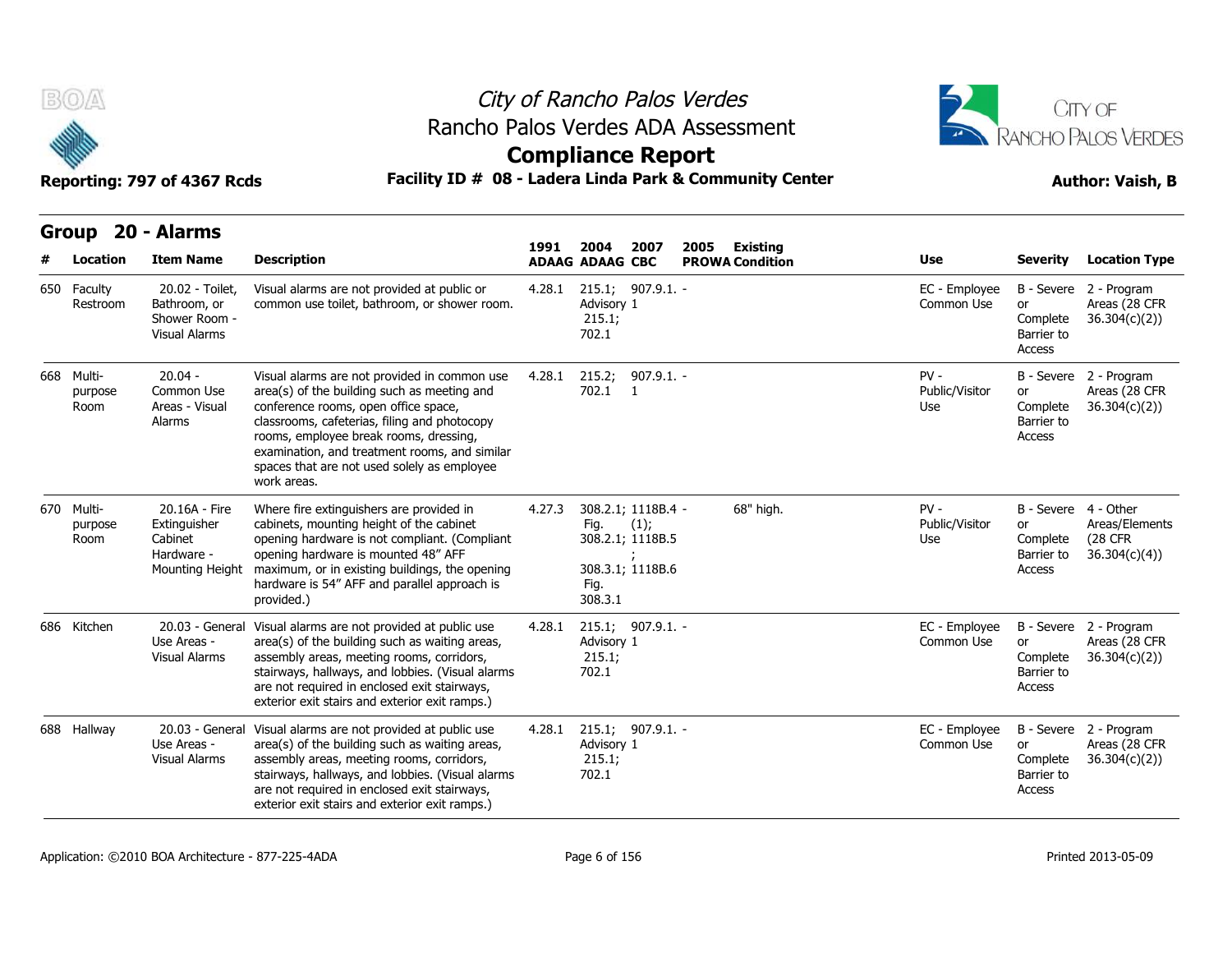



## **Compliance Report**

### Reporting: 797 of 4367 Rcds **Facility ID # 08 - Ladera Linda Park & Community Center Author: Vaish, B**

| <b>BOA</b> |                       | City of Rancho Palos Verdes<br>Rancho Palos Verdes ADA Assessment<br><b>Compliance Report</b><br>Facility ID # 08 - Ladera Linda Park & Community Center<br>Reporting: 797 of 4367 Rcds |                                                                                                                                                                                                                                                                                                                                              |        |                                |                              |                                                   |  | CITY OF<br><b>RANCHO PALOS VERDES</b><br><b>Author: Vaish, B</b> |                                                      |                                                         |  |
|------------|-----------------------|-----------------------------------------------------------------------------------------------------------------------------------------------------------------------------------------|----------------------------------------------------------------------------------------------------------------------------------------------------------------------------------------------------------------------------------------------------------------------------------------------------------------------------------------------|--------|--------------------------------|------------------------------|---------------------------------------------------|--|------------------------------------------------------------------|------------------------------------------------------|---------------------------------------------------------|--|
|            | Location              | Group 20 - Alarms<br><b>Item Name</b>                                                                                                                                                   | <b>Description</b>                                                                                                                                                                                                                                                                                                                           | 1991   | 2004<br><b>ADAAG ADAAG CBC</b> | 2007                         | 2005<br><b>Existing</b><br><b>PROWA Condition</b> |  | Use                                                              | <b>Severity</b>                                      | <b>Location Type</b>                                    |  |
| 708 Staff  | Restroom              | 20.02 - Toilet,<br>Bathroom, or<br>Shower Room -<br><b>Visual Alarms</b>                                                                                                                | Visual alarms are not provided at public or<br>common use toilet, bathroom, or shower room.                                                                                                                                                                                                                                                  | 4.28.1 | Advisory 1<br>215.1;<br>702.1  | 215.1; 907.9.1. -            |                                                   |  | EC - Employee<br>Common Use                                      | B - Severe<br>or<br>Complete<br>Barrier to<br>Access | 2 - Program<br>Areas (28 CFR<br>36.304(c)(2)            |  |
| 712 Office |                       | $20.04 -$<br>Common Use<br>Areas - Visual<br>Alarms                                                                                                                                     | Visual alarms are not provided in common use<br>area(s) of the building such as meeting and<br>conference rooms, open office space,<br>classrooms, cafeterias, filing and photocopy<br>rooms, employee break rooms, dressing,<br>examination, and treatment rooms, and similar<br>spaces that are not used solely as employee<br>work areas. | 4.28.1 | 215.2;<br>702.1                | 907.9.1. -<br>$\overline{1}$ |                                                   |  | EW - Employee<br>Work Area                                       | B - Severe<br>or<br>Complete<br>Barrier to<br>Access | 2 - Program<br>Areas (28 CFR<br>36.304(c)(2)            |  |
|            | 731 Discovery<br>Room | $20.04 -$<br>Common Use<br>Areas - Visual<br>Alarms                                                                                                                                     | Visual alarms are not provided in common use<br>area(s) of the building such as meeting and<br>conference rooms, open office space,<br>classrooms, cafeterias, filing and photocopy<br>rooms, employee break rooms, dressing,<br>examination, and treatment rooms, and similar<br>spaces that are not used solely as employee<br>work areas. | 4.28.1 | 702.1 1                        | 215.2; 907.9.1. -            |                                                   |  | $PV -$<br>Public/Visitor<br>Use                                  | or<br>Complete<br>Barrier to<br>Access               | B - Severe 2 - Program<br>Areas (28 CFR<br>36.304(c)(2) |  |
| 738 Office |                       | $20.04 -$<br>Common Use<br>Areas - Visual<br>Alarms                                                                                                                                     | Visual alarms are not provided in common use<br>area(s) of the building such as meeting and<br>conference rooms, open office space,<br>classrooms, cafeterias, filing and photocopy<br>rooms, employee break rooms, dressing,<br>examination, and treatment rooms, and similar<br>spaces that are not used solely as employee<br>work areas. | 4.28.1 | 215.2;<br>702.1 1              | $907.9.1. -$                 |                                                   |  | $PV -$<br>Public/Visitor<br>Use                                  | or<br>Complete<br>Barrier to<br>Access               | B - Severe 2 - Program<br>Areas (28 CFR<br>36.304(c)(2) |  |

### **Number of Key Notes for Group 20 - Alarms: 31**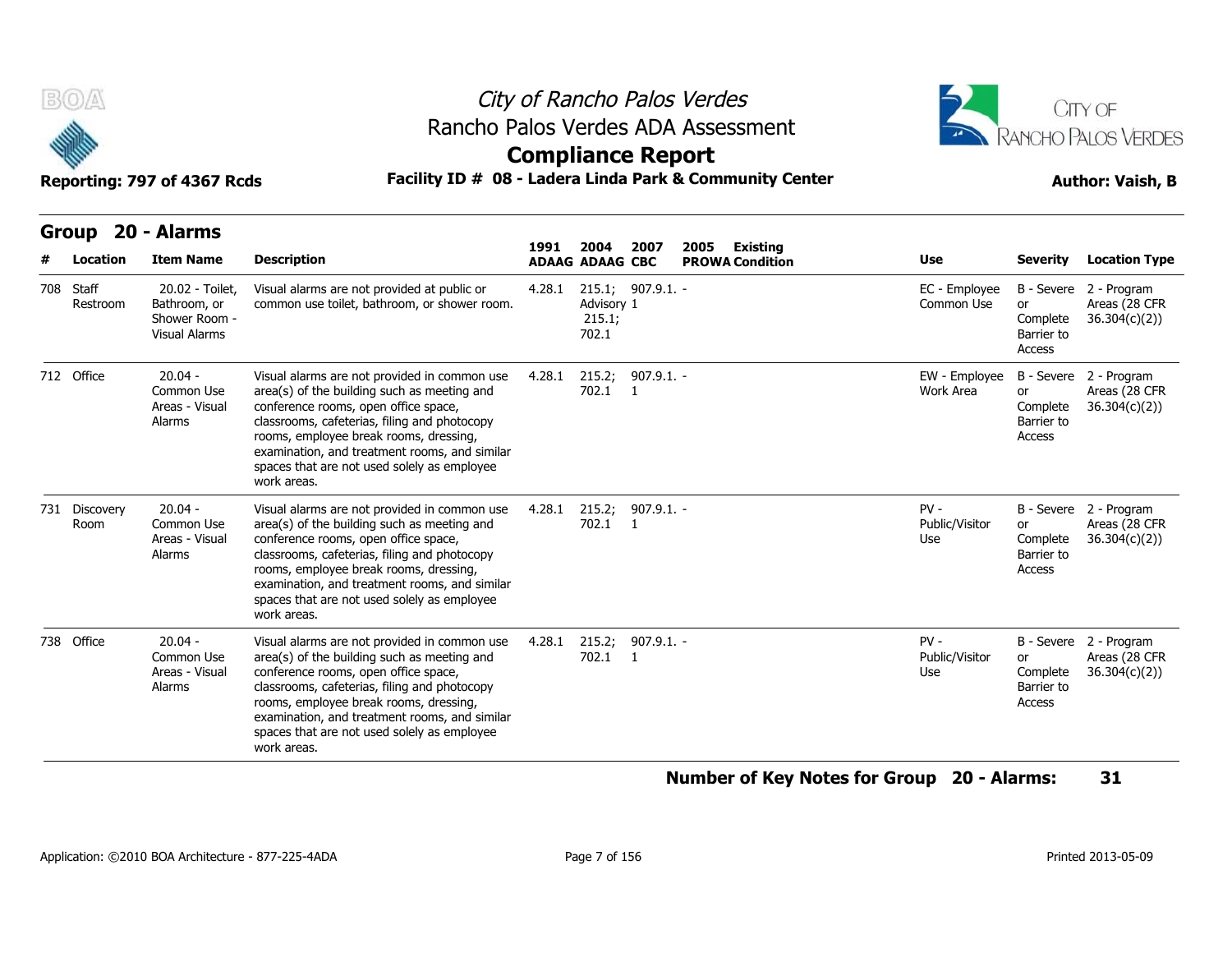

# City of Rancho Palos Verdes Rancho Palos Verdes ADA Assessment



## **Compliance Report**

|     | <b>BOA</b><br>City of Rancho Palos Verdes                                                                                 |                                                   |                                                                                                             |                  |                                |                                 |                                                  | CITY OF                                        |                                 |                                     |                                                                  |  |
|-----|---------------------------------------------------------------------------------------------------------------------------|---------------------------------------------------|-------------------------------------------------------------------------------------------------------------|------------------|--------------------------------|---------------------------------|--------------------------------------------------|------------------------------------------------|---------------------------------|-------------------------------------|------------------------------------------------------------------|--|
|     | Rancho Palos Verdes ADA Assessment<br><b>Compliance Report</b><br>Facility ID # 08 - Ladera Linda Park & Community Center |                                                   |                                                                                                             |                  |                                |                                 |                                                  |                                                | RANCHO PALOS VERDES             |                                     |                                                                  |  |
|     |                                                                                                                           | Reporting: 797 of 4367 Rcds                       |                                                                                                             |                  |                                |                                 |                                                  |                                                |                                 |                                     | <b>Author: Vaish, B</b>                                          |  |
|     | <b>Group</b>                                                                                                              | 04 - Curb Ramps                                   |                                                                                                             | 1991             |                                |                                 |                                                  |                                                |                                 |                                     |                                                                  |  |
|     | Location                                                                                                                  | <b>Item Name</b>                                  | <b>Description</b>                                                                                          |                  | 2004<br><b>ADAAG ADAAG CBC</b> | 2007                            | 2005                                             | Existing<br><b>PROWA Condition</b>             | Use                             | <b>Severity</b>                     | <b>Location Type</b>                                             |  |
|     | 165 School<br>Grounds                                                                                                     | 04.01B - Curb                                     | Where accessible route crosses a curb, a curb<br>Ramp Compliance ramp has not been provided.                | 4.7.1            | 406.1                          | 1127B.5 2005<br>item 1          | <b>PROWA</b><br>G-R303                           |                                                | $PV -$<br>Public/Visitor<br>Use | C - Partial<br>Barrier to<br>Access | 1 - Access into<br>Facilities (28<br><b>CFR</b><br>36.304(c)(1)) |  |
|     | 166 School<br>Grounds                                                                                                     | 04.02 - Slope                                     | Slope of the curb ramp exceeds 8.33% (or the<br>least possible compliant slope).                            | 4.7.2;<br>4.8.2  | 405.2;<br>405.2                | 1127B.5 2005<br>Advisory item 3 | PROWA<br>G-<br>R303.2.<br>1.1;<br>R303.2.<br>2.1 | 14%.                                           | $PV -$<br>Public/Visitor<br>Use | C - Partial<br>Barrier to<br>Access | 1 - Access into<br>Facilities (28<br><b>CFR</b><br>36.304(c)(1)) |  |
| 167 | School<br>Grounds                                                                                                         | Slope                                             | 04.04 - Counter The running slopes of the road, gutter or<br>accessible route adjoining the ramp exceed 5%. | 4.7.2            | 406.2                          | 1127B.5 2005<br>item 3          | <b>PROWA</b><br>G-<br>R303.3.<br>5               | 9.1%                                           | $PV -$<br>Public/Visitor<br>Use | C - Partial<br>Barrier to<br>Access | 1 - Access into<br>Facilities (28<br><b>CFR</b><br>36.304(c)(1)  |  |
|     | 168 School<br>Grounds                                                                                                     | 04.09B -<br>Grooved Border -<br>Location          | A 12" wide grooved border has not been<br>provided on the level surface of the walkway.                     |                  |                                | 1127B.5 -<br>item 6             |                                                  | On sloped part of curb ramp.                   | $PV -$<br>Public/Visitor<br>Use | C - Partial<br>Barrier to<br>Access | 1 - Access into<br>Facilities (28<br><b>CFR</b><br>36.304(c)(1)) |  |
|     | 169 School<br>Grounds                                                                                                     | $04.10 -$<br>Detectable<br>Warning<br>Requirement | Regardless of slope, the curb ramp does not<br>have a detectable warning.                                   | 4.7.7;<br>4.29.2 | 705.1;<br>Fig.<br>705.1        | 1127B.5 2005<br>item 7          | <b>PROWA</b><br>G-<br>R303.3.<br>$\overline{2}$  | None provided.                                 | $PV -$<br>Public/Visitor<br>Use | A - Safety<br>Hazard                | 1 - Access into<br>Facilities (28<br><b>CFR</b><br>36.304(c)(1)) |  |
|     |                                                                                                                           |                                                   |                                                                                                             |                  |                                |                                 |                                                  | Number of Key Notes for Group 04 - Curb Ramps: |                                 |                                     | 5                                                                |  |
|     | 11<br>Group                                                                                                               | - Doors and Gates                                 |                                                                                                             | 1991             | 2004                           | 2007                            | 2005                                             | Existing                                       |                                 |                                     |                                                                  |  |
|     | Location                                                                                                                  | Item Name                                         | <b>Description</b>                                                                                          |                  | <b>ADAAG ADAAG CBC</b>         |                                 |                                                  | <b>PROWA Condition</b>                         | Use                             | <b>Severity</b>                     | <b>Location Type</b>                                             |  |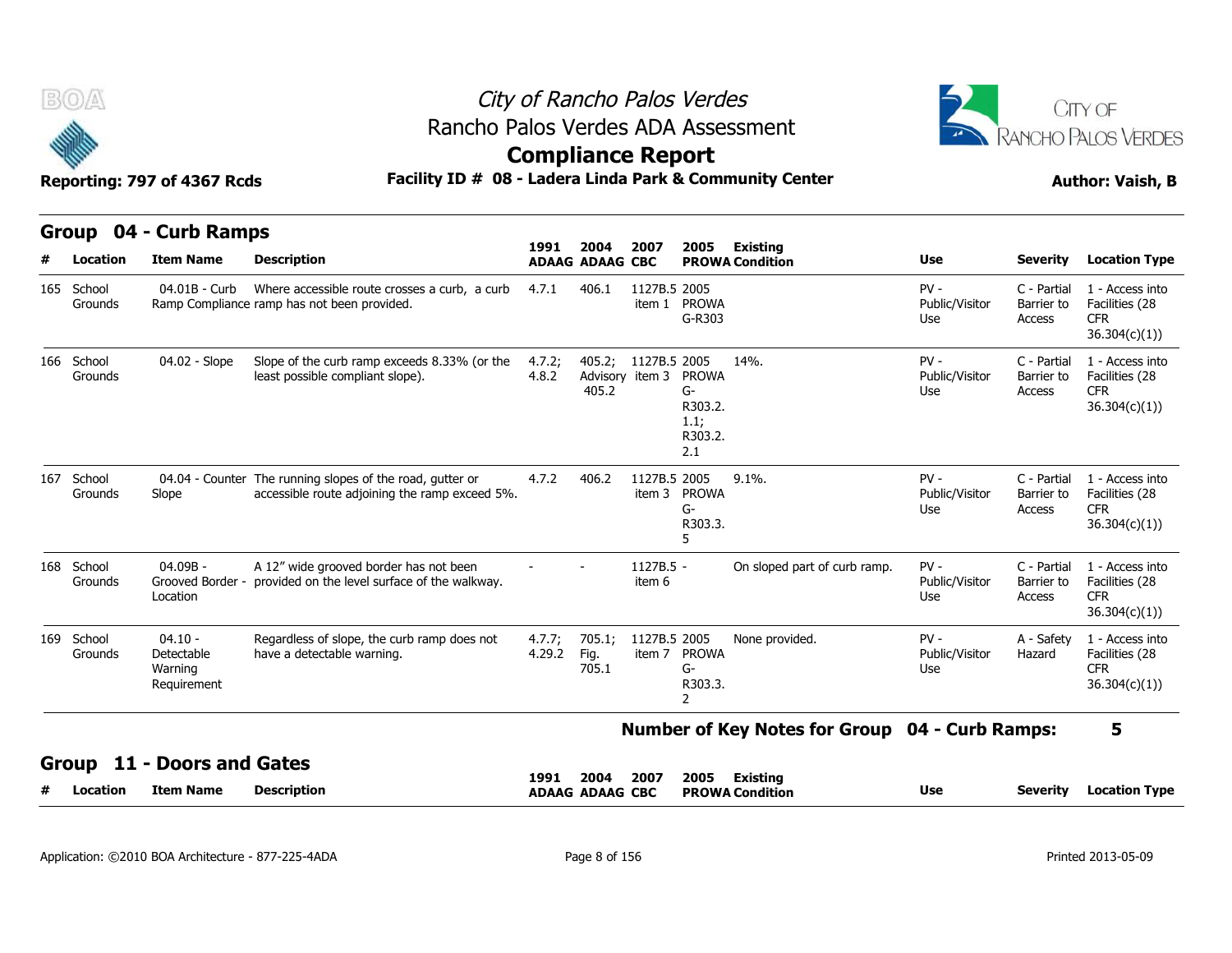



## **Compliance Report**

### Reporting: 797 of 4367 Rcds **Facility ID # 08 - Ladera Linda Park & Community Center Author: Vaish, B**

**1991** 

|    | <b>Location</b>                  | <b>Item Name</b>                                                                 | <b>Description</b>                                                                                                                                                                                                                      | 1991                                           | 2004<br><b>ADAAG ADAAG CBC</b>      | 2007<br>2005                     | Existing<br><b>PROWA Condition</b> | <b>Use</b>                      | <b>Severity</b>                                     | <b>Location Type</b>                                             |
|----|----------------------------------|----------------------------------------------------------------------------------|-----------------------------------------------------------------------------------------------------------------------------------------------------------------------------------------------------------------------------------------|------------------------------------------------|-------------------------------------|----------------------------------|------------------------------------|---------------------------------|-----------------------------------------------------|------------------------------------------------------------------|
| 54 | Soccer Field                     | $11.12 -$<br>Hardware<br>Mounting Height                                         | Mounting height of all operating hardware is not 4.13.9 -<br>30" min or 44" max, as measured to the<br>highest operable part. (1994 ADA Standards<br>permit a max height of 48"; CBC Standards<br>permit a range of 30" min to 44" max) |                                                |                                     | 1133B.2 -<br>.5.2                | Hardware at 48" and 57" high.      | $PV -$<br>Public/Visitor<br>Use | C - Partial<br>Barrier to<br>Access                 | 1 - Access into<br>Facilities (28<br><b>CFR</b><br>36.304(c)(1)) |
| 98 | Paddle<br>Tennis Courts Hardware | $11.12 -$<br>Mounting Height                                                     | Mounting height of all operating hardware is not 4.13.9<br>30" min or 44" max, as measured to the<br>highest operable part. (1994 ADA Standards<br>permit a max height of 48"; CBC Standards<br>permit a range of 30" min to 44" max)   |                                                | $\sim$ $-$                          | 1133B.2 -<br>.5.2                | 48" high.                          | $PV -$<br>Public/Visitor<br>Use | C - Partial<br>Barrier to<br>Access                 | 1 - Access into<br>Facilities (28<br><b>CFR</b><br>36.304(c)(1)  |
|    | 186 Storage<br>Room              | $11.12 -$<br>Hardware<br>Mounting Height                                         | Mounting height of all operating hardware is not 4.13.9 -<br>30" min or 44" max, as measured to the<br>highest operable part. (1994 ADA Standards<br>permit a max height of 48"; CBC Standards<br>permit a range of 30" min to 44" max) |                                                |                                     | 1133B.2 -<br>.5.2                | 51" to door hardware.              | $PV -$<br>Public/Visitor<br>Use | C - Partial<br>Barrier to<br>Access                 | 1 - Access into<br>Facilities (28<br><b>CFR</b><br>36.304(c)(1)) |
|    | 206 School<br>Grounds            | $11.12 -$<br>Hardware<br>Mounting Height                                         | Mounting height of all operating hardware is not 4.13.9 -<br>30" min or 44" max, as measured to the<br>highest operable part. (1994 ADA Standards<br>permit a max height of 48"; CBC Standards<br>permit a range of 30" min to 44" max) |                                                |                                     | 1133B.2 -<br>.5.2                | 56" to door hardware.              | $PV -$<br>Public/Visitor<br>Use | C - Partial<br>Barrier to<br>Access                 | 1 - Access into<br>Facilities (28<br><b>CFR</b><br>36.304(c)(1)  |
|    | 214 Classroom G                  | $11.17A -$<br>Providing<br>Room/Space ID<br>Sign                                 | A sign designating the permanent room or space 4.1.2(7) 216.2;<br>Recommendation: has not been provided.                                                                                                                                |                                                | 703.1; .1 item<br>703.2; 1<br>703.5 | $1117B.5 -$                      |                                    | $PV -$<br>Public/Visitor<br>Use | $E - Non-$<br>Mandated<br>Access<br>Improveme<br>nt | 2 - Program<br>Areas (28 CFR<br>36.304(c)(2)                     |
|    | 232 Classroom G                  | $11.17B -$<br>Room/Space<br>Identification<br>Signs<br>(Visual/Tactile<br>Signs) | Sign designating the permanent room or space<br>does not comply with ADAAG and CBC<br>requirements for tactile signs.                                                                                                                   | $4.1.2(7)$ 216.2;<br>4.30.1, 703.2;<br>4, 5, 6 | 703.1;<br>703.5                     | $1117B.5 -$<br>.2, 3, 5,<br>6, 7 |                                    | $PV -$<br>Public/Visitor<br>Use | C - Partial<br>Barrier to<br>Access                 | 2 - Program<br>Areas (28 CFR<br>36.304(c)(2))                    |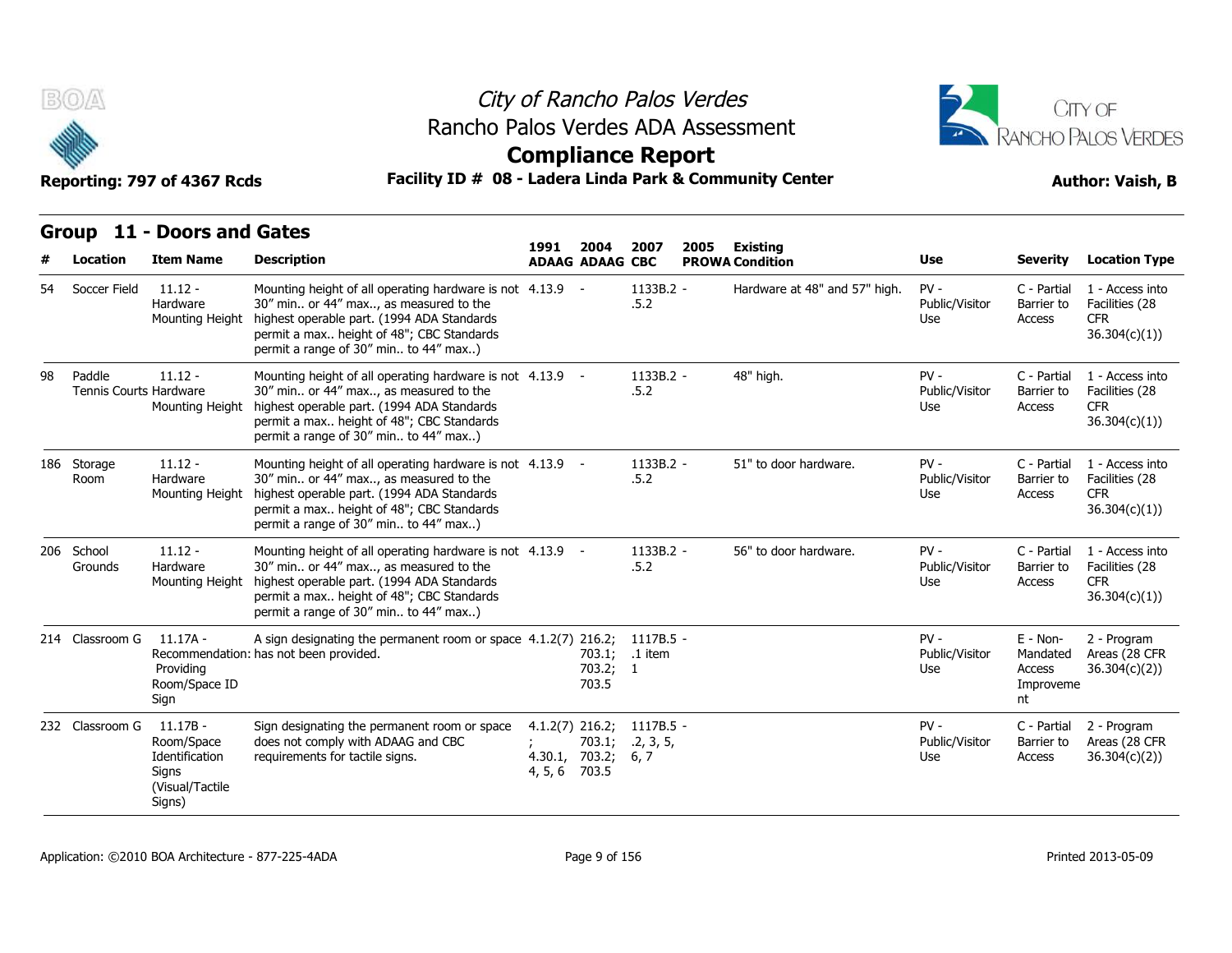



| B(0)            | City of Rancho Palos Verdes<br>Rancho Palos Verdes ADA Assessment<br><b>Compliance Report</b> |                                                                                                                                                                       |                                                                |                                |                                                   | CITY OF<br>RANCHO PALOS VERDES  |                                                     |                                               |
|-----------------|-----------------------------------------------------------------------------------------------|-----------------------------------------------------------------------------------------------------------------------------------------------------------------------|----------------------------------------------------------------|--------------------------------|---------------------------------------------------|---------------------------------|-----------------------------------------------------|-----------------------------------------------|
|                 | Reporting: 797 of 4367 Rcds                                                                   | Facility ID # 08 - Ladera Linda Park & Community Center                                                                                                               | <b>Author: Vaish, B</b>                                        |                                |                                                   |                                 |                                                     |                                               |
|                 | Group 11 - Doors and Gates                                                                    |                                                                                                                                                                       |                                                                |                                |                                                   |                                 |                                                     |                                               |
| Location        | <b>Item Name</b>                                                                              | <b>Description</b>                                                                                                                                                    | 1991<br>2004<br><b>ADAAG ADAAG CBC</b>                         | 2007                           | <b>Existing</b><br>2005<br><b>PROWA Condition</b> | <b>Use</b>                      | Severity                                            | <b>Location Type</b>                          |
| 233 Classroom G | 11.23A -<br>Mounting<br>Location<br>(Visual/Tactile<br>Signs)                                 | Sign is not mounted on the wall adjacent to the<br>latch side of the door. OR At double leaf doors,<br>the sign is not placed on the nearest adjacent<br>wall.        | 4.30.6                                                         | 703.4.2 1117B.5 -<br>.7        |                                                   | $PV -$<br>Public/Visitor<br>Use | C - Partial<br>Barrier to<br>Access                 | 2 - Program<br>Areas (28 CFR<br>36.304(c)(2)) |
| 239 Classroom H | $11.17B -$<br>Room/Space<br>Identification<br>Signs<br>(Visual/Tactile<br>Signs)              | Sign designating the permanent room or space<br>does not comply with ADAAG and CBC<br>requirements for tactile signs.                                                 | $4.1.2(7)$ 216.2;<br>703.1;<br>4.30.1, 703.2;<br>4, 5, 6 703.5 | 1117B.5 -<br>.2, 3, 5,<br>6, 7 |                                                   | $PV -$<br>Public/Visitor<br>Use | C - Partial<br>Barrier to<br>Access                 | 2 - Program<br>Areas (28 CFR<br>36.304(c)(2)) |
| 240 Classroom H | 11.23A -<br>Mounting<br>Location<br>(Visual/Tactile<br>Signs)                                 | Sign is not mounted on the wall adjacent to the 4.30.6<br>latch side of the door. OR At double leaf doors,<br>the sign is not placed on the nearest adjacent<br>wall. |                                                                | 703.4.2 1117B.5 -<br>.7        |                                                   | $PV -$<br>Public/Visitor<br>Use | C - Partial<br>Barrier to<br>Access                 | 2 - Program<br>Areas (28 CFR<br>36.304(c)(2)) |
| 255 Classroom H | 11.17A -<br>Providing<br>Room/Space ID<br>Sign                                                | A sign designating the permanent room or space 4.1.2(7) 216.2;<br>Recommendation: has not been provided.                                                              | 703.2; 1<br>703.5                                              | 1117B.5 -<br>703.1; .1 item    |                                                   | $PV -$<br>Public/Visitor<br>Use | $E - Non-$<br>Mandated<br>Access<br>Improveme<br>nt | 2 - Program<br>Areas (28 CFR<br>36.304(c)(2)  |
| 262 Classroom   | $11.17A -$<br>Providing<br>Room/Space ID<br>Sign                                              | A sign designating the permanent room or space $4.1.2(7)$ 216.2;<br>Recommendation: has not been provided.                                                            | 703.2; 1<br>703.5                                              | $1117B.5 -$<br>703.1; .1 item  |                                                   | $PV -$<br>Public/Visitor<br>Use | $E - Non-$<br>Mandated<br>Access<br>Improveme<br>nt | 2 - Program<br>Areas (28 CFR<br>36.304(c)(2)) |
| 277 Classroom   | $11.17A -$<br>Providing<br>Room/Space ID<br>Sign                                              | A sign designating the permanent room or space 4.1.2(7) 216.2;<br>Recommendation: has not been provided.                                                              | 703.1;<br>703.2; 1<br>703.5                                    | $1117B.5 -$<br>.1 item         |                                                   | $PV -$<br>Public/Visitor<br>Use | $E - Non-$<br>Mandated<br>Access<br>Improveme<br>nt | 2 - Program<br>Areas (28 CFR<br>36.304(c)(2)  |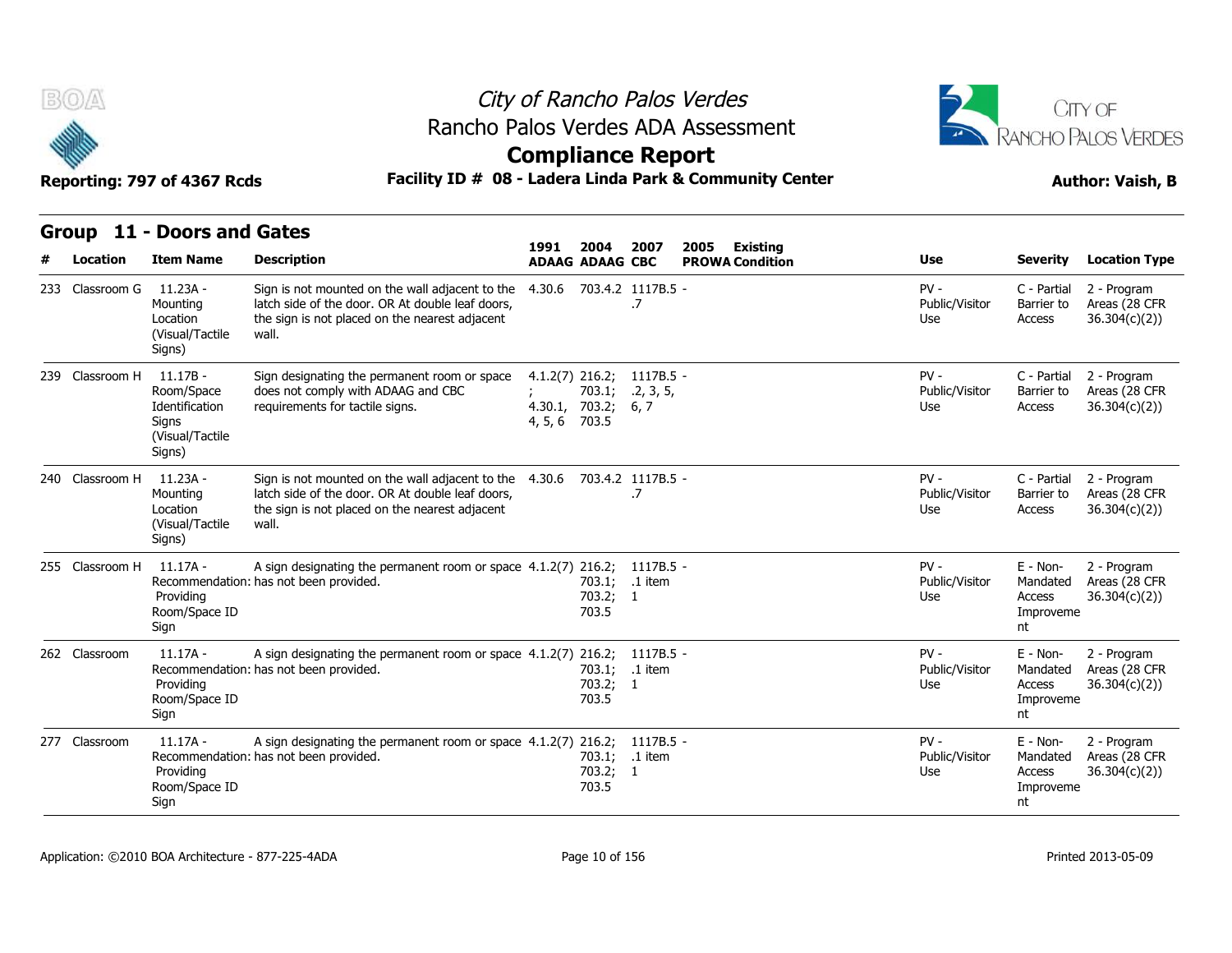



### Reporting: 797 of 4367 Rcds **Facility ID # 08 - Ladera Linda Park & Community Center Author: Vaish, B**

| B(0)/4          | Reporting: 797 of 4367 Rcds                                                      | Rancho Palos Verdes ADA Assessment<br>Facility ID # 08 - Ladera Linda Park & Community Center                                                                                                                                           | City of Rancho Palos Verdes<br><b>Compliance Report</b> | <b>CITY OF</b><br><b>RANCHO PALOS VERDES</b><br><b>Author: Vaish, B</b> |                                |                        |                                 |                                                     |                                                                  |
|-----------------|----------------------------------------------------------------------------------|-----------------------------------------------------------------------------------------------------------------------------------------------------------------------------------------------------------------------------------------|---------------------------------------------------------|-------------------------------------------------------------------------|--------------------------------|------------------------|---------------------------------|-----------------------------------------------------|------------------------------------------------------------------|
|                 | Group 11 - Doors and Gates                                                       |                                                                                                                                                                                                                                         | 1991                                                    | 2004                                                                    | 2007<br>2005                   | <b>Existing</b>        |                                 |                                                     |                                                                  |
| Location        | <b>Item Name</b>                                                                 | <b>Description</b>                                                                                                                                                                                                                      |                                                         | <b>ADAAG ADAAG CBC</b>                                                  |                                | <b>PROWA Condition</b> | Use                             | <b>Severity</b>                                     | <b>Location Type</b>                                             |
| 285 Classroom K | 11.17A -<br>Providing<br>Room/Space ID<br>Sign                                   | A sign designating the permanent room or space $4.1.2(7)$ 216.2; 1117B.5 -<br>Recommendation: has not been provided.                                                                                                                    |                                                         | 703.1;<br>703.2; 1<br>703.5                                             | .1 item                        |                        | $PV -$<br>Public/Visitor<br>Use | $E - Non-$<br>Mandated<br>Access<br>Improveme<br>nt | 2 - Program<br>Areas (28 CFR<br>36.304(c)(2)                     |
| 286 Classroom K | $11.12 -$<br>Hardware<br>Mounting Height                                         | Mounting height of all operating hardware is not 4.13.9 -<br>30" min or 44" max, as measured to the<br>highest operable part. (1994 ADA Standards<br>permit a max height of 48"; CBC Standards<br>permit a range of 30" min to 44" max) |                                                         |                                                                         | 1133B.2 -<br>.5.2              | 53" to bolt.           | $PV -$<br>Public/Visitor<br>Use | C - Partial<br>Barrier to<br>Access                 | 1 - Access into<br>Facilities (28<br><b>CFR</b><br>36.304(c)(1)) |
| 293 Classroom K | $11.17B -$<br>Room/Space<br>Identification<br>Signs<br>(Visual/Tactile<br>Signs) | Sign designating the permanent room or space<br>does not comply with ADAAG and CBC<br>requirements for tactile signs.                                                                                                                   | $4.1.2(7)$ 216.2;<br>4, 5, 6 703.5                      | 703.1;<br>4.30.1, 703.2;                                                | 1117B.5 -<br>.2, 3, 5,<br>6, 7 |                        | $PV -$<br>Public/Visitor<br>Use | C - Partial<br>Barrier to<br>Access                 | 2 - Program<br>Areas (28 CFR<br>36.304(c)(2)                     |
| 294 Classroom K | 11.23A -<br>Mounting<br>Location<br>(Visual/Tactile<br>Signs)                    | Sign is not mounted on the wall adjacent to the<br>latch side of the door. OR At double leaf doors,<br>the sign is not placed on the nearest adjacent<br>wall.                                                                          |                                                         |                                                                         | 4.30.6 703.4.2 1117B.5 -<br>.7 |                        | $PV -$<br>Public/Visitor<br>Use | C - Partial<br>Barrier to<br>Access                 | 2 - Program<br>Areas (28 CFR<br>36.304(c)(2))                    |
| 295 Classroom K | $11.12 -$<br>Hardware<br>Mounting Height                                         | Mounting height of all operating hardware is not 4.13.9 -<br>30" min or 44" max, as measured to the<br>highest operable part. (1994 ADA Standards<br>permit a max height of 48"; CBC Standards<br>permit a range of 30" min to 44" max) |                                                         |                                                                         | 1133B.2 -<br>.5.2              | 53" to bolt.           | $PV -$<br>Public/Visitor<br>Use | C - Partial<br>Barrier to<br>Access                 | 1 - Access into<br>Facilities (28<br><b>CFR</b><br>36.304(c)(1)) |
| 310 Classroom J | $11.12 -$<br>Hardware<br>Mounting Height                                         | Mounting height of all operating hardware is not 4.13.9 -<br>30" min or 44" max, as measured to the<br>highest operable part. (1994 ADA Standards<br>permit a max height of 48"; CBC Standards<br>permit a range of 30" min to 44" max) |                                                         |                                                                         | 1133B.2 -<br>.5.2              | 53" to bolt.           | $PV -$<br>Public/Visitor<br>Use | C - Partial<br>Barrier to<br>Access                 | 1 - Access into<br>Facilities (28<br><b>CFR</b><br>36.304(c)(1)  |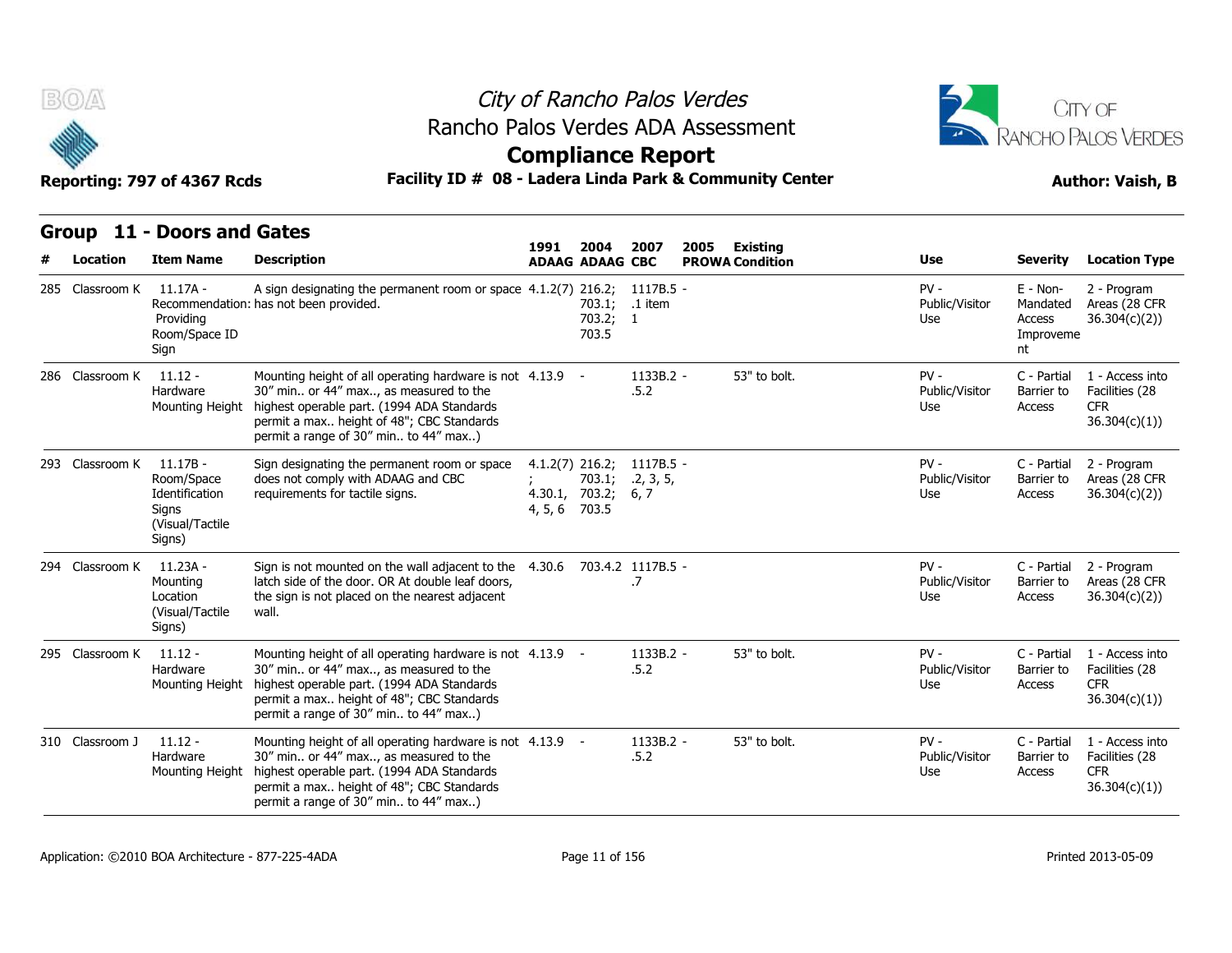



### **Compliance Report**

|  | Group 11 - Doors and Gates |  |
|--|----------------------------|--|
|--|----------------------------|--|

| B(0)<br>Reporting: 797 of 4367 Rcds |                                                                                  | City of Rancho Palos Verdes<br>Rancho Palos Verdes ADA Assessment<br><b>Compliance Report</b><br>Facility ID # 08 - Ladera Linda Park & Community Center                                                                                | CITY OF<br>RANCHO PALOS VERDES<br><b>Author: Vaish, B</b> |                                     |                                |      |                                           |                                    |                                                     |                                                                             |  |
|-------------------------------------|----------------------------------------------------------------------------------|-----------------------------------------------------------------------------------------------------------------------------------------------------------------------------------------------------------------------------------------|-----------------------------------------------------------|-------------------------------------|--------------------------------|------|-------------------------------------------|------------------------------------|-----------------------------------------------------|-----------------------------------------------------------------------------|--|
|                                     | Group 11 - Doors and Gates                                                       |                                                                                                                                                                                                                                         |                                                           |                                     |                                |      |                                           |                                    |                                                     |                                                                             |  |
| Location                            | <b>Item Name</b>                                                                 | <b>Description</b>                                                                                                                                                                                                                      | 1991                                                      | 2004<br><b>ADAAG ADAAG CBC</b>      | 2007                           | 2005 | <b>Existing</b><br><b>PROWA Condition</b> | Use                                | <b>Severity</b>                                     | <b>Location Type</b>                                                        |  |
| 312 Classroom J                     | $11.17A -$<br>Providing<br>Room/Space ID<br>Sign                                 | A sign designating the permanent room or space $4.1.2(7)$ 216.2; 1117B.5 -<br>Recommendation: has not been provided.                                                                                                                    |                                                           | 703.1;<br>703.2; 1<br>703.5         | .1 item                        |      |                                           | $PV -$<br>Public/Visitor<br>Use    | $E - Non-$<br>Mandated<br>Access<br>Improveme<br>nt | 2 - Program<br>Areas (28 CFR<br>36.304(c)(2)                                |  |
| 320 Classroom J                     | $11.17B -$<br>Room/Space<br>Identification<br>Signs<br>(Visual/Tactile<br>Signs) | Sign designating the permanent room or space<br>does not comply with ADAAG and CBC<br>requirements for tactile signs.                                                                                                                   | $4.1.2(7)$ 216.2;<br>4.30.1, 703.2;<br>4, 5, 6 703.5      | 703.1;                              | 1117B.5 -<br>.2, 3, 5,<br>6, 7 |      |                                           | $PV -$<br>Public/Visitor<br>Use    | C - Partial<br>Barrier to<br>Access                 | 2 - Program<br>Areas (28 CFR<br>36.304(c)(2)                                |  |
| 321 Classroom J                     | 11.23A -<br>Mounting<br>Location<br>(Visual/Tactile<br>Signs)                    | Sign is not mounted on the wall adjacent to the<br>latch side of the door. OR At double leaf doors,<br>the sign is not placed on the nearest adjacent<br>wall.                                                                          |                                                           |                                     | 4.30.6 703.4.2 1117B.5 -<br>.7 |      |                                           | $PV -$<br>Public/Visitor<br>Use    | C - Partial<br>Barrier to<br>Access                 | 2 - Program<br>Areas (28 CFR<br>36.304(c)(2))                               |  |
| 322 Classroom J                     | $11.12 -$<br>Hardware<br>Mounting Height                                         | Mounting height of all operating hardware is not 4.13.9 -<br>30" min or 44" max, as measured to the<br>highest operable part. (1994 ADA Standards<br>permit a max height of 48"; CBC Standards<br>permit a range of 30" min to 44" max) |                                                           |                                     | 1133B.2 -<br>.5.2              |      | 53" to bolt.                              | $PV -$<br>Public/Visitor<br>Use    | C - Partial<br>Barrier to<br>Access                 | 1 - Access into<br>Facilities (28<br><b>CFR</b><br>36.304(c)(1)             |  |
| 337 Montessori<br>Classroom         | 11.17A -<br>Providing<br>Room/Space ID<br>Sign                                   | A sign designating the permanent room or space 4.1.2(7) 216.2;<br>Recommendation: has not been provided.                                                                                                                                |                                                           | 703.1; .1 item<br>703.2; 1<br>703.5 | 1117B.5 -                      |      |                                           | GS - General<br><b>Student Use</b> | $E - Non-$<br>Mandated<br>Access<br>nt              | 1 - Access into<br>Facilities (28<br><b>CFR</b><br>Improveme $36.304(c)(1)$ |  |
| 344 Montessori<br>Classroom         | $11.17A -$<br>Providing<br>Room/Space ID<br>Sign                                 | A sign designating the permanent room or space 4.1.2(7) 216.2;<br>Recommendation: has not been provided.                                                                                                                                |                                                           | 703.1; .1 item<br>703.2; 1<br>703.5 | 1117B.5 -                      |      |                                           | GS - General<br><b>Student Use</b> | $E - Non-$<br>Mandated<br>Access<br>Improveme<br>nt | 2 - Program<br>Areas (28 CFR<br>36.304(c)(2)                                |  |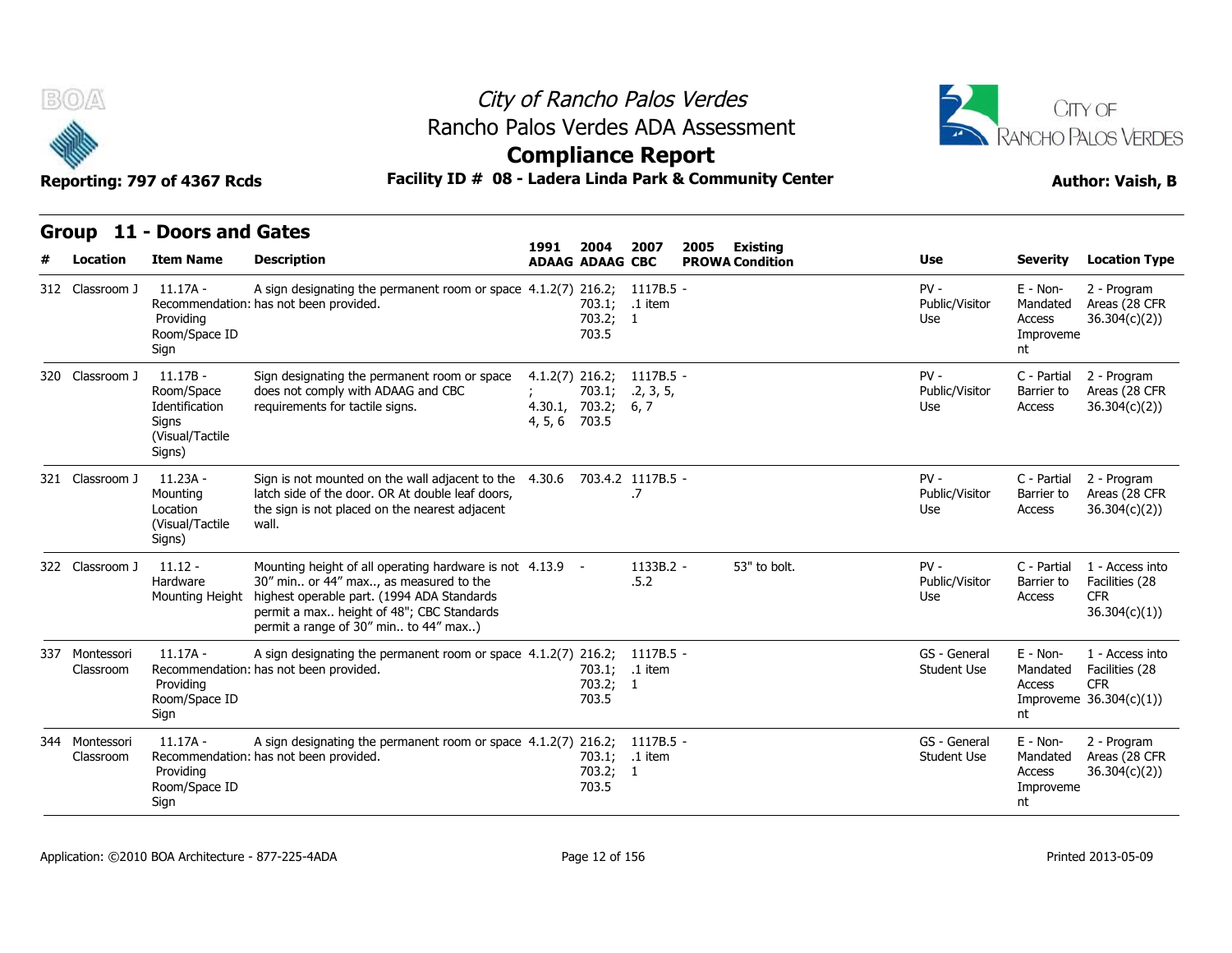

# City of Rancho Palos Verdes Rancho Palos Verdes ADA Assessment



## **Compliance Report**

| Facility ID # 08 - Ladera Linda Park & Community Center<br>Reporting: 797 of 4367 Rcds<br><b>Author: Vaish, B</b> |                                                                                  |                                                                                                                                                                                                                                         |         |                                                        |                                |      |                                      |                                    |                                                   |                                                                  |
|-------------------------------------------------------------------------------------------------------------------|----------------------------------------------------------------------------------|-----------------------------------------------------------------------------------------------------------------------------------------------------------------------------------------------------------------------------------------|---------|--------------------------------------------------------|--------------------------------|------|--------------------------------------|------------------------------------|---------------------------------------------------|------------------------------------------------------------------|
|                                                                                                                   | Group 11 - Doors and Gates                                                       |                                                                                                                                                                                                                                         |         |                                                        |                                |      |                                      |                                    |                                                   |                                                                  |
| Location                                                                                                          | <b>Item Name</b>                                                                 | <b>Description</b>                                                                                                                                                                                                                      | 1991    | 2004<br><b>ADAAG ADAAG CBC</b>                         | 2007                           | 2005 | Existing<br><b>PROWA Condition</b>   | <b>Use</b>                         | Severity                                          | <b>Location Type</b>                                             |
| 359 Montessori<br>Classroom                                                                                       | $11.12 -$<br>Hardware<br>Mounting Height                                         | Mounting height of all operating hardware is not 4.13.9 -<br>30" min or 44" max, as measured to the<br>highest operable part. (1994 ADA Standards<br>permit a max height of 48"; CBC Standards<br>permit a range of 30" min to 44" max) |         |                                                        | 1133B.2 -<br>.5.2              |      | 53" to bolt.                         | GS - General<br><b>Student Use</b> | C - Partial<br>Barrier to<br>Access               | 1 - Access into<br>Facilities (28<br><b>CFR</b><br>36.304(c)(1)) |
| 368 Classroom F                                                                                                   | 11.07D - Floor<br>Mat -<br>Attachment to<br>Floor                                | Floor mat used on a ground or floor surface is<br>not securely attached.                                                                                                                                                                | 4.5.3   | Advisory<br>302.2                                      | 303.2; 1124B.3 -               |      | Loose floor mat.                     | GS - General<br><b>Student Use</b> | A - Safety<br>Hazard                              | 1 - Access into<br>Facilities (28<br><b>CFR</b><br>36.304(c)(1)) |
| 369 Classroom F                                                                                                   | $11.17B -$<br>Room/Space<br>Identification<br>Signs<br>(Visual/Tactile<br>Signs) | Sign designating the permanent room or space<br>does not comply with ADAAG and CBC<br>requirements for tactile signs.                                                                                                                   | 4, 5, 6 | $4.1.2(7)$ 216.2;<br>703.1;<br>4.30.1, 703.2;<br>703.5 | 1117B.5 -<br>.2, 3, 5,<br>6, 7 |      |                                      | GS - General<br><b>Student Use</b> | C - Partial<br>Barrier to<br>Access               | 2 - Program<br>Areas (28 CFR<br>36.304(c)(2)                     |
| 370 Classroom F                                                                                                   | 11.23A -<br>Mounting<br>Location<br>(Visual/Tactile<br>Signs)                    | Sign is not mounted on the wall adjacent to the<br>latch side of the door. OR At double leaf doors,<br>the sign is not placed on the nearest adjacent<br>wall.                                                                          | 4.30.6  | 703.4.2 1117B.5 -                                      | .7                             |      |                                      | GS - General<br><b>Student Use</b> | C - Partial<br>Barrier to<br>Access               | 2 - Program<br>Areas (28 CFR<br>36.304(c)(2))                    |
| 371 Classroom F                                                                                                   | $11.12 -$<br>Hardware<br>Mounting Height                                         | Mounting height of all operating hardware is not 4.13.9 -<br>30" min or 44" max, as measured to the<br>highest operable part. (1994 ADA Standards<br>permit a max height of 48"; CBC Standards<br>permit a range of 30" min to 44" max) |         |                                                        | 1133B.2 -<br>.5.2              |      | Pinch type hardware for low<br>door. | GS - General<br><b>Student Use</b> | C - Partial<br>Barrier to<br>Access               | 1 - Access into<br>Facilities (28<br><b>CFR</b><br>36.304(c)(1)) |
| 373 Classroom F                                                                                                   | $11.17A -$<br>Providing<br>Room/Space ID<br>Sign                                 | A sign designating the permanent room or space 4.1.2(7) 216.2;<br>Recommendation: has not been provided.                                                                                                                                |         | 703.2; 1<br>703.5                                      | 1117B.5 -<br>703.1; .1 item    |      |                                      | GS - General<br><b>Student Use</b> | E - Non-<br>Mandated<br>Access<br>Improveme<br>nt | 2 - Program<br>Areas (28 CFR<br>36.304(c)(2))                    |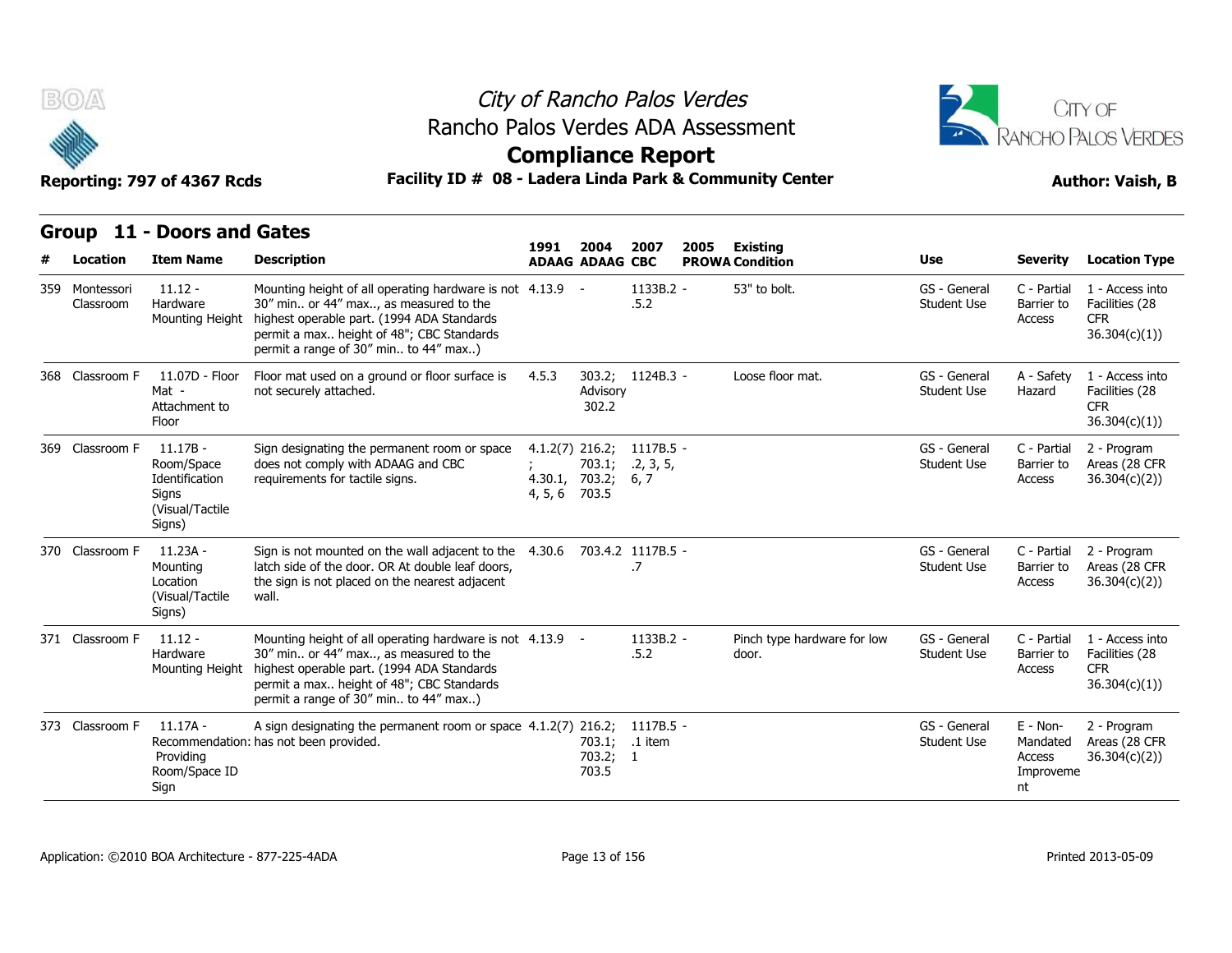



**Compliance Report**

Reporting: 797 of 4367 Rcds **Facility ID # 08 - Ladera Linda Park & Community Center Author: Vaish, B** 

#### **Group 11 - Doors and Gates Item Name Description 1991 ADAAG 2004 ADAAG CBC PROWA 2007 2005 Existing # Location Condition Use Severity Location Type** 11.11 - Single-Action Hardware devices are not operable with one hand and Handles, locks, and latches or other operative 4.13.9 without tight grasping, pinching, or twisting of the wrist. (U-shaped handles, levers, and push/pull type mechanisms are acceptable designs.) 309.4: 1133B.2 -404.2.7; .5.2 Advisory 404.2.7 1133B.2 - Knob and twist type lock. GS - General C - Partia Student Use Barrier to C - Partial 2 - Program Barrier to Areas (28 CFR Access 36.304(c)(2)) 390 Classroom F<br>390 Classroom F<br>390 Classroom F<br>44 Action Them Name<br>390 Classroom F<br>44 Action Hardware do 11.17A - Recommendation: has not been provided. Providing Room/Space ID Sign A sign designating the permanent room or space 4.1.2(7) 216.2; 1117B.5 -**1991 2004 2007 20<br>
ADAAG ADAAG CBC PI<br>
4.13.9 309.4; 1133B.2 -<br>
404.2.7; .5.2<br>
Advisory<br>
404.2.7<br>
4.1.2(7) 216.2; 1117B.5 -<br>
703.2; 1<br>
703.2; 1<br>
703.2; 1<br>
703.5** 703.1; .1 item 703.2; 703.5 1 GS - General Student Use Mandated E - Non-Mandated Areas (28 CFR Access 36.304(c)(2)) Improveme nt 2 - Program **Group 11 - Doors and C**<br>
# Location Item Name D<br>
390 Classroom F 11.11 - Single- H<br>
Action Hardware dev<br>
the production of the p<br>
391 Classroom F 11.17A - A<br>
Recommendation: ha<br>
Providing<br>
Room/Space ID 11.05A - Clear Opening - Single- opening width is not at least 32" measured Leaf Door When the door is open 90 degrees, clear  $4.13.5$  404.2.3 1133B.1 between the face of the door and the doorstop on the latch side. 4.13.9 309.4; 1133B.2 - Knob and twi<br>
404.2.7; .5.2<br>
Advisory<br>
404.2.7<br>
4.1.2(7) 216.2; 1117B.5 -<br>
703.1; .1 item<br>
703.2; 1<br>
703.5<br>
4.13.5 404.2.3 1133B.1 - 28 3/4" wide<br>
.1.1.1; 1133B.2 .1.1.1; 1133B.2 .2 28 3/4" wide. GS - General Student Use Barrier to C - Partial Barrier to Areas (28 CFR Access 36.304(c)(2)) 2 - Program 11.11 - Single-<br>
421 Classroom F<br>
421 Classroom F<br>
11.17A - A<br>
7391 Classroom F<br>
7391 Classroom F<br>
7392 Classroom F<br>
7392 Classroom F<br>
7392 Classroom F<br>
7392 Classroom F<br>
7392 Classroom F<br>
7392 Classroom F<br>
741.05A - Clear 393 Classroom F 11.10B - The threshold at doorway exceeds 1/2" in height. 4.13.8 Threshold - Height busing the mechanisms are acceptable<br>
designs.)<br>
A sign designating the permanent room or space 4.1.2(7) 216.2; 1117B.5 -<br>
has not been provided.  $703.1;$  .1 item<br>  $703.2;$  1<br>
703.2; 1<br>
703.5<br>
When the door is open 90 deg Advisory .4.1 303.3; Fig. 303.3 1133B.2 - 1 1/2" high. GS - General Student Use Barrier to C - Partial 2 - Program Barrier to Areas (28 CFR Access 36.304(c)(2)) dd<br>
391 Classroom F 11.17A - A<br>
Recommendation: h<br>
Providing<br>
Room/Space ID<br>
Sign<br>
392 Classroom F 11.05A - Clear W<br>
Opening - Single- of<br>
Leaf Door b<br>
01<br>
393 Classroom F 11.10B - Threshold -<br>
Threshold - Height 11.11 - Single- Handles, locks, and latches or other operative 4.13.9 Action Hardware devices are not operable with one hand and without tight grasping, pinching, or twisting of the wrist. (U-shaped handles, levers, and push/pull type mechanisms are acceptable designs.) 4.13.9 309.4; 404.2.7; Advisory 404.2.7 1133B.2 - Pinch type hardware for low .5.2 door. GS - General Student Use Barrier to C - Partial 2 - Program Barrier to Areas (28 CFR Access 36.304(c)(2)) Sign<br>
Sign<br>
392 Classroom F 11.05A - Clear W<br>
Opening - Single- of<br>
Leaf Door by<br>
00<br>
393 Classroom F 11.10B - Threshold -<br>
Height<br>
395 Classroom F 11.11 - Single- H<br>
Action Hardware do  $11.12 -$ Hardware Mounting Height highest operable part. (1994 ADA Standards Mounting height of all operating hardware is not 4.13.9 - 1133B.2 - 52" to bolt. 30" min.. or 44" max.., as measured to the permit a max.. height of 48"; CBC Standards permit a range of 30" min.. to 44" max..) .5.2 1133B.2 - 52" to bolt. GS - General C - Partial Student Use Barrier to C - Partial 1 - Access into Barrier to Facilities (28 Access CFR 36.304(c)(1)) 933 Classroom F 11.10B - Threshold -<br>
Height<br>
Height<br>
395 Classroom F 11.11 - Single- H<br>
Action Hardware down<br>
the p<br>
dd<br>
402 Classroom F 11.12 - M<br>
Hardware 31<br>
Mounting Height h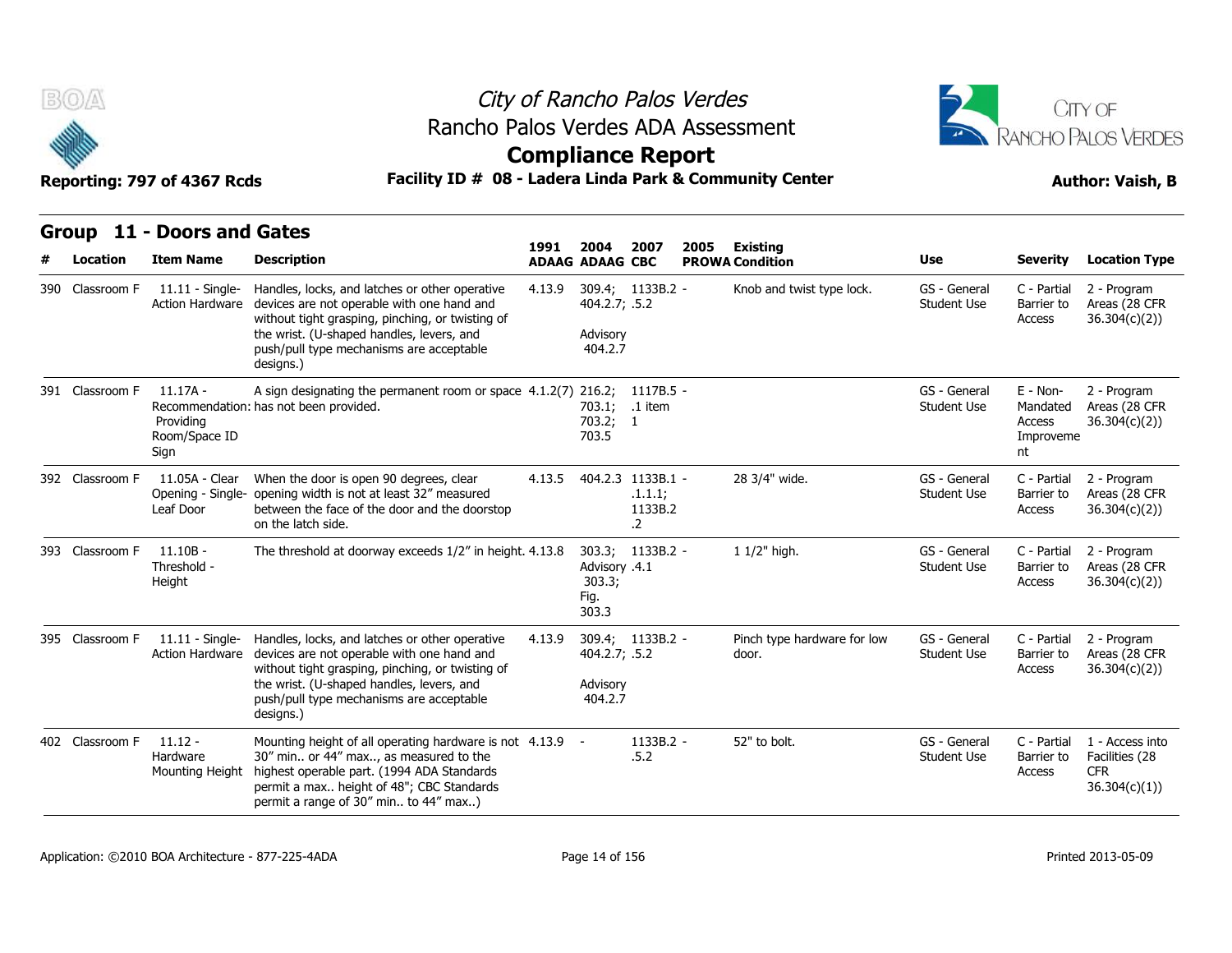



## **Compliance Report**

### Reporting: 797 of 4367 Rcds **Facility ID # 08 - Ladera Linda Park & Community Center Author: Vaish, B**

| Facility ID # 08 - Ladera Linda Park & Community Center<br>Reporting: 797 of 4367 Rcds |                                                  |                                                                                                                                                                                                                                                        |        |                                                              |                      |      |                        |                                    |                                                   | <b>Author: Vaish, B</b>                                          |  |
|----------------------------------------------------------------------------------------|--------------------------------------------------|--------------------------------------------------------------------------------------------------------------------------------------------------------------------------------------------------------------------------------------------------------|--------|--------------------------------------------------------------|----------------------|------|------------------------|------------------------------------|---------------------------------------------------|------------------------------------------------------------------|--|
|                                                                                        | Group 11 - Doors and Gates                       |                                                                                                                                                                                                                                                        | 1991   | 2004                                                         | 2007                 | 2005 | <b>Existing</b>        |                                    |                                                   |                                                                  |  |
| Location                                                                               | <b>Item Name</b>                                 | <b>Description</b>                                                                                                                                                                                                                                     |        | <b>ADAAG ADAAG CBC</b>                                       |                      |      | <b>PROWA Condition</b> | Use                                | <b>Severity</b>                                   | <b>Location Type</b>                                             |  |
| 407 Classroom E                                                                        | $11.12 -$<br>Hardware<br>Mounting Height         | Mounting height of all operating hardware is not 4.13.9 -<br>30" min or 44" max, as measured to the<br>highest operable part. (1994 ADA Standards<br>permit a max height of 48"; CBC Standards<br>permit a range of 30" min to 44" max)                |        |                                                              | 1133B.2 -<br>.5.2    |      | 52" to bolt.           | GS - General<br><b>Student Use</b> | C - Partial<br>Barrier to<br>Access               | 1 - Access into<br>Facilities (28<br><b>CFR</b><br>36.304(c)(1)) |  |
| 423 Classroom E                                                                        | $11.12 -$<br>Hardware<br>Mounting Height         | Mounting height of all operating hardware is not 4.13.9 -<br>30" min or 44" max, as measured to the<br>highest operable part. (1994 ADA Standards<br>permit a max height of 48"; CBC Standards<br>permit a range of 30" min to 44" max)                |        |                                                              | 1133B.2 -<br>.5.2    |      | 52" to bolt.           | GS - General<br><b>Student Use</b> | C - Partial<br>Barrier to<br>Access               | 1 - Access into<br>Facilities (28<br><b>CFR</b><br>36.304(c)(1)) |  |
| 436 Classroom<br>$E -$<br>Restrooms                                                    | $11.10B -$<br>Threshold -<br>Height              | The threshold at doorway exceeds 1/2" in height. 4.13.8                                                                                                                                                                                                |        | 303.3; 1133B.2 -<br>Advisory .4.1<br>303.3;<br>Fig.<br>303.3 |                      |      | 1 1/2" high.           | GS - General<br><b>Student Use</b> | C - Partial<br>Barrier to<br>Access               | 3 - Restroom<br>Facilities (28<br><b>CFR</b><br>36.304(c)(3)     |  |
| 451 Office                                                                             | $11.10B -$<br>Threshold -<br>Height              | The threshold at doorway exceeds 1/2" in height. 4.13.8                                                                                                                                                                                                |        | 303.3; 1133B.2 -<br>Advisory .4.1<br>303.3;<br>Fig.<br>303.3 |                      |      | 1 3/4" high.           | $PV -$<br>Public/Visitor<br>Use    | C - Partial<br>Barrier to<br>Access               | 2 - Program<br>Areas (28 CFR<br>36.304(c)(2))                    |  |
| 452 Office                                                                             | $11.11 -$ Single-<br>Action Hardware             | Handles, locks, and latches or other operative<br>devices are not operable with one hand and<br>without tight grasping, pinching, or twisting of<br>the wrist. (U-shaped handles, levers, and<br>push/pull type mechanisms are acceptable<br>designs.) | 4.13.9 | 309.4; 1133B.2 -<br>404.2.7; .5.2<br>Advisory<br>404.2.7     |                      |      | Knob.                  | $PV -$<br>Public/Visitor<br>Use    | C - Partial<br>Barrier to<br>Access               | 2 - Program<br>Areas (28 CFR<br>36.304(c)(2))                    |  |
| 453 Office                                                                             | $11.17A -$<br>Providing<br>Room/Space ID<br>Sign | A sign designating the permanent room or space 4.1.2(7) 216.2;<br>Recommendation: has not been provided.                                                                                                                                               |        | 703.1;<br>703.2; 1<br>703.5                                  | 1117B.5 -<br>.1 item |      |                        | $PV -$<br>Public/Visitor<br>Use    | E - Non-<br>Mandated<br>Access<br>Improveme<br>nt | 2 - Program<br>Areas (28 CFR<br>36.304(c)(2))                    |  |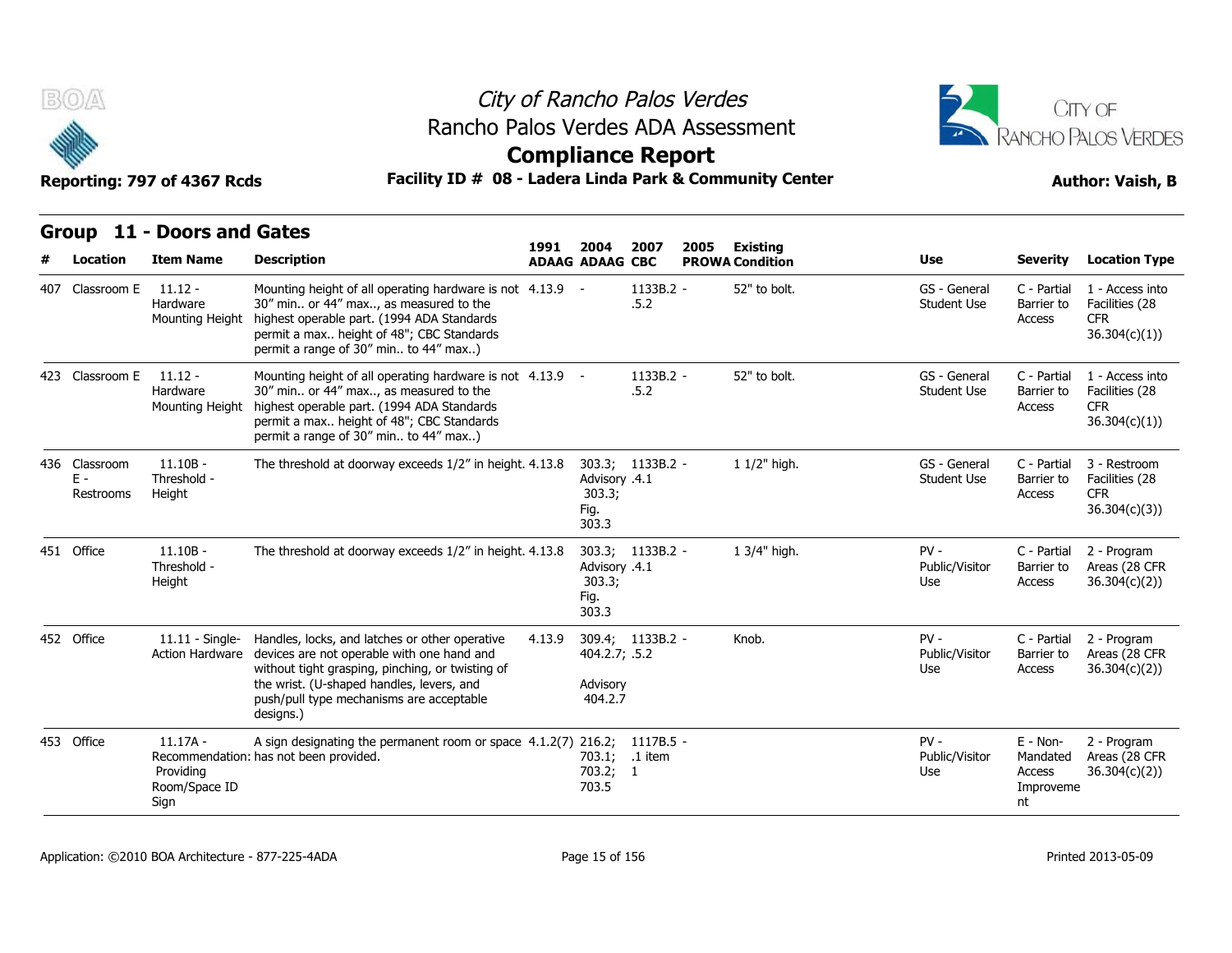



**Compliance Report**

### Reporting: 797 of 4367 Rcds **Facility ID # 08 - Ladera Linda Park & Community Center Author: Vaish, B**

|            | Reporting: 797 of 4367 Rcds                                                      | Facility ID # 08 - Ladera Linda Park & Community Center                                                                                                                                                                                                                    |               |                                                    | <b>Author: Vaish, B</b> |      |                                      |                                 |                                        |                                                         |
|------------|----------------------------------------------------------------------------------|----------------------------------------------------------------------------------------------------------------------------------------------------------------------------------------------------------------------------------------------------------------------------|---------------|----------------------------------------------------|-------------------------|------|--------------------------------------|---------------------------------|----------------------------------------|---------------------------------------------------------|
|            | Group 11 - Doors and Gates                                                       |                                                                                                                                                                                                                                                                            | 1991          | 2004                                               | 2007                    | 2005 | Existing                             |                                 |                                        |                                                         |
| Location   | <b>Item Name</b>                                                                 | <b>Description</b>                                                                                                                                                                                                                                                         |               | <b>ADAAG ADAAG CBC</b>                             |                         |      | <b>PROWA Condition</b>               | Use                             | <b>Severity</b>                        | <b>Location Type</b>                                    |
| 454 Office | $11.12 -$<br>Hardware<br>Mounting Height                                         | Mounting height of all operating hardware is not 4.13.9 -<br>30" min or 44" max, as measured to the<br>highest operable part. (1994 ADA Standards<br>permit a max height of 48"; CBC Standards<br>permit a range of 30" min to 44" max)                                    |               |                                                    | 1133B.2 -<br>.5.2       |      | 58" to knob.                         | $PV -$<br>Public/Visitor<br>Use | C - Partial<br>Barrier to<br>Access    | 2 - Program<br>Areas (28 CFR<br>36.304(c)(2)            |
| 455 Office | $11.12 -$<br>Hardware<br>Mounting Height                                         | Mounting height of all operating hardware is not 4.13.9 -<br>30" min or 44" max, as measured to the<br>highest operable part. (1994 ADA Standards<br>permit a max height of 48"; CBC Standards<br>permit a range of 30" min to 44" max)                                    |               |                                                    | 1133B.2 -<br>.5.2       |      | Pinch type hardware for low<br>door. | $PV -$<br>Public/Visitor<br>Use | C - Partial<br>Barrier to<br>Access    | 2 - Program<br>Areas (28 CFR<br>36.304(c)(2))           |
| 456 Office | 11.15A - Kick<br>Plate                                                           | Bottom 10" of door does not have a smooth,<br>uninterrupted surface on the push side to allow<br>the door to be opened by a wheelchair footrest<br>without creating a trap or hazardous condition.<br>(This requirement does not apply to automatic<br>and sliding doors.) |               | 0                                                  | 404.2.1 1133B.2 -<br>.6 |      | Door stop.                           | $PV -$<br>Public/Visitor<br>Use | A - Safety<br>Hazard                   | 2 - Program<br>Areas (28 CFR<br>36.304(c)(2)            |
| 457 Office | 11.13A - Door<br>Operating Effort                                                | The force required to operate door exceeds 5<br>lbs. (Fire doors may have up to 15 lbs to achieve<br>positive latching).                                                                                                                                                   |               | 4.13.11 404.2.9 1133B.2 -                          | .5                      |      | 6 LBF.                               | $PV -$<br>Public/Visitor<br>Use | or<br>Complete<br>Barrier to<br>Access | B - Severe 2 - Program<br>Areas (28 CFR<br>36.304(c)(2) |
| 465 Office | $11.17B -$<br>Room/Space<br>Identification<br>Signs<br>(Visual/Tactile<br>Signs) | Sign designating the permanent room or space<br>does not comply with ADAAG and CBC<br>requirements for tactile signs.                                                                                                                                                      | 4, 5, 6 703.5 | $4.1.2(7)$ 216.2;<br>703.1;<br>4.30.1, 703.2; 6, 7 | 1117B.5 -<br>.2, 3, 5,  |      |                                      | $PV -$<br>Public/Visitor<br>Use | C - Partial<br>Barrier to<br>Access    | 2 - Program<br>Areas (28 CFR<br>36.304(c)(2))           |
| 466 Office | $11.23A -$<br>Mounting<br>Location<br>(Visual/Tactile<br>Signs)                  | Sign is not mounted on the wall adjacent to the<br>latch side of the door. OR At double leaf doors,<br>the sign is not placed on the nearest adjacent<br>wall.                                                                                                             | 4.30.6        | 703.4.2 1117B.5 -                                  | .7                      |      |                                      | $PV -$<br>Public/Visitor<br>Use | C - Partial<br>Barrier to<br>Access    | 2 - Program<br>Areas (28 CFR<br>36.304(c)(2))           |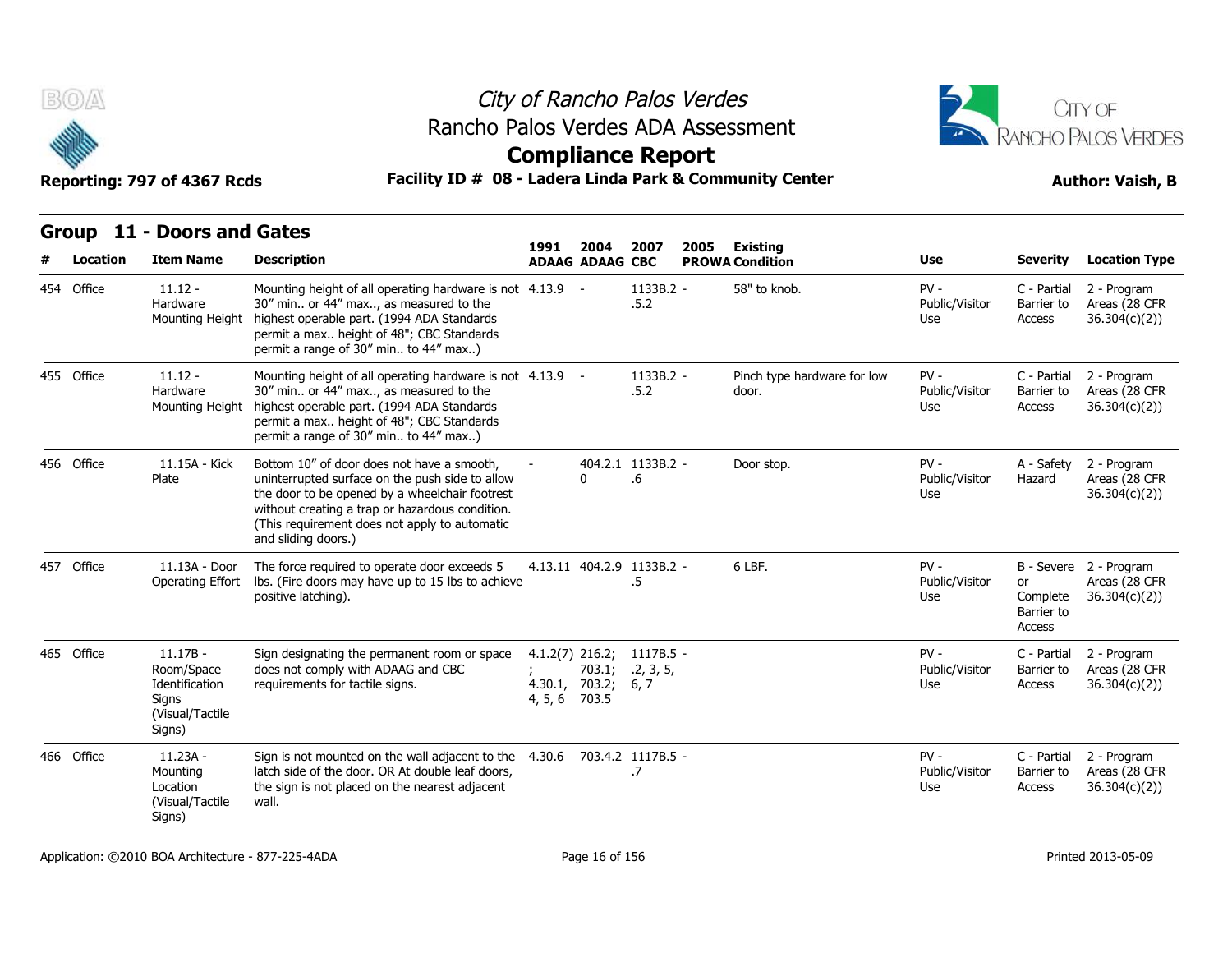



### **Compliance Report**

### **Facility ID # 08 - Ladera Linda Park & Community Center Author: Vaish, B**

| Reporting: 797 of 4367 Rcds |  |  |
|-----------------------------|--|--|
|-----------------------------|--|--|

| B(0)/A                |                                                                                  |                                                                                                                                                                                         | City of Rancho Palos Verdes<br>Rancho Palos Verdes ADA Assessment |                             |                                |                                                         |                                              |                                                     |                                                                             |  |  |
|-----------------------|----------------------------------------------------------------------------------|-----------------------------------------------------------------------------------------------------------------------------------------------------------------------------------------|-------------------------------------------------------------------|-----------------------------|--------------------------------|---------------------------------------------------------|----------------------------------------------|-----------------------------------------------------|-----------------------------------------------------------------------------|--|--|
|                       |                                                                                  |                                                                                                                                                                                         | <b>Compliance Report</b>                                          |                             |                                |                                                         | RANCHO PALOS VERDES                          |                                                     |                                                                             |  |  |
|                       | Reporting: 797 of 4367 Rcds                                                      |                                                                                                                                                                                         |                                                                   |                             |                                | Facility ID # 08 - Ladera Linda Park & Community Center | <b>Author: Vaish, B</b>                      |                                                     |                                                                             |  |  |
| Location              | Group 11 - Doors and Gates<br><b>Item Name</b>                                   | <b>Description</b>                                                                                                                                                                      | 1991<br><b>ADAAG ADAAG CBC</b>                                    | 2004                        | 2007                           | 2005<br><b>Existing</b><br><b>PROWA Condition</b>       | <b>Use</b>                                   | <b>Severity</b>                                     | <b>Location Type</b>                                                        |  |  |
| 472 Office            | $11.17A -$<br>Providing<br>Room/Space ID<br>Sign                                 | A sign designating the permanent room or space 4.1.2(7) 216.2; 1117B.5 -<br>Recommendation: has not been provided.                                                                      |                                                                   | 703.1;<br>703.2; 1<br>703.5 | .1 item                        |                                                         | $PV -$<br>Public/Visitor<br>Use              | $E - Non-$<br>Mandated<br>Access<br>nt              | 1 - Access into<br>Facilities (28<br><b>CFR</b><br>Improveme $36.304(c)(1)$ |  |  |
| 481 Classroom E       | 11.17B -<br>Room/Space<br>Identification<br>Signs<br>(Visual/Tactile<br>Signs)   | Sign designating the permanent room or space<br>does not comply with ADAAG and CBC<br>requirements for tactile signs.                                                                   | $4.1.2(7)$ 216.2;<br>4.30.1, 703.2;<br>4, 5, 6 703.5              | 703.1;                      | 1117B.5 -<br>.2, 3, 5,<br>6, 7 |                                                         | GS - General<br><b>Student Use</b>           | C - Partial<br>Barrier to<br>Access                 | 2 - Program<br>Areas (28 CFR<br>36.304(c)(2))                               |  |  |
| 482 Classroom E       | 11.23A -<br>Mounting<br>Location<br>(Visual/Tactile<br>Signs)                    | Sign is not mounted on the wall adjacent to the 4.30.6 703.4.2 1117B.5 -<br>latch side of the door. OR At double leaf doors,<br>the sign is not placed on the nearest adjacent<br>wall. |                                                                   |                             | .7                             |                                                         | GS - General<br><b>Student Use</b>           | C - Partial<br>Barrier to<br><b>Access</b>          | 2 - Program<br>Areas (28 CFR<br>36.304(c)(2)                                |  |  |
| 491 Classroom E       | 11.17A -<br>Providing<br>Room/Space ID<br>Sign                                   | A sign designating the permanent room or space $4.1.2(7)$ 216.2;<br>Recommendation: has not been provided.                                                                              |                                                                   | 703.1;<br>703.2;<br>703.5   | $1117B.5 -$<br>.1 item<br>-1   |                                                         | GS - General<br>Student Use                  | $E - Non-$<br>Mandated<br>Access<br>Improveme<br>nt | 2 - Program<br>Areas (28 CFR<br>36.304(c)(2)                                |  |  |
| 528 Custodian<br>Room | $11.17A -$<br>Providing<br>Room/Space ID<br>Sign                                 | A sign designating the permanent room or space 4.1.2(7) 216.2; 1117B.5 -<br>Recommendation: has not been provided.                                                                      |                                                                   | 703.1;<br>703.2; 1<br>703.5 | .1 item                        |                                                         | $MS -$<br>Maintenance<br>and Storage<br>Only | $E - Non-$<br>Mandated<br>Access<br>Improveme<br>nt | 2 - Program<br>Areas (28 CFR<br>36.304(c)(2)                                |  |  |
| 573 Classroom A       | $11.17B -$<br>Room/Space<br>Identification<br>Signs<br>(Visual/Tactile<br>Signs) | Sign designating the permanent room or space<br>does not comply with ADAAG and CBC<br>requirements for tactile signs.                                                                   | $4.1.2(7)$ 216.2;<br>4.30.1, 703.2;<br>4, 5, 6 703.5              | 703.1;                      | 1117B.5 -<br>.2, 3, 5,<br>6, 7 |                                                         | GS - General<br><b>Student Use</b>           | C - Partial<br>Barrier to<br>Access                 | 2 - Program<br>Areas (28 CFR<br>36.304(c)(2))                               |  |  |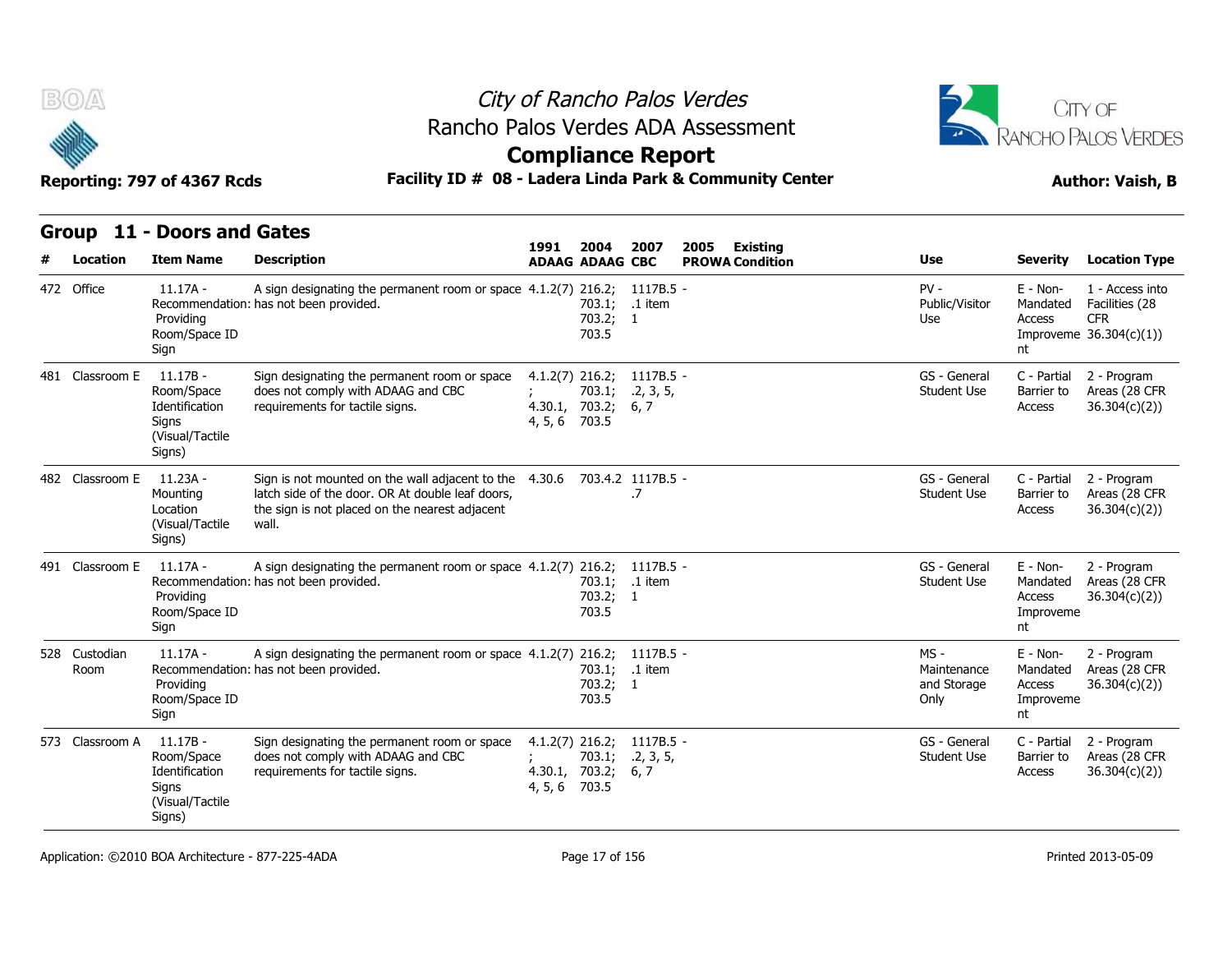



| B(0)                  |                                                                 | City of Rancho Palos Verdes<br>Rancho Palos Verdes ADA Assessment                                                                                                                                                                                                                      |        |                                      |                          |                                |                           |                                              |                                                     |                                                                             |  |  |  |
|-----------------------|-----------------------------------------------------------------|----------------------------------------------------------------------------------------------------------------------------------------------------------------------------------------------------------------------------------------------------------------------------------------|--------|--------------------------------------|--------------------------|--------------------------------|---------------------------|----------------------------------------------|-----------------------------------------------------|-----------------------------------------------------------------------------|--|--|--|
|                       |                                                                 |                                                                                                                                                                                                                                                                                        |        |                                      | <b>Compliance Report</b> |                                |                           |                                              |                                                     | RANCHO PALOS VERDES                                                         |  |  |  |
|                       | Reporting: 797 of 4367 Rcds                                     | Facility ID # 08 - Ladera Linda Park & Community Center                                                                                                                                                                                                                                |        |                                      |                          |                                |                           |                                              | <b>Author: Vaish, B</b>                             |                                                                             |  |  |  |
|                       | Group 11 - Doors and Gates                                      |                                                                                                                                                                                                                                                                                        |        |                                      |                          |                                |                           |                                              |                                                     |                                                                             |  |  |  |
| Location              | <b>Item Name</b>                                                | <b>Description</b>                                                                                                                                                                                                                                                                     | 1991   | 2004<br><b>ADAAG ADAAG CBC</b>       | 2007                     | 2005<br><b>PROWA Condition</b> | <b>Existing</b>           | <b>Use</b>                                   | <b>Severity</b>                                     | <b>Location Type</b>                                                        |  |  |  |
| 574 Classroom A       | $11.23A -$<br>Mounting<br>Location<br>(Visual/Tactile<br>Signs) | Sign is not mounted on the wall adjacent to the<br>latch side of the door. OR At double leaf doors,<br>the sign is not placed on the nearest adjacent<br>wall.                                                                                                                         | 4.30.6 |                                      | 703.4.2 1117B.5 -<br>.7  |                                |                           | GS - General<br><b>Student Use</b>           | C - Partial<br>Barrier to<br>Access                 | 2 - Program<br>Areas (28 CFR<br>36.304(c)(2)                                |  |  |  |
| 581 Classroom A       | 11.17A -<br>Providing<br>Room/Space ID<br>Sign                  | A sign designating the permanent room or space 4.1.2(7) 216.2; 1117B.5 -<br>Recommendation: has not been provided.                                                                                                                                                                     |        | 703.1; .1 item<br>703.2; 1<br>703.5  |                          |                                |                           | GS - General<br><b>Student Use</b>           | $E - Non-$<br>Mandated<br>Access<br>Improveme<br>nt | 2 - Program<br>Areas (28 CFR<br>36.304(c)(2)                                |  |  |  |
| 585 Classroom A       | 11.17A -<br>Providing<br>Room/Space ID<br>Sign                  | A sign designating the permanent room or space 4.1.2(7) 216.2; 1117B.5 -<br>Recommendation: has not been provided.                                                                                                                                                                     |        | 703.1; .1 item<br>703.2; 1<br>703.5  |                          |                                |                           | GS - General<br><b>Student Use</b>           | $E - Non-$<br>Mandated<br>Access<br>Improveme<br>nt | 2 - Program<br>Areas (28 CFR<br>36.304(c)(2)                                |  |  |  |
| 655 Utility Room      | 11.17A -<br>Providing<br>Room/Space ID<br>Sign                  | A sign designating the permanent room or space $4.1.2(7)$ 216.2;<br>Recommendation: has not been provided.                                                                                                                                                                             |        | 703.1; .1 item<br>703.2; 1<br>703.5  | 1117B.5 -                |                                |                           | $MS -$<br>Maintenance<br>and Storage<br>Only | $E - Non-$<br>Mandated<br>Access<br>nt              | 1 - Access into<br>Facilities (28<br><b>CFR</b><br>Improveme $36.304(c)(1)$ |  |  |  |
| 659 Discovery<br>room |                                                                 | 11.11 - Single- Handles, locks, and latches or other operative<br>Action Hardware devices are not operable with one hand and<br>without tight grasping, pinching, or twisting of<br>the wrist. (U-shaped handles, levers, and<br>push/pull type mechanisms are acceptable<br>designs.) | 4.13.9 | 404.2.7; .5.2<br>Advisory<br>404.2.7 | 309.4; 1133B.2 -         |                                | Knob and twist type lock. | $PV -$<br>Public/Visitor<br>Use              | C - Partial<br>Barrier to<br>Access                 | 2 - Program<br>Areas (28 CFR<br>36.304(c)(2)                                |  |  |  |
| 660 Discovery<br>room | $11.17A -$<br>Providing<br>Room/Space ID<br>Sign                | A sign designating the permanent room or space 4.1.2(7) 216.2; 1117B.5 -<br>Recommendation: has not been provided.                                                                                                                                                                     |        | 703.1;<br>703.2; 1<br>703.5          | .1 item                  |                                |                           | $PV -$<br>Public/Visitor<br>Use              | $E - Non-$<br>Mandated<br>Access<br>Improveme<br>nt | 2 - Program<br>Areas (28 CFR<br>36.304(c)(2)                                |  |  |  |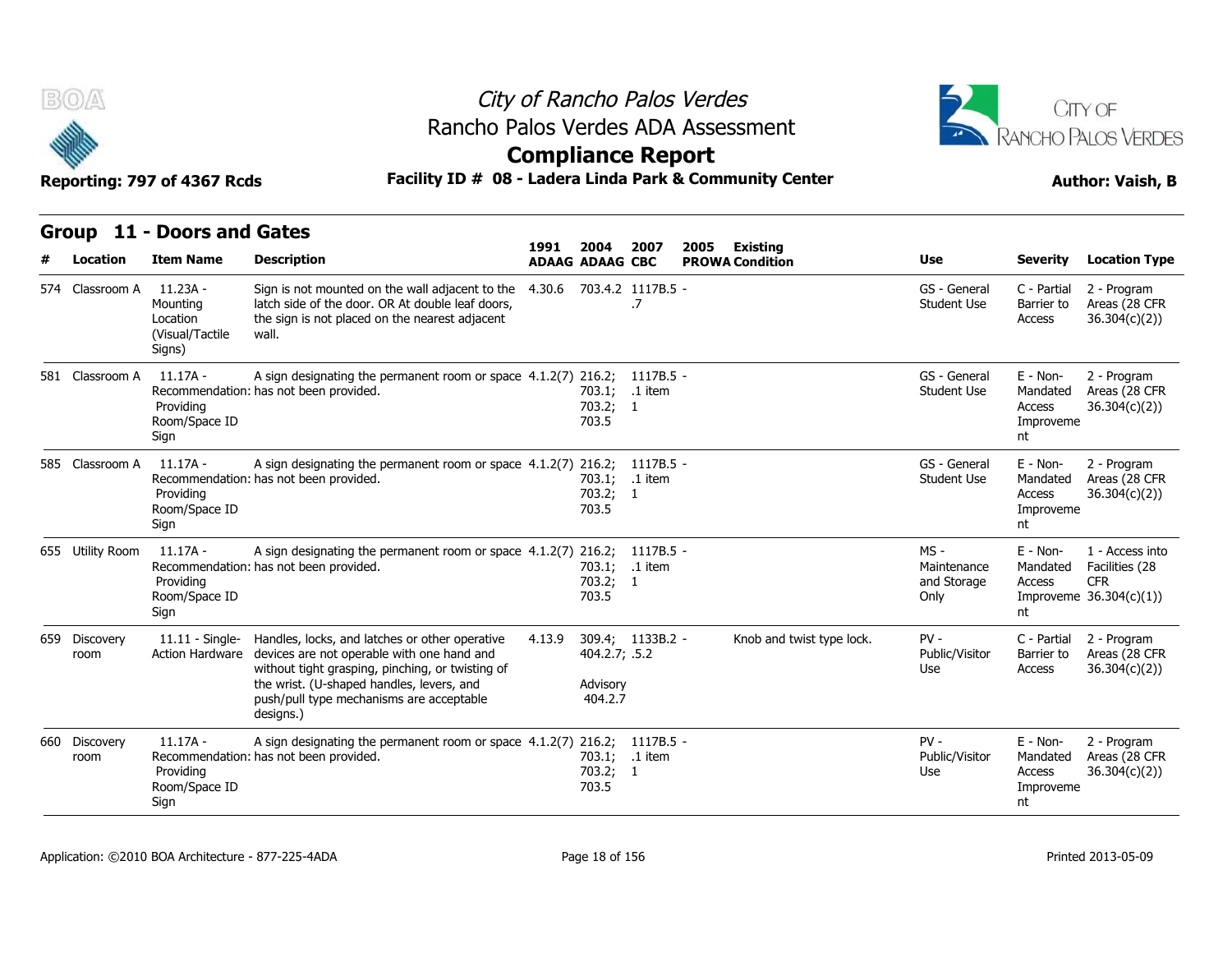



## **Compliance Report**

### Reporting: 797 of 4367 Rcds **Facility ID # 08 - Ladera Linda Park & Community Center Author: Vaish, B**

| # | <b>Location</b>               | <b>Item Name</b>                                 | <b>Description</b>                                                                                                                                                                                                                                                                                                                                                                                                                                                                                                                                                                                                                                                            | 1991    | 2004<br><b>ADAAG ADAAG CBC</b>                              | 2007                            | 2005 | Existing<br><b>PROWA Condition</b>                       | <b>Use</b>                      | <b>Severity</b>                                   | <b>Location Type</b>                          |
|---|-------------------------------|--------------------------------------------------|-------------------------------------------------------------------------------------------------------------------------------------------------------------------------------------------------------------------------------------------------------------------------------------------------------------------------------------------------------------------------------------------------------------------------------------------------------------------------------------------------------------------------------------------------------------------------------------------------------------------------------------------------------------------------------|---------|-------------------------------------------------------------|---------------------------------|------|----------------------------------------------------------|---------------------------------|---------------------------------------------------|-----------------------------------------------|
|   | 661 Discovery<br>room         | 11.06A - Door<br>Maneuvering<br>Space            | Door that is not automatic or power-assisted<br>does not have compliant maneuvering space<br>relative to the direction of approach as shown in<br>CBC Fig. 11B-26. (Approach // Side // Width //<br>Depth) (Front // Pull // D + 24" * // 60") (Front<br>// Push // D + 0" ** // 48") (Latch // Pull // D +<br>24" // 60") (Latch // Push // D + 24" // 44"<br>***) (Hinge // Pull // D + 36" // 60") (Hinge //<br>Push // 54" **** // 44" *****) (* D + 18" at<br>interior doors.) (** $D + 12$ " if door has both a<br>latch and a closer.) (*** 48" if door has closer.)<br>(**** Measured from latch toward hinge.)<br>(***** 48" if door has both a latch and a closer.) | Fig. 25 | 1; Tab. .4.2<br>404.2.4. Fig.<br>1; Fig. 11B-26<br>404.2.4. | 4.13.6; 404.2.4. 1133B.2 -      |      | 38" deep landing to display<br>cabinet.                  | $PV -$<br>Public/Visitor<br>Use | C - Partial<br>Barrier to<br>Access               | 2 - Program<br>Areas (28 CFR<br>36.304(c)(2)) |
|   | 674 Multi-<br>purpose<br>Room | 11.13A - Door<br>Operating Effort                | The force required to operate door exceeds 5<br>lbs. (Fire doors may have up to 15 lbs to achieve<br>positive latching).                                                                                                                                                                                                                                                                                                                                                                                                                                                                                                                                                      |         |                                                             | 4.13.11 404.2.9 1133B.2 -<br>.5 |      | 6 LBF. operating force for closet PV -<br>sliding doors. | Public/Visitor<br>Use           | C - Partial<br>Barrier to<br>Access               | 2 - Program<br>Areas (28 CFR<br>36.304(c)(2)) |
|   | 675 Multi-<br>purpose<br>Room | $11.11 -$ Single-<br><b>Action Hardware</b>      | Handles, locks, and latches or other operative<br>devices are not operable with one hand and<br>without tight grasping, pinching, or twisting of<br>the wrist. (U-shaped handles, levers, and<br>push/pull type mechanisms are acceptable<br>designs.)                                                                                                                                                                                                                                                                                                                                                                                                                        | 4.13.9  | 404.2.7; .5.2<br>Advisory<br>404.2.7                        | 309.4; 1133B.2 -                |      | Non-compliant hardware.                                  | $PV -$<br>Public/Visitor<br>Use | C - Partial<br>Barrier to<br>Access               | 2 - Program<br>Areas (28 CFR<br>36.304(c)(2)) |
|   | 678 Multi-<br>purpose<br>Room | $11.11 -$ Single-                                | Handles, locks, and latches or other operative<br>Action Hardware devices are not operable with one hand and<br>without tight grasping, pinching, or twisting of<br>the wrist. (U-shaped handles, levers, and<br>push/pull type mechanisms are acceptable<br>designs.)                                                                                                                                                                                                                                                                                                                                                                                                        | 4.13.9  | 404.2.7; .5.2<br>Advisory<br>404.2.7                        | 309.4; 1133B.2 -                |      | Knob.                                                    | $PV -$<br>Public/Visitor<br>Use | C - Partial<br>Barrier to<br>Access               | 2 - Program<br>Areas (28 CFR<br>36.304(c)(2)  |
|   | 679 Multi-<br>purpose<br>Room | $11.17A -$<br>Providing<br>Room/Space ID<br>Sign | A sign designating the permanent room or space 4.1.2(7) 216.2; 1117B.5 -<br>Recommendation: has not been provided.                                                                                                                                                                                                                                                                                                                                                                                                                                                                                                                                                            |         | 703.1; .1 item<br>703.2; 1<br>703.5                         |                                 |      |                                                          | $PV -$<br>Public/Visitor<br>Use | E - Non-<br>Mandated<br>Access<br>Improveme<br>nt | 2 - Program<br>Areas (28 CFR<br>36.304(c)(2)  |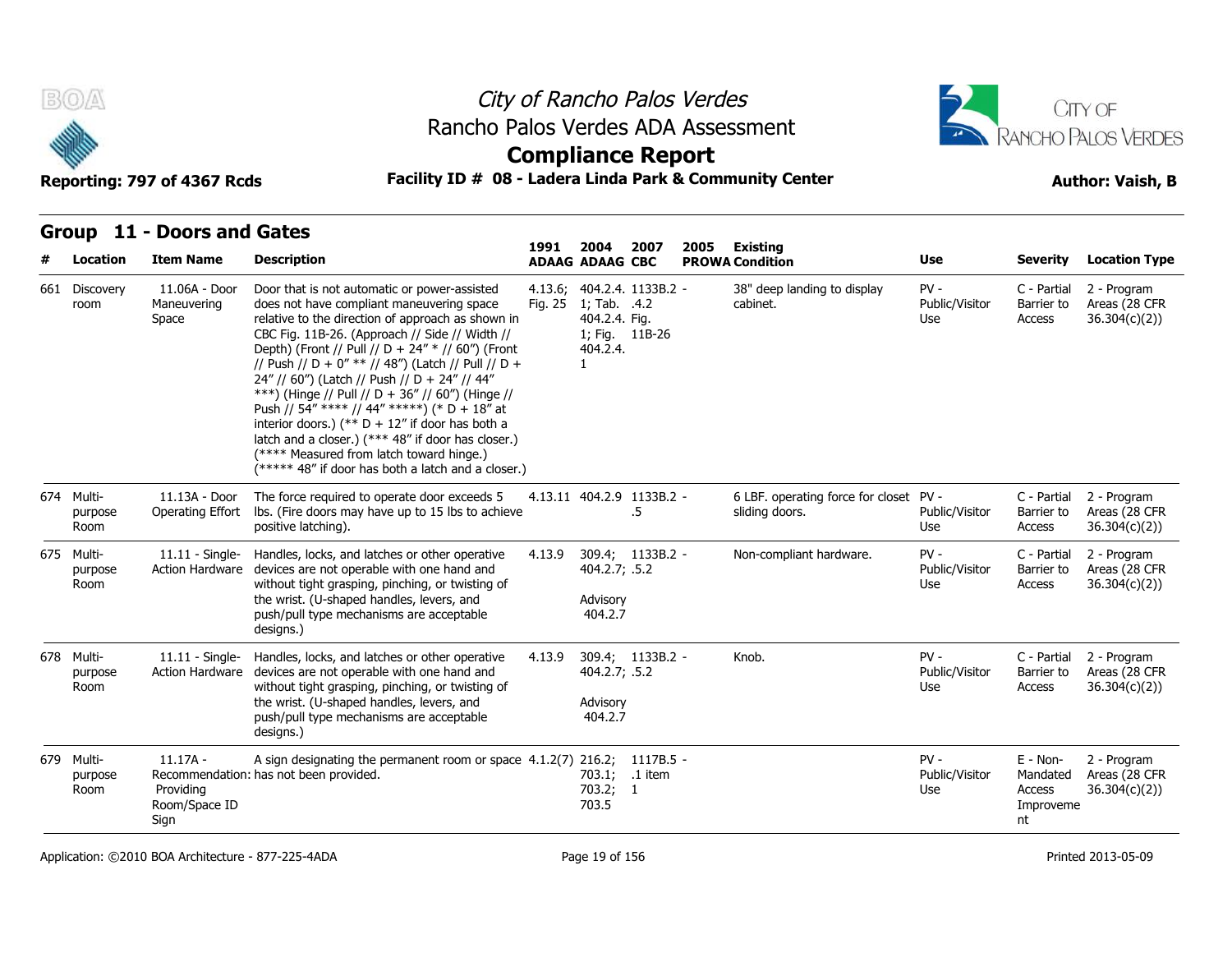



## **Compliance Report**

### Reporting: 797 of 4367 Rcds **Facility ID # 08 - Ladera Linda Park & Community Center Author: Vaish, B**

| # | Location                      | <b>Item Name</b>                                 | <b>Description</b>                                                                                                                                                                                                                                                                                                                                                                                                                                                                                                                                                                                                                                                            | 1991    | 2004<br><b>ADAAG ADAAG CBC</b>                              | 2007                                                  | 2005 | Existing<br><b>PROWA Condition</b> | <b>Use</b>                      | <b>Severity</b>                                   | <b>Location Type</b>                          |
|---|-------------------------------|--------------------------------------------------|-------------------------------------------------------------------------------------------------------------------------------------------------------------------------------------------------------------------------------------------------------------------------------------------------------------------------------------------------------------------------------------------------------------------------------------------------------------------------------------------------------------------------------------------------------------------------------------------------------------------------------------------------------------------------------|---------|-------------------------------------------------------------|-------------------------------------------------------|------|------------------------------------|---------------------------------|---------------------------------------------------|-----------------------------------------------|
|   | 680 Multi-<br>purpose<br>Room | 11.06A - Door<br>Maneuvering<br>Space            | Door that is not automatic or power-assisted<br>does not have compliant maneuvering space<br>relative to the direction of approach as shown in<br>CBC Fig. 11B-26. (Approach // Side // Width //<br>Depth) (Front // Pull // D + 24" * // 60") (Front<br>// Push // D + 0" ** // 48") (Latch // Pull // D +<br>24" // 60") (Latch // Push // D + 24" // 44"<br>***) (Hinge // Pull // D + 36" // 60") (Hinge //<br>Push // 54" **** // 44" *****) (* D + 18" at<br>interior doors.) (** $D + 12$ " if door has both a<br>latch and a closer.) (*** 48" if door has closer.)<br>(**** Measured from latch toward hinge.)<br>(***** 48" if door has both a latch and a closer.) | Fig. 25 | 1; Tab. .4.2<br>404.2.4. Fig.<br>1; Fig. 11B-26<br>404.2.4. | 4.13.6; 404.2.4. 1133B.2 -                            |      | 2" on pull side due to cabinet.    | $PV -$<br>Public/Visitor<br>Use | C - Partial<br>Barrier to<br>Access               | 2 - Program<br>Areas (28 CFR<br>36.304(c)(2)) |
|   | 681 Multi-<br>purpose<br>Room | 11.05A - Clear<br>Opening - Single-<br>Leaf Door | When the door is open 90 degrees, clear<br>opening width is not at least 32" measured<br>between the face of the door and the doorstop<br>on the latch side.                                                                                                                                                                                                                                                                                                                                                                                                                                                                                                                  | 4.13.5  |                                                             | 404.2.3 1133B.1 -<br>.1.1.1;<br>1133B.2<br>.2         |      | 30" wide.                          | $PV -$<br>Public/Visitor<br>Use | C - Partial<br>Barrier to<br>Access               | 2 - Program<br>Areas (28 CFR<br>36.304(c)(2)) |
|   | 710 Office                    | $11.11 -$ Single-                                | Handles, locks, and latches or other operative<br>Action Hardware devices are not operable with one hand and<br>without tight grasping, pinching, or twisting of<br>the wrist. (U-shaped handles, levers, and<br>push/pull type mechanisms are acceptable<br>designs.)                                                                                                                                                                                                                                                                                                                                                                                                        | 4.13.9  | 404.2.7; .5.2<br>Advisory<br>404.2.7                        | 309.4; 1133B.2 -                                      |      | Knob.                              | EW - Emplovee<br>Work Area      | C - Partial<br>Barrier to<br>Access               | 2 - Program<br>Areas (28 CFR<br>36.304(c)(2)) |
|   | 711 Office                    | $11.17A -$<br>Providing<br>Room/Space ID<br>Sign | A sign designating the permanent room or space 4.1.2(7) 216.2;<br>Recommendation: has not been provided.                                                                                                                                                                                                                                                                                                                                                                                                                                                                                                                                                                      |         | 703.1;<br>703.2; 1<br>703.5                                 | 1117B.5 -<br>.1 item                                  |      |                                    | EW - Employee<br>Work Area      | E - Non-<br>Mandated<br>Access<br>Improveme<br>nt | 2 - Program<br>Areas (28 CFR<br>36.304(c)(2)  |
|   | 713 Office                    | 11.05A - Clear<br>Leaf Door                      | When the door is open 90 degrees, clear<br>Opening - Single- opening width is not at least 32" measured<br>between the face of the door and the doorstop<br>on the latch side.                                                                                                                                                                                                                                                                                                                                                                                                                                                                                                | 4.13.5  |                                                             | 404.2.3 1133B.1 -<br>.1.1.1;<br>1133B.2<br>$\cdot$ .2 |      | $30"$ .                            | EW - Employee<br>Work Area      | C - Partial<br>Barrier to<br>Access               | 2 - Program<br>Areas (28 CFR<br>36.304(c)(2)  |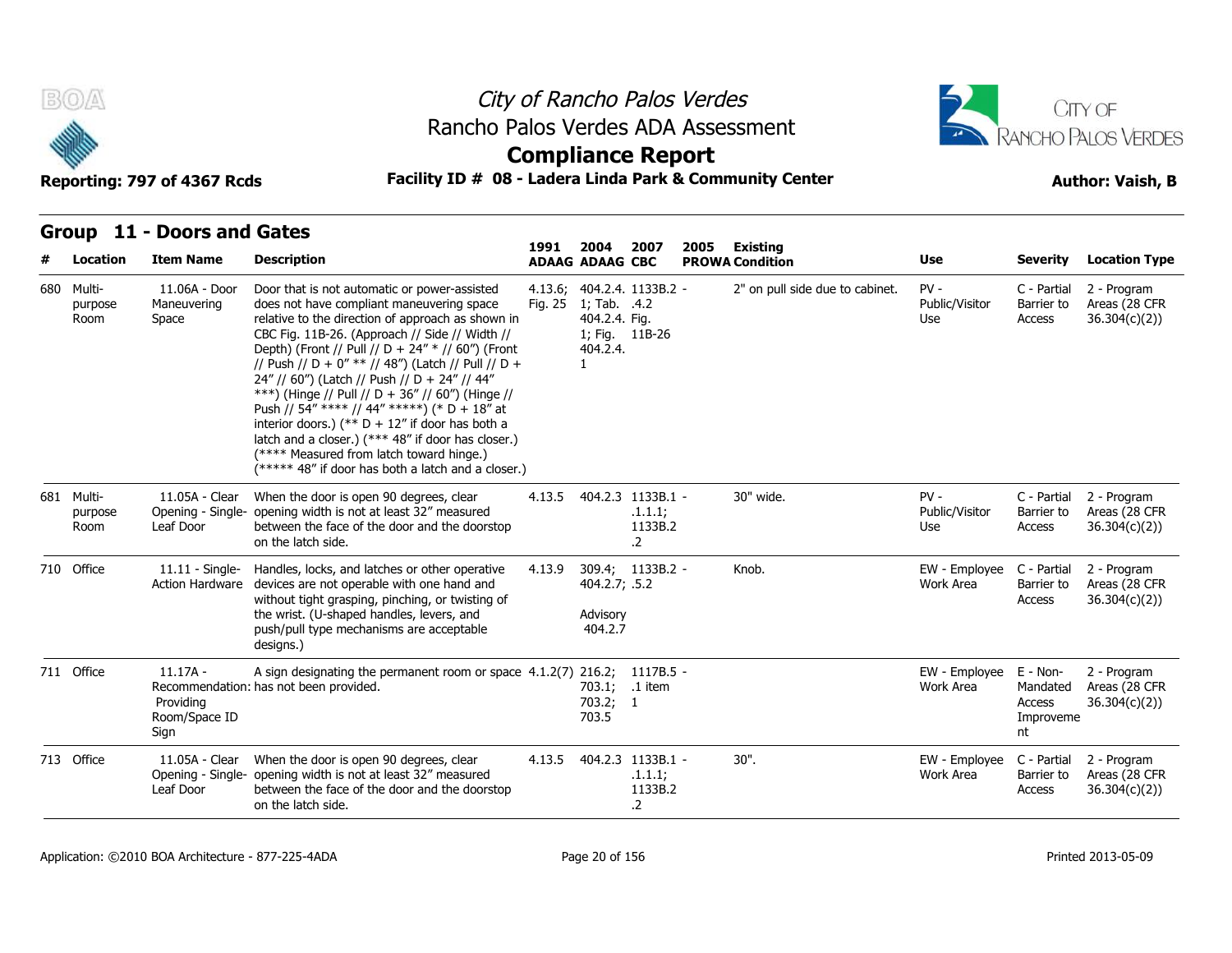



## **Compliance Report**

### Facility ID # 08 - Ladera Linda Park & Community Center<br> **Author: Vaish, B**

| Reporting: 797 of 4367 Rcds |  |  |  |
|-----------------------------|--|--|--|
|-----------------------------|--|--|--|

| $B(0)/\Delta$<br>Reporting: 797 of 4367 Rcds |                 |                                                  |                                                                                                                                                                                                                                                                                                                                                                                                                                                                                                                                                                                                                                                                               | City of Rancho Palos Verdes<br>Rancho Palos Verdes ADA Assessment<br><b>Compliance Report</b><br>Facility ID # 08 - Ladera Linda Park & Community Center |                                                           |                                                       |                                                   |                                            |                                      |                                                                             |  |  |
|----------------------------------------------|-----------------|--------------------------------------------------|-------------------------------------------------------------------------------------------------------------------------------------------------------------------------------------------------------------------------------------------------------------------------------------------------------------------------------------------------------------------------------------------------------------------------------------------------------------------------------------------------------------------------------------------------------------------------------------------------------------------------------------------------------------------------------|----------------------------------------------------------------------------------------------------------------------------------------------------------|-----------------------------------------------------------|-------------------------------------------------------|---------------------------------------------------|--------------------------------------------|--------------------------------------|-----------------------------------------------------------------------------|--|--|
|                                              | <b>Location</b> | Group 11 - Doors and Gates<br><b>Item Name</b>   | <b>Description</b>                                                                                                                                                                                                                                                                                                                                                                                                                                                                                                                                                                                                                                                            | 1991                                                                                                                                                     | 2004<br><b>ADAAG ADAAG CBC</b>                            | 2007                                                  | 2005<br><b>Existing</b><br><b>PROWA Condition</b> | <b>Use</b>                                 | <b>Severity</b>                      | <b>Location Type</b>                                                        |  |  |
|                                              | 714 Office      | $11.10B -$<br>Threshold -<br>Height              | The threshold at doorway exceeds 1/2" in height. 4.13.8                                                                                                                                                                                                                                                                                                                                                                                                                                                                                                                                                                                                                       |                                                                                                                                                          | Advisory .4.1<br>303.3;<br>Fig.<br>303.3                  | 303.3; 1133B.2 -                                      | 3/4" high.                                        | EW - Employee<br>Work Area                 | C - Partial<br>Barrier to<br>Access  | 2 - Program<br>Areas (28 CFR<br>36.304(c)(2))                               |  |  |
|                                              | 717 Storage     | $11.17A -$<br>Providing<br>Room/Space ID<br>Sign | A sign designating the permanent room or space $4.1.2(7)$ 216.2;<br>Recommendation: has not been provided.                                                                                                                                                                                                                                                                                                                                                                                                                                                                                                                                                                    |                                                                                                                                                          | 703.1;<br>703.2; 1<br>703.5                               | 1117B.5 -<br>.1 item                                  |                                                   | MS -<br>Maintenance<br>and Storage<br>Only | E - Non-<br>Mandated<br>Access<br>nt | 1 - Access into<br>Facilities (28<br><b>CFR</b><br>Improveme $36.304(c)(1)$ |  |  |
|                                              | 719 Office      | 11.06A - Door<br>Maneuvering<br>Space            | Door that is not automatic or power-assisted<br>does not have compliant maneuvering space<br>relative to the direction of approach as shown in<br>CBC Fig. 11B-26. (Approach // Side // Width //<br>Depth) (Front // Pull // D + 24" * // 60") (Front<br>// Push // D + 0" ** // 48") (Latch // Pull // D +<br>24" // 60") (Latch // Push // D + 24" // 44"<br>***) (Hinge // Pull // D + 36" // 60") (Hinge //<br>Push // 54" **** // 44" *****) (* D + 18" at<br>interior doors.) (** $D + 12$ " if door has both a<br>latch and a closer.) (*** 48" if door has closer.)<br>(**** Measured from latch toward hinge.)<br>(***** 48" if door has both a latch and a closer.) | Fig. 25                                                                                                                                                  | 1; Tab. .4.2<br>404.2.4. Fig.<br>404.2.4.<br>$\mathbf{1}$ | 4.13.6; 404.2.4. 1133B.2 -<br>1; Fig. 11B-26          | 2" pull strike clearance.                         | EW - Employee<br>Work Area                 | C - Partial<br>Barrier to<br>Access  | 2 - Program<br>Areas (28 CFR<br>36.304(c)(2)                                |  |  |
|                                              | 720 Office      | $11.11 -$ Single-<br>Action Hardware             | Handles, locks, and latches or other operative<br>devices are not operable with one hand and<br>without tight grasping, pinching, or twisting of<br>the wrist. (U-shaped handles, levers, and<br>push/pull type mechanisms are acceptable<br>designs.)                                                                                                                                                                                                                                                                                                                                                                                                                        | 4.13.9                                                                                                                                                   | 404.2.7; .5.2<br>Advisory<br>404.2.7                      | 309.4; 1133B.2 -                                      | Knob.                                             | EW - Employee<br>Work Area                 | C - Partial<br>Barrier to<br>Access  | 2 - Program<br>Areas (28 CFR<br>36.304(c)(2)                                |  |  |
|                                              | 721 Office      | 11.05A - Clear<br>Leaf Door                      | When the door is open 90 degrees, clear<br>Opening - Single- opening width is not at least 32" measured<br>between the face of the door and the doorstop<br>on the latch side.                                                                                                                                                                                                                                                                                                                                                                                                                                                                                                | 4.13.5                                                                                                                                                   |                                                           | 404.2.3 1133B.1 -<br>.1.1.1;<br>1133B.2<br>$\cdot$ .2 | 30" wide.                                         | EW - Employee<br>Work Area                 | C - Partial<br>Barrier to<br>Access  | 2 - Program<br>Areas (28 CFR<br>36.304(c)(2))                               |  |  |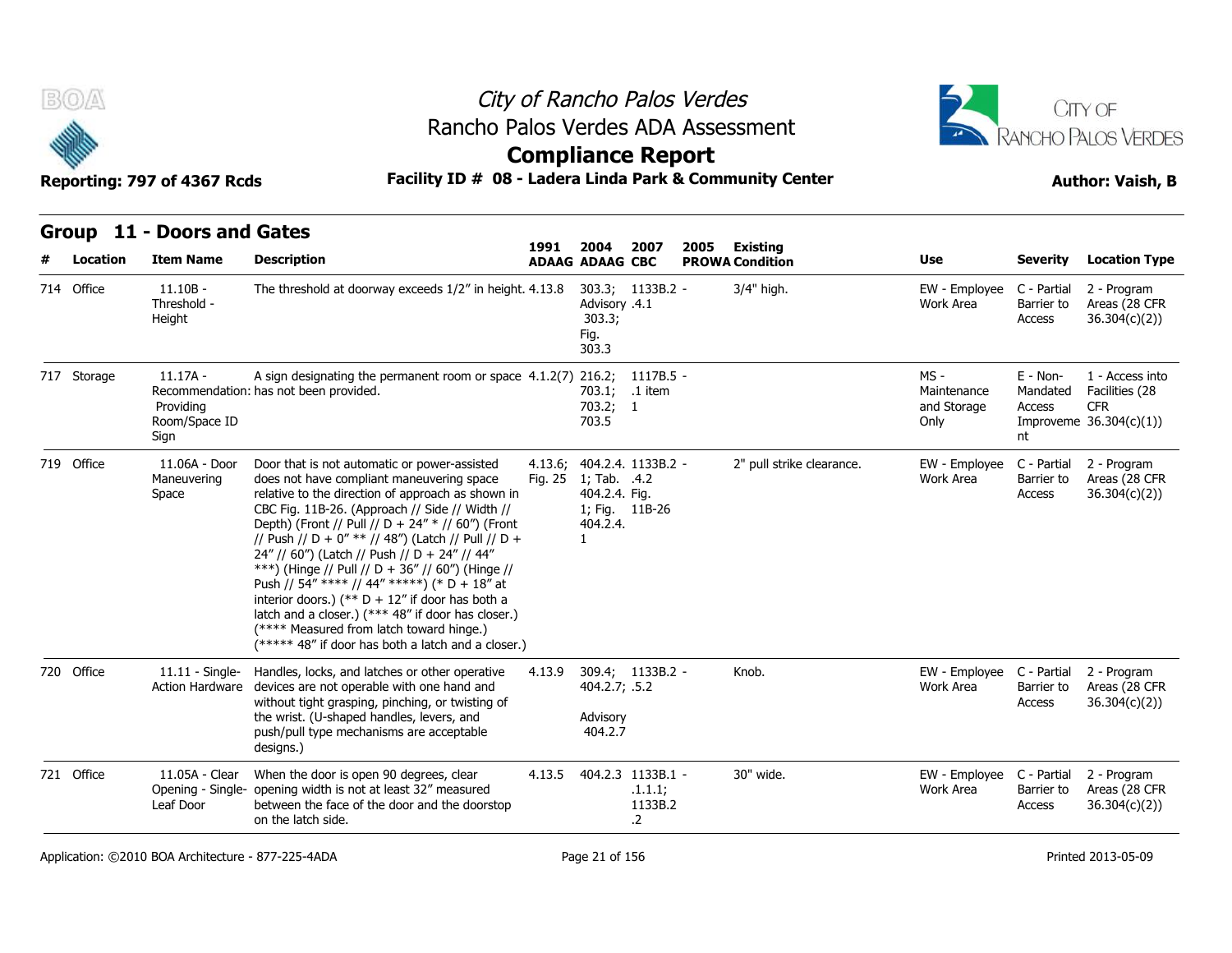



### Reporting: 797 of 4367 Rcds **Facility ID # 08 - Ladera Linda Park & Community Center Author: Vaish, B**

| B(0) |             |                                                  |                                                                                                                                                                                                                                                                            | City of Rancho Palos Verdes<br>Rancho Palos Verdes ADA Assessment<br><b>Compliance Report</b><br>Facility ID # 08 - Ladera Linda Park & Community Center |                                      |                                                           |                         |                                        |                                                   |                                               |  |  |  |
|------|-------------|--------------------------------------------------|----------------------------------------------------------------------------------------------------------------------------------------------------------------------------------------------------------------------------------------------------------------------------|----------------------------------------------------------------------------------------------------------------------------------------------------------|--------------------------------------|-----------------------------------------------------------|-------------------------|----------------------------------------|---------------------------------------------------|-----------------------------------------------|--|--|--|
|      |             | Reporting: 797 of 4367 Rcds                      |                                                                                                                                                                                                                                                                            |                                                                                                                                                          |                                      |                                                           |                         |                                        |                                                   |                                               |  |  |  |
|      |             | Group 11 - Doors and Gates                       |                                                                                                                                                                                                                                                                            | 1991                                                                                                                                                     | 2004                                 | 2007                                                      | 2005<br><b>Existing</b> |                                        |                                                   |                                               |  |  |  |
|      | Location    | <b>Item Name</b>                                 | <b>Description</b>                                                                                                                                                                                                                                                         |                                                                                                                                                          | <b>ADAAG ADAAG CBC</b>               |                                                           | <b>PROWA Condition</b>  | Use                                    | <b>Severity</b>                                   | <b>Location Type</b>                          |  |  |  |
|      | 722 Office  | $11.17A -$<br>Providing<br>Room/Space ID<br>Sign | A sign designating the permanent room or space 4.1.2(7) 216.2;<br>Recommendation: has not been provided.                                                                                                                                                                   |                                                                                                                                                          | 703.1;<br>703.2; 1<br>703.5          | 1117B.5 -<br>.1 item                                      |                         | EW - Employee<br>Work Area             | E - Non-<br>Mandated<br>Access<br>Improveme<br>nt | 2 - Program<br>Areas (28 CFR<br>36.304(c)(2)  |  |  |  |
|      | 723 Office  | 11.15A - Kick<br>Plate                           | Bottom 10" of door does not have a smooth,<br>uninterrupted surface on the push side to allow<br>the door to be opened by a wheelchair footrest<br>without creating a trap or hazardous condition.<br>(This requirement does not apply to automatic<br>and sliding doors.) |                                                                                                                                                          | U                                    | 404.2.1 1133B.2 -<br>.6                                   | Door stop.              | EW - Employee<br>Work Area             | A - Safety<br>Hazard                              | 2 - Program<br>Areas (28 CFR<br>36.304(c)(2)  |  |  |  |
|      | 724 Hallway | 11.05A - Clear<br>Opening - Single-<br>Leaf Door | When the door is open 90 degrees, clear<br>opening width is not at least 32" measured<br>between the face of the door and the doorstop<br>on the latch side.                                                                                                               | 4.13.5                                                                                                                                                   |                                      | 404.2.3 1133B.1 -<br>.1.1.1;<br>1133B.2<br>$\overline{2}$ | 30" wide.               | EW - Employee<br>Work Area             | C - Partial<br>Barrier to<br>Access               | 2 - Program<br>Areas (28 CFR<br>36.304(c)(2)) |  |  |  |
|      | 725 Hallway | $11.11 -$ Single-<br><b>Action Hardware</b>      | Handles, locks, and latches or other operative<br>devices are not operable with one hand and<br>without tight grasping, pinching, or twisting of<br>the wrist. (U-shaped handles, levers, and<br>push/pull type mechanisms are acceptable<br>designs.)                     | 4.13.9                                                                                                                                                   | 404.2.7; .5.2<br>Advisory<br>404.2.7 | 309.4; 1133B.2 -                                          | Knob.                   | EW - Employee C - Partial<br>Work Area | Barrier to<br>Access                              | 2 - Program<br>Areas (28 CFR<br>36.304(c)(2)  |  |  |  |
|      | 726 Hallway | $11.17A -$<br>Providing<br>Room/Space ID<br>Sign | A sign designating the permanent room or space 4.1.2(7) 216.2;<br>Recommendation: has not been provided.                                                                                                                                                                   |                                                                                                                                                          | 703.1;<br>703.2; 1<br>703.5          | 1117B.5 -<br>.1 item                                      |                         | EW - Employee<br>Work Area             | E - Non-<br>Mandated<br>Access<br>Improveme<br>nt | 2 - Program<br>Areas (28 CFR<br>36.304(c)(2)  |  |  |  |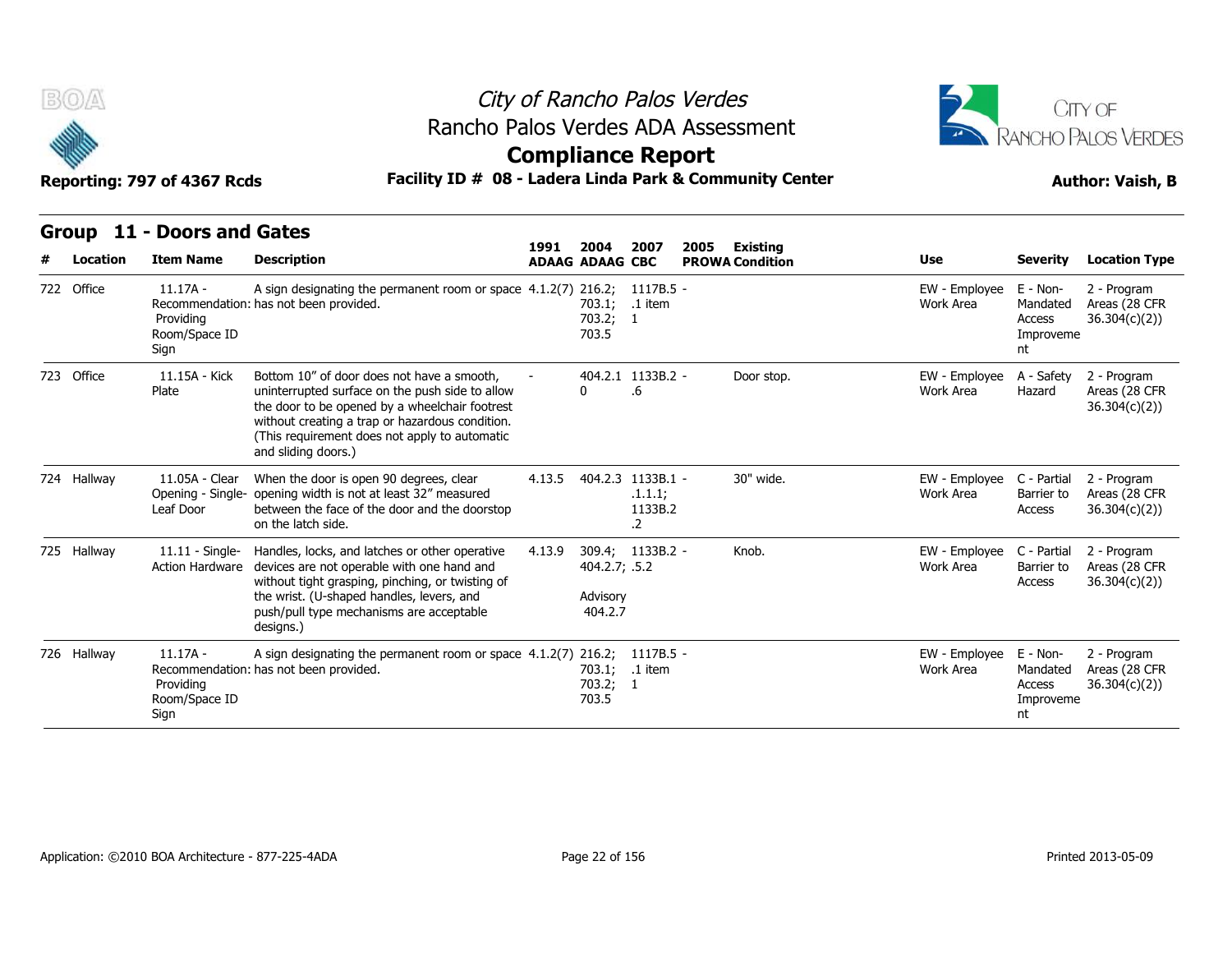



## **Compliance Report**

### Reporting: 797 of 4367 Rcds **Facility ID # 08 - Ladera Linda Park & Community Center Author: Vaish, B**

| # | Location              | <b>Item Name</b>                                                                 | <b>Description</b>                                                                                                                                                                                                                                                                                                                                                                                                                                                                                                                                                                                                                                                            | 1991                                           | 2004<br><b>ADAAG ADAAG CBC</b>            | 2007                                         | 2005 | Existing<br><b>PROWA Condition</b>          | Use                             | <b>Severity</b>                     | <b>Location Type</b>                          |
|---|-----------------------|----------------------------------------------------------------------------------|-------------------------------------------------------------------------------------------------------------------------------------------------------------------------------------------------------------------------------------------------------------------------------------------------------------------------------------------------------------------------------------------------------------------------------------------------------------------------------------------------------------------------------------------------------------------------------------------------------------------------------------------------------------------------------|------------------------------------------------|-------------------------------------------|----------------------------------------------|------|---------------------------------------------|---------------------------------|-------------------------------------|-----------------------------------------------|
|   | 727 Hallway           | 11.06A - Door<br>Maneuvering<br>Space                                            | Door that is not automatic or power-assisted<br>does not have compliant maneuvering space<br>relative to the direction of approach as shown in<br>CBC Fig. 11B-26. (Approach // Side // Width //<br>Depth) (Front // Pull // D + 24" * // 60") (Front<br>// Push // D + 0" ** // 48") (Latch // Pull // D +<br>24" // 60") (Latch // Push // D + 24" // 44"<br>***) (Hinge // Pull // D + 36" // 60") (Hinge //<br>Push // 54" **** // 44" *****) (* D + 18" at<br>interior doors.) (** $D + 12$ " if door has both a<br>latch and a closer.) (*** 48" if door has closer.)<br>(**** Measured from latch toward hinge.)<br>(***** 48" if door has both a latch and a closer.) | Fig. 25                                        | 1; Tab. .4.2<br>404.2.4. Fig.<br>404.2.4. | 4.13.6; 404.2.4. 1133B.2 -<br>1; Fig. 11B-26 |      | No strike side clearance due to<br>cabinet. | EW - Employee<br>Work Area      | C - Partial<br>Barrier to<br>Access | 2 - Program<br>Areas (28 CFR<br>36.304(c)(2)) |
|   | 741 Office            | $11.17B -$<br>Room/Space<br>Identification<br>Signs<br>(Visual/Tactile<br>Signs) | Sign designating the permanent room or space<br>does not comply with ADAAG and CBC<br>requirements for tactile signs.                                                                                                                                                                                                                                                                                                                                                                                                                                                                                                                                                         | $4.1.2(7)$ 216.2;<br>4, 5, 6                   | 4.30.1, 703.2; 6, 7<br>703.5              | 1117B.5 -<br>703.1; 2, 3, 5,                 |      |                                             | $PV -$<br>Public/Visitor<br>Use | C - Partial<br>Barrier to<br>Access | 2 - Program<br>Areas (28 CFR<br>36.304(c)(2)) |
|   | 742 Office            | $11.23A -$<br>Mounting<br>Location<br>(Visual/Tactile<br>Signs)                  | Sign is not mounted on the wall adjacent to the<br>latch side of the door. OR At double leaf doors,<br>the sign is not placed on the nearest adjacent<br>wall.                                                                                                                                                                                                                                                                                                                                                                                                                                                                                                                | 4.30.6                                         |                                           | 703.4.2 1117B.5 -<br>.7                      |      |                                             | $PV -$<br>Public/Visitor<br>Use | C - Partial<br>Barrier to<br>Access | 2 - Program<br>Areas (28 CFR<br>36.304(c)(2)  |
|   | 750 Discovery<br>Room | $11.17B -$<br>Room/Space<br>Identification<br>Signs<br>(Visual/Tactile<br>Signs) | Sign designating the permanent room or space<br>does not comply with ADAAG and CBC<br>requirements for tactile signs.                                                                                                                                                                                                                                                                                                                                                                                                                                                                                                                                                         | $4.1.2(7)$ 216.2;<br>4.30.1, 703.2;<br>4, 5, 6 | 703.1;<br>703.5                           | 1117B.5 -<br>.2, 3, 5,<br>6, 7               |      |                                             | $PV -$<br>Public/Visitor<br>Use | C - Partial<br>Barrier to<br>Access | 2 - Program<br>Areas (28 CFR<br>36.304(c)(2)  |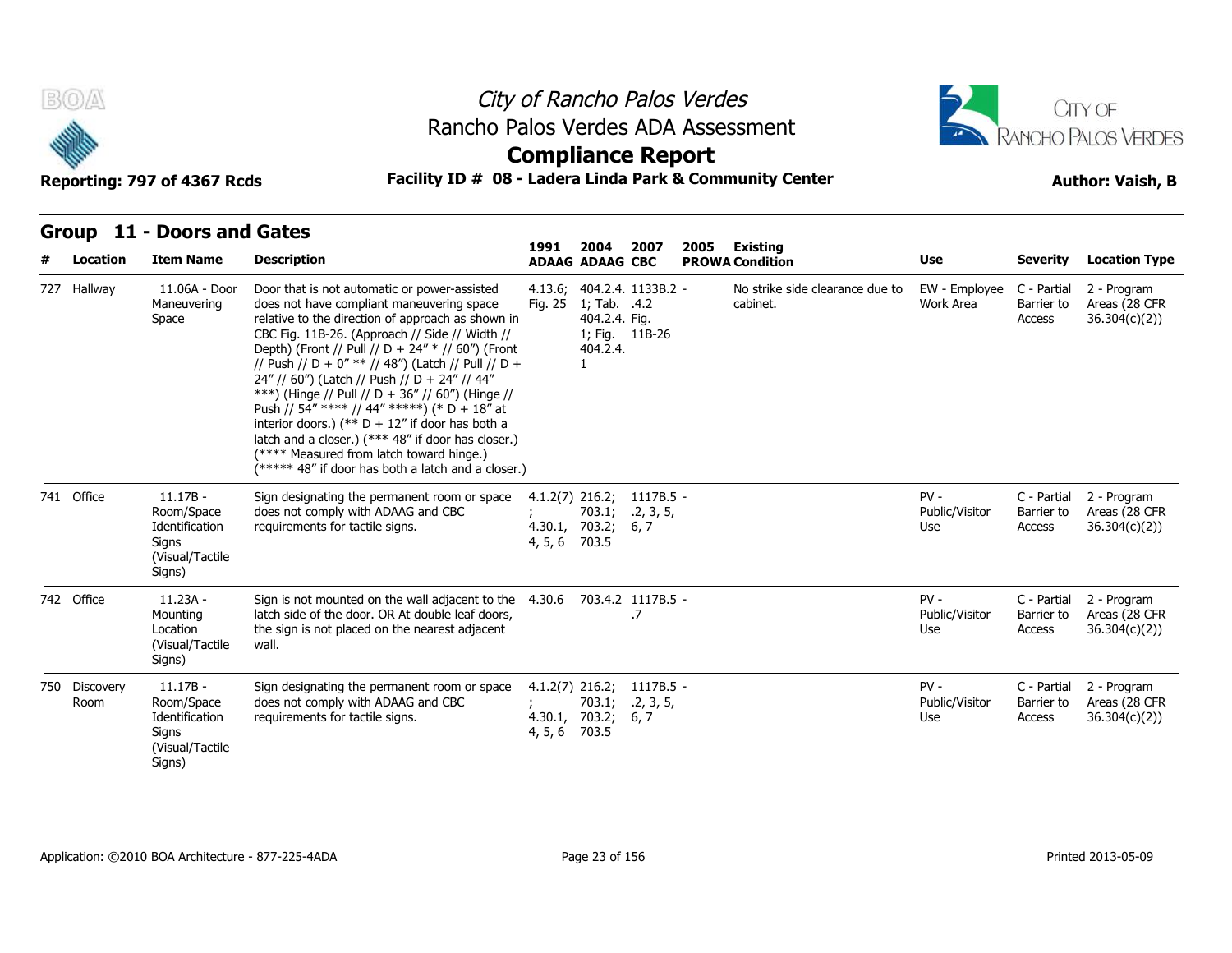

# City of Rancho Palos Verdes Rancho Palos Verdes ADA Assessment



| <b>BOA</b>                    |                                                                                  |                                                                                                                                                                | City of Rancho Palos Verdes<br>Rancho Palos Verdes ADA Assessment |                                |                                |                                                         |                                 |                                                     |                                                                  |  |  |  |
|-------------------------------|----------------------------------------------------------------------------------|----------------------------------------------------------------------------------------------------------------------------------------------------------------|-------------------------------------------------------------------|--------------------------------|--------------------------------|---------------------------------------------------------|---------------------------------|-----------------------------------------------------|------------------------------------------------------------------|--|--|--|
|                               |                                                                                  |                                                                                                                                                                |                                                                   |                                | <b>Compliance Report</b>       | Facility ID # 08 - Ladera Linda Park & Community Center |                                 |                                                     | RANCHO PALOS VERDES                                              |  |  |  |
|                               | Reporting: 797 of 4367 Rcds                                                      |                                                                                                                                                                |                                                                   |                                |                                |                                                         |                                 |                                                     | <b>Author: Vaish, B</b>                                          |  |  |  |
| <b>Group</b><br>Location      | 11 - Doors and Gates<br><b>Item Name</b>                                         | <b>Description</b>                                                                                                                                             | 1991                                                              | 2004<br><b>ADAAG ADAAG CBC</b> | 2007                           | 2005<br><b>Existing</b><br><b>PROWA Condition</b>       | Use                             | <b>Severity</b>                                     | <b>Location Type</b>                                             |  |  |  |
| 751 Discovery<br>Room         | 11.23A -<br>Mounting<br>Location<br>(Visual/Tactile)<br>Signs)                   | Sign is not mounted on the wall adjacent to the<br>latch side of the door. OR At double leaf doors,<br>the sign is not placed on the nearest adjacent<br>wall. | 4.30.6                                                            |                                | 703.4.2 1117B.5 -<br>.7        |                                                         | $PV -$<br>Public/Visitor<br>Use | C - Partial<br>Barrier to<br>Access                 | 2 - Program<br>Areas (28 CFR<br>36.304(c)(2)                     |  |  |  |
| 752 Discovery<br>Room         | 11.07D - Floor<br>Mat -<br>Attachment to<br>Floor                                | Floor mat used on a ground or floor surface is<br>not securely attached.                                                                                       | 4.5.3                                                             | Advisory<br>302.2              | 303.2; 1124B.3 -               | Loose floor mat.                                        | $PV -$<br>Public/Visitor<br>Use | A - Safety<br>Hazard                                | 1 - Access into<br>Facilities (28<br><b>CFR</b><br>36.304(c)(1)  |  |  |  |
| 762 Multi-<br>purpose<br>Room | $11.17B -$<br>Room/Space<br>Identification<br>Signs<br>(Visual/Tactile<br>Signs) | Sign designating the permanent room or space<br>does not comply with ADAAG and CBC<br>requirements for tactile signs.                                          | 4.1.2(7) 216.2;<br>4.30.1, 703.2;<br>4, 5, 6                      | 703.1;<br>703.5                | 1117B.5 -<br>.2, 3, 5,<br>6, 7 |                                                         | $PV -$<br>Public/Visitor<br>Use | C - Partial<br>Barrier to<br>Access                 | 2 - Program<br>Areas (28 CFR<br>36.304(c)(2)                     |  |  |  |
| 763 Multi-<br>purpose<br>Room | $11.23A -$<br>Mounting<br>Location<br>(Visual/Tactile<br>Signs)                  | Sign is not mounted on the wall adjacent to the<br>latch side of the door. OR At double leaf doors,<br>the sign is not placed on the nearest adjacent<br>wall. | 4.30.6                                                            |                                | 703.4.2 1117B.5 -<br>.7        |                                                         | $PV -$<br>Public/Visitor<br>Use | C - Partial<br>Barrier to<br>Access                 | 2 - Program<br>Areas (28 CFR<br>36.304(c)(2))                    |  |  |  |
| 768 Multi-<br>purpose<br>Room | 11.07D - Floor<br>Mat -<br>Attachment to<br>Floor                                | Floor mat used on a ground or floor surface is<br>not securely attached.                                                                                       | 4.5.3                                                             | Advisory<br>302.2              | 303.2; 1124B.3 -               | Loose floor mat.                                        | $PV -$<br>Public/Visitor<br>Use | A - Safety<br>Hazard                                | 1 - Access into<br>Facilities (28<br><b>CFR</b><br>36.304(c)(1)) |  |  |  |
| 771 Multi-<br>purpose<br>Room | $11.17A -$<br>Providing<br>Room/Space ID<br>Sign                                 | A sign designating the permanent room or space 4.1.2(7) 216.2;<br>Recommendation: has not been provided.                                                       |                                                                   | 703.2; 1<br>703.5              | $1117B.5 -$<br>703.1; .1 item  |                                                         | $PV -$<br>Public/Visitor<br>Use | $E - Non-$<br>Mandated<br>Access<br>Improveme<br>nt | 2 - Program<br>Areas (28 CFR<br>36.304(c)(2))                    |  |  |  |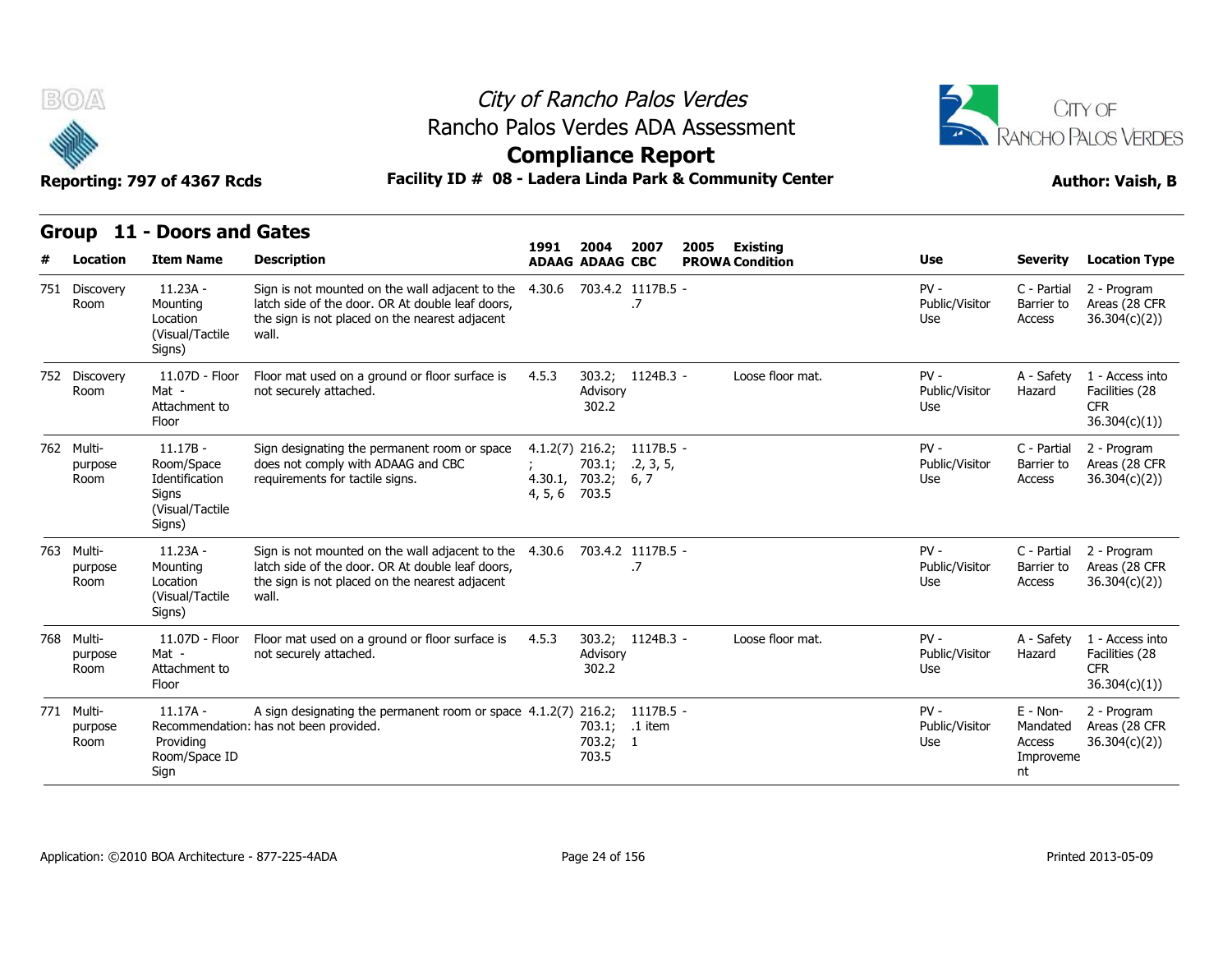



### Reporting: 797 of 4367 Rcds **Facility ID # 08 - Ladera Linda Park & Community Center Author: Vaish, B**

|              | B(0)                          | Reporting: 797 of 4367 Rcds                                                      | Rancho Palos Verdes ADA Assessment<br>Facility ID # 08 - Ladera Linda Park & Community Center                                                                                           | City of Rancho Palos Verdes<br><b>Compliance Report</b> |                                |                                      | CITY OF<br>RANCHO PALOS VERDES<br><b>Author: Vaish, B</b> |                                                                                                |                                 |                                                     |                                                                 |
|--------------|-------------------------------|----------------------------------------------------------------------------------|-----------------------------------------------------------------------------------------------------------------------------------------------------------------------------------------|---------------------------------------------------------|--------------------------------|--------------------------------------|-----------------------------------------------------------|------------------------------------------------------------------------------------------------|---------------------------------|-----------------------------------------------------|-----------------------------------------------------------------|
|              | <b>Group</b><br>Location      | 11 - Doors and Gates<br><b>Item Name</b>                                         | <b>Description</b>                                                                                                                                                                      | 1991                                                    | 2004<br><b>ADAAG ADAAG CBC</b> | 2007                                 | 2005                                                      | Existing<br><b>PROWA Condition</b>                                                             | Use                             | <b>Severity</b>                                     | <b>Location Type</b>                                            |
|              | 780 Multi-<br>purpose<br>Room | 11.07D - Floor<br>Mat -<br>Attachment to<br>Floor                                | Floor mat used on a ground or floor surface is<br>not securely attached.                                                                                                                | 4.5.3                                                   | 303.2;<br>Advisory<br>302.2    | 1124B.3 -                            |                                                           | Loose floor mat.                                                                               | $PV -$<br>Public/Visitor<br>Use | A - Safety<br>Hazard                                | 2 - Program<br>Areas (28 CFR<br>36.304(c)(2))                   |
|              | 783 Multi-<br>purpose<br>Room | $11.17B -$<br>Room/Space<br>Identification<br>Signs<br>(Visual/Tactile<br>Signs) | Sign designating the permanent room or space<br>does not comply with ADAAG and CBC<br>requirements for tactile signs.                                                                   | 4.1.2(7) 216.2;<br>4.30.1, 703.2;<br>4, 5, 6            | 703.5                          | 1117B.5 -<br>703.1; 2, 3, 5,<br>6, 7 |                                                           |                                                                                                | $PV -$<br>Public/Visitor<br>Use | C - Partial<br>Barrier to<br>Access                 | 2 - Program<br>Areas (28 CFR<br>36.304(c)(2)                    |
|              | 784 Multi-<br>purpose<br>Room | $11.23A -$<br>Mounting<br>Location<br>(Visual/Tactile<br>Signs)                  | Sign is not mounted on the wall adjacent to the 4.30.6 703.4.2 1117B.5 -<br>latch side of the door. OR At double leaf doors,<br>the sign is not placed on the nearest adjacent<br>wall. |                                                         |                                | .7                                   |                                                           |                                                                                                | $PV -$<br>Public/Visitor<br>Use | C - Partial<br>Barrier to<br>Access                 | 2 - Program<br>Areas (28 CFR<br>36.304(c)(2)                    |
|              | 792 Multi-<br>purpose<br>Room | 11.17A -<br>Providing<br>Room/Space ID<br>Sign                                   | A sign designating the permanent room or space 4.1.2(7) 216.2; 1117B.5 -<br>Recommendation: has not been provided.                                                                      |                                                         | 703.1;<br>703.2; 1<br>703.5    | .1 item                              |                                                           |                                                                                                | $PV -$<br>Public/Visitor<br>Use | $E - Non-$<br>Mandated<br>Access<br>Improveme<br>nt | 2 - Program<br>Areas (28 CFR<br>36.304(c)(2)                    |
|              | 794 Multi-<br>purpose<br>Room | 11.07D - Floor<br>Mat -<br>Attachment to<br>Floor                                | Floor mat used on a ground or floor surface is<br>not securely attached.                                                                                                                | 4.5.3                                                   | Advisory<br>302.2              | 303.2; 1124B.3 -                     |                                                           | Loose floor mat.                                                                               | $PV -$<br>Public/Visitor<br>Use | A - Safety<br>Hazard                                | 1 - Access into<br>Facilities (28<br><b>CFR</b><br>36.304(c)(1) |
| <b>Group</b> | Location                      | <b>Drinking Fountains</b><br>Item Name                                           | <b>Description</b>                                                                                                                                                                      | 1991                                                    | 2004<br><b>ADAAG ADAAG CBC</b> | 2007                                 |                                                           | Number of Key Notes for Group 11 - Doors and Gates:<br>2005 Existing<br><b>PROWA Condition</b> | Use                             | Severity                                            | 95<br><b>Location Type</b>                                      |

**ADAAG CBC PROWA**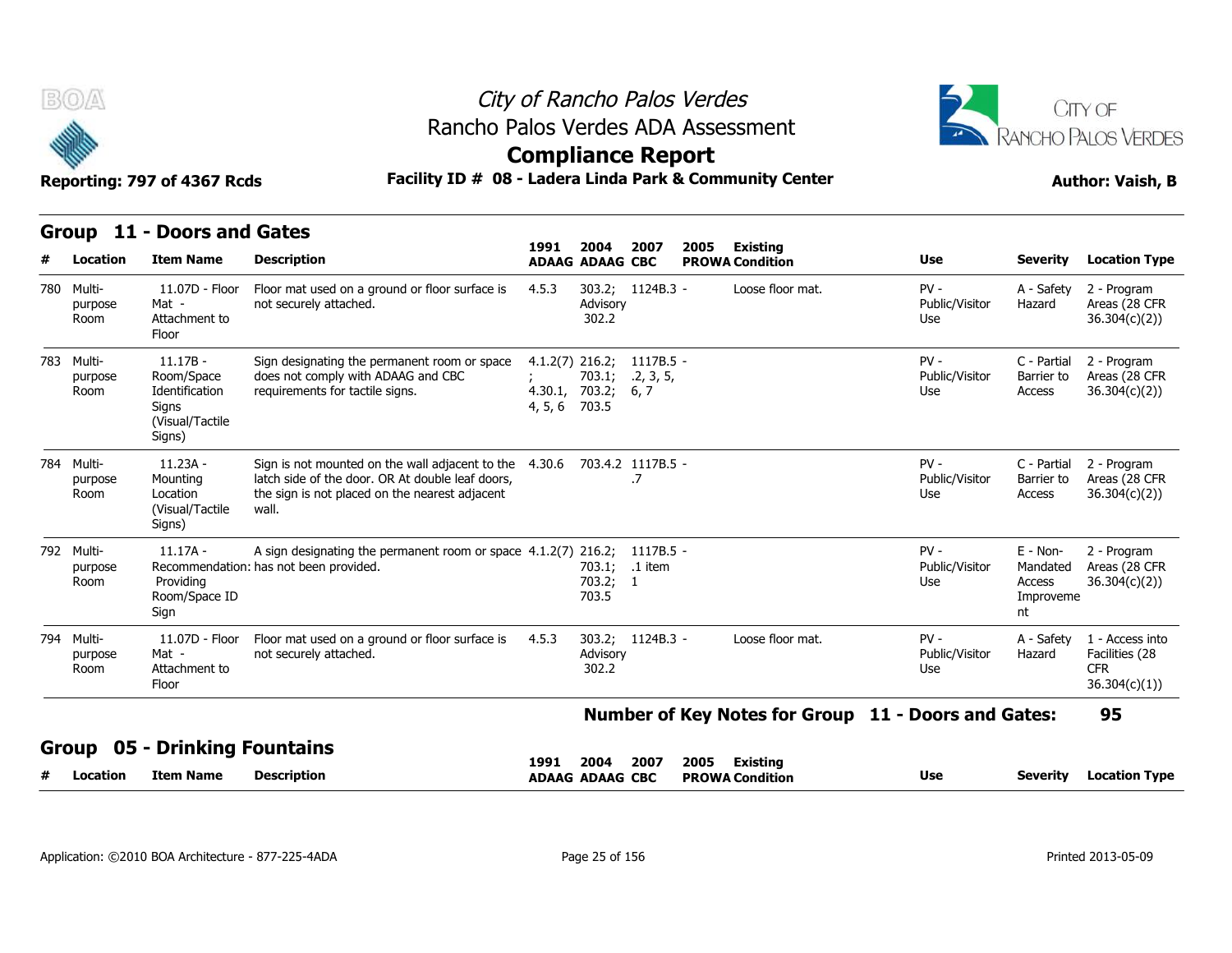



## **Compliance Report**

|    | <b>Group</b> | 05 - Drinking Fountains                              |                                                                                                                                                                                                                               |                                                  |                                |                                      |      |                                           |                                 |                                     |                                                                 |
|----|--------------|------------------------------------------------------|-------------------------------------------------------------------------------------------------------------------------------------------------------------------------------------------------------------------------------|--------------------------------------------------|--------------------------------|--------------------------------------|------|-------------------------------------------|---------------------------------|-------------------------------------|-----------------------------------------------------------------|
| #  | Location     | <b>Item Name</b>                                     | <b>Description</b>                                                                                                                                                                                                            | 1991                                             | 2004<br><b>ADAAG ADAAG CBC</b> | 2007                                 | 2005 | <b>Existing</b><br><b>PROWA Condition</b> | <b>Use</b>                      | <b>Severity</b>                     | <b>Location Type</b>                                            |
| 26 | Sidewalk     | 05.07 - Clear<br>Floor Space                         | Drinking fountain does not have a 30" x 48"<br>clear floor space that adjoins or overlaps an<br>accessible route of travel and that allows a<br>forward approach by wheelchair users. (A side<br>approach is not acceptable.) | 4.15.5(1 305.1<br>); Figs.<br>27(c)<br>and $(d)$ |                                | $1115B.4 -$<br>.6 item<br>2          |      |                                           | $PV -$<br>Public/Visitor<br>Use | C - Partial<br>Barrier to<br>Access | 4 - Other<br>Areas/Elements<br>(28 CFR<br>36.304(c)(4)          |
| 27 | Sidewalk     | 05.09A - Spout<br>Height for<br>Wheelchair Users     | The spout outlet is higher than 36" from the<br>floor.                                                                                                                                                                        | 4.15.2                                           | 602.6;<br>Advisory 4<br>602.6  | 602.4; 1115B.4 -<br>.6 item          |      | 38" high.                                 | $PV -$<br>Public/Visitor<br>Use | C - Partial<br>Barrier to<br>Access | 4 - Other<br>Areas/Elements<br><b>(28 CFR)</b><br>36.304(c)(4)  |
| 28 | Sidewalk     | 05.09B - Water<br>Flow Height                        | The water flow is less than 4" high and does not 4.15.3<br>allow the insertion of a cup under the flow.                                                                                                                       |                                                  | Advisory .6 item<br>602.6 5    | 602.6; 1115B.4 -                     |      | 1" high.                                  | $PV -$<br>Public/Visitor<br>Use | C - Partial<br>Barrier to<br>Access | 4 - Other<br>Areas/Elements<br><b>(28 CFR)</b><br>36.304(c)(4)) |
| 29 | Sidewalk     | $05.10A -$<br><b>Bubbler Location</b>                | The bubbler outlet is not within 6" of the front<br>edge of the unit.                                                                                                                                                         | $4.15.3 -$                                       |                                | $1115B.4 -$<br>.6 item               |      |                                           | $PV -$<br>Public/Visitor<br>Use | C - Partial<br>Barrier to<br>Access | 4 - Other<br>Areas/Elements<br>(28 CFR)<br>36.304(c)(4)         |
| 30 | Sidewalk     | 05.10B - Water<br>Flow Trajectory                    | The water flow trajectory is not parallel or nearly 4.15.3<br>parallel to the front edge.                                                                                                                                     |                                                  | 602.6 4                        | 602.6; 1115B.4 -<br>Advisory .6 item |      |                                           | $PV -$<br>Public/Visitor<br>Use | C - Partial<br>Barrier to<br>Access | 4 - Other<br>Areas/Elements<br>(28 CFR)<br>36.304(c)(4)         |
| 31 | Sidewalk     | 05.11 - Water<br>Flow - Round or<br><b>Oval Bowl</b> | For a fountain with a round or oval bowl, the<br>water flow is not within 3" of the fountain's front<br>edge.                                                                                                                 | $4.15.3 -$                                       |                                | $1115B.4 -$<br>.6 item               |      |                                           | $PV -$<br>Public/Visitor<br>Use | C - Partial<br>Barrier to<br>Access | 4 - Other<br>Areas/Elements<br>(28 CFR<br>36.304(c)(4)          |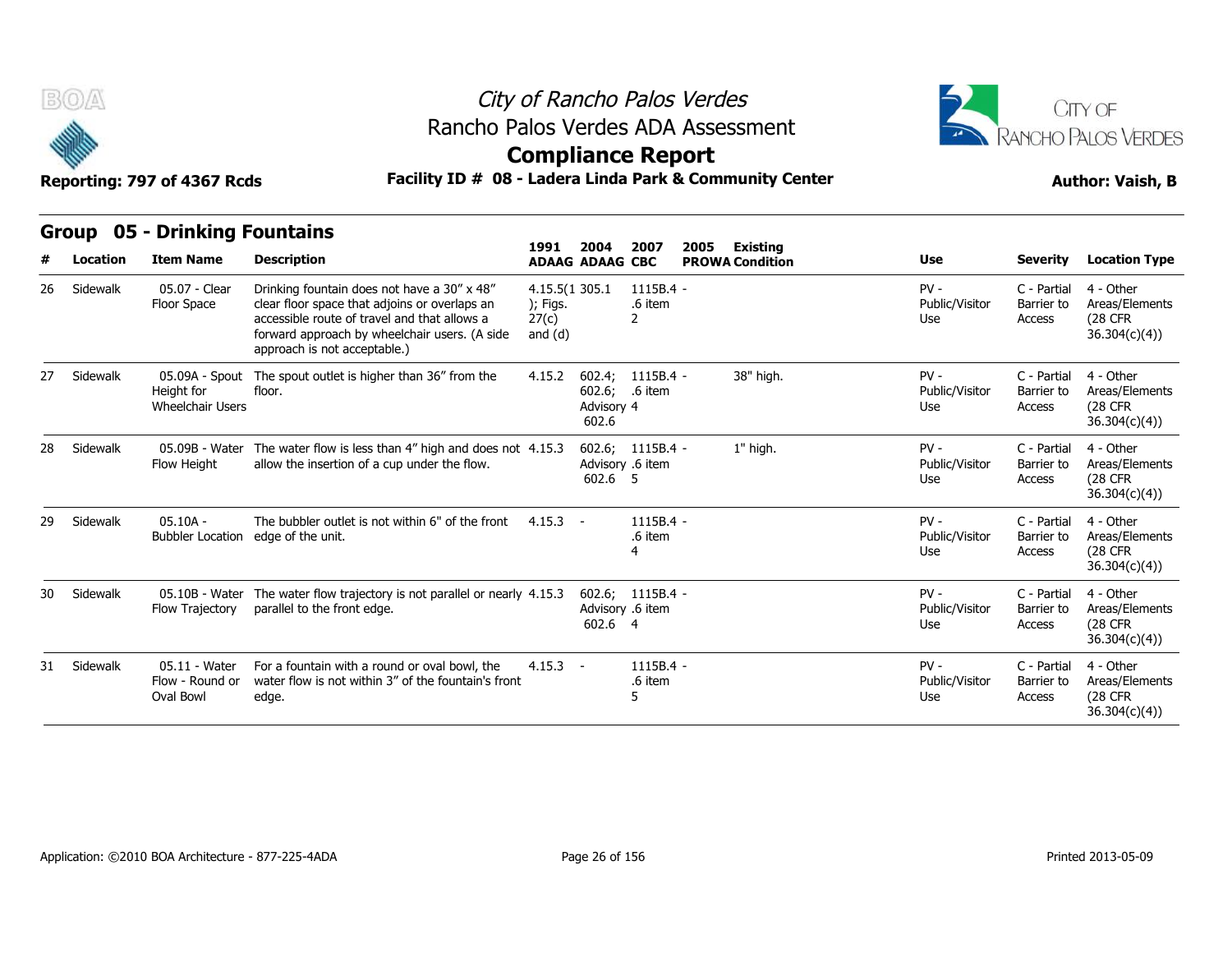



**Compliance Report**

Reporting: 797 of 4367 Rcds **Facility ID # 08 - Ladera Linda Park & Community Center Author: Vaish, B** 

### **Group 05 - Drinking Fountains**

|    | <b>Group</b>                     | 05 - Drinking Fountains                              |                                                                                                                                                                                                                                                                                                                                                                                    |                                       |       |                             | 2005<br>Existing<br><b>PROWA Condition</b> |               |                                 |                                                      |                                                                |
|----|----------------------------------|------------------------------------------------------|------------------------------------------------------------------------------------------------------------------------------------------------------------------------------------------------------------------------------------------------------------------------------------------------------------------------------------------------------------------------------------|---------------------------------------|-------|-----------------------------|--------------------------------------------|---------------|---------------------------------|------------------------------------------------------|----------------------------------------------------------------|
|    | Location                         | <b>Item Name</b>                                     | <b>Description</b>                                                                                                                                                                                                                                                                                                                                                                 | 1991<br><b>ADAAG ADAAG CBC</b>        | 2004  | 2007                        |                                            |               | Use                             | <b>Severity</b>                                      | <b>Location Type</b>                                           |
| 59 | Soccer Field                     | 05.01A - "Hi"<br>Drinking<br>Fountain<br>Requirement | Where there is only one drinking fountain area<br>on a floor (e.g, an area with a drinking<br>fountain or separate drinking fountains), it is<br>accessible to wheelchair users and not to<br>persons who have difficulty bending or stooping<br>(i.e., the required accessibility for persons who<br>have difficulty bending or stooping on each floor<br>has not been provided). | $4.1.3(10\ 211.1)$<br>)(a);<br>4.15.1 | 211.2 | 1115B.4 -<br>.6 item        |                                            |               | $PV -$<br>Public/Visitor<br>Use | C - Partial<br>Barrier to<br>Access                  | 4 - Other<br>Areas/Elements<br>(28 CFR<br>36.304(c)(4)         |
| 60 | Soccer Field                     | $05.03 -$<br>Accessible Route                        | The accessible drinking fountain is not located<br>on an accessible route.                                                                                                                                                                                                                                                                                                         | 4.1.3(10 206.2.4 1115B.4 -<br>)(b)    |       | .6 item                     |                                            | No POT to DF. | $PV -$<br>Public/Visitor<br>Use | C - Partial<br>Barrier to<br>Access                  | 4 - Other<br>Areas/Elements<br><b>(28 CFR)</b><br>36.304(c)(4) |
| 61 | Soccer Field                     | $05.10A -$<br><b>Bubbler Location</b>                | The bubbler outlet is not within 6" of the front<br>edge of the unit.                                                                                                                                                                                                                                                                                                              | 4.15.3<br>$\overline{\phantom{a}}$    |       | $1115B.4 -$<br>.6 item<br>4 |                                            | 38" high.     | $PV -$<br>Public/Visitor<br>Use | C - Partial<br>Barrier to<br>Access                  | 4 - Other<br>Areas/Elements<br><b>(28 CFR)</b><br>36.304(c)(4) |
| 92 | Paddle                           | $05.03 -$<br>Tennis Courts Accessible Route          | The accessible drinking fountain is not located<br>on an accessible route.                                                                                                                                                                                                                                                                                                         | 4.1.3(10 206.2.4 1115B.4 -<br>)(b)    |       | .6 item                     |                                            | No POT to DF. | $PV -$<br>Public/Visitor<br>Use | B - Severe<br>or<br>Complete<br>Barrier to<br>Access | 4 - Other<br>Areas/Elements<br><b>(28 CFR)</b><br>36.304(c)(4) |
| 93 | Paddle<br>Tennis Courts Drinking | 05.01A - "Hi"<br>Fountain<br>Requirement             | Where there is only one drinking fountain area<br>on a floor (e.g, an area with a drinking<br>fountain or separate drinking fountains), it is<br>accessible to wheelchair users and not to<br>persons who have difficulty bending or stooping<br>(i.e., the required accessibility for persons who<br>have difficulty bending or stooping on each floor<br>has not been provided). | 4.1.3(10 211.1)<br>)(a);<br>4.15.1    | 211.2 | $1115B.4 -$<br>.6 item      |                                            |               | $PV -$<br>Public/Visitor<br>Use | C - Partial<br>Barrier to<br>Access                  | 4 - Other<br>Areas/Elements<br><b>(28 CFR)</b><br>36.304(c)(4) |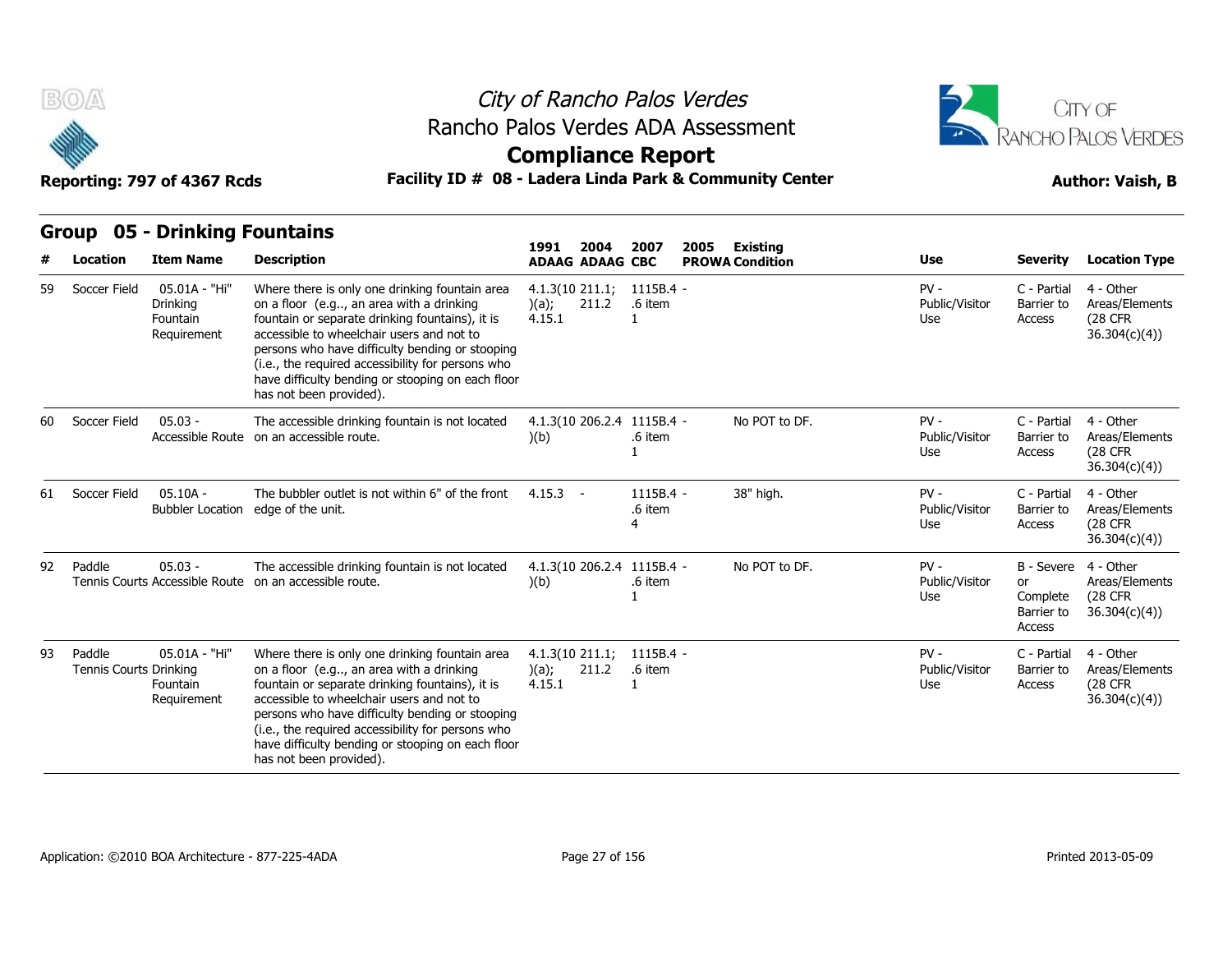



## **Compliance Report**

### Reporting: 797 of 4367 Rcds **Facility ID # 08 - Ladera Linda Park & Community Center Author: Vaish, B**

| Facility ID # 08 - Ladera Linda Park & Community Center<br>Reporting: 797 of 4367 Rcds                                                     |                       |                                                      |                                                                                                                                                                                                                                                                                                                                                                                    |                                       |                 |                        |  | <b>Author: Vaish, B</b> |                                 |                                     |                                                                |  |
|--------------------------------------------------------------------------------------------------------------------------------------------|-----------------------|------------------------------------------------------|------------------------------------------------------------------------------------------------------------------------------------------------------------------------------------------------------------------------------------------------------------------------------------------------------------------------------------------------------------------------------------|---------------------------------------|-----------------|------------------------|--|-------------------------|---------------------------------|-------------------------------------|----------------------------------------------------------------|--|
| <b>Group 05 - Drinking Fountains</b><br>2004<br>2007<br>2005<br>1991<br>Existing<br><b>Item Name</b><br>Location<br><b>ADAAG ADAAG CBC</b> |                       |                                                      |                                                                                                                                                                                                                                                                                                                                                                                    |                                       |                 |                        |  |                         |                                 |                                     |                                                                |  |
| #                                                                                                                                          |                       |                                                      | <b>Description</b>                                                                                                                                                                                                                                                                                                                                                                 |                                       |                 |                        |  | <b>PROWA Condition</b>  | Use                             | Severity                            | <b>Location Type</b>                                           |  |
|                                                                                                                                            | 120 School<br>Grounds | $05.13 -$<br>Operation                               | The controls are not compliant.(Accessible<br>controls shall be operable with one hand, and<br>without tight grasping, pinching, or twisting of<br>the wrist, and the force to operate the controls<br>shall be no greater than 5 lbs.)                                                                                                                                            | 4.27.4                                | 602.3;<br>309.4 | $1115B.4 -$<br>.6 item |  | Knobs.                  | $PV -$<br>Public/Visitor<br>Use | C - Partial<br>Barrier to<br>Access | 4 - Other<br>Areas/Elements<br><b>(28 CFR)</b><br>36.304(c)(4) |  |
|                                                                                                                                            | 121 School<br>Grounds | 05.01A - "Hi"<br>Drinking<br>Fountain<br>Requirement | Where there is only one drinking fountain area<br>on a floor (e.g, an area with a drinking<br>fountain or separate drinking fountains), it is<br>accessible to wheelchair users and not to<br>persons who have difficulty bending or stooping<br>(i.e., the required accessibility for persons who<br>have difficulty bending or stooping on each floor<br>has not been provided). | $4.1.3(10\ 211.1)$<br>(a);<br>4.15.1  | 211.2           | 1115B.4 -<br>.6 item   |  | Missing bubblers.       | $PV -$<br>Public/Visitor<br>Use | C - Partial<br>Barrier to<br>Access | 4 - Other<br>Areas/Elements<br><b>(28 CFR)</b><br>36.304(c)(4) |  |
|                                                                                                                                            | 128 School<br>Grounds | 05.01A - "Hi"<br>Drinking<br>Fountain<br>Requirement | Where there is only one drinking fountain area<br>on a floor (e.g, an area with a drinking<br>fountain or separate drinking fountains), it is<br>accessible to wheelchair users and not to<br>persons who have difficulty bending or stooping<br>(i.e., the required accessibility for persons who<br>have difficulty bending or stooping on each floor<br>has not been provided). | $4.1.3(10\ 211.1)$<br>(a);<br>4.15.1  | 211.2           | 1115B.4 -<br>.6 item   |  |                         | $PV -$<br>Public/Visitor<br>Use | C - Partial<br>Barrier to<br>Access | 4 - Other<br>Areas/Elements<br><b>(28 CFR)</b><br>36.304(c)(4) |  |
|                                                                                                                                            | 132 School<br>Grounds | 05.01A - "Hi"<br>Drinking<br>Fountain<br>Requirement | Where there is only one drinking fountain area<br>on a floor (e.g, an area with a drinking<br>fountain or separate drinking fountains), it is<br>accessible to wheelchair users and not to<br>persons who have difficulty bending or stooping<br>(i.e., the required accessibility for persons who<br>have difficulty bending or stooping on each floor<br>has not been provided). | $4.1.3(10\ 211.1)$<br>)(a);<br>4.15.1 | 211.2           | $1115B.4 -$<br>.6 item |  | Non-functioning.        | $PV -$<br>Public/Visitor<br>Use | A - Safety<br>Hazard                | 4 - Other<br>Areas/Elements<br>(28 CFR)<br>36.304(c)(4)        |  |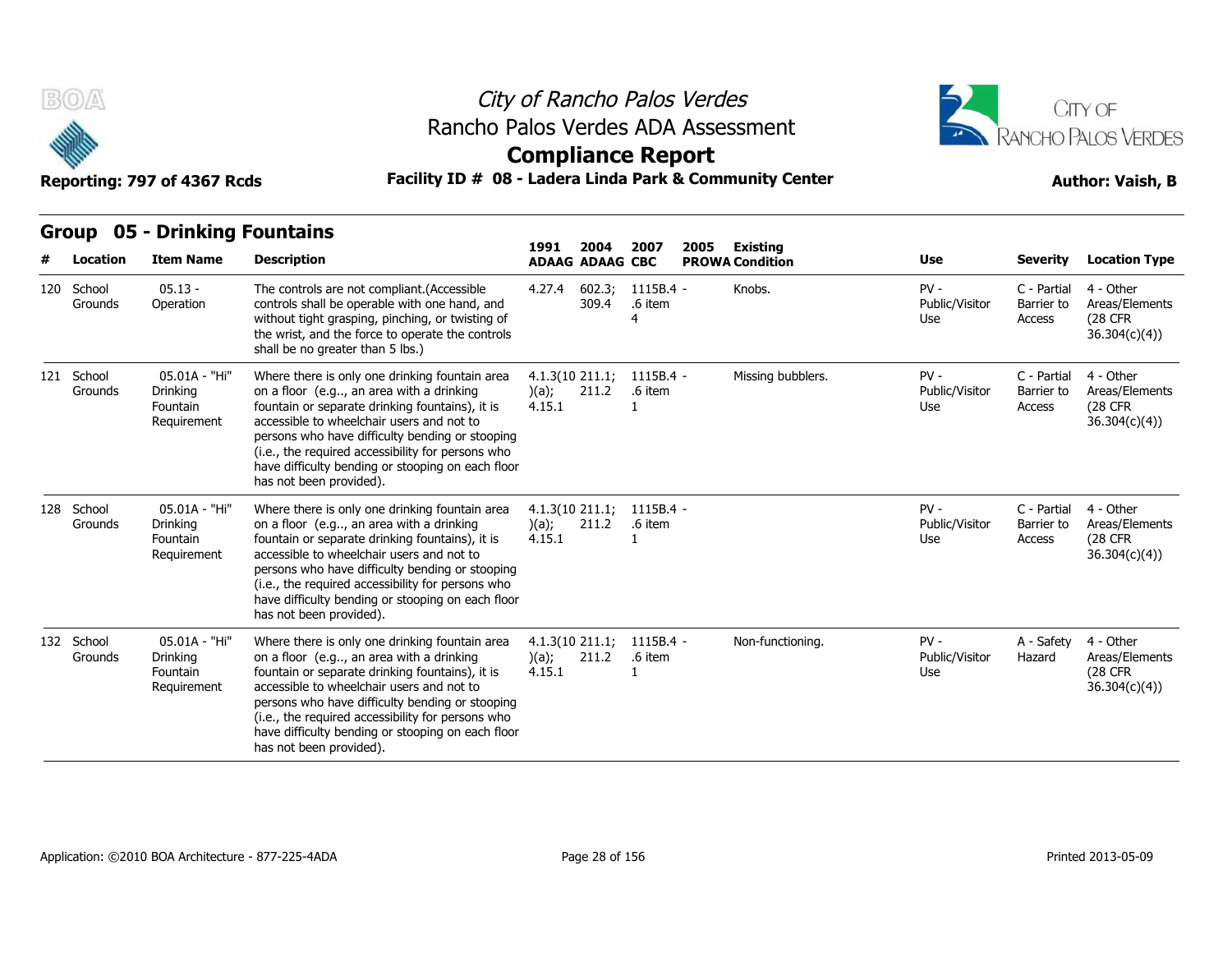



**Compliance Report**

Reporting: 797 of 4367 Rcds **Facility ID # 08 - Ladera Linda Park & Community Center Author: Vaish, B** 

### **Group 05 - Drinking Fountains**

|     | 05 - Drinking Fountains<br>Group<br>Existing<br>2007<br>2005<br>1991<br>2004 |                                                      |                                                                                                                                                                                                                                                                                                                                                                                    |                                                |                        |                        |                                 |                                     |                                                          |  |  |  |
|-----|------------------------------------------------------------------------------|------------------------------------------------------|------------------------------------------------------------------------------------------------------------------------------------------------------------------------------------------------------------------------------------------------------------------------------------------------------------------------------------------------------------------------------------|------------------------------------------------|------------------------|------------------------|---------------------------------|-------------------------------------|----------------------------------------------------------|--|--|--|
| #   | Location                                                                     | <b>Item Name</b>                                     | <b>Description</b>                                                                                                                                                                                                                                                                                                                                                                 | <b>ADAAG ADAAG CBC</b>                         |                        | <b>PROWA Condition</b> | Use                             | Severity                            | <b>Location Type</b>                                     |  |  |  |
| 155 | Basketball<br>Courts                                                         | 05.01B - "Lo"<br>Drinking<br>Fountain<br>Requirement | Where there is only one drinking fountain area<br>on a floor (e.g, an area with a drinking<br>fountain or separate drinking fountains), it is<br>accessible to persons who have difficulty<br>bending or stooping and not to wheelchair<br>users (i.e., the required accessibility for<br>wheelchair users on each floor has not been<br>provided).                                | $4.1.3(10\ 211.1)$<br>211.2<br>)(a);<br>4.15.1 | $1115B.4 -$<br>.6 item |                        | $PV -$<br>Public/Visitor<br>Use | C - Partial<br>Barrier to<br>Access | 4 - Other<br>Areas/Elements<br>(28 CFR)<br>36.304(c)(4)) |  |  |  |
|     | 156 Basketball<br>Courts                                                     | 05.01A - "Hi"<br>Drinking<br>Fountain<br>Requirement | Where there is only one drinking fountain area<br>on a floor (e.g, an area with a drinking<br>fountain or separate drinking fountains), it is<br>accessible to wheelchair users and not to<br>persons who have difficulty bending or stooping<br>(i.e., the required accessibility for persons who<br>have difficulty bending or stooping on each floor<br>has not been provided). | $4.1.3(10\ 211.1)$<br>211.2<br>)(a);<br>4.15.1 | 1115B.4 -<br>.6 item   |                        | $PV -$<br>Public/Visitor<br>Use | C - Partial<br>Barrier to<br>Access | 4 - Other<br>Areas/Elements<br>(28 CFR)<br>36.304(c)(4)) |  |  |  |

#### **Number of Key Notes for Group 05 - Drinking Fountains: 17**

| # | Location        | <b>Item Name</b>           | <b>Description</b>                                                                                                                                                                                                                                                         | 1991                           | 2004<br><b>ADAAG ADAAG CBC</b> | 2007                  | 2005 | Existing<br><b>PROWA Condition</b> | <b>Use</b>                      | <b>Severity</b>                     | <b>Location Type</b>                                            |
|---|-----------------|----------------------------|----------------------------------------------------------------------------------------------------------------------------------------------------------------------------------------------------------------------------------------------------------------------------|--------------------------------|--------------------------------|-----------------------|------|------------------------------------|---------------------------------|-------------------------------------|-----------------------------------------------------------------|
|   | 51 Soccer Field | 10.08 - Kick<br>Plate      | Bottom 10" of door does not have a smooth,<br>uninterrupted surface on the push side to allow<br>the door to be opened by a wheelchair footrest<br>without creating a trap or hazardous condition.<br>(This requirement does not apply to automatic<br>and sliding doors.) |                                | 404.2.1 1133B.2 -              | ۰ч                    |      |                                    | $PV -$<br>Public/Visitor<br>Use | A - Safety<br>Hazard                | 1 - Access into<br>Facilities (28<br><b>CFR</b><br>36.304(c)(1) |
|   | 52 Soccer Field | $10.02 -$<br>Entrance Sign | Accessible entrance is not identified by an ISA.                                                                                                                                                                                                                           | 28 CFR 216.6<br>35.163(<br>b)1 |                                | $1117B.5 -$<br>.8.1.2 |      |                                    | $PV -$<br>Public/Visitor<br>Use | C - Partial<br>Barrier to<br>Access | 1 - Access into<br>Facilities (28<br><b>CFR</b><br>36.304(c)(1) |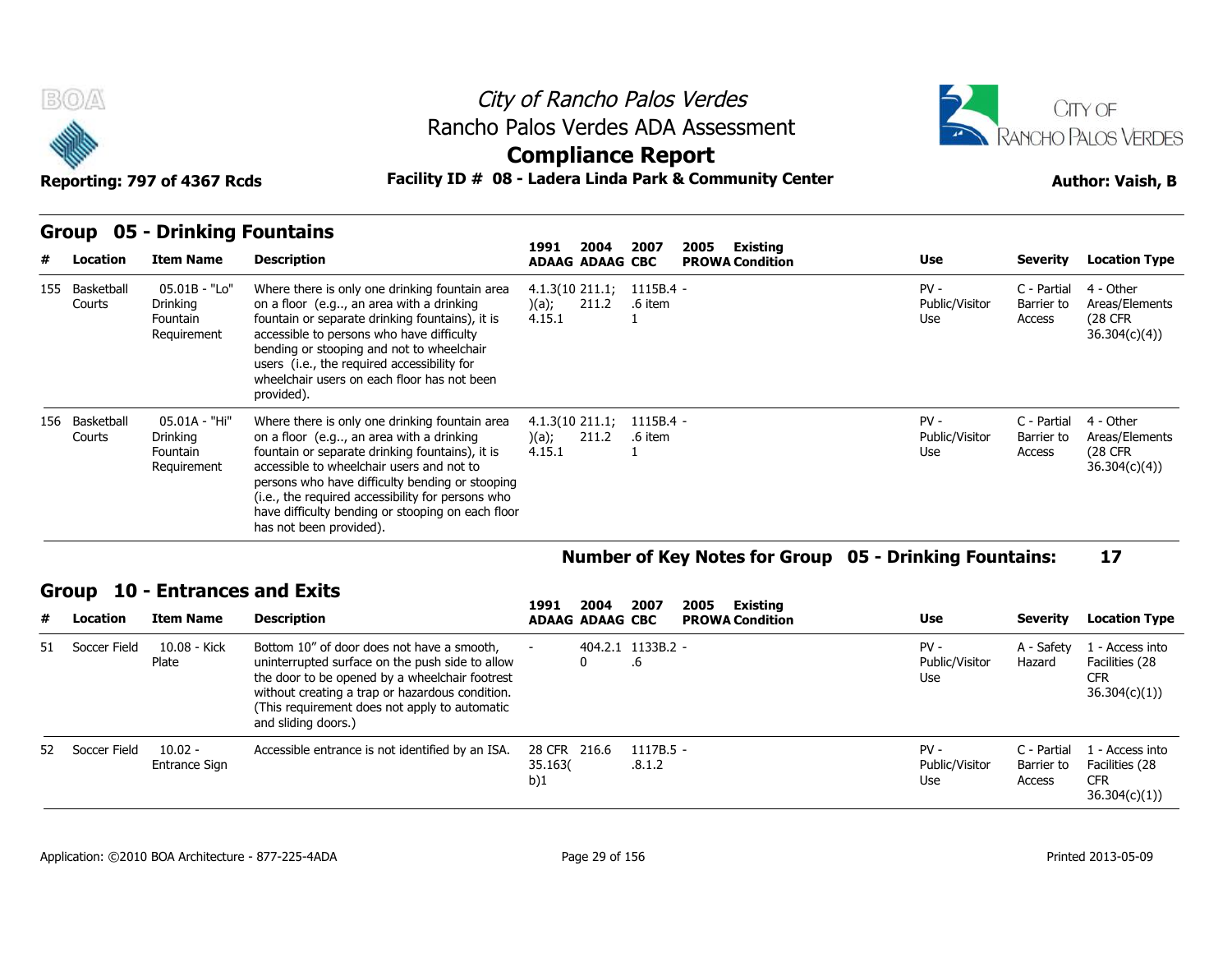



## **Compliance Report**

**2004** 

**2007** 

**2005** 

### Reporting: 797 of 4367 Rcds **Facility ID # 08 - Ladera Linda Park & Community Center Author: Vaish, B**

**1991** 

|     | <b>Location</b>                      | <b>Item Name</b>                           | <b>Description</b>                                                                                                                                                                                                                                                         | 1991                    | 2004<br><b>ADAAG ADAAG CBC</b>       | 2007                    | 2005 | Existing<br><b>PROWA Condition</b>     | <b>Use</b>                      | <b>Severity</b>                     | <b>Location Type</b>                                            |
|-----|--------------------------------------|--------------------------------------------|----------------------------------------------------------------------------------------------------------------------------------------------------------------------------------------------------------------------------------------------------------------------------|-------------------------|--------------------------------------|-------------------------|------|----------------------------------------|---------------------------------|-------------------------------------|-----------------------------------------------------------------|
| 53  | Soccer Field                         | 10.10 - Single-<br><b>Action Hardware</b>  | Handles, locks, and latches or other operative<br>devices are not operable with one hand and<br>without tight grasping, pinching, or twisting of<br>the wrist. (U-shaped handles, levers, and<br>push/pull type mechanisms are acceptable<br>designs.)                     | 4.13.9                  | 404.2.7; .5.2<br>Advisory<br>404.2.7 | 309.4; 1133B.2 -        |      |                                        | $PV -$<br>Public/Visitor<br>Use | C - Partial<br>Barrier to<br>Access | 1 - Access into<br>Facilities (28<br><b>CFR</b><br>36.304(c)(1) |
| 55. | Soccer Field                         | $10.07A -$<br>Landing - Level<br>and Clear | Floor is not level (slope is greater than 2% in<br>some or all directions). OR Floor is not clear<br>within the required maneuvering space.                                                                                                                                | 4.13.6; 305;            | Fig. 25 404.2.4. .4<br>4             | $1133B.2 -$             |      | Landing not level, no POT<br>provided. | $PV -$<br>Public/Visitor<br>Use | C - Partial<br>Barrier to<br>Access | 1 - Access into<br>Facilities (28<br><b>CFR</b><br>36.304(c)(1) |
| 97  | Paddle<br><b>Tennis Courts Plate</b> | 10.08 - Kick                               | Bottom 10" of door does not have a smooth,<br>uninterrupted surface on the push side to allow<br>the door to be opened by a wheelchair footrest<br>without creating a trap or hazardous condition.<br>(This requirement does not apply to automatic<br>and sliding doors.) |                         | 0                                    | 404.2.1 1133B.2 -<br>.6 |      |                                        | $PV -$<br>Public/Visitor<br>Use | A - Safety<br>Hazard                | 1 - Access into<br>Facilities (28<br><b>CFR</b><br>36.304(c)(1) |
|     | 108 Playground                       | 10.08 - Kick<br>Plate                      | Bottom 10" of door does not have a smooth,<br>uninterrupted surface on the push side to allow<br>the door to be opened by a wheelchair footrest<br>without creating a trap or hazardous condition.<br>(This requirement does not apply to automatic<br>and sliding doors.) |                         | 0                                    | 404.2.1 1133B.2 -<br>.6 |      |                                        | $PV -$<br>Public/Visitor<br>Use | A - Safety<br>Hazard                | 1 - Access into<br>Facilities (28<br><b>CFR</b><br>36.304(c)(1) |
|     | 185 Storage<br>Room                  | $10.07A -$<br>Landing - Level<br>and Clear | Floor is not level (slope is greater than 2% in<br>some or all directions). OR Floor is not clear<br>within the required maneuvering space.                                                                                                                                | 4.13.6; 305;<br>Fig. 25 | 404.2.4. .4<br>4                     | $1133B.2 -$             |      | 10.3% RS at door landing.              | $PV -$<br>Public/Visitor<br>Use | C - Partial<br>Barrier to<br>Access | 1 - Access into<br>Facilities (28<br><b>CFR</b><br>36.304(c)(1) |
|     | 204 School<br>Grounds                | $10.07A -$<br>Landing - Level<br>and Clear | Floor is not level (slope is greater than 2% in<br>some or all directions). OR Floor is not clear<br>within the required maneuvering space.                                                                                                                                | 4.13.6; 305;<br>Fig. 25 | 404.2.4. .4<br>4                     | 1133B.2 -               |      | 3.5% RS at gate landing.               | $PV -$<br>Public/Visitor<br>Use | C - Partial<br>Barrier to<br>Access | 1 - Access into<br>Facilities (28<br><b>CFR</b><br>36.304(c)(1) |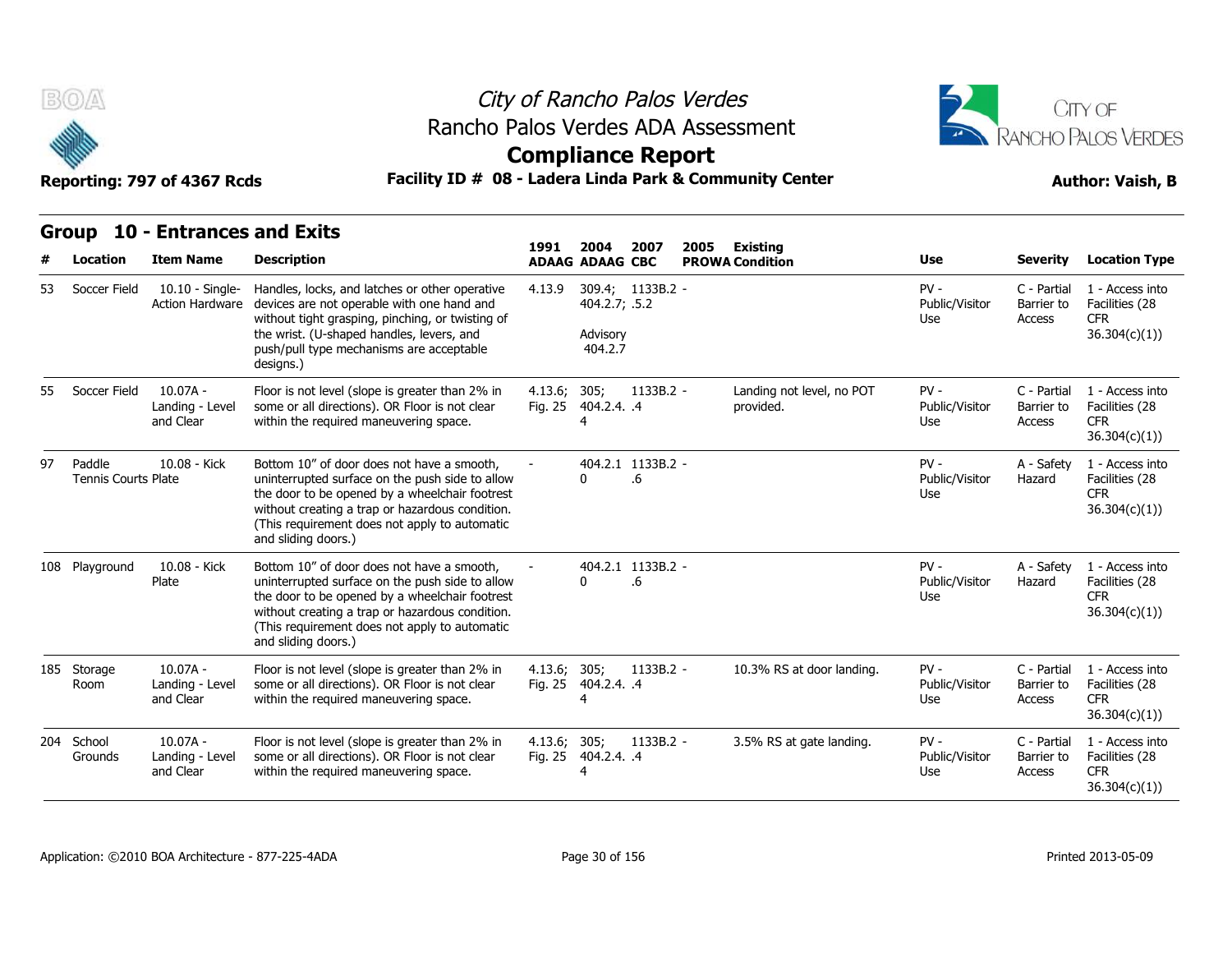



**Compliance Report**

### Reporting: 797 of 4367 Rcds **Facility ID # 08 - Ladera Linda Park & Community Center Author: Vaish, B**

| <b>Group</b>          | <b>10 - Entrances and Exits</b>             |                                                                                                                                                                                                                                                                            | 1991                                | 2004                                                     | 2007                    | 2005 |                                           |                                 |                                                      |                                                                 |
|-----------------------|---------------------------------------------|----------------------------------------------------------------------------------------------------------------------------------------------------------------------------------------------------------------------------------------------------------------------------|-------------------------------------|----------------------------------------------------------|-------------------------|------|-------------------------------------------|---------------------------------|------------------------------------------------------|-----------------------------------------------------------------|
| Location              | <b>Item Name</b>                            | <b>Description</b>                                                                                                                                                                                                                                                         |                                     | <b>ADAAG ADAAG CBC</b>                                   |                         |      | <b>Existing</b><br><b>PROWA Condition</b> | Use                             | <b>Severity</b>                                      | <b>Location Type</b>                                            |
| 205 School<br>Grounds | 10.08 - Kick<br>Plate                       | Bottom 10" of door does not have a smooth.<br>uninterrupted surface on the push side to allow<br>the door to be opened by a wheelchair footrest<br>without creating a trap or hazardous condition.<br>(This requirement does not apply to automatic<br>and sliding doors.) |                                     | 0                                                        | 404.2.1 1133B.2 -<br>.6 |      |                                           | $PV -$<br>Public/Visitor<br>Use | A - Safety<br>Hazard                                 | 1 - Access into<br>Facilities (28<br><b>CFR</b><br>36.304(c)(1) |
| 211 Classroom G       | 10.11A - Door<br>Operating Effort           | The force required to operate door exceeds 5<br>lbs. (Fire doors may have up to 15 lbs to achieve<br>positive latching).                                                                                                                                                   |                                     | 4.13.11 404.2.9 1133B.2 -                                | .5                      |      | 8 LBF.                                    | $PV -$<br>Public/Visitor<br>Use | B - Severe<br>or<br>Complete<br>Barrier to<br>Access | 1 - Access into<br>Facilities (28<br><b>CFR</b><br>36.304(c)(1) |
| 212 Classroom G       | $10.13A -$<br>Required Exit<br>Door Sign    | At grade level exterior exit door, there is no<br>tactile and CA Braille exit sign with the word<br>"EXIT" mounted on the wall adjacent to the<br>latch side of the door.                                                                                                  | 4.1.3(16 216.4;<br>); 4.30.1 703.2; | 703.3;<br>703.4                                          | $1011.3 -$<br>item 1    |      |                                           | $PV -$<br>Public/Visitor<br>Use | C - Partial<br>Barrier to<br>Access                  | 4 - Other<br>Areas/Elements<br>(28 CFR)<br>36.304(c)(4)         |
| 213 Classroom G       | $10.07A -$<br>Landing - Level<br>and Clear  | Floor is not level (slope is greater than 2% in<br>some or all directions). OR Floor is not clear<br>within the required maneuvering space.                                                                                                                                | 4.13.6;                             | 305;<br>Fig. 25 404.2.4. .4<br>4                         | 1133B.2 -               |      | 4.7% RS at door landing.                  | $PV -$<br>Public/Visitor<br>Use | C - Partial<br>Barrier to<br>Access                  | 1 - Access into<br>Facilities (28<br><b>CFR</b><br>36.304(c)(1) |
| 215 Classroom G       | $10.10 -$ Single-<br><b>Action Hardware</b> | Handles, locks, and latches or other operative<br>devices are not operable with one hand and<br>without tight grasping, pinching, or twisting of<br>the wrist. (U-shaped handles, levers, and<br>push/pull type mechanisms are acceptable<br>designs.)                     | 4.13.9                              | 309.4; 1133B.2 -<br>404.2.7; .5.2<br>Advisory<br>404.2.7 |                         |      | Knob.                                     | $PV -$<br>Public/Visitor<br>Use | C - Partial<br>Barrier to<br>Access                  | 1 - Access into<br>Facilities (28<br><b>CFR</b><br>36.304(c)(1) |
| 216 Classroom G       | $10.09B -$<br>Threshold -<br>Height         | The threshold at doorway exceeds 1/2" in height. 4.13.8                                                                                                                                                                                                                    |                                     | Advisory .4.1<br>303.3;<br>Fig.<br>303.3                 | 303.3; 1133B.2 -        |      | Compound threshold.                       | $PV -$<br>Public/Visitor<br>Use | C - Partial<br>Barrier to<br>Access                  | 1 - Access into<br>Facilities (28<br><b>CFR</b><br>36.304(c)(1) |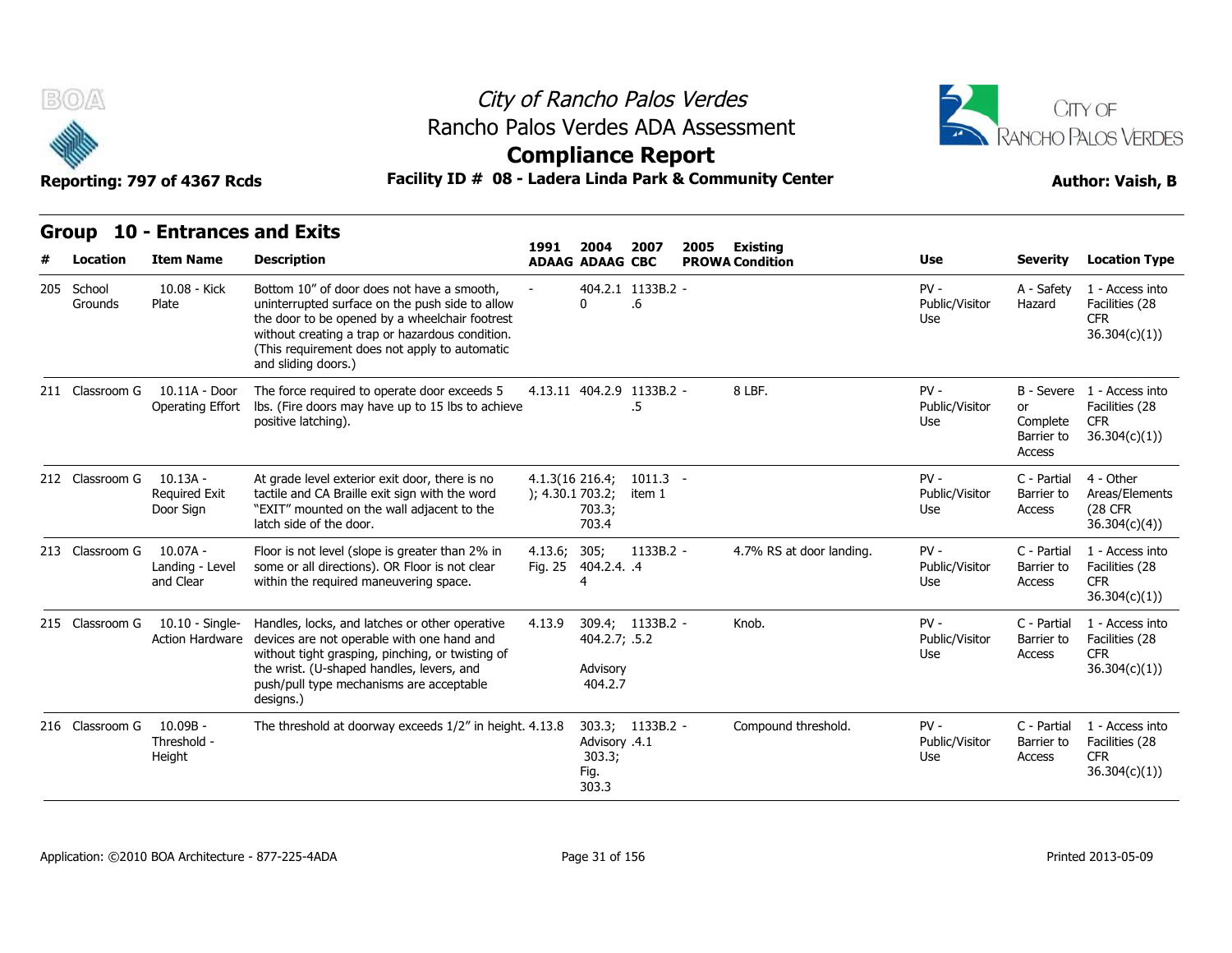



## **Compliance Report**

### Facility ID # 08 - Ladera Linda Park & Community Center<br> **Author: Vaish, B**

| Reporting: 797 of 4367 Rcds |  |  |  |
|-----------------------------|--|--|--|
|-----------------------------|--|--|--|

| B(0)            | Reporting: 797 of 4367 Rcds                        |                                                                                                                                                                                                                                                                                                                                                                                                                                                                                                                                                                                                                                                                               | City of Rancho Palos Verdes<br>Rancho Palos Verdes ADA Assessment<br><b>Compliance Report</b><br>Facility ID # 08 - Ladera Linda Park & Community Center |                                                       |                                                         |      |                                    |                                 |                                        | CITY OF<br><b>RANCHO PALOS VERDES</b><br><b>Author: Vaish, B</b>           |  |  |
|-----------------|----------------------------------------------------|-------------------------------------------------------------------------------------------------------------------------------------------------------------------------------------------------------------------------------------------------------------------------------------------------------------------------------------------------------------------------------------------------------------------------------------------------------------------------------------------------------------------------------------------------------------------------------------------------------------------------------------------------------------------------------|----------------------------------------------------------------------------------------------------------------------------------------------------------|-------------------------------------------------------|---------------------------------------------------------|------|------------------------------------|---------------------------------|----------------------------------------|----------------------------------------------------------------------------|--|--|
| Location        | Group 10 - Entrances and Exits<br><b>Item Name</b> | <b>Description</b>                                                                                                                                                                                                                                                                                                                                                                                                                                                                                                                                                                                                                                                            | 1991                                                                                                                                                     | 2004<br><b>ADAAG ADAAG CBC</b>                        | 2007                                                    | 2005 | Existing<br><b>PROWA Condition</b> | <b>Use</b>                      | <b>Severity</b>                        | <b>Location Type</b>                                                       |  |  |
| 228 Classroom G | $10.02 -$<br>Entrance Sign                         | Accessible entrance is not identified by an ISA.                                                                                                                                                                                                                                                                                                                                                                                                                                                                                                                                                                                                                              | 28 CFR 216.6<br>35.163(<br>b)1                                                                                                                           |                                                       | 1117B.5 -<br>.8.1.2                                     |      |                                    | $PV -$<br>Public/Visitor<br>Use | C - Partial<br>Barrier to<br>Access    | 1 - Access into<br>Facilities (28<br>CFR.<br>36.304(c)(1))                 |  |  |
| 229 Classroom G | 10.06A - Door<br>Maneuvering<br>Space              | Door that is not automatic or power-assisted<br>does not have compliant maneuvering space<br>relative to the direction of approach as shown in<br>CBC Fig. 11B-26. (Approach // Side // Width //<br>Depth) (Front // Pull // D + 24" * // 60") (Front<br>// Push // D + 0" ** // 48") (Latch // Pull // D +<br>24" // 60") (Latch // Push // D + 24" // 44"<br>***) (Hinge // Pull // D + 36" // 60") (Hinge //<br>Push // 54" **** // 44" *****) (* D + 18" at<br>interior doors.) (** $D + 12$ " if door has both a<br>latch and a closer.) (*** 48" if door has closer.)<br>(**** Measured from latch toward hinge.)<br>(***** 48" if door has both a latch and a closer.) | Fig. 25                                                                                                                                                  | $\overline{1}$<br>Tab. 404 Fig.<br>Fig. 404.<br>2.4.1 | 4.13.6; 404.2.4. 1133B.2 -<br>.4.2;<br>$.2.4.1; 11B-26$ |      | 4" due to FE.                      | $PV -$<br>Public/Visitor<br>Use | C - Partial<br>Barrier to<br>Access    | 1 - Access into<br>Facilities (28<br><b>CFR</b><br>36.304(c)(1))           |  |  |
| 230 Classroom G | 10.09B -<br>Threshold -<br>Height                  | The threshold at doorway exceeds 1/2" in height. 4.13.8                                                                                                                                                                                                                                                                                                                                                                                                                                                                                                                                                                                                                       |                                                                                                                                                          | 4.1. Advisory<br>303.3;<br>Fig.<br>303.3              | 303.3; 1133B.2 -                                        |      | Compound threshold.                | $PV -$<br>Public/Visitor<br>Use | C - Partial<br>Barrier to<br>Access    | 1 - Access into<br>Facilities (28<br><b>CFR</b><br>36.304(c)(1)            |  |  |
| 231 Classroom G | 10.10 - Single-<br>Action Hardware                 | Handles, locks, and latches or other operative<br>devices are not operable with one hand and<br>without tight grasping, pinching, or twisting of<br>the wrist. (U-shaped handles, levers, and<br>push/pull type mechanisms are acceptable<br>designs.)                                                                                                                                                                                                                                                                                                                                                                                                                        | 4.13.9                                                                                                                                                   | 404.2.7; .5.2<br>Advisory<br>404.2.7                  | 309.4; 1133B.2 -                                        |      | Knob.                              | $PV -$<br>Public/Visitor<br>Use | C - Partial<br>Barrier to<br>Access    | 1 - Access into<br>Facilities (28<br><b>CFR</b><br>36.304(c)(1))           |  |  |
| 234 Classroom G | 10.11A - Door<br>Operating Effort                  | The force required to operate door exceeds 5<br>Ibs. (Fire doors may have up to 15 lbs to achieve<br>positive latching).                                                                                                                                                                                                                                                                                                                                                                                                                                                                                                                                                      |                                                                                                                                                          |                                                       | 4.13.11 404.2.9 1133B.2 -<br>.5                         |      | 10 LBF.                            | $PV -$<br>Public/Visitor<br>Use | or<br>Complete<br>Barrier to<br>Access | B - Severe 1 - Access into<br>Facilities (28<br><b>CFR</b><br>36.304(c)(1) |  |  |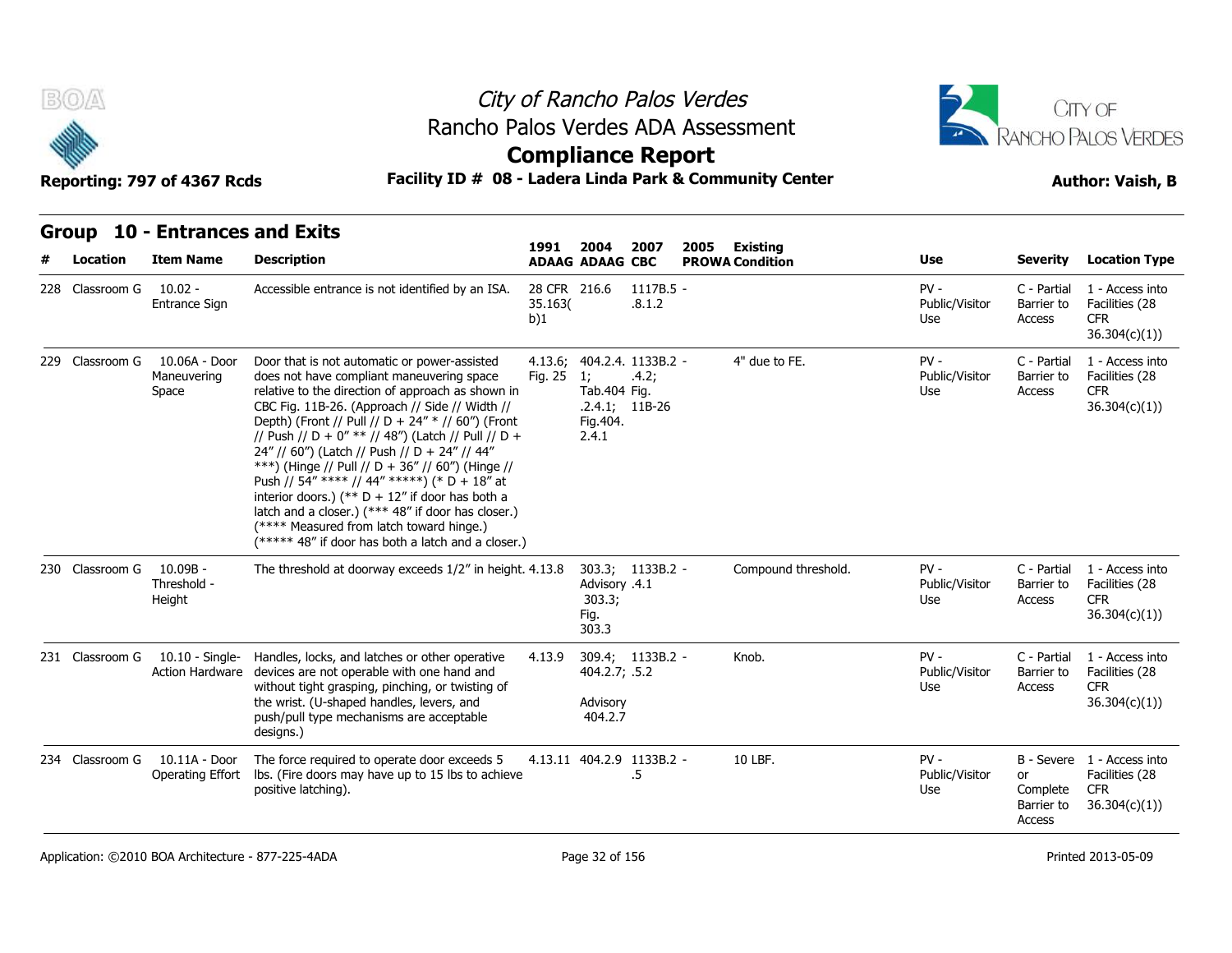



# **Compliance Report**

| Group 10 - Entrances and Exits |
|--------------------------------|

| B(0)<br>Reporting: 797 of 4367 Rcds |                 |                                               |                                                                                                                                                                                                                                                                                                                                                                                                                                                                                                                                                                                                                                                                               | City of Rancho Palos Verdes<br>Rancho Palos Verdes ADA Assessment<br><b>Compliance Report</b><br>Facility ID # 08 - Ladera Linda Park & Community Center |                                                                                    |                      |      |                                    |                                 |                                     |                                                                 |
|-------------------------------------|-----------------|-----------------------------------------------|-------------------------------------------------------------------------------------------------------------------------------------------------------------------------------------------------------------------------------------------------------------------------------------------------------------------------------------------------------------------------------------------------------------------------------------------------------------------------------------------------------------------------------------------------------------------------------------------------------------------------------------------------------------------------------|----------------------------------------------------------------------------------------------------------------------------------------------------------|------------------------------------------------------------------------------------|----------------------|------|------------------------------------|---------------------------------|-------------------------------------|-----------------------------------------------------------------|
|                                     | <b>Group</b>    | <b>10 - Entrances and Exits</b>               |                                                                                                                                                                                                                                                                                                                                                                                                                                                                                                                                                                                                                                                                               | 1991                                                                                                                                                     | 2004                                                                               |                      |      |                                    |                                 |                                     |                                                                 |
|                                     | <b>Location</b> | <b>Item Name</b>                              | <b>Description</b>                                                                                                                                                                                                                                                                                                                                                                                                                                                                                                                                                                                                                                                            |                                                                                                                                                          | <b>ADAAG ADAAG CBC</b>                                                             | 2007                 | 2005 | Existing<br><b>PROWA Condition</b> | Use                             | <b>Severity</b>                     | <b>Location Type</b>                                            |
|                                     | 235 Classroom G | 10.13A -<br><b>Required Exit</b><br>Door Sign | At grade level exterior exit door, there is no<br>tactile and CA Braille exit sign with the word<br>"EXIT" mounted on the wall adjacent to the<br>latch side of the door.                                                                                                                                                                                                                                                                                                                                                                                                                                                                                                     |                                                                                                                                                          | $4.1.3(16\ 216.4)$<br>); 4.30.1 703.2;<br>703.3;<br>703.4                          | $1011.3 -$<br>item 1 |      |                                    | $PV -$<br>Public/Visitor<br>Use | C - Partial<br>Barrier to<br>Access | 4 - Other<br>Areas/Elements<br>(28 CFR<br>36.304(c)(4)          |
|                                     | 237 Classroom H | $10.02 -$<br>Entrance Sign                    | Accessible entrance is not identified by an ISA.                                                                                                                                                                                                                                                                                                                                                                                                                                                                                                                                                                                                                              | 28 CFR 216.6<br>35.163(<br>b)1                                                                                                                           |                                                                                    | 1117B.5 -<br>.8.1.2  |      |                                    | $PV -$<br>Public/Visitor<br>Use | C - Partial<br>Barrier to<br>Access | 1 - Access into<br>Facilities (28<br>CFR.<br>36.304(c)(1)       |
|                                     | 238 Classroom H | 10.10 - Single-<br>Action Hardware            | Handles, locks, and latches or other operative<br>devices are not operable with one hand and<br>without tight grasping, pinching, or twisting of<br>the wrist. (U-shaped handles, levers, and<br>push/pull type mechanisms are acceptable<br>designs.)                                                                                                                                                                                                                                                                                                                                                                                                                        | 4.13.9                                                                                                                                                   | 404.2.7; .5.2<br>Advisory<br>404.2.7                                               | 309.4; 1133B.2 -     |      | Knob.                              | $PV -$<br>Public/Visitor<br>Use | C - Partial<br>Barrier to<br>Access | 1 - Access into<br>Facilities (28<br><b>CFR</b><br>36.304(c)(1) |
|                                     | 241 Classroom H | 10.09B -<br>Threshold -<br>Height             | The threshold at doorway exceeds 1/2" in height. 4.13.8                                                                                                                                                                                                                                                                                                                                                                                                                                                                                                                                                                                                                       |                                                                                                                                                          | Advisory .4.1<br>303.3;<br>Fig.<br>303.3                                           | 303.3; 1133B.2 -     |      | Compound threshold.                | $PV -$<br>Public/Visitor<br>Use | C - Partial<br>Barrier to<br>Access | 1 - Access into<br>Facilities (28<br><b>CFR</b><br>36.304(c)(1) |
|                                     | 242 Classroom H | 10.06A - Door<br>Maneuvering<br>Space         | Door that is not automatic or power-assisted<br>does not have compliant maneuvering space<br>relative to the direction of approach as shown in<br>CBC Fig. 11B-26. (Approach // Side // Width //<br>Depth) (Front // Pull // D + 24" * // 60") (Front<br>// Push // D + 0" ** // 48") (Latch // Pull // D +<br>24" // 60") (Latch // Push // D + 24" // 44"<br>***) (Hinge // Pull // D + 36" // 60") (Hinge //<br>Push // 54" **** // 44" *****) (* D + 18" at<br>interior doors.) (** $D + 12$ " if door has both a<br>latch and a closer.) (*** 48" if door has closer.)<br>(**** Measured from latch toward hinge.)<br>(***** 48" if door has both a latch and a closer.) | 4.13.6;<br>Fig. 25                                                                                                                                       | 404.2.4. 1133B.2 -<br>1;<br>Tab.404 Fig.<br>$.2.4.1; 11B-26$<br>Fig. 404.<br>2.4.1 | .4.2;                |      | 4" due to FE.                      | $PV -$<br>Public/Visitor<br>Use | C - Partial<br>Barrier to<br>Access | 1 - Access into<br>Facilities (28<br><b>CFR</b><br>36.304(c)(1) |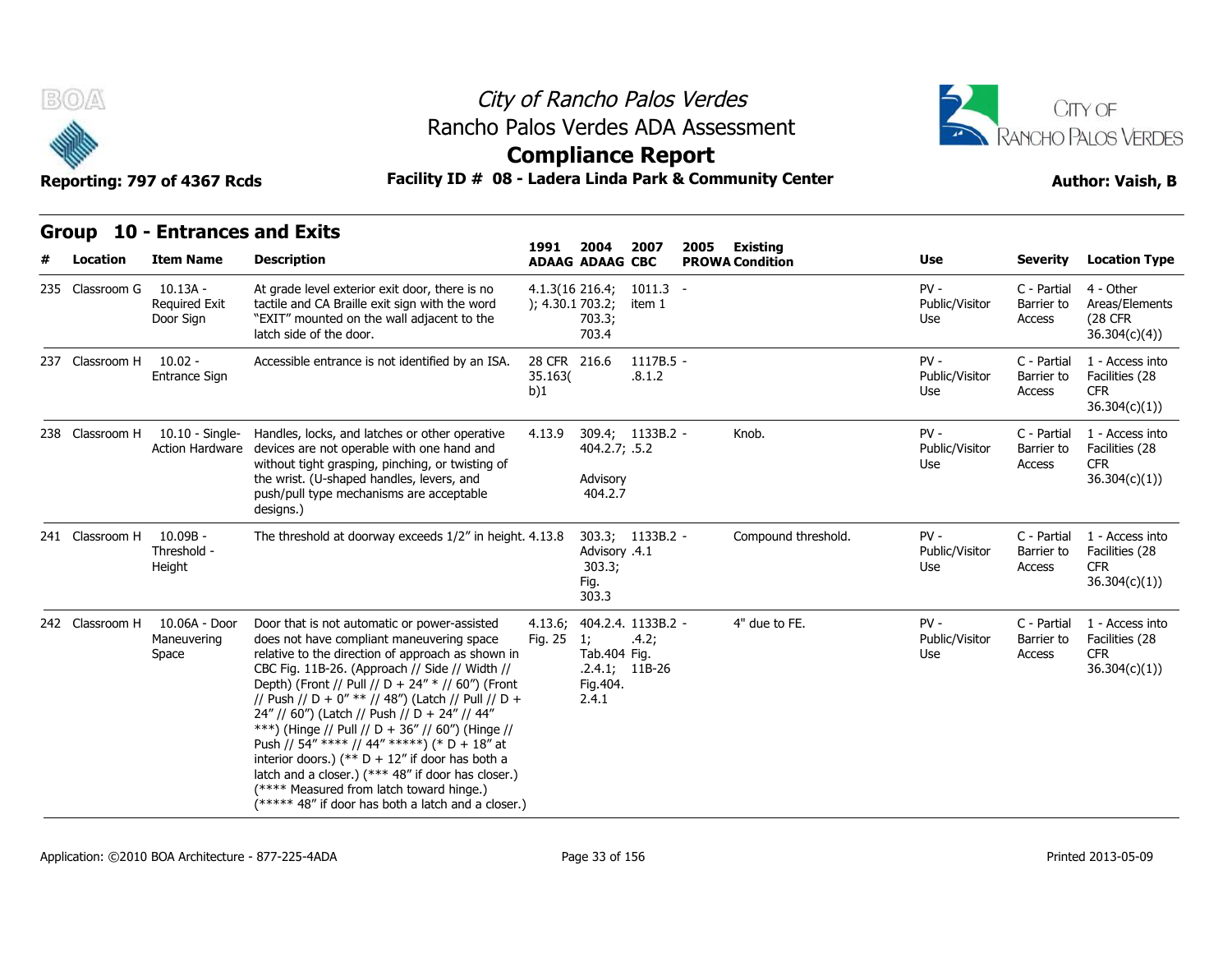



## **Compliance Report**

### Reporting: 797 of 4367 Rcds **Facility ID # 08 - Ladera Linda Park & Community Center Author: Vaish, B**

| B(0)<br>Reporting: 797 of 4367 Rcds |                 |                                                    |                                                                                                                                                                                                                                                        | City of Rancho Palos Verdes<br>Rancho Palos Verdes ADA Assessment<br><b>Compliance Report</b><br>Facility ID # 08 - Ladera Linda Park & Community Center |                                      |                      |      |                                    |                                 |                                               |                                                                            |  |
|-------------------------------------|-----------------|----------------------------------------------------|--------------------------------------------------------------------------------------------------------------------------------------------------------------------------------------------------------------------------------------------------------|----------------------------------------------------------------------------------------------------------------------------------------------------------|--------------------------------------|----------------------|------|------------------------------------|---------------------------------|-----------------------------------------------|----------------------------------------------------------------------------|--|
|                                     | Location        | Group 10 - Entrances and Exits<br><b>Item Name</b> | <b>Description</b>                                                                                                                                                                                                                                     | 1991                                                                                                                                                     | 2004<br><b>ADAAG ADAAG CBC</b>       | 2007                 | 2005 | Existing<br><b>PROWA Condition</b> | Use                             | <b>Severity</b>                               | <b>Location Type</b>                                                       |  |
|                                     | 243 Classroom H | $10.13A -$<br><b>Required Exit</b><br>Door Sign    | At grade level exterior exit door, there is no<br>tactile and CA Braille exit sign with the word<br>"EXIT" mounted on the wall adjacent to the<br>latch side of the door.                                                                              | $4.1.3(16\ 216.4)$<br>); 4.30.1 703.2;                                                                                                                   | 703.3;<br>703.4                      | 1011.3<br>item 1     |      |                                    | $PV -$<br>Public/Visitor<br>Use | C - Partial<br>Barrier to<br>Access           | 4 - Other<br>Areas/Elements<br>(28 CFR)<br>36.304(c)(4)                    |  |
|                                     | 245 Classroom H | 10.07A -<br>Landing - Level<br>and Clear           | Floor is not level (slope is greater than 2% in<br>some or all directions). OR Floor is not clear<br>within the required maneuvering space.                                                                                                            | 4.13.6; 305;                                                                                                                                             | Fig. 25 404.2.4. .4                  | 1133B.2 -            |      | 3.2% RS at door landing.           | $PV -$<br>Public/Visitor<br>Use | C - Partial<br>Barrier to<br>Access           | 1 - Access into<br>Facilities (28<br><b>CFR</b><br>36.304(c)(1))           |  |
|                                     | 246 Classroom H | 10.11A - Door<br>Operating Effort                  | The force required to operate door exceeds 5<br>Ibs. (Fire doors may have up to 15 lbs to achieve<br>positive latching).                                                                                                                               |                                                                                                                                                          | 4.13.11 404.2.9 1133B.2 -            | .5                   |      | 8 LBF.                             | $PV -$<br>Public/Visitor<br>Use | <b>or</b><br>Complete<br>Barrier to<br>Access | B - Severe 1 - Access into<br>Facilities (28<br><b>CFR</b><br>36.304(c)(1) |  |
|                                     | 252 Classroom H | 10.10 - Single-<br>Action Hardware                 | Handles, locks, and latches or other operative<br>devices are not operable with one hand and<br>without tight grasping, pinching, or twisting of<br>the wrist. (U-shaped handles, levers, and<br>push/pull type mechanisms are acceptable<br>designs.) | 4.13.9                                                                                                                                                   | 404.2.7; .5.2<br>Advisory<br>404.2.7 | 309.4; 1133B.2 -     |      | Knob.                              | $PV -$<br>Public/Visitor<br>Use | C - Partial<br>Barrier to<br>Access           | 1 - Access into<br>Facilities (28<br><b>CFR</b><br>36.304(c)(1)            |  |
|                                     | 253 Classroom H | $10.13A -$<br><b>Required Exit</b><br>Door Sign    | At grade level exterior exit door, there is no<br>tactile and CA Braille exit sign with the word<br>"EXIT" mounted on the wall adjacent to the<br>latch side of the door.                                                                              | $4.1.3(16\ 216.4)$<br>); 4.30.1703.2;                                                                                                                    | 703.3;<br>703.4                      | $1011.3 -$<br>item 1 |      |                                    | $PV -$<br>Public/Visitor<br>Use | C - Partial<br>Barrier to<br>Access           | 4 - Other<br>Areas/Elements<br>(28 CFR)<br>36.304(c)(4)                    |  |
|                                     | 254 Classroom H | 10.07A -<br>Landing - Level<br>and Clear           | Floor is not level (slope is greater than 2% in<br>some or all directions). OR Floor is not clear<br>within the required maneuvering space.                                                                                                            | 4.13.6; 305;                                                                                                                                             | Fig. 25 404.2.4. .4                  | 1133B.2 -            |      | 3.3% RS at door landing.           | $PV -$<br>Public/Visitor<br>Use | C - Partial<br>Barrier to<br>Access           | 1 - Access into<br>Facilities (28<br><b>CFR</b><br>36.304(c)(1))           |  |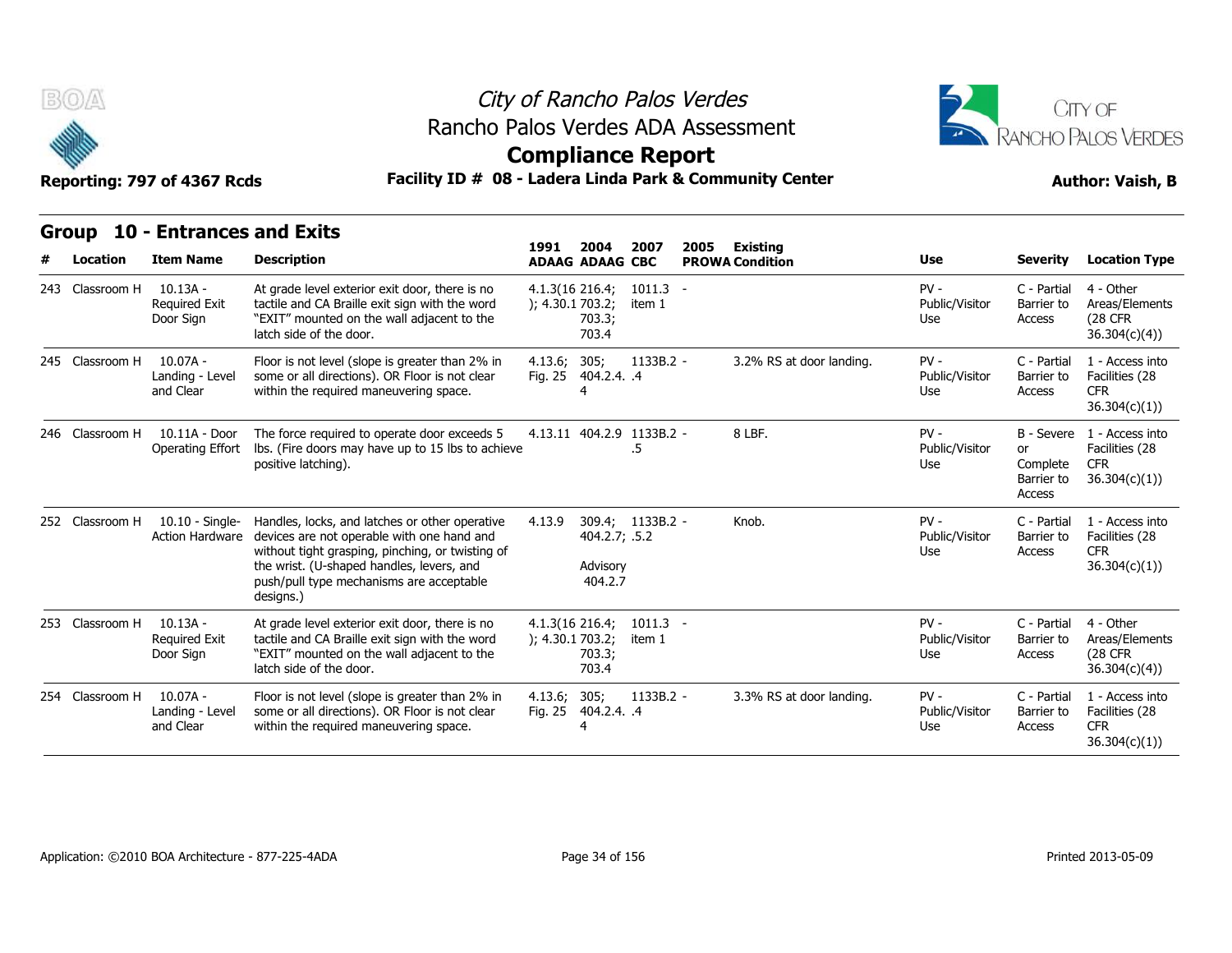



# **Compliance Report**

### Facility ID # 08 - Ladera Linda Park & Community Center<br> **Author: Vaish, B**

| Reporting: 797 of 4367 Rcds |  |  |
|-----------------------------|--|--|
|-----------------------------|--|--|

| B(0)            |                                                    | Rancho Palos Verdes ADA Assessment                                                                                                                                                                                                                                                                                                                                                                                                                                                                                                                                                                                                                                             |                                |                                          |                                                 | City of Rancho Palos Verdes |                        |                                 |                                        | CITY OF<br>RANCHO PALOS VERDES                                             |
|-----------------|----------------------------------------------------|--------------------------------------------------------------------------------------------------------------------------------------------------------------------------------------------------------------------------------------------------------------------------------------------------------------------------------------------------------------------------------------------------------------------------------------------------------------------------------------------------------------------------------------------------------------------------------------------------------------------------------------------------------------------------------|--------------------------------|------------------------------------------|-------------------------------------------------|-----------------------------|------------------------|---------------------------------|----------------------------------------|----------------------------------------------------------------------------|
|                 | Reporting: 797 of 4367 Rcds                        | Facility ID # 08 - Ladera Linda Park & Community Center                                                                                                                                                                                                                                                                                                                                                                                                                                                                                                                                                                                                                        |                                |                                          | <b>Compliance Report</b>                        |                             |                        |                                 |                                        | <b>Author: Vaish, B</b>                                                    |
|                 |                                                    |                                                                                                                                                                                                                                                                                                                                                                                                                                                                                                                                                                                                                                                                                |                                |                                          |                                                 |                             |                        |                                 |                                        |                                                                            |
|                 | Group 10 - Entrances and Exits                     |                                                                                                                                                                                                                                                                                                                                                                                                                                                                                                                                                                                                                                                                                | 1991                           | 2004                                     | 2007                                            | 2005                        | Existing               |                                 |                                        |                                                                            |
| Location        | <b>Item Name</b>                                   | <b>Description</b>                                                                                                                                                                                                                                                                                                                                                                                                                                                                                                                                                                                                                                                             |                                | <b>ADAAG ADAAG CBC</b>                   |                                                 |                             | <b>PROWA Condition</b> | Use                             | Severity                               | <b>Location Type</b>                                                       |
| 256 Classroom H | $10.09B -$<br>Threshold -<br>Height                | The threshold at doorway exceeds 1/2" in height. 4.13.8                                                                                                                                                                                                                                                                                                                                                                                                                                                                                                                                                                                                                        |                                | Advisory .4.1<br>303.3;<br>Fig.<br>303.3 | 303.3; 1133B.2 -                                |                             | Compound threshold.    | $PV -$<br>Public/Visitor<br>Use | C - Partial<br>Barrier to<br>Access    | 1 - Access into<br>Facilities (28<br><b>CFR</b><br>36.304(c)(1)            |
| 258 Classroom H | 10.11A - Door<br>Operating Effort                  | The force required to operate door exceeds 5<br>Ibs. (Fire doors may have up to 15 lbs to achieve<br>positive latching).                                                                                                                                                                                                                                                                                                                                                                                                                                                                                                                                                       |                                |                                          | 4.13.11 404.2.9 1133B.2 -<br>.5                 |                             | 10 LBF.                | $PV -$<br>Public/Visitor<br>Use | or<br>Complete<br>Barrier to<br>Access | B - Severe 1 - Access into<br>Facilities (28<br><b>CFR</b><br>36.304(c)(1) |
| 259 Classroom H | 10.06A - Door<br>Maneuvering<br>Space              | Door that is not automatic or power-assisted<br>does not have compliant maneuvering space<br>relative to the direction of approach as shown in<br>CBC Fig. 11B-26. (Approach // Side // Width //<br>Depth) (Front // Pull // D + 24" * // 60") (Front<br>// Push // D + 0" ** // 48") (Latch // Pull // D +<br>24" // 60") (Latch // Push // D + 24" // 44"<br>***) (Hinge // Pull // D + 36" // 60") (Hinge //<br>Push // 54" **** // 44" *****) (* D + 18" at<br>interior doors.) (** $D + 12$ " if door has both a<br>latch and a closer.) (*** 48" if door has closer.)<br>(**** Measured from latch toward hinge.)<br>$(****$ 48" if door has both a latch and a closer.) | 4.13.6;<br>Fig. 25             | 1;<br>Tab.404 Fig.<br>Fig. 404.<br>2.4.1 | 404.2.4. 1133B.2 -<br>.4.2;<br>$.2.4.1;$ 11B-26 |                             | 0" due to furniture.   | $PV -$<br>Public/Visitor<br>Use | C - Partial<br>Barrier to<br>Access    | 1 - Access into<br>Facilities (28<br><b>CFR</b><br>36.304(c)(1))           |
| 260 Classroom   | $10.02 -$<br>Entrance Sign                         | Accessible entrance is not identified by an ISA.                                                                                                                                                                                                                                                                                                                                                                                                                                                                                                                                                                                                                               | 28 CFR 216.6<br>35.163(<br>b)1 |                                          | $1117B.5 -$<br>.8.1.2                           |                             |                        | $PV -$<br>Public/Visitor<br>Use | C - Partial<br>Barrier to<br>Access    | 1 - Access into<br>Facilities (28<br><b>CFR</b><br>36.304(c)(1)            |
| 261 Classroom   | $10.10 -$ Single-<br><b>Action Hardware</b>        | Handles, locks, and latches or other operative<br>devices are not operable with one hand and<br>without tight grasping, pinching, or twisting of<br>the wrist. (U-shaped handles, levers, and<br>push/pull type mechanisms are acceptable<br>designs.)                                                                                                                                                                                                                                                                                                                                                                                                                         | 4.13.9                         | 404.2.7; .5.2<br>Advisory<br>404.2.7     | 309.4; 1133B.2 -                                |                             | Knob.                  | $PV -$<br>Public/Visitor<br>Use | C - Partial<br>Barrier to<br>Access    | 1 - Access into<br>Facilities (28<br><b>CFR</b><br>36.304(c)(1)            |
|                 | Application: ©2010 BOA Architecture - 877-225-4ADA |                                                                                                                                                                                                                                                                                                                                                                                                                                                                                                                                                                                                                                                                                |                                | Page 35 of 156                           |                                                 |                             |                        |                                 |                                        | Printed 2013-05-09                                                         |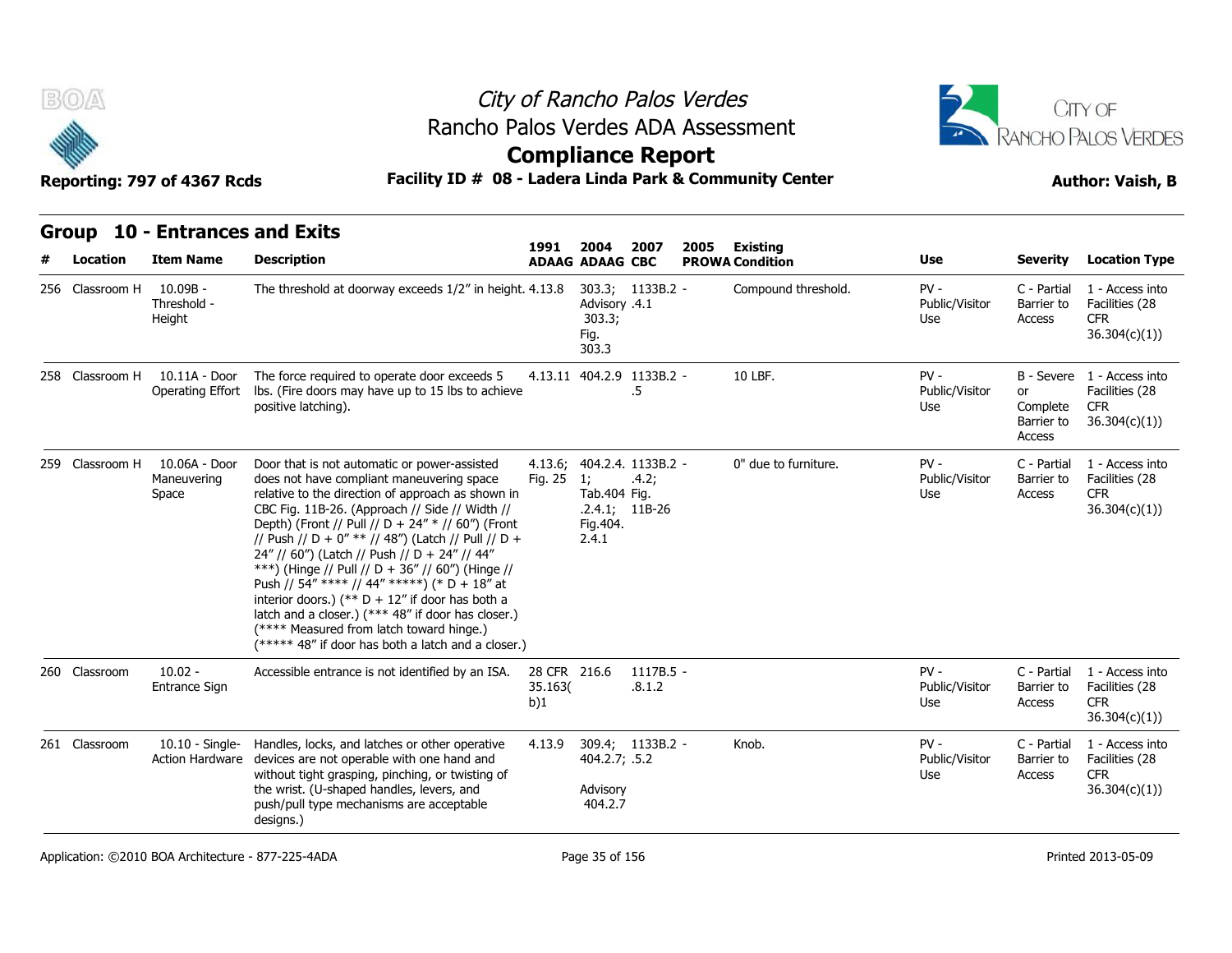



## **Compliance Report**

### Reporting: 797 of 4367 Rcds **Facility ID # 08 - Ladera Linda Park & Community Center Author: Vaish, B**

| <b>BOA</b><br>Reporting: 797 of 4367 Rcds |                          |                                                     |                                                                                                                                                                                                                                                                                                                                                                                                                                                                                                                                                                                                                                                                               | City of Rancho Palos Verdes<br>Rancho Palos Verdes ADA Assessment<br><b>Compliance Report</b><br>Facility ID # 08 - Ladera Linda Park & Community Center |                                                                |                           |      |                                           |                                 |                                     |                                                                 |  |
|-------------------------------------------|--------------------------|-----------------------------------------------------|-------------------------------------------------------------------------------------------------------------------------------------------------------------------------------------------------------------------------------------------------------------------------------------------------------------------------------------------------------------------------------------------------------------------------------------------------------------------------------------------------------------------------------------------------------------------------------------------------------------------------------------------------------------------------------|----------------------------------------------------------------------------------------------------------------------------------------------------------|----------------------------------------------------------------|---------------------------|------|-------------------------------------------|---------------------------------|-------------------------------------|-----------------------------------------------------------------|--|
|                                           | <b>Group</b><br>Location | <b>10 - Entrances and Exits</b><br><b>Item Name</b> | <b>Description</b>                                                                                                                                                                                                                                                                                                                                                                                                                                                                                                                                                                                                                                                            | 1991                                                                                                                                                     | 2004<br><b>ADAAG ADAAG CBC</b>                                 | 2007                      | 2005 | <b>Existing</b><br><b>PROWA Condition</b> | Use                             | <b>Severity</b>                     | <b>Location Type</b>                                            |  |
|                                           | 263 Classroom            | $10.09B -$<br>Threshold -<br>Height                 | The threshold at doorway exceeds 1/2" in height. 4.13.8                                                                                                                                                                                                                                                                                                                                                                                                                                                                                                                                                                                                                       |                                                                                                                                                          | Advisory .4.1<br>303.3;<br>Fig.<br>303.3                       | 303.3; 1133B.2 -          |      | Compound threshold.                       | $PV -$<br>Public/Visitor<br>Use | C - Partial<br>Barrier to<br>Access | 1 - Access into<br>Facilities (28<br><b>CFR</b><br>36.304(c)(1) |  |
|                                           | 264 Classroom            | $10.13A -$<br><b>Required Exit</b><br>Door Sign     | At grade level exterior exit door, there is no<br>tactile and CA Braille exit sign with the word<br>"EXIT" mounted on the wall adjacent to the<br>latch side of the door.                                                                                                                                                                                                                                                                                                                                                                                                                                                                                                     | $4.1.3(16\ 216.4)$<br>); 4.30.1703.2;                                                                                                                    | 703.3;<br>703.4                                                | $1011.3 -$<br>item 1      |      |                                           | $PV -$<br>Public/Visitor<br>Use | C - Partial<br>Barrier to<br>Access | 4 - Other<br>Areas/Elements<br>(28 CFR<br>36.304(c)(4))         |  |
|                                           | 265 Classroom            | 10.06A - Door<br>Maneuvering<br>Space               | Door that is not automatic or power-assisted<br>does not have compliant maneuvering space<br>relative to the direction of approach as shown in<br>CBC Fig. 11B-26. (Approach // Side // Width //<br>Depth) (Front // Pull // D + 24" * // 60") (Front<br>// Push // D + 0" ** // 48") (Latch // Pull // D +<br>24" // 60") (Latch // Push // D + 24" // 44"<br>***) (Hinge // Pull // D + 36" // 60") (Hinge //<br>Push // 54" **** // 44" *****) (* D + 18" at<br>interior doors.) (** $D + 12$ " if door has both a<br>latch and a closer.) (*** 48" if door has closer.)<br>(**** Measured from latch toward hinge.)<br>(***** 48" if door has both a latch and a closer.) | 4.13.6;<br>Fig. 25                                                                                                                                       | 404.2.4. 1133B.2 -<br>1;<br>Tab.404 Fig.<br>Fig. 404.<br>2.4.1 | .4.2;<br>$.2.4.1; 11B-26$ |      | 4" due to FE.                             | $PV -$<br>Public/Visitor<br>Use | C - Partial<br>Barrier to<br>Access | 1 - Access into<br>Facilities (28<br><b>CFR</b><br>36.304(c)(1) |  |
|                                           | 267 Classroom            | $10.07A -$<br>Landing - Level<br>and Clear          | Floor is not level (slope is greater than 2% in<br>some or all directions). OR Floor is not clear<br>within the required maneuvering space.                                                                                                                                                                                                                                                                                                                                                                                                                                                                                                                                   | 4.13.6;                                                                                                                                                  | 305;<br>Fig. 25 404.2.4. .4<br>$\overline{4}$                  | 1133B.2 -                 |      | 2.3% RS at door landing.                  | $PV -$<br>Public/Visitor<br>Use | C - Partial<br>Barrier to<br>Access | 1 - Access into<br>Facilities (28<br><b>CFR</b><br>36.304(c)(1) |  |
|                                           | 273 Classroom            | $10.07A -$<br>Landing - Level<br>and Clear          | Floor is not level (slope is greater than 2% in<br>some or all directions). OR Floor is not clear<br>within the required maneuvering space.                                                                                                                                                                                                                                                                                                                                                                                                                                                                                                                                   | 4.13.6; 305;                                                                                                                                             | Fig. 25 404.2.4. .4<br>4                                       | $1133B.2 -$               |      | 3.1% RS at door landing.                  | $PV -$<br>Public/Visitor<br>Use | C - Partial<br>Barrier to<br>Access | 1 - Access into<br>Facilities (28<br><b>CFR</b><br>36.304(c)(1) |  |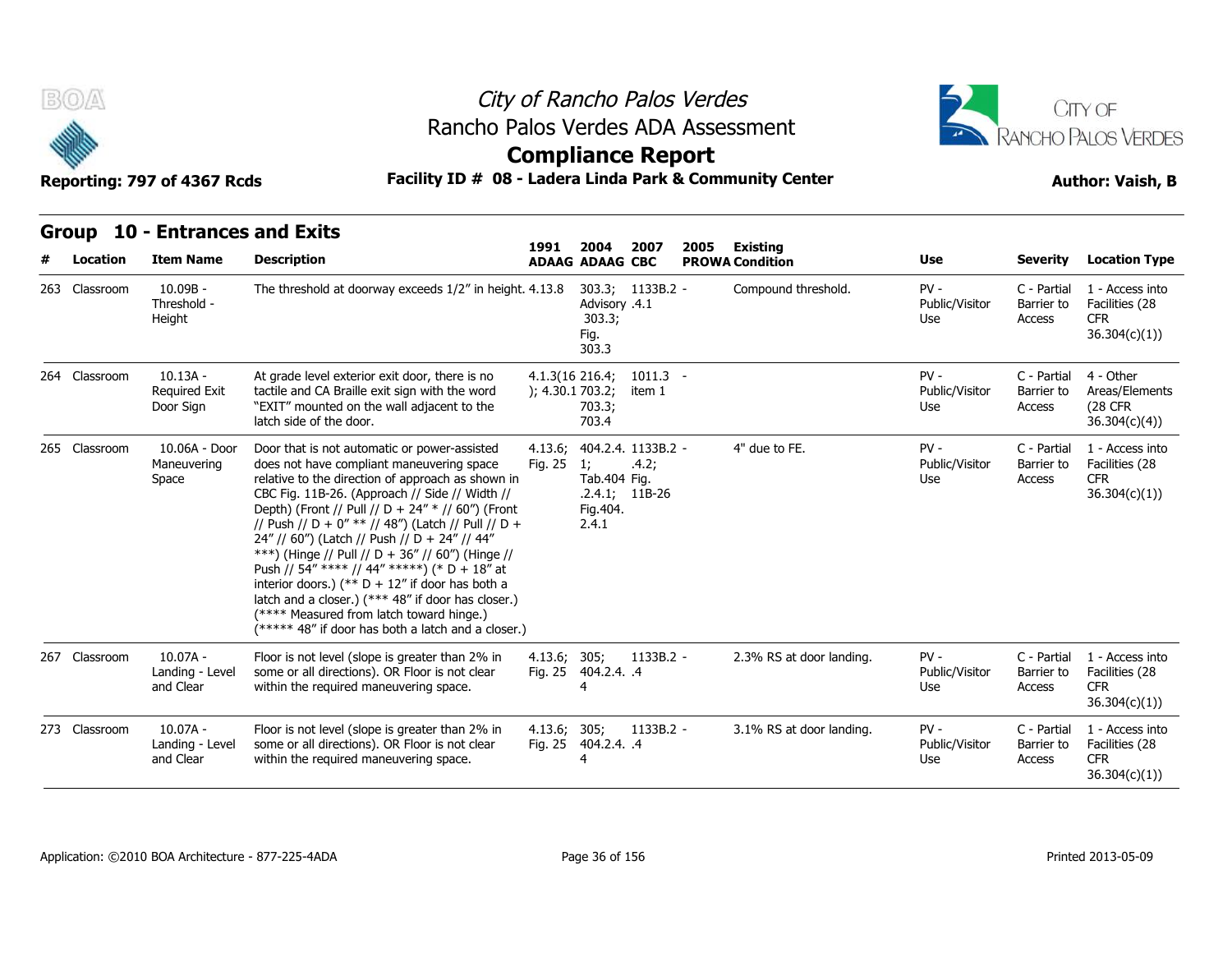



### Reporting: 797 of 4367 Rcds **Facility ID # 08 - Ladera Linda Park & Community Center Author: Vaish, B**

| <b>BO/A</b>                     | Reporting: 797 of 4367 Rcds                         | City of Rancho Palos Verdes<br>Rancho Palos Verdes ADA Assessment<br><b>Compliance Report</b><br>Facility ID # 08 - Ladera Linda Park & Community Center                                                                                                                                                                                                                                                                                                                                                                                                                                                                                                                      |                    |                                                          | CITY OF<br><b>RANCHO PALOS VERDES</b><br><b>Author: Vaish, B</b> |      |                                    |                                 |                                               |                                                                             |
|---------------------------------|-----------------------------------------------------|-------------------------------------------------------------------------------------------------------------------------------------------------------------------------------------------------------------------------------------------------------------------------------------------------------------------------------------------------------------------------------------------------------------------------------------------------------------------------------------------------------------------------------------------------------------------------------------------------------------------------------------------------------------------------------|--------------------|----------------------------------------------------------|------------------------------------------------------------------|------|------------------------------------|---------------------------------|-----------------------------------------------|-----------------------------------------------------------------------------|
| <b>Group</b><br><b>Location</b> | <b>10 - Entrances and Exits</b><br><b>Item Name</b> | <b>Description</b>                                                                                                                                                                                                                                                                                                                                                                                                                                                                                                                                                                                                                                                            | 1991               | 2004<br><b>ADAAG ADAAG CBC</b>                           | 2007                                                             | 2005 | Existing<br><b>PROWA Condition</b> | Use                             | <b>Severity</b>                               | <b>Location Type</b>                                                        |
| 274 Classroom                   | $10.10 -$ Single-<br><b>Action Hardware</b>         | Handles, locks, and latches or other operative<br>devices are not operable with one hand and<br>without tight grasping, pinching, or twisting of<br>the wrist. (U-shaped handles, levers, and<br>push/pull type mechanisms are acceptable<br>designs.)                                                                                                                                                                                                                                                                                                                                                                                                                        | 4.13.9             | 404.2.7; .5.2<br>Advisory<br>404.2.7                     | 309.4; 1133B.2 -                                                 |      | Knob.                              | $PV -$<br>Public/Visitor<br>Use | C - Partial<br>Barrier to<br>Access           | 1 - Access into<br>Facilities (28<br>CFR.<br>36.304(c)(1)                   |
| 275 Classroom                   | $10.09B -$<br>Threshold -<br>Height                 | The threshold at doorway exceeds 1/2" in height. 4.13.8                                                                                                                                                                                                                                                                                                                                                                                                                                                                                                                                                                                                                       |                    | Advisory .4.1<br>303.3;<br>Fig.<br>303.3                 | 303.3; 1133B.2 -                                                 |      | Compound threshold.                | $PV -$<br>Public/Visitor<br>Use | C - Partial<br>Barrier to<br>Access           | 1 - Access into<br>Facilities (28<br><b>CFR</b><br>36.304(c)(1)             |
| 276 Classroom                   | $10.13A -$<br><b>Required Exit</b><br>Door Sign     | At grade level exterior exit door, there is no<br>tactile and CA Braille exit sign with the word<br>"EXIT" mounted on the wall adjacent to the<br>latch side of the door.                                                                                                                                                                                                                                                                                                                                                                                                                                                                                                     |                    | $4.1.3(16\ 216.4)$<br>); 4.30.1703.2;<br>703.3;<br>703.4 | $1011.3 -$<br>item 1                                             |      |                                    | $PV -$<br>Public/Visitor<br>Use | C - Partial<br>Barrier to<br>Access           | 4 - Other<br>Areas/Elements<br>(28 CFR<br>36.304(c)(4)                      |
| 279 Classroom                   | 10.06A - Door<br>Maneuvering<br>Space               | Door that is not automatic or power-assisted<br>does not have compliant maneuvering space<br>relative to the direction of approach as shown in<br>CBC Fig. 11B-26. (Approach // Side // Width //<br>Depth) (Front // Pull // D + 24" * // 60") (Front<br>// Push // D + 0" ** // 48") (Latch // Pull // D +<br>24" // 60") (Latch // Push // D + 24" // 44"<br>***) (Hinge // Pull // D + 36" // 60") (Hinge //<br>Push // 54" **** // 44" *****) (* D + 18" at<br>interior doors.) (** $D + 12$ " if door has both a<br>latch and a closer.) (*** 48" if door has closer.)<br>(**** Measured from latch toward hinge.)<br>(***** 48" if door has both a latch and a closer.) | 4.13.6;<br>Fig. 25 | 1;<br>Tab. 404 Fig.<br>Fig. 404.<br>2.4.1                | 404.2.4. 1133B.2 -<br>.4.2;<br>$.2.4.1; 11B-26$                  |      | 1" due to furniture.               | $PV -$<br>Public/Visitor<br>Use | C - Partial<br>Barrier to<br>Access           | 1 - Access into<br>Facilities (28<br><b>CFR</b><br>36.304(c)(1)             |
| 280 Classroom K                 | 10.11A - Door<br>Operating Effort                   | The force required to operate door exceeds 5<br>lbs. (Fire doors may have up to 15 lbs to achieve<br>positive latching).                                                                                                                                                                                                                                                                                                                                                                                                                                                                                                                                                      |                    |                                                          | 4.13.11 404.2.9 1133B.2 -<br>.5                                  |      | 10 LBF.                            | $PV -$<br>Public/Visitor<br>Use | <b>or</b><br>Complete<br>Barrier to<br>Access | B - Severe 1 - Access into<br>Facilities (28<br><b>CFR</b><br>36.304(c)(1)) |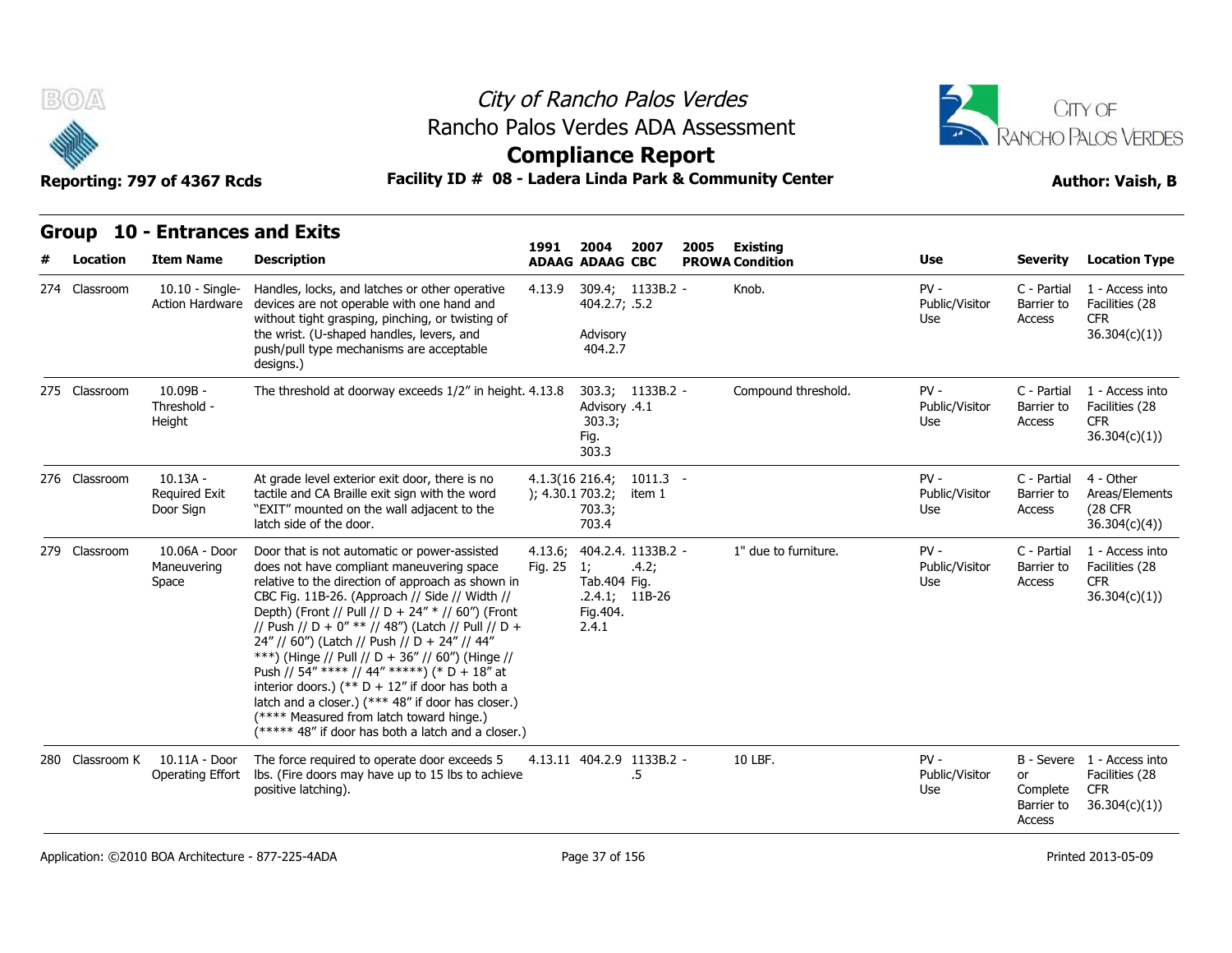



| B(0)            | Reporting: 797 of 4367 Rcds                   | City of Rancho Palos Verdes<br>Rancho Palos Verdes ADA Assessment<br><b>Compliance Report</b><br>Facility ID # 08 - Ladera Linda Park & Community Center                                                                                                                                                                                                                                                                                                                                                                                                                                                                                                                      |                                | CITY OF<br>RANCHO PALOS VERDES<br><b>Author: Vaish, B</b>   |                             |      |                        |                                 |                                     |                                                                  |
|-----------------|-----------------------------------------------|-------------------------------------------------------------------------------------------------------------------------------------------------------------------------------------------------------------------------------------------------------------------------------------------------------------------------------------------------------------------------------------------------------------------------------------------------------------------------------------------------------------------------------------------------------------------------------------------------------------------------------------------------------------------------------|--------------------------------|-------------------------------------------------------------|-----------------------------|------|------------------------|---------------------------------|-------------------------------------|------------------------------------------------------------------|
|                 | Group 10 - Entrances and Exits                |                                                                                                                                                                                                                                                                                                                                                                                                                                                                                                                                                                                                                                                                               | 1991                           | 2004                                                        | 2007                        | 2005 | Existing               |                                 |                                     |                                                                  |
| Location        | <b>Item Name</b>                              | <b>Description</b>                                                                                                                                                                                                                                                                                                                                                                                                                                                                                                                                                                                                                                                            |                                | <b>ADAAG ADAAG CBC</b>                                      |                             |      | <b>PROWA Condition</b> | Use                             | <b>Severity</b>                     | <b>Location Type</b>                                             |
| 281 Classroom K | $10.10 -$ Single-<br><b>Action Hardware</b>   | Handles, locks, and latches or other operative<br>devices are not operable with one hand and<br>without tight grasping, pinching, or twisting of<br>the wrist. (U-shaped handles, levers, and<br>push/pull type mechanisms are acceptable<br>designs.)                                                                                                                                                                                                                                                                                                                                                                                                                        | 4.13.9                         | 404.2.7; .5.2<br>Advisory<br>404.2.7                        | 309.4; 1133B.2 -            |      | Knob.                  | $PV -$<br>Public/Visitor<br>Use | C - Partial<br>Barrier to<br>Access | 1 - Access into<br>Facilities (28<br><b>CFR</b><br>36.304(c)(1)) |
| 282 Classroom K | $10.09B -$<br>Threshold -<br>Height           | The threshold at doorway exceeds 1/2" in height. 4.13.8                                                                                                                                                                                                                                                                                                                                                                                                                                                                                                                                                                                                                       |                                | Advisory .4.1<br>303.3;<br>Fig.<br>303.3                    | 303.3; 1133B.2 -            |      | Compound threshold.    | $PV -$<br>Public/Visitor<br>Use | C - Partial<br>Barrier to<br>Access | 1 - Access into<br>Facilities (28<br><b>CFR</b><br>36.304(c)(1)  |
| 284 Classroom K | 10.13A -<br><b>Required Exit</b><br>Door Sign | At grade level exterior exit door, there is no<br>tactile and CA Braille exit sign with the word<br>"EXIT" mounted on the wall adjacent to the<br>latch side of the door.                                                                                                                                                                                                                                                                                                                                                                                                                                                                                                     | ); 4.30.1703.2;                | 4.1.3(16.216.4)<br>703.3;<br>703.4                          | $1011.3 -$<br>item 1        |      |                        | $PV -$<br>Public/Visitor<br>Use | C - Partial<br>Barrier to<br>Access | 4 - Other<br>Areas/Elements<br>(28 CFR<br>36.304(c)(4)           |
| 287 Classroom K | 10.06A - Door<br>Maneuvering<br>Space         | Door that is not automatic or power-assisted<br>does not have compliant maneuvering space<br>relative to the direction of approach as shown in<br>CBC Fig. 11B-26. (Approach // Side // Width //<br>Depth) (Front // Pull // D + 24" * // 60") (Front<br>// Push // D + 0" ** // 48") (Latch // Pull // D +<br>24" // 60") (Latch // Push // D + 24" // 44"<br>***) (Hinge // Pull // D + 36" // 60") (Hinge //<br>Push // 54" **** // 44" *****) (* D + 18" at<br>interior doors.) (** $D + 12$ " if door has both a<br>latch and a closer.) (*** 48" if door has closer.)<br>(**** Measured from latch toward hinge.)<br>(***** 48" if door has both a latch and a closer.) | 4.13.6;<br>Fig. 25             | 1;<br>Tab.404 Fig.<br>$.2.4.1; 11B-26$<br>Fig.404.<br>2.4.1 | 404.2.4. 1133B.2 -<br>.4.2; |      | Furniture.             | $PV -$<br>Public/Visitor<br>Use | C - Partial<br>Barrier to<br>Access | 1 - Access into<br>Facilities (28<br><b>CFR</b><br>36.304(c)(1)  |
| 288 Classroom K | $10.02 -$<br>Entrance Sign                    | Accessible entrance is not identified by an ISA.                                                                                                                                                                                                                                                                                                                                                                                                                                                                                                                                                                                                                              | 28 CFR 216.6<br>35.163(<br>b)1 |                                                             | $1117B.5 -$<br>.8.1.2       |      |                        | $PV -$<br>Public/Visitor<br>Use | C - Partial<br>Barrier to<br>Access | 1 - Access into<br>Facilities (28<br><b>CFR</b><br>36.304(c)(1)  |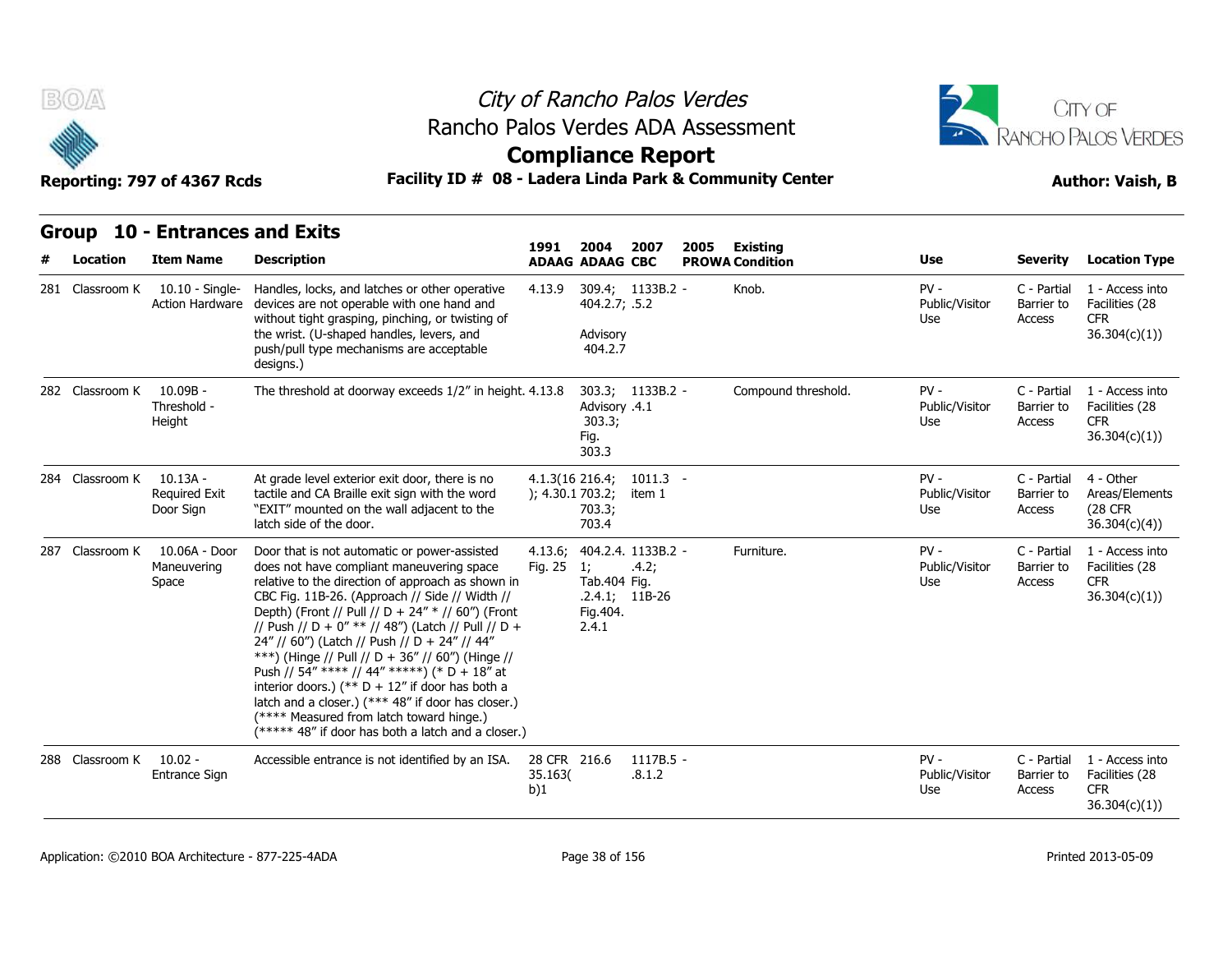

# City of Rancho Palos Verdes Rancho Palos Verdes ADA Assessment



### **Compliance Report**

| B(0)              | Reporting: 797 of 4367 Rcds                         | Rancho Palos Verdes ADA Assessment<br>Facility ID # 08 - Ladera Linda Park & Community Center                                                                                                                                                                          |                                        | City of Rancho Palos Verdes<br><b>Compliance Report</b> |                      |      |                                           |                                 | CITY OF<br><b>ANCHO PALOS VERDES</b><br><b>Author: Vaish, B</b> |                                                                            |  |
|-------------------|-----------------------------------------------------|------------------------------------------------------------------------------------------------------------------------------------------------------------------------------------------------------------------------------------------------------------------------|----------------------------------------|---------------------------------------------------------|----------------------|------|-------------------------------------------|---------------------------------|-----------------------------------------------------------------|----------------------------------------------------------------------------|--|
| Group<br>Location | <b>10 - Entrances and Exits</b><br><b>Item Name</b> | <b>Description</b>                                                                                                                                                                                                                                                     | 1991                                   | 2004<br><b>ADAAG ADAAG CBC</b>                          | 2007                 | 2005 | <b>Existing</b><br><b>PROWA Condition</b> | Use                             | <b>Severity</b>                                                 | <b>Location Type</b>                                                       |  |
| 289 Classroom K   | $10.07A -$<br>Landing - Level<br>and Clear          | Floor is not level (slope is greater than 2% in<br>some or all directions). OR Floor is not clear<br>within the required maneuvering space.                                                                                                                            | 4.13.6; 305;<br>Fig. 25                | 404.2.4. .4                                             | $1133B.2 -$          |      | 3.1% RS at door landing.                  | $PV -$<br>Public/Visitor<br>Use | C - Partial<br>Barrier to<br>Access                             | 1 - Access into<br>Facilities (28<br><b>CFR</b><br>36.304(c)(1)            |  |
| 290 Classroom K   | $10.09B -$<br>Threshold -<br>Height                 | The threshold at doorway exceeds 1/2" in height. 4.13.8                                                                                                                                                                                                                |                                        | Advisory .4.1<br>303.3;<br>Fig.<br>303.3                | 303.3; 1133B.2 -     |      | Compound threshold.                       | $PV -$<br>Public/Visitor<br>Use | C - Partial<br>Barrier to<br>Access                             | 1 - Access into<br>Facilities (28<br><b>CFR</b><br>36.304(c)(1))           |  |
| 291 Classroom K   | <b>Action Hardware</b>                              | 10.10 - Single- Handles, locks, and latches or other operative<br>devices are not operable with one hand and<br>without tight grasping, pinching, or twisting of<br>the wrist. (U-shaped handles, levers, and<br>push/pull type mechanisms are acceptable<br>designs.) | 4.13.9                                 | 404.2.7; .5.2<br>Advisory<br>404.2.7                    | 309.4; 1133B.2 -     |      | Knob.                                     | $PV -$<br>Public/Visitor<br>Use | C - Partial<br>Barrier to<br>Access                             | 1 - Access into<br>Facilities (28<br><b>CFR</b><br>36.304(c)(1)            |  |
| 292 Classroom K   | $10.13A -$<br><b>Required Exit</b><br>Door Sign     | At grade level exterior exit door, there is no<br>tactile and CA Braille exit sign with the word<br>"EXIT" mounted on the wall adjacent to the<br>latch side of the door.                                                                                              | $4.1.3(16\ 216.4)$<br>); 4.30.1 703.2; | 703.3;<br>703.4                                         | $1011.3 -$<br>item 1 |      |                                           | $PV -$<br>Public/Visitor<br>Use | C - Partial<br>Barrier to<br>Access                             | 4 - Other<br>Areas/Elements<br><b>(28 CFR)</b><br>36.304(c)(4)             |  |
| 297 Classroom K   | 10.11A - Door<br>Operating Effort                   | The force required to operate door exceeds 5<br>Ibs. (Fire doors may have up to 15 lbs to achieve<br>positive latching).                                                                                                                                               |                                        | 4.13.11 404.2.9 1133B.2 -                               | .5                   |      | 9 LBF.                                    | $PV -$<br>Public/Visitor<br>Use | or<br>Complete<br>Barrier to<br>Access                          | B - Severe 1 - Access into<br>Facilities (28<br><b>CFR</b><br>36.304(c)(1) |  |
| 306 Classroom J   | $10.07A -$<br>Landing - Level<br>and Clear          | Floor is not level (slope is greater than 2% in<br>some or all directions). OR Floor is not clear<br>within the required maneuvering space.                                                                                                                            | 4.13.6;                                | 305;<br>Fig. 25 404.2.4. .4<br>4                        | $1133B.2 -$          |      | 4.3% RS at door landing.                  | $PV -$<br>Public/Visitor<br>Use | C - Partial<br>Barrier to<br>Access                             | 1 - Access into<br>Facilities (28<br><b>CFR</b><br>36.304(c)(1)            |  |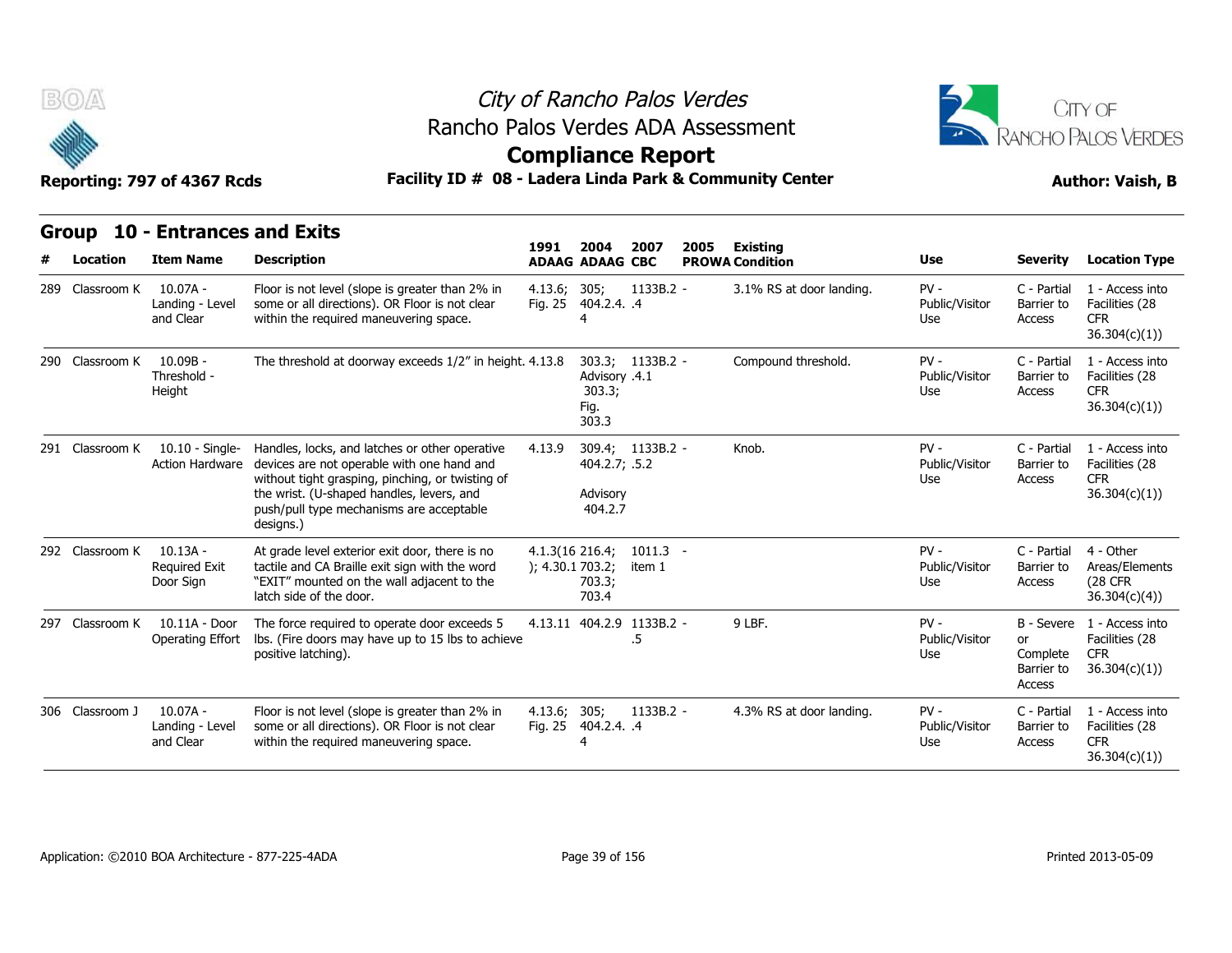

# City of Rancho Palos Verdes Rancho Palos Verdes ADA Assessment



### **Compliance Report**

| B(0)                     | Reporting: 797 of 4367 Rcds                         |                                                                                                                                                                                                                                                        | City of Rancho Palos Verdes<br>Rancho Palos Verdes ADA Assessment<br><b>Compliance Report</b><br>Facility ID # 08 - Ladera Linda Park & Community Center |                                                              |                       |      |                                           |                                 |                                               |                                                                            |  |  |
|--------------------------|-----------------------------------------------------|--------------------------------------------------------------------------------------------------------------------------------------------------------------------------------------------------------------------------------------------------------|----------------------------------------------------------------------------------------------------------------------------------------------------------|--------------------------------------------------------------|-----------------------|------|-------------------------------------------|---------------------------------|-----------------------------------------------|----------------------------------------------------------------------------|--|--|
| <b>Group</b><br>Location | <b>10 - Entrances and Exits</b><br><b>Item Name</b> | <b>Description</b>                                                                                                                                                                                                                                     | 1991                                                                                                                                                     | 2004<br><b>ADAAG ADAAG CBC</b>                               | 2007                  | 2005 | <b>Existing</b><br><b>PROWA Condition</b> | Use                             | <b>Severity</b>                               | <b>Location Type</b>                                                       |  |  |
| 307 Classroom J          | 10.11A - Door<br>Operating Effort                   | The force required to operate door exceeds 5<br>Ibs. (Fire doors may have up to 15 lbs to achieve<br>positive latching).                                                                                                                               |                                                                                                                                                          | 4.13.11 404.2.9 1133B.2 -                                    | .5                    |      | 10 LBF.                                   | $PV -$<br>Public/Visitor<br>Use | or<br>Complete<br>Barrier to<br>Access        | B - Severe 1 - Access into<br>Facilities (28<br><b>CFR</b><br>36.304(c)(1) |  |  |
| 308 Classroom J          | $10.10 -$ Single-<br><b>Action Hardware</b>         | Handles, locks, and latches or other operative<br>devices are not operable with one hand and<br>without tight grasping, pinching, or twisting of<br>the wrist. (U-shaped handles, levers, and<br>push/pull type mechanisms are acceptable<br>designs.) | 4.13.9                                                                                                                                                   | 309.4; 1133B.2 -<br>404.2.7; .5.2<br>Advisory<br>404.2.7     |                       |      | Knob.                                     | $PV -$<br>Public/Visitor<br>Use | C - Partial<br>Barrier to<br>Access           | 1 - Access into<br>Facilities (28<br><b>CFR</b><br>36.304(c)(1)            |  |  |
| 309 Classroom J          | $10.13A -$<br><b>Required Exit</b><br>Door Sign     | At grade level exterior exit door, there is no<br>tactile and CA Braille exit sign with the word<br>"EXIT" mounted on the wall adjacent to the<br>latch side of the door.                                                                              | $4.1.3(16\ 216.4)$<br>); 4.30.1703.2;                                                                                                                    | 703.3;<br>703.4                                              | $1011.3 -$<br>item 1  |      |                                           | $PV -$<br>Public/Visitor<br>Use | C - Partial<br>Barrier to<br>Access           | 4 - Other<br>Areas/Elements<br>(28 CFR<br>36.304(c)(4)                     |  |  |
| 311 Classroom J          | $10.09B -$<br>Threshold -<br>Height                 | The threshold at doorway exceeds 1/2" in height. 4.13.8                                                                                                                                                                                                |                                                                                                                                                          | 303.3; 1133B.2 -<br>Advisory .4.1<br>303.3;<br>Fig.<br>303.3 |                       |      | Compound threshold.                       | $PV -$<br>Public/Visitor<br>Use | C - Partial<br>Barrier to<br>Access           | 1 - Access into<br>Facilities (28<br>CFR.<br>36.304(c)(1))                 |  |  |
| 314 Classroom J          | $10.02 -$<br><b>Entrance Sign</b>                   | Accessible entrance is not identified by an ISA.                                                                                                                                                                                                       | 28 CFR 216.6<br>35.163(<br>b)1                                                                                                                           |                                                              | $1117B.5 -$<br>.8.1.2 |      |                                           | $PV -$<br>Public/Visitor<br>Use | C - Partial<br>Barrier to<br>Access           | 1 - Access into<br>Facilities (28<br><b>CFR</b><br>36.304(c)(1))           |  |  |
| 315 Classroom J          | 10.11A - Door<br>Operating Effort                   | The force required to operate door exceeds 5<br>Ibs. (Fire doors may have up to 15 lbs to achieve<br>positive latching).                                                                                                                               |                                                                                                                                                          | 4.13.11 404.2.9 1133B.2 -                                    | .5                    |      | 6 LBF.                                    | $PV -$<br>Public/Visitor<br>Use | <b>or</b><br>Complete<br>Barrier to<br>Access | B - Severe 1 - Access into<br>Facilities (28<br><b>CFR</b><br>36.304(c)(1) |  |  |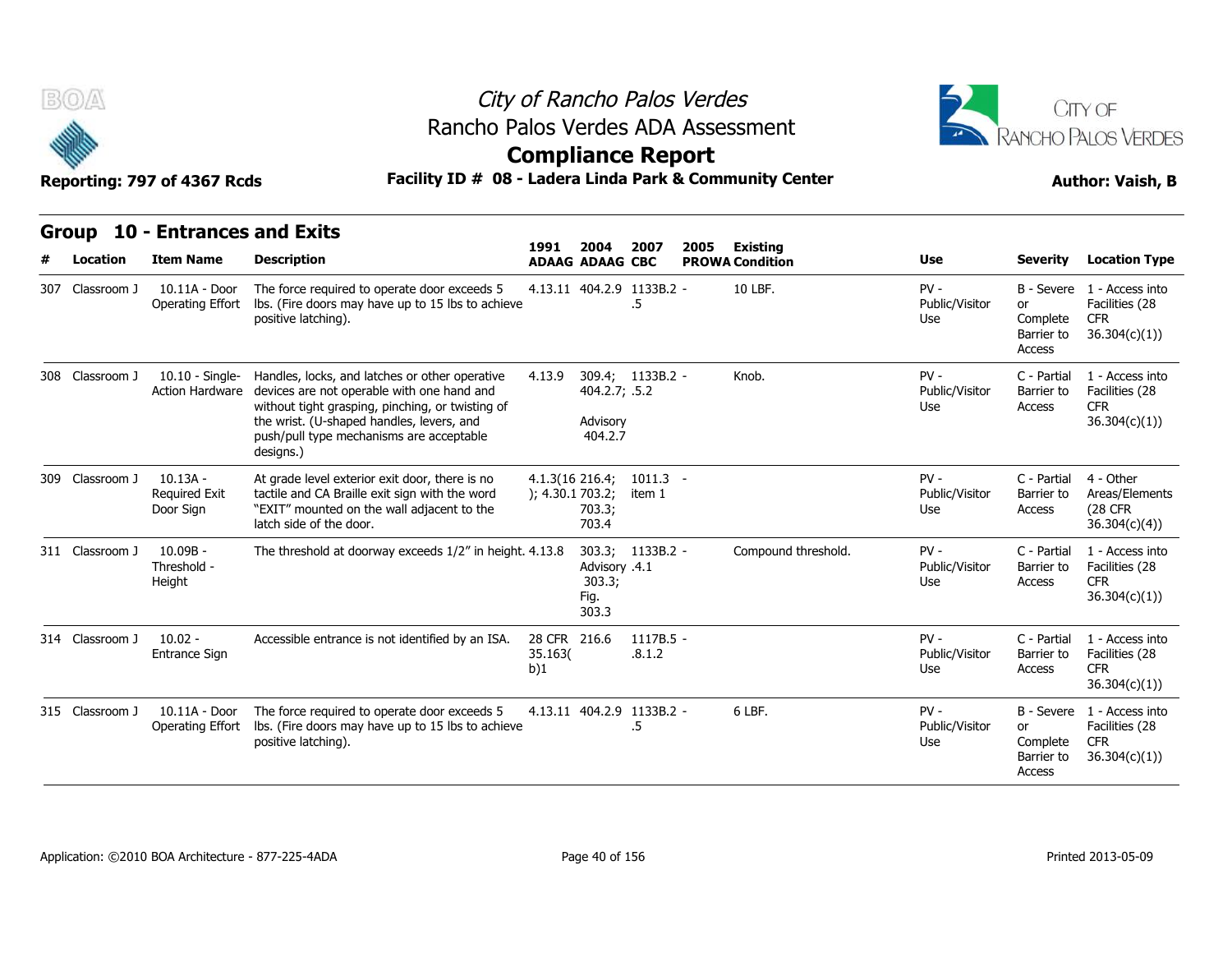



**Compliance Report**

### Reporting: 797 of 4367 Rcds **Facility ID # 08 - Ladera Linda Park & Community Center Author: Vaish, B**

|   | ÷                           | Reporting: 797 of 4367 Rcds                     | Facility ID # 08 - Ladera Linda Park & Community Center                                                                                                                                                                                                | somphanee Report                      |                                                          |                       |      |                          |                                    |                                     | <b>Author: Vaish, B</b>                                          |
|---|-----------------------------|-------------------------------------------------|--------------------------------------------------------------------------------------------------------------------------------------------------------------------------------------------------------------------------------------------------------|---------------------------------------|----------------------------------------------------------|-----------------------|------|--------------------------|------------------------------------|-------------------------------------|------------------------------------------------------------------|
|   | <b>Group</b>                | <b>10 - Entrances and Exits</b>                 |                                                                                                                                                                                                                                                        | 1991                                  | 2004                                                     | 2007                  | 2005 | Existing                 |                                    |                                     |                                                                  |
| # | Location                    | <b>Item Name</b>                                | <b>Description</b>                                                                                                                                                                                                                                     |                                       | <b>ADAAG ADAAG CBC</b>                                   |                       |      | <b>PROWA Condition</b>   | <b>Use</b>                         | <b>Severity</b>                     | <b>Location Type</b>                                             |
|   | 316 Classroom J             | $10.07A -$<br>Landing - Level<br>and Clear      | Floor is not level (slope is greater than 2% in<br>some or all directions). OR Floor is not clear<br>within the required maneuvering space.                                                                                                            | 4.13.6; 305;                          | Fig. 25 404.2.4. .4                                      | 1133B.2 -             |      | 2.9% RS at door landing. | $PV -$<br>Public/Visitor<br>Use    | C - Partial<br>Barrier to<br>Access | 1 - Access into<br>Facilities (28<br><b>CFR</b><br>36.304(c)(1)) |
|   | 317 Classroom J             | 10.10 - Single-<br>Action Hardware              | Handles, locks, and latches or other operative<br>devices are not operable with one hand and<br>without tight grasping, pinching, or twisting of<br>the wrist. (U-shaped handles, levers, and<br>push/pull type mechanisms are acceptable<br>designs.) | 4.13.9                                | 309.4; 1133B.2 -<br>404.2.7; .5.2<br>Advisory<br>404.2.7 |                       |      | Knob.                    | $PV -$<br>Public/Visitor<br>Use    | C - Partial<br>Barrier to<br>Access | 1 - Access into<br>Facilities (28<br><b>CFR</b><br>36.304(c)(1)) |
|   | 318 Classroom J             | $10.09B -$<br>Threshold -<br>Height             | The threshold at doorway exceeds 1/2" in height, 4.13.8                                                                                                                                                                                                |                                       | Advisory .4.1<br>303.3;<br>Fig.<br>303.3                 | 303.3; 1133B.2 -      |      | Compound threshold.      | $PV -$<br>Public/Visitor<br>Use    | C - Partial<br>Barrier to<br>Access | 1 - Access into<br>Facilities (28<br><b>CFR</b><br>36.304(c)(1)) |
|   | 319 Classroom J             | $10.13A -$<br><b>Required Exit</b><br>Door Sign | At grade level exterior exit door, there is no<br>tactile and CA Braille exit sign with the word<br>"EXIT" mounted on the wall adjacent to the<br>latch side of the door.                                                                              | $4.1.3(16\ 216.4)$<br>); 4.30.1703.2; | 703.3;<br>703.4                                          | $1011.3 -$<br>item 1  |      |                          | $PV -$<br>Public/Visitor<br>Use    | C - Partial<br>Barrier to<br>Access | 4 - Other<br>Areas/Elements<br><b>(28 CFR)</b><br>36.304(c)(4)   |
|   | 332 Montessori<br>Classroom | $10.02 -$<br>Entrance Sign                      | Accessible entrance is not identified by an ISA.                                                                                                                                                                                                       | 28 CFR 216.6<br>35.163(<br>b)1        |                                                          | $1117B.5 -$<br>.8.1.2 |      |                          | GS - General<br><b>Student Use</b> | C - Partial<br>Barrier to<br>Access | 1 - Access into<br>Facilities (28<br><b>CFR</b><br>36.304(c)(1)) |
|   | 333 Montessori<br>Classroom | $10.10 -$ Single-<br><b>Action Hardware</b>     | Handles, locks, and latches or other operative<br>devices are not operable with one hand and<br>without tight grasping, pinching, or twisting of<br>the wrist. (U-shaped handles, levers, and<br>push/pull type mechanisms are acceptable<br>designs.) | 4.13.9                                | 309.4; 1133B.2 -<br>404.2.7; .5.2<br>Advisory<br>404.2.7 |                       |      | Knob.                    | GS - General<br><b>Student Use</b> | C - Partial<br>Barrier to<br>Access | 1 - Access into<br>Facilities (28<br><b>CFR</b><br>36.304(c)(1)) |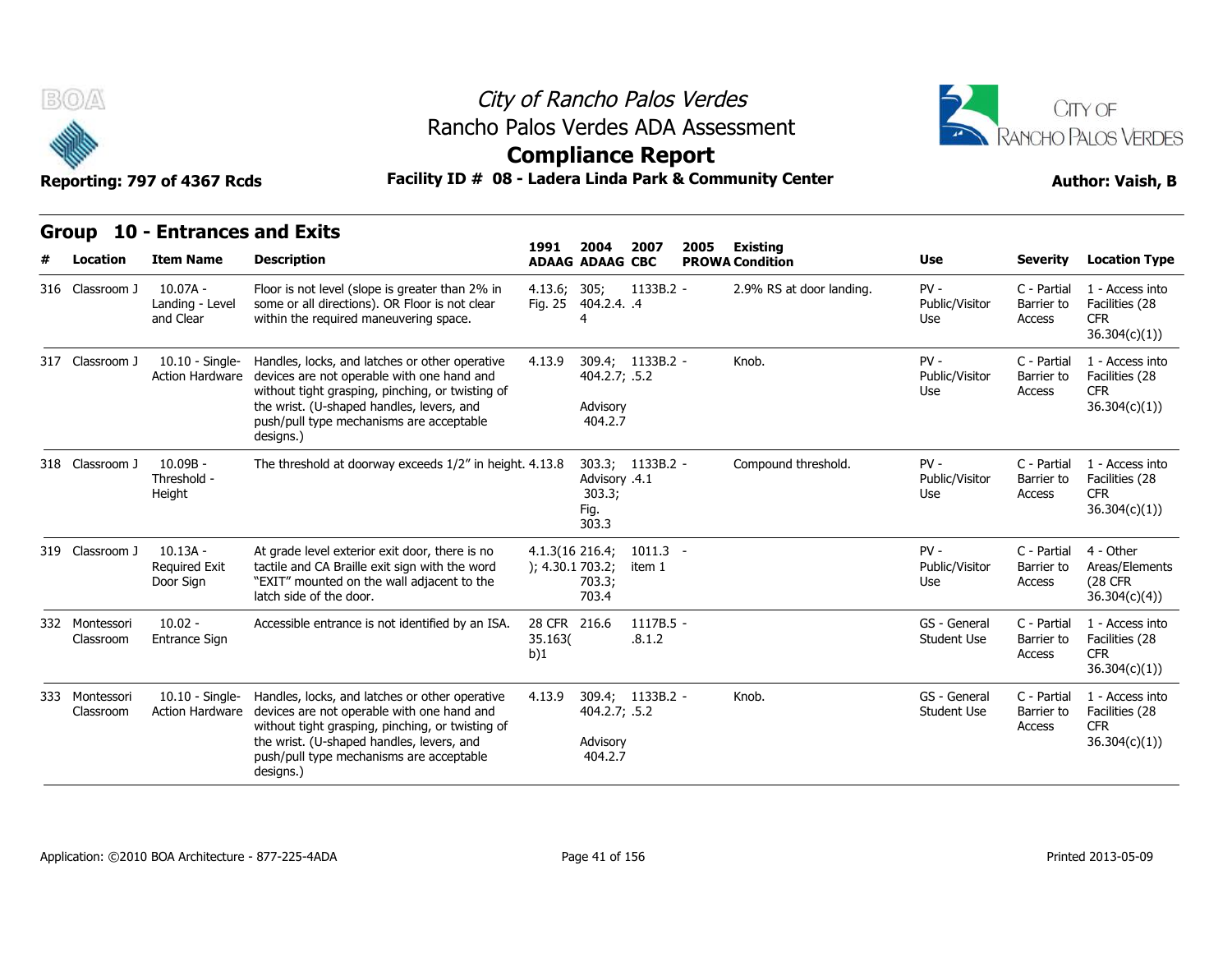



# **Compliance Report**

### Reporting: 797 of 4367 Rcds **Facility ID # 08 - Ladera Linda Park & Community Center Author: Vaish, B**

| B(0)                        | Reporting: 797 of 4367 Rcds                        | Rancho Palos Verdes ADA Assessment<br>Facility ID # 08 - Ladera Linda Park & Community Center                                                                                                                                                          |                                        | City of Rancho Palos Verdes<br><b>Compliance Report</b>      |                      |      | CITY OF<br>RANCHO PALOS VERDES<br><b>Author: Vaish, B</b> |                                    |                                     |                                                                  |
|-----------------------------|----------------------------------------------------|--------------------------------------------------------------------------------------------------------------------------------------------------------------------------------------------------------------------------------------------------------|----------------------------------------|--------------------------------------------------------------|----------------------|------|-----------------------------------------------------------|------------------------------------|-------------------------------------|------------------------------------------------------------------|
| Location                    | Group 10 - Entrances and Exits<br><b>Item Name</b> | <b>Description</b>                                                                                                                                                                                                                                     | 1991                                   | 2004<br><b>ADAAG ADAAG CBC</b>                               | 2007                 | 2005 | <b>Existing</b><br><b>PROWA Condition</b>                 | Use                                | <b>Severity</b>                     | <b>Location Type</b>                                             |
| 334 Montessori<br>Classroom | 10.09B -<br>Threshold -<br>Height                  | The threshold at doorway exceeds 1/2" in height. 4.13.8                                                                                                                                                                                                |                                        | 303.3; 1133B.2 -<br>Advisory .4.1<br>303.3;<br>Fig.<br>303.3 |                      |      | Compound threshold.                                       | GS - General<br>Student Use        | C - Partial<br>Barrier to<br>Access | 1 - Access into<br>Facilities (28<br>CFR.<br>36.304(c)(1)        |
| 335 Montessori<br>Classroom | $10.13A -$<br><b>Required Exit</b><br>Door Sign    | At grade level exterior exit door, there is no<br>tactile and CA Braille exit sign with the word<br>"EXIT" mounted on the wall adjacent to the<br>latch side of the door.                                                                              | $4.1.3(16\ 216.4)$<br>); 4.30.1 703.2; | 703.3;<br>703.4                                              | $1011.3 -$<br>item 1 |      |                                                           | GS - General<br>Student Use        | C - Partial<br>Barrier to<br>Access | 4 - Other<br>Areas/Elements<br>(28 CFR<br>36.304(c)(4)           |
| 336 Montessori<br>Classroom | 10.11A - Door<br>Operating Effort                  | The force required to operate door exceeds 5<br>lbs. (Fire doors may have up to 15 lbs to achieve<br>positive latching).                                                                                                                               |                                        | 4.13.11 404.2.9 1133B.2 -                                    | .5                   |      | 8 LBF.                                                    | GS - General<br>Student Use        | C - Partial<br>Barrier to<br>Access | 1 - Access into<br>Facilities (28<br><b>CFR</b><br>36.304(c)(1)) |
| 339 Montessori<br>Classroom | 10.12 - Other<br>Door<br>Requirements              | Entrance door does not comply with all<br>applicable ADAAG and CBC accessibility<br>requirements.                                                                                                                                                      | 4.13                                   | 404                                                          | 1133B.1 -            |      | Pinch type hardware for low<br>door.                      | GS - General<br><b>Student Use</b> | C - Partial<br>Barrier to<br>Access | 1 - Access into<br>Facilities (28<br><b>CFR</b><br>36.304(c)(1)) |
| 340 Montessori<br>Classroom | $10.10 -$ Single-<br><b>Action Hardware</b>        | Handles, locks, and latches or other operative<br>devices are not operable with one hand and<br>without tight grasping, pinching, or twisting of<br>the wrist. (U-shaped handles, levers, and<br>push/pull type mechanisms are acceptable<br>designs.) | 4.13.9                                 | 309.4; 1133B.2 -<br>404.2.7; .5.2<br>Advisory<br>404.2.7     |                      |      | Knob.                                                     | GS - General<br><b>Student Use</b> | C - Partial<br>Barrier to<br>Access | 1 - Access into<br>Facilities (28<br><b>CFR</b><br>36.304(c)(1)) |
| 341 Montessori<br>Classroom | $10.09B -$<br>Threshold -<br>Height                | The threshold at doorway exceeds 1/2" in height. 4.13.8                                                                                                                                                                                                |                                        | Advisory .4.1<br>303.3;<br>Fig.<br>303.3                     | 303.3; 1133B.2 -     |      | Compound threshold.                                       | GS - General<br><b>Student Use</b> | C - Partial<br>Barrier to<br>Access | 1 - Access into<br>Facilities (28<br><b>CFR</b><br>36.304(c)(1)  |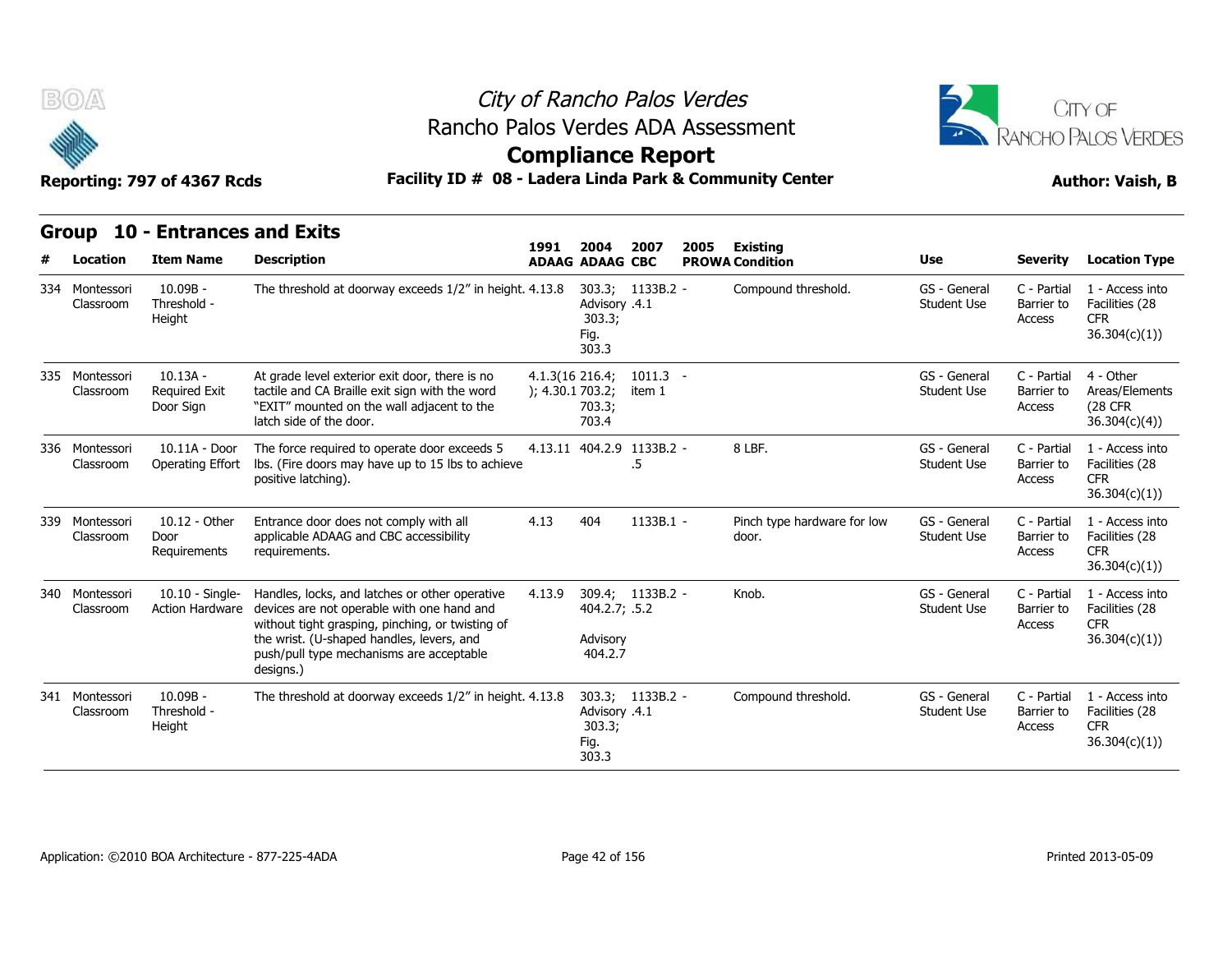



### **Compliance Report**

### Reporting: 797 of 4367 Rcds **Facility ID # 08 - Ladera Linda Park & Community Center Author: Vaish, B**

| B(0)                            | Reporting: 797 of 4367 Rcds                         | Rancho Palos Verdes ADA Assessment<br>Facility ID # 08 - Ladera Linda Park & Community Center                                                                                                                                                                              |                                        |                                          | City of Rancho Palos Verdes<br><b>Compliance Report</b> |      |                                           |                                    |                                               | CITY OF<br><b>RANCHO PALOS VERDES</b><br><b>Author: Vaish, B</b>           |  |
|---------------------------------|-----------------------------------------------------|----------------------------------------------------------------------------------------------------------------------------------------------------------------------------------------------------------------------------------------------------------------------------|----------------------------------------|------------------------------------------|---------------------------------------------------------|------|-------------------------------------------|------------------------------------|-----------------------------------------------|----------------------------------------------------------------------------|--|
| <b>Group</b><br><b>Location</b> | <b>10 - Entrances and Exits</b><br><b>Item Name</b> | <b>Description</b>                                                                                                                                                                                                                                                         | 1991                                   | 2004<br><b>ADAAG ADAAG CBC</b>           | 2007                                                    | 2005 | <b>Existing</b><br><b>PROWA Condition</b> | Use                                | <b>Severity</b>                               | <b>Location Type</b>                                                       |  |
| 342 Montessori<br>Classroom     | $10.13A -$<br>Required Exit<br>Door Sign            | At grade level exterior exit door, there is no<br>tactile and CA Braille exit sign with the word<br>"EXIT" mounted on the wall adjacent to the<br>latch side of the door.                                                                                                  | $4.1.3(16\ 216.4)$<br>); 4.30.1 703.2; | 703.3;<br>703.4                          | $1011.3 -$<br>item 1                                    |      |                                           | GS - General<br><b>Student Use</b> | C - Partial<br>Barrier to<br>Access           | 4 - Other<br>Areas/Elements<br>(28 CFR<br>36.304(c)(4))                    |  |
| 343 Montessori<br>Classroom     | 10.11A - Door<br>Operating Effort                   | The force required to operate door exceeds 5<br>Ibs. (Fire doors may have up to 15 lbs to achieve<br>positive latching).                                                                                                                                                   |                                        |                                          | 4.13.11 404.2.9 1133B.2 -<br>.5                         |      | 8 LBF.                                    | GS - General<br>Student Use        | <b>or</b><br>Complete<br>Barrier to<br>Access | B - Severe 1 - Access into<br>Facilities (28<br><b>CFR</b><br>36.304(c)(1) |  |
| 355 Montessori<br>Classroom     | $10.09B -$<br>Threshold -<br>Height                 | The threshold at doorway exceeds 1/2" in height. 4.13.8                                                                                                                                                                                                                    |                                        | Advisory .4.1<br>303.3;<br>Fig.<br>303.3 | 303.3; 1133B.2 -                                        |      | 1 1/2" high.                              | GS - General<br>Student Use        | C - Partial<br>Barrier to<br>Access           | 1 - Access into<br>Facilities (28<br><b>CFR</b><br>36.304(c)(1)            |  |
| 357 Montessori<br>Classroom     | $10.10 -$ Single-                                   | Handles, locks, and latches or other operative<br>Action Hardware devices are not operable with one hand and<br>without tight grasping, pinching, or twisting of<br>the wrist. (U-shaped handles, levers, and<br>push/pull type mechanisms are acceptable<br>designs.)     | 4.13.9                                 | 404.2.7; .5.2<br>Advisory<br>404.2.7     | 309.4; 1133B.2 -                                        |      | Knob.                                     | GS - General<br><b>Student Use</b> | C - Partial<br>Barrier to<br>Access           | 1 - Access into<br>Facilities (28<br><b>CFR</b><br>36.304(c)(1)            |  |
| 358 Montessori<br>Classroom     | $10.13A -$<br><b>Required Exit</b><br>Door Sign     | At grade level exterior exit door, there is no<br>tactile and CA Braille exit sign with the word<br>"EXIT" mounted on the wall adjacent to the<br>latch side of the door.                                                                                                  | 4.1.3(16.216.4)<br>); 4.30.1 703.2;    | 703.3;<br>703.4                          | $1011.3 -$<br>item 1                                    |      |                                           | GS - General<br>Student Use        | C - Partial<br>Barrier to<br><b>Access</b>    | 4 - Other<br>Areas/Elements<br><b>(28 CFR)</b><br>36.304(c)(4)             |  |
| 360 Montessori<br>Classroom     | 10.08 - Kick<br>Plate                               | Bottom 10" of door does not have a smooth,<br>uninterrupted surface on the push side to allow<br>the door to be opened by a wheelchair footrest<br>without creating a trap or hazardous condition.<br>(This requirement does not apply to automatic<br>and sliding doors.) |                                        | $\Omega$                                 | 404.2.1 1133B.2 -<br>.6                                 |      | $91/2$ ".                                 | GS - General<br>Student Use        | A - Safety<br>Hazard                          | 1 - Access into<br>Facilities (28<br><b>CFR</b><br>36.304(c)(1))           |  |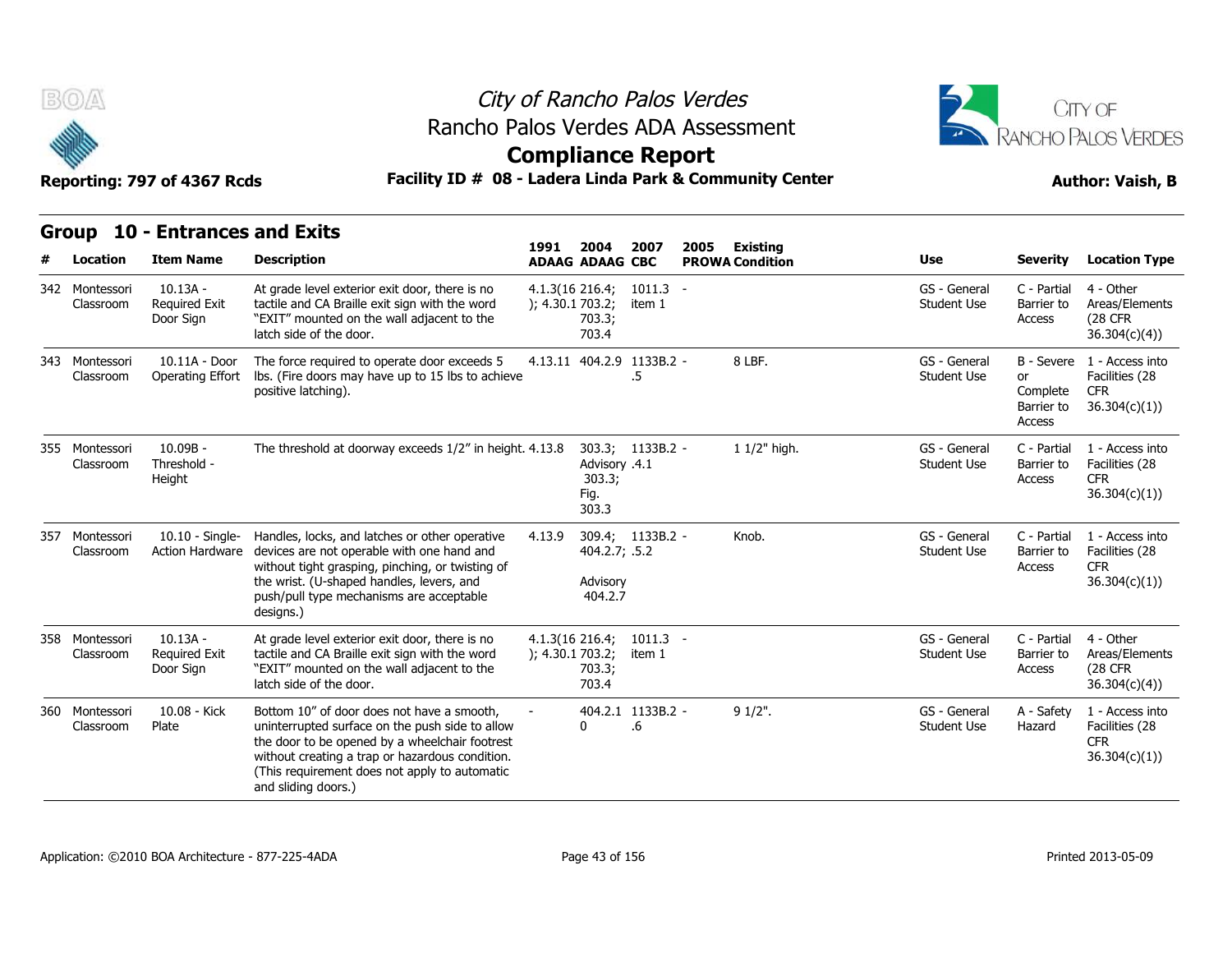



### **Compliance Report**

### Reporting: 797 of 4367 Rcds **Facility ID # 08 - Ladera Linda Park & Community Center Author: Vaish, B**

| # | Location                    | <b>Item Name</b>                         | <b>Description</b>                                                                                                                                                                                                                                                                                                                                                                                                                                                                                                                                                                                                                                                            | 1991                           | 2004<br><b>ADAAG ADAAG CBC</b>           | 2007<br>2005                                            | <b>Existing</b><br><b>PROWA Condition</b> | <b>Use</b>                         | <b>Severity</b>                               | <b>Location Type</b>                                                       |
|---|-----------------------------|------------------------------------------|-------------------------------------------------------------------------------------------------------------------------------------------------------------------------------------------------------------------------------------------------------------------------------------------------------------------------------------------------------------------------------------------------------------------------------------------------------------------------------------------------------------------------------------------------------------------------------------------------------------------------------------------------------------------------------|--------------------------------|------------------------------------------|---------------------------------------------------------|-------------------------------------------|------------------------------------|-----------------------------------------------|----------------------------------------------------------------------------|
|   | 361 Montessori<br>Classroom | 10.06A - Door<br>Maneuvering<br>Space    | Door that is not automatic or power-assisted<br>does not have compliant maneuvering space<br>relative to the direction of approach as shown in<br>CBC Fig. 11B-26. (Approach // Side // Width //<br>Depth) (Front // Pull // D + 24" * // 60") (Front<br>// Push // D + 0" ** // 48") (Latch // Pull // D +<br>24" // 60") (Latch // Push // D + 24" // 44"<br>***) (Hinge // Pull // D + 36" // 60") (Hinge //<br>Push // 54" **** // 44" *****) (* D + 18" at<br>interior doors.) (** $D + 12$ " if door has both a<br>latch and a closer.) (*** 48" if door has closer.)<br>(**** Measured from latch toward hinge.)<br>(***** 48" if door has both a latch and a closer.) | Fig. 25                        | 1;<br>Tab.404 Fig.<br>Fig. 404.<br>2.4.1 | 4.13.6; 404.2.4. 1133B.2 -<br>.4.2;<br>$.2.4.1;$ 11B-26 | 18" x 40" door landing.                   | GS - General<br><b>Student Use</b> | C - Partial<br>Barrier to<br>Access           | 1 - Access into<br>Facilities (28<br><b>CFR</b><br>36.304(c)(1))           |
|   | 362 Classroom F             | $10.02 -$<br>Entrance Sign               | Accessible entrance is not identified by an ISA.                                                                                                                                                                                                                                                                                                                                                                                                                                                                                                                                                                                                                              | 28 CFR 216.6<br>35.163(<br>b)1 |                                          | $1117B.5 -$<br>.8.1.2                                   |                                           | GS - General<br><b>Student Use</b> | C - Partial<br>Barrier to<br>Access           | 1 - Access into<br>Facilities (28<br><b>CFR</b><br>36.304(c)(1))           |
|   | 363 Classroom F             | $10.10 -$ Single-<br>Action Hardware     | Handles, locks, and latches or other operative<br>devices are not operable with one hand and<br>without tight grasping, pinching, or twisting of<br>the wrist. (U-shaped handles, levers, and<br>push/pull type mechanisms are acceptable<br>designs.)                                                                                                                                                                                                                                                                                                                                                                                                                        | 4.13.9                         | 404.2.7; .5.2<br>Advisory<br>404.2.7     | 309.4; 1133B.2 -                                        | Knob.                                     | GS - General<br>Student Use        | C - Partial<br>Barrier to<br>Access           | 1 - Access into<br>Facilities (28<br><b>CFR</b><br>36.304(c)(1)            |
|   | 364 Classroom F             | 10.09B -<br>Threshold -<br>Height        | The threshold at doorway exceeds 1/2" in height. 4.13.8                                                                                                                                                                                                                                                                                                                                                                                                                                                                                                                                                                                                                       |                                | Advisory .4.1<br>303.3;<br>Fig.<br>303.3 | 303.3; 1133B.2 -                                        | Compound threshold.                       | GS - General<br><b>Student Use</b> | C - Partial<br>Barrier to<br>Access           | 1 - Access into<br>Facilities (28<br><b>CFR</b><br>36.304(c)(1)            |
|   | 365 Classroom F             | 10.11A - Door<br><b>Operating Effort</b> | The force required to operate door exceeds 5<br>Ibs. (Fire doors may have up to 15 lbs to achieve<br>positive latching).                                                                                                                                                                                                                                                                                                                                                                                                                                                                                                                                                      |                                |                                          | 4.13.11 404.2.9 1133B.2 -<br>.5                         | 7 LBF.                                    | GS - General<br><b>Student Use</b> | <b>or</b><br>Complete<br>Barrier to<br>Access | B - Severe 1 - Access into<br>Facilities (28<br><b>CFR</b><br>36.304(c)(1) |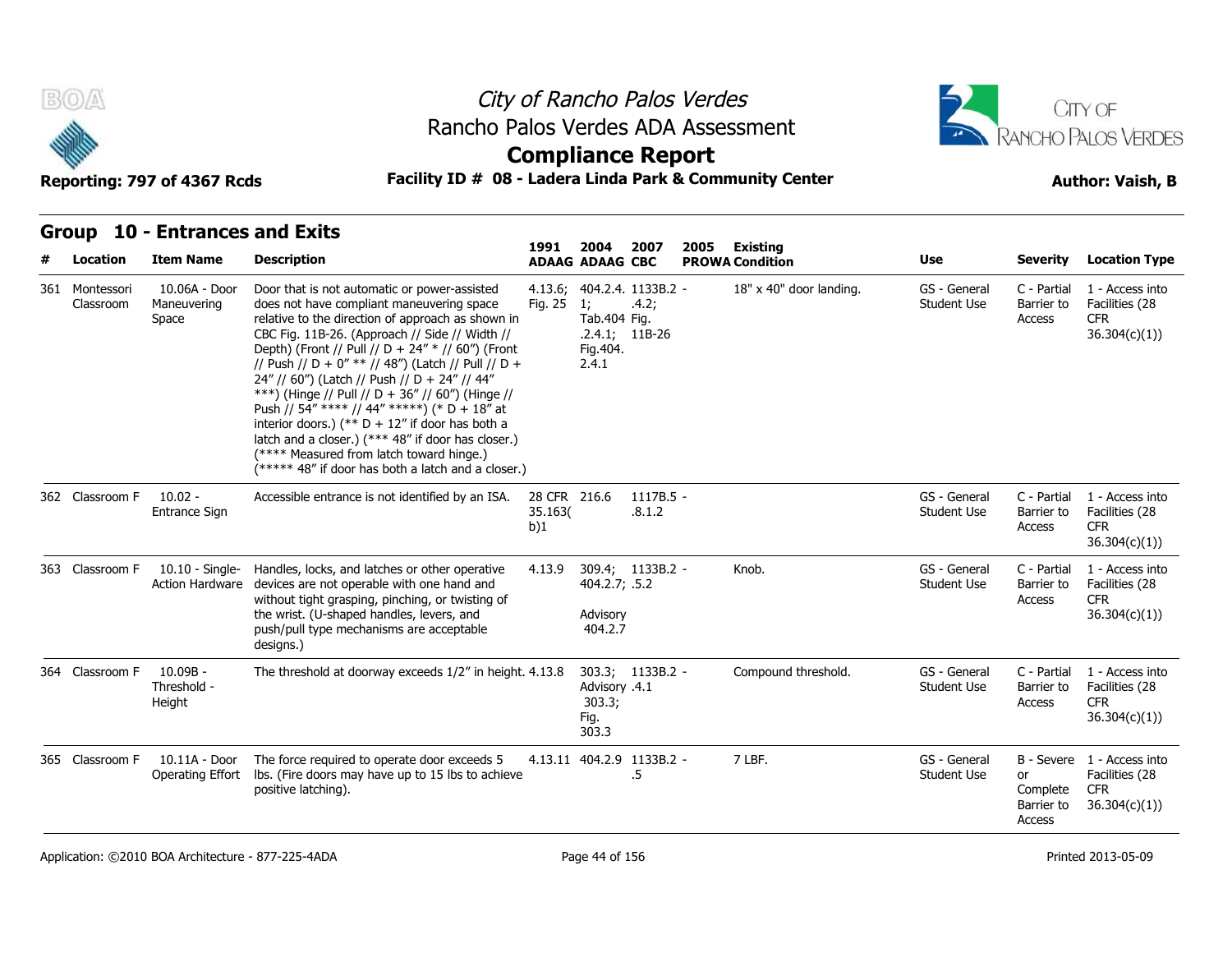



### **Compliance Report**

### Reporting: 797 of 4367 Rcds **Facility ID # 08 - Ladera Linda Park & Community Center Author: Vaish, B**

|              | ÷               | Reporting: 797 of 4367 Rcds                     | Facility ID # 08 - Ladera Linda Park & Community Center                                                                                                                                                                                                |                                        |                                          |                      |      |                                      |                                    |                                     | <b>Author: Vaish, B</b>                                          |
|--------------|-----------------|-------------------------------------------------|--------------------------------------------------------------------------------------------------------------------------------------------------------------------------------------------------------------------------------------------------------|----------------------------------------|------------------------------------------|----------------------|------|--------------------------------------|------------------------------------|-------------------------------------|------------------------------------------------------------------|
| <b>Group</b> |                 | <b>10 - Entrances and Exits</b>                 |                                                                                                                                                                                                                                                        |                                        |                                          |                      |      |                                      |                                    |                                     |                                                                  |
|              | Location        | <b>Item Name</b>                                | <b>Description</b>                                                                                                                                                                                                                                     | 1991                                   | 2004<br><b>ADAAG ADAAG CBC</b>           | 2007                 | 2005 | Existing<br><b>PROWA Condition</b>   | Use                                | Severity                            | <b>Location Type</b>                                             |
|              | 367 Classroom F | $10.13A -$<br>Required Exit<br>Door Sign        | At grade level exterior exit door, there is no<br>tactile and CA Braille exit sign with the word<br>"EXIT" mounted on the wall adjacent to the<br>latch side of the door.                                                                              | $4.1.3(16\ 216.4)$<br>); 4.30.1 703.2; | 703.3;<br>703.4                          | $1011.3 -$<br>item 1 |      |                                      | GS - General<br><b>Student Use</b> | C - Partial<br>Barrier to<br>Access | 4 - Other<br>Areas/Elements<br>(28 CFR<br>36.304(c)(4)           |
|              | 372 Classroom F | 10.10 - Single-<br>Action Hardware              | Handles, locks, and latches or other operative<br>devices are not operable with one hand and<br>without tight grasping, pinching, or twisting of<br>the wrist. (U-shaped handles, levers, and<br>push/pull type mechanisms are acceptable<br>designs.) | 4.13.9                                 | 404.2.7; .5.2<br>Advisory<br>404.2.7     | 309.4; 1133B.2 -     |      | Knob.                                | GS - General<br><b>Student Use</b> | C - Partial<br>Barrier to<br>Access | 1 - Access into<br>Facilities (28<br><b>CFR</b><br>36.304(c)(1)  |
|              | 374 Classroom F | $10.09B -$<br>Threshold -<br>Height             | The threshold at doorway exceeds 1/2" in height. 4.13.8                                                                                                                                                                                                |                                        | Advisory .4.1<br>303.3;<br>Fig.<br>303.3 | 303.3; 1133B.2 -     |      | Compound threshold.                  | GS - General<br><b>Student Use</b> | C - Partial<br>Barrier to<br>Access | 1 - Access into<br>Facilities (28<br><b>CFR</b><br>36.304(c)(1)) |
|              | 375 Classroom F | $10.10 -$ Single-<br><b>Action Hardware</b>     | Handles, locks, and latches or other operative<br>devices are not operable with one hand and<br>without tight grasping, pinching, or twisting of<br>the wrist. (U-shaped handles, levers, and<br>push/pull type mechanisms are acceptable<br>designs.) | 4.13.9                                 | 404.2.7; .5.2<br>Advisory<br>404.2.7     | 309.4; 1133B.2 -     |      | Pinch type hardware for low<br>door. | GS - General<br><b>Student Use</b> | C - Partial<br>Barrier to<br>Access | 1 - Access into<br>Facilities (28<br><b>CFR</b><br>36.304(c)(1)) |
|              | 376 Classroom F | $10.13A -$<br><b>Required Exit</b><br>Door Sign | At grade level exterior exit door, there is no<br>tactile and CA Braille exit sign with the word<br>"EXIT" mounted on the wall adjacent to the<br>latch side of the door.                                                                              | $4.1.3(16\ 216.4)$<br>); 4.30.1 703.2; | 703.3;<br>703.4                          | $1011.3 -$<br>item 1 |      |                                      | GS - General<br><b>Student Use</b> | C - Partial<br>Barrier to<br>Access | 4 - Other<br>Areas/Elements<br><b>(28 CFR)</b><br>36.304(c)(4)   |
|              | 377 Classroom F | $10.07A -$<br>Landing - Level<br>and Clear      | Floor is not level (slope is greater than 2% in<br>some or all directions). OR Floor is not clear<br>within the required maneuvering space.                                                                                                            | 4.13.6; 305;                           | Fig. 25 404.2.4. .4<br>4                 | $1133B.2 -$          |      | 3.3% RS at door landing.             | GS - General<br><b>Student Use</b> | C - Partial<br>Barrier to<br>Access | 1 - Access into<br>Facilities (28<br><b>CFR</b><br>36.304(c)(1)) |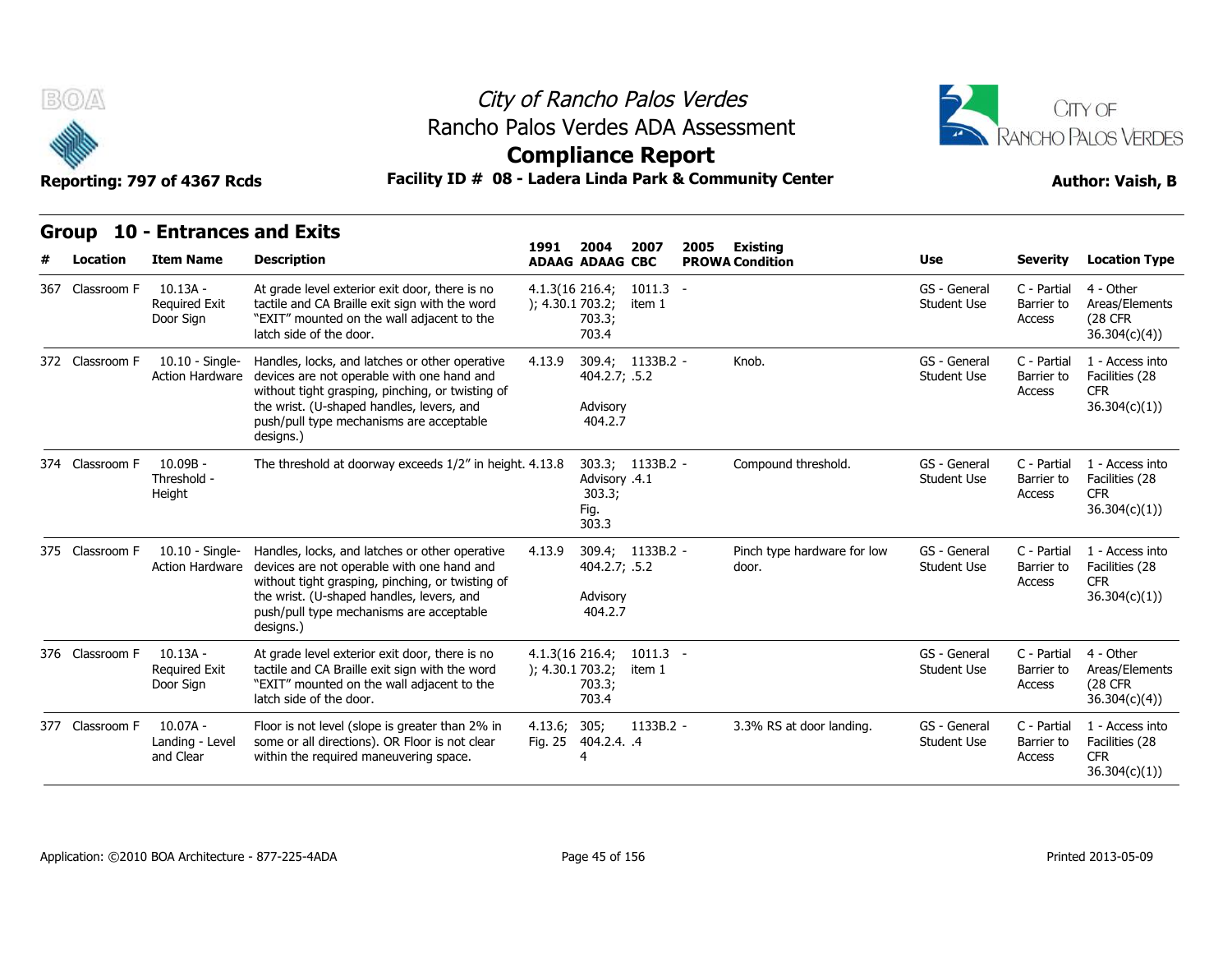



### Reporting: 797 of 4367 Rcds **Facility ID # 08 - Ladera Linda Park & Community Center Author: Vaish, B**

| BOA<br>Reporting: 797 of 4367 Rcds              |                                          | Rancho Palos Verdes ADA Assessment<br>Facility ID # 08 - Ladera Linda Park & Community Center                                                                                                     | City of Rancho Palos Verdes<br><b>Compliance Report</b> |                   |             |      |                                    |                             |                                     | CITY OF<br>RANCHO PALOS VERDES<br><b>Author: Vaish, B</b>       |
|-------------------------------------------------|------------------------------------------|---------------------------------------------------------------------------------------------------------------------------------------------------------------------------------------------------|---------------------------------------------------------|-------------------|-------------|------|------------------------------------|-----------------------------|-------------------------------------|-----------------------------------------------------------------|
| Group 10 - Entrances and Exits<br>Location<br># | <b>Item Name</b>                         | <b>Description</b>                                                                                                                                                                                | 1991<br><b>ADAAG ADAAG CBC</b>                          | 2004              | 2007        | 2005 | Existing<br><b>PROWA Condition</b> | <b>Use</b>                  | Severity                            | <b>Location Type</b>                                            |
| 396 Classroom F                                 | 10.07A -<br>Landing - Level<br>and Clear | Floor is not level (slope is greater than 2% in<br>some or all directions). OR Floor is not clear<br>within the required maneuvering space.                                                       | 4.13.6; 305;<br>Fig. 25 404.2.4. .4                     |                   | $1133B.2 -$ |      | 2.3% RS at door landing.           | GS - General<br>Student Use | C - Partial<br>Barrier to<br>Access | 1 - Access into<br>Facilities (28<br><b>CFR</b><br>36.304(c)(1) |
| 397<br>Classroom F                              | 10.08 - Kick<br>Plate                    | Bottom 10" of door does not have a smooth,<br>uninterrupted surface on the push side to allow<br>the door to be opened by a wheelchair footrest<br>without creating a trap or hazardous condition | $\overline{\phantom{a}}$<br>0                           | 404.2.1 1133B.2 - | .b          |      | 8" high.                           | GS - General<br>Student Use | A - Safety<br>Hazard                | 1 - Access into<br>Facilities (28<br><b>CFR</b><br>36.304(r)(1) |

|                 |                                                 |                                                                                                                                                                                                                                                                            |                                       | ADAAG ADAAG UDU                          |                         | <b>FRUWA CONTROLL</b>         |                                    |                                     | LUCULIUII I JPC                                                  |
|-----------------|-------------------------------------------------|----------------------------------------------------------------------------------------------------------------------------------------------------------------------------------------------------------------------------------------------------------------------------|---------------------------------------|------------------------------------------|-------------------------|-------------------------------|------------------------------------|-------------------------------------|------------------------------------------------------------------|
| 396 Classroom F | $10.07A -$<br>Landing - Level<br>and Clear      | Floor is not level (slope is greater than 2% in<br>some or all directions). OR Floor is not clear<br>within the required maneuvering space.                                                                                                                                | 4.13.6;<br>Fig. 25                    | 305;<br>404.2.4. .4                      | $1133B.2 -$             | 2.3% RS at door landing.      | GS - General<br><b>Student Use</b> | C - Partial<br>Barrier to<br>Access | 1 - Access into<br>Facilities (28<br><b>CFR</b><br>36.304(c)(1)) |
| 397 Classroom F | 10.08 - Kick<br>Plate                           | Bottom 10" of door does not have a smooth,<br>uninterrupted surface on the push side to allow<br>the door to be opened by a wheelchair footrest<br>without creating a trap or hazardous condition.<br>(This requirement does not apply to automatic<br>and sliding doors.) | $\overline{\phantom{a}}$              | $\Omega$                                 | 404.2.1 1133B.2 -<br>.6 | 8" high.                      | GS - General<br><b>Student Use</b> | A - Safety<br>Hazard                | 1 - Access into<br>Facilities (28<br><b>CFR</b><br>36.304(c)(1)) |
| 398 Classroom F | 10.09B -<br>Threshold -<br>Height               | The threshold at doorway exceeds 1/2" in height. 4.13.8                                                                                                                                                                                                                    |                                       | Advisory .4.1<br>303.3;<br>Fig.<br>303.3 | 303.3; 1133B.2 -        | 1" high.                      | GS - General<br><b>Student Use</b> | C - Partial<br>Barrier to<br>Access | 1 - Access into<br>Facilities (28<br><b>CFR</b><br>36.304(c)(1)) |
| 399 Classroom F | 10.10 - Single-<br><b>Action Hardware</b>       | Handles, locks, and latches or other operative<br>devices are not operable with one hand and<br>without tight grasping, pinching, or twisting of<br>the wrist. (U-shaped handles, levers, and<br>push/pull type mechanisms are acceptable<br>designs.)                     | 4.13.9                                | 404.2.7; .5.2<br>Advisory<br>404.2.7     | 309.4; 1133B.2 -        | Knob and twist type hardware. | GS - General<br><b>Student Use</b> | C - Partial<br>Barrier to<br>Access | 1 - Access into<br>Facilities (28<br><b>CFR</b><br>36.304(c)(1)  |
| 400 Classroom F | $10.13A -$<br><b>Required Exit</b><br>Door Sign | At grade level exterior exit door, there is no<br>tactile and CA Braille exit sign with the word<br>"EXIT" mounted on the wall adjacent to the<br>latch side of the door.                                                                                                  | $4.1.3(16\ 216.4)$<br>); 4.30.1703.2; | 703.3;<br>703.4                          | $1011.3 -$<br>item 1    |                               | GS - General<br><b>Student Use</b> | C - Partial<br>Barrier to<br>Access | 4 - Other<br>Areas/Elements<br>(28 CFR)<br>36.304(c)(4)          |
| 404 Classroom E | 10.08 - Kick<br>Plate                           | Bottom 10" of door does not have a smooth.<br>uninterrupted surface on the push side to allow<br>the door to be opened by a wheelchair footrest<br>without creating a trap or hazardous condition.<br>(This requirement does not apply to automatic<br>and sliding doors.) |                                       | $\Omega$                                 | 404.2.1 1133B.2 -<br>.6 | 8" high.                      | GS - General<br><b>Student Use</b> | A - Safety<br>Hazard                | 1 - Access into<br>Facilities (28<br><b>CFR</b><br>36.304(c)(1)  |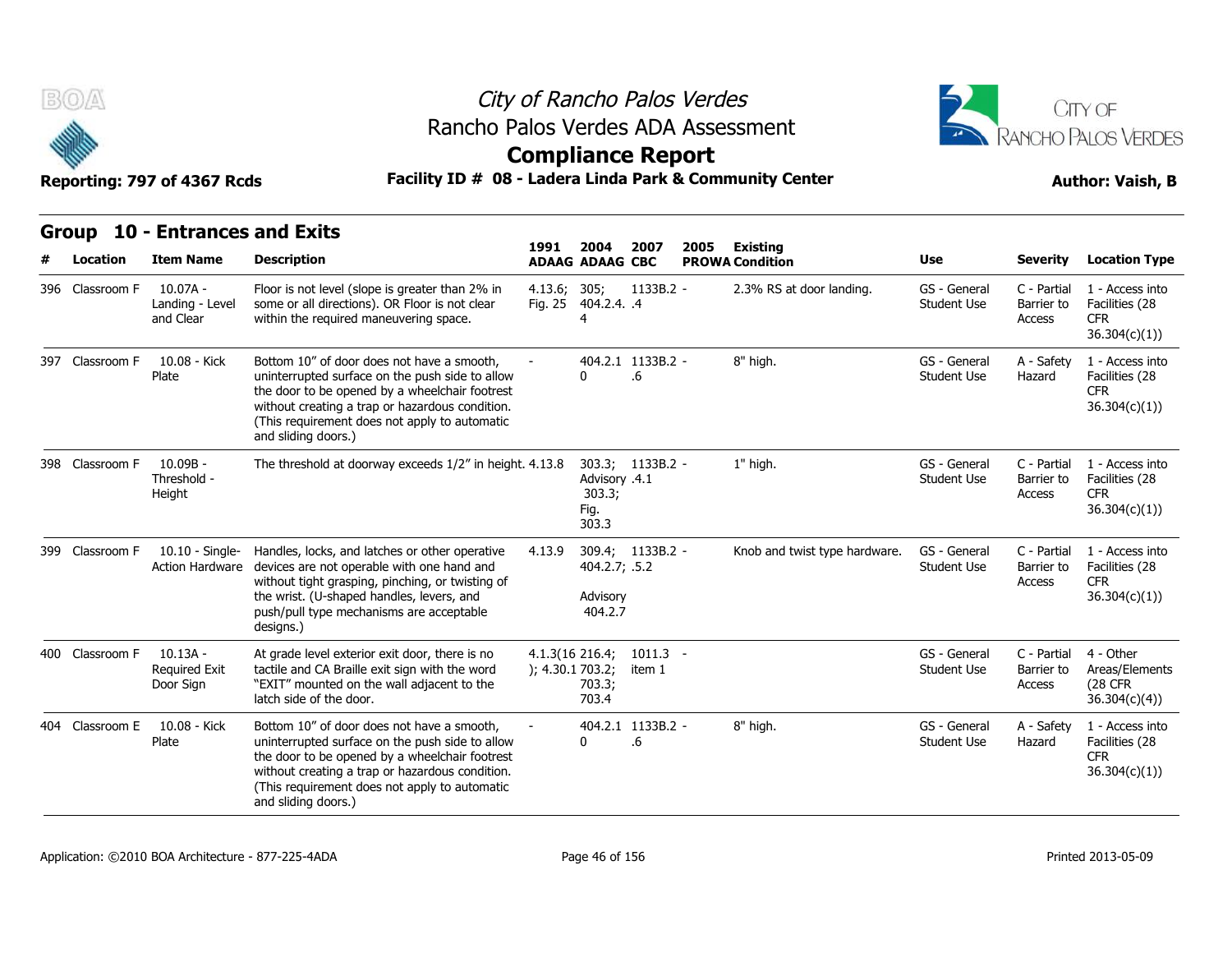



### **Compliance Report**

### Reporting: 797 of 4367 Rcds **Facility ID # 08 - Ladera Linda Park & Community Center Author: Vaish, B**

|                 | Group 10 - Entrances and Exits                  |                                                                                                                                                                                                                                                                                                                                                                                                                                                                                                                                                                                                                                                                               |                 |                                                                       |                           |      |                                               |                                    |                                     |                                                                  |
|-----------------|-------------------------------------------------|-------------------------------------------------------------------------------------------------------------------------------------------------------------------------------------------------------------------------------------------------------------------------------------------------------------------------------------------------------------------------------------------------------------------------------------------------------------------------------------------------------------------------------------------------------------------------------------------------------------------------------------------------------------------------------|-----------------|-----------------------------------------------------------------------|---------------------------|------|-----------------------------------------------|------------------------------------|-------------------------------------|------------------------------------------------------------------|
| Location        | <b>Item Name</b>                                | <b>Description</b>                                                                                                                                                                                                                                                                                                                                                                                                                                                                                                                                                                                                                                                            | 1991            | 2004<br><b>ADAAG ADAAG CBC</b>                                        | 2007                      | 2005 | Existing<br><b>PROWA Condition</b>            | <b>Use</b>                         | <b>Severity</b>                     | <b>Location Type</b>                                             |
| 405 Classroom E | 10.10 - Single-<br><b>Action Hardware</b>       | Handles, locks, and latches or other operative<br>devices are not operable with one hand and<br>without tight grasping, pinching, or twisting of<br>the wrist. (U-shaped handles, levers, and<br>push/pull type mechanisms are acceptable<br>designs.)                                                                                                                                                                                                                                                                                                                                                                                                                        | 4.13.9          | 404.2.7; .5.2<br>Advisory<br>404.2.7                                  | 309.4; 1133B.2 -          |      | Knob and twist type hardware.                 | GS - General<br><b>Student Use</b> | C - Partial<br>Barrier to<br>Access | 1 - Access into<br>Facilities (28<br><b>CFR</b><br>36.304(c)(1)  |
| 406 Classroom E | $10.13A -$<br><b>Required Exit</b><br>Door Sign | At grade level exterior exit door, there is no<br>tactile and CA Braille exit sign with the word<br>"EXIT" mounted on the wall adjacent to the<br>latch side of the door.                                                                                                                                                                                                                                                                                                                                                                                                                                                                                                     | ); 4.30.1703.2; | $4.1.3(16\ 216.4)$<br>703.3;<br>703.4                                 | $1011.3 -$<br>item 1      |      |                                               | GS - General<br><b>Student Use</b> | C - Partial<br>Barrier to<br>Access | 4 - Other<br>Areas/Elements<br><b>(28 CFR)</b><br>36.304(c)(4)   |
| 408 Classroom E | $10.09B -$<br>Threshold -<br>Height             | The threshold at doorway exceeds 1/2" in height. 4.13.8                                                                                                                                                                                                                                                                                                                                                                                                                                                                                                                                                                                                                       |                 | Advisory .4.1<br>303.3;<br>Fig.<br>303.3                              | 303.3; 1133B.2 -          |      | 1" high.                                      | GS - General<br><b>Student Use</b> | C - Partial<br>Barrier to<br>Access | 1 - Access into<br>Facilities (28<br><b>CFR</b><br>36.304(c)(1)  |
| 409 Classroom E | 10.06A - Door<br>Maneuvering<br>Space           | Door that is not automatic or power-assisted<br>does not have compliant maneuvering space<br>relative to the direction of approach as shown in<br>CBC Fig. 11B-26. (Approach // Side // Width //<br>Depth) (Front // Pull // D + 24" * // 60") (Front<br>// Push // D + 0" ** // 48") (Latch // Pull // D +<br>24" // 60") (Latch // Push // D + 24" // 44"<br>***) (Hinge // Pull // D + 36" // 60") (Hinge //<br>Push // 54" **** // 44" *****) (* D + 18" at<br>interior doors.) (** $D + 12$ " if door has both a<br>latch and a closer.) (*** 48" if door has closer.)<br>(**** Measured from latch toward hinge.)<br>(***** 48" if door has both a latch and a closer.) | Fig. 25         | 4.13.6; 404.2.4. 1133B.2 -<br>1;<br>Tab.404 Fig.<br>Fig.404.<br>2.4.1 | .4.2;<br>$.2.4.1; 11B-26$ |      | Door landing 22" deep x 6" on<br>strike side. | GS - General<br><b>Student Use</b> | C - Partial<br>Barrier to<br>Access | 1 - Access into<br>Facilities (28<br><b>CFR</b><br>36.304(c)(1)) |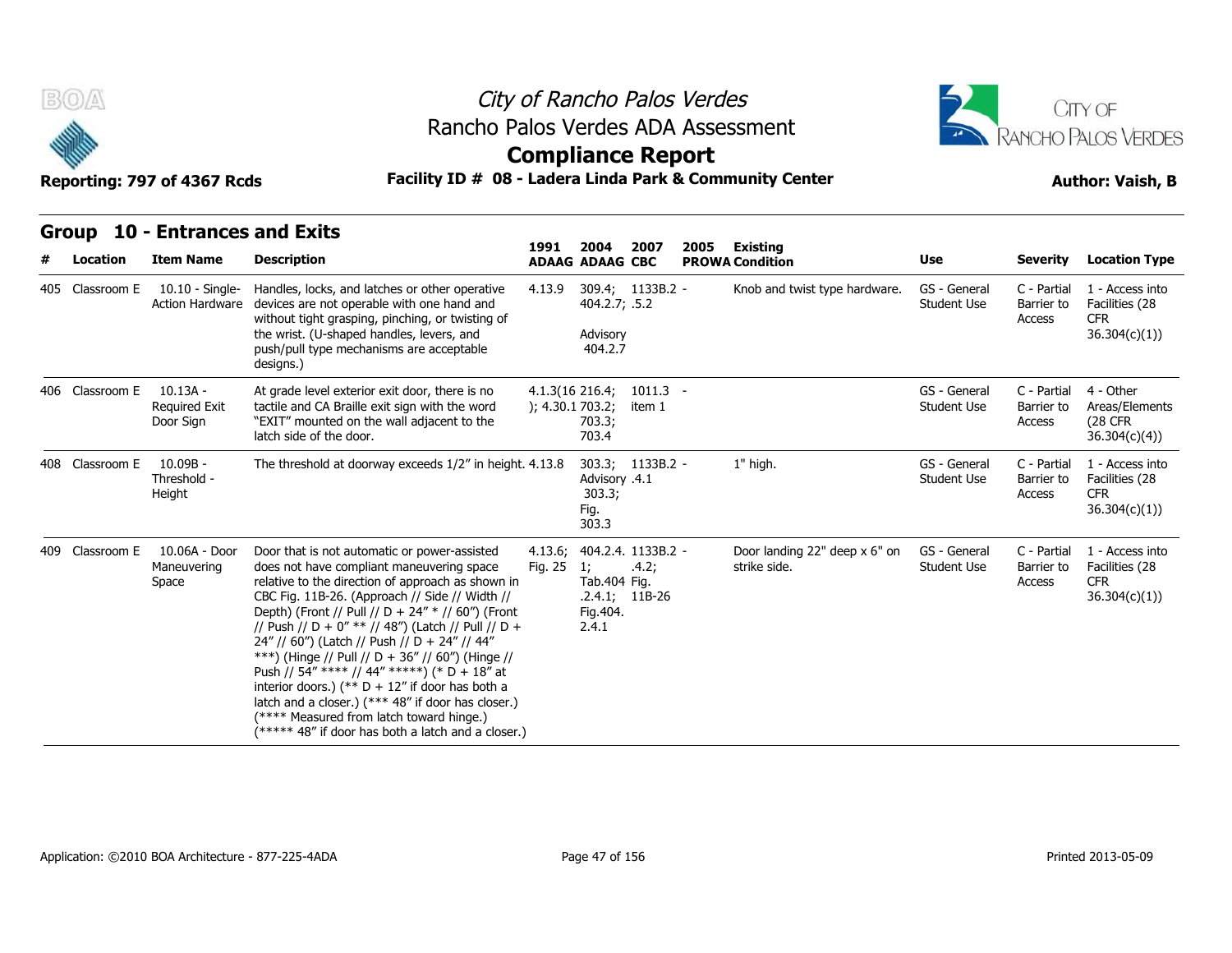



### **Compliance Report**

### Reporting: 797 of 4367 Rcds **Facility ID # 08 - Ladera Linda Park & Community Center Author: Vaish, B**

| #   | Group<br>Location | 10 - Entrances and Exits<br><b>Item Name</b>    | <b>Description</b>                                                                                                                                                                                                                                                         | 1991            | 2004<br><b>ADAAG ADAAG CBC</b>                           | 2007                    | 2005 | Existing<br><b>PROWA Condition</b> | Use                                | <b>Severity</b>                     | <b>Location Type</b>                                            |
|-----|-------------------|-------------------------------------------------|----------------------------------------------------------------------------------------------------------------------------------------------------------------------------------------------------------------------------------------------------------------------------|-----------------|----------------------------------------------------------|-------------------------|------|------------------------------------|------------------------------------|-------------------------------------|-----------------------------------------------------------------|
| 420 | Classroom E       | 10.08 - Kick<br>Plate                           | Bottom 10" of door does not have a smooth,<br>uninterrupted surface on the push side to allow<br>the door to be opened by a wheelchair footrest<br>without creating a trap or hazardous condition.<br>(This requirement does not apply to automatic<br>and sliding doors.) |                 |                                                          | 404.2.1 1133B.2 -<br>.6 |      | 8" high.                           | GS - General<br><b>Student Use</b> | A - Safety<br>Hazard                | 1 - Access into<br>Facilities (28<br><b>CFR</b><br>36.304(c)(1) |
|     | 421 Classroom E   | 10.10 - Single-<br><b>Action Hardware</b>       | Handles, locks, and latches or other operative<br>devices are not operable with one hand and<br>without tight grasping, pinching, or twisting of<br>the wrist. (U-shaped handles, levers, and<br>push/pull type mechanisms are acceptable<br>designs.)                     | 4.13.9          | 309.4; 1133B.2 -<br>404.2.7; .5.2<br>Advisory<br>404.2.7 |                         |      | Knob and twist type hardware.      | GS - General<br><b>Student Use</b> | C - Partial<br>Barrier to<br>Access | 1 - Access into<br>Facilities (28<br><b>CFR</b><br>36.304(c)(1) |
|     | 422 Classroom E   | $10.13A -$<br><b>Required Exit</b><br>Door Sign | At grade level exterior exit door, there is no<br>tactile and CA Braille exit sign with the word<br>"EXIT" mounted on the wall adjacent to the<br>latch side of the door.                                                                                                  | ); 4.30.1703.2; | $4.1.3(16\ 216.4)$<br>703.3;<br>703.4                    | $1011.3 -$<br>item 1    |      |                                    | GS - General<br><b>Student Use</b> | C - Partial<br>Barrier to<br>Access | 4 - Other<br>Areas/Elements<br>(28 CFR<br>36.304(c)(4)          |
|     | 424 Classroom E   | $10.09B -$<br>Threshold -<br>Height             | The threshold at doorway exceeds 1/2" in height. 4.13.8                                                                                                                                                                                                                    |                 | Advisory .4.1<br>303.3;<br>Fig.<br>303.3                 | 303.3; 1133B.2 -        |      | 1" threshold.                      | GS - General<br><b>Student Use</b> | C - Partial<br>Barrier to<br>Access | 1 - Access into<br>Facilities (28<br><b>CFR</b><br>36.304(c)(1) |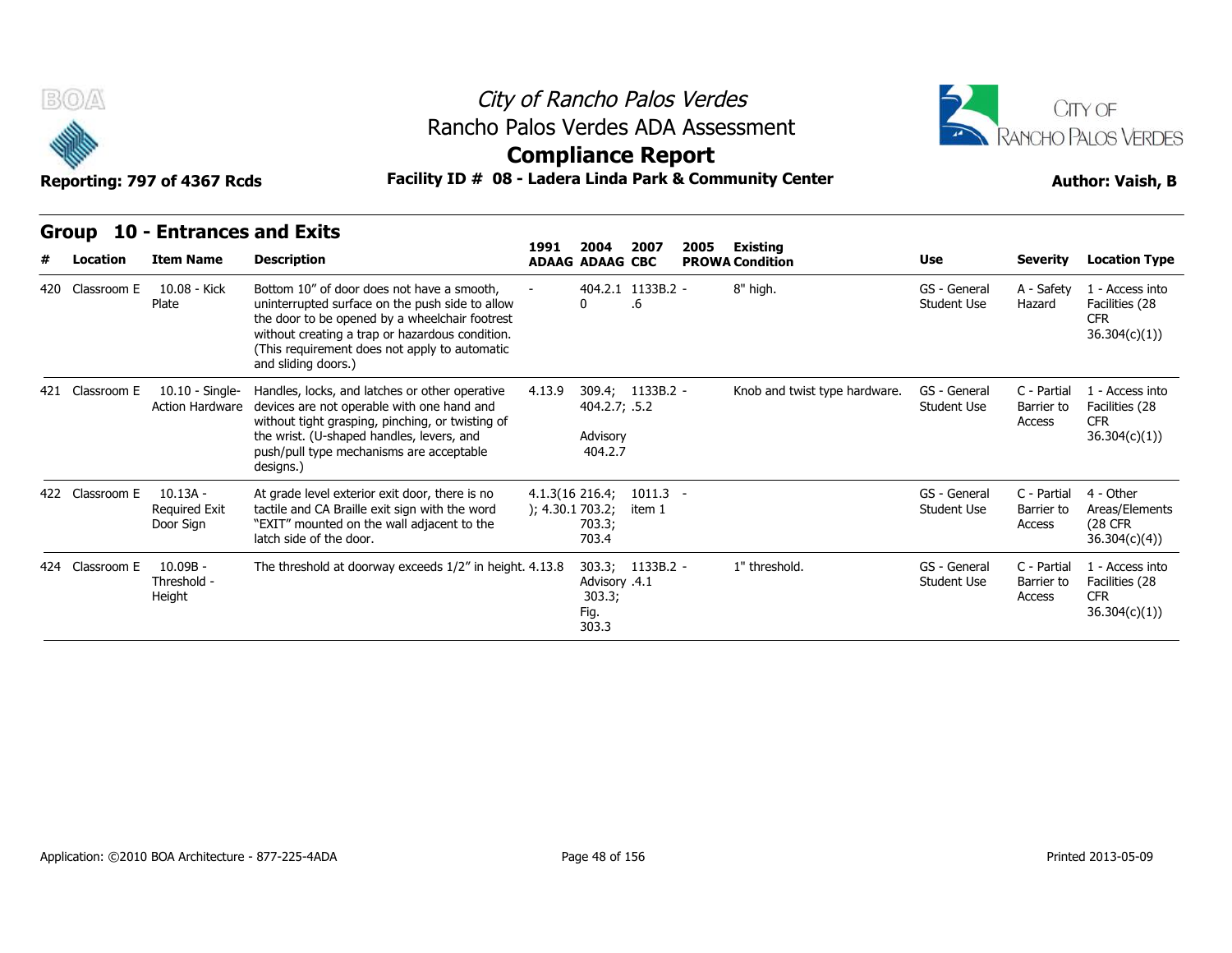



### **Compliance Report**

### Reporting: 797 of 4367 Rcds **Facility ID # 08 - Ladera Linda Park & Community Center Author: Vaish, B**

**1991** 

| # | Location        | <b>Item Name</b>                                | <b>Description</b>                                                                                                                                                                                                                                                                                                                                                                                                                                                                                                                                                                                                                                                            | 1991                               | 2004<br><b>ADAAG ADAAG CBC</b>          | 2007                                                    | 2005 | Existing<br><b>PROWA Condition</b>            | <b>Use</b>                         | <b>Severity</b>                                             | <b>Location Type</b>                                             |
|---|-----------------|-------------------------------------------------|-------------------------------------------------------------------------------------------------------------------------------------------------------------------------------------------------------------------------------------------------------------------------------------------------------------------------------------------------------------------------------------------------------------------------------------------------------------------------------------------------------------------------------------------------------------------------------------------------------------------------------------------------------------------------------|------------------------------------|-----------------------------------------|---------------------------------------------------------|------|-----------------------------------------------|------------------------------------|-------------------------------------------------------------|------------------------------------------------------------------|
|   | 425 Classroom E | 10.06A - Door<br>Maneuvering<br>Space           | Door that is not automatic or power-assisted<br>does not have compliant maneuvering space<br>relative to the direction of approach as shown in<br>CBC Fig. 11B-26. (Approach // Side // Width //<br>Depth) (Front // Pull // D + 24" * // 60") (Front<br>// Push // D + 0" ** // 48") (Latch // Pull // D +<br>24" // 60") (Latch // Push // D + 24" // 44"<br>***) (Hinge // Pull // D + 36" // 60") (Hinge //<br>Push // 54" **** // 44" *****) (* D + 18" at<br>interior doors.) (** $D + 12$ " if door has both a<br>latch and a closer.) (*** 48" if door has closer.)<br>(**** Measured from latch toward hinge.)<br>(***** 48" if door has both a latch and a closer.) | Fig. 25                            | 1:<br>Tab.404 Fig.<br>Fig.404.<br>2.4.1 | 4.13.6; 404.2.4. 1133B.2 -<br>.4.2;<br>$.2.4.1; 11B-26$ |      | Door landing 22" deep x 6" on<br>strike side. | GS - General<br><b>Student Use</b> | C - Partial<br>Barrier to<br>Access                         | 1 - Access into<br>Facilities (28<br><b>CFR</b><br>36.304(c)(1)) |
|   | 458 Office      | $10.02 -$<br><b>Entrance Sign</b>               | Accessible entrance is not identified by an ISA.                                                                                                                                                                                                                                                                                                                                                                                                                                                                                                                                                                                                                              | 28 CFR 216.6<br>35.163(<br>b)1     |                                         | $1117B.5 -$<br>.8.1.2                                   |      |                                               | $PV -$<br>Public/Visitor<br>Use    | C - Partial<br>Barrier to<br>Access                         | 1 - Access into<br>Facilities (28<br><b>CFR</b><br>36.304(c)(1)  |
|   | 459 Office      | $10.10 -$ Single-<br><b>Action Hardware</b>     | Handles, locks, and latches or other operative<br>devices are not operable with one hand and<br>without tight grasping, pinching, or twisting of<br>the wrist. (U-shaped handles, levers, and<br>push/pull type mechanisms are acceptable<br>designs.)                                                                                                                                                                                                                                                                                                                                                                                                                        | 4.13.9                             | 404.2.7; .5.2<br>Advisory<br>404.2.7    | 309.4; 1133B.2 -                                        |      | Knob.                                         | $PV -$<br>Public/Visitor<br>Use    | C - Partial<br>Barrier to<br>Access                         | 1 - Access into<br>Facilities (28<br><b>CFR</b><br>36.304(c)(1)  |
|   | 460 Office      | $10.13A -$<br><b>Required Exit</b><br>Door Sign | At grade level exterior exit door, there is no<br>tactile and CA Braille exit sign with the word<br>"EXIT" mounted on the wall adjacent to the<br>latch side of the door.                                                                                                                                                                                                                                                                                                                                                                                                                                                                                                     | 4.1.3(16 216.4;<br>); 4.30.1703.2; | 703.3;<br>703.4                         | $1011.3 -$<br>item 1                                    |      |                                               | $PV -$<br>Public/Visitor<br>Use    | C - Partial<br>Barrier to<br>Access                         | 4 - Other<br>Areas/Elements<br>(28 CFR)<br>36.304(c)(4))         |
|   | 461 Office      | 10.11A - Door<br>Operating Effort               | The force required to operate door exceeds 5<br>Ibs. (Fire doors may have up to 15 lbs to achieve<br>positive latching).                                                                                                                                                                                                                                                                                                                                                                                                                                                                                                                                                      |                                    |                                         | 4.13.11 404.2.9 1133B.2 -<br>.5                         |      | 6 LBF.                                        | $PV -$<br>Public/Visitor<br>Use    | B - Severe<br><b>or</b><br>Complete<br>Barrier to<br>Access | 1 - Access into<br>Facilities (28<br><b>CFR</b><br>36.304(c)(1)  |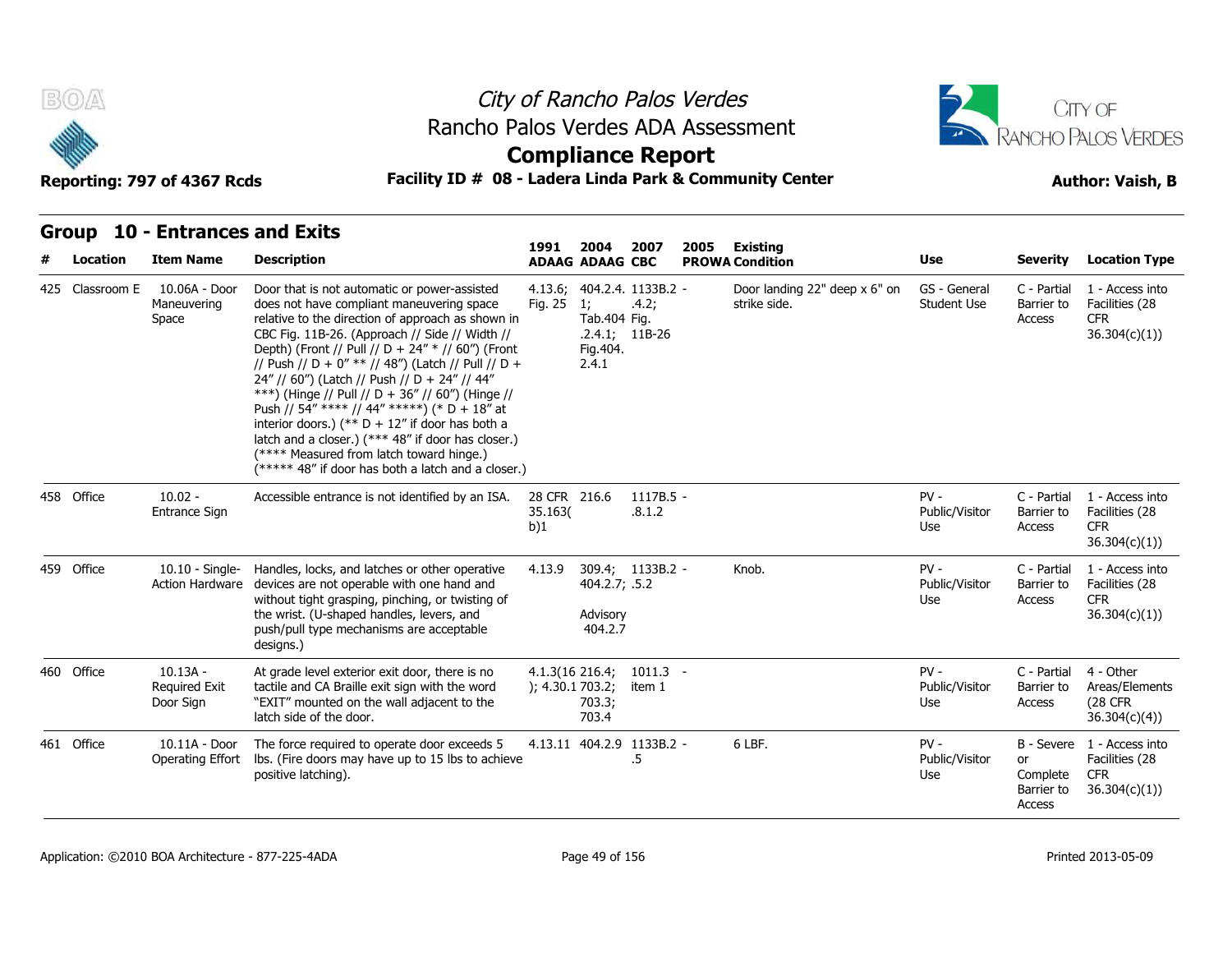

### City of Rancho Palos Verdes Rancho Palos Verdes ADA Assessment



| B(0/A)     | Reporting: 797 of 4367 Rcds                        | Rancho Palos Verdes ADA Assessment<br>Facility ID # 08 - Ladera Linda Park & Community Center                                                                                                                                                          |                                     | City of Rancho Palos Verdes<br><b>Compliance Report</b> |                      |      |                                           |                                 |                                        | CITY OF<br><b>RANCHO PALOS VERDES</b><br><b>Author: Vaish, B</b>           |
|------------|----------------------------------------------------|--------------------------------------------------------------------------------------------------------------------------------------------------------------------------------------------------------------------------------------------------------|-------------------------------------|---------------------------------------------------------|----------------------|------|-------------------------------------------|---------------------------------|----------------------------------------|----------------------------------------------------------------------------|
| Location   | Group 10 - Entrances and Exits<br><b>Item Name</b> | <b>Description</b>                                                                                                                                                                                                                                     | 1991                                | 2004<br><b>ADAAG ADAAG CBC</b>                          | 2007                 | 2005 | <b>Existing</b><br><b>PROWA Condition</b> | Use                             | <b>Severity</b>                        | <b>Location Type</b>                                                       |
| 462 Office | $10.07A -$<br>Landing - Level<br>and Clear         | Floor is not level (slope is greater than 2% in<br>some or all directions). OR Floor is not clear<br>within the required maneuvering space.                                                                                                            | 4.13.6; 305;                        | Fig. 25 404.2.4. .4                                     | 1133B.2 -            |      | 4.9% slope at door landing.               | $PV -$<br>Public/Visitor<br>Use | C - Partial<br>Barrier to<br>Access    | 1 - Access into<br>Facilities (28<br><b>CFR</b><br>36.304(c)(1)            |
| 464 Office | $10.09B -$<br>Threshold -<br>Height                | The threshold at doorway exceeds 1/2" in height. 4.13.8                                                                                                                                                                                                |                                     | Advisory .4.1<br>303.3;<br>Fig.<br>303.3                | 303.3; 1133B.2 -     |      | Compound threshold.                       | $PV -$<br>Public/Visitor<br>Use | C - Partial<br>Barrier to<br>Access    | 1 - Access into<br>Facilities (28<br><b>CFR</b><br>36.304(c)(1)            |
| 467 Office | $10.10 -$ Single-<br>Action Hardware               | Handles, locks, and latches or other operative<br>devices are not operable with one hand and<br>without tight grasping, pinching, or twisting of<br>the wrist. (U-shaped handles, levers, and<br>push/pull type mechanisms are acceptable<br>designs.) | 4.13.9                              | 404.2.7; .5.2<br>Advisory<br>404.2.7                    | 309.4; 1133B.2 -     |      | Knob.                                     | $PV -$<br>Public/Visitor<br>Use | C - Partial<br>Barrier to<br>Access    | 1 - Access into<br>Facilities (28<br><b>CFR</b><br>36.304(c)(1))           |
| 468 Office | $10.13A -$<br><b>Required Exit</b><br>Door Sign    | At grade level exterior exit door, there is no<br>tactile and CA Braille exit sign with the word<br>"EXIT" mounted on the wall adjacent to the<br>latch side of the door.                                                                              | 4.1.3(16 216.4;<br>); 4.30.1 703.2; | 703.3;<br>703.4                                         | $1011.3 -$<br>item 1 |      |                                           | $PV -$<br>Public/Visitor<br>Use | C - Partial<br>Barrier to<br>Access    | 4 - Other<br>Areas/Elements<br><b>(28 CFR)</b><br>36.304(c)(4)             |
| 469 Office | 10.11A - Door<br>Operating Effort                  | The force required to operate door exceeds 5<br>Ibs. (Fire doors may have up to 15 lbs to achieve<br>positive latching).                                                                                                                               |                                     | 4.13.11 404.2.9 1133B.2 -                               | .5                   |      | 6 LBF.                                    | $PV -$<br>Public/Visitor<br>Use | or<br>Complete<br>Barrier to<br>Access | B - Severe 1 - Access into<br>Facilities (28<br><b>CFR</b><br>36.304(c)(1) |
| 470 Office | $10.07A -$<br>Landing - Level<br>and Clear         | Floor is not level (slope is greater than 2% in<br>some or all directions). OR Floor is not clear<br>within the required maneuvering space.                                                                                                            | 4.13.6; 305;                        | Fig. 25 404.2.4. .4                                     | 1133B.2 -            |      | 2.6% slope at door landing.               | $PV -$<br>Public/Visitor<br>Use | C - Partial<br>Barrier to<br>Access    | 1 - Access into<br>Facilities (28<br><b>CFR</b><br>36.304(c)(1)            |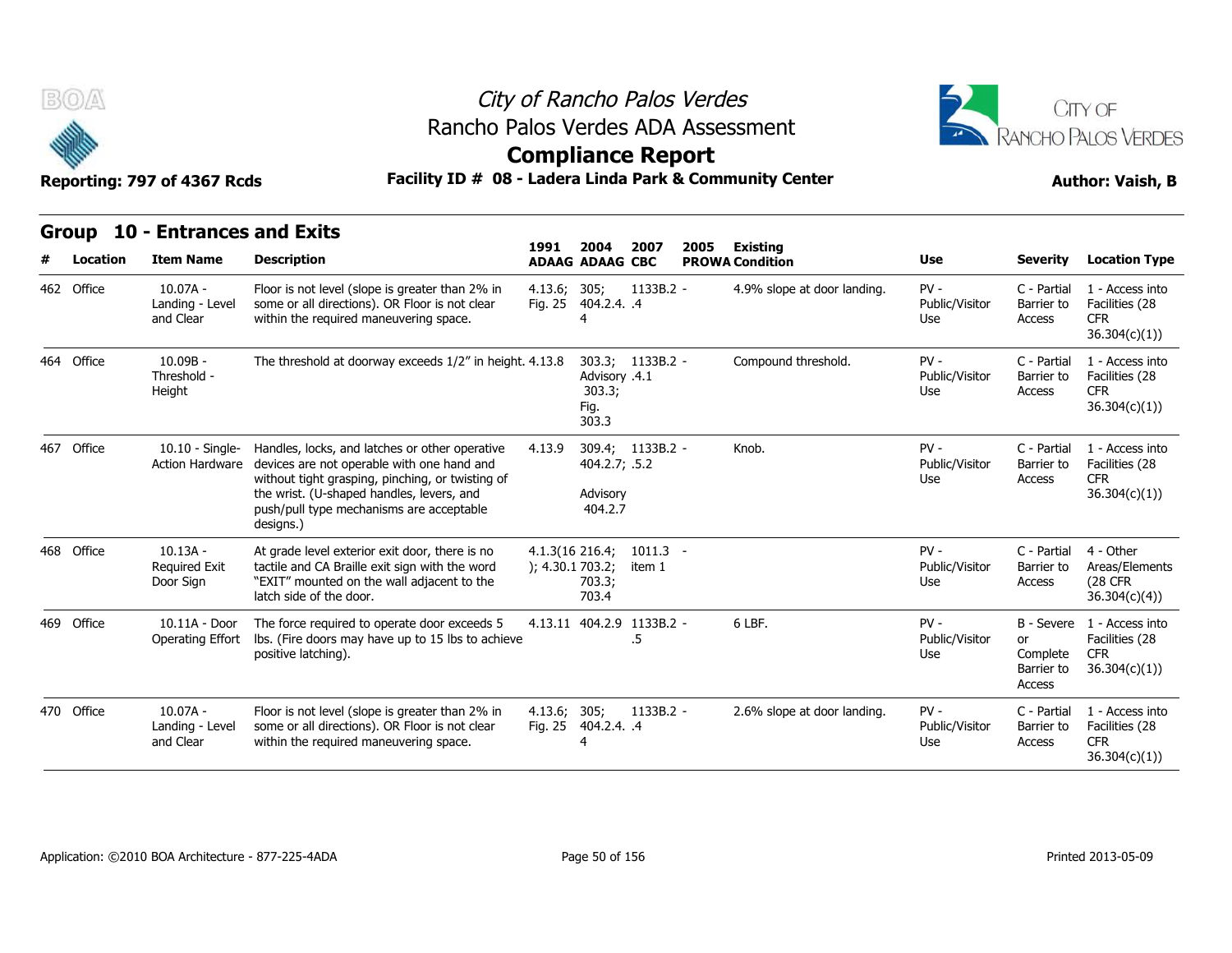



### **Compliance Report**

### Reporting: 797 of 4367 Rcds **Facility ID # 08 - Ladera Linda Park & Community Center Author: Vaish, B**

| אטא <i>נ</i> טכ <del>ר</del> וט <i>נדו</i> נוווען וט |  |  |  |
|------------------------------------------------------|--|--|--|
|                                                      |  |  |  |

| B(0)<br>Reporting: 797 of 4367 Rcds<br><b>10 - Entrances and Exits</b><br>Group |                                                                 | Rancho Palos Verdes ADA Assessment<br>Facility ID # 08 - Ladera Linda Park & Community Center                                                                                                                                                                         | City of Rancho Palos Verdes<br><b>Compliance Report</b> |                                                        |                      |      | CITY OF<br>RANCHO PALOS VERDES<br><b>Author: Vaish, B</b> |                                    |                                     |                                                                 |
|---------------------------------------------------------------------------------|-----------------------------------------------------------------|-----------------------------------------------------------------------------------------------------------------------------------------------------------------------------------------------------------------------------------------------------------------------|---------------------------------------------------------|--------------------------------------------------------|----------------------|------|-----------------------------------------------------------|------------------------------------|-------------------------------------|-----------------------------------------------------------------|
| Location                                                                        | <b>Item Name</b>                                                | <b>Description</b>                                                                                                                                                                                                                                                    | 1991                                                    | 2004<br><b>ADAAG ADAAG CBC</b>                         | 2007                 | 2005 | <b>Existing</b><br><b>PROWA Condition</b>                 | Use                                | <b>Severity</b>                     | <b>Location Type</b>                                            |
| 473 Office                                                                      | Changes in<br>Level - Threshold less.                           | 10.09A - > $1/4$ " Where threshold is $1/4$ " min to $1/2$ " max in<br>height, change in level is not beveled at 1:2 or                                                                                                                                               | 4.13.8                                                  | Advisory .4.1<br>303.3;<br>Fig.<br>303.3               | 303.3; 1133B.2 -     |      | Compound threshold.                                       | $PV -$<br>Public/Visitor<br>Use    | C - Partial<br>Barrier to<br>Access | 1 - Access into<br>Facilities (28<br><b>CFR</b><br>36.304(c)(1) |
| 474 Classroom E                                                                 | $10.01 -$<br>Entrances<br>Serving Site<br><b>Arrival Points</b> | There is not at least one accessible building<br>entrance connected by an on-site accessible<br>route to each type of site arrival points (i.e.,<br>public transportation stops, accessible parking,<br>passenger loading zones, and public streets or<br>sidewalks). | 4.3;<br>4.3.2(1)                                        | 4.14.1; 206.4; 1114B.1 -<br>206.5.1 .2                 |                      |      |                                                           | GS - General<br><b>Student Use</b> | C - Partial<br>Barrier to<br>Access | 1 - Access into<br>Facilities (28<br><b>CFR</b><br>36.304(c)(1) |
| 475 Classroom E                                                                 | $10.10 -$ Single-<br><b>Action Hardware</b>                     | Handles, locks, and latches or other operative<br>devices are not operable with one hand and<br>without tight grasping, pinching, or twisting of<br>the wrist. (U-shaped handles, levers, and<br>push/pull type mechanisms are acceptable<br>designs.)                | 4.13.9                                                  | 404.2.7; .5.2<br>Advisory<br>404.2.7                   | 309.4; 1133B.2 -     |      | Knob.                                                     | GS - General<br><b>Student Use</b> | C - Partial<br>Barrier to<br>Access | 1 - Access into<br>Facilities (28<br><b>CFR</b><br>36.304(c)(1) |
| 476 Classroom E                                                                 | $10.13A -$<br><b>Required Exit</b><br>Door Sign                 | At grade level exterior exit door, there is no<br>tactile and CA Braille exit sign with the word<br>"EXIT" mounted on the wall adjacent to the<br>latch side of the door.                                                                                             |                                                         | 4.1.3(16.216.4)<br>); 4.30.1 703.2;<br>703.3;<br>703.4 | $1011.3 -$<br>item 1 |      |                                                           | GS - General<br><b>Student Use</b> | C - Partial<br>Barrier to<br>Access | 4 - Other<br>Areas/Elements<br>(28 CFR<br>36.304(c)(4)          |
| 477 Classroom E                                                                 | Changes in<br>Level - Threshold less.                           | 10.09A - > $1/4$ " Where threshold is $1/4$ " min to $1/2$ " max in<br>height, change in level is not beveled at 1:2 or                                                                                                                                               | 4.13.8                                                  | Advisory .4.1<br>303.3;<br>Fig.<br>303.3               | 303.3; 1133B.2 -     |      | Compound threshold.                                       | GS - General<br><b>Student Use</b> | C - Partial<br>Barrier to<br>Access | 1 - Access into<br>Facilities (28<br><b>CFR</b><br>36.304(c)(1) |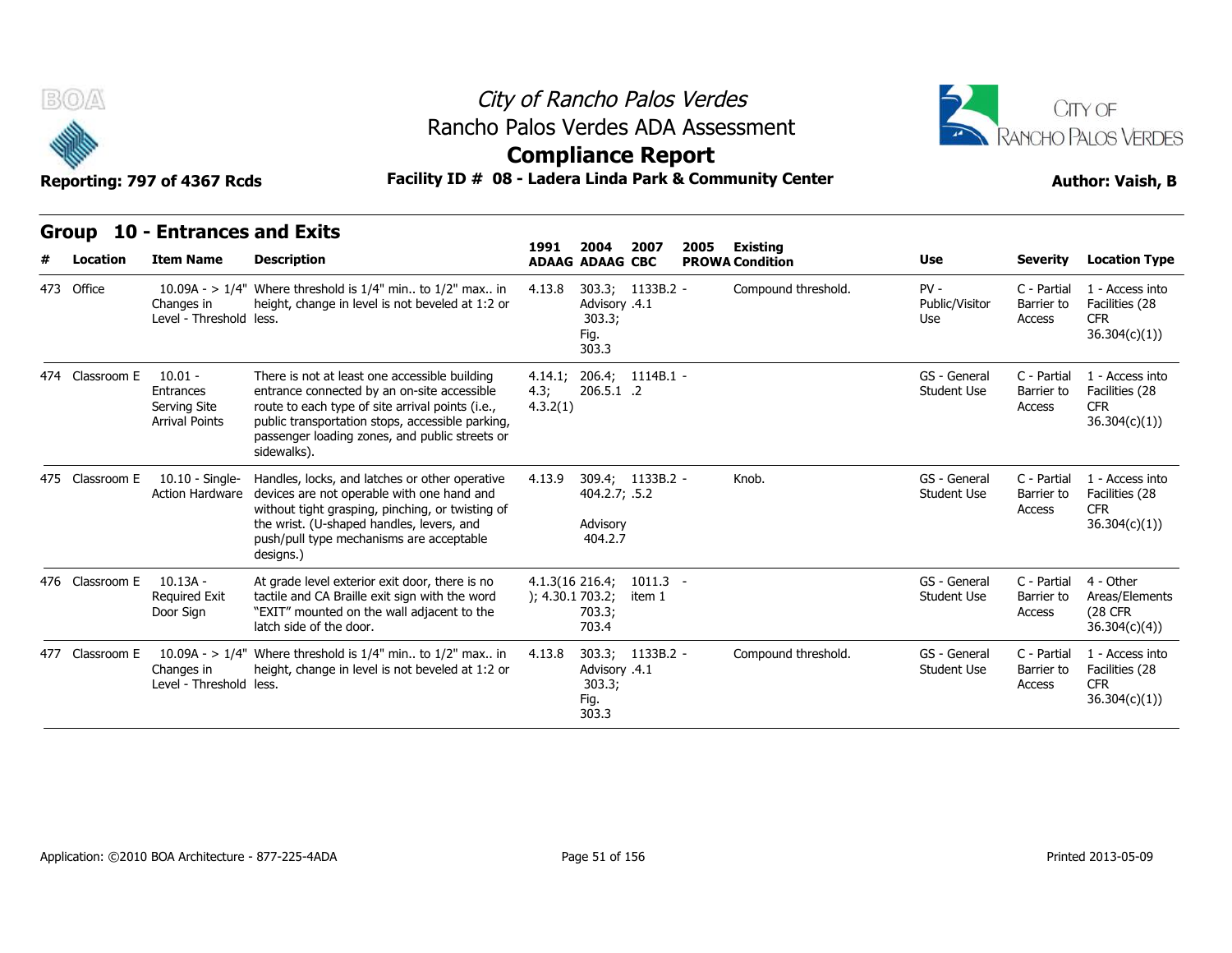



### **Compliance Report**

### Reporting: 797 of 4367 Rcds **Facility ID # 08 - Ladera Linda Park & Community Center Author: Vaish, B**

**1991** 

| Location        | <b>Item Name</b>                                | <b>Description</b>                                                                                                                                                                                                                                                                                                                                                                                                                                                                                                                                                                                                                                                            | 1991                               | 2004<br><b>ADAAG ADAAG CBC</b>           | 2007                                                    | 2005 | Existing<br><b>PROWA Condition</b>                   | <b>Use</b>                         | <b>Severity</b>                     | <b>Location Type</b>                                             |
|-----------------|-------------------------------------------------|-------------------------------------------------------------------------------------------------------------------------------------------------------------------------------------------------------------------------------------------------------------------------------------------------------------------------------------------------------------------------------------------------------------------------------------------------------------------------------------------------------------------------------------------------------------------------------------------------------------------------------------------------------------------------------|------------------------------------|------------------------------------------|---------------------------------------------------------|------|------------------------------------------------------|------------------------------------|-------------------------------------|------------------------------------------------------------------|
| 478 Classroom E | 10.06A - Door<br>Maneuvering<br>Space           | Door that is not automatic or power-assisted<br>does not have compliant maneuvering space<br>relative to the direction of approach as shown in<br>CBC Fig. 11B-26. (Approach // Side // Width //<br>Depth) (Front // Pull // D + 24" * // 60") (Front<br>// Push // D + 0" ** // 48") (Latch // Pull // D +<br>24" // 60") (Latch // Push // D + 24" // 44"<br>***) (Hinge // Pull // D + 36" // 60") (Hinge //<br>Push // 54" **** // 44" *****) (* D + 18" at<br>interior doors.) (** $D + 12$ " if door has both a<br>latch and a closer.) (*** 48" if door has closer.)<br>(**** Measured from latch toward hinge.)<br>(***** 48" if door has both a latch and a closer.) | Fig. 25                            | 1;<br>Tab.404 Fig.<br>Fig.404.<br>2.4.1  | 4.13.6; 404.2.4. 1133B.2 -<br>.4.2;<br>$.2.4.1; 11B-26$ |      | 3" strike clearance due to<br>furniture.             | GS - General<br><b>Student Use</b> | C - Partial<br>Barrier to<br>Access | 1 - Access into<br>Facilities (28<br><b>CFR</b><br>36.304(c)(1)) |
| 479 Classroom E | 10.12 - Other<br>Door<br>Requirements           | Entrance door does not comply with all<br>applicable ADAAG and CBC accessibility<br>requirements.                                                                                                                                                                                                                                                                                                                                                                                                                                                                                                                                                                             | 4.13                               | 404                                      | 1133B.1 -                                               |      | Non-compliant hardware for low GS - General<br>door. | Student Use                        | C - Partial<br>Barrier to<br>Access | 1 - Access into<br>Facilities (28<br><b>CFR</b><br>36.304(c)(1)) |
| 485 Classroom E | 10.10 - Single-<br>Action Hardware              | Handles, locks, and latches or other operative<br>devices are not operable with one hand and<br>without tight grasping, pinching, or twisting of<br>the wrist. (U-shaped handles, levers, and<br>push/pull type mechanisms are acceptable<br>designs.)                                                                                                                                                                                                                                                                                                                                                                                                                        | 4.13.9                             | 404.2.7; .5.2<br>Advisory<br>404.2.7     | 309.4; 1133B.2 -                                        |      | Knob.                                                | GS - General<br><b>Student Use</b> | C - Partial<br>Barrier to<br>Access | 1 - Access into<br>Facilities (28<br><b>CFR</b><br>36.304(c)(1)  |
| 486 Classroom E | $10.13A -$<br><b>Required Exit</b><br>Door Sign | At grade level exterior exit door, there is no<br>tactile and CA Braille exit sign with the word<br>"EXIT" mounted on the wall adjacent to the<br>latch side of the door.                                                                                                                                                                                                                                                                                                                                                                                                                                                                                                     | 4.1.3(16 216.4;<br>); 4.30.1703.2; | 703.3;<br>703.4                          | $1011.3 -$<br>item 1                                    |      |                                                      | GS - General<br><b>Student Use</b> | C - Partial<br>Barrier to<br>Access | 4 - Other<br>Areas/Elements<br>(28 CFR<br>36.304(c)(4)           |
| 487 Classroom E | Changes in<br>Level - Threshold less.           | 10.09A - > $1/4$ " Where threshold is $1/4$ " min to $1/2$ " max in<br>height, change in level is not beveled at 1:2 or                                                                                                                                                                                                                                                                                                                                                                                                                                                                                                                                                       | 4.13.8                             | Advisory .4.1<br>303.3;<br>Fig.<br>303.3 | 303.3; 1133B.2 -                                        |      | Compound threshold.                                  | GS - General<br><b>Student Use</b> | C - Partial<br>Barrier to<br>Access | 1 - Access into<br>Facilities (28<br><b>CFR</b><br>36.304(c)(1)) |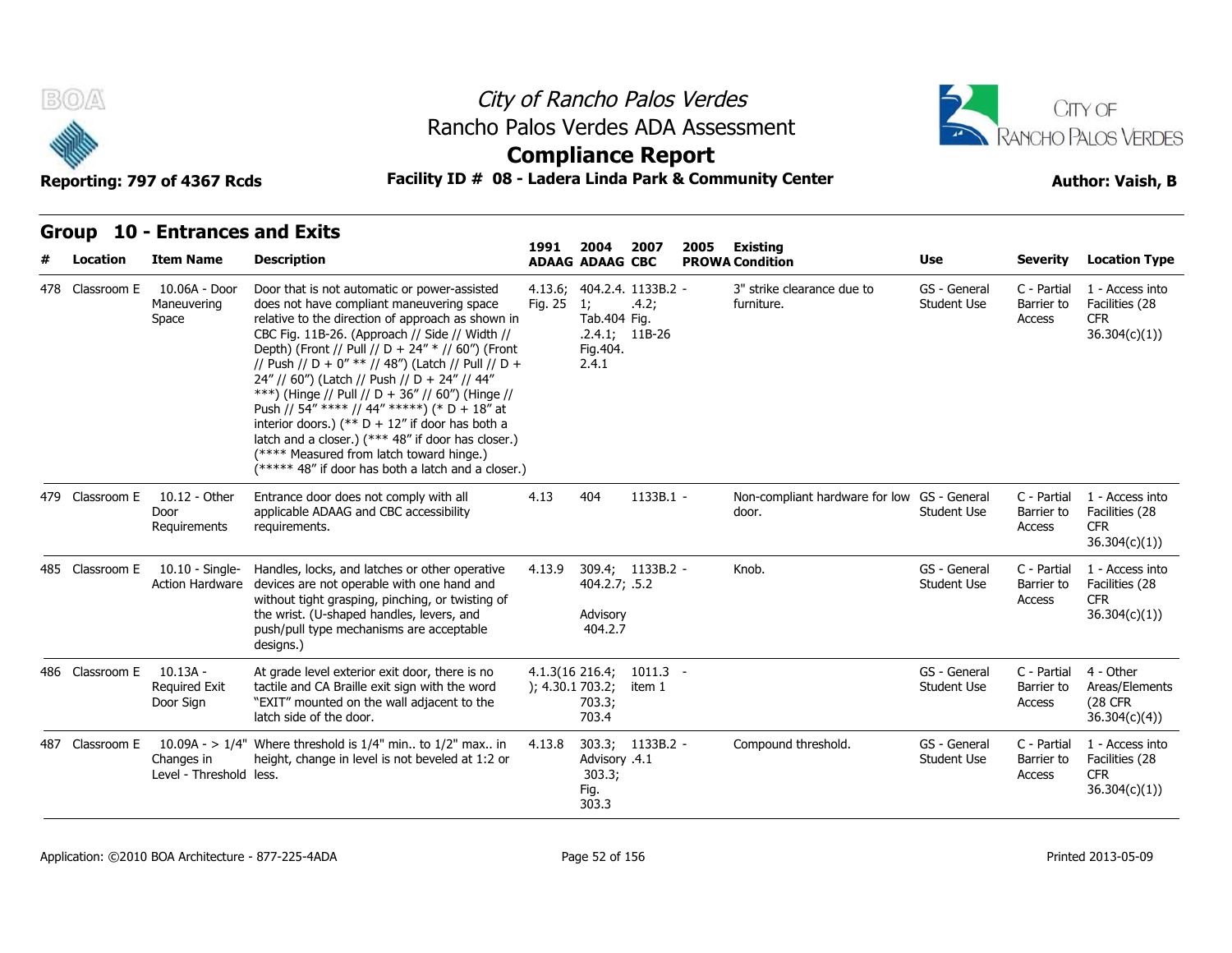



### **Compliance Report**

### Reporting: 797 of 4367 Rcds **Facility ID # 08 - Ladera Linda Park & Community Center Author: Vaish, B**

| B(0)                  | Reporting: 797 of 4367 Rcds                     | Rancho Palos Verdes ADA Assessment<br>Facility ID # 08 - Ladera Linda Park & Community Center                                                                                                                                                          | City of Rancho Palos Verdes<br><b>Compliance Report</b> |                                          |                       |      |                                                      |                                              |                                     | <b>JITY OF</b><br>RANCHO PALOS VERDES<br><b>Author: Vaish, B</b> |
|-----------------------|-------------------------------------------------|--------------------------------------------------------------------------------------------------------------------------------------------------------------------------------------------------------------------------------------------------------|---------------------------------------------------------|------------------------------------------|-----------------------|------|------------------------------------------------------|----------------------------------------------|-------------------------------------|------------------------------------------------------------------|
| <b>Group</b>          | <b>10 - Entrances and Exits</b>                 |                                                                                                                                                                                                                                                        | 1991                                                    | 2004                                     | 2007                  | 2005 | Existing                                             |                                              |                                     |                                                                  |
| Location              | <b>Item Name</b>                                | <b>Description</b>                                                                                                                                                                                                                                     |                                                         | <b>ADAAG ADAAG CBC</b>                   |                       |      | <b>PROWA Condition</b>                               | Use                                          | <b>Severity</b>                     | <b>Location Type</b>                                             |
| 488 Classroom E       | 10.12 - Other<br>Door<br>Requirements           | Entrance door does not comply with all<br>applicable ADAAG and CBC accessibility<br>requirements.                                                                                                                                                      | 4.13                                                    | 404                                      | 1133B.1 -             |      | Non-compliant hardware for low GS - General<br>door. | <b>Student Use</b>                           | C - Partial<br>Barrier to<br>Access | 1 - Access into<br>Facilities (28<br><b>CFR</b><br>36.304(c)(1)) |
| 529 Custodian<br>Room | Changes in<br>Level - Threshold less.           | 10.09A - > $1/4$ " Where threshold is $1/4$ " min to $1/2$ " max in<br>height, change in level is not beveled at 1:2 or                                                                                                                                | 4.13.8                                                  | Advisory .4.1<br>303.3;<br>Fig.<br>303.3 | 303.3; 1133B.2 -      |      | Compound threshold.                                  | $MS -$<br>Maintenance<br>and Storage<br>Only | C - Partial<br>Barrier to<br>Access | 2 - Program<br>Areas (28 CFR<br>36.304(c)(2)                     |
| 565 Classroom A       | $10.02 -$<br><b>Entrance Sign</b>               | Accessible entrance is not identified by an ISA.                                                                                                                                                                                                       | 28 CFR 216.6<br>35.163(<br>b)1                          |                                          | $1117B.5 -$<br>.8.1.2 |      |                                                      | GS - General<br><b>Student Use</b>           | C - Partial<br>Barrier to<br>Access | 1 - Access into<br>Facilities (28<br><b>CFR</b><br>36.304(c)(1)  |
| 566 Classroom A       | $10.13A -$<br><b>Required Exit</b><br>Door Sign | At grade level exterior exit door, there is no<br>tactile and CA Braille exit sign with the word<br>"EXIT" mounted on the wall adjacent to the<br>latch side of the door.                                                                              | 4.1.3(16.216.4)<br>); 4.30.1703.2;                      | 703.3:<br>703.4                          | $1011.3 -$<br>item 1  |      |                                                      | GS - General<br><b>Student Use</b>           | C - Partial<br>Barrier to<br>Access | 4 - Other<br>Areas/Elements<br><b>(28 CFR)</b><br>36.304(c)(4)   |
| 567 Classroom A       | 10.10 - Single-<br><b>Action Hardware</b>       | Handles, locks, and latches or other operative<br>devices are not operable with one hand and<br>without tight grasping, pinching, or twisting of<br>the wrist. (U-shaped handles, levers, and<br>push/pull type mechanisms are acceptable<br>designs.) | 4.13.9                                                  | 404.2.7; .5.2<br>Advisory<br>404.2.7     | 309.4; 1133B.2 -      |      | Knob.                                                | GS - General<br><b>Student Use</b>           | C - Partial<br>Barrier to<br>Access | 1 - Access into<br>Facilities (28<br><b>CFR</b><br>36.304(c)(1)  |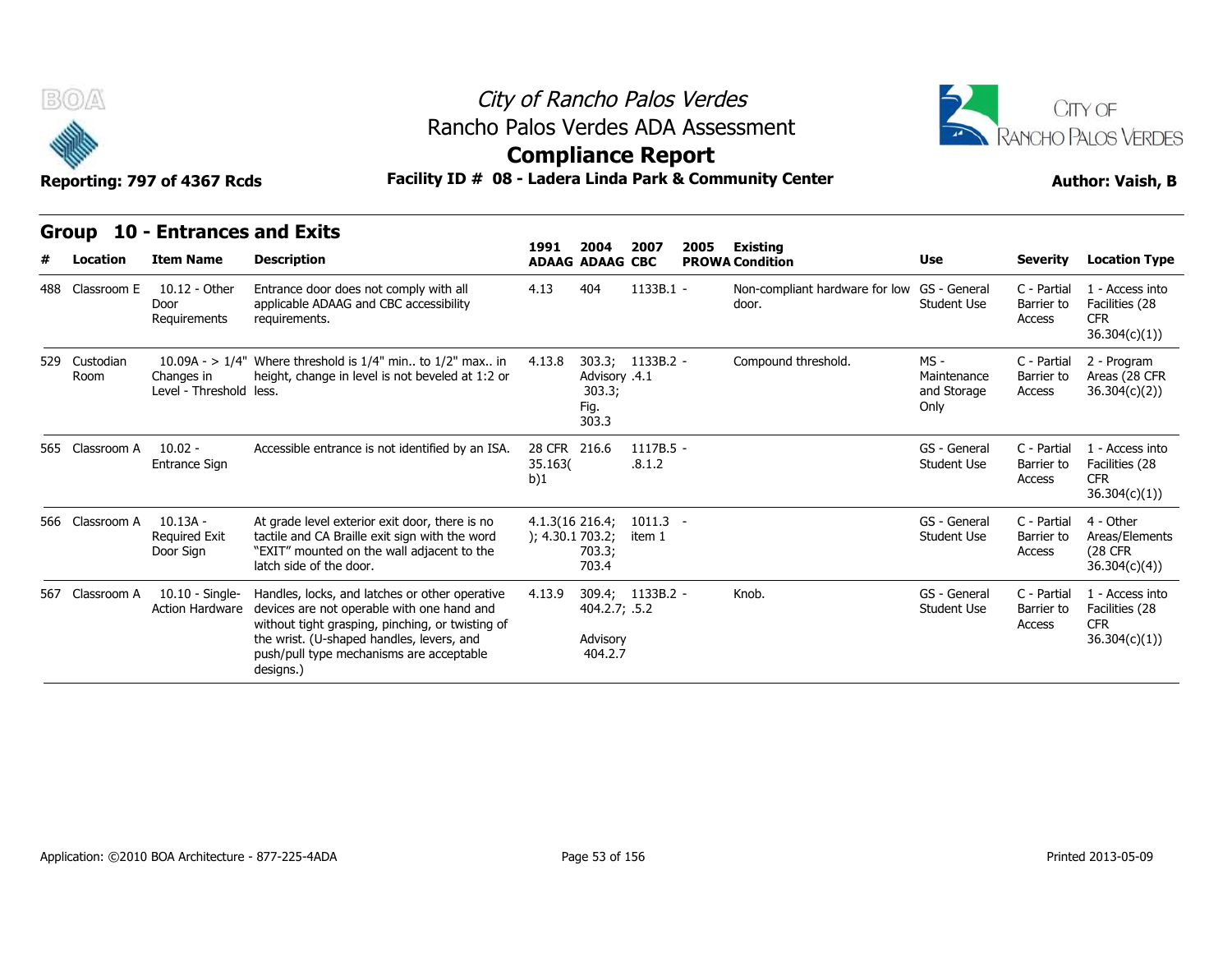



### **Compliance Report**

### Reporting: 797 of 4367 Rcds **Facility ID # 08 - Ladera Linda Park & Community Center Author: Vaish, B**

| B(0)            | Reporting: 797 of 4367 Rcds                     | Rancho Palos Verdes ADA Assessment<br>Facility ID # 08 - Ladera Linda Park & Community Center                                                                                                                                                                                                                                                                                                                                                                                                                                                                                                                                                                                 |                                       |                                          | City of Rancho Palos Verdes<br><b>Compliance Report</b> |      |                                                |                                    |                                        | CITY OF<br>RANCHO PALOS VERDES<br><b>Author: Vaish, B</b>                  |
|-----------------|-------------------------------------------------|-------------------------------------------------------------------------------------------------------------------------------------------------------------------------------------------------------------------------------------------------------------------------------------------------------------------------------------------------------------------------------------------------------------------------------------------------------------------------------------------------------------------------------------------------------------------------------------------------------------------------------------------------------------------------------|---------------------------------------|------------------------------------------|---------------------------------------------------------|------|------------------------------------------------|------------------------------------|----------------------------------------|----------------------------------------------------------------------------|
| <b>Group</b>    | <b>10 - Entrances and Exits</b>                 |                                                                                                                                                                                                                                                                                                                                                                                                                                                                                                                                                                                                                                                                               | 1991                                  | 2004                                     | 2007                                                    | 2005 | Existing                                       |                                    |                                        |                                                                            |
| Location        | <b>Item Name</b>                                | <b>Description</b>                                                                                                                                                                                                                                                                                                                                                                                                                                                                                                                                                                                                                                                            |                                       | <b>ADAAG ADAAG CBC</b>                   |                                                         |      | <b>PROWA Condition</b>                         | Use                                | <b>Severity</b>                        | <b>Location Type</b>                                                       |
| 568 Classroom A | 10.06A - Door<br>Maneuvering<br>Space           | Door that is not automatic or power-assisted<br>does not have compliant maneuvering space<br>relative to the direction of approach as shown in<br>CBC Fig. 11B-26. (Approach // Side // Width //<br>Depth) (Front // Pull // D + 24" * // 60") (Front<br>// Push // D + 0" ** // 48") (Latch // Pull // D +<br>24" // 60") (Latch // Push // D + 24" // 44"<br>***) (Hinge // Pull // D + 36" // 60") (Hinge //<br>Push // 54" **** // 44" *****) (* D + 18" at<br>interior doors.) (** $D + 12$ " if door has both a<br>latch and a closer.) (*** 48" if door has closer.)<br>(**** Measured from latch toward hinge.)<br>(***** 48" if door has both a latch and a closer.) | 4.13.6;<br>Fig. 25                    | 1;<br>Tab.404 Fig.<br>Fig. 404.<br>2.4.1 | 404.2.4. 1133B.2 -<br>.4.2;<br>$.2.4.1; 11B-26$         |      | Low door encroaches door<br>maneuvering space. | GS - General<br><b>Student Use</b> | C - Partial<br>Barrier to<br>Access    | 1 - Access into<br>Facilities (28<br><b>CFR</b><br>36.304(c)(1)            |
| 569 Classroom A | 10.07A -<br>Landing - Level<br>and Clear        | Floor is not level (slope is greater than 2% in<br>some or all directions). OR Floor is not clear<br>within the required maneuvering space.                                                                                                                                                                                                                                                                                                                                                                                                                                                                                                                                   | 4.13.6;<br>Fig. 25                    | 305;<br>404.2.4. .4<br>4                 | $1133B.2 -$                                             |      | 2.4% slope at door landing.                    | GS - General<br><b>Student Use</b> | C - Partial<br>Barrier to<br>Access    | 1 - Access into<br>Facilities (28<br><b>CFR</b><br>36.304(c)(1)            |
| 570 Classroom A | Changes in<br>Level - Threshold less.           | 10.09A - > $1/4$ " Where threshold is $1/4$ " min to $1/2$ " max in<br>height, change in level is not beveled at 1:2 or                                                                                                                                                                                                                                                                                                                                                                                                                                                                                                                                                       | 4.13.8                                | Advisory .4.1<br>303.3;<br>Fig.<br>303.3 | 303.3; 1133B.2 -                                        |      | Compound threshold.                            | GS - General<br><b>Student Use</b> | C - Partial<br>Barrier to<br>Access    | 1 - Access into<br>Facilities (28<br>CFR.<br>36.304(c)(1)                  |
| 572 Classroom A | 10.11A - Door<br>Operating Effort               | The force required to operate door exceeds 5<br>lbs. (Fire doors may have up to 15 lbs to achieve<br>positive latching).                                                                                                                                                                                                                                                                                                                                                                                                                                                                                                                                                      |                                       |                                          | 4.13.11 404.2.9 1133B.2 -<br>.5                         |      | 6 LBF.                                         | GS - General<br>Student Use        | or<br>Complete<br>Barrier to<br>Access | B - Severe 1 - Access into<br>Facilities (28<br><b>CFR</b><br>36.304(c)(1) |
| 575 Classroom A | $10.13A -$<br><b>Required Exit</b><br>Door Sign | At grade level exterior exit door, there is no<br>tactile and CA Braille exit sign with the word<br>"EXIT" mounted on the wall adjacent to the<br>latch side of the door.                                                                                                                                                                                                                                                                                                                                                                                                                                                                                                     | $4.1.3(16\ 216.4)$<br>); 4.30.1703.2; | 703.3;<br>703.4                          | $1011.3 -$<br>item 1                                    |      |                                                | GS - General<br>Student Use        | C - Partial<br>Barrier to<br>Access    | 4 - Other<br>Areas/Elements<br><b>(28 CFR</b><br>36.304(c)(4)              |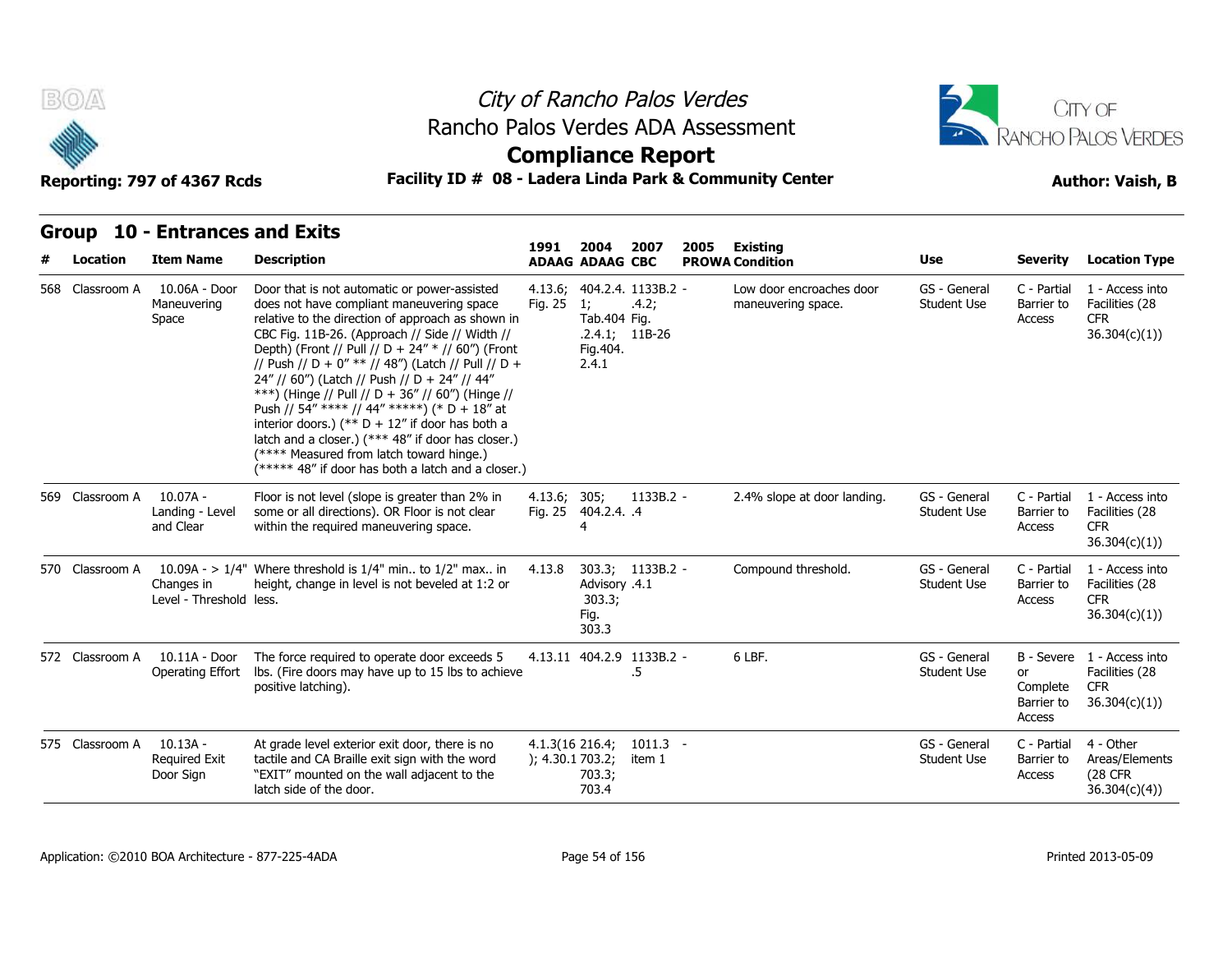



### **Compliance Report**

### Reporting: 797 of 4367 Rcds **Facility ID # 08 - Ladera Linda Park & Community Center Author: Vaish, B**

| B(0)              | Reporting: 797 of 4367 Rcds                         | Rancho Palos Verdes ADA Assessment<br>Facility ID # 08 - Ladera Linda Park & Community Center                                                                                                                                                                              |                    |                                          | City of Rancho Palos Verdes<br><b>Compliance Report</b> | <b>CITY OF</b><br>RANCHO PALOS VERDES<br><b>Author: Vaish, B</b> |                                    |                                    |                                               |                                                                            |
|-------------------|-----------------------------------------------------|----------------------------------------------------------------------------------------------------------------------------------------------------------------------------------------------------------------------------------------------------------------------------|--------------------|------------------------------------------|---------------------------------------------------------|------------------------------------------------------------------|------------------------------------|------------------------------------|-----------------------------------------------|----------------------------------------------------------------------------|
| Group<br>Location | <b>10 - Entrances and Exits</b><br><b>Item Name</b> | <b>Description</b>                                                                                                                                                                                                                                                         | 1991               | 2004<br><b>ADAAG ADAAG CBC</b>           | 2007                                                    | 2005                                                             | Existing<br><b>PROWA Condition</b> | Use                                | <b>Severity</b>                               | <b>Location Type</b>                                                       |
| 576 Classroom A   | $10.10 -$ Single-<br><b>Action Hardware</b>         | Handles, locks, and latches or other operative<br>devices are not operable with one hand and<br>without tight grasping, pinching, or twisting of<br>the wrist. (U-shaped handles, levers, and<br>push/pull type mechanisms are acceptable<br>designs.)                     | 4.13.9             | 404.2.7; .5.2<br>Advisory<br>404.2.7     | 309.4; 1133B.2 -                                        |                                                                  | Knob.                              | GS - General<br><b>Student Use</b> | C - Partial<br>Barrier to<br>Access           | 1 - Access into<br>Facilities (28<br>CFR.<br>36.304(c)(1)                  |
| 577 Classroom A   | $10.07A -$<br>Landing - Level<br>and Clear          | Floor is not level (slope is greater than 2% in<br>some or all directions). OR Floor is not clear<br>within the required maneuvering space.                                                                                                                                | 4.13.6;<br>Fig. 25 | 305;<br>404.2.4. .4<br>4                 | $1133B.2 -$                                             |                                                                  | 2.4% slope at door landing.        | GS - General<br><b>Student Use</b> | C - Partial<br>Barrier to<br>Access           | 1 - Access into<br>Facilities (28<br><b>CFR</b><br>36.304(c)(1)            |
| 578 Classroom A   | Changes in<br>Level - Threshold less.               | 10.09A - $> 1/4$ " Where threshold is 1/4" min to 1/2" max in<br>height, change in level is not beveled at 1:2 or                                                                                                                                                          | 4.13.8             | Advisory .4.1<br>303.3;<br>Fig.<br>303.3 | 303.3; 1133B.2 -                                        |                                                                  | Compound threshold.                | GS - General<br><b>Student Use</b> | C - Partial<br>Barrier to<br>Access           | 1 - Access into<br>Facilities (28<br><b>CFR</b><br>36.304(c)(1)            |
| 580 Classroom A   | 10.11A - Door<br>Operating Effort                   | The force required to operate door exceeds 5<br>Ibs. (Fire doors may have up to 15 lbs to achieve<br>positive latching).                                                                                                                                                   |                    |                                          | 4.13.11 404.2.9 1133B.2 -<br>.5                         |                                                                  | 8 LBF.                             | GS - General<br><b>Student Use</b> | <b>or</b><br>Complete<br>Barrier to<br>Access | B - Severe 1 - Access into<br>Facilities (28<br><b>CFR</b><br>36.304(c)(1) |
| 582 Classroom A   | $10.10 -$ Single-<br>Action Hardware                | Handles, locks, and latches or other operative<br>devices are not operable with one hand and<br>without tight grasping, pinching, or twisting of<br>the wrist. (U-shaped handles, levers, and<br>push/pull type mechanisms are acceptable<br>designs.)                     | 4.13.9             | 404.2.7; .5.2<br>Advisory<br>404.2.7     | 309.4; 1133B.2 -                                        |                                                                  | Knob.                              | GS - General<br><b>Student Use</b> | C - Partial<br>Barrier to<br>Access           | 1 - Access into<br>Facilities (28<br><b>CFR</b><br>36.304(c)(1)            |
| 583 Classroom A   | 10.08 - Kick<br>Plate                               | Bottom 10" of door does not have a smooth,<br>uninterrupted surface on the push side to allow<br>the door to be opened by a wheelchair footrest<br>without creating a trap or hazardous condition.<br>(This requirement does not apply to automatic<br>and sliding doors.) |                    | 0                                        | 404.2.1 1133B.2 -<br>.6                                 |                                                                  | Door stop.                         | GS - General<br><b>Student Use</b> | A - Safety<br>Hazard                          | 1 - Access into<br>Facilities (28<br><b>CFR</b><br>36.304(c)(1)            |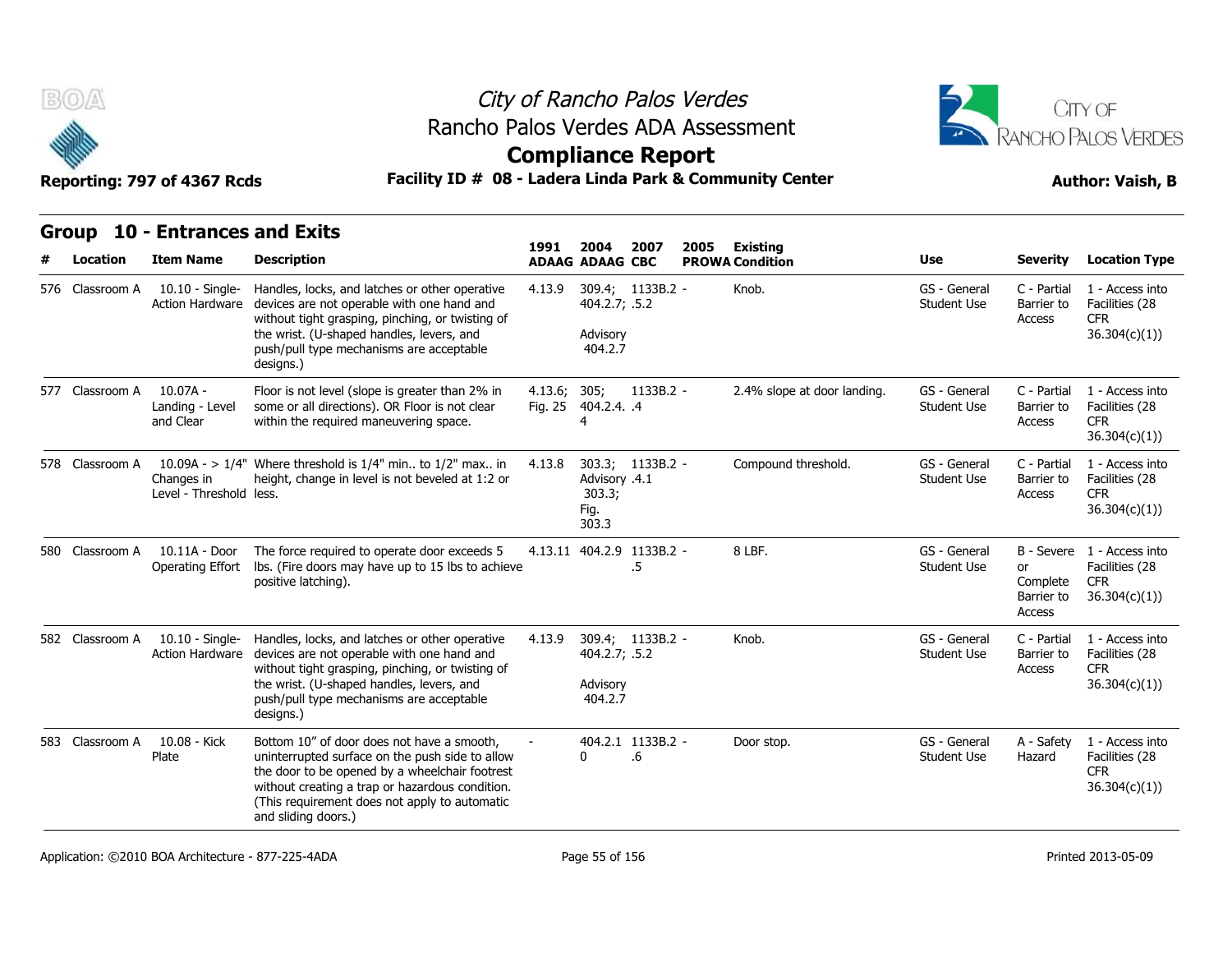



### **Compliance Report**

### Reporting: 797 of 4367 Rcds **Facility ID # 08 - Ladera Linda Park & Community Center Author: Vaish, B**

| <b>BOA</b>               | Reporting: 797 of 4367 Rcds                         |                                                                                                                                                                                                                                                                                                                                                                                                                                                                                                                                                                                                                                                                               | City of Rancho Palos Verdes<br>Rancho Palos Verdes ADA Assessment<br><b>Compliance Report</b><br>Facility ID # 08 - Ladera Linda Park & Community Center |                                                                          |                             |                                                   |                                    |                                     |                                                                 |  |  |  |
|--------------------------|-----------------------------------------------------|-------------------------------------------------------------------------------------------------------------------------------------------------------------------------------------------------------------------------------------------------------------------------------------------------------------------------------------------------------------------------------------------------------------------------------------------------------------------------------------------------------------------------------------------------------------------------------------------------------------------------------------------------------------------------------|----------------------------------------------------------------------------------------------------------------------------------------------------------|--------------------------------------------------------------------------|-----------------------------|---------------------------------------------------|------------------------------------|-------------------------------------|-----------------------------------------------------------------|--|--|--|
| <b>Group</b><br>Location | <b>10 - Entrances and Exits</b><br><b>Item Name</b> | <b>Description</b>                                                                                                                                                                                                                                                                                                                                                                                                                                                                                                                                                                                                                                                            | 1991                                                                                                                                                     | 2004<br><b>ADAAG ADAAG CBC</b>                                           | 2007                        | 2005<br><b>Existing</b><br><b>PROWA Condition</b> | Use                                | <b>Severity</b>                     | <b>Location Type</b>                                            |  |  |  |
| 584 Classroom A          | 10.13A -<br><b>Required Exit</b><br>Door Sign       | At grade level exterior exit door, there is no<br>tactile and CA Braille exit sign with the word<br>"EXIT" mounted on the wall adjacent to the<br>latch side of the door.                                                                                                                                                                                                                                                                                                                                                                                                                                                                                                     | $4.1.3(16\ 216.4)$<br>); 4.30.1 703.2;                                                                                                                   | 703.3;<br>703.4                                                          | $1011.3 -$<br>item 1        |                                                   | GS - General<br>Student Use        | C - Partial<br>Barrier to<br>Access | 4 - Other<br>Areas/Elements<br><b>(28 CFR</b><br>36.304(c)(4)   |  |  |  |
| 586 Classroom A          | 10.06A - Door<br>Maneuvering<br>Space               | Door that is not automatic or power-assisted<br>does not have compliant maneuvering space<br>relative to the direction of approach as shown in<br>CBC Fig. 11B-26. (Approach // Side // Width //<br>Depth) (Front // Pull // D + 24" * // 60") (Front<br>// Push // D + 0" ** // 48") (Latch // Pull // D +<br>24" // 60") (Latch // Push // D + 24" // 44"<br>***) (Hinge // Pull // D + 36" // 60") (Hinge //<br>Push // 54" **** // 44" *****) (* D + 18" at<br>interior doors.) (** $D + 12$ " if door has both a<br>latch and a closer.) (*** 48" if door has closer.)<br>(**** Measured from latch toward hinge.)<br>(***** 48" if door has both a latch and a closer.) | 4.13.6;<br>Fig. 25                                                                                                                                       | $\overline{1}$<br>Tab.404 Fig.<br>$.2.4.1; 11B-26$<br>Fig. 404.<br>2.4.1 | 404.2.4. 1133B.2 -<br>.4.2; | 3 1/2" strike clearance to<br>cabinet.            | GS - General<br><b>Student Use</b> | C - Partial<br>Barrier to<br>Access | 1 - Access into<br>Facilities (28<br><b>CFR</b><br>36.304(c)(1) |  |  |  |
| 587 Classroom A          | $10.09B -$<br>Threshold -<br>Height                 | The threshold at doorway exceeds 1/2" in height. 4.13.8                                                                                                                                                                                                                                                                                                                                                                                                                                                                                                                                                                                                                       |                                                                                                                                                          | Advisory .4.1<br>303.3;<br>Fig.<br>303.3                                 | 303.3; 1133B.2 -            | 1" high.                                          | GS - General<br><b>Student Use</b> | C - Partial<br>Barrier to<br>Access | 1 - Access into<br>Facilities (28<br><b>CFR</b><br>36.304(c)(1) |  |  |  |
| 588 Playground           | $10.02 -$<br>Entrance Sign                          | Accessible entrance is not identified by an ISA.                                                                                                                                                                                                                                                                                                                                                                                                                                                                                                                                                                                                                              | 28 CFR 216.6<br>35.163(<br>b)1                                                                                                                           |                                                                          | $1117B.5 -$<br>.8.1.2       |                                                   | GS - General<br><b>Student Use</b> | C - Partial<br>Barrier to<br>Access | 1 - Access into<br>Facilities (28<br><b>CFR</b><br>36.304(c)(1) |  |  |  |
| 589 Playground           | $10.07A -$<br>Landing - Level<br>and Clear          | Floor is not level (slope is greater than 2% in<br>some or all directions). OR Floor is not clear<br>within the required maneuvering space.                                                                                                                                                                                                                                                                                                                                                                                                                                                                                                                                   | 4.13.6;<br>Fig. 25                                                                                                                                       | 305;<br>404.2.4. .4<br>4                                                 | $1133B.2 -$                 | 2.2% to 2.9% slope at gate<br>landing.            | GS - General<br>Student Use        | C - Partial<br>Barrier to<br>Access | 1 - Access into<br>Facilities (28<br><b>CFR</b><br>36.304(c)(1) |  |  |  |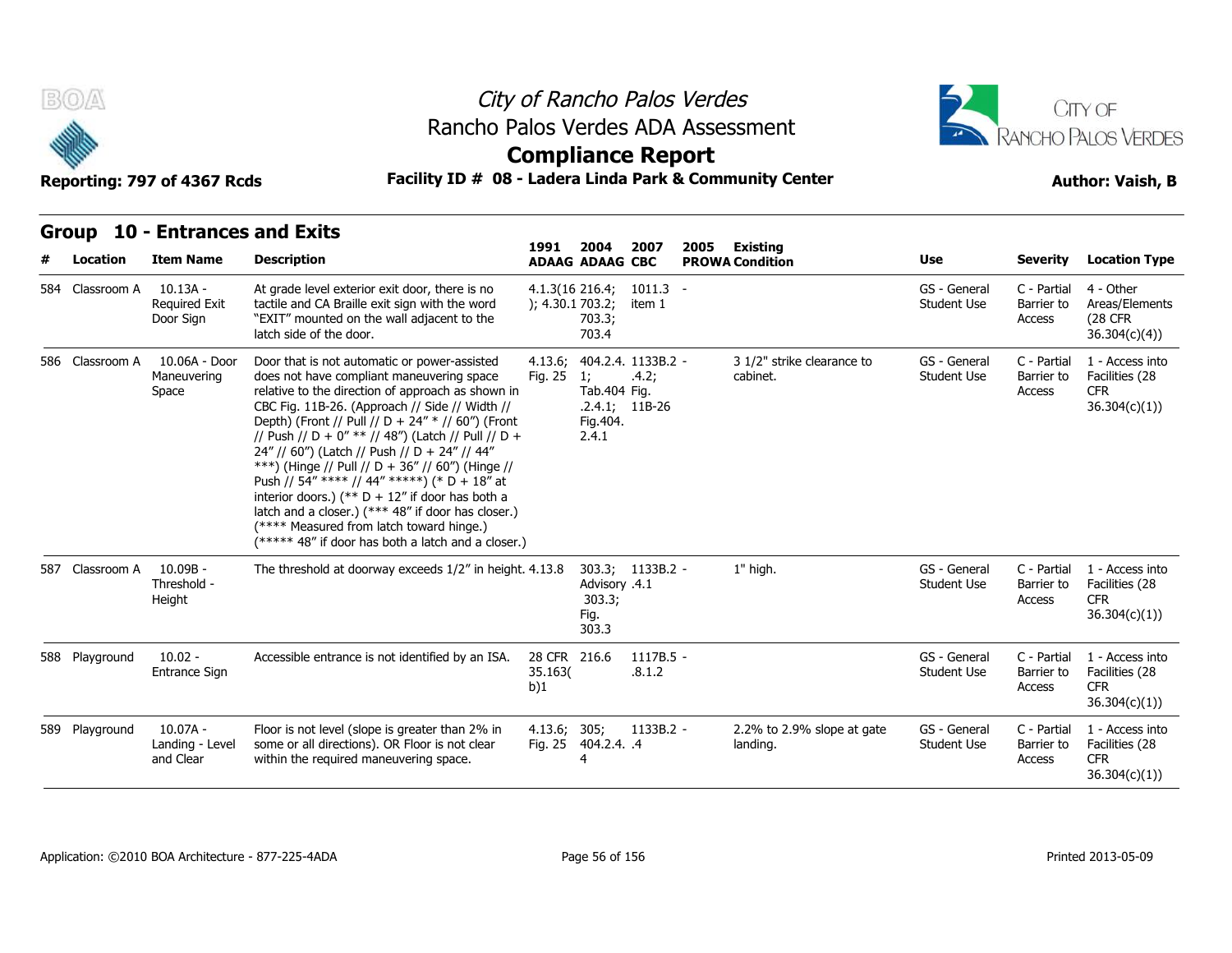



**Compliance Report**

### Reporting: 797 of 4367 Rcds **Facility ID # 08 - Ladera Linda Park & Community Center Author: Vaish, B**

| Group            | <b>10 - Entrances and Exits</b>                              |                                                                                                                                                                                                                                                                            | 1991   | 2004                                                     | 2007 |      |                                    |                                              |                                     |                                                                  |
|------------------|--------------------------------------------------------------|----------------------------------------------------------------------------------------------------------------------------------------------------------------------------------------------------------------------------------------------------------------------------|--------|----------------------------------------------------------|------|------|------------------------------------|----------------------------------------------|-------------------------------------|------------------------------------------------------------------|
| Location         | <b>Item Name</b>                                             | <b>Description</b>                                                                                                                                                                                                                                                         |        | <b>ADAAG ADAAG CBC</b>                                   |      | 2005 | Existing<br><b>PROWA Condition</b> | <b>Use</b>                                   | <b>Severity</b>                     | <b>Location Type</b>                                             |
| 590 Playground   | 10.08 - Kick<br>Plate                                        | Bottom 10" of door does not have a smooth,<br>uninterrupted surface on the push side to allow<br>the door to be opened by a wheelchair footrest<br>without creating a trap or hazardous condition.<br>(This requirement does not apply to automatic<br>and sliding doors.) |        | 404.2.1 1133B.2 -<br>0                                   | .6   |      |                                    | GS - General<br><b>Student Use</b>           | A - Safety<br>Hazard                | 1 - Access into<br>Facilities (28<br><b>CFR</b><br>36.304(c)(1)  |
| 591 Playground   | 10.10 - Single-<br><b>Action Hardware</b>                    | Handles, locks, and latches or other operative<br>devices are not operable with one hand and<br>without tight grasping, pinching, or twisting of<br>the wrist. (U-shaped handles, levers, and<br>push/pull type mechanisms are acceptable<br>designs.)                     | 4.13.9 | 309.4; 1133B.2 -<br>404.2.7; .5.2<br>Advisory<br>404.2.7 |      |      |                                    | GS - General<br><b>Student Use</b>           | C - Partial<br>Barrier to<br>Access | 1 - Access into<br>Facilities (28<br><b>CFR</b><br>36.304(c)(1)) |
| 654 Utility Room | 10.10 - Single-<br><b>Action Hardware</b>                    | Handles, locks, and latches or other operative<br>devices are not operable with one hand and<br>without tight grasping, pinching, or twisting of<br>the wrist. (U-shaped handles, levers, and<br>push/pull type mechanisms are acceptable<br>designs.)                     | 4.13.9 | 309.4; 1133B.2 -<br>404.2.7; .5.2<br>Advisory<br>404.2.7 |      |      | Non-compliant hardware.            | $MS -$<br>Maintenance<br>and Storage<br>Only | C - Partial<br>Barrier to<br>Access | 1 - Access into<br>Facilities (28<br><b>CFR</b><br>36.304(c)(1)  |
| 656 Utility Room | 10.16 - Other -<br><b>Building</b><br>Entrances and<br>Exits | See Additional Comments                                                                                                                                                                                                                                                    |        |                                                          |      |      | Concrete to grass transition.      | MS -<br>Maintenance<br>and Storage<br>Only   | C - Partial<br>Barrier to<br>Access | 1 - Access into<br>Facilities (28<br><b>CFR</b><br>36.304(c)(1)  |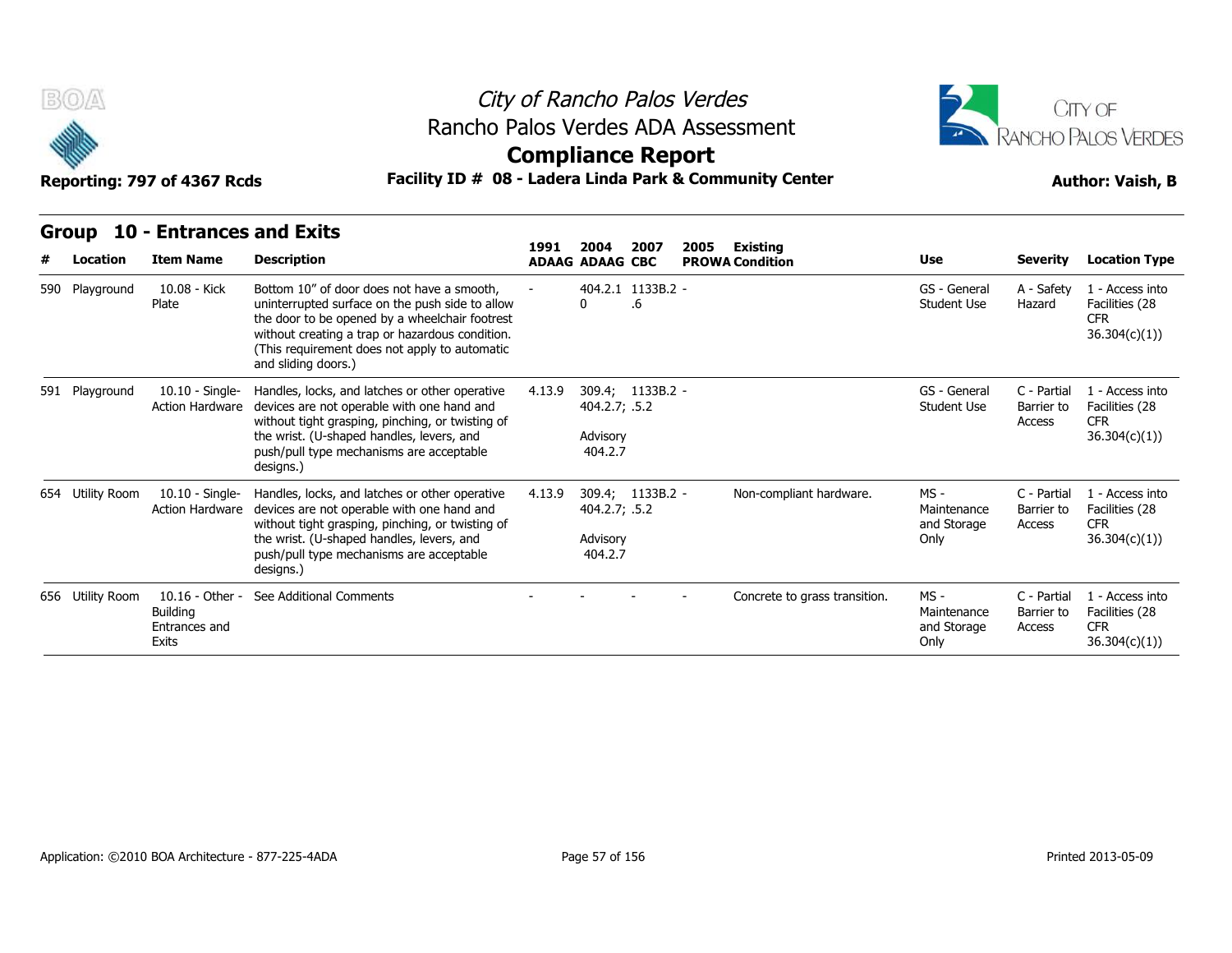



### **Compliance Report**

### Reporting: 797 of 4367 Rcds **Facility ID # 08 - Ladera Linda Park & Community Center Author: Vaish, B**

| B(0)             | Reporting: 797 of 4367 Rcds                                  |                                                                                                                                                                                                                                                                                                                                                                                                                                                                                                                                                                                                                                                                               | City of Rancho Palos Verdes<br>Rancho Palos Verdes ADA Assessment<br><b>Compliance Report</b><br>Facility ID # 08 - Ladera Linda Park & Community Center |                                                    |                                                 |      |                                    |                                            |                                     |                                                                 |  |  |
|------------------|--------------------------------------------------------------|-------------------------------------------------------------------------------------------------------------------------------------------------------------------------------------------------------------------------------------------------------------------------------------------------------------------------------------------------------------------------------------------------------------------------------------------------------------------------------------------------------------------------------------------------------------------------------------------------------------------------------------------------------------------------------|----------------------------------------------------------------------------------------------------------------------------------------------------------|----------------------------------------------------|-------------------------------------------------|------|------------------------------------|--------------------------------------------|-------------------------------------|-----------------------------------------------------------------|--|--|
| Group            | <b>10 - Entrances and Exits</b>                              |                                                                                                                                                                                                                                                                                                                                                                                                                                                                                                                                                                                                                                                                               |                                                                                                                                                          |                                                    |                                                 |      |                                    |                                            |                                     |                                                                 |  |  |
| Location         | <b>Item Name</b>                                             | <b>Description</b>                                                                                                                                                                                                                                                                                                                                                                                                                                                                                                                                                                                                                                                            | 1991                                                                                                                                                     | 2004<br><b>ADAAG ADAAG CBC</b>                     | 2007                                            | 2005 | Existing<br><b>PROWA Condition</b> | Use                                        | <b>Severity</b>                     | <b>Location Type</b>                                            |  |  |
| 657 Utility Room | 10.06A - Door<br>Maneuvering<br>Space                        | Door that is not automatic or power-assisted<br>does not have compliant maneuvering space<br>relative to the direction of approach as shown in<br>CBC Fig. 11B-26. (Approach // Side // Width //<br>Depth) (Front // Pull // D + 24" * // 60") (Front<br>// Push // D + 0" ** // 48") (Latch // Pull // D +<br>24" // 60") (Latch // Push // D + 24" // 44"<br>***) (Hinge // Pull // D + 36" // 60") (Hinge //<br>Push // 54" **** // 44" *****) (* D + 18" at<br>interior doors.) (** $D + 12$ " if door has both a<br>latch and a closer.) (*** 48" if door has closer.)<br>(**** Measured from latch toward hinge.)<br>(***** 48" if door has both a latch and a closer.) | 4.13.6;<br>Fig. 25                                                                                                                                       | $\mathbf{1}$<br>Tab.404 Fig.<br>Fig. 404.<br>2.4.1 | 404.2.4. 1133B.2 -<br>.4.2;<br>$.2.4.1; 11B-26$ |      | 6.7% CS at door landing.           | MS -<br>Maintenance<br>and Storage<br>Only | C - Partial<br>Barrier to<br>Access | 1 - Access into<br>Facilities (28<br><b>CFR</b><br>36.304(c)(1) |  |  |
| 658 Utility Room | 10.16 - Other -<br><b>Building</b><br>Entrances and<br>Exits | See Additional Comments                                                                                                                                                                                                                                                                                                                                                                                                                                                                                                                                                                                                                                                       |                                                                                                                                                          |                                                    |                                                 |      | Door landing runs along ramp.      | MS-<br>Maintenance<br>and Storage<br>Only  | C - Partial<br>Barrier to<br>Access | 1 - Access into<br>Facilities (28<br><b>CFR</b><br>36.304(c)(1) |  |  |
| 716 Storage      | $10.10 -$ Single-<br><b>Action Hardware</b>                  | Handles, locks, and latches or other operative<br>devices are not operable with one hand and<br>without tight grasping, pinching, or twisting of<br>the wrist. (U-shaped handles, levers, and<br>push/pull type mechanisms are acceptable<br>designs.)                                                                                                                                                                                                                                                                                                                                                                                                                        | 4.13.9                                                                                                                                                   | 404.2.7; .5.2<br>Advisory<br>404.2.7               | 309.4; 1133B.2 -                                |      | Hardware not compliant.            | MS -<br>Maintenance<br>and Storage<br>Only | C - Partial<br>Barrier to<br>Access | 1 - Access into<br>Facilities (28<br><b>CFR</b><br>36.304(c)(1) |  |  |
| 718 Storage      | Changes in<br>Level - Threshold less.                        | 10.09A - > $1/4$ " Where threshold is $1/4$ " min to $1/2$ " max in<br>height, change in level is not beveled at 1:2 or                                                                                                                                                                                                                                                                                                                                                                                                                                                                                                                                                       | 4.13.8                                                                                                                                                   | Advisory .4.1<br>303.3;<br>Fig.<br>303.3           | 303.3; 1133B.2 -                                |      | Not leveled.                       | MS -<br>Maintenance<br>and Storage<br>Only | C - Partial<br>Barrier to<br>Access | 1 - Access into<br>Facilities (28<br>CFR.<br>36.304(c)(1)       |  |  |
| 740 Office       | $10.02 -$<br>Entrance Sign                                   | Accessible entrance is not identified by an ISA.                                                                                                                                                                                                                                                                                                                                                                                                                                                                                                                                                                                                                              | 28 CFR 216.6<br>35.163(<br>b)1                                                                                                                           |                                                    | $1117B.5 -$<br>.8.1.2                           |      |                                    | $PV -$<br>Public/Visitor<br>Use            | C - Partial<br>Barrier to<br>Access | 1 - Access into<br>Facilities (28<br><b>CFR</b><br>36.304(c)(1) |  |  |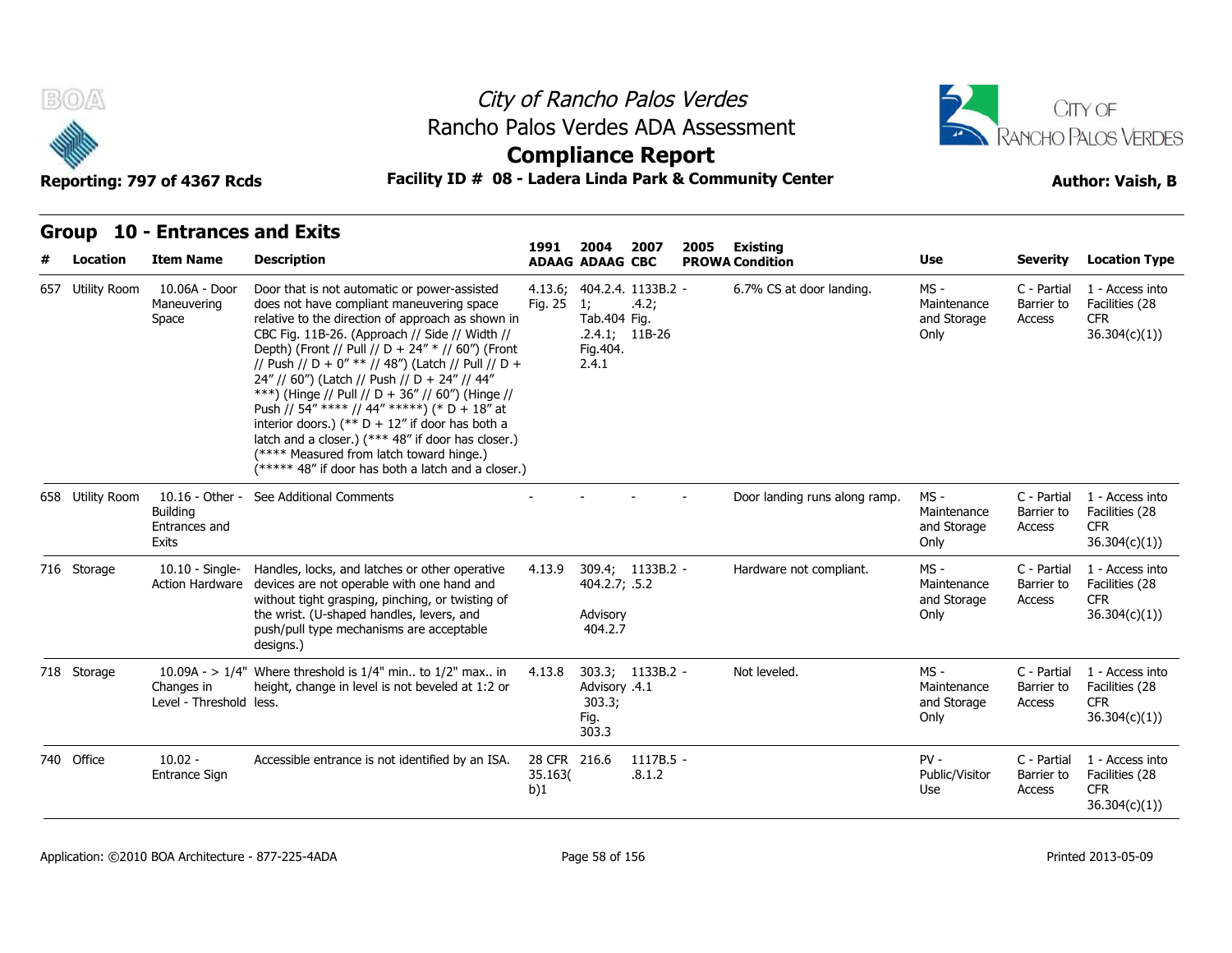



### **Compliance Report**

### Reporting: 797 of 4367 Rcds **Facility ID # 08 - Ladera Linda Park & Community Center Author: Vaish, B**

|                       | Group 10 - Entrances and Exits                  |                                                                                                                                                                                                                                                        |                                        |                                          |                      |      |                                           |                                 |                                        |                                                                            |
|-----------------------|-------------------------------------------------|--------------------------------------------------------------------------------------------------------------------------------------------------------------------------------------------------------------------------------------------------------|----------------------------------------|------------------------------------------|----------------------|------|-------------------------------------------|---------------------------------|----------------------------------------|----------------------------------------------------------------------------|
| Location              | <b>Item Name</b>                                | <b>Description</b>                                                                                                                                                                                                                                     | 1991                                   | 2004<br><b>ADAAG ADAAG CBC</b>           | 2007                 | 2005 | <b>Existing</b><br><b>PROWA Condition</b> | <b>Use</b>                      | <b>Severity</b>                        | <b>Location Type</b>                                                       |
| 743 Office            | $10.10 -$ Single-<br><b>Action Hardware</b>     | Handles, locks, and latches or other operative<br>devices are not operable with one hand and<br>without tight grasping, pinching, or twisting of<br>the wrist. (U-shaped handles, levers, and<br>push/pull type mechanisms are acceptable<br>designs.) | 4.13.9                                 | 404.2.7; .5.2<br>Advisory<br>404.2.7     | 309.4; 1133B.2 -     |      | Knob.                                     | $PV -$<br>Public/Visitor<br>Use | C - Partial<br>Barrier to<br>Access    | 1 - Access into<br>Facilities (28<br><b>CFR</b><br>36.304(c)(1)            |
| 744 Office            | $10.13A -$<br><b>Required Exit</b><br>Door Sign | At grade level exterior exit door, there is no<br>tactile and CA Braille exit sign with the word<br>"EXIT" mounted on the wall adjacent to the<br>latch side of the door.                                                                              | $4.1.3(16\ 216.4)$<br>); 4.30.1 703.2; | 703.3;<br>703.4                          | $1011.3 -$<br>item 1 |      |                                           | $PV -$<br>Public/Visitor<br>Use | C - Partial<br>Barrier to<br>Access    | 4 - Other<br>Areas/Elements<br>(28 CFR)<br>36.304(c)(4)                    |
| 745 Office            | $10.07A -$<br>Landing - Level<br>and Clear      | Floor is not level (slope is greater than 2% in<br>some or all directions). OR Floor is not clear<br>within the required maneuvering space.                                                                                                            | 4.13.6;<br>Fig. 25                     | 305;<br>404.2.4. .4<br>4                 | 1133B.2 -            |      | 3.4% slope at door landing.               | $PV -$<br>Public/Visitor<br>Use | C - Partial<br>Barrier to<br>Access    | 1 - Access into<br>Facilities (28<br><b>CFR</b><br>36.304(c)(1)            |
| 746 Office            | $10.09B -$<br>Threshold -<br>Height             | The threshold at doorway exceeds 1/2" in height. 4.13.8                                                                                                                                                                                                |                                        | Advisory .4.1<br>303.3;<br>Fig.<br>303.3 | 303.3; 1133B.2 -     |      | Compound threshold.                       | $PV -$<br>Public/Visitor<br>Use | C - Partial<br>Barrier to<br>Access    | 1 - Access into<br>Facilities (28<br><b>CFR</b><br>36.304(c)(1)            |
| 748 Office            | 10.11A - Door<br><b>Operating Effort</b>        | The force required to operate door exceeds 5<br>Ibs. (Fire doors may have up to 15 lbs to achieve<br>positive latching).                                                                                                                               |                                        | 4.13.11 404.2.9 1133B.2 -                | .5                   |      | 10 LBF.                                   | $PV -$<br>Public/Visitor<br>Use | or<br>Complete<br>Barrier to<br>Access | B - Severe 1 - Access into<br>Facilities (28<br><b>CFR</b><br>36.304(c)(1) |
| 749 Discovery<br>Room | $10.02 -$<br>Entrance Sign                      | Accessible entrance is not identified by an ISA.                                                                                                                                                                                                       | 28 CFR 216.6<br>35.163(<br>b)1         |                                          | 1117B.5 -<br>.8.1.2  |      |                                           | $PV -$<br>Public/Visitor<br>Use | C - Partial<br>Barrier to<br>Access    | 1 - Access into<br>Facilities (28<br><b>CFR</b><br>36.304(c)(1)            |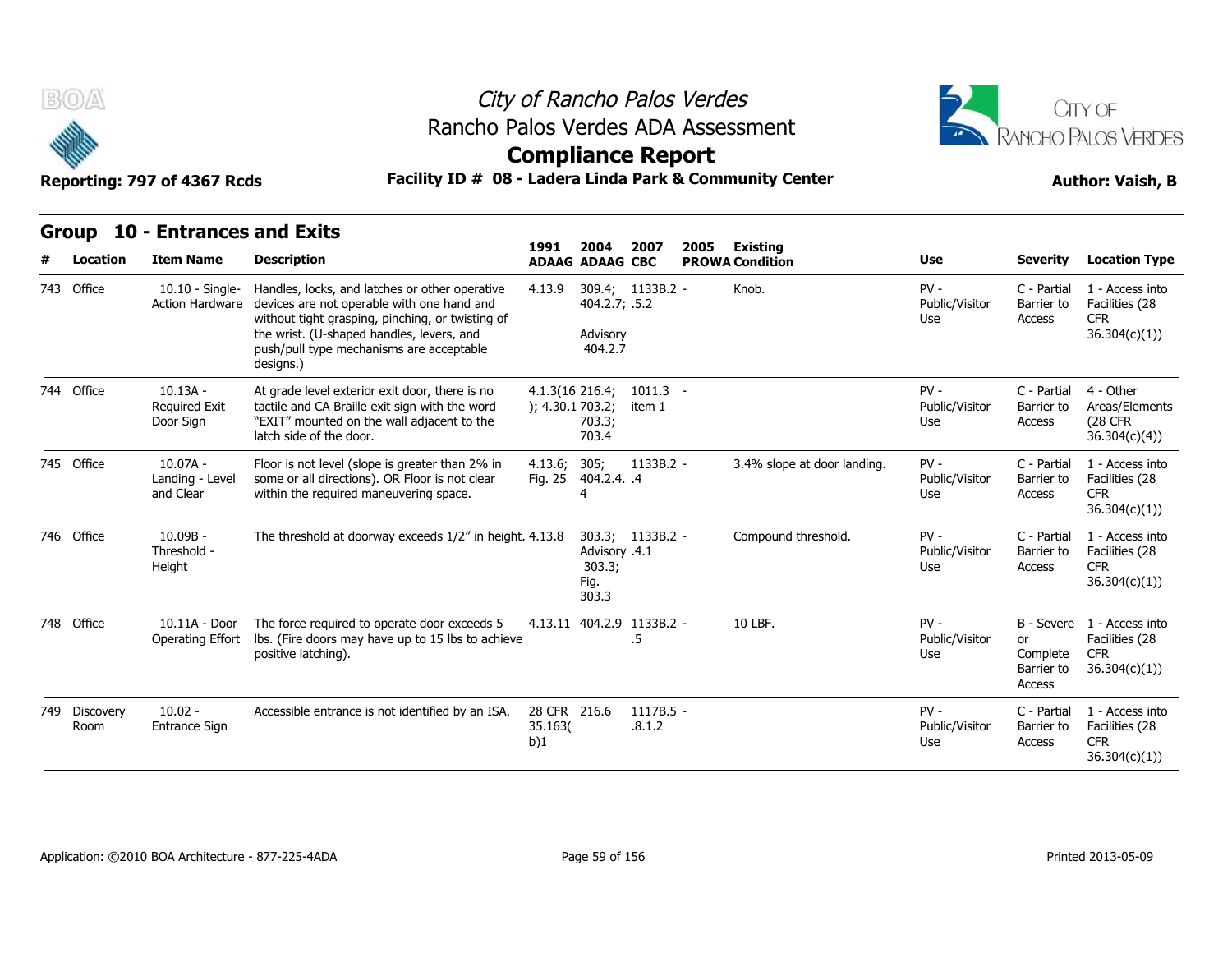



### **Compliance Report**

### Reporting: 797 of 4367 Rcds **Facility ID # 08 - Ladera Linda Park & Community Center Author: Vaish, B**

|     | v                             | Reporting: 797 of 4367 Rcds                     |                                                                                                                                                                                                                                                        | AAMbuquee Izabart<br>Facility ID # 08 - Ladera Linda Park & Community Center |                                          |                       |      |                             |                                 |                                        | <b>Author: Vaish, B</b>                                                    |  |  |  |
|-----|-------------------------------|-------------------------------------------------|--------------------------------------------------------------------------------------------------------------------------------------------------------------------------------------------------------------------------------------------------------|------------------------------------------------------------------------------|------------------------------------------|-----------------------|------|-----------------------------|---------------------------------|----------------------------------------|----------------------------------------------------------------------------|--|--|--|
|     | Group                         | <b>10 - Entrances and Exits</b>                 |                                                                                                                                                                                                                                                        | 1991                                                                         | 2004                                     | 2007                  | 2005 | <b>Existing</b>             |                                 |                                        |                                                                            |  |  |  |
| #   | <b>Location</b>               | <b>Item Name</b>                                | <b>Description</b>                                                                                                                                                                                                                                     |                                                                              | <b>ADAAG ADAAG CBC</b>                   |                       |      | <b>PROWA Condition</b>      | Use                             | <b>Severity</b>                        | <b>Location Type</b>                                                       |  |  |  |
|     | 753 Discovery<br>Room         | $10.13A -$<br><b>Required Exit</b><br>Door Sign | At grade level exterior exit door, there is no<br>tactile and CA Braille exit sign with the word<br>"EXIT" mounted on the wall adjacent to the<br>latch side of the door.                                                                              | ); 4.30.1 703.2;                                                             | 4.1.3(16 216.4;<br>703.3;<br>703.4       | $1011.3 -$<br>item 1  |      |                             | $PV -$<br>Public/Visitor<br>Use | C - Partial<br>Barrier to<br>Access    | 4 - Other<br>Areas/Elements<br><b>(28 CFR)</b><br>36.304(c)(4)             |  |  |  |
|     | 754 Discovery<br>Room         | $10.10 -$ Single-<br>Action Hardware            | Handles, locks, and latches or other operative<br>devices are not operable with one hand and<br>without tight grasping, pinching, or twisting of<br>the wrist. (U-shaped handles, levers, and<br>push/pull type mechanisms are acceptable<br>designs.) | 4.13.9                                                                       | 404.2.7; .5.2<br>Advisory<br>404.2.7     | 309.4; 1133B.2 -      |      | Knob.                       | $PV -$<br>Public/Visitor<br>Use | C - Partial<br>Barrier to<br>Access    | 1 - Access into<br>Facilities (28<br><b>CFR</b><br>36.304(c)(1))           |  |  |  |
|     | 755 Discovery<br>Room         | $10.09B -$<br>Threshold -<br>Height             | The threshold at doorway exceeds 1/2" in height. 4.13.8                                                                                                                                                                                                |                                                                              | Advisory .4.1<br>303.3;<br>Fig.<br>303.3 | 303.3; 1133B.2 -      |      |                             | $PV -$<br>Public/Visitor<br>Use | C - Partial<br>Barrier to<br>Access    | 1 - Access into<br>Facilities (28<br><b>CFR</b><br>36.304(c)(1))           |  |  |  |
| 757 | Discovery<br>Room             | 10.11A - Door<br>Operating Effort               | The force required to operate door exceeds 5<br>Ibs. (Fire doors may have up to 15 lbs to achieve<br>positive latching).                                                                                                                               |                                                                              | 4.13.11 404.2.9 1133B.2 -                | .5                    |      | 8 LBF.                      | $PV -$<br>Public/Visitor<br>Use | or<br>Complete<br>Barrier to<br>Access | B - Severe 1 - Access into<br>Facilities (28<br><b>CFR</b><br>36.304(c)(1) |  |  |  |
|     | 758 Discovery<br>Room         | $10.07A -$<br>Landing - Level<br>and Clear      | Floor is not level (slope is greater than 2% in<br>some or all directions). OR Floor is not clear<br>within the required maneuvering space.                                                                                                            | 4.13.6; 305;                                                                 | Fig. 25 404.2.4. .4                      | 1133B.2 -             |      | 4.0% slope at door landing. | $PV -$<br>Public/Visitor<br>Use | C - Partial<br>Barrier to<br>Access    | 1 - Access into<br>Facilities (28<br><b>CFR</b><br>36.304(c)(1)            |  |  |  |
|     | 759 Multi-<br>purpose<br>Room | $10.02 -$<br>Entrance Sign                      | Accessible entrance is not identified by an ISA.                                                                                                                                                                                                       | 28 CFR 216.6<br>35.163(<br>b)1                                               |                                          | $1117B.5 -$<br>.8.1.2 |      |                             | $PV -$<br>Public/Visitor<br>Use | C - Partial<br>Barrier to<br>Access    | 1 - Access into<br>Facilities (28<br><b>CFR</b><br>36.304(c)(1))           |  |  |  |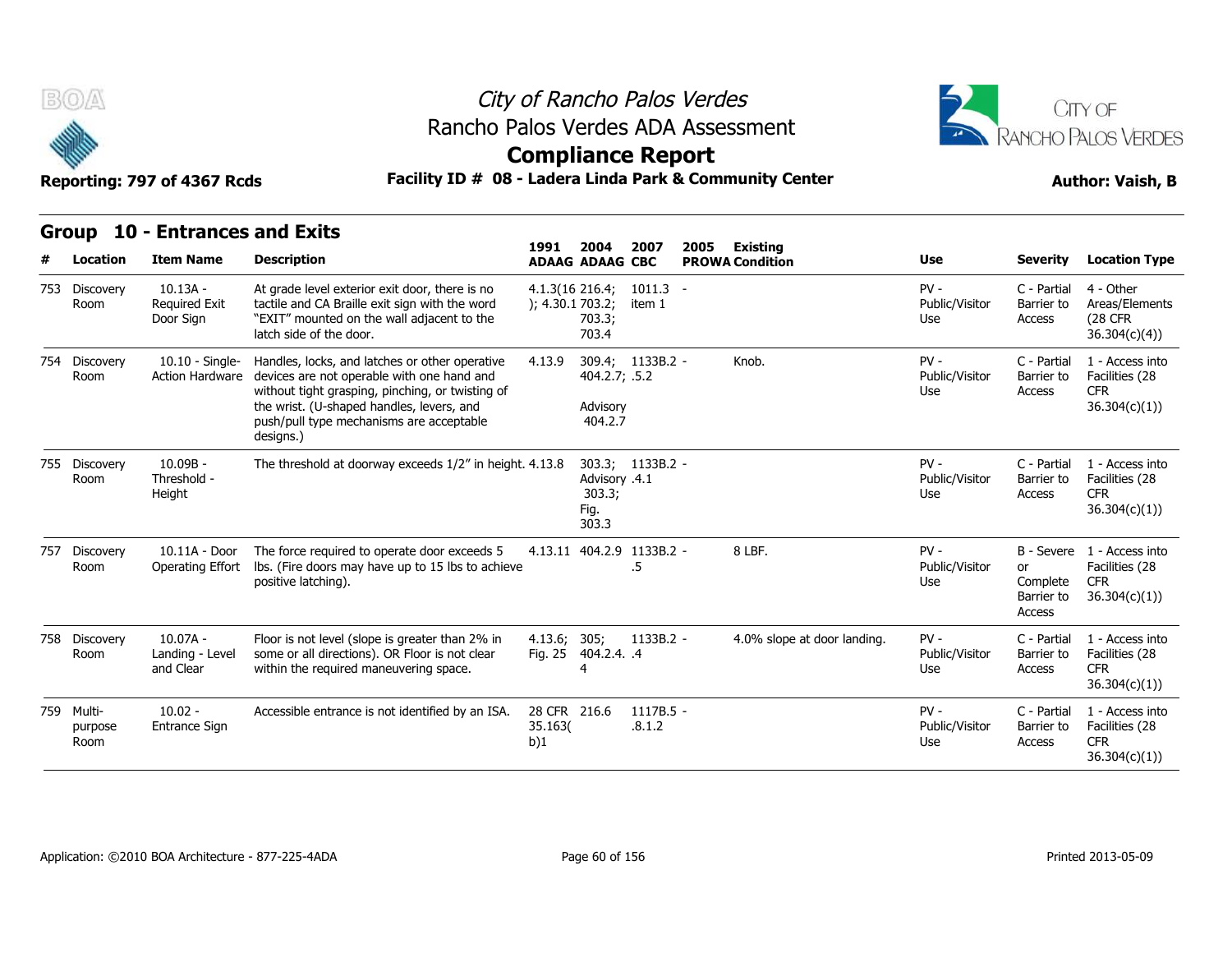



**Compliance Report**

Reporting: 797 of 4367 Rcds **Facility ID # 08 - Ladera Linda Park & Community Center Author: Vaish, B** 

|   |                               | Group 10 - Entrances and Exits                  |                                                                                                                                                                                                                                                        |                                        |                                          |                      |      |                                           |                                 |                                                      |                                                                            |
|---|-------------------------------|-------------------------------------------------|--------------------------------------------------------------------------------------------------------------------------------------------------------------------------------------------------------------------------------------------------------|----------------------------------------|------------------------------------------|----------------------|------|-------------------------------------------|---------------------------------|------------------------------------------------------|----------------------------------------------------------------------------|
| # | Location                      | <b>Item Name</b>                                | <b>Description</b>                                                                                                                                                                                                                                     | 1991                                   | 2004<br><b>ADAAG ADAAG CBC</b>           | 2007                 | 2005 | <b>Existing</b><br><b>PROWA Condition</b> | <b>Use</b>                      | <b>Severity</b>                                      | <b>Location Type</b>                                                       |
|   | 760 Multi-<br>purpose<br>Room | $10.10 -$ Single-<br><b>Action Hardware</b>     | Handles, locks, and latches or other operative<br>devices are not operable with one hand and<br>without tight grasping, pinching, or twisting of<br>the wrist. (U-shaped handles, levers, and<br>push/pull type mechanisms are acceptable<br>designs.) | 4.13.9                                 | 404.2.7; .5.2<br>Advisory<br>404.2.7     | 309.4; 1133B.2 -     |      | Thumb latch.                              | $PV -$<br>Public/Visitor<br>Use | C - Partial<br>Barrier to<br>Access                  | 1 - Access into<br>Facilities (28<br><b>CFR</b><br>36.304(c)(1)            |
|   | 761 Multi-<br>purpose<br>Room | $10.13A -$<br><b>Required Exit</b><br>Door Sign | At grade level exterior exit door, there is no<br>tactile and CA Braille exit sign with the word<br>"EXIT" mounted on the wall adjacent to the<br>latch side of the door.                                                                              | $4.1.3(16\ 216.4)$<br>); 4.30.1703.2;  | 703.3;<br>703.4                          | $1011.3 -$<br>item 1 |      |                                           | $PV -$<br>Public/Visitor<br>Use | C - Partial<br>Barrier to<br>Access                  | 4 - Other<br>Areas/Elements<br>(28 CFR<br>36.304(c)(4)                     |
|   | 764 Multi-<br>purpose<br>Room | $10.09B -$<br>Threshold -<br>Height             | The threshold at doorway exceeds 1/2" in height. 4.13.8                                                                                                                                                                                                |                                        | Advisory .4.1<br>303.3;<br>Fig.<br>303.3 | 303.3; 1133B.2 -     |      | Compound threshold.                       | $PV -$<br>Public/Visitor<br>Use | C - Partial<br>Barrier to<br>Access                  | 1 - Access into<br>Facilities (28<br><b>CFR</b><br>36.304(c)(1))           |
|   | 766 Multi-<br>purpose<br>Room | 10.11A - Door<br><b>Operating Effort</b>        | The force required to operate door exceeds 5<br>Ibs. (Fire doors may have up to 15 lbs to achieve<br>positive latching).                                                                                                                               |                                        | 4.13.11 404.2.9 1133B.2 -                | .5                   |      | 9 LBF.                                    | $PV -$<br>Public/Visitor<br>Use | or<br>Complete<br>Barrier to<br>Access               | B - Severe 1 - Access into<br>Facilities (28<br><b>CFR</b><br>36.304(c)(1) |
|   | 767 Multi-<br>purpose<br>Room | $10.11B -$<br>Hardware<br>Operating Effort      | The force required to activate handles, pulls,<br>latches, locks, and other operable parts of door<br>exceeds 5 lbs.                                                                                                                                   | 4.27.4                                 | 309.4                                    | 1117B.6 -<br>item 4  |      | 8 LBF.                                    | $PV -$<br>Public/Visitor<br>Use | B - Severe<br>or<br>Complete<br>Barrier to<br>Access | 1 - Access into<br>Facilities (28<br><b>CFR</b><br>36.304(c)(1))           |
|   | 769 Multi-<br>purpose<br>Room | $10.13A -$<br><b>Required Exit</b><br>Door Sign | At grade level exterior exit door, there is no<br>tactile and CA Braille exit sign with the word<br>"EXIT" mounted on the wall adjacent to the<br>latch side of the door.                                                                              | $4.1.3(16\ 216.4)$<br>); 4.30.1 703.2; | 703.3;<br>703.4                          | $1011.3 -$<br>item 1 |      |                                           | $PV -$<br>Public/Visitor<br>Use | C - Partial<br>Barrier to<br>Access                  | 4 - Other<br>Areas/Elements<br>(28 CFR<br>36.304(c)(4)                     |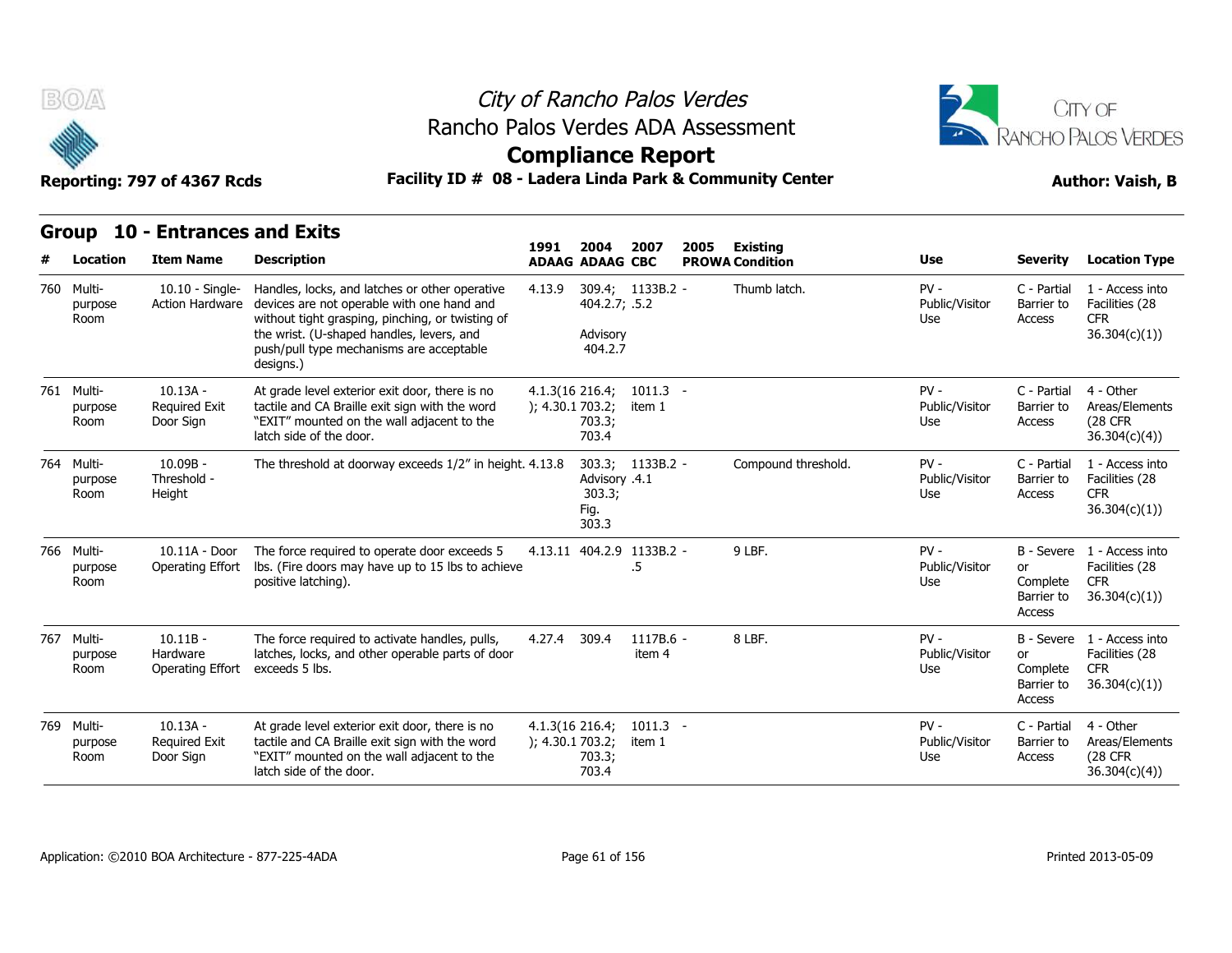



**Compliance Report**

|  | Group 10 - Entrances and Exits |  |
|--|--------------------------------|--|
|--|--------------------------------|--|

| Group                         | <b>10 - Entrances and Exits</b>             |                                                                                                                                                                                                                                                        | 1991                    | 2004                                                         | 2007                | 2005 | <b>Existing</b>             |                                 |                                        |                                                                            |
|-------------------------------|---------------------------------------------|--------------------------------------------------------------------------------------------------------------------------------------------------------------------------------------------------------------------------------------------------------|-------------------------|--------------------------------------------------------------|---------------------|------|-----------------------------|---------------------------------|----------------------------------------|----------------------------------------------------------------------------|
| Location                      | <b>Item Name</b>                            | <b>Description</b>                                                                                                                                                                                                                                     |                         | <b>ADAAG ADAAG CBC</b>                                       |                     |      | <b>PROWA Condition</b>      | Use                             | <b>Severity</b>                        | <b>Location Type</b>                                                       |
| 770 Multi-<br>purpose<br>Room | $10.10 -$ Single-<br><b>Action Hardware</b> | Handles, locks, and latches or other operative<br>devices are not operable with one hand and<br>without tight grasping, pinching, or twisting of<br>the wrist. (U-shaped handles, levers, and<br>push/pull type mechanisms are acceptable<br>designs.) | 4.13.9                  | 309.4; 1133B.2 -<br>404.2.7; .5.2<br>Advisory<br>404.2.7     |                     |      | Thumb latch.                | $PV -$<br>Public/Visitor<br>Use | C - Partial<br>Barrier to<br>Access    | 1 - Access into<br>Facilities (28<br><b>CFR</b><br>36.304(c)(1)            |
| 772 Multi-<br>purpose<br>Room | $10.09B -$<br>Threshold -<br>Height         | The threshold at doorway exceeds 1/2" in height. 4.13.8                                                                                                                                                                                                |                         | 303.3; 1133B.2 -<br>Advisory .4.1<br>303.3;<br>Fig.<br>303.3 |                     |      | Compound threshold.         | $PV -$<br>Public/Visitor<br>Use | C - Partial<br>Barrier to<br>Access    | 1 - Access into<br>Facilities (28<br><b>CFR</b><br>36.304(c)(1)            |
| 773 Multi-<br>purpose<br>Room | 10.11A - Door<br>Operating Effort           | The force required to operate door exceeds 5<br>lbs. (Fire doors may have up to 15 lbs to achieve<br>positive latching).                                                                                                                               |                         | 4.13.11 404.2.9 1133B.2 -                                    | $.5\,$              |      | 12 LBF.                     | $PV -$<br>Public/Visitor<br>Use | or<br>Complete<br>Barrier to<br>Access | B - Severe 1 - Access into<br>Facilities (28<br><b>CFR</b><br>36.304(c)(1) |
| 775 Multi-<br>purpose<br>Room | $10.11B -$<br>Hardware<br>Operating Effort  | The force required to activate handles, pulls,<br>latches, locks, and other operable parts of door<br>exceeds 5 lbs.                                                                                                                                   | 4.27.4                  | 309.4                                                        | 1117B.6 -<br>item 4 |      | 10 LBF.                     | $PV -$<br>Public/Visitor<br>Use | or<br>Complete<br>Barrier to<br>Access | B - Severe 1 - Access into<br>Facilities (28<br><b>CFR</b><br>36.304(c)(1) |
| 776 Multi-<br>purpose<br>Room | $10.07A -$<br>Landing - Level<br>and Clear  | Floor is not level (slope is greater than 2% in<br>some or all directions). OR Floor is not clear<br>within the required maneuvering space.                                                                                                            | 4.13.6; 305;<br>Fig. 25 | 404.2.4. .4<br>4                                             | $1133B.2 -$         |      | 2.7% slope at door landing. | $PV -$<br>Public/Visitor<br>Use | C - Partial<br>Barrier to<br>Access    | 1 - Access into<br>Facilities (28<br><b>CFR</b><br>36.304(c)(1)            |
| 777 Multi-<br>purpose<br>Room | 10.10 - Single-<br><b>Action Hardware</b>   | Handles, locks, and latches or other operative<br>devices are not operable with one hand and<br>without tight grasping, pinching, or twisting of<br>the wrist. (U-shaped handles, levers, and<br>push/pull type mechanisms are acceptable<br>designs.) | 4.13.9                  | 309.4; 1133B.2 -<br>404.2.7; .5.2<br>Advisory<br>404.2.7     |                     |      | Thumb latch.                | $PV -$<br>Public/Visitor<br>Use | C - Partial<br>Barrier to<br>Access    | 1 - Access into<br>Facilities (28<br><b>CFR</b><br>36.304(c)(1)            |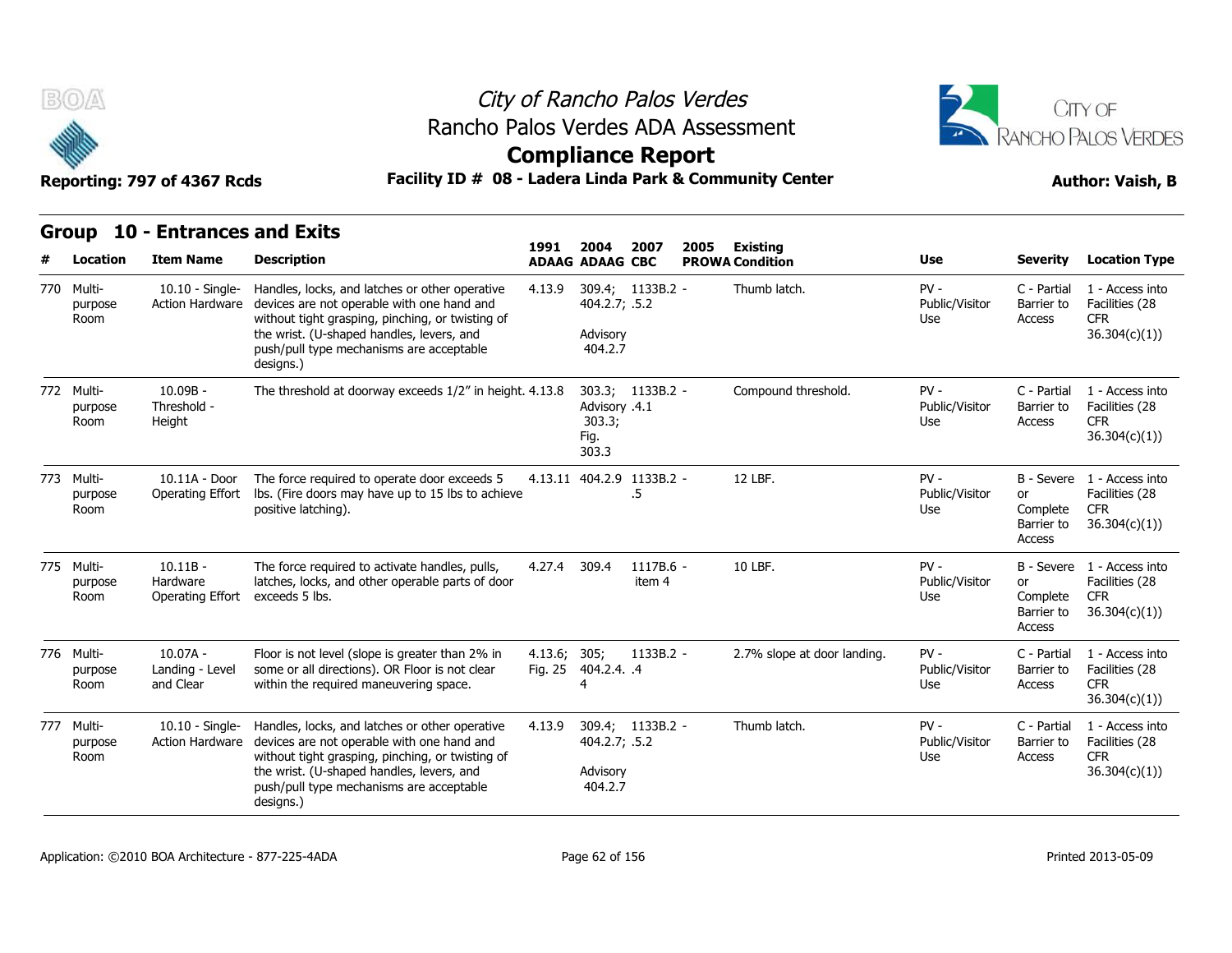



### **Compliance Report**

### Facility ID # 08 - Ladera Linda Park & Community Center **Author: Vaish, B**

| Reporting: 797 or 4367 RCGS |  |  |  |
|-----------------------------|--|--|--|
|                             |  |  |  |
|                             |  |  |  |

| BOA                           | Reporting: 797 of 4367 Rcds                        | Rancho Palos Verdes ADA Assessment<br>Facility ID # 08 - Ladera Linda Park & Community Center                                                                             | City of Rancho Palos Verdes<br><b>Compliance Report</b> |                                          |                      |      |                                    | CITY OF<br>RANCHO PALOS VERDES<br><b>Author: Vaish, B</b> |                                        |                                                                            |
|-------------------------------|----------------------------------------------------|---------------------------------------------------------------------------------------------------------------------------------------------------------------------------|---------------------------------------------------------|------------------------------------------|----------------------|------|------------------------------------|-----------------------------------------------------------|----------------------------------------|----------------------------------------------------------------------------|
| Location                      | Group 10 - Entrances and Exits<br><b>Item Name</b> | <b>Description</b>                                                                                                                                                        | 1991                                                    | 2004<br><b>ADAAG ADAAG CBC</b>           | 2007                 | 2005 | Existina<br><b>PROWA Condition</b> | Use                                                       | <b>Severity</b>                        | <b>Location Type</b>                                                       |
| 778 Multi-<br>purpose<br>Room | 10.11A - Door<br>Operating Effort                  | The force required to operate door exceeds 5<br>Ibs. (Fire doors may have up to 15 lbs to achieve<br>positive latching).                                                  |                                                         | 4.13.11 404.2.9 1133B.2 -                | .5                   |      | 10 LBF.                            | $PV -$<br>Public/Visitor<br>Use                           | or<br>Complete<br>Barrier to<br>Access | B - Severe 1 - Access into<br>Facilities (28<br><b>CFR</b><br>36.304(c)(1) |
| 779 Multi-<br>purpose<br>Room | $10.11B -$<br>Hardware<br>Operating Effort         | The force required to activate handles, pulls,<br>latches, locks, and other operable parts of door<br>exceeds 5 lbs.                                                      | 4.27.4                                                  | 309.4                                    | 1117B.6 -<br>item 4  |      | 10 LBF.                            | $PV -$<br>Public/Visitor<br>Use                           | or<br>Complete<br>Barrier to<br>Access | B - Severe 1 - Access into<br>Facilities (28<br><b>CFR</b><br>36.304(c)(1) |
| 781 Multi-<br>purpose<br>Room | $10.13A -$<br>Required Exit<br>Door Sign           | At grade level exterior exit door, there is no<br>tactile and CA Braille exit sign with the word<br>"EXIT" mounted on the wall adjacent to the<br>latch side of the door. | $4.1.3(16\ 216.4)$<br>); 4.30.1703.2;                   | 703.3;<br>703.4                          | $1011.3 -$<br>item 1 |      |                                    | $PV -$<br>Public/Visitor<br>Use                           | C - Partial<br>Barrier to<br>Access    | 4 - Other<br>Areas/Elements<br><b>(28 CFR)</b><br>36.304(c)(4)             |
| 782 Multi-<br>purpose<br>Room | $10.09B -$<br>Threshold -<br>Height                | The threshold at doorway exceeds 1/2" in height. 4.13.8                                                                                                                   |                                                         | Advisory .4.1<br>303.3;<br>Fig.<br>303.3 | 303.3; 1133B.2 -     |      | Compound threshold.                | $PV -$<br>Public/Visitor<br>Use                           | C - Partial<br>Barrier to<br>Access    | 1 - Access into<br>Facilities (28<br><b>CFR</b><br>36.304(c)(1))           |
| 786 Multi-<br>purpose<br>Room | $10.07A -$<br>Landing - Level<br>and Clear         | Floor is not level (slope is greater than 2% in<br>some or all directions). OR Floor is not clear<br>within the required maneuvering space.                               | 4.13.6; 305;<br>Fig. 25                                 | 404.2.4. .4                              | 1133B.2 -            |      | 3.0% slope at door landing.        | $PV -$<br>Public/Visitor<br>Use                           | C - Partial<br>Barrier to<br>Access    | 1 - Access into<br>Facilities (28<br><b>CFR</b><br>36.304(c)(1))           |
| 787 Multi-<br>purpose<br>Room | $10.07A -$<br>Landing - Level<br>and Clear         | Floor is not level (slope is greater than 2% in<br>some or all directions). OR Floor is not clear<br>within the required maneuvering space.                               | 4.13.6; 305;                                            | Fig. 25 404.2.4. .4<br>4                 | 1133B.2 -            |      | 3.5% slope at door landing.        | $PV -$<br>Public/Visitor<br>Use                           | C - Partial<br>Barrier to<br>Access    | 1 - Access into<br>Facilities (28<br><b>CFR</b><br>36.304(c)(1)            |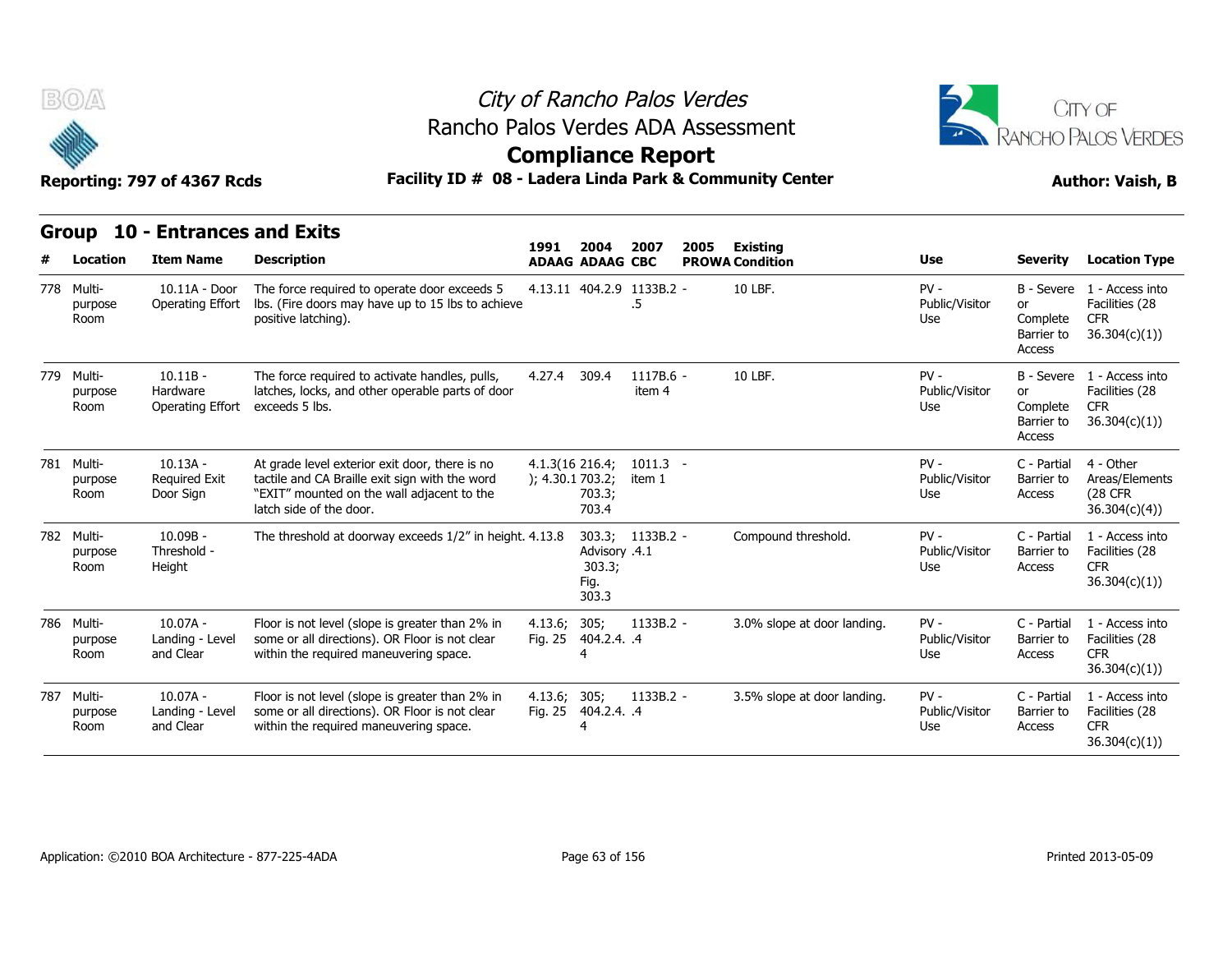



### **Compliance Report**

### Reporting: 797 of 4367 Rcds **Facility ID # 08 - Ladera Linda Park & Community Center Author: Vaish, B**

|     | BOA                           | Reporting: 797 of 4367 Rcds                        |                                                                                                                                                                                                                                                                                                                                                                                                                                                                                                                                                                                                                                                                               | City of Rancho Palos Verdes<br>Rancho Palos Verdes ADA Assessment<br><b>Compliance Report</b><br>Facility ID # 08 - Ladera Linda Park & Community Center |                                          |                                                         |      |                                    |                                 |                                        |                                                                            |  |
|-----|-------------------------------|----------------------------------------------------|-------------------------------------------------------------------------------------------------------------------------------------------------------------------------------------------------------------------------------------------------------------------------------------------------------------------------------------------------------------------------------------------------------------------------------------------------------------------------------------------------------------------------------------------------------------------------------------------------------------------------------------------------------------------------------|----------------------------------------------------------------------------------------------------------------------------------------------------------|------------------------------------------|---------------------------------------------------------|------|------------------------------------|---------------------------------|----------------------------------------|----------------------------------------------------------------------------|--|
| #   | Location                      | Group 10 - Entrances and Exits<br><b>Item Name</b> | <b>Description</b>                                                                                                                                                                                                                                                                                                                                                                                                                                                                                                                                                                                                                                                            | 1991                                                                                                                                                     | 2004<br><b>ADAAG ADAAG CBC</b>           | 2007                                                    | 2005 | Existing<br><b>PROWA Condition</b> | Use                             | <b>Severity</b>                        | <b>Location Type</b>                                                       |  |
|     | 788 Multi-<br>purpose<br>Room | 10.11A - Door<br>Operating Effort                  | The force required to operate door exceeds 5<br>Ibs. (Fire doors may have up to 15 lbs to achieve<br>positive latching).                                                                                                                                                                                                                                                                                                                                                                                                                                                                                                                                                      |                                                                                                                                                          |                                          | 4.13.11 404.2.9 1133B.2 -<br>.5                         |      | 10 LBF.                            | $PV -$<br>Public/Visitor<br>Use | or<br>Complete<br>Barrier to<br>Access | B - Severe 1 - Access into<br>Facilities (28<br><b>CFR</b><br>36.304(c)(1) |  |
|     | 789 Multi-<br>purpose<br>Room | $10.11B -$<br>Hardware<br><b>Operating Effort</b>  | The force required to activate handles, pulls,<br>latches, locks, and other operable parts of door<br>exceeds 5 lbs.                                                                                                                                                                                                                                                                                                                                                                                                                                                                                                                                                          | 4.27.4 309.4                                                                                                                                             |                                          | 1117B.6 -<br>item 4                                     |      | 10 LBF.                            | $PV -$<br>Public/Visitor<br>Use | or<br>Complete<br>Barrier to<br>Access | B - Severe 1 - Access into<br>Facilities (28<br><b>CFR</b><br>36.304(c)(1) |  |
|     | 790 Multi-<br>purpose<br>Room | 10.06A - Door<br>Maneuvering<br>Space              | Door that is not automatic or power-assisted<br>does not have compliant maneuvering space<br>relative to the direction of approach as shown in<br>CBC Fig. 11B-26. (Approach // Side // Width //<br>Depth) (Front // Pull // D + 24" * // 60") (Front<br>// Push // D + 0" ** // 48") (Latch // Pull // D +<br>24" // 60") (Latch // Push // D + 24" // 44"<br>***) (Hinge // Pull // D + 36" // 60") (Hinge //<br>Push // 54" **** // 44" *****) (* D + 18" at<br>interior doors.) (** $D + 12$ " if door has both a<br>latch and a closer.) (*** 48" if door has closer.)<br>(**** Measured from latch toward hinge.)<br>(***** 48" if door has both a latch and a closer.) | Fig. 25                                                                                                                                                  | 1;<br>Tab.404 Fig.<br>Fig. 404.<br>2.4.1 | 4.13.6; 404.2.4. 1133B.2 -<br>.4.2;<br>$.2.4.1; 11B-26$ |      | 7" on push side.                   | $PV -$<br>Public/Visitor<br>Use | C - Partial<br>Barrier to<br>Access    | 1 - Access into<br>Facilities (28<br><b>CFR</b><br>36.304(c)(1)            |  |
| 791 | Multi-<br>purpose<br>Room     | $10.10 -$ Single-<br>Action Hardware               | Handles, locks, and latches or other operative<br>devices are not operable with one hand and<br>without tight grasping, pinching, or twisting of<br>the wrist. (U-shaped handles, levers, and<br>push/pull type mechanisms are acceptable<br>designs.)                                                                                                                                                                                                                                                                                                                                                                                                                        | 4.13.9                                                                                                                                                   | 404.2.7; .5.2<br>Advisory<br>404.2.7     | 309.4; 1133B.2 -                                        |      | Thumb latch.                       | $PV -$<br>Public/Visitor<br>Use | C - Partial<br>Barrier to<br>Access    | 1 - Access into<br>Facilities (28<br><b>CFR</b><br>36.304(c)(1))           |  |
|     | 793 Multi-<br>purpose<br>Room | $10.13A -$<br><b>Required Exit</b><br>Door Sign    | At grade level exterior exit door, there is no<br>tactile and CA Braille exit sign with the word<br>"EXIT" mounted on the wall adjacent to the<br>latch side of the door.                                                                                                                                                                                                                                                                                                                                                                                                                                                                                                     | ); 4.30.1 703.2;                                                                                                                                         | 4.1.3(16 216.4;<br>703.3;<br>703.4       | $1011.3 -$<br>item 1                                    |      |                                    | $PV -$<br>Public/Visitor<br>Use | C - Partial<br>Barrier to<br>Access    | 4 - Other<br>Areas/Elements<br>(28 CFR<br>36.304(c)(4)                     |  |

Application: ©2010 BOA Architecture - 877-225-4ADA Page 64 of 156 Printed 2013-05-09 Printed 2013-05-09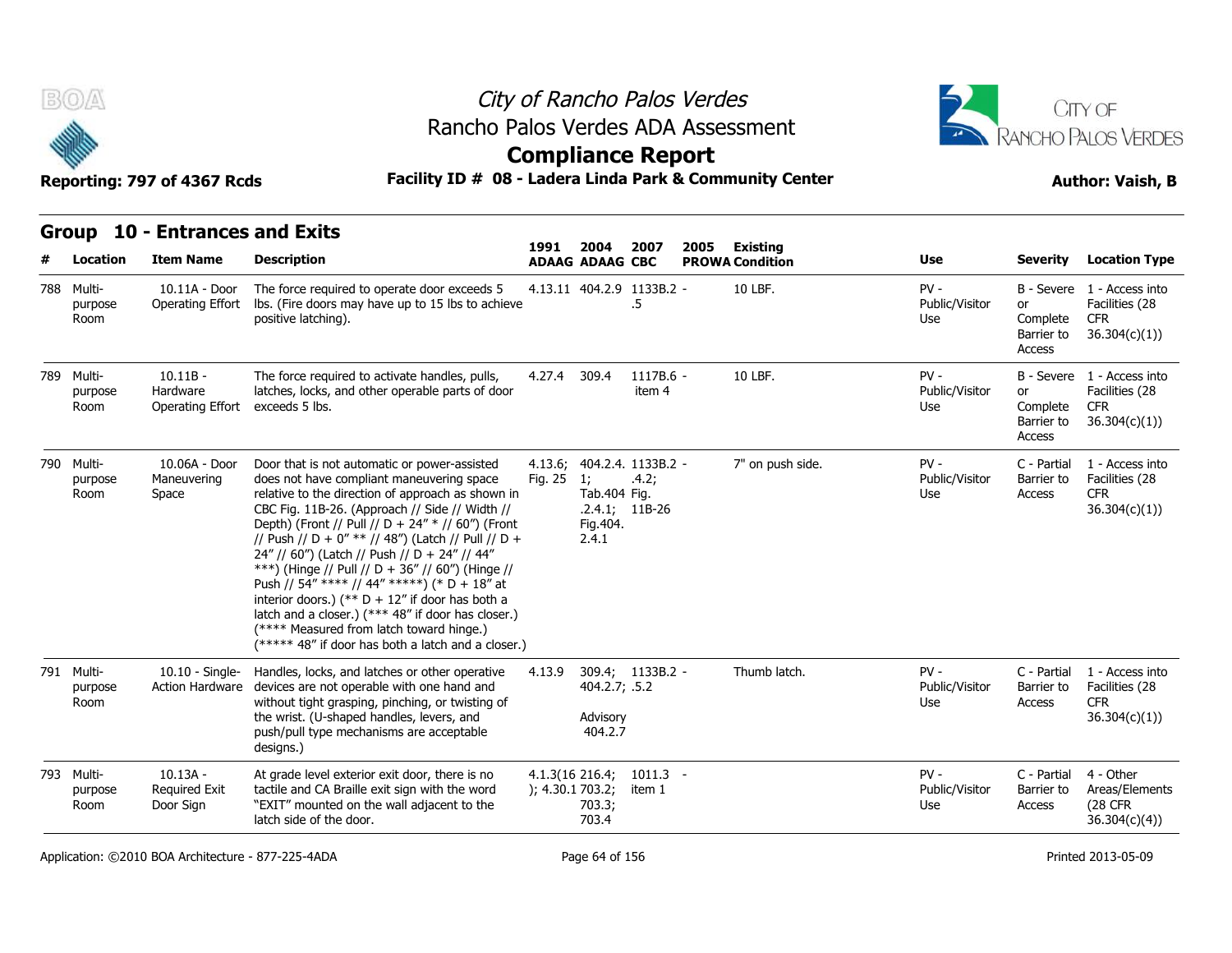



### **Compliance Report**

#### **Group 10 - Entrances and Exits**

| B(0)                          | Reporting: 797 of 4367 Rcds         |                                | City of Rancho Palos Verdes<br>Rancho Palos Verdes ADA Assessment<br><b>Compliance Report</b><br>Facility ID # 08 - Ladera Linda Park & Community Center |                                                              | CITY OF<br>RANCHO PALOS VERDES<br><b>Author: Vaish, B</b> |                        |                                 |                                     |                                                                 |
|-------------------------------|-------------------------------------|--------------------------------|----------------------------------------------------------------------------------------------------------------------------------------------------------|--------------------------------------------------------------|-----------------------------------------------------------|------------------------|---------------------------------|-------------------------------------|-----------------------------------------------------------------|
|                               |                                     | Group 10 - Entrances and Exits | 1991                                                                                                                                                     | 2007<br>2004                                                 | 2005                                                      | Existing               |                                 |                                     |                                                                 |
| # Location                    | <b>Item Name</b>                    | <b>Description</b>             |                                                                                                                                                          | <b>ADAAG ADAAG CBC</b>                                       |                                                           | <b>PROWA Condition</b> | Use                             | Severity                            | <b>Location Type</b>                                            |
| 795 Multi-<br>purpose<br>Room | $10.09B -$<br>Threshold -<br>Height |                                | The threshold at doorway exceeds 1/2" in height. 4.13.8                                                                                                  | 303.3; 1133B.2 -<br>4.1. Advisory<br>303.3;<br>Fig.<br>303.3 |                                                           | Compound threshold.    | $PV -$<br>Public/Visitor<br>Use | C - Partial<br>Barrier to<br>Access | 1 - Access into<br>Facilities (28<br><b>CFR</b><br>36.304(c)(1) |

#### **Number of Key Notes for Group 10 - Entrances and Exits: 192**

#### **Group 12A - Interior Accessible Route**

|   | 795 Multi-<br>purpose<br>Room | $10.09B -$<br>Threshold -<br>Height | The threshold at doorway exceeds 1/2" in height. 4.13.8 |      | 4.1. Advisory<br>303.3;<br>Fig.<br>303.3 | 303.3; 1133B.2 - |      | Compound threshold.    | $PV -$<br>Public/Visitor<br>Use                         | C - Partial<br>Barrier to<br>Access | . - Access into<br>Facilities (28<br><b>CFR</b><br>36.304(c)(1)) |
|---|-------------------------------|-------------------------------------|---------------------------------------------------------|------|------------------------------------------|------------------|------|------------------------|---------------------------------------------------------|-------------------------------------|------------------------------------------------------------------|
|   |                               |                                     |                                                         |      |                                          |                  |      |                        | Number of Key Notes for Group 10 - Entrances and Exits: |                                     | 192                                                              |
|   |                               |                                     | Group 12A - Interior Accessible Route                   |      |                                          |                  |      |                        |                                                         |                                     |                                                                  |
|   |                               |                                     |                                                         | 1991 | 2004                                     | 2007             | 2005 | Existing               |                                                         |                                     |                                                                  |
| # | Location                      | <b>Item Name</b>                    | <b>Description</b>                                      |      | <b>ADAAG ADAAG CBC</b>                   |                  |      | <b>PROWA Condition</b> | Use                                                     | Severity                            | <b>Location Type</b>                                             |

#### **Number of Key Notes for Group 12A - Interior Accessible Route: 1**

#### **Group 03B - On-Site Path of Travel**

| 689 Hallway     | 12A.02B - 36"<br>Width Standard | The accessible route of travel is not at least 36"<br>wide where the occupancy load is $< 10$ . (For a<br>depth of 24" max, clear opening width may be<br>reduced to 32" min) (Doorways are compliant<br>when the door, open 90 degrees, affords a clear<br>opening width of at least 32".) | 4.3.3 |                        | 403.5.1 1133B.3 - |      | 29" to furniture.                                              | EC - Employee<br>Common Use            | C - Partial<br>Barrier to<br>Access | 2 - Program<br>Areas (28 CFR)<br>36.304(c)(2)                   |
|-----------------|---------------------------------|---------------------------------------------------------------------------------------------------------------------------------------------------------------------------------------------------------------------------------------------------------------------------------------------|-------|------------------------|-------------------|------|----------------------------------------------------------------|----------------------------------------|-------------------------------------|-----------------------------------------------------------------|
|                 |                                 |                                                                                                                                                                                                                                                                                             |       |                        |                   |      | Number of Key Notes for Group 12A - Interior Accessible Route: |                                        |                                     |                                                                 |
|                 |                                 | Group 03B - On-Site Path of Travel                                                                                                                                                                                                                                                          | 1991  | 2004                   | 2007              | 2005 | Existing                                                       |                                        |                                     |                                                                 |
| # Location      | <b>Item Name</b>                | <b>Description</b>                                                                                                                                                                                                                                                                          |       | <b>ADAAG ADAAG CBC</b> |                   |      | <b>PROWA Condition</b>                                         | Use                                    | Severity                            | <b>Location Type</b>                                            |
| 56 Soccer Field |                                 | 03B.15 - Surface Accessible route surfaces are not stable, firm<br>and slip-resistant.                                                                                                                                                                                                      | 4.5.1 | Advisory<br>302.1      | 302.1; 1124B.1 -  |      | Uneven and not stable surface<br>provided.                     | $PV -$<br>Public/Visitor<br><b>Use</b> | C - Partial<br>Barrier to<br>Access | . - Access into<br>Facilities (28<br><b>CFR</b><br>36.304(c)(1) |
| 57 Soccer Field | 03B.09 - Cross<br>Slope         | Cross slope of the accessible route of travel<br>exceeds 1:50.                                                                                                                                                                                                                              | 4.3.7 | 403.3                  | 1133B.7 -<br>.1.3 |      | 3.1% to 6.2% CS.                                               | $PV -$<br>Public/Visitor               | C - Partial<br>Barrier to           | L - Access into<br>Facilities (28<br><b>CFR</b>                 |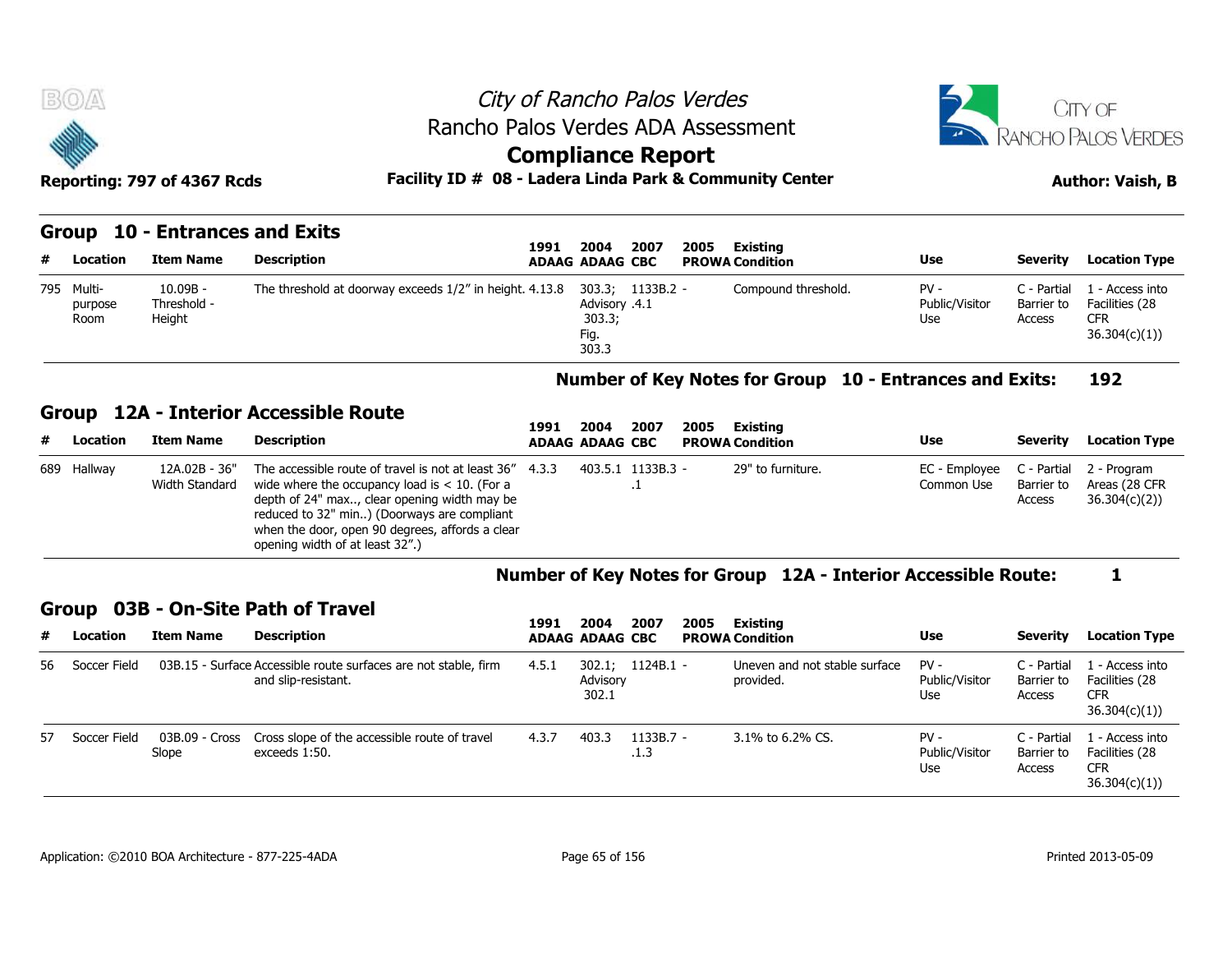

### City of Rancho Palos Verdes Rancho Palos Verdes ADA Assessment



### **Compliance Report**

|    | B(0)                          | Reporting: 797 of 4367 Rcds                                          |                                                                                                                                                                                                                                                                                       | City of Rancho Palos Verdes<br>Rancho Palos Verdes ADA Assessment<br><b>Compliance Report</b><br>Facility ID # 08 - Ladera Linda Park & Community Center |                        |                                                        |      |                                                          |                                 |                                     |                                                                  |  |  |
|----|-------------------------------|----------------------------------------------------------------------|---------------------------------------------------------------------------------------------------------------------------------------------------------------------------------------------------------------------------------------------------------------------------------------|----------------------------------------------------------------------------------------------------------------------------------------------------------|------------------------|--------------------------------------------------------|------|----------------------------------------------------------|---------------------------------|-------------------------------------|------------------------------------------------------------------|--|--|
|    | <b>Group</b>                  |                                                                      | 03B - On-Site Path of Travel                                                                                                                                                                                                                                                          | 1991                                                                                                                                                     | 2004                   | 2007                                                   | 2005 | <b>Existing</b>                                          |                                 |                                     |                                                                  |  |  |
|    | Location                      | <b>Item Name</b>                                                     | <b>Description</b>                                                                                                                                                                                                                                                                    |                                                                                                                                                          | <b>ADAAG ADAAG CBC</b> |                                                        |      | <b>PROWA Condition</b>                                   | Use                             | <b>Severity</b>                     | <b>Location Type</b>                                             |  |  |
| 58 | Soccer Field                  |                                                                      | 03B.11 - Ramps This portion of an accessible route with a slope<br>greater than 5% does not comply with the<br>requirements for compliant ramps.                                                                                                                                      | 4.8.1                                                                                                                                                    | 405                    | 1133B.5 -                                              |      | 2.4% CS, & 7.8% RS.                                      | $PV -$<br>Public/Visitor<br>Use | C - Partial<br>Barrier to<br>Access | 1 - Access into<br>Facilities (28<br><b>CFR</b><br>36.304(c)(1)) |  |  |
| 95 | Paddle                        |                                                                      | $03B.13 - 1/2$ " Curb ramps, ramps, or elevators are not used<br>Tennis Courts Changes in Level for changes in level greater than 1/2 inch. (Lifts<br>may only be used in certain limited situations.)                                                                                | 4.5.2                                                                                                                                                    | 303.4                  | 1124B.2 -                                              |      | 3/4" level change.                                       | $PV -$<br>Public/Visitor<br>Use | C - Partial<br>Barrier to<br>Access | 1 - Access into<br>Facilities (28<br><b>CFR</b><br>36.304(c)(1)) |  |  |
| 96 | Paddle<br>Tennis Courts Slope | 03B.09 - Cross                                                       | Cross slope of the accessible route of travel<br>exceeds 1:50.                                                                                                                                                                                                                        | 4.3.7                                                                                                                                                    | 403.3                  | 1133B.7 -<br>.1.3                                      |      | 2.3%                                                     | $PV -$<br>Public/Visitor<br>Use | C - Partial<br>Barrier to<br>Access | 1 - Access into<br>Facilities (28<br><b>CFR</b><br>36.304(c)(1)) |  |  |
|    |                               | 119 Bottom Stairs 03B.01 - On-<br>site Accessible<br>Route of Travel | There is no accessible route within the property<br>line of the site linking an accessible building<br>entrance with site arrival points serving the<br>following, if provided: public transportation<br>stops, accessible parking, passenger loading<br>zones, and public sidewalks. |                                                                                                                                                          | 206.2.1                | 4.1.2(1) 202.2.1; 1114B.1 -<br>.2;<br>Advisory 1127B.1 |      | No POT connects to stairs at<br>top and bottom landings. | $PV -$<br>Public/Visitor<br>Use | C - Partial<br>Barrier to<br>Access | 1 - Access into<br>Facilities (28<br><b>CFR</b><br>36.304(c)(1)  |  |  |
|    | 122 School<br>Grounds         | 03B.09 - Cross<br>Slope                                              | Cross slope of the accessible route of travel<br>exceeds 1:50.                                                                                                                                                                                                                        | 4.3.7                                                                                                                                                    | 403.3                  | $1133B.7 -$<br>.1.3                                    |      | 2.3% to 3.2% CS.                                         | $PV -$<br>Public/Visitor<br>Use | C - Partial<br>Barrier to<br>Access | 1 - Access into<br>Facilities (28<br>CFR.<br>36.304(c)(1))       |  |  |
|    | 123 School<br>Grounds         | 03B.09 - Cross<br>Slope                                              | Cross slope of the accessible route of travel<br>exceeds 1:50.                                                                                                                                                                                                                        | 4.3.7                                                                                                                                                    | 403.3                  | 1133B.7 -<br>.1.3                                      |      | $4.6%$ .                                                 | $PV -$<br>Public/Visitor<br>Use | C - Partial<br>Barrier to<br>Access | 1 - Access into<br>Facilities (28<br><b>CFR</b><br>36.304(c)(1)) |  |  |
|    | 124 School<br>Grounds         |                                                                      | $03B.13 - 1/2"$ Curb ramps, ramps, or elevators are not used<br>Changes in Level for changes in level greater than 1/2 inch. (Lifts<br>may only be used in certain limited situations.)                                                                                               | 4.5.2                                                                                                                                                    | 303.4                  | 1124B.2 -                                              |      | 1/2" level change.                                       | $PV -$<br>Public/Visitor<br>Use | C - Partial<br>Barrier to<br>Access | 1 - Access into<br>Facilities (28<br><b>CFR</b><br>36.304(c)(1)) |  |  |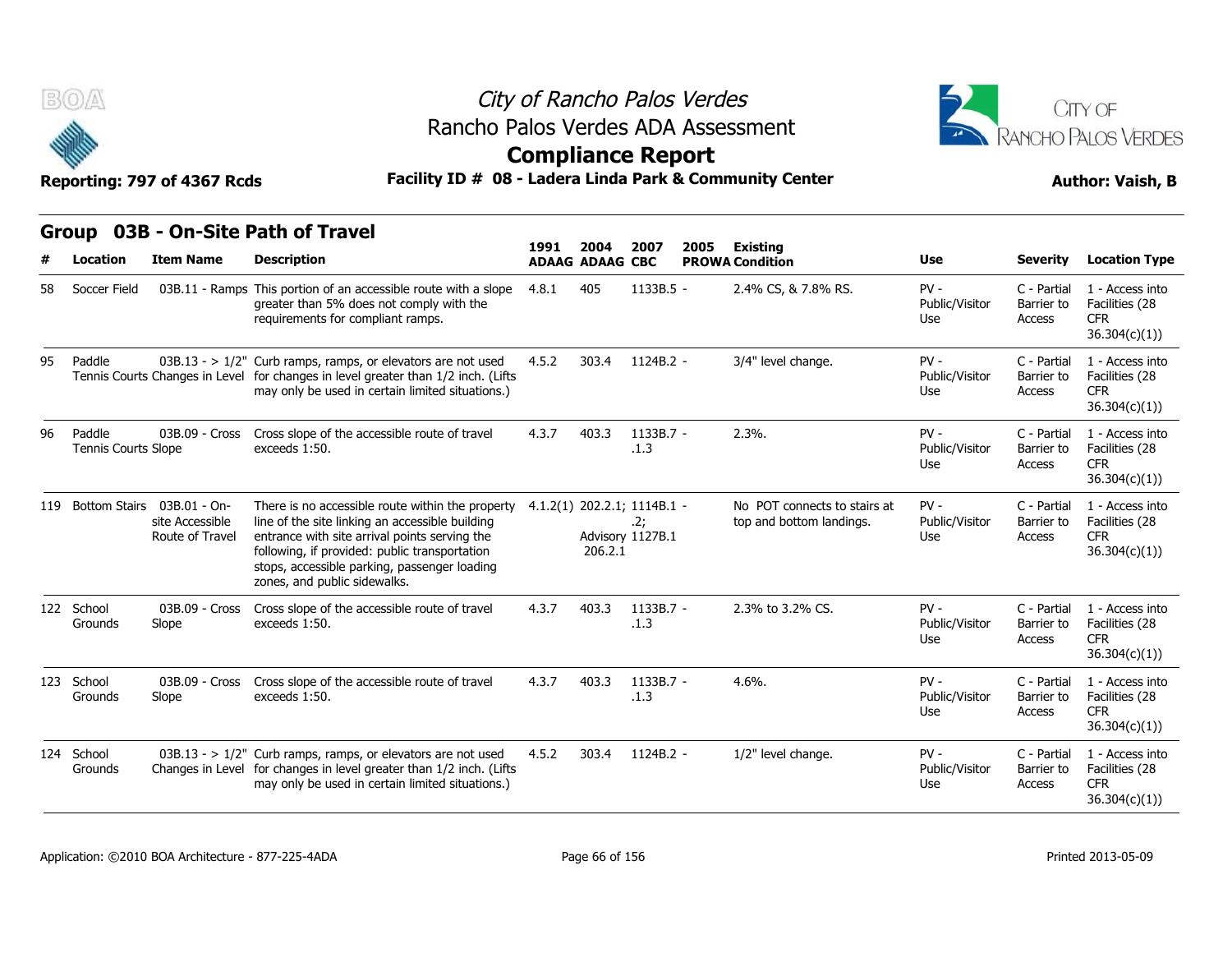



### **Compliance Report**

| B(0)<br>Facility ID # 08 - Ladera Linda Park & Community Center<br>Reporting: 797 of 4367 Rcds |                          |                         |                                                                                                                                                                                                                                           |       |                                | City of Rancho Palos Verdes<br>Rancho Palos Verdes ADA Assessment<br><b>Compliance Report</b> |                                           |                                 |                                     | CITY OF<br>RANCHO PALOS VERDES<br><b>Author: Vaish, B</b>        |  |
|------------------------------------------------------------------------------------------------|--------------------------|-------------------------|-------------------------------------------------------------------------------------------------------------------------------------------------------------------------------------------------------------------------------------------|-------|--------------------------------|-----------------------------------------------------------------------------------------------|-------------------------------------------|---------------------------------|-------------------------------------|------------------------------------------------------------------|--|
|                                                                                                | <b>Group</b><br>Location | <b>Item Name</b>        | 03B - On-Site Path of Travel<br><b>Description</b>                                                                                                                                                                                        | 1991  | 2004<br><b>ADAAG ADAAG CBC</b> | 2007<br>2005                                                                                  | <b>Existing</b><br><b>PROWA Condition</b> | Use                             | <b>Severity</b>                     | <b>Location Type</b>                                             |  |
|                                                                                                | 125 School<br>Grounds    | 03B.09 - Cross<br>Slope | Cross slope of the accessible route of travel<br>exceeds 1:50.                                                                                                                                                                            | 4.3.7 | 403.3                          | 1133B.7 -<br>.1.3                                                                             | 2.2% to 3.5% CS.                          | $PV -$<br>Public/Visitor<br>Use | C - Partial<br>Barrier to<br>Access | 1 - Access into<br>Facilities (28<br><b>CFR</b><br>36.304(c)(1)) |  |
|                                                                                                | 126 School<br>Grounds    | 03B.09 - Cross<br>Slope | Cross slope of the accessible route of travel<br>exceeds 1:50.                                                                                                                                                                            | 4.3.7 | 403.3                          | 1133B.7 -<br>.1.3                                                                             | 2.2%                                      | $PV -$<br>Public/Visitor<br>Use | C - Partial<br>Barrier to<br>Access | 1 - Access into<br>Facilities (28<br>CFR.<br>36.304(c)(1))       |  |
|                                                                                                | 129 School<br>Grounds    | 03B.09 - Cross<br>Slope | Cross slope of the accessible route of travel<br>exceeds 1:50.                                                                                                                                                                            | 4.3.7 | 403.3                          | 1133B.7 -<br>.1.3                                                                             | 2.3% to 4.0% CS.                          | $PV -$<br>Public/Visitor<br>Use | C - Partial<br>Barrier to<br>Access | 1 - Access into<br>Facilities (28<br><b>CFR</b><br>36.304(c)(1)) |  |
|                                                                                                | 133 School<br>Grounds    | 03B.09 - Cross<br>Slope | Cross slope of the accessible route of travel<br>exceeds 1:50.                                                                                                                                                                            | 4.3.7 | 403.3                          | 1133B.7 -<br>.1.3                                                                             | 2.2% to 3.9% CS.                          | $PV -$<br>Public/Visitor<br>Use | C - Partial<br>Barrier to<br>Access | 1 - Access into<br>Facilities (28<br><b>CFR</b><br>36.304(c)(1)) |  |
|                                                                                                | 134 School<br>Grounds    |                         | 03B.12 - > $1/4$ " Where walkway levels change abruptly, the<br>Changes in Level vertical difference between them exceeds 1/4<br>inch. Or changes in level between 1/4 inch and<br>1/2 inch are beveled with a slope greater than<br>1:2. | 4.5.2 | 303.2;<br>303.3                | 1124B.2 -                                                                                     | 1/4" level change.                        | PV-<br>Public/Visitor<br>Use    | C - Partial<br>Barrier to<br>Access | 1 - Access into<br>Facilities (28<br><b>CFR</b><br>36.304(c)(1)) |  |
|                                                                                                | 144 Stairs               |                         | $03B.13 - 1/2$ " Curb ramps, ramps, or elevators are not used<br>Changes in Level for changes in level greater than 1/2 inch. (Lifts<br>may only be used in certain limited situations.)                                                  | 4.5.2 | 303.4                          | 1124B.2 -                                                                                     | 1" level change.                          | $PV -$<br>Public/Visitor<br>Use | C - Partial<br>Barrier to<br>Access | 1 - Access into<br>Facilities (28<br>CFR.<br>36.304(c)(1))       |  |
|                                                                                                | 152 Basketball<br>Courts | 03B.09 - Cross<br>Slope | Cross slope of the accessible route of travel<br>exceeds 1:50.                                                                                                                                                                            | 4.3.7 | 403.3                          | 1133B.7 -<br>.1.3                                                                             | 2.8% slope at basketball court.           | $PV -$<br>Public/Visitor<br>Use | C - Partial<br>Barrier to<br>Access | 1 - Access into<br>Facilities (28<br><b>CFR</b><br>36.304(c)(1)  |  |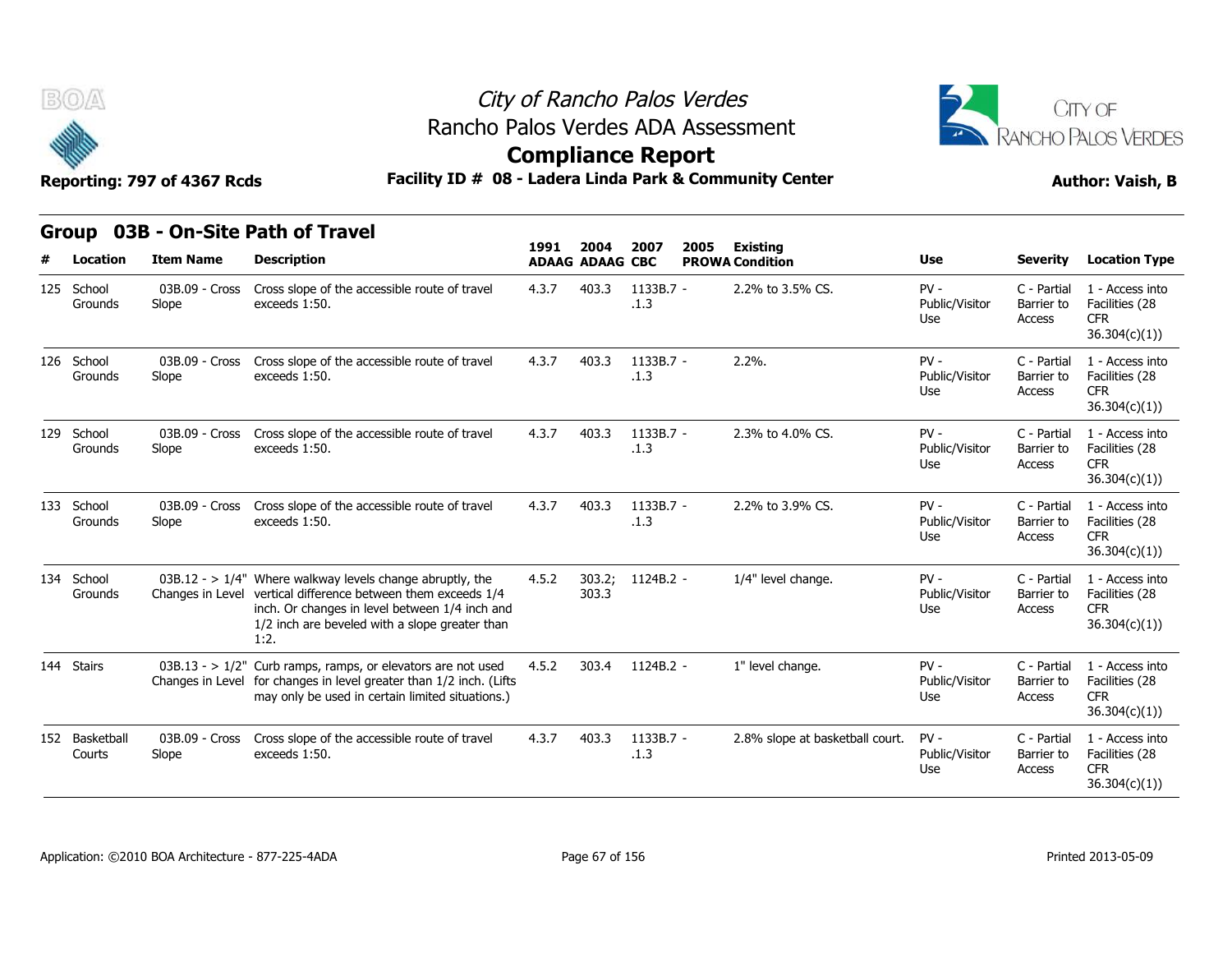

### City of Rancho Palos Verdes **Compliance Report** Rancho Palos Verdes ADA Assessment



| BOA                                          | Reporting: 797 of 4367 Rcds | Rancho Palos Verdes ADA Assessment<br>Facility ID # 08 - Ladera Linda Park & Community Center                                                                                                                                             |       |                                | City of Rancho Palos Verdes<br><b>Compliance Report</b> | CITY OF<br>RANCHO PALOS VERDES<br><b>Author: Vaish, B</b> |                                        |                                 |                                     |                                                                  |  |  |  |  |
|----------------------------------------------|-----------------------------|-------------------------------------------------------------------------------------------------------------------------------------------------------------------------------------------------------------------------------------------|-------|--------------------------------|---------------------------------------------------------|-----------------------------------------------------------|----------------------------------------|---------------------------------|-------------------------------------|------------------------------------------------------------------|--|--|--|--|
| 03B - On-Site Path of Travel<br><b>Group</b> |                             |                                                                                                                                                                                                                                           |       |                                |                                                         |                                                           |                                        |                                 |                                     |                                                                  |  |  |  |  |
| Location                                     | <b>Item Name</b>            | <b>Description</b>                                                                                                                                                                                                                        | 1991  | 2004<br><b>ADAAG ADAAG CBC</b> | 2007                                                    | 2005                                                      | Existing<br><b>PROWA Condition</b>     | Use                             | <b>Severity</b>                     | <b>Location Type</b>                                             |  |  |  |  |
| 153 Basketball<br>Courts                     | 03B.09 - Cross<br>Slope     | Cross slope of the accessible route of travel<br>exceeds 1:50.                                                                                                                                                                            | 4.3.7 | 403.3                          | 1133B.7 -<br>.1.3                                       |                                                           | 3.0% CS at tetherball court            | $PV -$<br>Public/Visitor<br>Use | C - Partial<br>Barrier to<br>Access | 1 - Access into<br>Facilities (28<br><b>CFR</b><br>36.304(c)(1)) |  |  |  |  |
| 154 Basketball<br>Courts                     | 03B.09 - Cross<br>Slope     | Cross slope of the accessible route of travel<br>exceeds 1:50.                                                                                                                                                                            | 4.3.7 | 403.3                          | 1133B.7 -<br>.1.3                                       |                                                           | 2.7% to 3.4% CS at volleyball<br>court | $PV -$<br>Public/Visitor<br>Use | C - Partial<br>Barrier to<br>Access | 1 - Access into<br>Facilities (28<br>CFR<br>36.304(c)(1))        |  |  |  |  |
| 163 Basketball<br>Courts                     |                             | $03B.12 - > 1/4$ " Where walkway levels change abruptly, the<br>Changes in Level vertical difference between them exceeds 1/4<br>inch. Or changes in level between 1/4 inch and<br>1/2 inch are beveled with a slope greater than<br>1:2. | 4.5.2 | 303.2;<br>303.3                | 1124B.2 -                                               |                                                           | 1" crack.                              | $PV -$<br>Public/Visitor<br>Use | C - Partial<br>Barrier to<br>Access | 1 - Access into<br>Facilities (28<br><b>CFR</b><br>36.304(c)(1)  |  |  |  |  |
| 164 Basketball<br>Courts                     |                             | $03B.12 - > 1/4$ " Where walkway levels change abruptly, the<br>Changes in Level vertical difference between them exceeds 1/4<br>inch. Or changes in level between 1/4 inch and<br>1/2 inch are beveled with a slope greater than<br>1:2. | 4.5.2 | 303.2;<br>303.3                | 1124B.2 -                                               |                                                           | 3/4" crack.                            | $PV -$<br>Public/Visitor<br>Use | C - Partial<br>Barrier to<br>Access | 1 - Access into<br>Facilities (28<br><b>CFR</b><br>36.304(c)(1)) |  |  |  |  |
| 170 School<br>Grounds                        | 03B.09 - Cross<br>Slope     | Cross slope of the accessible route of travel<br>exceeds 1:50.                                                                                                                                                                            | 4.3.7 | 403.3                          | 1133B.7 -<br>.1.3                                       |                                                           | 7.5% at curb ramp top landing.         | $PV -$<br>Public/Visitor<br>Use | C - Partial<br>Barrier to<br>Access | 1 - Access into<br>Facilities (28<br><b>CFR</b><br>36.304(c)(1)) |  |  |  |  |
| 171 School<br>Grounds                        | 03B.09 - Cross<br>Slope     | Cross slope of the accessible route of travel<br>exceeds 1:50.                                                                                                                                                                            | 4.3.7 | 403.3                          | 1133B.7 -<br>.1.3                                       |                                                           | 2.4% to 6.6% CS.                       | $PV -$<br>Public/Visitor<br>Use | C - Partial<br>Barrier to<br>Access | 1 - Access into<br>Facilities (28<br><b>CFR</b><br>36.304(c)(1)) |  |  |  |  |
| 172 School<br>Grounds                        | 03B.09 - Cross<br>Slope     | Cross slope of the accessible route of travel<br>exceeds 1:50.                                                                                                                                                                            | 4.3.7 | 403.3                          | 1133B.7 -<br>.1.3                                       |                                                           | 2.5% to 2.9% CS.                       | $PV -$<br>Public/Visitor<br>Use | C - Partial<br>Barrier to<br>Access | 1 - Access into<br>Facilities (28<br><b>CFR</b><br>36.304(c)(1)) |  |  |  |  |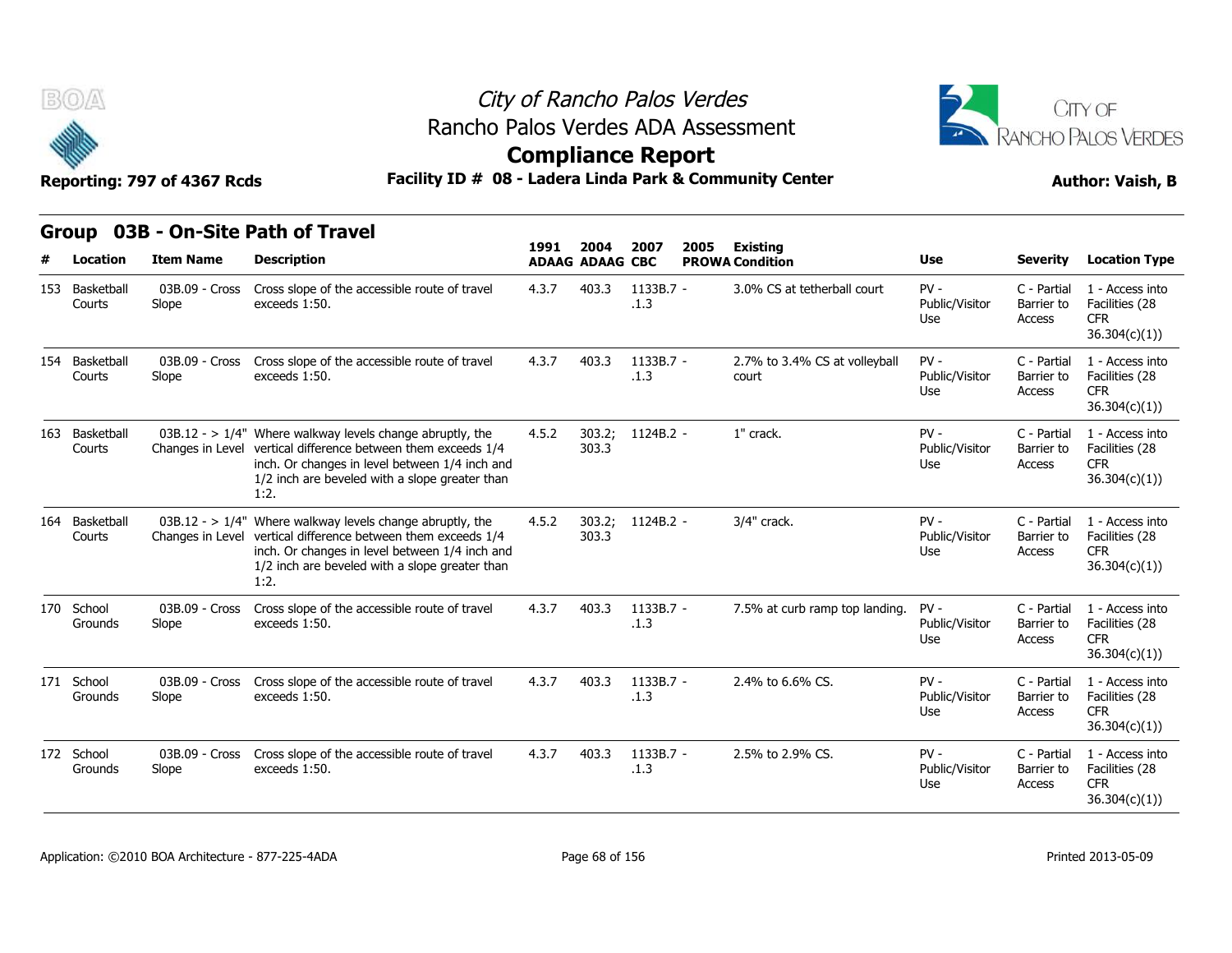



### **Compliance Report**

### Reporting: 797 of 4367 Rcds **Facility ID # 08 - Ladera Linda Park & Community Center Author: Vaish, B**

#### **Group 03B - On-Site Path of Travel**

|   | $\tilde{\phantom{a}}$<br>Reporting: 797 of 4367 Rcds |                                                               | Facility ID # 08 - Ladera Linda Park & Community Center        | somphanee nepore |                        |                     | <b>Author: Vaish, B</b> |                               |                                 |                                     |                                                                  |
|---|------------------------------------------------------|---------------------------------------------------------------|----------------------------------------------------------------|------------------|------------------------|---------------------|-------------------------|-------------------------------|---------------------------------|-------------------------------------|------------------------------------------------------------------|
|   | Group                                                |                                                               | 03B - On-Site Path of Travel                                   | 1991             | 2004                   | 2007                |                         | <b>Existing</b>               |                                 |                                     |                                                                  |
| # | Location                                             | <b>Item Name</b>                                              | <b>Description</b>                                             |                  | <b>ADAAG ADAAG CBC</b> |                     | 2005                    | <b>PROWA Condition</b>        | Use                             | Severity                            | <b>Location Type</b>                                             |
|   | 173 School<br>Grounds                                | $03B.22 -$<br>Other - On-Site<br>Accessible Path<br>of Travel | See Additional Comments                                        |                  |                        |                     |                         | 4" level change to flag pole. | $PV -$<br>Public/Visitor<br>Use | C - Partial<br>Barrier to<br>Access | 1 - Access into<br>Facilities (28<br><b>CFR</b><br>36.304(c)(1)  |
|   | 174 School<br>Grounds                                | $03B.22 -$<br>Other - On-Site<br>Accessible Path<br>of Travel | See Additional Comments                                        |                  |                        |                     |                         | 66" to rope.                  | $PV -$<br>Public/Visitor<br>Use | C - Partial<br>Barrier to<br>Access | 1 - Access into<br>Facilities (28<br><b>CFR</b><br>36.304(c)(1)) |
|   | 175 Driveway                                         | 03B.09 - Cross<br>Slope                                       | Cross slope of the accessible route of travel<br>exceeds 1:50. | 4.3.7            | 403.3                  | $1133B.7 -$<br>.1.3 |                         | 2.5% to 6.3% CS.              | $PV -$<br>Public/Visitor<br>Use | C - Partial<br>Barrier to<br>Access | 1 - Access into<br>Facilities (28<br><b>CFR</b><br>36.304(c)(1)  |
|   | 176 Driveway                                         | $03B.10 -$<br><b>Running Slope</b>                            | Slope of the accessible route of travel exceeds<br>1:20.       | 4.3.7            | 403.3                  | 1133B.7 -<br>.3     |                         | 6.6% to 12.1% RS.             | $PV -$<br>Public/Visitor<br>Use | C - Partial<br>Barrier to<br>Access | 1 - Access into<br>Facilities (28<br><b>CFR</b><br>36.304(c)(1)  |
|   | 177 Driveway                                         | $03B.22 -$<br>Other - On-Site<br>Accessible Path<br>of Travel | See Additional Comments                                        |                  |                        |                     |                         | $1"$ gap.                     | $PV -$<br>Public/Visitor<br>Use | C - Partial<br>Barrier to<br>Access | 1 - Access into<br>Facilities (28<br><b>CFR</b><br>36.304(c)(1)  |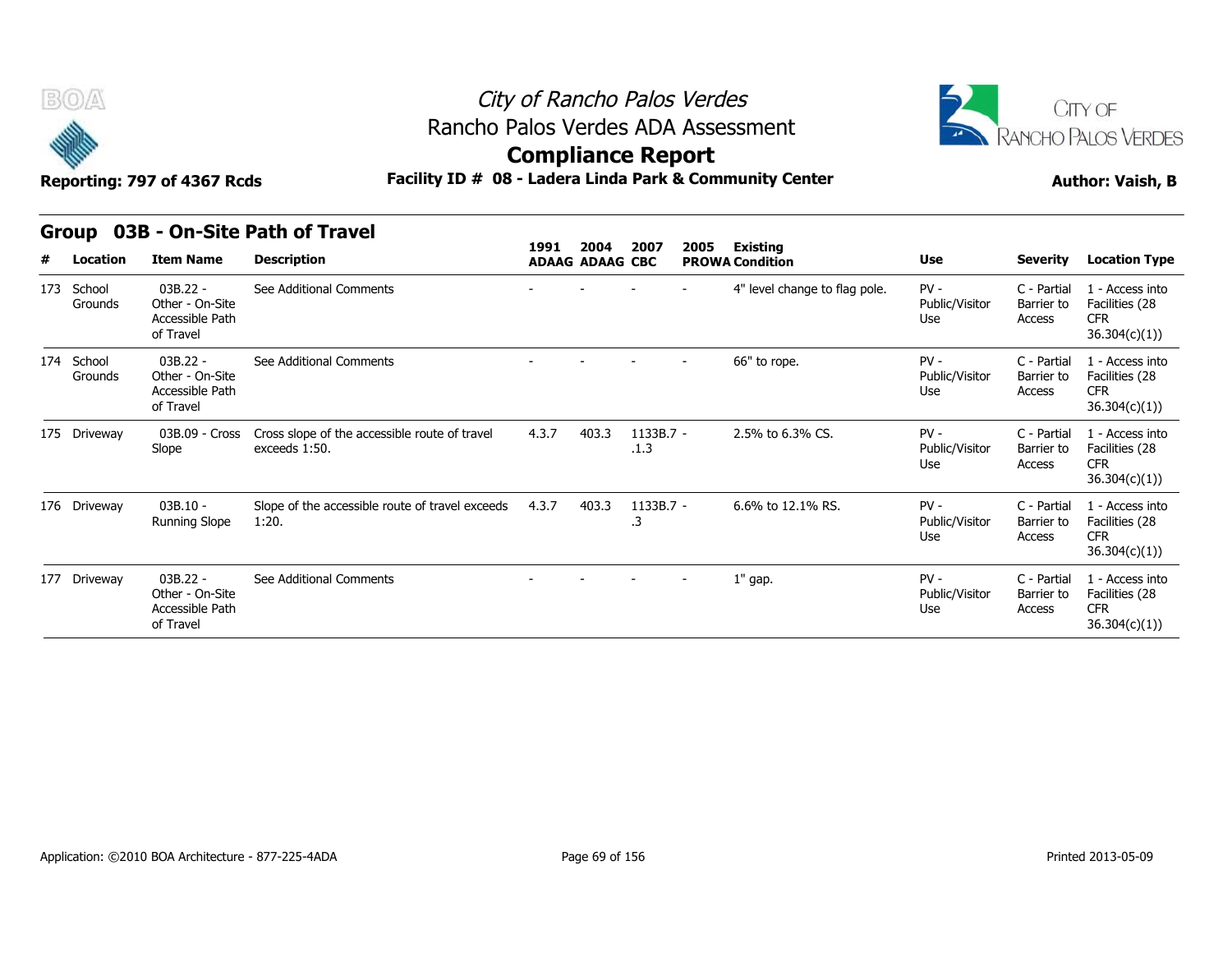



### **Compliance Report**

### Reporting: 797 of 4367 Rcds **Facility ID # 08 - Ladera Linda Park & Community Center Author: Vaish, B**

#### **Group 03B - On-Site Path of Travel**

| # | Location              | <b>Item Name</b>                                                     | <b>Description</b>                                                                                                                                                                                                                                                                                                                                                                                                                                                                                                                                                                                                                                                                                                                                                                                                                                                                  | 1991   | 2004<br><b>ADAAG ADAAG CBC</b> | 2007              | 2005 | Existing<br><b>PROWA Condition</b> | <b>Use</b>                      | <b>Severity</b>                     | <b>Location Type</b>                                             |
|---|-----------------------|----------------------------------------------------------------------|-------------------------------------------------------------------------------------------------------------------------------------------------------------------------------------------------------------------------------------------------------------------------------------------------------------------------------------------------------------------------------------------------------------------------------------------------------------------------------------------------------------------------------------------------------------------------------------------------------------------------------------------------------------------------------------------------------------------------------------------------------------------------------------------------------------------------------------------------------------------------------------|--------|--------------------------------|-------------------|------|------------------------------------|---------------------------------|-------------------------------------|------------------------------------------------------------------|
|   | 180 Parking Lot       | 03B.21 -<br>Hazardous<br>Vehicular Areas -<br>Detectable<br>Warnings | Where a walk crosses or adjoins the vehicular<br>way and the walking surface is not separated by<br>curbs, railings, or other elements between the<br>pedestrian areas and vehicular areas, the<br>boundary between the areas is not defined by a<br>continuous detectable warning at least 36" wide<br>complying with CBC 1121B.3.1 item 8(a). (i.e.,<br>the warning surface shall contrast visually with<br>adjoining surfaces, either light on dark or dark<br>on light, and shall differ from adjoining walking<br>surfaces in resiliency or sound on cane contact.<br>Color: yellow conforming to Federal Color No.<br>33538, Table IV/ Standard No. 595B. Where the<br>color value contrast between the yellow warning<br>and the main walking surface is less than 70<br>percent, a 1" wide black strip shall separate the<br>yellow warning from the main walking surface.) | 4.29.5 | 705.1                          | 1133B.8 -<br>.5   |      |                                    | $PV -$<br>Public/Visitor<br>Use | C - Partial<br>Barrier to<br>Access | 1 - Access into<br>Facilities (28<br><b>CFR</b><br>36.304(c)(1)) |
|   | 187 Storage<br>Room   | $03B.10 -$<br><b>Running Slope</b>                                   | Slope of the accessible route of travel exceeds<br>1:20.                                                                                                                                                                                                                                                                                                                                                                                                                                                                                                                                                                                                                                                                                                                                                                                                                            | 4.3.7  | 403.3                          | 1133B.7 -<br>.3   |      | 5.2%.                              | $PV -$<br>Public/Visitor<br>Use | C - Partial<br>Barrier to<br>Access | 1 - Access into<br>Facilities (28<br><b>CFR</b><br>36.304(c)(1)  |
|   | 188 School<br>Grounds | 03B.09 - Cross<br>Slope                                              | Cross slope of the accessible route of travel<br>exceeds 1:50.                                                                                                                                                                                                                                                                                                                                                                                                                                                                                                                                                                                                                                                                                                                                                                                                                      | 4.3.7  | 403.3                          | 1133B.7 -<br>.1.3 |      | 3.25 to 5.2% RS.                   | $PV -$<br>Public/Visitor<br>Use | C - Partial<br>Barrier to<br>Access | 1 - Access into<br>Facilities (28<br><b>CFR</b><br>36.304(c)(1)) |
|   | 189 School<br>Grounds | 03B.09 - Cross<br>Slope                                              | Cross slope of the accessible route of travel<br>exceeds 1:50.                                                                                                                                                                                                                                                                                                                                                                                                                                                                                                                                                                                                                                                                                                                                                                                                                      | 4.3.7  | 403.3                          | 1133B.7 -<br>.1.3 |      | $2.5%$ .                           | $PV -$<br>Public/Visitor<br>Use | C - Partial<br>Barrier to<br>Access | 1 - Access into<br>Facilities (28<br><b>CFR</b><br>36.304(c)(1)) |
|   | 190 School<br>Grounds | 03B.09 - Cross<br>Slope                                              | Cross slope of the accessible route of travel<br>exceeds 1:50.                                                                                                                                                                                                                                                                                                                                                                                                                                                                                                                                                                                                                                                                                                                                                                                                                      | 4.3.7  | 403.3                          | 1133B.7 -<br>.1.3 |      | 2.2% to 2.3% CS.                   | $PV -$<br>Public/Visitor<br>Use | C - Partial<br>Barrier to<br>Access | 1 - Access into<br>Facilities (28<br><b>CFR</b><br>36.304(c)(1)) |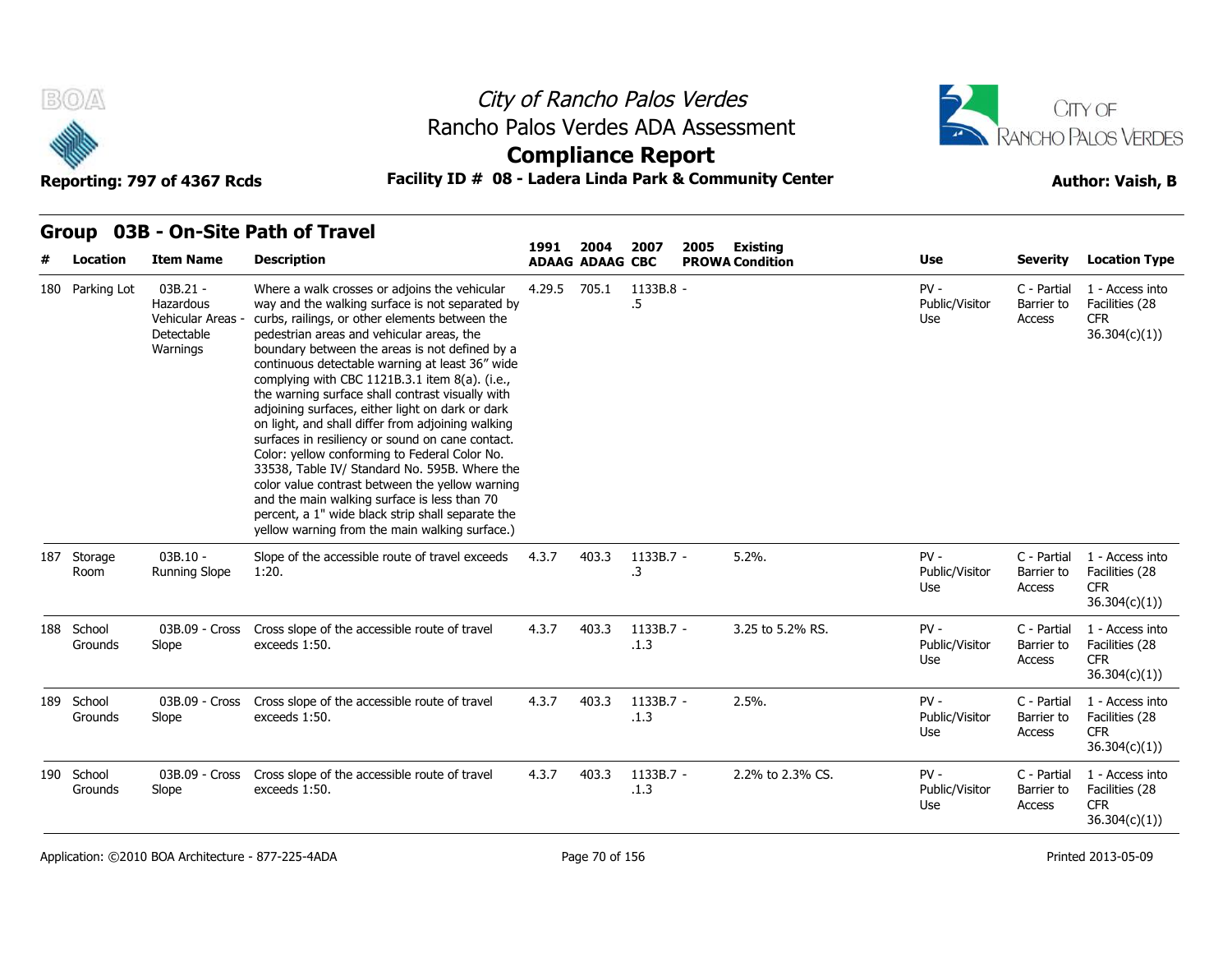

### City of Rancho Palos Verdes **Compliance Report** Rancho Palos Verdes ADA Assessment



| B(0)                  | Reporting: 797 of 4367 Rcds                                          |                                                                                                                                                                                                                                                                                                                                                                                                                                                                                                                                                                                                                                                                                                                                                                                                                                                                                     | City of Rancho Palos Verdes<br>Rancho Palos Verdes ADA Assessment<br><b>Compliance Report</b><br>Facility ID # 08 - Ladera Linda Park & Community Center |                                |                     |      |                                    |                                 |                                     |                                                                  |  |
|-----------------------|----------------------------------------------------------------------|-------------------------------------------------------------------------------------------------------------------------------------------------------------------------------------------------------------------------------------------------------------------------------------------------------------------------------------------------------------------------------------------------------------------------------------------------------------------------------------------------------------------------------------------------------------------------------------------------------------------------------------------------------------------------------------------------------------------------------------------------------------------------------------------------------------------------------------------------------------------------------------|----------------------------------------------------------------------------------------------------------------------------------------------------------|--------------------------------|---------------------|------|------------------------------------|---------------------------------|-------------------------------------|------------------------------------------------------------------|--|
| Group<br>Location     | <b>Item Name</b>                                                     | 03B - On-Site Path of Travel<br><b>Description</b>                                                                                                                                                                                                                                                                                                                                                                                                                                                                                                                                                                                                                                                                                                                                                                                                                                  | 1991                                                                                                                                                     | 2004<br><b>ADAAG ADAAG CBC</b> | 2007                | 2005 | Existing<br><b>PROWA Condition</b> | Use                             | <b>Severity</b>                     | <b>Location Type</b>                                             |  |
| 191 School<br>Grounds | 03B.09 - Cross<br>Slope                                              | Cross slope of the accessible route of travel<br>exceeds 1:50.                                                                                                                                                                                                                                                                                                                                                                                                                                                                                                                                                                                                                                                                                                                                                                                                                      | 4.3.7                                                                                                                                                    | 403.3                          | 1133B.7 -<br>.1.3   |      | 4.5%.                              | $PV -$<br>Public/Visitor<br>Use | C - Partial<br>Barrier to<br>Access | 1 - Access into<br>Facilities (28<br>CFR.<br>36.304(c)(1))       |  |
| 192 School<br>Grounds | 03B.09 - Cross<br>Slope                                              | Cross slope of the accessible route of travel<br>exceeds 1:50.                                                                                                                                                                                                                                                                                                                                                                                                                                                                                                                                                                                                                                                                                                                                                                                                                      | 4.3.7                                                                                                                                                    | 403.3                          | 1133B.7 -<br>.1.3   |      | 2.3% to 3.7% CS.                   | $PV -$<br>Public/Visitor<br>Use | C - Partial<br>Barrier to<br>Access | 1 - Access into<br>Facilities (28<br><b>CFR</b><br>36.304(c)(1)  |  |
| 193 School<br>Grounds | 03B.21 -<br>Hazardous<br>Vehicular Areas -<br>Detectable<br>Warnings | Where a walk crosses or adjoins the vehicular<br>way and the walking surface is not separated by<br>curbs, railings, or other elements between the<br>pedestrian areas and vehicular areas, the<br>boundary between the areas is not defined by a<br>continuous detectable warning at least 36" wide<br>complying with CBC 1121B.3.1 item 8(a). (i.e.,<br>the warning surface shall contrast visually with<br>adjoining surfaces, either light on dark or dark<br>on light, and shall differ from adjoining walking<br>surfaces in resiliency or sound on cane contact.<br>Color: yellow conforming to Federal Color No.<br>33538, Table IV/ Standard No. 595B. Where the<br>color value contrast between the yellow warning<br>and the main walking surface is less than 70<br>percent, a 1" wide black strip shall separate the<br>yellow warning from the main walking surface.) | 4.29.5                                                                                                                                                   | 705.1                          | 1133B.8 -<br>$.5\,$ |      |                                    | $PV -$<br>Public/Visitor<br>Use | A - Safety<br>Hazard                | 1 - Access into<br>Facilities (28<br><b>CFR</b><br>36.304(c)(1)) |  |
| 194 School<br>Grounds | 03B.09 - Cross<br>Slope                                              | Cross slope of the accessible route of travel<br>exceeds 1:50.                                                                                                                                                                                                                                                                                                                                                                                                                                                                                                                                                                                                                                                                                                                                                                                                                      | 4.3.7                                                                                                                                                    | 403.3                          | $1133B.7 -$<br>.1.3 |      | $3.0\%$ .                          | $PV -$<br>Public/Visitor<br>Use | C - Partial<br>Barrier to<br>Access | 1 - Access into<br>Facilities (28<br><b>CFR</b><br>36.304(c)(1)) |  |
| 196 School<br>Grounds | 03B.09 - Cross<br>Slope                                              | Cross slope of the accessible route of travel<br>exceeds 1:50.                                                                                                                                                                                                                                                                                                                                                                                                                                                                                                                                                                                                                                                                                                                                                                                                                      | 4.3.7                                                                                                                                                    | 403.3                          | 1133B.7 -<br>.1.3   |      | 2.5% to 3.7% CS.                   | $PV -$<br>Public/Visitor<br>Use | C - Partial<br>Barrier to<br>Access | 1 - Access into<br>Facilities (28<br><b>CFR</b><br>36.304(c)(1)  |  |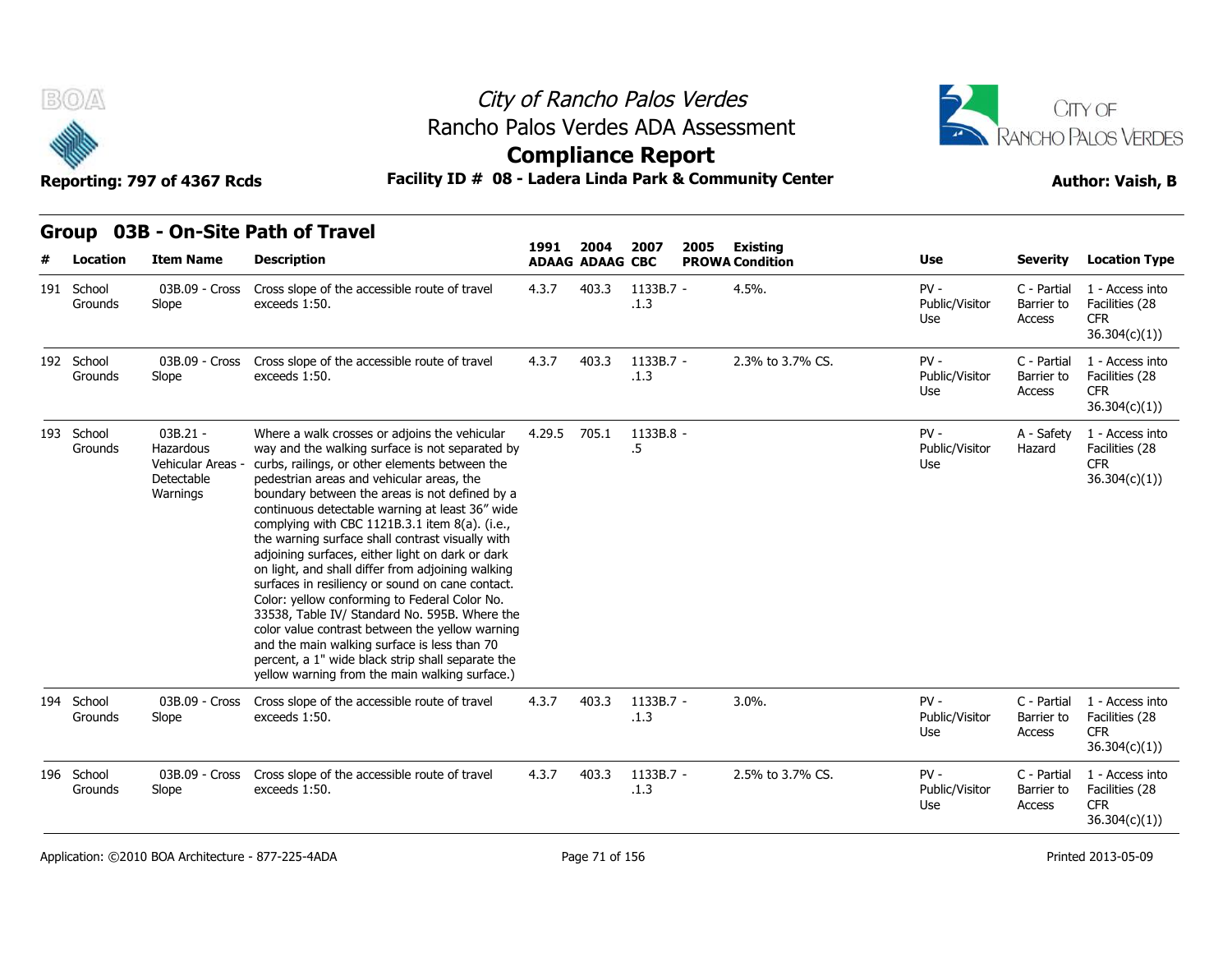



### **Compliance Report**

|     | BOA                   | Reporting: 797 of 4367 Rcds |                                                                                                                                                                                          | City of Rancho Palos Verdes<br>Rancho Palos Verdes ADA Assessment<br><b>Compliance Report</b><br>Facility ID # 08 - Ladera Linda Park & Community Center |                                |                   |      |                                           |                                 |                                     |                                                                  |  |  |
|-----|-----------------------|-----------------------------|------------------------------------------------------------------------------------------------------------------------------------------------------------------------------------------|----------------------------------------------------------------------------------------------------------------------------------------------------------|--------------------------------|-------------------|------|-------------------------------------------|---------------------------------|-------------------------------------|------------------------------------------------------------------|--|--|
| #   | Location              | <b>Item Name</b>            | Group 03B - On-Site Path of Travel<br><b>Description</b>                                                                                                                                 | 1991                                                                                                                                                     | 2004<br><b>ADAAG ADAAG CBC</b> | 2007              | 2005 | <b>Existing</b><br><b>PROWA Condition</b> | Use                             | <b>Severity</b>                     | <b>Location Type</b>                                             |  |  |
| 197 | School<br>Grounds     |                             | $03B.13 - 1/2$ " Curb ramps, ramps, or elevators are not used<br>Changes in Level for changes in level greater than 1/2 inch. (Lifts<br>may only be used in certain limited situations.) | 4.5.2                                                                                                                                                    | 303.4                          | $1124B.2 -$       |      | 1/2" level change.                        | $PV -$<br>Public/Visitor<br>Use | C - Partial<br>Barrier to<br>Access | 1 - Access into<br>Facilities (28<br><b>CFR</b><br>36.304(c)(1)  |  |  |
|     | 198 School<br>Grounds | 03B.09 - Cross<br>Slope     | Cross slope of the accessible route of travel<br>exceeds 1:50.                                                                                                                           | 4.3.7                                                                                                                                                    | 403.3                          | 1133B.7 -<br>.1.3 |      | 3.3% at irrigation valve.                 | $PV -$<br>Public/Visitor<br>Use | C - Partial<br>Barrier to<br>Access | 1 - Access into<br>Facilities (28<br><b>CFR</b><br>36.304(c)(1)  |  |  |
|     | 199 School<br>Grounds |                             | 03B.15 - Surface Accessible route surfaces are not stable, firm<br>and slip-resistant.                                                                                                   | 4.5.1                                                                                                                                                    | Advisory<br>302.1              | 302.1; 1124B.1 -  |      | Uneven surface.                           | $PV -$<br>Public/Visitor<br>Use | C - Partial<br>Barrier to<br>Access | 1 - Access into<br>Facilities (28<br><b>CFR</b><br>36.304(c)(1)  |  |  |
|     | 200 School<br>Grounds | 03B.09 - Cross<br>Slope     | Cross slope of the accessible route of travel<br>exceeds 1:50.                                                                                                                           | 4.3.7                                                                                                                                                    | 403.3                          | 1133B.7 -<br>.1.3 |      | 2.5% to 4.8% CS.                          | $PV -$<br>Public/Visitor<br>Use | C - Partial<br>Barrier to<br>Access | 1 - Access into<br>Facilities (28<br><b>CFR</b><br>36.304(c)(1)  |  |  |
| 201 | School<br>Grounds     | 03B.09 - Cross<br>Slope     | Cross slope of the accessible route of travel<br>exceeds 1:50.                                                                                                                           | 4.3.7                                                                                                                                                    | 403.3                          | 1133B.7 -<br>.1.3 |      | 2.6% to 7.3% CS.                          | $PV -$<br>Public/Visitor<br>Use | C - Partial<br>Barrier to<br>Access | 1 - Access into<br>Facilities (28<br><b>CFR</b><br>36.304(c)(1)  |  |  |
| 202 | School<br>Grounds     |                             | 03B.15 - Surface Accessible route surfaces are not stable, firm<br>and slip-resistant.                                                                                                   | 4.5.1                                                                                                                                                    | Advisory<br>302.1              | 302.1; 1124B.1 -  |      | Uneven surface, water<br>accumulates.     | $PV -$<br>Public/Visitor<br>Use | C - Partial<br>Barrier to<br>Access | 1 - Access into<br>Facilities (28<br><b>CFR</b><br>36.304(c)(1)  |  |  |
| 203 | School<br>Grounds     | 03B.09 - Cross<br>Slope     | Cross slope of the accessible route of travel<br>exceeds 1:50.                                                                                                                           | 4.3.7                                                                                                                                                    | 403.3                          | 1133B.7 -<br>.1.3 |      | 3.5%.                                     | $PV -$<br>Public/Visitor<br>Use | C - Partial<br>Barrier to<br>Access | 1 - Access into<br>Facilities (28<br><b>CFR</b><br>36.304(c)(1)) |  |  |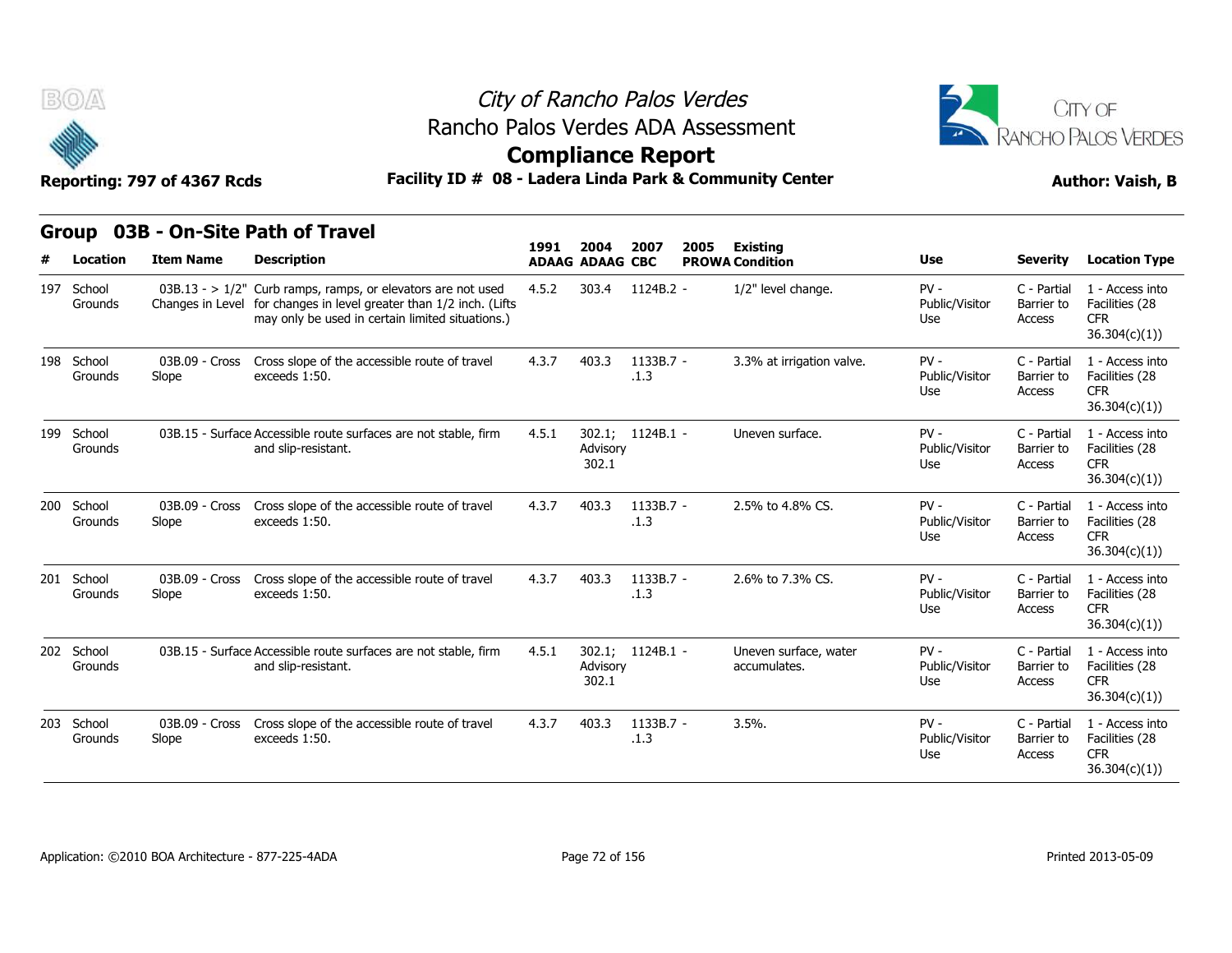



### **Compliance Report**

### Facility ID # 08 - Ladera Linda Park & Community Center<br> **Author: Vaish, B**

| Reporting: 797 of 4367 Rcds |  |  |
|-----------------------------|--|--|
|                             |  |  |

| <b>BOA</b>                 | Reporting: 797 of 4367 Rcds    | Rancho Palos Verdes ADA Assessment<br>Facility ID # 08 - Ladera Linda Park & Community Center                                                                                                                                                                                                                                                                                                                  | City of Rancho Palos Verdes<br><b>Compliance Report</b> |                                |                                                        |      |                                                                         |                                 |                                               | CITY OF<br>RANCHO PALOS VERDES<br><b>Author: Vaish, B</b>                  |
|----------------------------|--------------------------------|----------------------------------------------------------------------------------------------------------------------------------------------------------------------------------------------------------------------------------------------------------------------------------------------------------------------------------------------------------------------------------------------------------------|---------------------------------------------------------|--------------------------------|--------------------------------------------------------|------|-------------------------------------------------------------------------|---------------------------------|-----------------------------------------------|----------------------------------------------------------------------------|
| <b>Group</b><br>Location   | <b>Item Name</b>               | 03B - On-Site Path of Travel<br><b>Description</b>                                                                                                                                                                                                                                                                                                                                                             | 1991                                                    | 2004<br><b>ADAAG ADAAG CBC</b> | 2007                                                   | 2005 | Existing<br><b>PROWA Condition</b>                                      | Use                             | <b>Severity</b>                               | <b>Location Type</b>                                                       |
| 207 School<br>Grounds      | 03B.09 - Cross<br>Slope        | Cross slope of the accessible route of travel<br>exceeds 1:50.                                                                                                                                                                                                                                                                                                                                                 | 4.3.7                                                   | 403.3                          | 1133B.7 -<br>.1.3                                      |      | 2.3%                                                                    | $PV -$<br>Public/Visitor<br>Use | C - Partial<br>Barrier to<br>Access           | 1 - Access into<br>Facilities (28<br><b>CFR</b><br>36.304(c)(1))           |
| 208 Top Stairs             |                                | 03B.02 - Route Accessible route of travel, to the maximum<br>for General Public extent feasible, does not coincide with the route<br>for the general public. (Elements such as<br>ramps, elevators, or other circulation devices,<br>shall be placed to minimize the distance which<br>wheelchair users and other persons who cannot<br>negotiate steps may have to travel compared to<br>the general public.) |                                                         | Advisory .2<br>206.3           | $4.3.2(1)$ 206.3; 1114B.1 -                            |      | No POT connects top soccer<br>field to baseball field.                  | $PV -$<br>Public/Visitor<br>Use | or<br>Complete<br>Barrier to<br>Access        | B - Severe 1 - Access into<br>Facilities (28<br><b>CFR</b><br>36.304(c)(1) |
| 209 Middle Stairs          |                                | 03B.02 - Route Accessible route of travel, to the maximum<br>for General Public extent feasible, does not coincide with the route<br>for the general public. (Elements such as<br>ramps, elevators, or other circulation devices,<br>shall be placed to minimize the distance which<br>wheelchair users and other persons who cannot<br>negotiate steps may have to travel compared to<br>the general public.) |                                                         | Advisory .2<br>206.3           | 4.3.2(1) 206.3; 1114B.1 -                              |      | No POT connects baseball field<br>to paddle tennis courts.              | $PV -$<br>Public/Visitor<br>Use | <b>or</b><br>Complete<br>Barrier to<br>Access | B - Severe 1 - Access into<br>Facilities (28<br><b>CFR</b><br>36.304(c)(1) |
| 210 Bottom Stairs 03B.03 - | <b>Facilities</b><br>Connected | Accessible routes of travel do not connect all<br>accessible buildings, facilities, elements and<br>spaces on the same site with one another.                                                                                                                                                                                                                                                                  | (a)                                                     | 206.2.2                        | 4.1.2(2) 206.2.2; 1114B.1 -<br>.2;<br>Advisory 1127B.1 |      | No POT connects paddle tennis<br>courts to school/ community<br>center. | $PV -$<br>Public/Visitor<br>Use | <b>or</b><br>Complete<br>Barrier to<br>Access | B - Severe 1 - Access into<br>Facilities (28<br><b>CFR</b><br>36.304(c)(1) |
| 797 Restrooms              |                                | 03B.11 - Ramps This portion of an accessible route with a slope<br>greater than 5% does not comply with the<br>requirements for compliant ramps.                                                                                                                                                                                                                                                               | 4.8.1                                                   | 405                            | 1133B.5 -                                              |      | 5.7% slope.                                                             | $PV -$<br>Public/Visitor<br>Use | C - Partial<br>Barrier to<br>Access           | 1 - Access into<br>Facilities (28<br><b>CFR</b><br>36.304(c)(1))           |

#### **Number of Key Notes for Group 03B - On-Site Path of Travel: 50**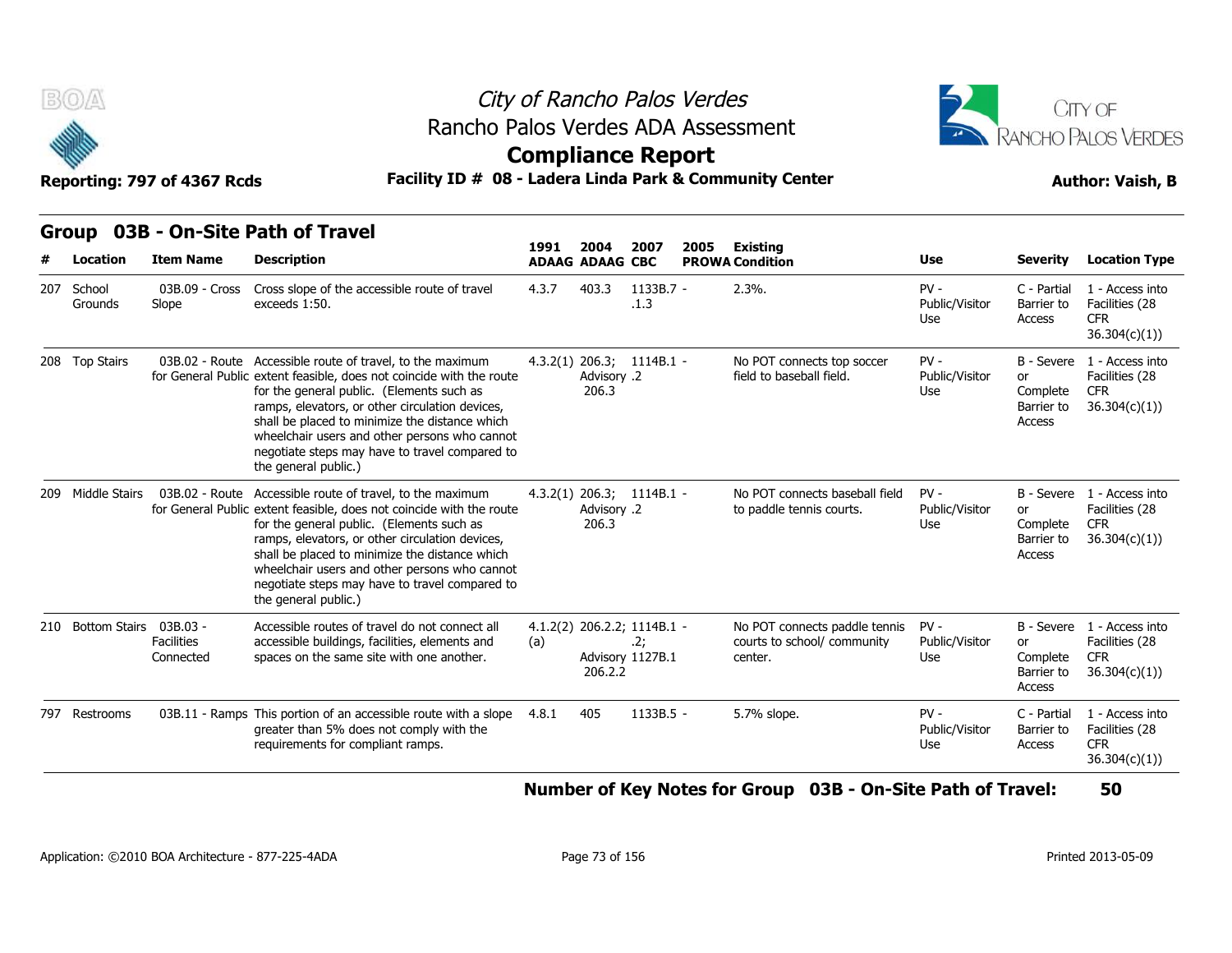



| B(0)                           | Reporting: 797 of 4367 Rcds                  |                                                                                                                                                                                         |                     |                                | <b>Compliance Report</b>           | City of Rancho Palos Verdes<br>Rancho Palos Verdes ADA Assessment<br>Facility ID # 08 - Ladera Linda Park & Community Center |                                 |                                     | CITY OF<br>RANCHO PALOS VERDES<br><b>Author: Vaish, B</b>        |
|--------------------------------|----------------------------------------------|-----------------------------------------------------------------------------------------------------------------------------------------------------------------------------------------|---------------------|--------------------------------|------------------------------------|------------------------------------------------------------------------------------------------------------------------------|---------------------------------|-------------------------------------|------------------------------------------------------------------|
| Group 01 - Parking<br>Location | <b>Item Name</b>                             | <b>Description</b>                                                                                                                                                                      | 1991                | 2004<br><b>ADAAG ADAAG CBC</b> | 2007                               | 2005<br>Existing<br><b>PROWA Condition</b>                                                                                   | Use                             | <b>Severity</b>                     | <b>Location Type</b>                                             |
| 178 Parking Lot                | $01.23 - Other -$<br>Parking                 | See Additional Comments                                                                                                                                                                 |                     |                                |                                    | Tire stop adjacent to access<br>aisle.                                                                                       | $PV -$<br>Public/Visitor<br>Use | C - Partial<br>Barrier to<br>Access | 1 - Access into<br>Facilities (28<br><b>CFR</b><br>36.304(c)(1)) |
| 179 Parking Lot                | $01.10B - Van$<br>Access Aisle -<br>Location | Where the parking space is designated as "van<br>accessible," the adjacent access aisle is not<br>located on the passenger side of the vehicle<br>space.                                | $4.1.2(5) -$<br>(b) |                                | 1129B.3<br>item 2                  | Van access aisle not on<br>passenger side.                                                                                   | $PV -$<br>Public/Visitor<br>Use | C - Partial<br>Barrier to<br>Access | 1 - Access into<br>Facilities (28<br><b>CFR</b><br>36.304(c)(1)) |
| 181 Parking Lot                | $01.19A -$<br>Lettering                      | The words "NO PARKING" is not provided in<br>each access aisle, painted in white, 12" high<br>letters.                                                                                  |                     |                                | 1129B.3<br>items 1<br>& 2          |                                                                                                                              | $PV -$<br>Public/Visitor<br>Use | C - Partial<br>Barrier to<br>Access | 1 - Access into<br>Facilities (28<br><b>CFR</b><br>36.304(c)(1)) |
| 182 Parking Lot                | $01.15C -$<br>Minimum Fine<br>Sign           | Accessible parking space has no sign stating<br>"Minimum Fine \$250" below the ISA.                                                                                                     |                     |                                | 1129B.4                            |                                                                                                                              | $PV -$<br>Public/Visitor<br>Use | C - Partial<br>Barrier to<br>Access | 1 - Access into<br>Facilities (28<br><b>CFR</b><br>36.304(c)(1)) |
| 183 Parking Lot                | 01.13 - Level<br>Surface                     | The accessible parking spaces and access aisles 4.6.3<br>are not level (slope is greater than 2%).                                                                                      |                     | 502.4 & 4                      | 502.4; 1129B.3<br>advisory items 3 | 2.5% to 2.6% CS.                                                                                                             | $PV -$<br>Public/Visitor<br>Use | C - Partial<br>Barrier to<br>Access | 1 - Access into<br>Facilities (28<br><b>CFR</b><br>36.304(c)(1)) |
| 184 Parking Lot                | $01.19B - Tow-$<br>away Sign                 | A California tow-away sign is not posted in a<br>conspicuous place at each entrance to off-street<br>parking lot, or immediately adjacent to and<br>visible from each accessible stall. |                     |                                | 1129B.4                            |                                                                                                                              | $PV -$<br>Public/Visitor<br>Use | C - Partial<br>Barrier to<br>Access | 1 - Access into<br>Facilities (28<br><b>CFR</b><br>36.304(c)(1)) |

|   |          |           |                    | 1991<br>$  -$ | 2004             | 2007 | 2005 | Existing               |     |          |                      |
|---|----------|-----------|--------------------|---------------|------------------|------|------|------------------------|-----|----------|----------------------|
| - | Location | Item Name | <b>Description</b> | <b>ADAAG</b>  | <b>ADAAG CBC</b> |      |      | <b>PROWA Condition</b> | Use | Severity | <b>Location Type</b> |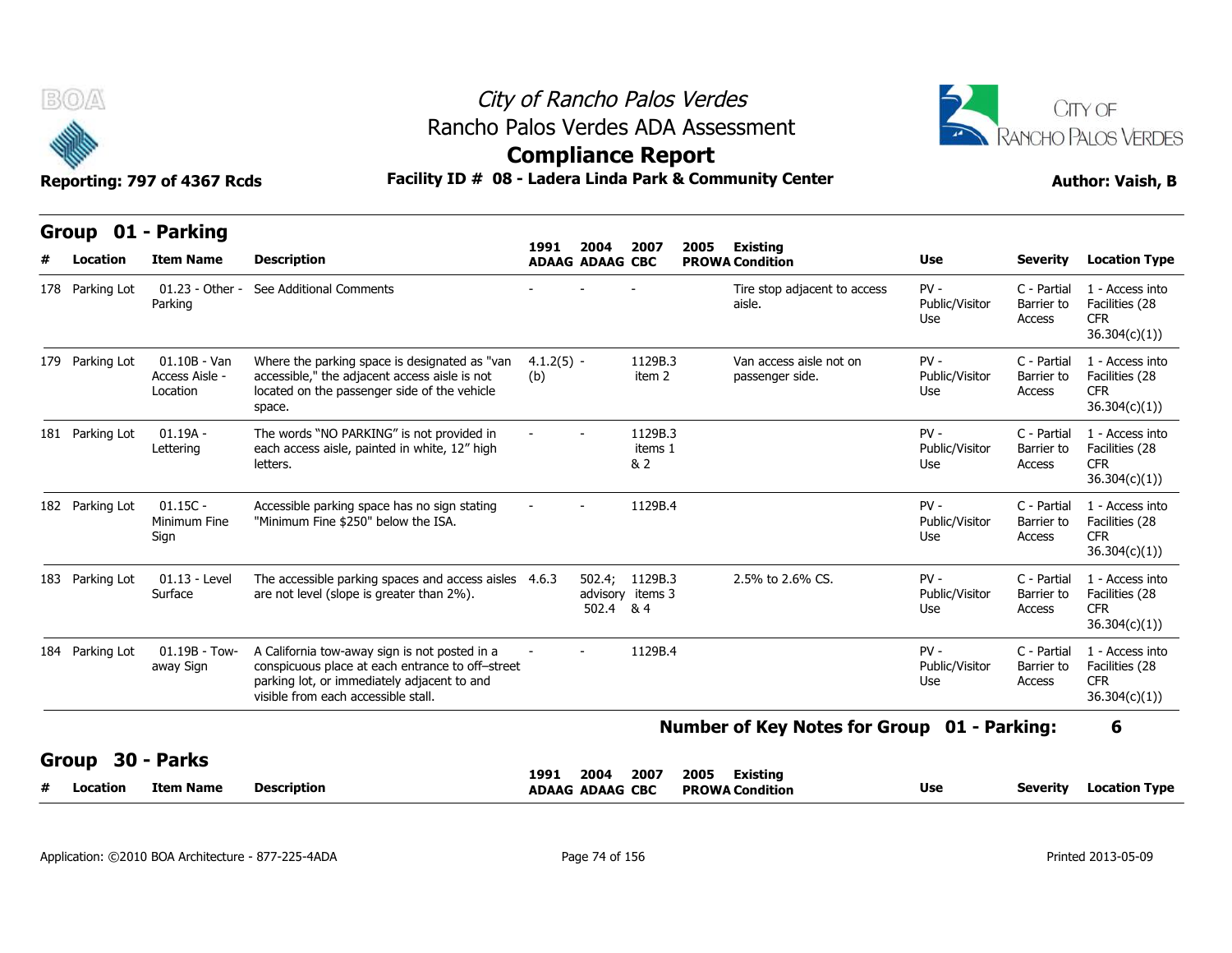



### **Compliance Report**

### Reporting: 797 of 4367 Rcds **Facility ID # 08 - Ladera Linda Park & Community Center Author: Vaish, B**

|    | Group             | <b>30 - Parks</b>                                                                              |                                                                                                                                                                                                                |       |                                |                                |                            |                                           |                                        |                                     |                                                                  |
|----|-------------------|------------------------------------------------------------------------------------------------|----------------------------------------------------------------------------------------------------------------------------------------------------------------------------------------------------------------|-------|--------------------------------|--------------------------------|----------------------------|-------------------------------------------|----------------------------------------|-------------------------------------|------------------------------------------------------------------|
|    | Location          | <b>Item Name</b>                                                                               | <b>Description</b>                                                                                                                                                                                             | 1991  | 2004<br><b>ADAAG ADAAG CBC</b> | 2007                           | 2005                       | <b>Existing</b><br><b>PROWA Condition</b> | <b>Use</b>                             | <b>Severity</b>                     | <b>Location Type</b>                                             |
| 2  | <b>View Point</b> | 30.21 - Fixed<br><b>Bench Size</b>                                                             | Accessible bench does not have seats that are<br>20" to 24" in depth and 42" min. in length. OR<br>The back support does not extend from a point<br>2" maximum above the bench to 18" min, above<br>the bench. |       | 903.3<br>903.4                 | $\sim$                         |                            |                                           | $PV -$<br>Public/Visitor<br>Use        | C - Partial<br>Barrier to<br>Access | 1 - Access into<br>Facilities (28<br><b>CFR</b><br>36.304(c)(1)  |
|    |                   |                                                                                                |                                                                                                                                                                                                                |       | Fig.<br>903.4                  |                                |                            |                                           |                                        |                                     |                                                                  |
| 32 | Rest Area         | 30.06E -<br>Outdoor<br>Recreation<br><b>Access Route</b><br>(ORAR)<br>Segment - Cross<br>Slope | Cross slope of the access route segment<br>exceeds 3.33%. Exception: Cross slopes of 5%<br>maximum are permitted to ensure proper<br>drainage.                                                                 |       |                                |                                | 1999<br>ADAAG-<br>16.3.7.1 | 4.0% to 7.8% CS.                          | $PV -$<br>Public/Visitor<br>Use        | C - Partial<br>Barrier to<br>Access | 1 - Access into<br>Facilities (28<br><b>CFR</b><br>36.304(c)(1)  |
| 33 | Rest Area         | $30.05 -$<br>Accessible<br>Route - Width                                                       | Accessible route of travel is less than 48" wide<br>(note: 48" wide requirement does not apply to<br>doorways or gates).                                                                                       | 4.3.3 |                                | 403.5.1 1133B.7 -<br>$\cdot$ 1 |                            | 44" clear width.                          | $PV -$<br>Public/Visitor<br><b>Use</b> | C - Partial<br>Barrier to<br>Access | 1 - Access into<br>Facilities (28<br><b>CFR</b><br>36.304(c)(1)) |
| 34 | Rest Area         | 30.68 - Other -<br>Parks                                                                       | See Additional Comments                                                                                                                                                                                        |       |                                |                                |                            | 3" step at end of POT.                    | $PV -$<br>Public/Visitor<br>Use        | C - Partial<br>Barrier to<br>Access | 1 - Access into<br>Facilities (28<br><b>CFR</b><br>36.304(c)(1)) |
| 35 | Rest Area         | $30.05 -$<br>Accessible<br>Route - Width                                                       | Accessible route of travel is less than 48" wide<br>(note: 48" wide requirement does not apply to<br>doorways or gates).                                                                                       | 4.3.3 |                                | 403.5.1 1133B.7 -<br>$\cdot$   |                            | 30" clear width at step.                  | $PV -$<br>Public/Visitor<br>Use        | C - Partial<br>Barrier to<br>Access | 1 - Access into<br>Facilities (28<br><b>CFR</b><br>36.304(c)(1)  |
| 36 | Rest Area         | $30.06C -$<br>Outdoor<br>Recreation<br><b>Access Route</b><br>(ORAR) Surface                   | The surface of the access route is not firm or<br>stable.                                                                                                                                                      |       |                                |                                | 1999<br>ADAAG-<br>16.3.1   | Loose gravel.                             | $PV -$<br>Public/Visitor<br>Use        | C - Partial<br>Barrier to<br>Access | 1 - Access into<br>Facilities (28<br><b>CFR</b><br>36.304(c)(1)  |

Application: ©2010 BOA Architecture - 877-225-4ADA Page 75 of 156 Printed 2013-05-09 Printed 2013-05-09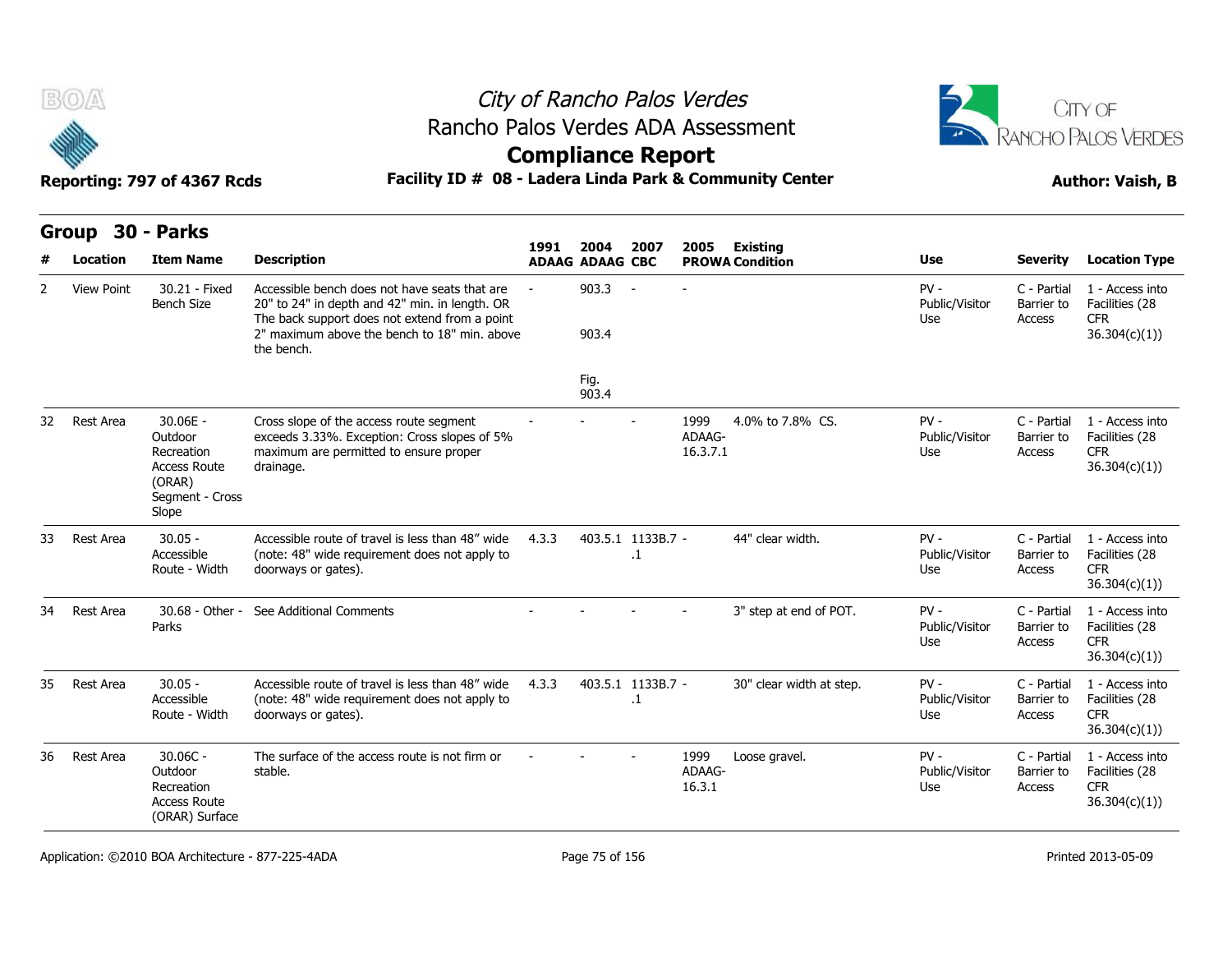



### **Compliance Report**

|    | Group                 | 30 - Parks                                                                         |                                                                                                                                                                                                                |      |                                                            |            |                            |                                           |                                 |                                                      |                                                                  |
|----|-----------------------|------------------------------------------------------------------------------------|----------------------------------------------------------------------------------------------------------------------------------------------------------------------------------------------------------------|------|------------------------------------------------------------|------------|----------------------------|-------------------------------------------|---------------------------------|------------------------------------------------------|------------------------------------------------------------------|
|    | Location              | <b>Item Name</b>                                                                   | <b>Description</b>                                                                                                                                                                                             | 1991 | 2004<br><b>ADAAG ADAAG CBC</b>                             | 2007       | 2005                       | <b>Existing</b><br><b>PROWA Condition</b> | <b>Use</b>                      | <b>Severity</b>                                      | <b>Location Type</b>                                             |
| 37 | Rest Area             | 30.16 - Fixed<br>Bench /<br>Wheelchair<br>Seating Space -<br>Shoulder<br>Alignment | A clear space at least 30" x 48" in size has not<br>been provided at one end of the fixed bench so<br>that a wheelchair user may be seated shoulder-<br>to-shoulder with an individual seated on the<br>bench. |      |                                                            |            | 1999<br>ADAAG-<br>16.12.4  |                                           | $PV -$<br>Public/Visitor<br>Use | C - Partial<br>Barrier to<br>Access                  | 1 - Access into<br>Facilities (28<br><b>CFR</b><br>36.304(c)(1)  |
| 38 | Rest Area             | 30.12 - Fixed<br>Bench                                                             | Fixed bench is not accessible for users with<br>various types of disabilities.                                                                                                                                 |      | $903.1 -$                                                  |            | 1999<br>ADAAG-<br>16.12.2. |                                           | $PV -$<br>Public/Visitor<br>Use | C - Partial<br>Barrier to<br>Access                  | 1 - Access into<br>Facilities (28<br><b>CFR</b><br>36.304(c)(1)) |
| 72 | Baseball Field        | $30.04 -$<br>Accessible<br>Route - Facilities<br>Connected                         | Accessible routes of travel do not connect all<br>accessible buildings, facilities, elements and<br>spaces on the same site with one another.                                                                  | (a)  | 4.1.2(2) 206.2.2; 1114B.1 -<br>Advisory 1127B.1<br>206.2.2 | .2;        |                            | No POT connecting to dugout.              | $PV -$<br>Public/Visitor<br>Use | B - Severe<br>or<br>Complete<br>Barrier to<br>Access | 1 - Access into<br>Facilities (28<br><b>CFR</b><br>36.304(c)(1)  |
| 73 | <b>Baseball Field</b> | 30.19 - Fixed<br>Bench Height                                                      | The height of the front edge of the seating<br>surface is not between 17" and 19" above the<br>adjacent grade or floor space.                                                                                  |      | 903.5                                                      | $\sim$ $-$ | 1999<br>ADAAG-<br>16.12.3  | 16 1/4" high.                             | $PV -$<br>Public/Visitor<br>Use | C - Partial<br>Barrier to<br>Access                  | 1 - Access into<br>Facilities (28<br><b>CFR</b><br>36.304(c)(1)) |
| 74 | Baseball Field        | 30.16 - Fixed<br>Bench /<br>Wheelchair<br>Seating Space -<br>Shoulder<br>Alignment | A clear space at least 30" x 48" in size has not<br>been provided at one end of the fixed bench so<br>that a wheelchair user may be seated shoulder-<br>to-shoulder with an individual seated on the<br>bench. |      |                                                            |            | 1999<br>ADAAG-<br>16.12.4  | No WC seating space.                      | $PV -$<br>Public/Visitor<br>Use | C - Partial<br>Barrier to<br>Access                  | 1 - Access into<br>Facilities (28<br><b>CFR</b><br>36.304(c)(1)  |
| 75 |                       | Baseball Field 30.20 - Fixed<br>Bench - Back<br>Support                            | Back support is not provided along the full<br>length of the accessible bench.                                                                                                                                 |      | 903.4                                                      | $\sim$ $-$ | 1999<br>ADAAG-<br>16.12.5  |                                           | $PV -$<br>Public/Visitor<br>Use | C - Partial<br>Barrier to<br>Access                  | 1 - Access into<br>Facilities (28<br><b>CFR</b><br>36.304(c)(1)  |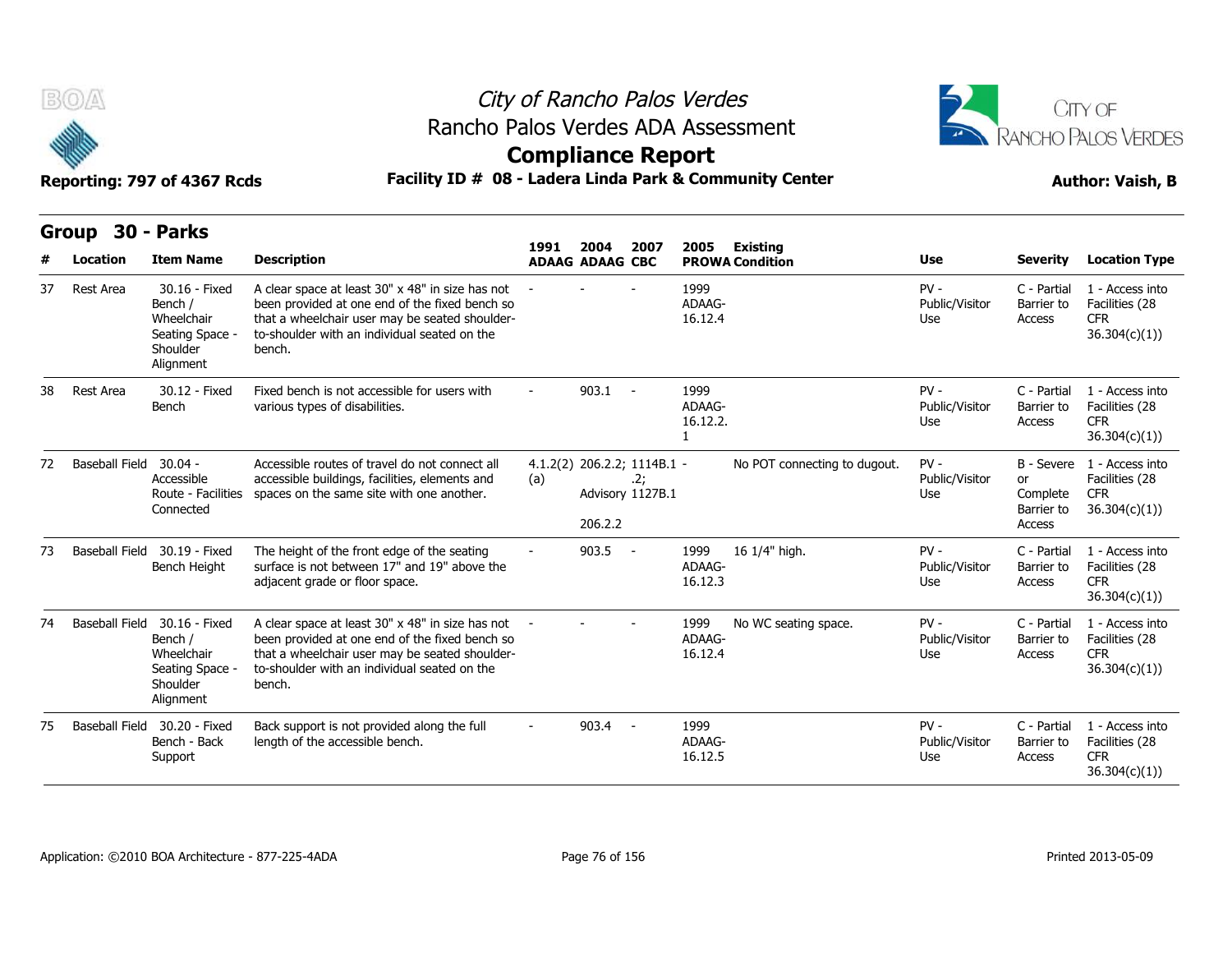



### **Compliance Report**

|    | Group                                           | <b>30 - Parks</b>                                          |                                                                                                                                                                                                                                                                                                                                                                                                     |                 |                                        |                         |                                |                                           |                                 |                                                      |                                                                            |
|----|-------------------------------------------------|------------------------------------------------------------|-----------------------------------------------------------------------------------------------------------------------------------------------------------------------------------------------------------------------------------------------------------------------------------------------------------------------------------------------------------------------------------------------------|-----------------|----------------------------------------|-------------------------|--------------------------------|-------------------------------------------|---------------------------------|------------------------------------------------------|----------------------------------------------------------------------------|
|    | Location                                        | <b>Item Name</b>                                           | <b>Description</b>                                                                                                                                                                                                                                                                                                                                                                                  | 1991            | 2004<br><b>ADAAG ADAAG CBC</b>         | 2007                    | 2005                           | <b>Existing</b><br><b>PROWA Condition</b> | <b>Use</b>                      | <b>Severity</b>                                      | <b>Location Type</b>                                                       |
| 76 | <b>Baseball Field</b>                           | 30.21 - Fixed<br><b>Bench Size</b>                         | Accessible bench does not have seats that are<br>20" to 24" in depth and 42" min. in length. OR<br>The back support does not extend from a point<br>2" maximum above the bench to 18" min. above<br>the bench.                                                                                                                                                                                      |                 | 903.3<br>903.4                         |                         |                                | 17 1/2" deep.                             | $PV -$<br>Public/Visitor<br>Use | C - Partial<br>Barrier to<br>Access                  | 1 - Access into<br>Facilities (28<br><b>CFR</b><br>36.304(c)(1)            |
|    |                                                 |                                                            |                                                                                                                                                                                                                                                                                                                                                                                                     |                 | Fig.<br>903.4                          |                         |                                |                                           |                                 |                                                      |                                                                            |
| 77 | Baseball<br>Field/ Soccer<br>Field              | $30.04 -$<br>Accessible<br>Route - Facilities<br>Connected | Accessible routes of travel do not connect all<br>accessible buildings, facilities, elements and<br>spaces on the same site with one another.                                                                                                                                                                                                                                                       | (a)             | 4.1.2(2) 206.2.2; 1114B.1 -<br>206.2.2 | .2;<br>Advisory 1127B.1 |                                | No POT to monkey bar.                     | $PV -$<br>Public/Visitor<br>Use | B - Severe<br>or<br>Complete<br>Barrier to<br>Access | 1 - Access into<br>Facilities (28<br><b>CFR</b><br>36.304(c)(1)            |
| 78 | Baseball<br>Field/ Soccer<br>Field              | 30.23 - Picnic<br>Sites - Accessible<br>Route              | Accessible routes do not connect the picnic site<br>to accessible building entrances, accessible site<br>facilities and the accessible entrance to the site.<br>(A picnic site exists wherever one or more picnic<br>tables is located. In general, picnic areas must<br>include accessible parking, restroom, picnic site<br>and routes that connect each of the elements<br>throughout the area.) | 4.1.2(2)<br>(a) | 206.2.2; 1127B.1 1999<br>206.2.2       | Advisory 1132B.2 16.1   | ADAAG-                         | No POT to picnic table.                   | $PV -$<br>Public/Visitor<br>Use | or<br>Complete<br>Barrier to<br>Access               | B - Severe 1 - Access into<br>Facilities (28<br><b>CFR</b><br>36.304(c)(1) |
| 79 | Baseball<br>Field/ Soccer<br>Field              | 30.34C - Picnic<br>Table - Knee<br>Space Depth             | Picnic table does not provide at least 19" depth 4.32.3<br>for accessible knee clearance.                                                                                                                                                                                                                                                                                                           |                 | 305;<br>306                            | 1122B.3 1999            | ADAAG-<br>16.5.4               | 17" deep.                                 | $PV -$<br>Public/Visitor<br>Use | C - Partial<br>Barrier to<br>Access                  | 1 - Access into<br>Facilities (28<br><b>CFR</b><br>36.304(c)(1)            |
| 80 | Baseball<br>Field/ Soccer Site Surface<br>Field | 30.29 - Picnic                                             | Picnic tables and benches are not on a firm and -<br>stable surface.                                                                                                                                                                                                                                                                                                                                |                 |                                        |                         | 1999<br>ADAAG-table.<br>16.5.6 | Muddy surface around picnic               | $PV -$<br>Public/Visitor<br>Use | C - Partial<br>Barrier to<br>Access                  | 1 - Access into<br>Facilities (28<br><b>CFR</b><br>36.304(c)(1))           |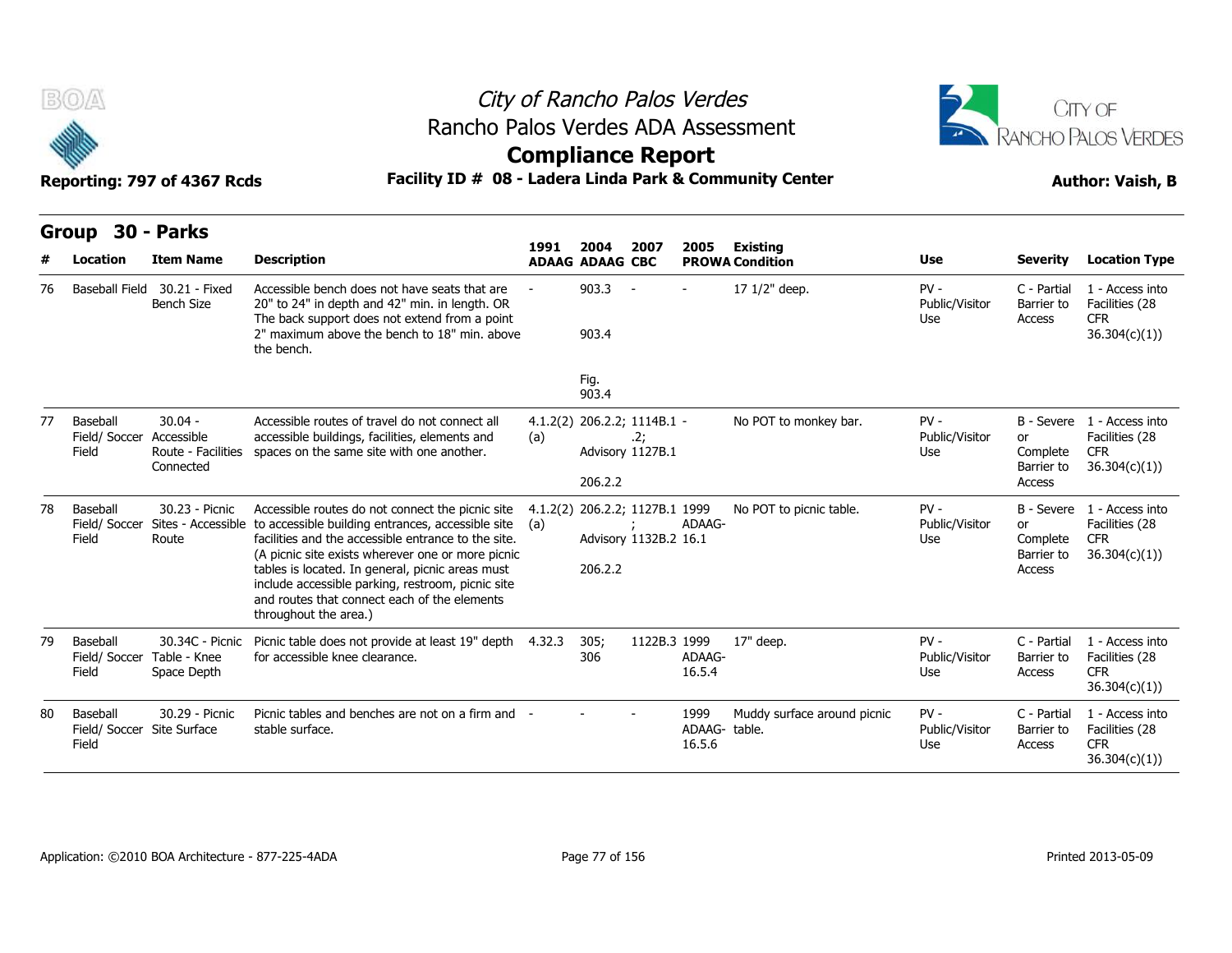



### **Compliance Report**

|    | Group                                     | <b>30 - Parks</b>                                                       |                                                                                                                                                                                                                |        |                                        |                            |                                     |                                             |                                 |                                     |                                                                  |
|----|-------------------------------------------|-------------------------------------------------------------------------|----------------------------------------------------------------------------------------------------------------------------------------------------------------------------------------------------------------|--------|----------------------------------------|----------------------------|-------------------------------------|---------------------------------------------|---------------------------------|-------------------------------------|------------------------------------------------------------------|
|    | Location                                  | <b>Item Name</b>                                                        | <b>Description</b>                                                                                                                                                                                             | 1991   | 2004<br><b>ADAAG ADAAG CBC</b>         | 2007                       | 2005                                | <b>Existing</b><br><b>PROWA Condition</b>   | <b>Use</b>                      | <b>Severity</b>                     | <b>Location Type</b>                                             |
| 81 | Baseball<br>Field/ Soccer<br>Field        | $30.04 -$<br>Accessible<br>Route - Facilities<br>Connected              | Accessible routes of travel do not connect all<br>accessible buildings, facilities, elements and<br>spaces on the same site with one another.                                                                  | (a)    | 4.1.2(2) 206.2.2; 1114B.1 -<br>206.2.2 | .2;<br>Advisory 1127B.1    |                                     | No POT to dog waste bag<br>dispenser.       | $PV -$<br>Public/Visitor<br>Use | C - Partial<br>Barrier to<br>Access | 1 - Access into<br>Facilities (28<br><b>CFR</b><br>36.304(c)(1)  |
| 94 | Paddle<br><b>Tennis Courts Accessible</b> | $30.04 -$<br>Route - Facilities<br>Connected                            | Accessible routes of travel do not connect all<br>accessible buildings, facilities, elements and<br>spaces on the same site with one another.                                                                  | (a)    | 4.1.2(2) 206.2.2; 1114B.1 -<br>206.2.2 | .2;<br>Advisory 1127B.1    |                                     | No POT connects to paddle<br>tennis courts. | $PV -$<br>Public/Visitor<br>Use | C - Partial<br>Barrier to<br>Access | 1 - Access into<br>Facilities (28<br><b>CFR</b><br>36.304(c)(1)) |
| 99 | Paddle<br>Tennis Courts Bench -           | 30.15 - Fixed<br>Ground/Floor<br>Surface                                | The surface around the accessible bench is not -<br>firm or stable.                                                                                                                                            |        |                                        |                            | 1999<br>ADAAG-<br>16.12.6           |                                             | $PV -$<br>Public/Visitor<br>Use | C - Partial<br>Barrier to<br>Access | 1 - Access into<br>Facilities (28<br><b>CFR</b><br>36.304(c)(1)) |
|    | 100 Paddle<br>Tennis Courts Bench /       | 30.16 - Fixed<br>Wheelchair<br>Seating Space -<br>Shoulder<br>Alignment | A clear space at least 30" x 48" in size has not<br>been provided at one end of the fixed bench so<br>that a wheelchair user may be seated shoulder-<br>to-shoulder with an individual seated on the<br>bench. |        |                                        |                            | 1999<br>ADAAG-<br>16.12.4           |                                             | $PV -$<br>Public/Visitor<br>Use | C - Partial<br>Barrier to<br>Access | 1 - Access into<br>Facilities (28<br><b>CFR</b><br>36.304(c)(1)) |
|    | 101 Paddle                                | 30.19 - Fixed<br>Tennis Courts Bench Height                             | The height of the front edge of the seating<br>surface is not between 17" and 19" above the<br>adjacent grade or floor space.                                                                                  |        | 903.5                                  | $\sim$ $-$                 | 1999<br>ADAAG-<br>16.12.3           | 16" high.                                   | $PV -$<br>Public/Visitor<br>Use | C - Partial<br>Barrier to<br>Access | 1 - Access into<br>Facilities (28<br><b>CFR</b><br>36.304(c)(1)) |
|    | 102 Paddle                                | 30.22 - Fixed<br>Tennis Courts Bench Armrest                            | Less than 50% of the fixed benches required to<br>be accessible have at least one armrest that can<br>withstand 250 lbs. of force in any direction.                                                            | 4.26.3 | 903.6                                  | 1115B.7 1999<br>$\cdot$ .2 | ADAAG-<br>16.12.2.<br>2;<br>16.12.8 |                                             | $PV -$<br>Public/Visitor<br>Use | C - Partial<br>Barrier to<br>Access | 1 - Access into<br>Facilities (28<br><b>CFR</b><br>36.304(c)(1)) |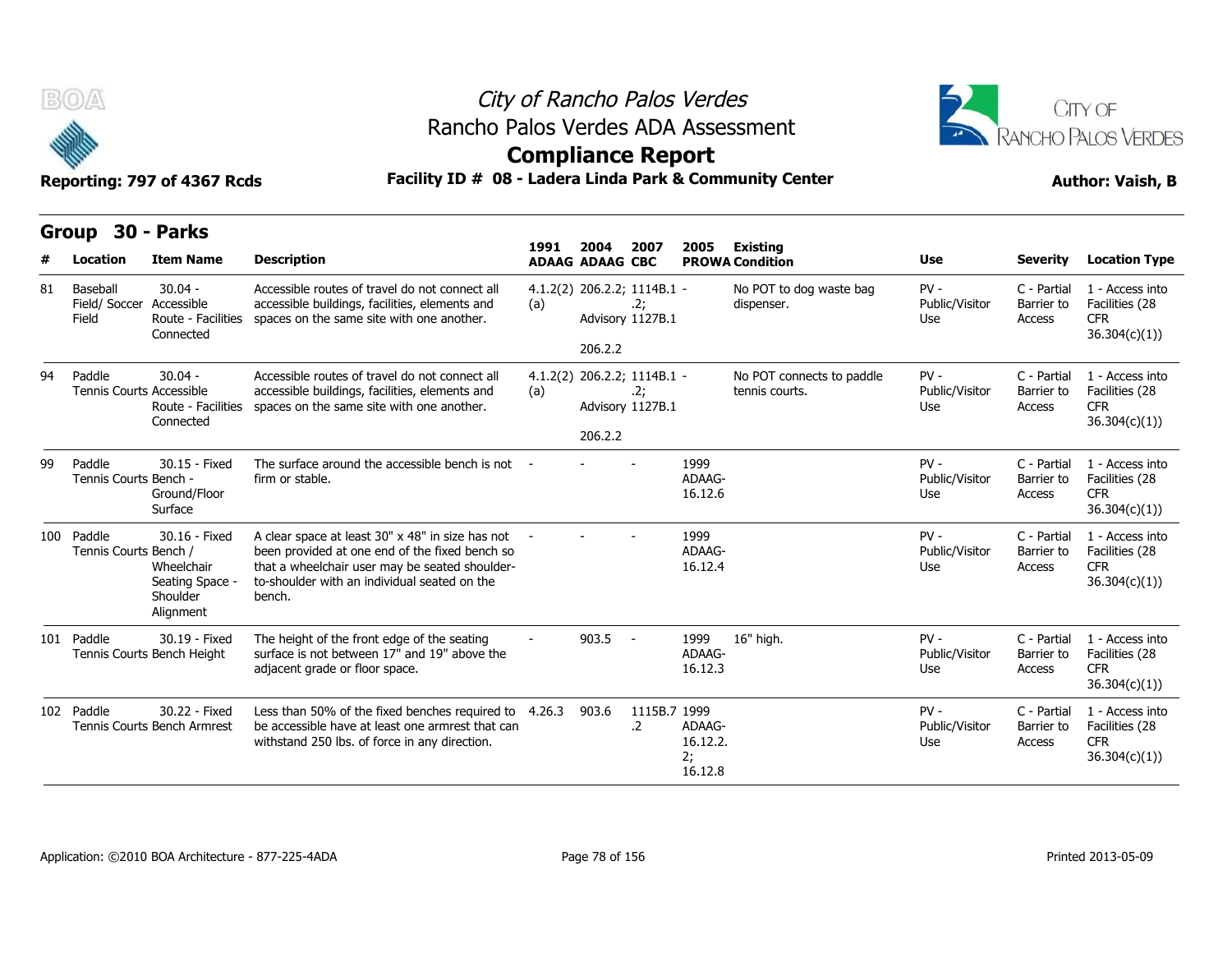



### **Compliance Report**

| B(0)                                   | Reporting: 797 of 4367 Rcds                                  | Rancho Palos Verdes ADA Assessment<br>Facility ID # 08 - Ladera Linda Park & Community Center                                                                                                                                                                                                                                                                                                       | <b>Compliance Report</b> |                                |                                                         | City of Rancho Palos Verdes |                                                                                  |                                 |                                                      | <b>JITY OF</b><br>RANCHO PALOS VERDES<br><b>Author: Vaish, B</b> |
|----------------------------------------|--------------------------------------------------------------|-----------------------------------------------------------------------------------------------------------------------------------------------------------------------------------------------------------------------------------------------------------------------------------------------------------------------------------------------------------------------------------------------------|--------------------------|--------------------------------|---------------------------------------------------------|-----------------------------|----------------------------------------------------------------------------------|---------------------------------|------------------------------------------------------|------------------------------------------------------------------|
| Group                                  | <b>30 - Parks</b>                                            |                                                                                                                                                                                                                                                                                                                                                                                                     |                          |                                |                                                         |                             |                                                                                  |                                 |                                                      |                                                                  |
| Location                               | <b>Item Name</b>                                             | <b>Description</b>                                                                                                                                                                                                                                                                                                                                                                                  | 1991                     | 2004<br><b>ADAAG ADAAG CBC</b> | 2007                                                    | 2005                        | Existing<br><b>PROWA Condition</b>                                               | <b>Use</b>                      | <b>Severity</b>                                      | <b>Location Type</b>                                             |
| 103 Paddle<br>Tennis Courts Bench Size | 30.21 - Fixed                                                | Accessible bench does not have seats that are<br>20" to 24" in depth and 42" min. in length. OR<br>The back support does not extend from a point<br>2" maximum above the bench to 18" min, above<br>the bench.                                                                                                                                                                                      |                          | 903.3<br>903.4                 | $\sim$                                                  |                             | 10" deep, back support extends PV -<br>14 1/2" high and 5" from edge<br>of seat. | Public/Visitor<br><b>Use</b>    | C - Partial<br>Barrier to<br>Access                  | 1 - Access into<br>Facilities (28<br><b>CFR</b><br>36.304(c)(1)  |
|                                        |                                                              |                                                                                                                                                                                                                                                                                                                                                                                                     |                          | Fig.<br>903.4                  |                                                         |                             |                                                                                  |                                 |                                                      |                                                                  |
| 104 Paddle                             | 30.23 - Picnic<br>Tennis Courts Sites - Accessible<br>Route  | Accessible routes do not connect the picnic site<br>to accessible building entrances, accessible site<br>facilities and the accessible entrance to the site.<br>(A picnic site exists wherever one or more picnic<br>tables is located. In general, picnic areas must<br>include accessible parking, restroom, picnic site<br>and routes that connect each of the elements<br>throughout the area.) | (a)                      | 206.2.2                        | 4.1.2(2) 206.2.2; 1127B.1 1999<br>Advisory 1132B.2 16.1 | ADAAG-                      | No POT connects to picnic table. PV -                                            | Public/Visitor<br>Use           | B - Severe<br>or<br>Complete<br>Barrier to<br>Access | 1 - Access into<br>Facilities (28<br><b>CFR</b><br>36.304(c)(1)  |
| 105 Paddle                             | 30.29 - Picnic<br>Tennis Courts Site Surface                 | Picnic tables and benches are not on a firm and -<br>stable surface.                                                                                                                                                                                                                                                                                                                                |                          |                                |                                                         | 1999<br>ADAAG-<br>16.5.6    | Mulch around picnic area.                                                        | $PV -$<br>Public/Visitor<br>Use | C - Partial<br>Barrier to<br>Access                  | 1 - Access into<br>Facilities (28<br><b>CFR</b><br>36.304(c)(1)  |
| 106 Paddle                             | 30.34C - Picnic<br>Tennis Courts Table - Knee<br>Space Depth | Picnic table does not provide at least 19" depth<br>for accessible knee clearance.                                                                                                                                                                                                                                                                                                                  | 4.32.3                   | 305;<br>306                    | 1122B.3 1999                                            | ADAAG-<br>16.5.4            | 17" deep.                                                                        | $PV -$<br>Public/Visitor<br>Use | C - Partial<br>Barrier to<br>Access                  | 1 - Access into<br>Facilities (28<br><b>CFR</b><br>36.304(c)(1)  |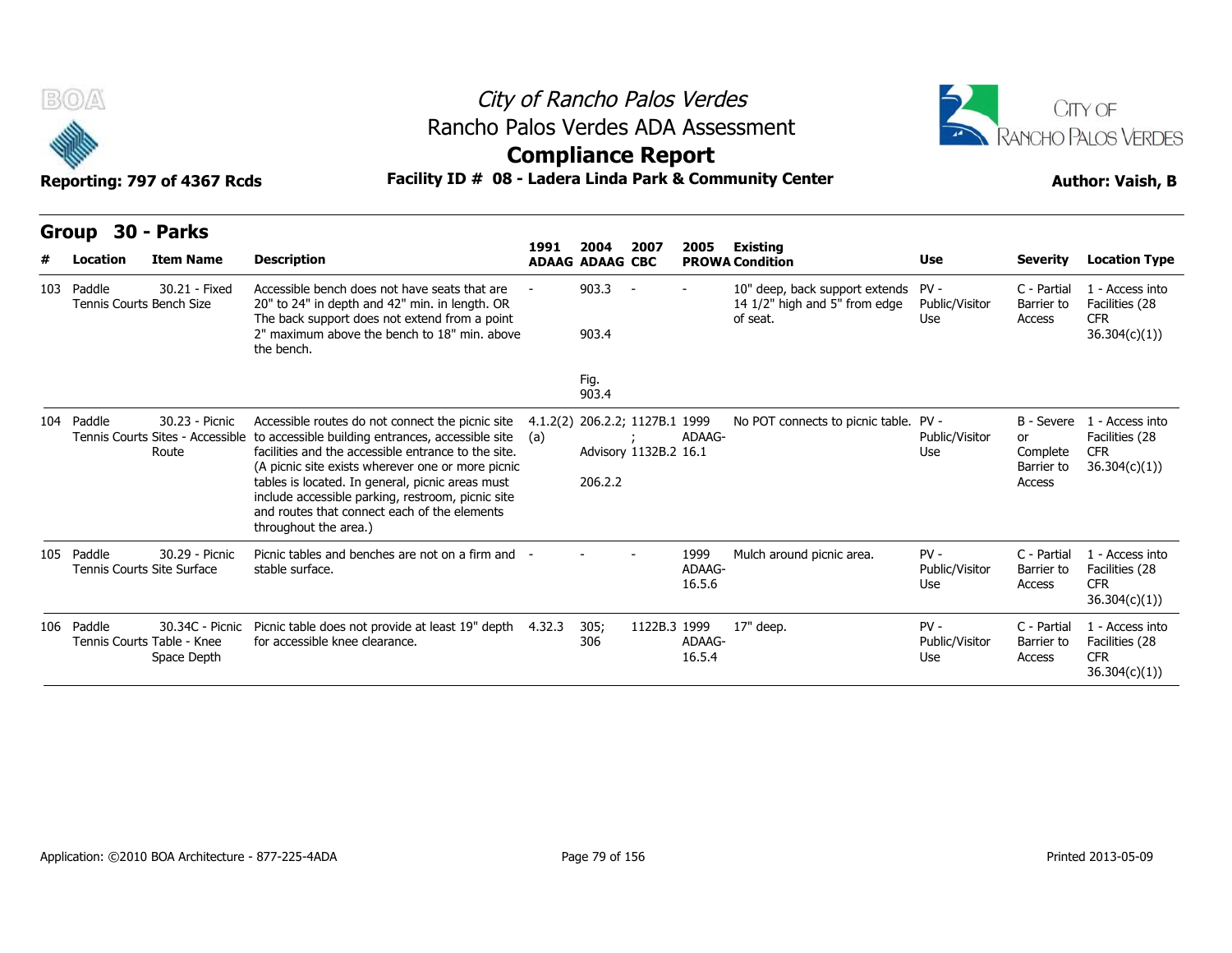



### **Compliance Report**

| B(0)                                 | Reporting: 797 of 4367 Rcds                                 | Rancho Palos Verdes ADA Assessment<br>Facility ID # 08 - Ladera Linda Park & Community Center                                                                                                                                                                                                                                                                                                                                                                                          | <b>Compliance Report</b> |                                |                                                         | City of Rancho Palos Verdes |                                                      |                                 |                                        | CITY OF<br><b>RANCHO PALOS VERDES</b><br><b>Author: Vaish, B</b>           |
|--------------------------------------|-------------------------------------------------------------|----------------------------------------------------------------------------------------------------------------------------------------------------------------------------------------------------------------------------------------------------------------------------------------------------------------------------------------------------------------------------------------------------------------------------------------------------------------------------------------|--------------------------|--------------------------------|---------------------------------------------------------|-----------------------------|------------------------------------------------------|---------------------------------|----------------------------------------|----------------------------------------------------------------------------|
| <b>Group</b><br>Location             | 30 - Parks<br><b>Item Name</b>                              | <b>Description</b>                                                                                                                                                                                                                                                                                                                                                                                                                                                                     | 1991                     | 2004<br><b>ADAAG ADAAG CBC</b> | 2007                                                    | 2005                        | <b>Existing</b><br><b>PROWA Condition</b>            | Use                             | <b>Severity</b>                        | <b>Location Type</b>                                                       |
| 107 Paddle<br>Tennis Courts Number - | $30.25 -$<br>Accessible Picnic<br><b>Tables</b>             | Where fixed picnic tables are provided in a picnic -<br>area, the required number of fixed picnic tables<br>is not provided. (1999 ADAAG: Where two or<br>more fixed picnic tables are provided in a picnic<br>area, at least 50%, but never less than two,<br>shall comply with 16.5.4 through 16.5.6. In<br>addition, at least 40%, but never less than two,<br>of the accessible picnic tables shall be connected<br>to an outdoor recreation access route complying<br>with 16.3.) |                          |                                |                                                         | 1999<br>ADAAG-<br>16.5.1.2  | 2 picnic tables, 0 accessible.                       | $PV -$<br>Public/Visitor<br>Use | C - Partial<br>Barrier to<br>Access    | 1 - Access into<br>Facilities (28<br><b>CFR</b><br>36.304(c)(1)            |
| 127 School<br>Grounds                | $30.32 - 36"$<br>Aisle Width<br>Standard                    | Around the picnic table, there is less than 36"<br>clear space measured from the seat.                                                                                                                                                                                                                                                                                                                                                                                                 |                          |                                |                                                         | 1999<br>16.5.5              | 20" to 27" aisle with around<br>ADAAG- picnic table. | $PV -$<br>Public/Visitor<br>Use | C - Partial<br>Barrier to<br>Access    | 1 - Access into<br>Facilities (28<br><b>CFR</b><br>36.304(c)(1))           |
| 149 Basketball<br>Courts             | 30.23 - Picnic<br>Route                                     | Accessible routes do not connect the picnic site<br>Sites - Accessible to accessible building entrances, accessible site<br>facilities and the accessible entrance to the site.<br>(A picnic site exists wherever one or more picnic<br>tables is located. In general, picnic areas must<br>include accessible parking, restroom, picnic site<br>and routes that connect each of the elements<br>throughout the area.)                                                                 | (a)                      | 206.2.2                        | 4.1.2(2) 206.2.2; 1127B.1 1999<br>Advisory 1132B.2 16.1 | ADAAG-                      | No POT connects to picnic tables. PV -               | Public/Visitor<br>Use           | or<br>Complete<br>Barrier to<br>Access | B - Severe 1 - Access into<br>Facilities (28<br><b>CFR</b><br>36.304(c)(1) |
| 150 Basketball<br>Courts             | $30.25 -$<br>Number -<br>Accessible Picnic<br><b>Tables</b> | Where fixed picnic tables are provided in a picnic -<br>area, the required number of fixed picnic tables<br>is not provided. (1999 ADAAG: Where two or<br>more fixed picnic tables are provided in a picnic<br>area, at least 50%, but never less than two,<br>shall comply with 16.5.4 through 16.5.6. In<br>addition, at least 40%, but never less than two,<br>of the accessible picnic tables shall be connected<br>to an outdoor recreation access route complying<br>with 16.3.) |                          |                                |                                                         | 1999<br>ADAAG-<br>16.5.1.2  |                                                      | $PV -$<br>Public/Visitor<br>Use | C - Partial<br>Barrier to<br>Access    | 1 - Access into<br>Facilities (28<br><b>CFR</b><br>36.304(c)(1)            |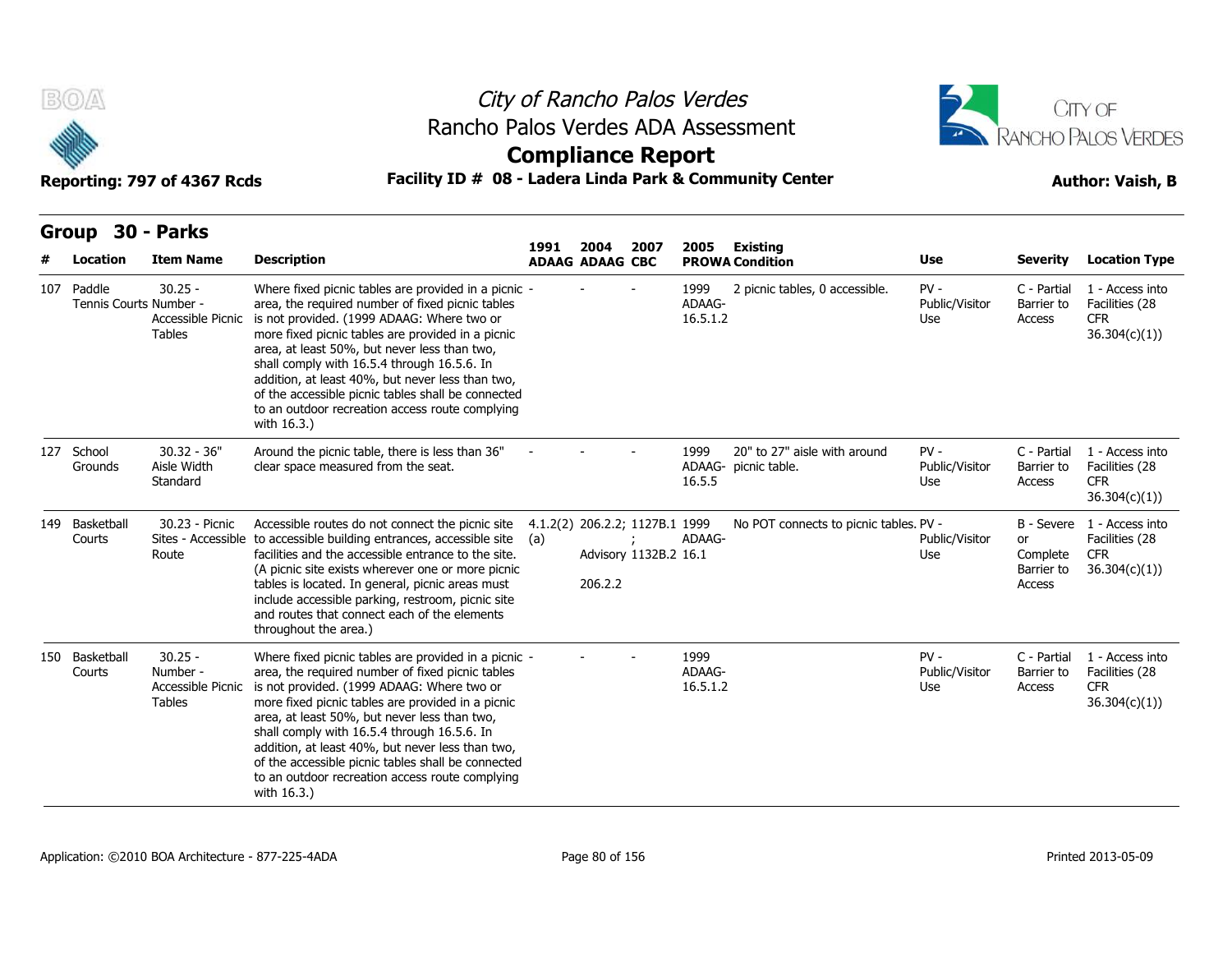



### **Compliance Report**

| B(0)                        |                                                                         |                                                                                                                               |                          |                        |      | City of Rancho Palos Verdes                             |                                 |                                     | CITY OF                                                                        |
|-----------------------------|-------------------------------------------------------------------------|-------------------------------------------------------------------------------------------------------------------------------|--------------------------|------------------------|------|---------------------------------------------------------|---------------------------------|-------------------------------------|--------------------------------------------------------------------------------|
|                             |                                                                         |                                                                                                                               |                          |                        |      | Rancho Palos Verdes ADA Assessment                      |                                 |                                     | RANCHO PALOS VERDES                                                            |
|                             |                                                                         |                                                                                                                               | <b>Compliance Report</b> |                        |      |                                                         |                                 |                                     |                                                                                |
|                             | Reporting: 797 of 4367 Rcds                                             |                                                                                                                               |                          |                        |      | Facility ID # 08 - Ladera Linda Park & Community Center |                                 |                                     | <b>Author: Vaish, B</b>                                                        |
| Group                       | 30 - Parks                                                              |                                                                                                                               | 1991                     | 2004                   | 2007 | 2005<br><b>Existing</b>                                 |                                 |                                     |                                                                                |
| Location<br>#               | <b>Item Name</b>                                                        | <b>Description</b>                                                                                                            |                          | <b>ADAAG ADAAG CBC</b> |      | <b>PROWA Condition</b>                                  | Use                             | Severity                            | <b>Location Type</b>                                                           |
| 151<br>Basketball<br>Courts | 30.29 - Picnic<br>Site Surface                                          | Picnic tables and benches are not on a firm and -<br>stable surface.                                                          |                          |                        |      | 1999<br>ADAAG-<br>16.5.6                                | $PV -$<br>Public/Visitor<br>Use | C - Partial<br>Barrier to<br>Access | 1 - Access into<br>Facilities (28<br><b>CFR</b><br>36.304(c)(1)                |
|                             |                                                                         |                                                                                                                               |                          |                        |      | <b>Number of Key Notes for Group</b>                    |                                 | <b>30 - Parks:</b>                  | 32                                                                             |
| Group                       | 31 - Play Areas                                                         |                                                                                                                               |                          | 2004                   | 2007 |                                                         |                                 |                                     |                                                                                |
| #<br>Location               | <b>Item Name</b>                                                        | <b>Description</b>                                                                                                            | 1991                     | <b>ADAAG ADAAG CBC</b> |      | 2005<br><b>Existing</b><br><b>PROWA Condition</b>       | Use                             | Severity                            | <b>Location Type</b>                                                           |
| 109 Playground              | 31.37A - Soft<br>Contained Play<br>Structures - 1<br><b>Entry Doint</b> | Where three or fewer entry points are provided, -<br>there is not at least one entry point located on<br>an accessible route. |                          | $206.2.1 -$<br>7.2     |      | 2000<br>ADAAG-<br>15.6.8.1                              | $PV -$<br>Public/Visitor<br>Use | B - Severe<br>or<br>Complete        | 1 - Access into<br>Facilities (28<br><b>CFR</b><br>Rarrier to $(36, 304/c)(1)$ |

#### **Number of Key Notes for Group 30 - Parks: 32**

#### **Group 31 - Play Areas**

|   |                   |                                                                                     |                                                                                                                                                                                                                                                                                                                         |      |                                |      |                                  | Number of Key Notes for Group 30 - Parks:                  |                                    |                                                      | 32                                                              |
|---|-------------------|-------------------------------------------------------------------------------------|-------------------------------------------------------------------------------------------------------------------------------------------------------------------------------------------------------------------------------------------------------------------------------------------------------------------------|------|--------------------------------|------|----------------------------------|------------------------------------------------------------|------------------------------------|------------------------------------------------------|-----------------------------------------------------------------|
| # | Group<br>Location | 31 - Play Areas<br><b>Item Name</b>                                                 | <b>Description</b>                                                                                                                                                                                                                                                                                                      | 1991 | 2004<br><b>ADAAG ADAAG CBC</b> | 2007 | 2005                             | Existing<br><b>PROWA Condition</b>                         | <b>Use</b>                         | <b>Severity</b>                                      | <b>Location Type</b>                                            |
|   | 109 Playground    | 31.37A - Soft<br>Contained Play<br>Structures - 1<br><b>Entry Point</b><br>Standard | Where three or fewer entry points are provided, -<br>there is not at least one entry point located on<br>an accessible route.                                                                                                                                                                                           |      | $206.2.1 -$<br>7.2             |      | 2000<br>ADAAG-<br>15.6.8.1       |                                                            | $PV -$<br>Public/Visitor<br>Use    | B - Severe<br>or<br>Complete<br>Barrier to<br>Access | 1 - Access into<br>Facilities (28<br><b>CFR</b><br>36.304(c)(1) |
|   | 110 Playground    | $31.22A -$<br>Transfer<br>Platforms -<br><b>Transfer Space</b><br>Size              | Transfer space provided at the transfer platform -<br>is less than $30'' \times 48''$ min.                                                                                                                                                                                                                              |      | $1008.3. -$<br>1.3             |      | 2000<br>ADAAG-<br>15.6.5.1<br>.3 |                                                            | $PV -$<br>Public/Visitor<br>Use    | C - Partial<br>Barrier to<br>Access                  | 1 - Access into<br>Facilities (28<br><b>CFR</b><br>36.304(c)(1) |
|   | 145 Playground    | 31.14 - Play<br>Area Ramp<br>Standards                                              | This portion of an accessible route with a slope -<br>greater than 5% (1:20) does not comply with<br>the requirements for compliant ramps. (Ramps<br>within play areas, ramps connecting ground level<br>play components, and ramps connecting<br>elevated play components shall comply with<br>1008.2.5 and 15.6.4.4.) |      | $1008.2. -$<br>5               |      | 2000<br>ADAAG-<br>15.6.4.4       | 9.3%                                                       | GS - General<br><b>Student Use</b> | C - Partial<br>Barrier to<br>Access                  | 1 - Access into<br>Facilities (28<br><b>CFR</b><br>36.304(c)(1) |
|   | 146 Playground    | 31.38 - Other -<br>Play Areas                                                       | See Additional Comments                                                                                                                                                                                                                                                                                                 |      |                                |      |                                  | Level change at transition from<br>rubber surface to sand. | GS - General<br><b>Student Use</b> | C - Partial<br>Barrier to<br>Access                  | 1 - Access into<br>Facilities (28<br><b>CFR</b><br>36.304(c)(1) |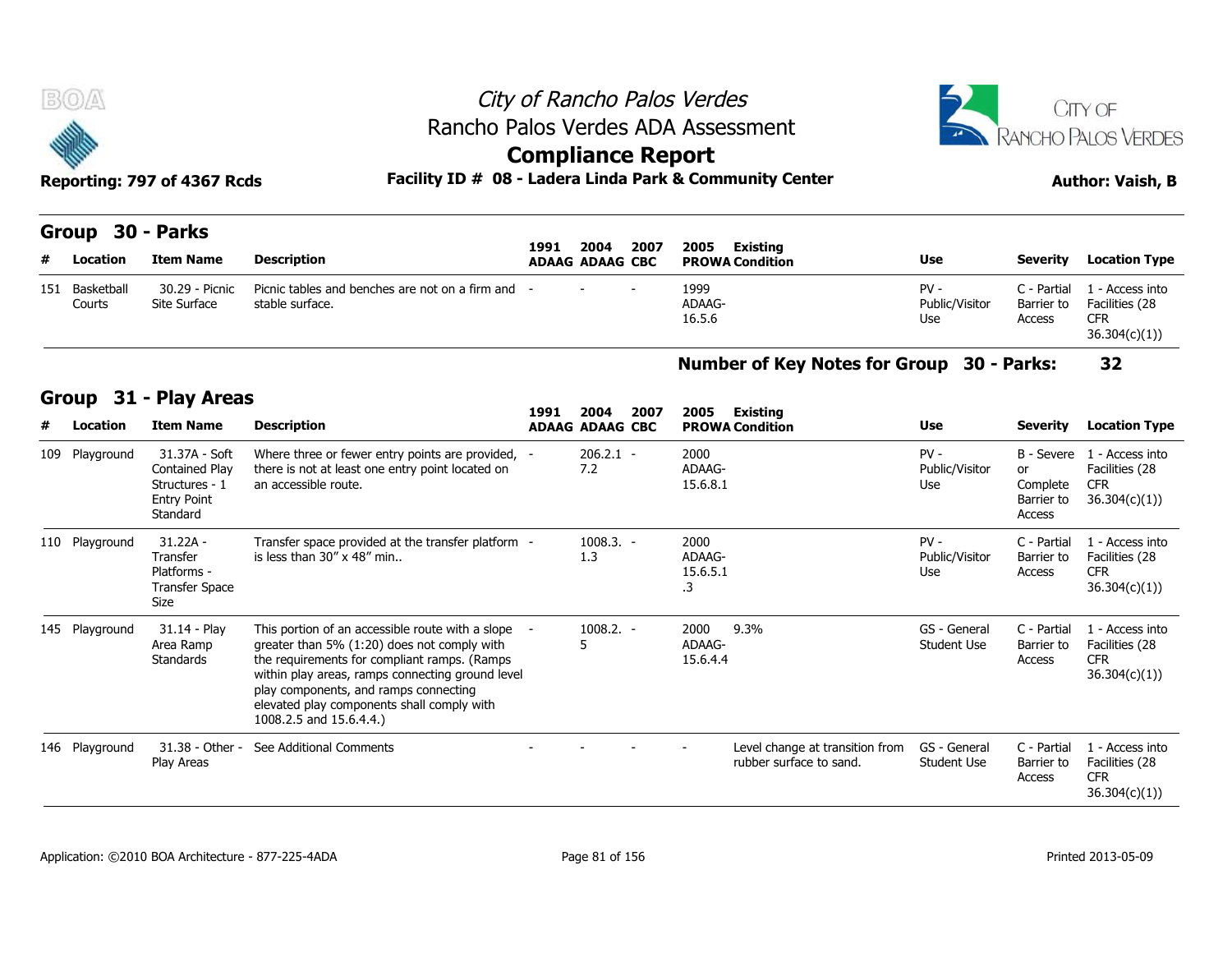

# City of Rancho Palos Verdes Rancho Palos Verdes ADA Assessment



### **Compliance Report**

### Reporting: 797 of 4367 Rcds **Facility ID # 08 - Ladera Linda Park & Community Center Author: Vaish, B**

|  |  | Reporting. 737 OF 4507 Reas |  |
|--|--|-----------------------------|--|
|  |  |                             |  |
|  |  |                             |  |

| B(0)              | Reporting: 797 of 4367 Rcds                       |                                                                                                                                                                              | City of Rancho Palos Verdes<br>Rancho Palos Verdes ADA Assessment<br><b>Compliance Report</b><br>Facility ID # 08 - Ladera Linda Park & Community Center |                                |      |                                                                             |                                                                             |                                    |                                                      |                                                                  |  |
|-------------------|---------------------------------------------------|------------------------------------------------------------------------------------------------------------------------------------------------------------------------------|----------------------------------------------------------------------------------------------------------------------------------------------------------|--------------------------------|------|-----------------------------------------------------------------------------|-----------------------------------------------------------------------------|------------------------------------|------------------------------------------------------|------------------------------------------------------------------|--|
| Group<br>Location | 31 - Play Areas<br><b>Item Name</b>               | <b>Description</b>                                                                                                                                                           | 1991                                                                                                                                                     | 2004<br><b>ADAAG ADAAG CBC</b> | 2007 | 2005<br><b>PROWA Condition</b>                                              | <b>Existing</b>                                                             | <b>Use</b>                         | <b>Severity</b>                                      | <b>Location Type</b>                                             |  |
| 147 Playground    | 31.34 - Play<br>Areas - Ground<br><b>Surfaces</b> | Ground surfaces along accessible routes, clear<br>floor or ground spaces, or turning spaces are not<br>compliant.                                                            |                                                                                                                                                          | $1008.2. -$<br>6               |      | 2000<br>ADAAG-<br>15.6.7;<br><b>PRC</b><br>5410-<br>5411;<br>H&SC<br>115725 | No rubber surface at swing.                                                 | GS - General<br><b>Student Use</b> | C - Partial<br>Barrier to<br>Access                  | 1 - Access into<br>Facilities (28<br><b>CFR</b><br>36.304(c)(1)) |  |
| 148 Playground    | $31.10 -$<br>Accessible<br>Routes - Location      | Accessible routes required within the boundary -<br>of play area do not connect ground level play<br>components and elevated components, including<br>entry and exit points. |                                                                                                                                                          | $1008.2 -$                     |      | 2000<br>15.6.4.1                                                            | Playground entry point not<br>ADAAG- connected to swings.                   | GS - General<br><b>Student Use</b> | B - Severe<br>or<br>Complete<br>Barrier to<br>Access | 1 - Access into<br>Facilities (28<br><b>CFR</b><br>36.304(c)(1)  |  |
| 592 Playground    | 31.38 - Other -<br>Play Areas                     | See Additional Comments                                                                                                                                                      |                                                                                                                                                          |                                |      |                                                                             | Transition from grass to<br>playground and asphalt is<br>greater than 1/2". | GS - General<br><b>Student Use</b> | C - Partial<br>Barrier to<br>Access                  | 1 - Access into<br>Facilities (28<br><b>CFR</b><br>36.304(c)(1)  |  |
| 593 Playground    | 31.38 - Other -<br>Play Areas                     | See Additional Comments                                                                                                                                                      |                                                                                                                                                          |                                |      |                                                                             | No WC accessible picnic table.                                              | GS - General<br><b>Student Use</b> | C - Partial<br>Barrier to<br>Access                  | 1 - Access into<br>Facilities (28<br><b>CFR</b><br>36.304(c)(1)  |  |

#### **Number of Key Notes for Group 31 - Play Areas: 8**

|   | STOUD OUR FUDILIST ON HUVEL |                   |                                                                                                                                                                                                                                                                                                                 |      |                                |      |                                            |                                 |                                     |                                                                 |
|---|-----------------------------|-------------------|-----------------------------------------------------------------------------------------------------------------------------------------------------------------------------------------------------------------------------------------------------------------------------------------------------------------|------|--------------------------------|------|--------------------------------------------|---------------------------------|-------------------------------------|-----------------------------------------------------------------|
| # | Location                    | Item Name         | Description                                                                                                                                                                                                                                                                                                     | 1991 | 2004<br><b>ADAAG ADAAG CBC</b> | 2007 | 2005<br>Existing<br><b>PROWA Condition</b> | Use                             | Severity                            | <b>Location Type</b>                                            |
|   | View Point                  | 03A.01A -<br>ROW) | Accessible route of travel linking an accessible<br>Accessible Route site entrance with accessible feature(s) adjacent<br>of Travel (Public to the property line of the site (e.g., public<br>transportation stops; passenger loading zones;<br>accessible parking, and public sidewalks) is not<br>accessible. |      | $\sim$                         |      | 2005<br><b>PROWA</b><br>G-R204             | $PV -$<br>Public/Visitor<br>Use | C - Partial<br>Barrier to<br>Access | 1 - Access into<br>Facilities (28<br><b>CFR</b><br>36.304(c)(1) |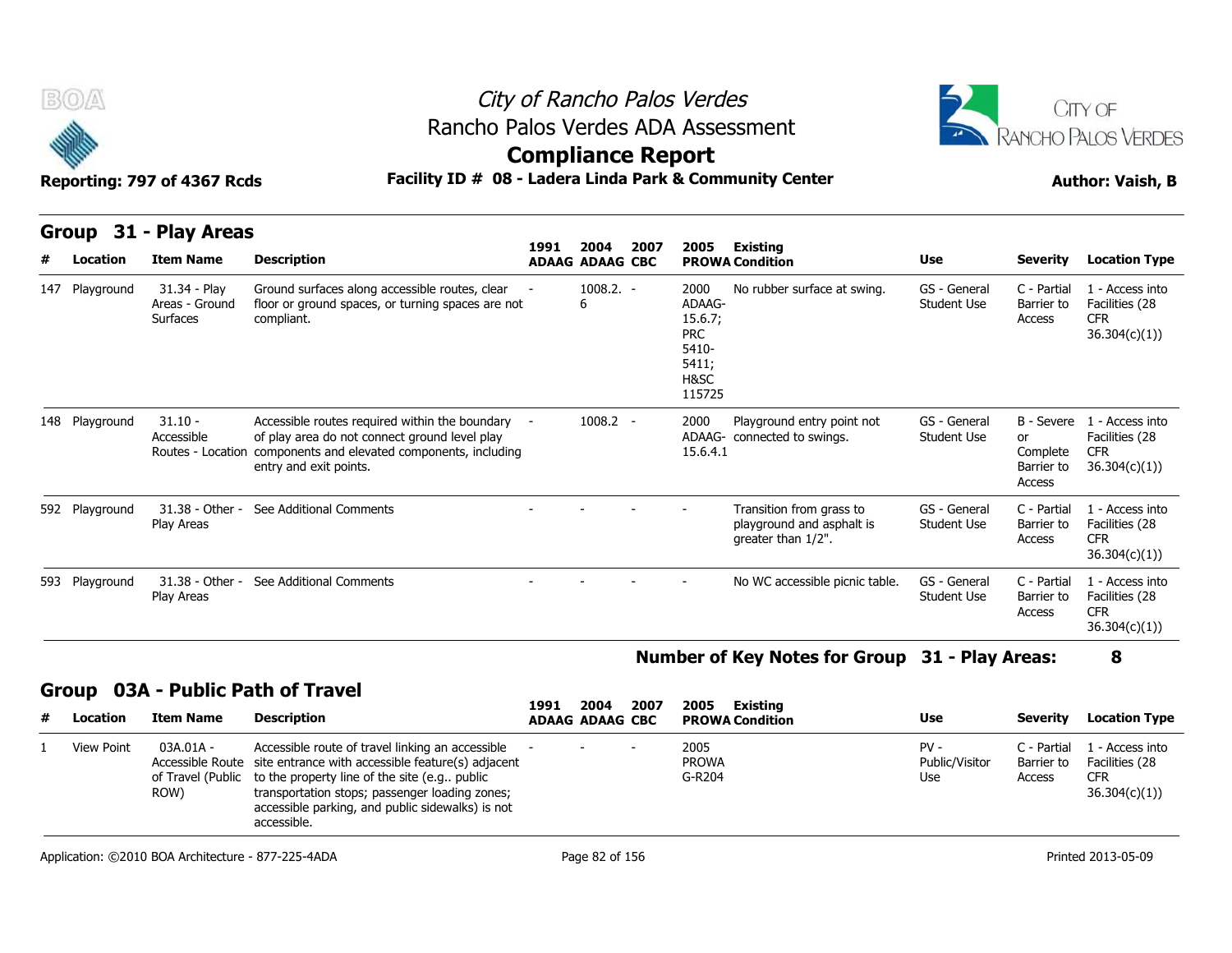



### **Compliance Report**

|   |          |                                                                                     | Group 03A - Public Path of Travel                                                                                                                                                                                                                                                                                                                                                                                                                                                                                                                                                                                                                                                                                                                                                                                                                                                                  |        |                                |                      |                                                 |                                    |                                 |                                     |                                                                 |
|---|----------|-------------------------------------------------------------------------------------|----------------------------------------------------------------------------------------------------------------------------------------------------------------------------------------------------------------------------------------------------------------------------------------------------------------------------------------------------------------------------------------------------------------------------------------------------------------------------------------------------------------------------------------------------------------------------------------------------------------------------------------------------------------------------------------------------------------------------------------------------------------------------------------------------------------------------------------------------------------------------------------------------|--------|--------------------------------|----------------------|-------------------------------------------------|------------------------------------|---------------------------------|-------------------------------------|-----------------------------------------------------------------|
| # | Location | <b>Item Name</b>                                                                    | <b>Description</b>                                                                                                                                                                                                                                                                                                                                                                                                                                                                                                                                                                                                                                                                                                                                                                                                                                                                                 | 1991   | 2004<br><b>ADAAG ADAAG CBC</b> | 2007                 | 2005                                            | Existing<br><b>PROWA Condition</b> | <b>Use</b>                      | <b>Severity</b>                     | <b>Location Type</b>                                            |
|   | Sidewalk | Slope (PAR)                                                                         | 03A.07A - Cross Cross slope of the pedestrian access route<br>exceeds 1:50.                                                                                                                                                                                                                                                                                                                                                                                                                                                                                                                                                                                                                                                                                                                                                                                                                        | 4.3.7  | 403.3                          | 1133B.7 2005<br>.1.3 | <b>PROWA</b><br>$G-$<br>R301.4.<br>$\mathbf{1}$ | 2.4% to 3.5% CS.                   | $PV -$<br>Public/Visitor<br>Use | C - Partial<br>Barrier to<br>Access | 1 - Access into<br>Facilities (28<br><b>CFR</b><br>36.304(c)(1) |
|   | Sidewalk | $03A.15 -$<br>Other -<br>Pedestrian<br>Accessible Route<br>(Public Right of<br>Way) | See Additional Comments                                                                                                                                                                                                                                                                                                                                                                                                                                                                                                                                                                                                                                                                                                                                                                                                                                                                            |        |                                |                      |                                                 | Shrubs obstruct sidewalk.          | $PV -$<br>Public/Visitor<br>Use | C - Partial<br>Barrier to<br>Access | 1 - Access into<br>Facilities (28<br><b>CFR</b><br>36.304(c)(1) |
|   | Sidewalk | (PAR)                                                                               | 03A.07B - Cross Cross slope of the pedestrian access route in a<br>Slope - Driveway driveway exceeds 1:50.                                                                                                                                                                                                                                                                                                                                                                                                                                                                                                                                                                                                                                                                                                                                                                                         | 4.3.7  | 403.3                          | 1133B.7 2005<br>.1.3 | <b>PROWA</b><br>$G-$<br>R301.4.                 | 10%.                               | $PV -$<br>Public/Visitor<br>Use | C - Partial<br>Barrier to<br>Access | 1 - Access into<br>Facilities (28<br><b>CFR</b><br>36.304(c)(1) |
|   | Sidewalk | Bordering<br>Vehicular Way -<br>Detectable<br>Warnings                              | 03A.14A - Walk Where a walk crosses or adjoins the vehicular<br>way and the walking surface is not separated by<br>curbs, railings, or other elements between the<br>pedestrian areas and vehicular areas, the<br>boundary between the areas is not defined by a<br>continuous detectable warning at least 36" wide<br>complying with CBC 1121B.3.1 item 8(a). (i.e.,<br>the warning surface shall contrast visually with<br>adjoining surfaces, either light on dark or dark<br>on light, and shall differ from adjoining walking<br>surfaces in resiliency or sound on cane contact.<br>Color: yellow conforming to Federal Color No.<br>33538, Table IV/ Standard No. 595B. Where the<br>color value contrast between the yellow warning<br>and the main walking surface is less than 70<br>percent, a 1" wide black strip shall separate the<br>yellow warning from the main walking surface.) | 4.29.5 | 705                            | 1133B.8 2005<br>.5   | <b>PROWA</b><br>$G-$<br>R303.3.<br>2            |                                    | $PV -$<br>Public/Visitor<br>Use | C - Partial<br>Barrier to<br>Access | 1 - Access into<br>Facilities (28<br><b>CFR</b><br>36.304(c)(1) |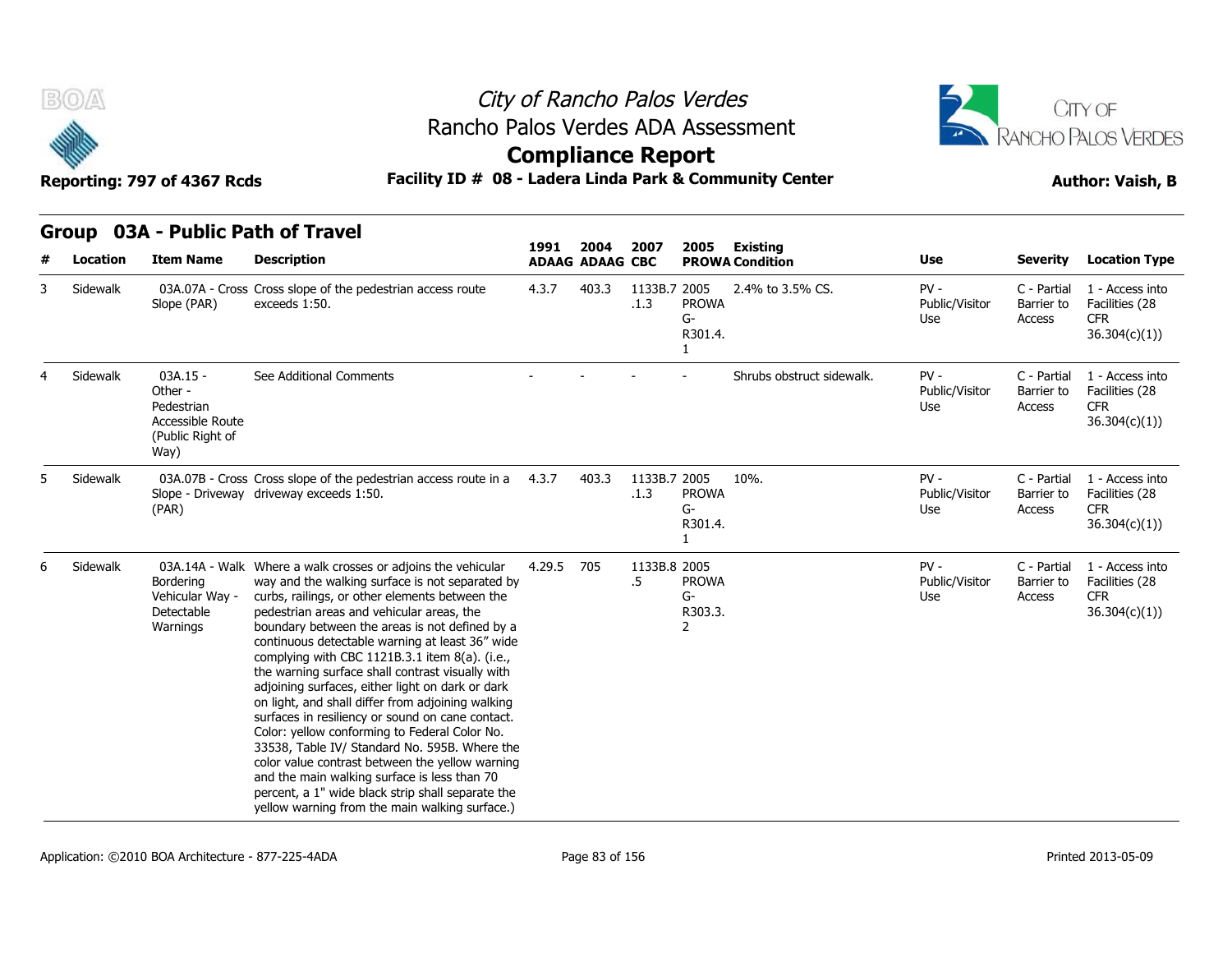



**Compliance Report**

Reporting: 797 of 4367 Rcds **Facility ID # 08 - Ladera Linda Park & Community Center Author: Vaish, B** 

|                 | <b>Location</b> | <b>Item Name</b>                                                                    | <b>Description</b>                                                                                                                                                                                                                       | 1991  | 2004<br><b>ADAAG ADAAG CBC</b> | 2007                 | 2005                                              | <b>Existing</b><br><b>PROWA Condition</b> | <b>Use</b>                      | <b>Severity</b>                     | <b>Location Type</b>                                             |
|-----------------|-----------------|-------------------------------------------------------------------------------------|------------------------------------------------------------------------------------------------------------------------------------------------------------------------------------------------------------------------------------------|-------|--------------------------------|----------------------|---------------------------------------------------|-------------------------------------------|---------------------------------|-------------------------------------|------------------------------------------------------------------|
|                 | Sidewalk        | $03A.15 -$<br>Other -<br>Pedestrian<br>Accessible Route<br>(Public Right of<br>Way) | See Additional Comments                                                                                                                                                                                                                  |       |                                |                      |                                                   | $1"$ gap.                                 | $PV -$<br>Public/Visitor<br>Use | C - Partial<br>Barrier to<br>Access | 1 - Access into<br>Facilities (28<br><b>CFR</b><br>36.304(c)(1)  |
| 8               | Sidewalk        | Slope (PAR)                                                                         | 03A.07A - Cross Cross slope of the pedestrian access route<br>exceeds 1:50.                                                                                                                                                              | 4.3.7 | 403.3                          | 1133B.7 2005<br>.1.3 | <b>PROWA</b><br>G-<br>R301.4.                     | 2.2% to 5.0% CS.                          | $PV -$<br>Public/Visitor<br>Use | C - Partial<br>Barrier to<br>Access | 1 - Access into<br>Facilities (28<br><b>CFR</b><br>36.304(c)(1)) |
| 9               | Sidewalk        |                                                                                     | $03A.09 - > 1/4$ " Where walkway levels change abruptly, the<br>Changes in Level vertical difference between them exceed 1/4<br>inch. OR Changes in level between 1/4 inch and<br>1/2 inch are beveled with a slope greater than<br>1:2. | 4.5.2 | 303.2;<br>303.3                | 1124B.2 2005         | <b>PROWA</b><br>$G-$<br>R301.5.<br>$\overline{2}$ | 1/2" level change.                        | $PV -$<br>Public/Visitor<br>Use | C - Partial<br>Barrier to<br>Access | 1 - Access into<br>Facilities (28<br><b>CFR</b><br>36.304(c)(1)  |
| 10              | Sidewalk        | Slope (PAR)                                                                         | 03A.07A - Cross Cross slope of the pedestrian access route<br>exceeds 1:50.                                                                                                                                                              | 4.3.7 | 403.3                          | 1133B.7 2005<br>.1.3 | <b>PROWA</b><br>$G-$<br>R301.4.<br>1              | 2.5% to 4.9% CS.                          | $PV -$<br>Public/Visitor<br>Use | C - Partial<br>Barrier to<br>Access | 1 - Access into<br>Facilities (28<br><b>CFR</b><br>36.304(c)(1)  |
|                 | 11 Sidewalk     | Slope (PAR)                                                                         | 03A.07A - Cross Cross slope of the pedestrian access route<br>exceeds 1:50.                                                                                                                                                              | 4.3.7 | 403.3                          | 1133B.7 2005<br>.1.3 | <b>PROWA</b><br>$G-$<br>R301.4.<br>$\mathbf{1}$   | 2.2% to 4.5% CS.                          | $PV -$<br>Public/Visitor<br>Use | C - Partial<br>Barrier to<br>Access | 1 - Access into<br>Facilities (28<br><b>CFR</b><br>36.304(c)(1)  |
| 12 <sup>7</sup> | Sidewalk        | Slope (PAR)                                                                         | 03A.07A - Cross Cross slope of the pedestrian access route<br>exceeds 1:50.                                                                                                                                                              | 4.3.7 | 403.3                          | 1133B.7 2005<br>.1.3 | <b>PROWA</b><br>$G-$<br>R301.4.                   | 2.2% to 4.6% CS.                          | $PV -$<br>Public/Visitor<br>Use | C - Partial<br>Barrier to<br>Access | 1 - Access into<br>Facilities (28<br><b>CFR</b><br>36.304(c)(1)  |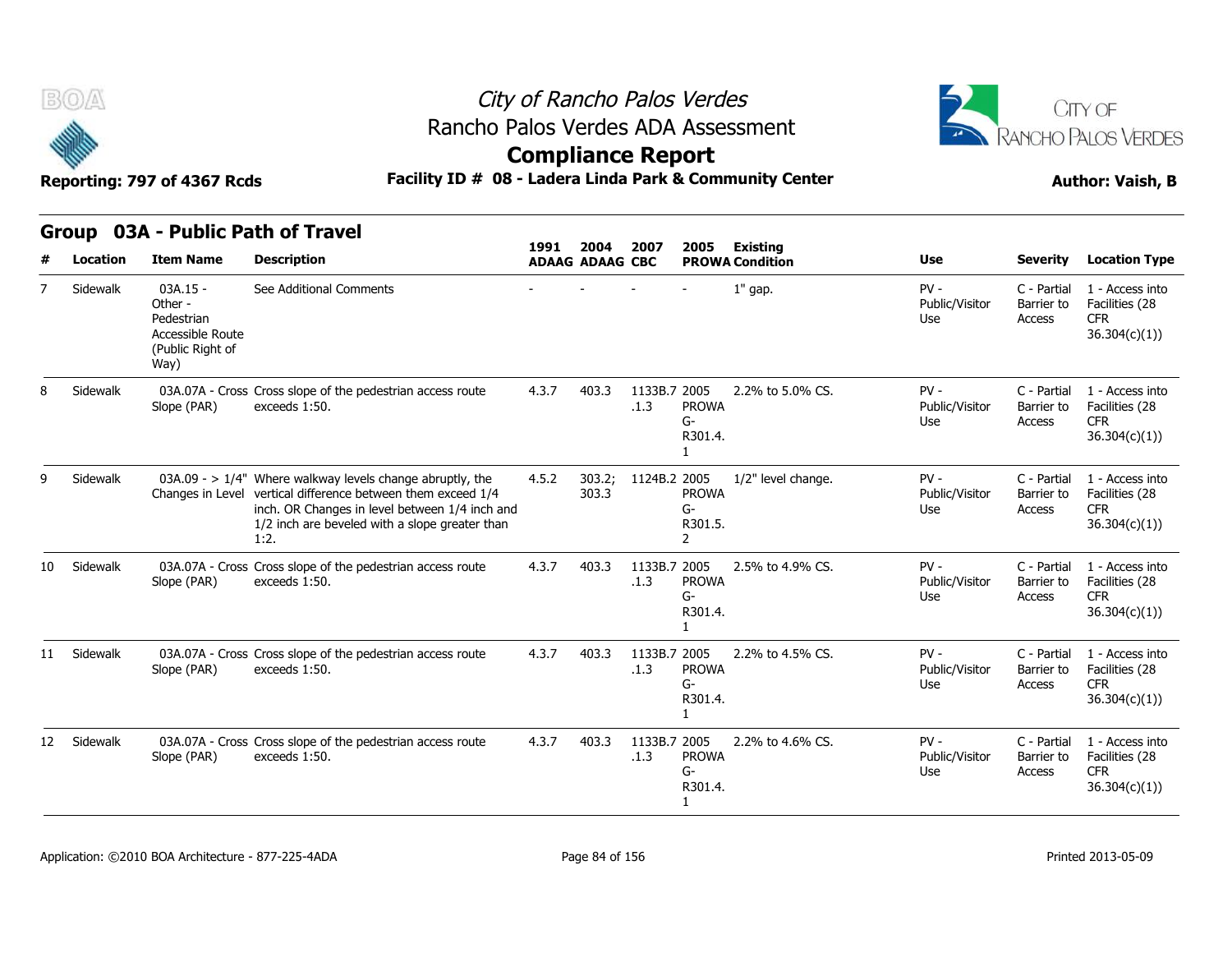



### **Compliance Report**

### Reporting: 797 of 4367 Rcds **Facility ID # 08 - Ladera Linda Park & Community Center Author: Vaish, B**

|    | ui vup<br><b>VJM</b><br>Location |                                           | <b>FUDIL FULLI VI TIUVU</b>                                                                                                                                                                                                                                                                                                                                                                                 | 1991  | 2004                   |                      | 2007<br>2005                       | Existing                                                                                                                 |                                 |                                     |                                                                  |
|----|----------------------------------|-------------------------------------------|-------------------------------------------------------------------------------------------------------------------------------------------------------------------------------------------------------------------------------------------------------------------------------------------------------------------------------------------------------------------------------------------------------------|-------|------------------------|----------------------|------------------------------------|--------------------------------------------------------------------------------------------------------------------------|---------------------------------|-------------------------------------|------------------------------------------------------------------|
|    |                                  | <b>Item Name</b>                          | <b>Description</b>                                                                                                                                                                                                                                                                                                                                                                                          |       | <b>ADAAG ADAAG CBC</b> |                      |                                    | <b>PROWA Condition</b>                                                                                                   | <b>Use</b>                      | <b>Severity</b>                     | <b>Location Type</b>                                             |
| 13 | Sidewalk                         | 03A.08 -<br><b>Running Slope</b><br>(PAR) | Slope of the pedestrian access route exceeds<br>1:20. Or slope of the pedestrian access route<br>contained within a street or highway border<br>exceeds the grade of the adjacent roadway.<br>(1:20 requirement does not apply to compliant<br>ramps or where slope of the pedestrian access<br>route contained within a street or highway<br>border does not exceed the grade of the<br>adjacent roadway.) | 4.3.7 | 403.3                  | 1133B.7 2005<br>.3   | <b>PROWA</b><br>G-<br>R301.4.<br>2 | 11.3%.                                                                                                                   | $PV -$<br>Public/Visitor<br>Use | C - Partial<br>Barrier to<br>Access | 1 - Access into<br>Facilities (28<br><b>CFR</b><br>36.304(c)(1)) |
| 14 | Sidewalk                         | Changes in Level                          | 03A.09 - > $1/4$ " Where walkway levels change abruptly, the<br>vertical difference between them exceed 1/4<br>inch. OR Changes in level between 1/4 inch and<br>1/2 inch are beveled with a slope greater than<br>1:2.                                                                                                                                                                                     | 4.5.2 | 303.2:<br>303.3        | 1124B.2 2005         | <b>PROWA</b><br>G-                 | Greater than 1 1/2" level change PV -<br>at transition from driveway to<br>sidewalk at both side of<br>R301.5. driveway. | Public/Visitor<br>Use           | A - Safety<br>Hazard                | 1 - Access into<br>Facilities (28<br><b>CFR</b><br>36.304(c)(1)  |
| 15 | Sidewalk                         | (PAR)                                     | 03A.07B - Cross Cross slope of the pedestrian access route in a<br>Slope - Driveway driveway exceeds 1:50.                                                                                                                                                                                                                                                                                                  | 4.3.7 | 403.3                  | 1133B.7 2005<br>.1.3 | <b>PROWA</b><br>G-<br>R301.4.      | 6.3% to 8.1% CS.                                                                                                         | $PV -$<br>Public/Visitor<br>Use | C - Partial<br>Barrier to<br>Access | 1 - Access into<br>Facilities (28<br><b>CFR</b><br>36.304(c)(1)) |
| 16 | Sidewalk                         | Slope (PAR)                               | 03A.07A - Cross Cross slope of the pedestrian access route<br>exceeds 1:50.                                                                                                                                                                                                                                                                                                                                 | 4.3.7 | 403.3                  | 1133B.7 2005<br>.1.3 | <b>PROWA</b><br>G-<br>R301.4.      | 2.3% to 4.4% CS.                                                                                                         | $PV -$<br>Public/Visitor<br>Use | C - Partial<br>Barrier to<br>Access | 1 - Access into<br>Facilities (28<br><b>CFR</b><br>36.304(c)(1)  |
| 17 | Sidewalk                         |                                           | 03A.09 - $> 1/4$ " Where walkway levels change abruptly, the<br>Changes in Level vertical difference between them exceed 1/4<br>inch. OR Changes in level between 1/4 inch and<br>1/2 inch are beveled with a slope greater than<br>1:2.                                                                                                                                                                    | 4.5.2 | 303.2;<br>303.3        | 1124B.2 2005         | <b>PROWA</b><br>G-<br>R301.5.<br>2 | 1/2" level change.                                                                                                       | $PV -$<br>Public/Visitor<br>Use | C - Partial<br>Barrier to<br>Access | 1 - Access into<br>Facilities (28<br><b>CFR</b><br>36.304(c)(1)  |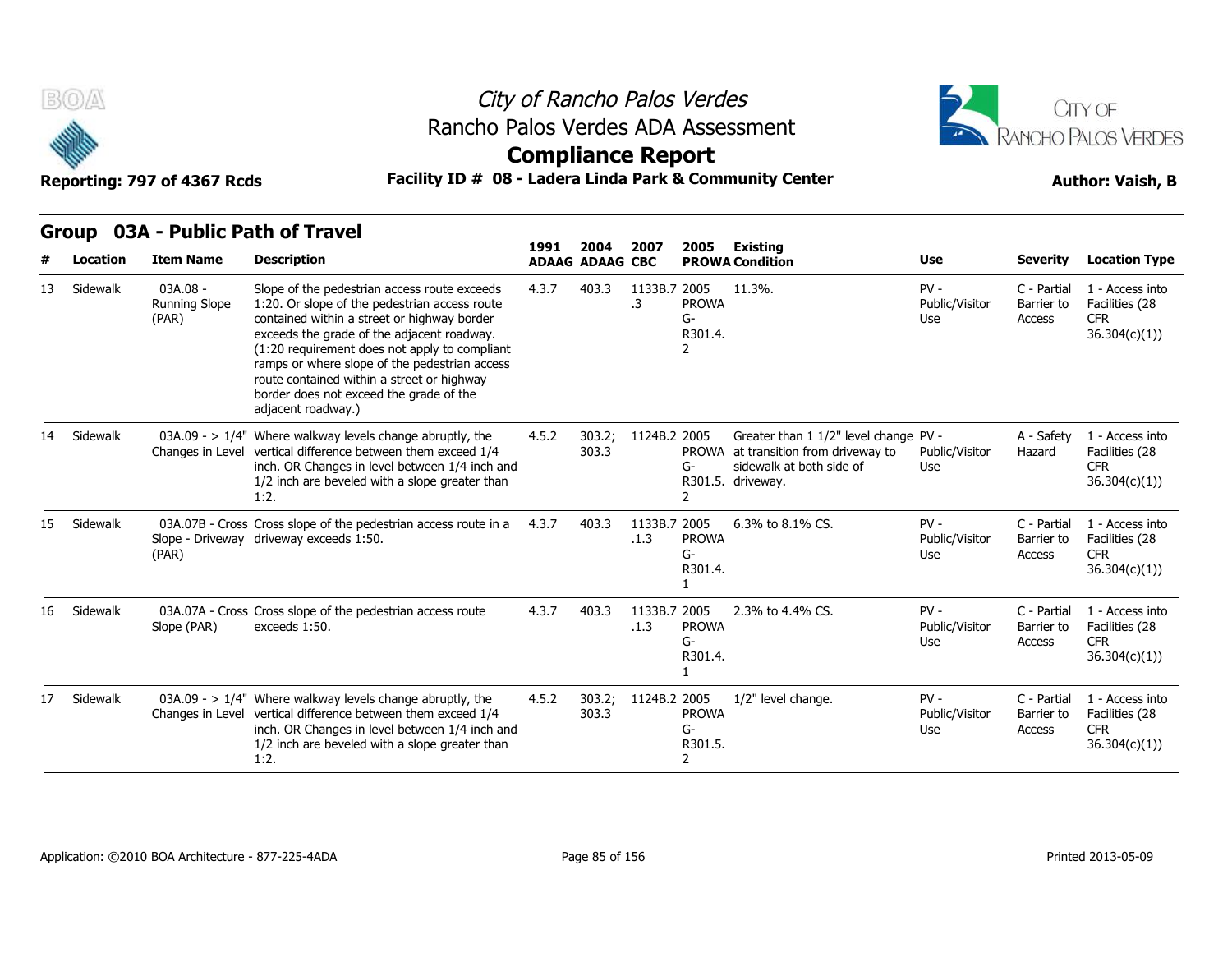



**Compliance Report**

|    | Facility ID # 08 - Ladera Linda Park & Community Center<br>Reporting: 797 of 4367 Rcds<br><b>Author: Vaish, B</b> |                                                                      |                                                                                                                                                                                                                                                                                                                                                                                                             |       |       |                            |                                                          |                                                                   |                                 |                                     |                                                                  |  |  |  |
|----|-------------------------------------------------------------------------------------------------------------------|----------------------------------------------------------------------|-------------------------------------------------------------------------------------------------------------------------------------------------------------------------------------------------------------------------------------------------------------------------------------------------------------------------------------------------------------------------------------------------------------|-------|-------|----------------------------|----------------------------------------------------------|-------------------------------------------------------------------|---------------------------------|-------------------------------------|------------------------------------------------------------------|--|--|--|
|    | Group 03A - Public Path of Travel<br>1991<br>2005<br><b>Existing</b><br>2004<br>2007<br><b>ADAAG ADAAG CBC</b>    |                                                                      |                                                                                                                                                                                                                                                                                                                                                                                                             |       |       |                            |                                                          |                                                                   |                                 |                                     |                                                                  |  |  |  |
| #  | Location                                                                                                          | <b>Item Name</b>                                                     | <b>Description</b>                                                                                                                                                                                                                                                                                                                                                                                          |       |       |                            |                                                          | <b>PROWA Condition</b>                                            | Use                             | <b>Severity</b>                     | <b>Location Type</b>                                             |  |  |  |
| 18 | Sidewalk                                                                                                          | Slope (PAR)                                                          | 03A.07A - Cross Cross slope of the pedestrian access route<br>exceeds 1:50.                                                                                                                                                                                                                                                                                                                                 | 4.3.7 | 403.3 | 1133B.7 2005<br>.1.3       | <b>PROWA</b><br>G-<br>R301.4.                            | 2.2% to 5.9% CS.                                                  | $PV -$<br>Public/Visitor<br>Use | C - Partial<br>Barrier to<br>Access | 1 - Access into<br>Facilities (28<br><b>CFR</b><br>36.304(c)(1)) |  |  |  |
| 19 | Sidewalk                                                                                                          | 03A.02B -<br>Passing Spaces                                          | Where the accessible route of travel is less than 4.3.4<br>60" wide, passing spaces at least 60" by 60" or<br>intersecting walks, allowing passing at<br>reasonable intervals not exceeding 200', is not<br>provided.                                                                                                                                                                                       |       |       | 403.5.3 1133B.7 2005<br>.1 | <b>PROWA</b><br>$G-$<br>R301.3.<br>$\mathbf{2}^{\prime}$ |                                                                   | $PV -$<br>Public/Visitor<br>Use | C - Partial<br>Barrier to<br>Access | 1 - Access into<br>Facilities (28<br><b>CFR</b><br>36.304(c)(1)) |  |  |  |
| 20 | Sidewalk                                                                                                          | $03A.08 -$<br><b>Running Slope</b><br>(PAR)                          | Slope of the pedestrian access route exceeds<br>1:20. Or slope of the pedestrian access route<br>contained within a street or highway border<br>exceeds the grade of the adjacent roadway.<br>(1:20 requirement does not apply to compliant<br>ramps or where slope of the pedestrian access<br>route contained within a street or highway<br>border does not exceed the grade of the<br>adjacent roadway.) | 4.3.7 | 403.3 | 1133B.7 2005<br>.3         | $G-$<br>R301.4.                                          | 5.2% to 8.1% RS on sidewalk:<br>PROWA does not follow RS on road. | $PV -$<br>Public/Visitor<br>Use | C - Partial<br>Barrier to<br>Access | 1 - Access into<br>Facilities (28<br><b>CFR</b><br>36.304(c)(1)  |  |  |  |
| 21 | Sidewalk                                                                                                          | 03A.06B - Clear<br>Width - Free<br>Standing<br>Protruding<br>Objects | Free standing object(s) mounted on posts with<br>leading edges between 27" and 80" high (such<br>as a sign or telephone) projects into the<br>circulation path and does not maintains the<br>required clear width of the accessible route.                                                                                                                                                                  | 4.4.1 | 307.3 | 1133B.8 2005<br>.6.1       | G-<br>R401.1                                             | Shrubs obstruct clear width of<br>PROWA sidewalk.                 | $PV -$<br>Public/Visitor<br>Use | C - Partial<br>Barrier to<br>Access | 1 - Access into<br>Facilities (28<br><b>CFR</b><br>36.304(c)(1)  |  |  |  |
| 22 | Sidewalk                                                                                                          | Slope (PAR)                                                          | 03A.07A - Cross Cross slope of the pedestrian access route<br>exceeds 1:50.                                                                                                                                                                                                                                                                                                                                 | 4.3.7 | 403.3 | 1133B.7 2005<br>.1.3       | <b>PROWA</b><br>$G-$<br>R301.4.                          | 2.1% to 3.9% CS.                                                  | $PV -$<br>Public/Visitor<br>Use | C - Partial<br>Barrier to<br>Access | 1 - Access into<br>Facilities (28<br><b>CFR</b><br>36.304(c)(1)  |  |  |  |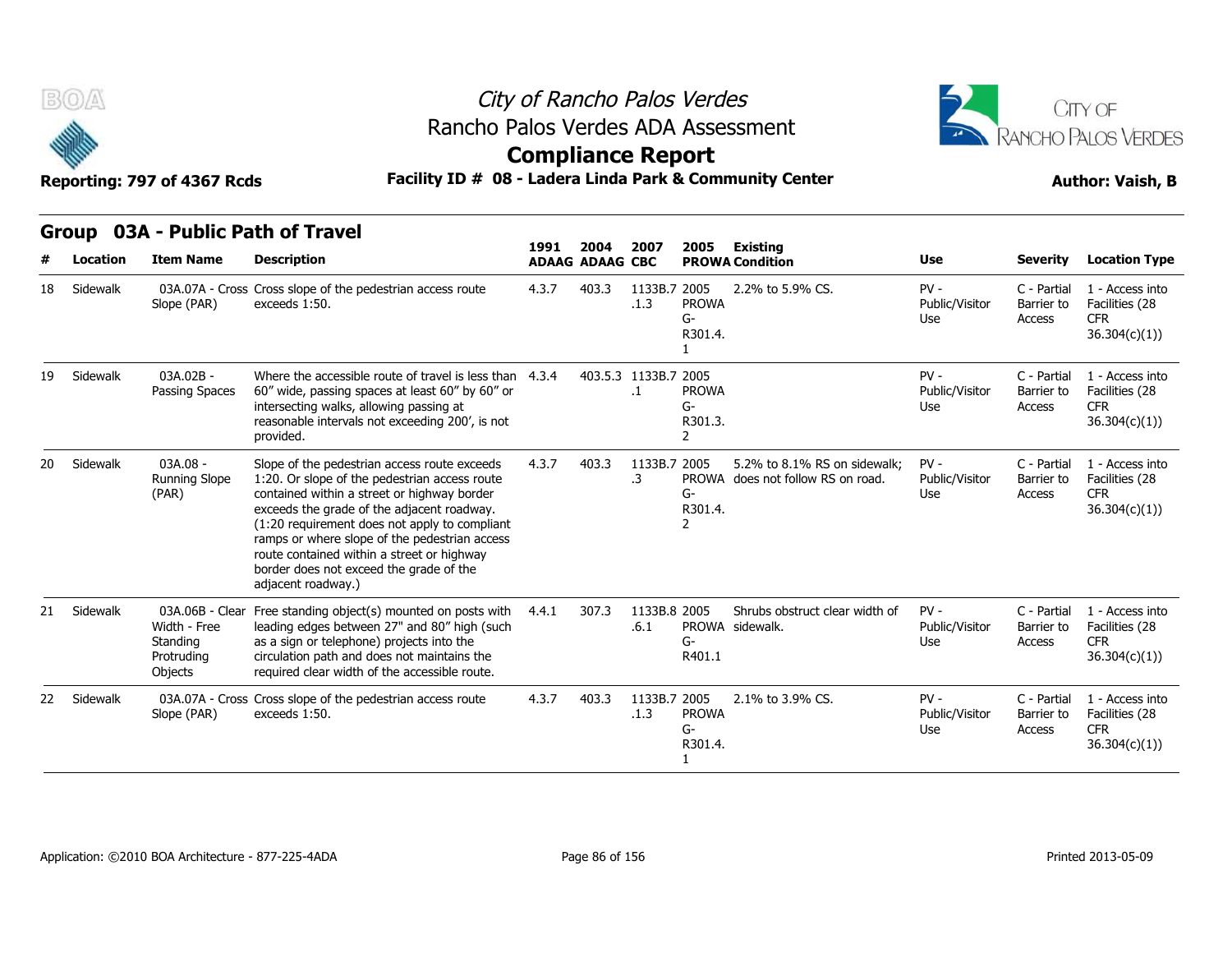



### **Compliance Report**

### Reporting: 797 of 4367 Rcds **Facility ID # 08 - Ladera Linda Park & Community Center Author: Vaish, B**

| #  | Location | <b>Item Name</b>                          | <b>Description</b>                                                                                                                                                                                                                                                                                                                                                                                          | 1991  | 2004<br><b>ADAAG ADAAG CBC</b> | 2007                 | 2005                               | <b>Existing</b><br><b>PROWA Condition</b>                        | <b>Use</b>                      | <b>Severity</b>                     | <b>Location Type</b>                                             |
|----|----------|-------------------------------------------|-------------------------------------------------------------------------------------------------------------------------------------------------------------------------------------------------------------------------------------------------------------------------------------------------------------------------------------------------------------------------------------------------------------|-------|--------------------------------|----------------------|------------------------------------|------------------------------------------------------------------|---------------------------------|-------------------------------------|------------------------------------------------------------------|
| 23 | Sidewalk | 03A.08 -<br><b>Running Slope</b><br>(PAR) | Slope of the pedestrian access route exceeds<br>1:20. Or slope of the pedestrian access route<br>contained within a street or highway border<br>exceeds the grade of the adjacent roadway.<br>(1:20 requirement does not apply to compliant<br>ramps or where slope of the pedestrian access<br>route contained within a street or highway<br>border does not exceed the grade of the<br>adjacent roadway.) | 4.3.7 | 403.3                          | 1133B.7 2005<br>.3   | G-<br>R301.4.<br>2                 | 5.1% to 8.4% RS on sidewalk<br>PROWA does not follow RS on road. | $PV -$<br>Public/Visitor<br>Use | C - Partial<br>Barrier to<br>Access | 1 - Access into<br>Facilities (28<br><b>CFR</b><br>36.304(c)(1)) |
| 24 | Sidewalk | Slope (PAR)                               | 03A.07A - Cross Cross slope of the pedestrian access route<br>exceeds 1:50.                                                                                                                                                                                                                                                                                                                                 | 4.3.7 | 403.3                          | 1133B.7 2005<br>.1.3 | <b>PROWA</b><br>G-<br>R301.4.      | 2.4% to 4.5% CS.                                                 | $PV -$<br>Public/Visitor<br>Use | C - Partial<br>Barrier to<br>Access | 1 - Access into<br>Facilities (28<br><b>CFR</b><br>36.304(c)(1)) |
| 25 | Sidewalk | 03A.08 -<br><b>Running Slope</b><br>(PAR) | Slope of the pedestrian access route exceeds<br>1:20. Or slope of the pedestrian access route<br>contained within a street or highway border<br>exceeds the grade of the adjacent roadway.<br>(1:20 requirement does not apply to compliant<br>ramps or where slope of the pedestrian access<br>route contained within a street or highway<br>border does not exceed the grade of the<br>adjacent roadway.) | 4.3.7 | 403.3                          | 1133B.7 2005<br>.3   | <b>PROWA</b><br>G-<br>R301.4.<br>2 | 5.6% to 9.4% RS.                                                 | $PV -$<br>Public/Visitor<br>Use | C - Partial<br>Barrier to<br>Access | 1 - Access into<br>Facilities (28<br><b>CFR</b><br>36.304(c)(1)  |
| 39 | Driveway | (PAR)                                     | 03A.07B - Cross Cross slope of the pedestrian access route in a<br>Slope - Driveway driveway exceeds 1:50.                                                                                                                                                                                                                                                                                                  | 4.3.7 | 403.3                          | 1133B.7 2005<br>.1.3 | <b>PROWA</b><br>G-<br>R301.4.      | 6.5% to 7.3% CS.                                                 | $PV -$<br>Public/Visitor<br>Use | C - Partial<br>Barrier to<br>Access | 1 - Access into<br>Facilities (28<br><b>CFR</b><br>36.304(c)(1)  |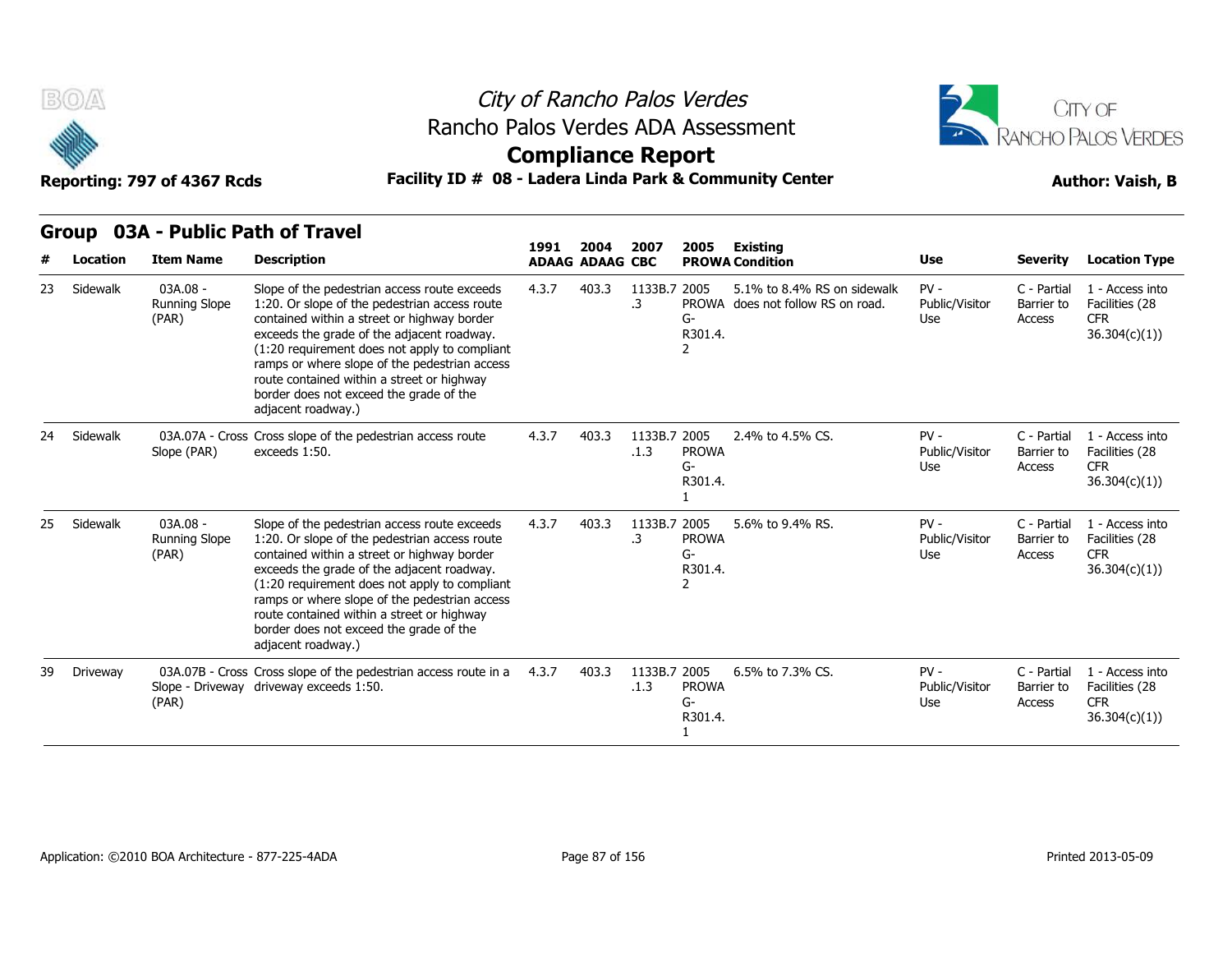



### **Compliance Report**

### Reporting: 797 of 4367 Rcds **Facility ID # 08 - Ladera Linda Park & Community Center Author: Vaish, B**

|    | urvup<br>Location | <b>Item Name</b>                                       | <b>UJA - FUDIIL FALII UI TIAVEI</b><br><b>Description</b>                                                                                                                                                                                                                                                                                                                                                                                                                                                                                                                                                                                                                                                                                                                                                                                                                                          | 1991   | 2004<br><b>ADAAG ADAAG CBC</b> | 2007                 | 2005                                            | Existing<br><b>PROWA Condition</b> | Use                             | <b>Severity</b>                     | <b>Location Type</b>                                             |
|----|-------------------|--------------------------------------------------------|----------------------------------------------------------------------------------------------------------------------------------------------------------------------------------------------------------------------------------------------------------------------------------------------------------------------------------------------------------------------------------------------------------------------------------------------------------------------------------------------------------------------------------------------------------------------------------------------------------------------------------------------------------------------------------------------------------------------------------------------------------------------------------------------------------------------------------------------------------------------------------------------------|--------|--------------------------------|----------------------|-------------------------------------------------|------------------------------------|---------------------------------|-------------------------------------|------------------------------------------------------------------|
| 40 | Driveway          | Bordering<br>Vehicular Way -<br>Detectable<br>Warnings | 03A.14A - Walk Where a walk crosses or adjoins the vehicular<br>way and the walking surface is not separated by<br>curbs, railings, or other elements between the<br>pedestrian areas and vehicular areas, the<br>boundary between the areas is not defined by a<br>continuous detectable warning at least 36" wide<br>complying with CBC 1121B.3.1 item 8(a). (i.e.,<br>the warning surface shall contrast visually with<br>adjoining surfaces, either light on dark or dark<br>on light, and shall differ from adjoining walking<br>surfaces in resiliency or sound on cane contact.<br>Color: yellow conforming to Federal Color No.<br>33538, Table IV/ Standard No. 595B. Where the<br>color value contrast between the yellow warning<br>and the main walking surface is less than 70<br>percent, a 1" wide black strip shall separate the<br>yellow warning from the main walking surface.) | 4.29.5 | 705                            | 1133B.8 2005<br>.5   | <b>PROWA</b><br>$G-$<br>R303.3.                 |                                    | $PV -$<br>Public/Visitor<br>Use | C - Partial<br>Barrier to<br>Access | 1 - Access into<br>Facilities (28<br><b>CFR</b><br>36.304(c)(1)  |
|    | 41 Sidewalk       | Slope (PAR)                                            | 03A.07A - Cross Cross slope of the pedestrian access route<br>exceeds 1:50.                                                                                                                                                                                                                                                                                                                                                                                                                                                                                                                                                                                                                                                                                                                                                                                                                        | 4.3.7  | 403.3                          | 1133B.7 2005<br>.1.3 | <b>PROWA</b><br>$G-$<br>R301.4.                 | 2.2% to 6.1% CS.                   | $PV -$<br>Public/Visitor<br>Use | C - Partial<br>Barrier to<br>Access | 1 - Access into<br>Facilities (28<br><b>CFR</b><br>36.304(c)(1)) |
| 42 | Sidewalk          | 03A.08 -<br><b>Running Slope</b><br>(PAR)              | Slope of the pedestrian access route exceeds<br>1:20. Or slope of the pedestrian access route<br>contained within a street or highway border<br>exceeds the grade of the adjacent roadway.<br>(1:20 requirement does not apply to compliant<br>ramps or where slope of the pedestrian access<br>route contained within a street or highway<br>border does not exceed the grade of the<br>adjacent roadway.)                                                                                                                                                                                                                                                                                                                                                                                                                                                                                        | 4.3.7  | 403.3                          | 1133B.7 2005<br>.3   | <b>PROWA</b><br>G-<br>R301.4.<br>$\overline{2}$ | 8.8% at transition point.          | $PV -$<br>Public/Visitor<br>Use | C - Partial<br>Barrier to<br>Access | 1 - Access into<br>Facilities (28<br><b>CFR</b><br>36.304(c)(1)  |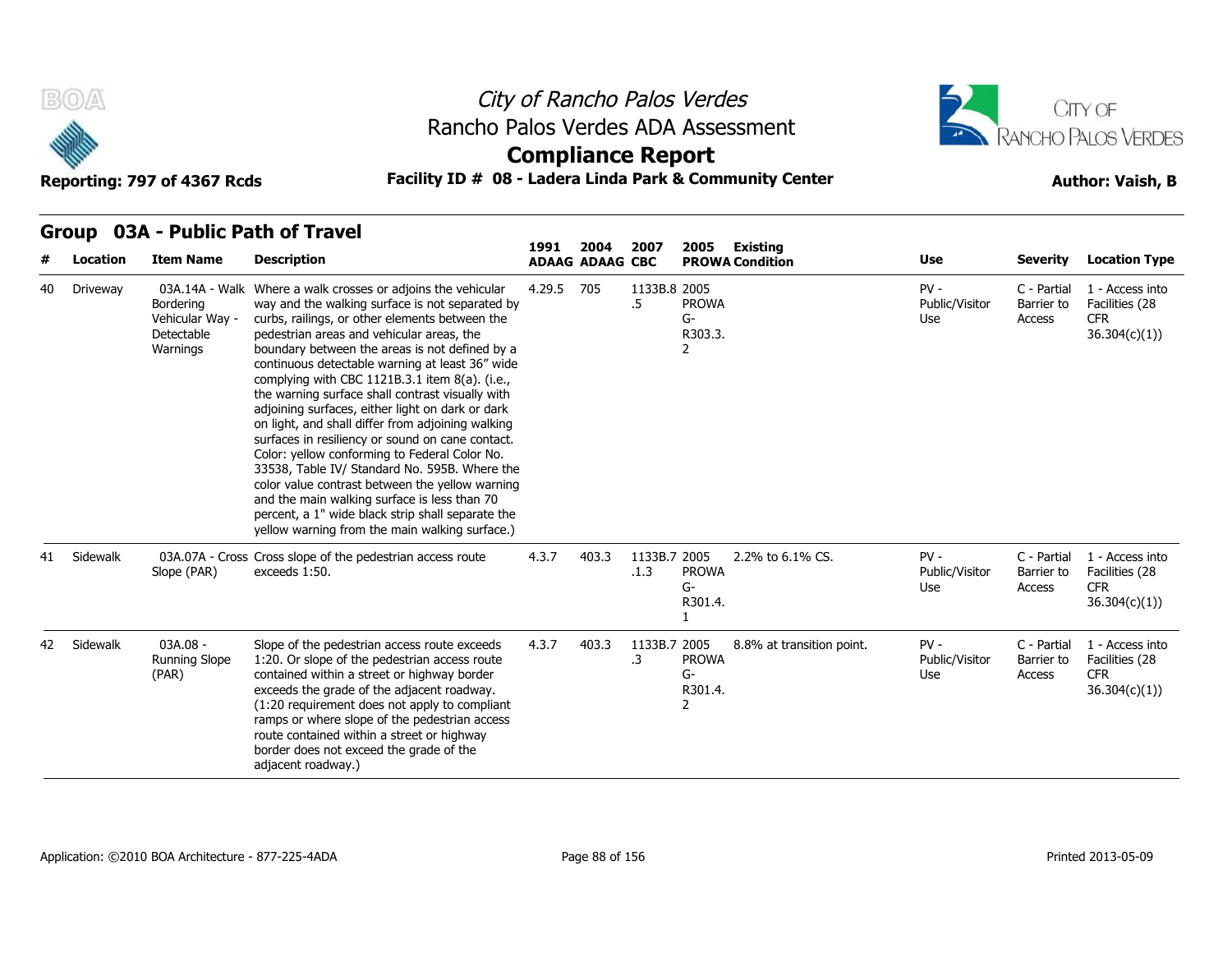



**Compliance Report**

Reporting: 797 of 4367 Rcds **Facility ID # 08 - Ladera Linda Park & Community Center Author: Vaish, B** 

**1991** 

|    | Location | <b>Item Name</b>                                           | <b>Description</b>                                                                                                                                                                                                                                                                                                                                                                                          | 1991            | 2004<br><b>ADAAG ADAAG CBC</b> | 2007                             | 2005                               | <b>Existing</b><br><b>PROWA Condition</b>                                                      | <b>Use</b>                             | <b>Severity</b>                     | <b>Location Type</b>                                             |
|----|----------|------------------------------------------------------------|-------------------------------------------------------------------------------------------------------------------------------------------------------------------------------------------------------------------------------------------------------------------------------------------------------------------------------------------------------------------------------------------------------------|-----------------|--------------------------------|----------------------------------|------------------------------------|------------------------------------------------------------------------------------------------|----------------------------------------|-------------------------------------|------------------------------------------------------------------|
| 43 | Sidewalk | $03A.10 -$<br>Changes in Level<br>(Curb Ramps or<br>Ramps) | Curb ramp(s) and ramp(s) are not compliant.                                                                                                                                                                                                                                                                                                                                                                 | 4.7.1;<br>4.8.1 | 405;<br>406                    | 1127B.5 2005<br>1133B.5 G-<br>.1 | R303.1;<br>R406.1                  | 1 1/2" level change and ramp<br>item 1: PROWA condition with 21.4% RS for 16"<br>long segment. | $PV -$<br>Public/Visitor<br><b>Use</b> | C - Partial<br>Barrier to<br>Access | 1 - Access into<br>Facilities (28<br><b>CFR</b><br>36.304(c)(1)) |
| 44 | Sidewalk | 03A.05A - Wall-<br>Mounted<br>Protruding<br>Objects        | Wall-mounted object(s) with leading edges<br>between 27" and 80" from the floor projects<br>more than 4" into the pathway. (Wall mounted<br>objects with leading edges at or below 27" may<br>project any amount as long as the required clear<br>width of the accessible route of travel is<br>maintained).                                                                                                | 4.4.1           | 307.2                          | 1133B.8 2005<br>.6.1             | <b>PROWA</b><br>G-<br>R401.2       | Shrub maintenance.                                                                             | $PV -$<br>Public/Visitor<br>Use        | C - Partial<br>Barrier to<br>Access | 1 - Access into<br>Facilities (28<br><b>CFR</b><br>36.304(c)(1)) |
| 45 | Sidewalk |                                                            | $03A.09 - > 1/4$ " Where walkway levels change abruptly, the<br>Changes in Level vertical difference between them exceed 1/4<br>inch. OR Changes in level between 1/4 inch and<br>1/2 inch are beveled with a slope greater than<br>1:2.                                                                                                                                                                    | 4.5.2           | 303.2;<br>303.3                | 1124B.2 2005                     | <b>PROWA</b><br>G-<br>R301.5.<br>2 | 1/2" level change.                                                                             | $PV -$<br>Public/Visitor<br>Use        | C - Partial<br>Barrier to<br>Access | 1 - Access into<br>Facilities (28<br><b>CFR</b><br>36.304(c)(1)) |
| 46 | Sidewalk | Slope (PAR)                                                | 03A.07A - Cross Cross slope of the pedestrian access route<br>exceeds 1:50.                                                                                                                                                                                                                                                                                                                                 | 4.3.7           | 403.3                          | 1133B.7 2005<br>.1.3             | <b>PROWA</b><br>G-<br>R301.4.      | 2.2% to 3.6% CS.                                                                               | $PV -$<br>Public/Visitor<br>Use        | C - Partial<br>Barrier to<br>Access | 1 - Access into<br>Facilities (28<br><b>CFR</b><br>36.304(c)(1)) |
| 47 | Sidewalk | 03A.08 -<br><b>Running Slope</b><br>(PAR)                  | Slope of the pedestrian access route exceeds<br>1:20. Or slope of the pedestrian access route<br>contained within a street or highway border<br>exceeds the grade of the adjacent roadway.<br>(1:20 requirement does not apply to compliant<br>ramps or where slope of the pedestrian access<br>route contained within a street or highway<br>border does not exceed the grade of the<br>adjacent roadway.) | 4.3.7           | 403.3                          | 1133B.7 2005<br>.3               | <b>PROWA</b><br>G-<br>R301.4.<br>2 | 10.2% to 14.2% RS.                                                                             | $PV -$<br>Public/Visitor<br>Use        | C - Partial<br>Barrier to<br>Access | 1 - Access into<br>Facilities (28<br><b>CFR</b><br>36.304(c)(1)) |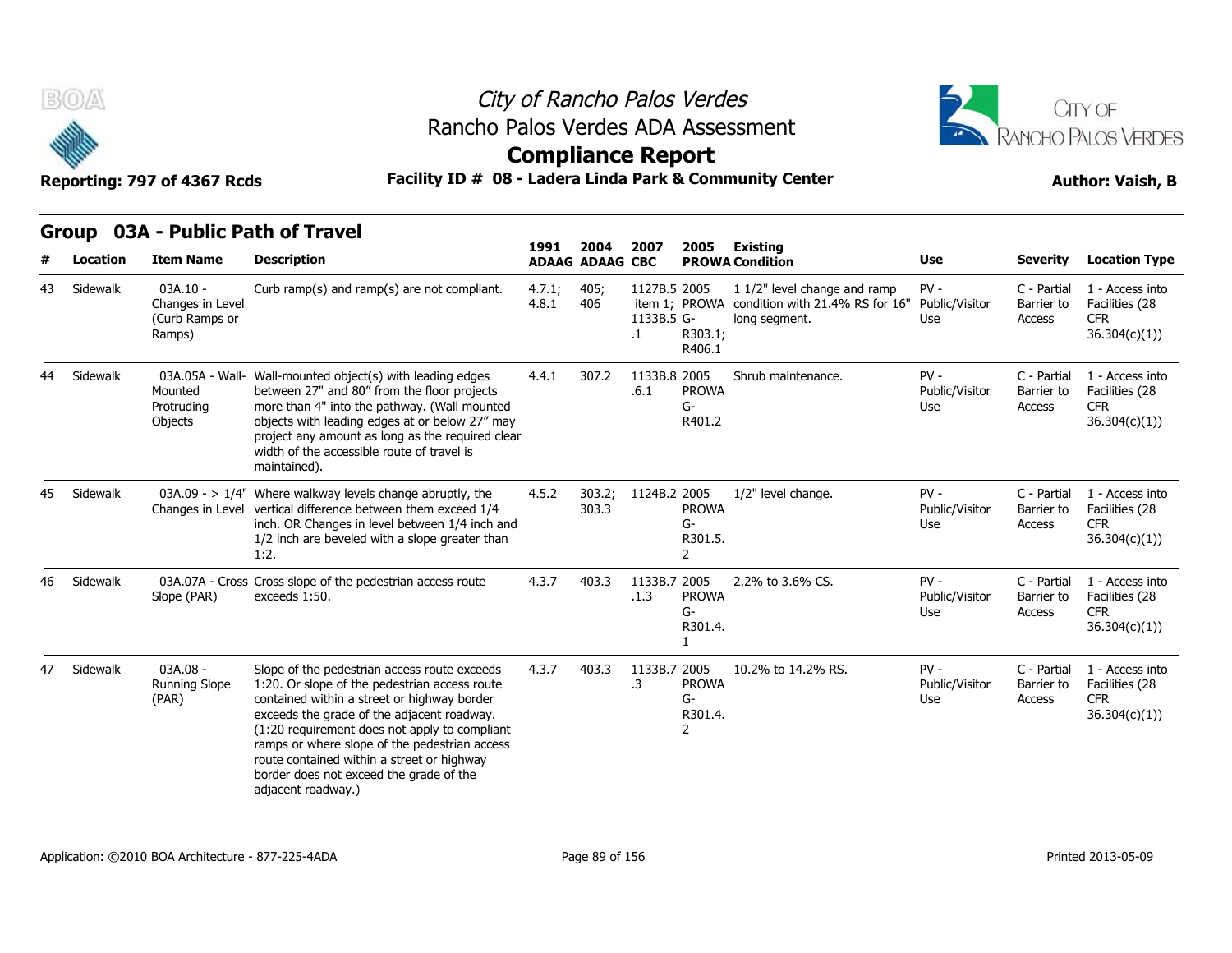



### **Compliance Report**

### Reporting: 797 of 4367 Rcds **Facility ID # 08 - Ladera Linda Park & Community Center Author: Vaish, B**

|  | Group 03A - Public Path of Travel |  |
|--|-----------------------------------|--|
|--|-----------------------------------|--|

|    | B(0)                  | Reporting: 797 of 4367 Rcds | Rancho Palos Verdes ADA Assessment<br>Facility ID # 08 - Ladera Linda Park & Community Center                                                                                                                                            | City of Rancho Palos Verdes<br><b>Compliance Report</b> |                                |                      | <b>JTY OF</b><br><b>RANCHO PALOS VERDES</b><br><b>Author: Vaish, B</b> |                                                                         |                                 |                                     |                                                                 |
|----|-----------------------|-----------------------------|------------------------------------------------------------------------------------------------------------------------------------------------------------------------------------------------------------------------------------------|---------------------------------------------------------|--------------------------------|----------------------|------------------------------------------------------------------------|-------------------------------------------------------------------------|---------------------------------|-------------------------------------|-----------------------------------------------------------------|
|    | Location              | <b>Item Name</b>            | Group 03A - Public Path of Travel<br><b>Description</b>                                                                                                                                                                                  | 1991                                                    | 2004<br><b>ADAAG ADAAG CBC</b> | 2007                 | 2005                                                                   | <b>Existing</b><br><b>PROWA Condition</b>                               | <b>Use</b>                      | <b>Severity</b>                     | <b>Location Type</b>                                            |
| 48 | Sidewalk              |                             | $03A.09 - > 1/4$ " Where walkway levels change abruptly, the<br>Changes in Level vertical difference between them exceed 1/4<br>inch. OR Changes in level between 1/4 inch and<br>1/2 inch are beveled with a slope greater than<br>1:2. | 4.5.2                                                   | 303.2;<br>303.3                | 1124B.2 2005         | G-<br>R301.5.<br>2                                                     | 2" level change at transition<br>PROWA point from sidewalk to driveway. | $PV -$<br>Public/Visitor<br>Use | A - Safety<br>Hazard                | 1 - Access into<br>Facilities (28<br><b>CFR</b><br>36.304(c)(1) |
| 49 | Sidewalk              |                             | 03A.09 - $> 1/4$ " Where walkway levels change abruptly, the<br>Changes in Level vertical difference between them exceed 1/4<br>inch. OR Changes in level between 1/4 inch and<br>1/2 inch are beveled with a slope greater than<br>1:2. | 4.5.2                                                   | 303.2;<br>303.3                | 1124B.2 2005         | <b>PROWA</b><br>G-<br>R301.5.<br>$\overline{2}$                        | $1/2$ " to $1\ 1/2$ " level change.                                     | $PV -$<br>Public/Visitor<br>Use | C - Partial<br>Barrier to<br>Access | 1 - Access into<br>Facilities (28<br><b>CFR</b><br>36.304(c)(1) |
| 50 | Sidewalk              | Slope (PAR)                 | 03A.07A - Cross Cross slope of the pedestrian access route<br>exceeds 1:50.                                                                                                                                                              | 4.3.7                                                   | 403.3                          | 1133B.7 2005<br>.1.3 | <b>PROWA</b><br>G-<br>R301.4.                                          | 2.2% to 7.9% CS.                                                        | $PV -$<br>Public/Visitor<br>Use | C - Partial<br>Barrier to<br>Access | 1 - Access into<br>Facilities (28<br><b>CFR</b><br>36.304(c)(1) |
|    | 195 School<br>Grounds | (PAR)                       | 03A.07B - Cross Cross slope of the pedestrian access route in a<br>Slope - Driveway driveway exceeds 1:50.                                                                                                                               | 4.3.7                                                   | 403.3                          | 1133B.7 2005<br>.1.3 | <b>PROWA</b><br>G-<br>R301.4.                                          | 11.3%.                                                                  | $PV -$<br>Public/Visitor<br>Use | C - Partial<br>Barrier to<br>Access | 1 - Access into<br>Facilities (28<br><b>CFR</b><br>36.304(c)(1) |

#### **Number of Key Notes for Group 03A - Public Path of Travel: 37**

#### **Group 07 - Ramps**

|   | 195 School<br>Grounds | (PAR)            | 03A.07B - Cross Cross slope of the pedestrian access route in a<br>Slope - Driveway driveway exceeds 1:50. | 4.3.7 | 403.3                  | 1133B.7 2005<br>.1.3 | <b>PROWA</b><br>G-<br>R301.4. | 11.3%.   |                                                            | $PV -$<br>Public/Visitor<br>Use | C - Partial<br>Barrier to<br>Access | 1 - Access into<br>Facilities (28<br><b>CFR</b><br>36.304(c)(1) |
|---|-----------------------|------------------|------------------------------------------------------------------------------------------------------------|-------|------------------------|----------------------|-------------------------------|----------|------------------------------------------------------------|---------------------------------|-------------------------------------|-----------------------------------------------------------------|
|   |                       |                  |                                                                                                            |       |                        |                      |                               |          | Number of Key Notes for Group 03A - Public Path of Travel: |                                 |                                     | 37                                                              |
|   | <b>Group</b>          | 07 - Ramps       |                                                                                                            |       |                        |                      |                               |          |                                                            |                                 |                                     |                                                                 |
|   |                       |                  |                                                                                                            | 1991  | 2004                   | 2007                 | 2005                          | Existing |                                                            |                                 |                                     |                                                                 |
| # | Location              | <b>Item Name</b> | <b>Description</b>                                                                                         |       | <b>ADAAG ADAAG CBC</b> |                      | <b>PROWA Condition</b>        |          |                                                            | Use                             | Severity                            | <b>Location Type</b>                                            |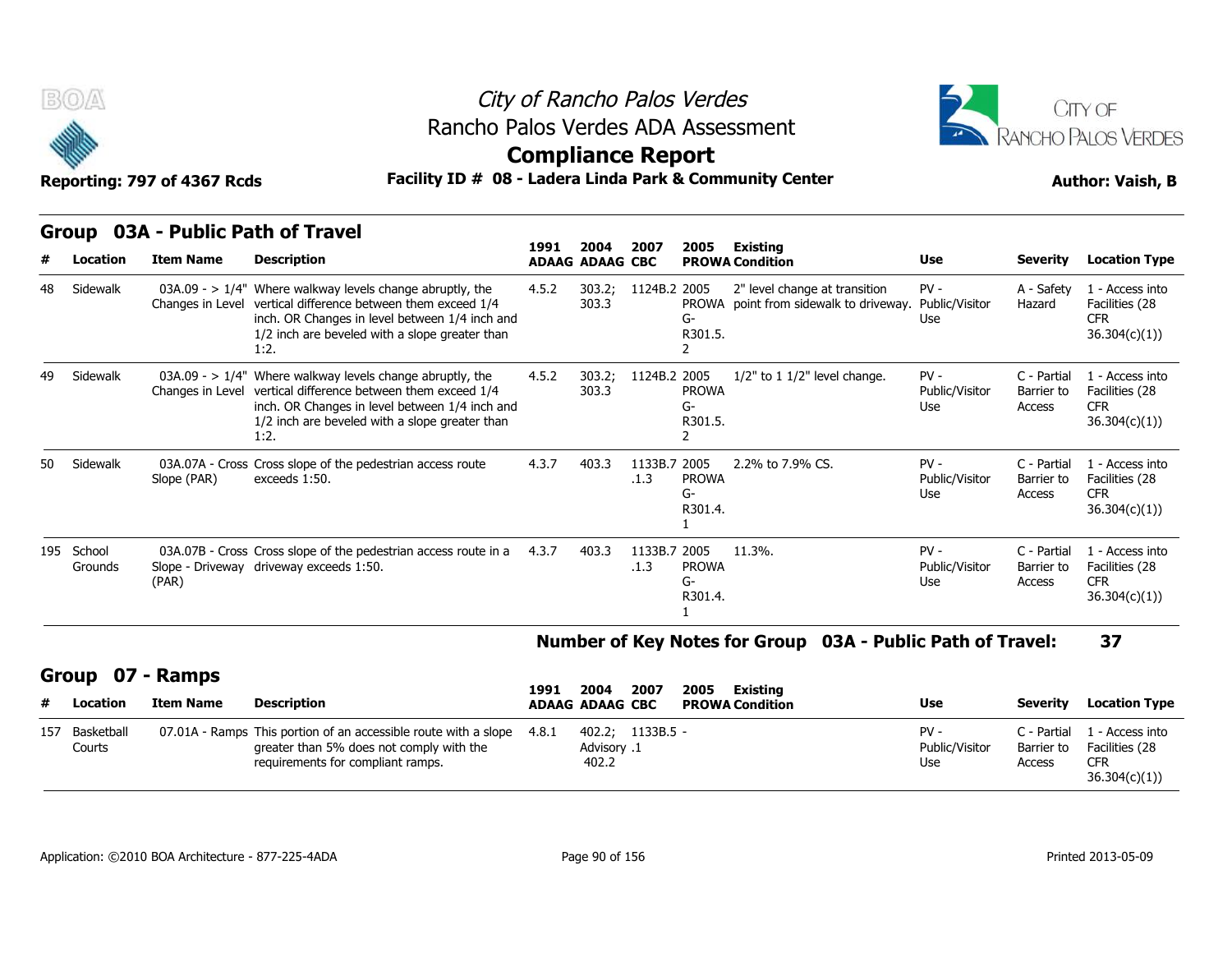



|     | B(0)                     |                                   | Rancho Palos Verdes ADA Assessment                                                                                                                                                                                                                                                                         |                          |                                |                     | City of Rancho Palos Verdes |                                                              |                                 |                                     | CITY OF<br>RANCHO PALOS VERDES                                   |
|-----|--------------------------|-----------------------------------|------------------------------------------------------------------------------------------------------------------------------------------------------------------------------------------------------------------------------------------------------------------------------------------------------------|--------------------------|--------------------------------|---------------------|-----------------------------|--------------------------------------------------------------|---------------------------------|-------------------------------------|------------------------------------------------------------------|
|     |                          | Reporting: 797 of 4367 Rcds       | Facility ID # 08 - Ladera Linda Park & Community Center                                                                                                                                                                                                                                                    | <b>Compliance Report</b> |                                |                     |                             |                                                              |                                 |                                     | <b>Author: Vaish, B</b>                                          |
|     | Group<br>Location        | 07 - Ramps<br><b>Item Name</b>    | <b>Description</b>                                                                                                                                                                                                                                                                                         | 1991                     | 2004<br><b>ADAAG ADAAG CBC</b> | 2007                | 2005                        | <b>Existing</b><br><b>PROWA Condition</b>                    | Use                             | <b>Severity</b>                     | <b>Location Type</b>                                             |
|     | 158 Basketball<br>Courts | 07.29 - Other -<br>Ramps          | See Additional Comments                                                                                                                                                                                                                                                                                    |                          |                                |                     |                             | 3/4" level change at transition<br>from concrete to asphalt. | $PV -$<br>Public/Visitor<br>Use | C - Partial<br>Barrier to<br>Access | 1 - Access into<br>Facilities (28<br><b>CFR</b><br>36.304(c)(1)  |
|     | 159 Basketball<br>Courts | $07.02 -$<br><b>Running Slope</b> | Slope of the ramp exceeds 8.33% (or the least<br>possible compliant slope).                                                                                                                                                                                                                                | 4.8.2                    | Advisory .3<br>405.2           | 405.2; 1133B.5 -    |                             | 12.4%.                                                       | $PV -$<br>Public/Visitor<br>Use | C - Partial<br>Barrier to<br>Access | 1 - Access into<br>Facilities (28<br><b>CFR</b><br>36.304(c)(1)  |
| 160 | Basketball<br>Courts     | 07.07A - Level<br>Landings        | Landings at the top or bottom of each ramp or 4.8.4<br>each ramp run is not level (slope is greater than<br>2% in some or all directions).                                                                                                                                                                 |                          | 405.7.1 .4.1                   | 405.7; 1133B.5 -    |                             | 6.0% at top landing.                                         | $PV -$<br>Public/Visitor<br>Use | C - Partial<br>Barrier to<br>Access | 1 - Access into<br>Facilities (28<br><b>CFR</b><br>36.304(c)(1)) |
|     | 161 Basketball<br>Courts | $07.03 -$<br>Maximum Rise         | The rise for any continuous run exceeds 30"<br>high.                                                                                                                                                                                                                                                       | 4.8.2                    | 405.6                          | $1133B.5 -$<br>.4.1 |                             | Greater than 30" with no<br>intermediate landings.           | $PV -$<br>Public/Visitor<br>Use | C - Partial<br>Barrier to<br>Access | 1 - Access into<br>Facilities (28<br><b>CFR</b><br>36.304(c)(1)) |
|     | 162 Basketball<br>Courts | $07.16 -$<br>Handrails            | Slope of the ramp exceeds 5%, and handrails<br>are not provided on each side. (Per CBC<br>1133B.5.5.1, at exterior door landings, handrails<br>are not required on ramps less than 6" high or<br>72" long. Handrails are not required on curb<br>ramps or adjacent to fixed seating in assembly<br>areas.) | 4.8.5                    | 405.8;<br>505.2                | $1133B.5 -$<br>.5.1 |                             | None provided.                                               | $PV -$<br>Public/Visitor<br>Use | C - Partial<br>Barrier to<br>Access | 1 - Access into<br>Facilities (28<br><b>CFR</b><br>36.304(c)(1)  |
|     |                          |                                   |                                                                                                                                                                                                                                                                                                            |                          |                                |                     |                             | Number of Key Notes for Group 07 - Ramps:                    |                                 |                                     | 6                                                                |
|     | Group                    | - Rooms and Spaces                |                                                                                                                                                                                                                                                                                                            | 1991                     | 2004                           | 2007                | 2005                        | <b>Existing</b>                                              |                                 |                                     |                                                                  |
|     | Location                 | <b>Item Name</b>                  | <b>Description</b>                                                                                                                                                                                                                                                                                         |                          | <b>ADAAG ADAAG CBC</b>         |                     |                             | <b>PROWA Condition</b>                                       | Use                             | <b>Severity</b>                     | <b>Location Type</b>                                             |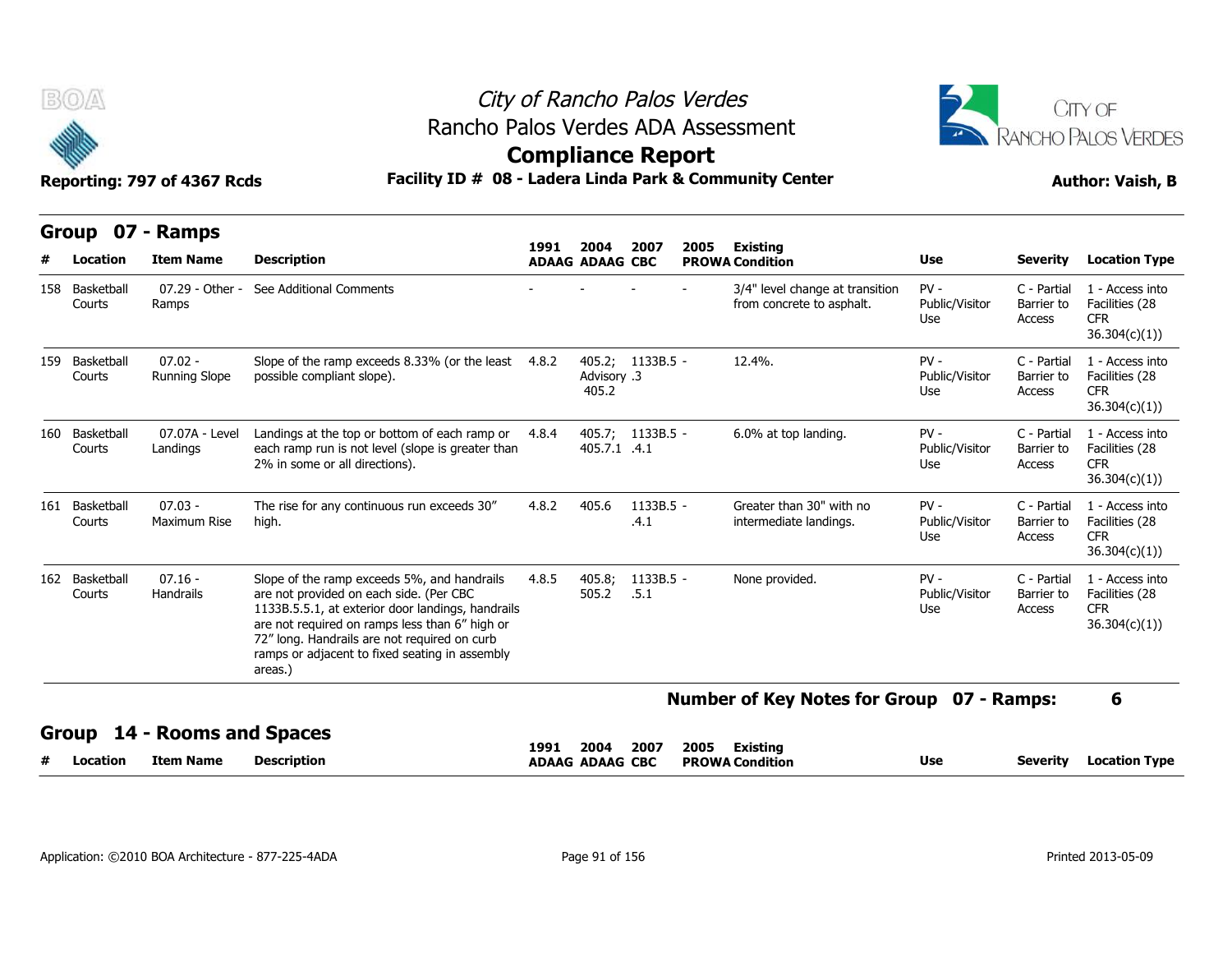

### City of Rancho Palos Verdes Rancho Palos Verdes ADA Assessment



### **Compliance Report**

| B(0)            | Reporting: 797 of 4367 Rcds                     | Rancho Palos Verdes ADA Assessment<br>Facility ID # 08 - Ladera Linda Park & Community Center                                                                                                                                                                              | <b>Compliance Report</b>                                               |                                |                                                                                | City of Rancho Palos Verdes |                                           |                                 |                                     | CITY OF<br>RANCHO PALOS VERDES<br><b>Author: Vaish, B</b>       |
|-----------------|-------------------------------------------------|----------------------------------------------------------------------------------------------------------------------------------------------------------------------------------------------------------------------------------------------------------------------------|------------------------------------------------------------------------|--------------------------------|--------------------------------------------------------------------------------|-----------------------------|-------------------------------------------|---------------------------------|-------------------------------------|-----------------------------------------------------------------|
| Location        | Group 14 - Rooms and Spaces<br><b>Item Name</b> | <b>Description</b>                                                                                                                                                                                                                                                         | 1991                                                                   | 2004<br><b>ADAAG ADAAG CBC</b> | 2007                                                                           | 2005                        | <b>Existing</b><br><b>PROWA Condition</b> | <b>Use</b>                      | <b>Severity</b>                     | <b>Location Type</b>                                            |
| 217 Classroom G | 14.31 - Head<br>Room                            | Clear head room is at less than 80" within the<br>pedestrian circulation area, including the<br>accessible route of travel.                                                                                                                                                | 4.4.2                                                                  | 307.2;<br>Fig.<br>307.2        | 1133B.8 -<br>.6.2                                                              |                             | 79" to door frame and closer.             | $PV -$<br>Public/Visitor<br>Use | A - Safety<br>Hazard                | 1 - Access into<br>Facilities (28<br><b>CFR</b><br>36.304(c)(1) |
| 218 Classroom G | 14.32A - Reach                                  | Controls, dispensers, and similar devices are not 4.1.3(13 -<br>Range - Controls between 9" and 54" AFF when the clear floor<br>space allows a parallel approach. OR They are<br>not between 15" and 48" AFF when the clear<br>floor space allows only a forward approach. | 4.27.3;<br>4.2.5;<br>4.2.6;<br>Fig. 5;<br>Fig. 6                       |                                | 1117B.6 -<br>(3);<br>1118.5;<br>1118.6;<br>Fig.<br>11B-5C;<br>Fig.<br>11B-5D   |                             | 65" to heating/cooling control.           | $PV -$<br>Public/Visitor<br>Use | C - Partial<br>Barrier to<br>Access | 2 - Program<br>Areas (28 CFR<br>36.304(c)(2)                    |
| 219 Classroom G | 14.32A - Reach                                  | Controls, dispensers, and similar devices are not<br>Range - Controls between 9" and 54" AFF when the clear floor<br>space allows a parallel approach. OR They are<br>not between 15" and 48" AFF when the clear<br>floor space allows only a forward approach.            | $4.1.3(13 -$<br>):<br>4.27.3;<br>4.2.5;<br>4.2.6;<br>Fig. 5;<br>Fig. 6 |                                | 1117B.6 -<br>(3);<br>1118.5;<br>1118.6;<br>Fig.<br>11B-5C;<br>Fig.<br>$11B-5D$ |                             | 67" to thermostat.                        | $PV -$<br>Public/Visitor<br>Use | C - Partial<br>Barrier to<br>Access | 2 - Program<br>Areas (28 CFR<br>36.304(c)(2)                    |
| 220 Classroom G | Range - Controls                                | 14.32A - Reach Controls, dispensers, and similar devices are not 4.1.3(13 -<br>between 9" and 54" AFF when the clear floor<br>space allows a parallel approach. OR They are<br>not between 15" and 48" AFF when the clear<br>floor space allows only a forward approach.   | $\mathcal{E}$<br>4.27.3;<br>4.2.5;<br>4.2.6;<br>Fig. 5;<br>Fig. 6      |                                | 1117B.6 -<br>(3);<br>1118.5;<br>1118.6;<br>Fig.<br>11B-5C;<br>Fig.<br>11B-5D   |                             | 60" to light switch.                      | $PV -$<br>Public/Visitor<br>Use | C - Partial<br>Barrier to<br>Access | 2 - Program<br>Areas (28 CFR<br>36.304(c)(2)                    |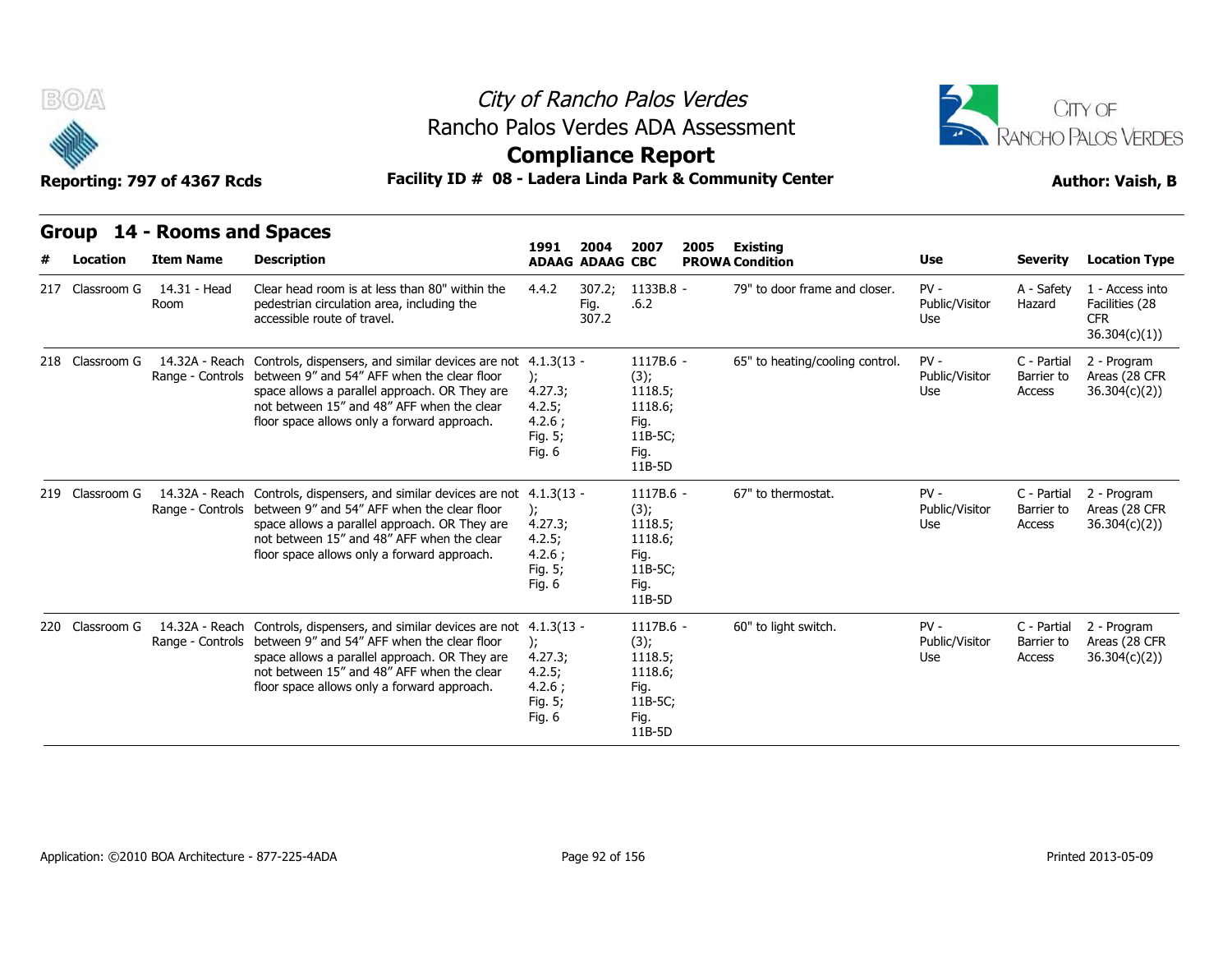



### **Compliance Report**

### Reporting: 797 of 4367 Rcds **Facility ID # 08 - Ladera Linda Park & Community Center Author: Vaish, B**

| B(0)                        | Reporting: 797 of 4367 Rcds                                | Rancho Palos Verdes ADA Assessment<br>Facility ID # 08 - Ladera Linda Park & Community Center                                                                                                                                                                                                                   |                                                                     |                                                           | City of Rancho Palos Verdes<br><b>Compliance Report</b>                      |                                              |                                        |                                                        | CITY OF<br><b>RANCHO PALOS VERDES</b><br><b>Author: Vaish, B</b>     |
|-----------------------------|------------------------------------------------------------|-----------------------------------------------------------------------------------------------------------------------------------------------------------------------------------------------------------------------------------------------------------------------------------------------------------------|---------------------------------------------------------------------|-----------------------------------------------------------|------------------------------------------------------------------------------|----------------------------------------------|----------------------------------------|--------------------------------------------------------|----------------------------------------------------------------------|
| <b>Group</b>                | 14 - Rooms and Spaces                                      |                                                                                                                                                                                                                                                                                                                 | 1991                                                                | 2004                                                      | 2007<br>2005                                                                 | <b>Existing</b>                              |                                        |                                                        |                                                                      |
| Location<br>221 Classroom G | <b>Item Name</b>                                           | <b>Description</b><br>14.32A - Reach Controls, dispensers, and similar devices are not 4.1.3(13 -<br>Range - Controls between 9" and 54" AFF when the clear floor<br>space allows a parallel approach. OR They are<br>not between 15" and 48" AFF when the clear<br>floor space allows only a forward approach. | $\mathcal{L}$<br>4.27.3;<br>4.2.5;<br>4.2.6;<br>Fig. 5;<br>Fig. 6   | <b>ADAAG ADAAG CBC</b>                                    | 1117B.6 -<br>(3);<br>1118.5;<br>1118.6;<br>Fig.<br>11B-5C;<br>Fig.<br>11B-5D | <b>PROWA Condition</b><br>76" to gas switch. | Use<br>$PV -$<br>Public/Visitor<br>Use | <b>Severity</b><br>C - Partial<br>Barrier to<br>Access | <b>Location Type</b><br>2 - Program<br>Areas (28 CFR<br>36.304(c)(2) |
| 222 Classroom G             |                                                            | 14.32A - Reach Controls, dispensers, and similar devices are not 4.1.3(13 -<br>Range - Controls between 9" and 54" AFF when the clear floor<br>space allows a parallel approach. OR They are<br>not between 15" and 48" AFF when the clear<br>floor space allows only a forward approach.                       | $\mathcal{E}$<br>4.27.3;<br>4.2.5;<br>4.2.6:<br>Fig. 5;<br>Fig. $6$ |                                                           | 1117B.6 -<br>(3);<br>1118.5;<br>1118.6;<br>Fig.<br>11B-5C;<br>Fig.<br>11B-5D | 75" to playground light switch.              | $PV -$<br>Public/Visitor<br>Use        | C - Partial<br>Barrier to<br>Access                    | 2 - Program<br>Areas (28 CFR<br>36.304(c)(2)                         |
| 223 Classroom G             | <b>Sink</b>                                                | 14.37 - Kitchen Sink does not provide accessible knee clearance 4.24.3<br>(i.e. at least 27" high, 30" wide, and 19" deep).                                                                                                                                                                                     |                                                                     | 305;<br>306;<br>606.2                                     | $1115B.4 -$<br>.7(2);<br>1122B.4                                             | No knee space.                               | $PV -$<br>Public/Visitor<br>Use        | C - Partial<br>Barrier to<br>Access                    | 2 - Program<br>Areas (28 CFR<br>36.304(c)(2))                        |
| 227 Classroom G             | - 14.34 -<br>nications<br>Receptacles -<br>Mounting Height | Electrical/communications receptacle is not<br>Electrical/Commu located between 15" min and 48" max AFF.                                                                                                                                                                                                        | $\mathcal{E}$<br>4.27.3;<br>4.2.5;<br>4.2.6:<br>Fig. 5;<br>Fig. 6   | Fig.<br>308.2.1;<br>308.3.1;<br>Fig.<br>308.3.1;<br>309.3 | 4.1.3(13 308.2.1; 1117B.6 -<br>(5.2)                                         | 14" high receptacle.                         | $PV -$<br>Public/Visitor<br>Use        | C - Partial<br>Barrier to<br>Access                    | 2 - Program<br>Areas (28 CFR<br>36.304(c)(2)                         |
| 236 Classroom G             | 14.31 - Head<br>Room                                       | Clear head room is at less than 80" within the<br>pedestrian circulation area, including the<br>accessible route of travel.                                                                                                                                                                                     | 4.4.2                                                               | 307.2;<br>Fig.<br>307.2                                   | 1133B.8 -<br>.6.2                                                            | 79" to door frame and closer.                | $PV -$<br>Public/Visitor<br>Use        | A - Safety<br>Hazard                                   | 1 - Access into<br>Facilities (28<br><b>CFR</b><br>36.304(c)(1)      |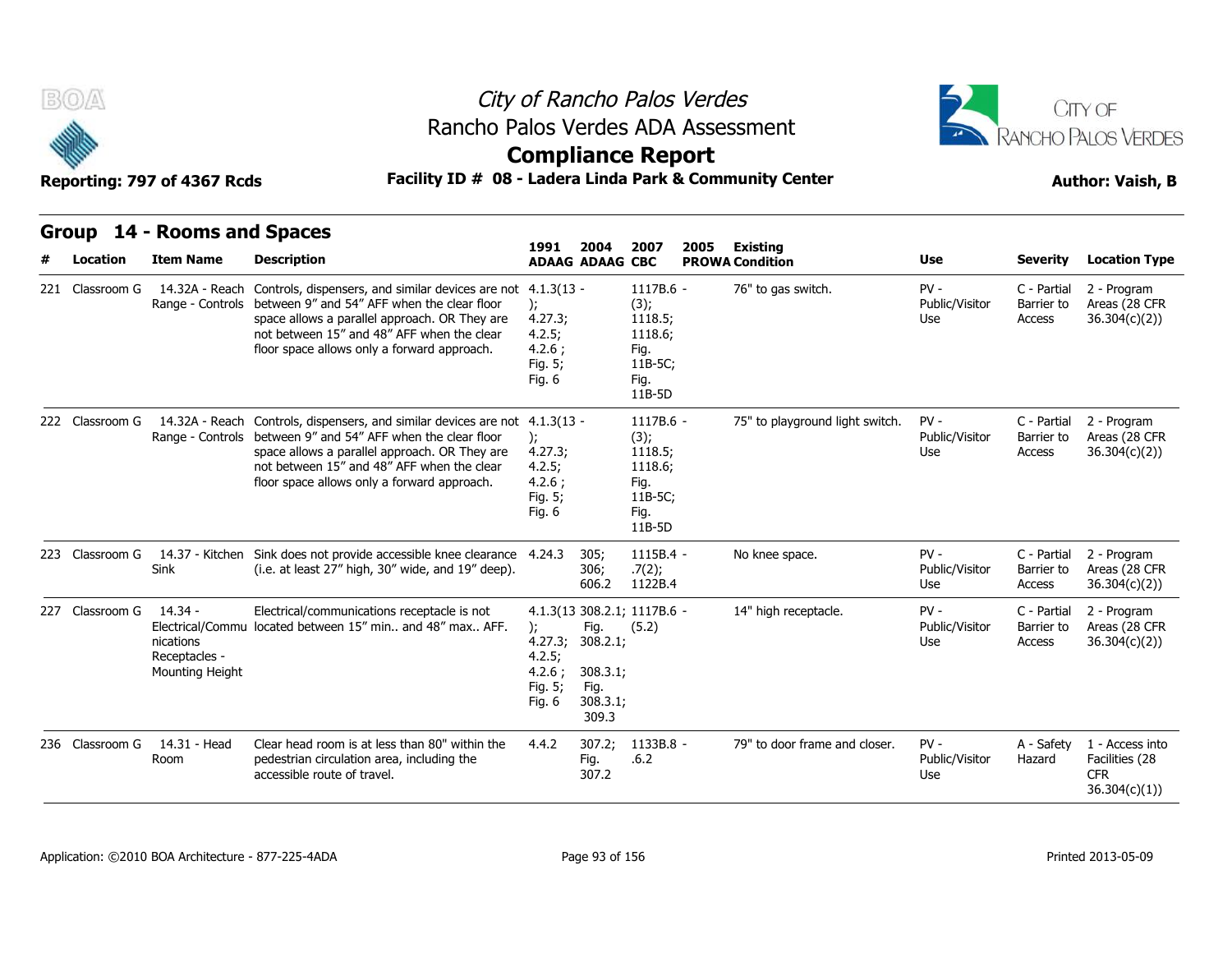

### City of Rancho Palos Verdes Rancho Palos Verdes ADA Assessment



### **Compliance Report**

| B(0)            | Reporting: 797 of 4367 Rcds                     | Rancho Palos Verdes ADA Assessment<br>Facility ID # 08 - Ladera Linda Park & Community Center                                                                                                                                                                                              | City of Rancho Palos Verdes<br><b>Compliance Report</b>              |                                |                                                                              |      |                                           |                                 |                                     | CITY OF<br><b>RANCHO PALOS VERDES</b><br><b>Author: Vaish, B</b> |
|-----------------|-------------------------------------------------|--------------------------------------------------------------------------------------------------------------------------------------------------------------------------------------------------------------------------------------------------------------------------------------------|----------------------------------------------------------------------|--------------------------------|------------------------------------------------------------------------------|------|-------------------------------------------|---------------------------------|-------------------------------------|------------------------------------------------------------------|
| Location        | Group 14 - Rooms and Spaces<br><b>Item Name</b> | <b>Description</b>                                                                                                                                                                                                                                                                         | 1991                                                                 | 2004<br><b>ADAAG ADAAG CBC</b> | 2007                                                                         | 2005 | <b>Existing</b><br><b>PROWA Condition</b> | Use                             | Severity                            | <b>Location Type</b>                                             |
| 244 Classroom H | 14.31 - Head<br>Room                            | Clear head room is at less than 80" within the<br>pedestrian circulation area, including the<br>accessible route of travel.                                                                                                                                                                | 4.4.2                                                                | 307.2;<br>Fig.<br>307.2        | 1133B.8 -<br>.6.2                                                            |      | 79" to door frame and closer.             | $PV -$<br>Public/Visitor<br>Use | A - Safety<br>Hazard                | 1 - Access into<br>Facilities (28<br><b>CFR</b><br>36.304(c)(1)) |
| 247 Classroom H |                                                 | 14.32A - Reach Controls, dispensers, and similar devices are not 4.1.3(13 -<br>Range - Controls between 9" and 54" AFF when the clear floor<br>space allows a parallel approach. OR They are<br>not between 15" and 48" AFF when the clear<br>floor space allows only a forward approach.  | $\mathcal{E}$<br>4.27.3;<br>4.2.5;<br>4.2.6;<br>Fig. 5;<br>Fig. 6    |                                | 1117B.6 -<br>(3);<br>1118.5;<br>1118.6;<br>Fig.<br>11B-5C;<br>Fig.<br>11B-5D |      | 65" to heating/cooling control.           | $PV -$<br>Public/Visitor<br>Use | C - Partial<br>Barrier to<br>Access | 2 - Program<br>Areas (28 CFR<br>36.304(c)(2))                    |
| 248 Classroom H | 14.32A - Reach<br>Range - Controls              | Controls, dispensers, and similar devices are not 4.1.3(13 -<br>between 9" and 54" AFF when the clear floor<br>space allows a parallel approach. OR They are<br>not between 15" and 48" AFF when the clear<br>floor space allows only a forward approach.                                  | $\mathcal{E}$<br>4.27.3;<br>4.2.5;<br>$4.2.6$ ;<br>Fig. 5;<br>Fig. 6 |                                | 1117B.6 -<br>(3);<br>1118.5;<br>1118.6;<br>Fig.<br>11B-5C;<br>Fig.<br>11B-5D |      | 60" to light switch.                      | $PV -$<br>Public/Visitor<br>Use | C - Partial<br>Barrier to<br>Access | 2 - Program<br>Areas (28 CFR<br>36.304(c)(2)                     |
| 249 Classroom H | Sink                                            | 14.37 - Kitchen Sink does not provide accessible knee clearance 4.24.3<br>(i.e. at least 27" high, 30" wide, and 19" deep).                                                                                                                                                                |                                                                      | 305;<br>306;<br>606.2          | 1115B.4 -<br>.7(2);<br>1122B.4                                               |      | No knee space.                            | $PV -$<br>Public/Visitor<br>Use | C - Partial<br>Barrier to<br>Access | 2 - Program<br>Areas (28 CFR<br>36.304(c)(2)                     |
| 251 Classroom H | 14.21B - 36"<br>Width Standard                  | The accessible route of travel is not at least 36"<br>wide where the occupancy load is $<$ 10. (For a<br>depth of 24" max, clear opening width may be<br>reduced to 32" min) (Doorways are compliant<br>when the door, open 90 degrees, affords a clear<br>opening width of at least 32".) | 4.3.3;<br>Fig.<br>7(a)(b)                                            | Fig.<br>403.5.1                | 403.5.1; 1133B.3 -<br>$\cdot$ 1                                              |      | Furniture.                                | $PV -$<br>Public/Visitor<br>Use | C - Partial<br>Barrier to<br>Access | 2 - Program<br>Areas (28 CFR<br>36.304(c)(2))                    |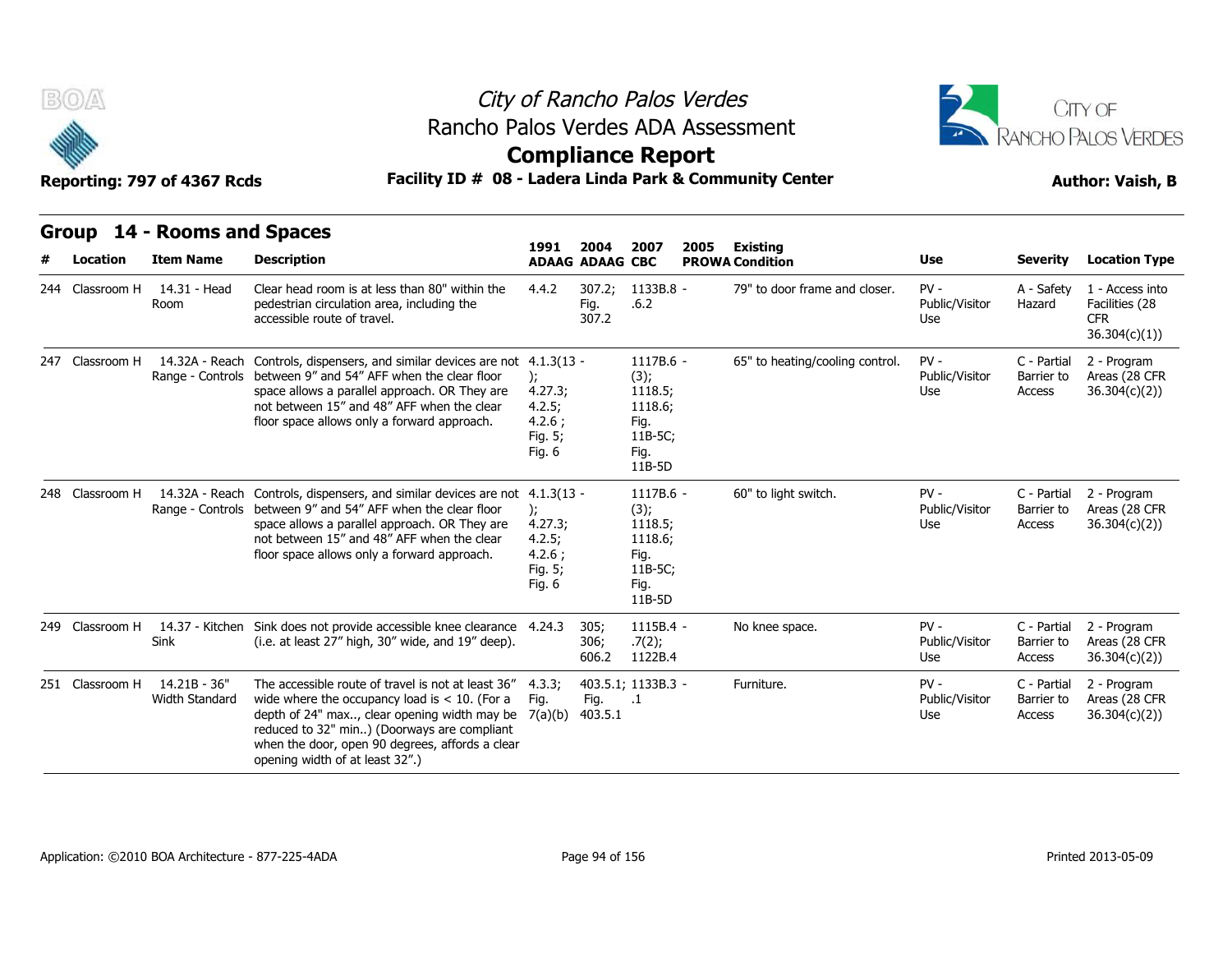



### **Compliance Report**

| B(0)            |                                                 | Rancho Palos Verdes ADA Assessment                                                                                                                                                                                                                                                                   | City of Rancho Palos Verdes<br><b>Compliance Report</b> |                                |                                                                              |      |                                           |                                 |                                     | CITY OF<br>RANCHO PALOS VERDES                                   |
|-----------------|-------------------------------------------------|------------------------------------------------------------------------------------------------------------------------------------------------------------------------------------------------------------------------------------------------------------------------------------------------------|---------------------------------------------------------|--------------------------------|------------------------------------------------------------------------------|------|-------------------------------------------|---------------------------------|-------------------------------------|------------------------------------------------------------------|
|                 | Reporting: 797 of 4367 Rcds                     | Facility ID # 08 - Ladera Linda Park & Community Center                                                                                                                                                                                                                                              |                                                         |                                |                                                                              |      |                                           |                                 |                                     | <b>Author: Vaish, B</b>                                          |
| Location        | Group 14 - Rooms and Spaces<br><b>Item Name</b> | <b>Description</b>                                                                                                                                                                                                                                                                                   | 1991                                                    | 2004<br><b>ADAAG ADAAG CBC</b> | 2007                                                                         | 2005 | <b>Existing</b><br><b>PROWA Condition</b> | Use                             | <b>Severity</b>                     | <b>Location Type</b>                                             |
| 257 Classroom H | 14.31 - Head<br>Room                            | Clear head room is at less than 80" within the<br>pedestrian circulation area, including the<br>accessible route of travel.                                                                                                                                                                          | 4.4.2                                                   | 307.2;<br>Fig.<br>307.2        | 1133B.8 -<br>.6.2                                                            |      | 79" to door frame and closer.             | $PV -$<br>Public/Visitor<br>Use | A - Safety<br>Hazard                | 1 - Access into<br>Facilities (28<br><b>CFR</b><br>36.304(c)(1)  |
| 266 Classroom   | 14.31 - Head<br>Room                            | Clear head room is at less than 80" within the<br>pedestrian circulation area, including the<br>accessible route of travel.                                                                                                                                                                          | 4.4.2                                                   | 307.2;<br>Fig.<br>307.2        | 1133B.8 -<br>.6.2                                                            |      | 79" to door frame and closer.             | $PV -$<br>Public/Visitor<br>Use | A - Safety<br>Hazard                | 1 - Access into<br>Facilities (28<br><b>CFR</b><br>36.304(c)(1)  |
| 268 Classroom   |                                                 | 14.32A - Reach Controls, dispensers, and similar devices are not 4.1.3(13 -<br>Range - Controls between 9" and 54" AFF when the clear floor<br>space allows a parallel approach. OR They are<br>not between 15" and 48" AFF when the clear<br>floor space allows only a forward approach.            | 4.27.3;<br>4.2.5;<br>4.2.6;<br>Fig. 5;<br>Fig. 6        |                                | 1117B.6 -<br>(3);<br>1118.5;<br>1118.6;<br>Fig.<br>11B-5C;<br>Fig.<br>11B-5D |      | 60" to light switch.                      | $PV -$<br>Public/Visitor<br>Use | C - Partial<br>Barrier to<br>Access | 2 - Program<br>Areas (28 CFR<br>36.304(c)(2)                     |
| 270 Classroom   | 14.37 - Kitchen<br>Sink                         | Sink does not provide accessible knee clearance 4.24.3<br>(i.e. at least 27" high, 30" wide, and 19" deep).                                                                                                                                                                                          |                                                         | 305;<br>306;<br>606.2          | 1115B.4 -<br>.7(2);<br>1122B.4                                               |      | No knee space.                            | $PV -$<br>Public/Visitor<br>Use | C - Partial<br>Barrier to<br>Access | 2 - Program<br>Areas (28 CFR<br>36.304(c)(2)                     |
| 271 Classroom   | $14.21B - 36"$<br>Width Standard                | The accessible route of travel is not at least 36"<br>wide where the occupancy load is $<$ 10. (For a<br>depth of 24" max, clear opening width may be $7(a)(b)$<br>reduced to 32" min) (Doorways are compliant<br>when the door, open 90 degrees, affords a clear<br>opening width of at least 32".) | 4.3.3;<br>Fig.                                          | Fig.<br>403.5.1                | 403.5.1; 1133B.3 -<br>$\cdot$ 1                                              |      | Furniture.                                | $PV -$<br>Public/Visitor<br>Use | C - Partial<br>Barrier to<br>Access | 2 - Program<br>Areas (28 CFR<br>36.304(c)(2)                     |
| 278 Classroom   | 14.31 - Head<br>Room                            | Clear head room is at less than 80" within the<br>pedestrian circulation area, including the<br>accessible route of travel.                                                                                                                                                                          | 4.4.2                                                   | 307.2;<br>Fig.<br>307.2        | 1133B.8 -<br>.6.2                                                            |      | 79" to headroom and closer.               | $PV -$<br>Public/Visitor<br>Use | A - Safety<br>Hazard                | 1 - Access into<br>Facilities (28<br><b>CFR</b><br>36.304(c)(1)) |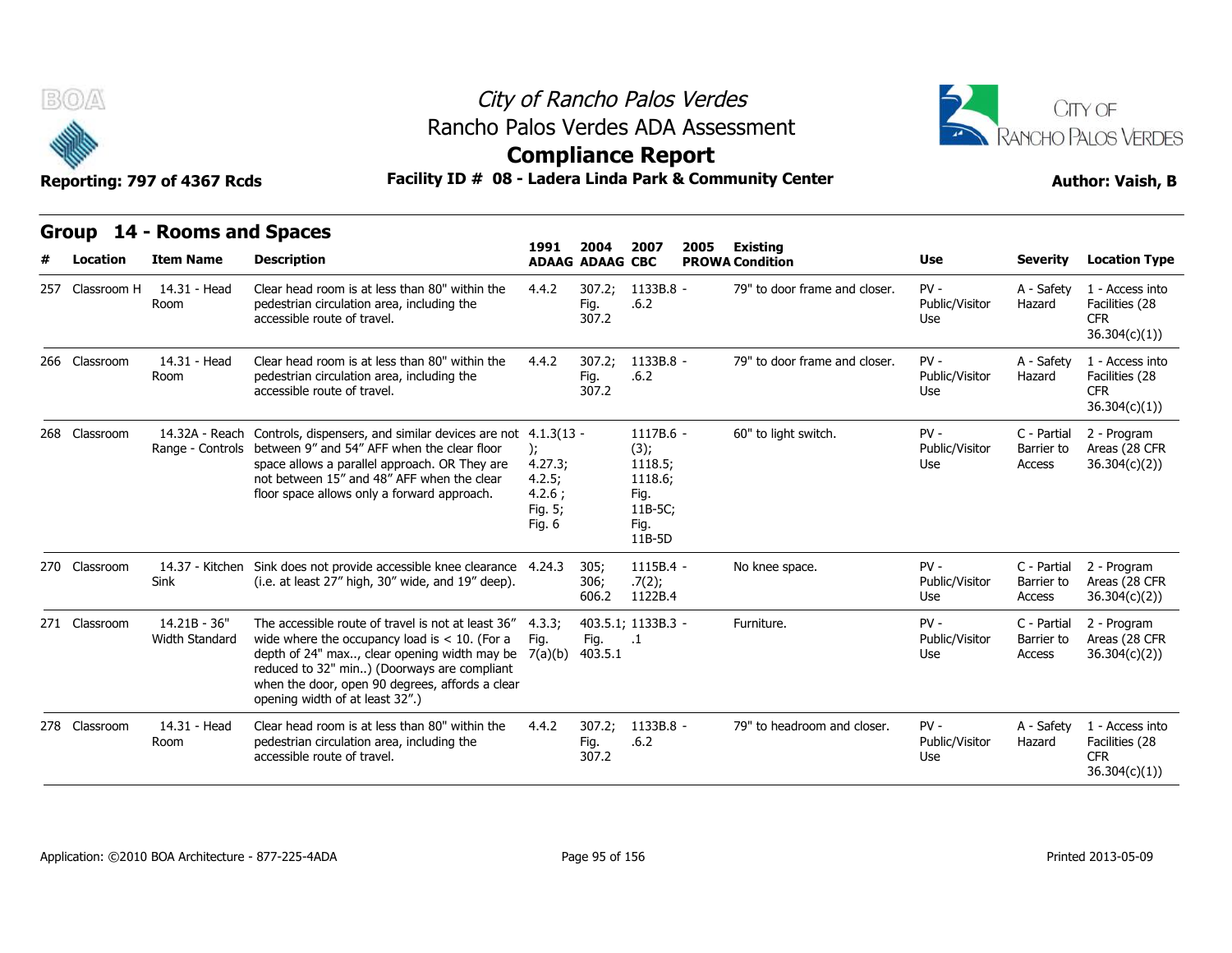

# City of Rancho Palos Verdes Rancho Palos Verdes ADA Assessment



### **Compliance Report**

| BOA             | Reporting: 797 of 4367 Rcds                              | Rancho Palos Verdes ADA Assessment<br>Facility ID # 08 - Ladera Linda Park & Community Center                                                                                                                                                                                             |                                                                   |                                                           | City of Rancho Palos Verdes<br><b>Compliance Report</b>                      |      |                                           |                                 |                                     | CITY OF<br><b>RANCHO PALOS VERDES</b><br><b>Author: Vaish, B</b> |
|-----------------|----------------------------------------------------------|-------------------------------------------------------------------------------------------------------------------------------------------------------------------------------------------------------------------------------------------------------------------------------------------|-------------------------------------------------------------------|-----------------------------------------------------------|------------------------------------------------------------------------------|------|-------------------------------------------|---------------------------------|-------------------------------------|------------------------------------------------------------------|
| Location        | Group 14 - Rooms and Spaces<br><b>Item Name</b>          | <b>Description</b>                                                                                                                                                                                                                                                                        | 1991                                                              | 2004<br><b>ADAAG ADAAG CBC</b>                            | 2007                                                                         | 2005 | <b>Existing</b><br><b>PROWA Condition</b> | <b>Use</b>                      | <b>Severity</b>                     | <b>Location Type</b>                                             |
| 283 Classroom K | 14.31 - Head<br>Room                                     | Clear head room is at less than 80" within the<br>pedestrian circulation area, including the<br>accessible route of travel.                                                                                                                                                               | 4.4.2                                                             | 307.2;<br>Fig.<br>307.2                                   | 1133B.8 -<br>.6.2                                                            |      | 79" to door frame and closer.             | $PV -$<br>Public/Visitor<br>Use | A - Safety<br>Hazard                | 1 - Access into<br>Facilities (28<br><b>CFR</b><br>36.304(c)(1)) |
| 296 Classroom K | 14.31 - Head<br>Room                                     | Clear head room is at less than 80" within the<br>pedestrian circulation area, including the<br>accessible route of travel.                                                                                                                                                               | 4.4.2                                                             | 307.2;<br>Fig.<br>307.2                                   | 1133B.8 -<br>.6.2                                                            |      | 79" to door frame and closer.             | $PV -$<br>Public/Visitor<br>Use | A - Safety<br>Hazard                | 1 - Access into<br>Facilities (28<br>CFR.<br>36.304(c)(1))       |
| 299 Classroom K | - 14.34<br>nications<br>Receptacles -<br>Mounting Height | Electrical/communications receptacle is not<br>Electrical/Commu located between 15" min and 48" max AFF.                                                                                                                                                                                  | $\mathcal{E}$<br>4.27.3;<br>4.2.5;<br>4.2.6;<br>Fig. 5;<br>Fig. 6 | Fig.<br>308.2.1;<br>308.3.1;<br>Fig.<br>308.3.1;<br>309.3 | 4.1.3(13 308.2.1; 1117B.6 -<br>(5.2)                                         |      | 14" high receptacle.                      | $PV -$<br>Public/Visitor<br>Use | C - Partial<br>Barrier to<br>Access | 2 - Program<br>Areas (28 CFR<br>36.304(c)(2)                     |
| 300 Classroom K |                                                          | 14.32A - Reach Controls, dispensers, and similar devices are not 4.1.3(13 -<br>Range - Controls between 9" and 54" AFF when the clear floor<br>space allows a parallel approach. OR They are<br>not between 15" and 48" AFF when the clear<br>floor space allows only a forward approach. | $\mathcal{E}$<br>4.27.3;<br>4.2.5;<br>4.2.6;<br>Fig. 5;<br>Fig. 6 |                                                           | 1117B.6 -<br>(3);<br>1118.5;<br>1118.6;<br>Fig.<br>11B-5C;<br>Fig.<br>11B-5D |      | 65" to thermostat.                        | $PV -$<br>Public/Visitor<br>Use | C - Partial<br>Barrier to<br>Access | 2 - Program<br>Areas (28 CFR<br>36.304(c)(2)                     |
| 301 Classroom K |                                                          | 14.32A - Reach Controls, dispensers, and similar devices are not 4.1.3(13 -<br>Range - Controls between 9" and 54" AFF when the clear floor<br>space allows a parallel approach. OR They are<br>not between 15" and 48" AFF when the clear<br>floor space allows only a forward approach. | $\mathbf{r}$<br>4.27.3;<br>4.2.5;<br>4.2.6;<br>Fig. 5;<br>Fig. 6  |                                                           | 1117B.6 -<br>(3);<br>1118.5;<br>1118.6;<br>Fig.<br>11B-5C;<br>Fig.<br>11B-5D |      | 60" to light switch.                      | $PV -$<br>Public/Visitor<br>Use | C - Partial<br>Barrier to<br>Access | 2 - Program<br>Areas (28 CFR<br>36.304(c)(2)                     |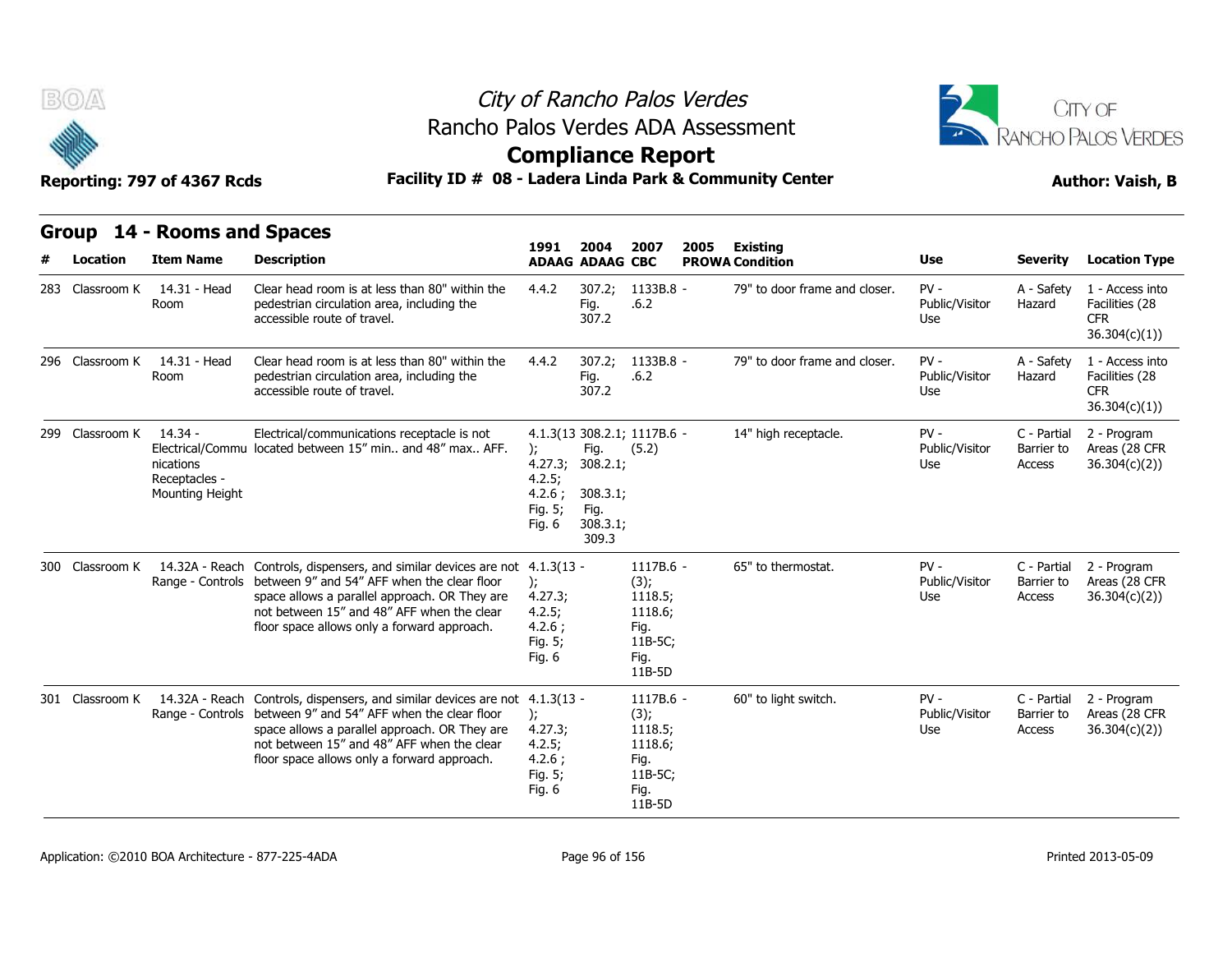



### **Compliance Report**

### Reporting: 797 of 4367 Rcds **Facility ID # 08 - Ladera Linda Park & Community Center Author: Vaish, B**

|   | Group           | 14 - Rooms and Spaces              |                                                                                                                                                                                                                                                           |                                                                        |                                |                                                                              |      |                                    |                                 |                                     |                                                                  |
|---|-----------------|------------------------------------|-----------------------------------------------------------------------------------------------------------------------------------------------------------------------------------------------------------------------------------------------------------|------------------------------------------------------------------------|--------------------------------|------------------------------------------------------------------------------|------|------------------------------------|---------------------------------|-------------------------------------|------------------------------------------------------------------|
| # | <b>Location</b> | <b>Item Name</b>                   | <b>Description</b>                                                                                                                                                                                                                                        | 1991                                                                   | 2004<br><b>ADAAG ADAAG CBC</b> | 2007                                                                         | 2005 | Existing<br><b>PROWA Condition</b> | <b>Use</b>                      | <b>Severity</b>                     | <b>Location Type</b>                                             |
|   | 302 Classroom K | 14.32A - Reach<br>Range - Controls | Controls, dispensers, and similar devices are not<br>between 9" and 54" AFF when the clear floor<br>space allows a parallel approach. OR They are<br>not between 15" and 48" AFF when the clear<br>floor space allows only a forward approach.            | $4.1.3(13 -$<br>):<br>4.27.3;<br>4.2.5;<br>4.2.6:<br>Fig. 5;<br>Fig. 6 |                                | 1117B.6 -<br>(3);<br>1118.5;<br>1118.6;<br>Fig.<br>11B-5C;<br>Fig.<br>11B-5D |      | 58" to alarm.                      | $PV -$<br>Public/Visitor<br>Use | C - Partial<br>Barrier to<br>Access | 2 - Program<br>Areas (28 CFR<br>36.304(c)(2)                     |
|   | 305 Classroom K | 14.37 - Kitchen<br>Sink            | Sink does not provide accessible knee clearance 4.24.3<br>(i.e. at least 27" high, 30" wide, and 19" deep).                                                                                                                                               |                                                                        | 305;<br>306;<br>606.2          | $1115B.4 -$<br>.7(2);<br>1122B.4                                             |      | No knee space.                     | $PV -$<br>Public/Visitor<br>Use | C - Partial<br>Barrier to<br>Access | 2 - Program<br>Areas (28 CFR<br>36.304(c)(2)                     |
|   | 313 Classroom J | 14.31 - Head<br>Room               | Clear head room is at less than 80" within the<br>pedestrian circulation area, including the<br>accessible route of travel.                                                                                                                               | 4.4.2                                                                  | 307.2:<br>Fig.<br>307.2        | 1133B.8 -<br>.6.2                                                            |      | 79" to door frame and closer.      | $PV -$<br>Public/Visitor<br>Use | A - Safety<br>Hazard                | 1 - Access into<br>Facilities (28<br><b>CFR</b><br>36.304(c)(1)) |
|   | 323 Classroom J | 14.31 - Head<br>Room               | Clear head room is at less than 80" within the<br>pedestrian circulation area, including the<br>accessible route of travel.                                                                                                                               | 4.4.2                                                                  | 307.2;<br>Fig.<br>307.2        | 1133B.8 -<br>.6.2                                                            |      |                                    | $PV -$<br>Public/Visitor<br>Use | A - Safety<br>Hazard                | 1 - Access into<br>Facilities (28<br><b>CFR</b><br>36.304(c)(1)  |
|   | 324 Classroom J | 14.32A - Reach<br>Range - Controls | Controls, dispensers, and similar devices are not 4.1.3(13 -<br>between 9" and 54" AFF when the clear floor<br>space allows a parallel approach. OR They are<br>not between 15" and 48" AFF when the clear<br>floor space allows only a forward approach. | $\mathcal{E}$<br>4.27.3;<br>4.2.5;<br>4.2.6;<br>Fig. 5;<br>Fig. 6      |                                | 1117B.6 -<br>(3);<br>1118.5;<br>1118.6;<br>Fig.<br>11B-5C;<br>Fig.<br>11B-5D |      | 65" to heating/ cooling control.   | $PV -$<br>Public/Visitor<br>Use | C - Partial<br>Barrier to<br>Access | 2 - Program<br>Areas (28 CFR<br>36.304(c)(2)                     |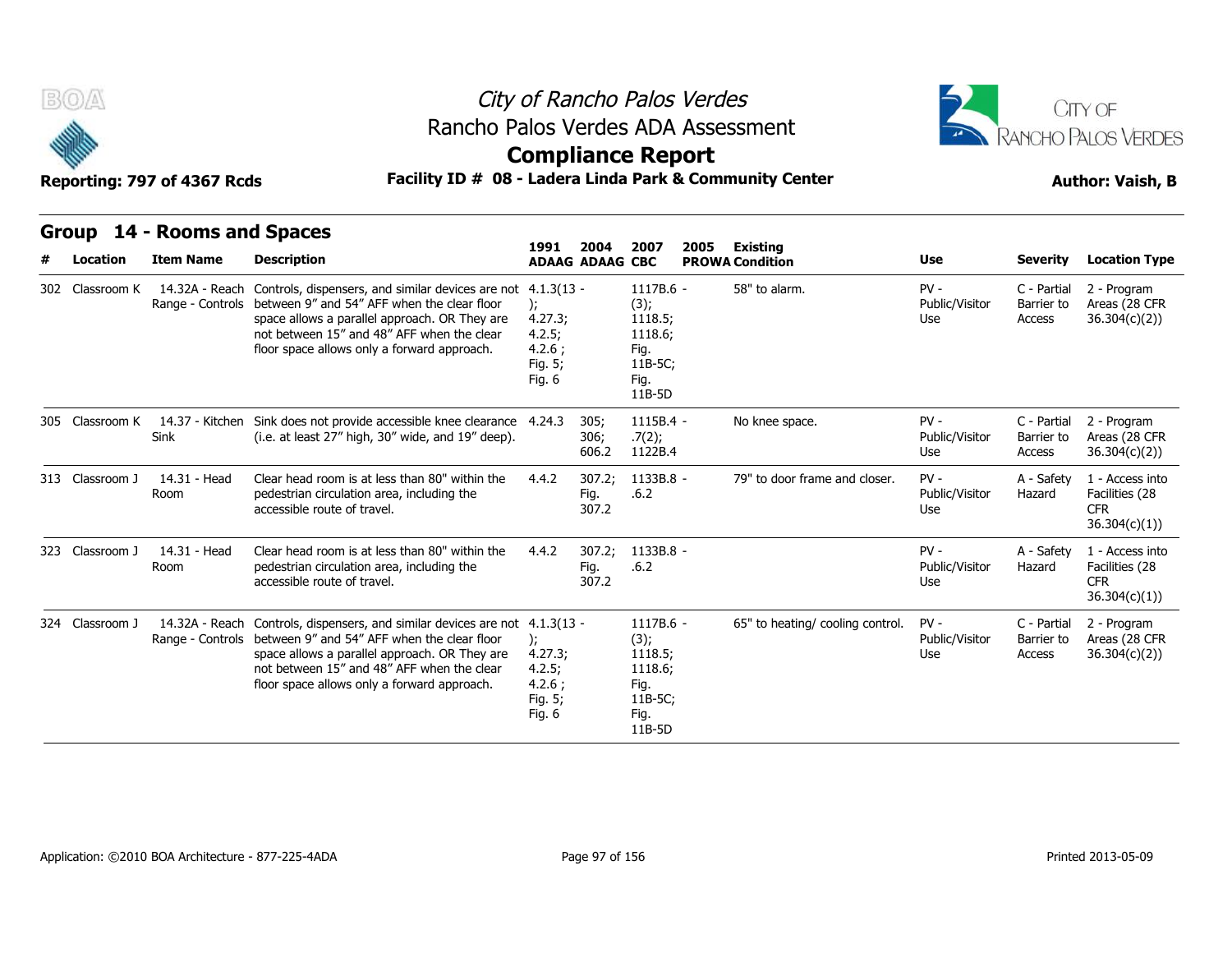



### **Compliance Report**

### Reporting: 797 of 4367 Rcds **Facility ID # 08 - Ladera Linda Park & Community Center Author: Vaish, B**

| Group           | 14 - Rooms and Spaces              |                                                                                                                                                                                                                                                                                           |                                                                                  |                                                                              |                                    |                                 |                                     |                                               |
|-----------------|------------------------------------|-------------------------------------------------------------------------------------------------------------------------------------------------------------------------------------------------------------------------------------------------------------------------------------------|----------------------------------------------------------------------------------|------------------------------------------------------------------------------|------------------------------------|---------------------------------|-------------------------------------|-----------------------------------------------|
| Location        | <b>Item Name</b>                   | <b>Description</b>                                                                                                                                                                                                                                                                        | 1991<br>2004<br><b>ADAAG ADAAG CBC</b>                                           | 2007<br>2005                                                                 | Existing<br><b>PROWA Condition</b> | <b>Use</b>                      | <b>Severity</b>                     | <b>Location Type</b>                          |
| 325 Classroom J | 14.32A - Reach<br>Range - Controls | Controls, dispensers, and similar devices are not 4.1.3(13 -<br>between 9" and 54" AFF when the clear floor<br>space allows a parallel approach. OR They are<br>not between 15" and 48" AFF when the clear<br>floor space allows only a forward approach.                                 | 4.27.3;<br>4.2.5;<br>4.2.6:<br>Fig. 5;<br>Fig. $6$                               | 1117B.6 -<br>(3);<br>1118.5;<br>1118.6;<br>Fig.<br>11B-5C;<br>Fig.<br>11B-5D | 69" to thermostat.                 | $PV -$<br>Public/Visitor<br>Use | C - Partial<br>Barrier to<br>Access | 2 - Program<br>Areas (28 CFR<br>36.304(c)(2)  |
| 326 Classroom J |                                    | 14.32A - Reach Controls, dispensers, and similar devices are not 4.1.3(13 -<br>Range - Controls between 9" and 54" AFF when the clear floor<br>space allows a parallel approach. OR They are<br>not between 15" and 48" AFF when the clear<br>floor space allows only a forward approach. | $\mathcal{E}$<br>4.27.3;<br>4.2.5;<br>4.2.6;<br>Fig. 5;<br>Fig. 6                | 1117B.6 -<br>(3);<br>1118.5;<br>1118.6;<br>Fig.<br>11B-5C;<br>Fig.<br>11B-5D | 54 1/2" to alarm.                  | $PV -$<br>Public/Visitor<br>Use | C - Partial<br>Barrier to<br>Access | 2 - Program<br>Areas (28 CFR<br>36.304(c)(2)  |
| 327 Classroom J | 14.32A - Reach<br>Range - Controls | Controls, dispensers, and similar devices are not 4.1.3(13 -<br>between 9" and 54" AFF when the clear floor<br>space allows a parallel approach. OR They are<br>not between 15" and 48" AFF when the clear<br>floor space allows only a forward approach.                                 | ):<br>4.27.3;<br>4.2.5;<br>4.2.6;<br>Fig. 5;<br>Fig. 6                           | 1117B.6 -<br>(3);<br>1118.5;<br>1118.6;<br>Fig.<br>11B-5C;<br>Fig.<br>11B-5D | 60" to light switch.               | $PV -$<br>Public/Visitor<br>Use | C - Partial<br>Barrier to<br>Access | 2 - Program<br>Areas (28 CFR<br>36.304(c)(2)) |
| 328 Classroom J | 14.32A - Reach                     | Controls, dispensers, and similar devices are not<br>Range - Controls between 9" and 54" AFF when the clear floor<br>space allows a parallel approach. OR They are<br>not between 15" and 48" AFF when the clear<br>floor space allows only a forward approach.                           | $4.1.3(13 -$<br>$\mathbf{r}$<br>4.27.3;<br>4.2.5;<br>4.2.6;<br>Fig. 5;<br>Fig. 6 | 1117B.6 -<br>(3);<br>1118.5;<br>1118.6;<br>Fig.<br>11B-5C;<br>Fig.<br>11B-5D | 65" to gas switch.                 | $PV -$<br>Public/Visitor<br>Use | C - Partial<br>Barrier to<br>Access | 2 - Program<br>Areas (28 CFR<br>36.304(c)(2)  |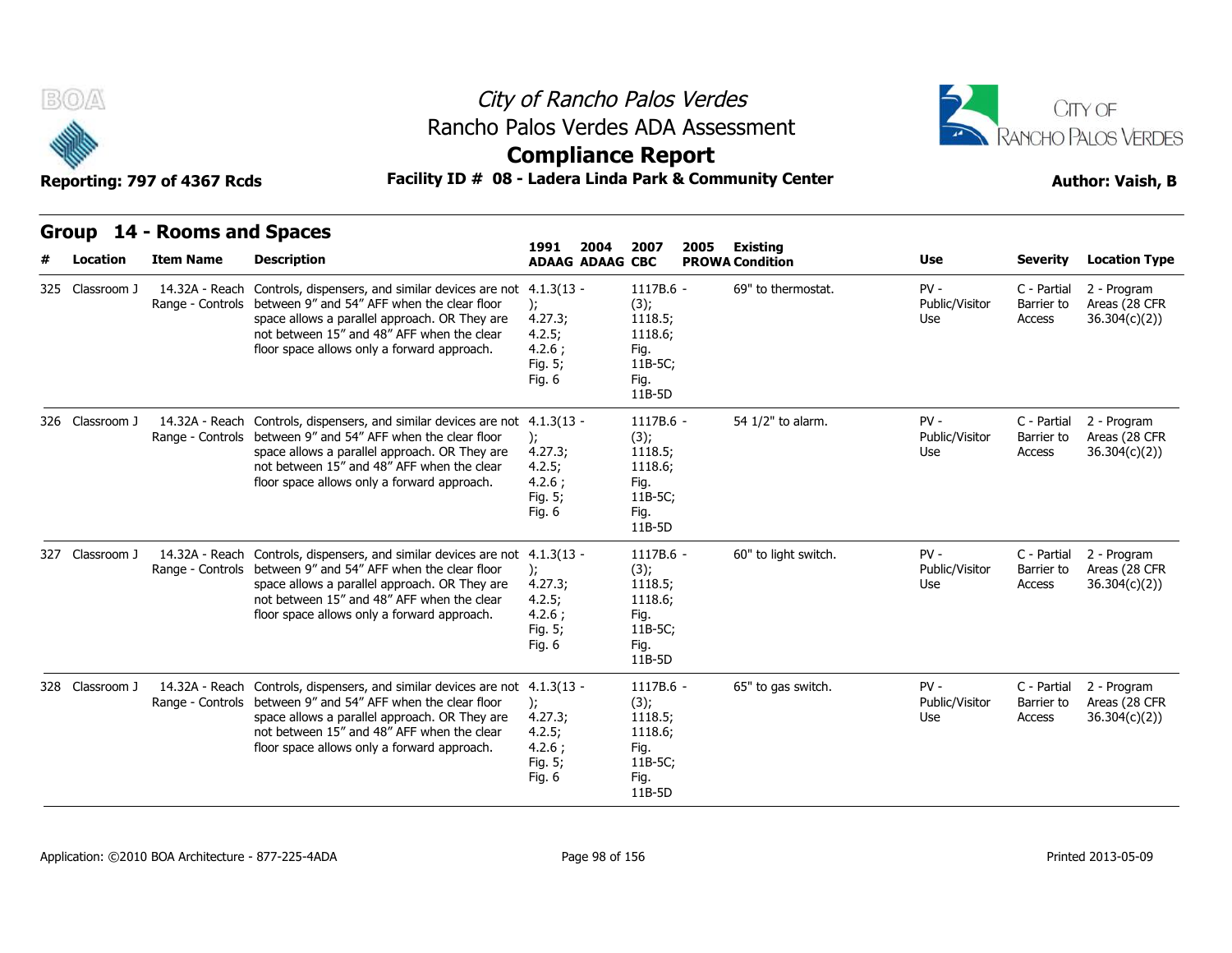



### **Compliance Report**

### Reporting: 797 of 4367 Rcds **Facility ID # 08 - Ladera Linda Park & Community Center Author: Vaish, B**

|   | Group                       | 14 - Rooms and Spaces                                      |                                                                                                                                                                                                                                                                                                                                                            |                                                           |                                                           |                                      |      |                                                |                                    |                                     |                                                                  |
|---|-----------------------------|------------------------------------------------------------|------------------------------------------------------------------------------------------------------------------------------------------------------------------------------------------------------------------------------------------------------------------------------------------------------------------------------------------------------------|-----------------------------------------------------------|-----------------------------------------------------------|--------------------------------------|------|------------------------------------------------|------------------------------------|-------------------------------------|------------------------------------------------------------------|
| # | Location                    | <b>Item Name</b>                                           | <b>Description</b>                                                                                                                                                                                                                                                                                                                                         | 1991                                                      | 2004<br><b>ADAAG ADAAG CBC</b>                            | 2007                                 | 2005 | <b>Existing</b><br><b>PROWA Condition</b>      | <b>Use</b>                         | <b>Severity</b>                     | <b>Location Type</b>                                             |
|   | 329 Classroom J             | $14.34 -$<br>nications<br>Receptacles -<br>Mounting Height | Electrical/communications receptacle is not<br>Electrical/Commu located between 15" min., and 48" max., AFF.                                                                                                                                                                                                                                               | $)$ ;<br>4.27.3;<br>4.2.5;<br>4.2.6;<br>Fig. 5;<br>Fig. 6 | Fig.<br>308.2.1;<br>308.3.1;<br>Fig.<br>308.3.1;<br>309.3 | 4.1.3(13 308.2.1; 1117B.6 -<br>(5.2) |      | 14" high receptacle.                           | $PV -$<br>Public/Visitor<br>Use    | C - Partial<br>Barrier to<br>Access | 2 - Program<br>Areas (28 CFR<br>36.304(c)(2)                     |
|   | 330 Classroom J             | 14.37 - Kitchen<br>Sink                                    | Sink does not provide accessible knee clearance 4.24.3<br>(i.e. at least 27" high, 30" wide, and 19" deep).                                                                                                                                                                                                                                                |                                                           | 305;<br>306;<br>606.2                                     | 1115B.4 -<br>.7(2);<br>1122B.4       |      | No knee space.                                 | $PV -$<br>Public/Visitor<br>Use    | C - Partial<br>Barrier to<br>Access | 2 - Program<br>Areas (28 CFR<br>36.304(c)(2)                     |
|   | 338 Montessori<br>Classroom | 14.31 - Head<br>Room                                       | Clear head room is at less than 80" within the<br>pedestrian circulation area, including the<br>accessible route of travel.                                                                                                                                                                                                                                | 4.4.2                                                     | 307.2;<br>Fig.<br>307.2                                   | 1133B.8 -<br>.6.2                    |      | 79" to door frame and closer.                  | GS - General<br>Student Use        | A - Safety<br>Hazard                | 1 - Access into<br>Facilities (28<br><b>CFR</b><br>36.304(c)(1)) |
|   | 345 Montessori<br>Classroom | 14.31 - Head<br>Room                                       | Clear head room is at less than 80" within the<br>pedestrian circulation area, including the<br>accessible route of travel.                                                                                                                                                                                                                                | 4.4.2                                                     | 307.2;<br>Fig.<br>307.2                                   | $1133B.8 -$<br>.6.2                  |      | 79" to door frame and closer.                  | GS - General<br><b>Student Use</b> | A - Safety<br>Hazard                | 1 - Access into<br>Facilities (28<br><b>CFR</b><br>36.304(c)(1)) |
|   | 346 Montessori<br>Classroom | 14.36B -<br>Kitchen<br>Counter/Sink<br>Height              | Where provided in public or common use areas,<br>countertops and sinks are not mounted at 34"<br>AFF. max(Common use areas are those interior<br>and exterior rooms, spaces, or elements that are<br>made available for the use of a restricted group<br>of people (for example, the occupants of an<br>office building, or the guests of such occupants). | 4.24.2                                                    | 212.3;<br>606.3                                           | 1115B.4 -<br>.7(2);<br>1122B.4       |      | 30 1/2" high, 24" maximum for<br>kindergarten. | GS - General<br><b>Student Use</b> | C - Partial<br>Barrier to<br>Access | 2 - Program<br>Areas (28 CFR<br>36.304(c)(2)                     |
|   | 347 Montessori<br>Classroom | 14.37 - Kitchen<br>Sink                                    | Sink does not provide accessible knee clearance 4.24.3<br>(i.e. at least 27" high, 30" wide, and 19" deep).                                                                                                                                                                                                                                                |                                                           | 305;<br>306;<br>606.2                                     | $1115B.4 -$<br>.7(2);<br>1122B.4     |      | No knee space.                                 | GS - General<br><b>Student Use</b> | C - Partial<br>Barrier to<br>Access | 2 - Program<br>Areas (28 CFR<br>36.304(c)(2)                     |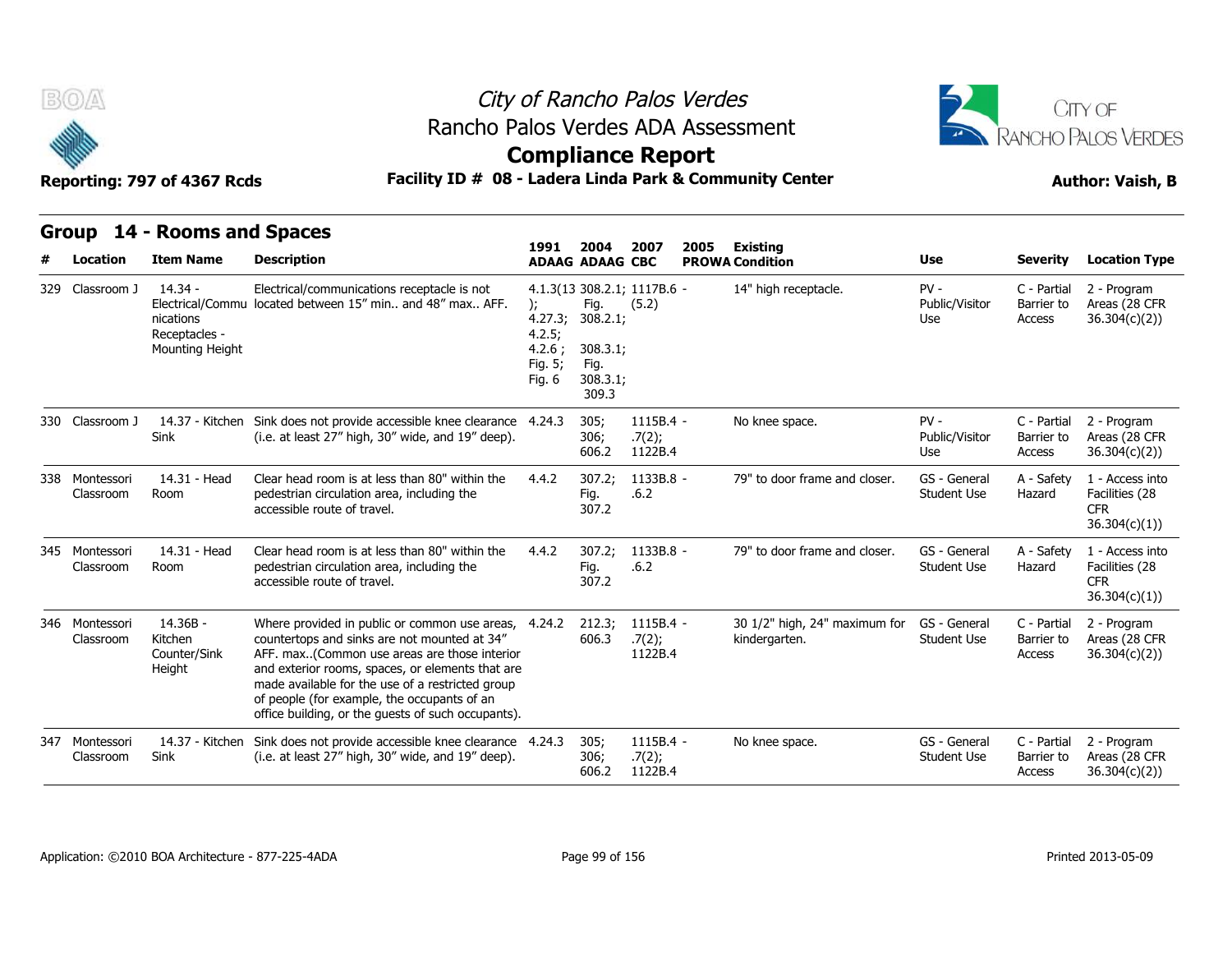



### **Compliance Report**

### Facility ID # 08 - Ladera Linda Park & Community Center<br> **Author: Vaish, B**

| Reporting: 797 of 4367 Rcds |  |  |  |
|-----------------------------|--|--|--|
|-----------------------------|--|--|--|

| B(0)                                           | Reporting: 797 of 4367 Rcds                   | Rancho Palos Verdes ADA Assessment<br>Facility ID # 08 - Ladera Linda Park & Community Center                                                                                                                                                                              |                                                                      |                                                       | City of Rancho Palos Verdes<br><b>Compliance Report</b>                      |      |                                             |                                           |                                         | CITY OF<br><b>RANCHO PALOS VERDES</b><br><b>Author: Vaish, B</b>      |
|------------------------------------------------|-----------------------------------------------|----------------------------------------------------------------------------------------------------------------------------------------------------------------------------------------------------------------------------------------------------------------------------|----------------------------------------------------------------------|-------------------------------------------------------|------------------------------------------------------------------------------|------|---------------------------------------------|-------------------------------------------|-----------------------------------------|-----------------------------------------------------------------------|
|                                                | Group 14 - Rooms and Spaces                   |                                                                                                                                                                                                                                                                            | 1991                                                                 | 2004                                                  | 2007                                                                         | 2005 | <b>Existing</b>                             |                                           |                                         |                                                                       |
| <b>Location</b><br>348 Montessori<br>Classroom | <b>Item Name</b><br>14.23B - Floor<br>Surface | <b>Description</b><br>Accessible route surfaces are not stable, firm<br>and slip-resistant.                                                                                                                                                                                | 4.5.1                                                                | <b>ADAAG ADAAG CBC</b><br>302.1;<br>Advisory<br>302.1 | 1124B.1 -                                                                    |      | <b>PROWA Condition</b><br>Loose floor mats. | <b>Use</b><br>GS - General<br>Student Use | <b>Severity</b><br>A - Safety<br>Hazard | <b>Location Type</b><br>2 - Program<br>Areas (28 CFR<br>36.304(c)(2)) |
| 349 Montessori<br>Classroom                    | 14.32A - Reach<br>Range - Controls            | Controls, dispensers, and similar devices are not 4.1.3(13 -<br>between 9" and 54" AFF when the clear floor<br>space allows a parallel approach. OR They are<br>not between 15" and 48" AFF when the clear<br>floor space allows only a forward approach.                  | $\mathbf{r}$<br>4.27.3;<br>4.2.5;<br>$4.2.6$ ;<br>Fig. 5;<br>Fig. 6  |                                                       | 1117B.6 -<br>(3);<br>1118.5;<br>1118.6;<br>Fig.<br>11B-5C;<br>Fig.<br>11B-5D |      | 59" to light switch.                        | GS - General<br>Student Use               | C - Partial<br>Barrier to<br>Access     | 2 - Program<br>Areas (28 CFR<br>36.304(c)(2)                          |
| 350 Montessori<br>Classroom                    | 14.26 - Floor                                 | Where floor materials change, the vertical<br>Material Changes difference between them is not compliant.<br>(Vertical difference shall be $< 1/4"$ . Changes in<br>level between 1/4 inch and 1/2 inch shall be<br>beveled with a slope no greater than 1:2.)              | $4.1.3(5)$ 303.2;<br>; 4.5.2 303.3                                   |                                                       | 1124B.1 -                                                                    |      | 3/4" level change tile to carpet.           | GS - General<br>Student Use               | C - Partial<br>Barrier to<br>Access     | 2 - Program<br>Areas (28 CFR<br>36.304(c)(2))                         |
| 352 Montessori<br>Classroom                    | 14.32A - Reach                                | Controls, dispensers, and similar devices are not 4.1.3(13 -<br>Range - Controls between 9" and 54" AFF when the clear floor<br>space allows a parallel approach. OR They are<br>not between 15" and 48" AFF when the clear<br>floor space allows only a forward approach. | $\mathcal{E}$<br>4.27.3;<br>4.2.5;<br>$4.2.6$ ;<br>Fig. 5;<br>Fig. 6 |                                                       | 1117B.6 -<br>(3);<br>1118.5;<br>1118.6;<br>Fig.<br>11B-5C;<br>Fig.<br>11B-5D |      | 59" to gas switch.                          | GS - General<br><b>Student Use</b>        | C - Partial<br>Barrier to<br>Access     | 2 - Program<br>Areas (28 CFR<br>36.304(c)(2)                          |
| 353 Montessori<br>Classroom                    | 14.32A - Reach<br>Range - Controls            | Controls, dispensers, and similar devices are not 4.1.3(13 -<br>between 9" and 54" AFF when the clear floor<br>space allows a parallel approach. OR They are<br>not between 15" and 48" AFF when the clear<br>floor space allows only a forward approach.                  | );<br>4.27.3;<br>4.2.5;<br>4.2.6;<br>Fig. 5;<br>Fig. 6               |                                                       | 1117B.6 -<br>(3);<br>1118.5;<br>1118.6;<br>Fig.<br>11B-5C;<br>Fig.<br>11B-5D |      | 55" to phone.                               | GS - General<br>Student Use               | C - Partial<br>Barrier to<br>Access     | 2 - Program<br>Areas (28 CFR<br>36.304(c)(2)                          |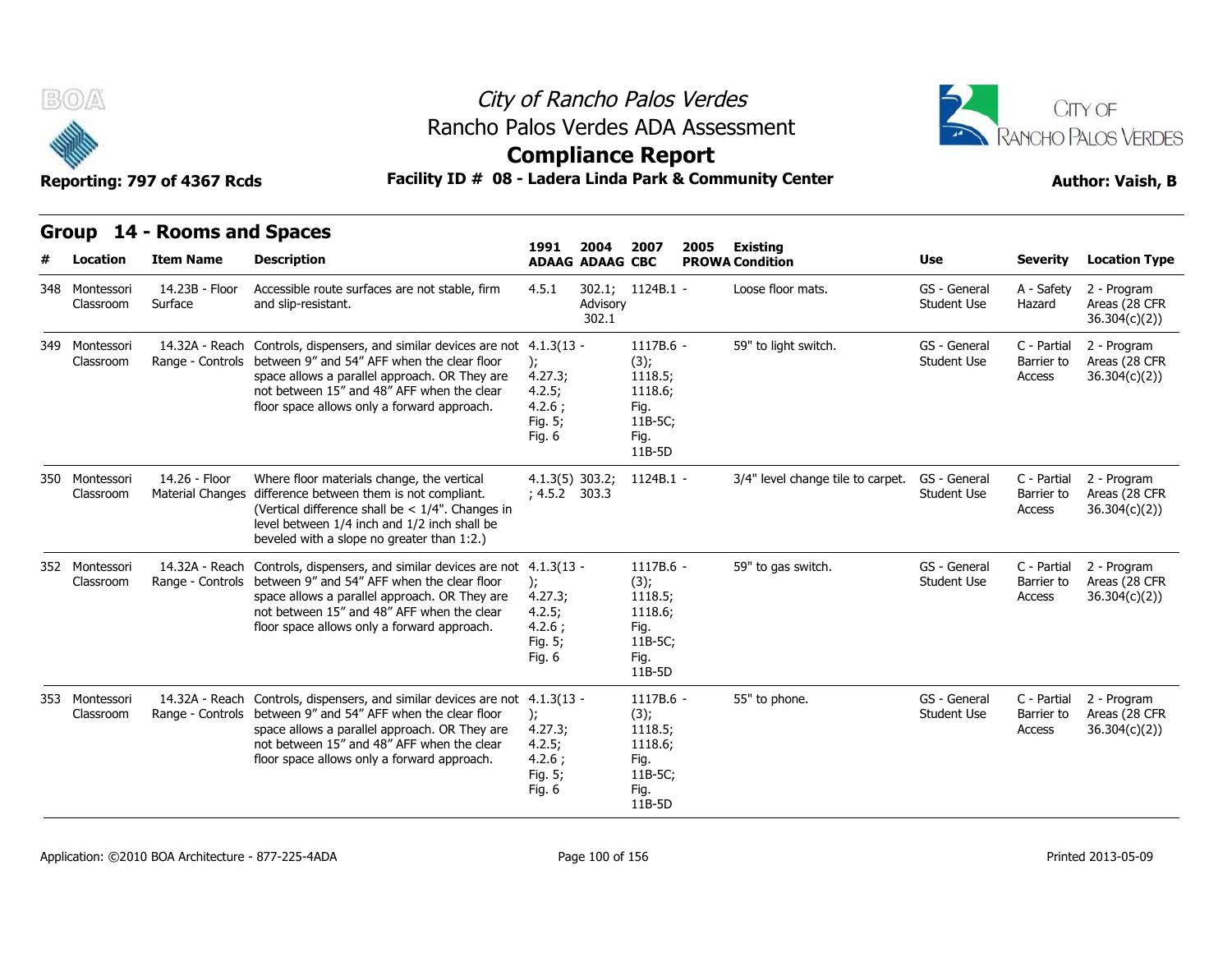



### **Compliance Report**

### Reporting: 797 of 4367 Rcds **Facility ID # 08 - Ladera Linda Park & Community Center Author: Vaish, B**

|   | Group                       | 14 - Rooms and Spaces                    |                                                                                                                                                                                                                                                |                                                                        |                                |                                                                              | 2005 | Existing<br><b>PROWA Condition</b>        |                                    | <b>Severity</b>                                      | <b>Location Type</b>                                             |
|---|-----------------------------|------------------------------------------|------------------------------------------------------------------------------------------------------------------------------------------------------------------------------------------------------------------------------------------------|------------------------------------------------------------------------|--------------------------------|------------------------------------------------------------------------------|------|-------------------------------------------|------------------------------------|------------------------------------------------------|------------------------------------------------------------------|
| # | Location                    | <b>Item Name</b>                         | <b>Description</b>                                                                                                                                                                                                                             | 1991                                                                   | 2004<br><b>ADAAG ADAAG CBC</b> | 2007                                                                         |      |                                           | <b>Use</b>                         |                                                      |                                                                  |
|   | 354 Montessori<br>Classroom | 14.32A - Reach<br>Range - Controls       | Controls, dispensers, and similar devices are not<br>between 9" and 54" AFF when the clear floor<br>space allows a parallel approach. OR They are<br>not between 15" and 48" AFF when the clear<br>floor space allows only a forward approach. | $4.1.3(13 -$<br>);<br>4.27.3;<br>4.2.5;<br>4.2.6;<br>Fig. 5;<br>Fig. 6 |                                | 1117B.6 -<br>(3);<br>1118.5;<br>1118.6;<br>Fig.<br>11B-5C;<br>Fig.<br>11B-5D |      | 66" to thermostat.                        | GS - General<br>Student Use        | C - Partial<br>Barrier to<br>Access                  | 2 - Program<br>Areas (28 CFR<br>36.304(c)(2)                     |
|   | 356 Montessori<br>Classroom | $14.02 -$<br>Accessible Route            | Accessible routes of travel do not connect the<br>room or space to an accessible entrance within<br>the building or facility.                                                                                                                  |                                                                        | $4.3.2(3)$ Advisory<br>206.2.4 | $4.1.3(1)$ 206.2.4; 1114B.1 -<br>.2                                          |      | 7" step from door landing to<br>patio.    | GS - General<br><b>Student Use</b> | B - Severe<br>or<br>Complete<br>Barrier to<br>Access | 1 - Access into<br>Facilities (28<br><b>CFR</b><br>36.304(c)(1)  |
|   | 366 Classroom F             | 14.31 - Head<br>Room                     | Clear head room is at less than 80" within the<br>pedestrian circulation area, including the<br>accessible route of travel.                                                                                                                    | 4.4.2                                                                  | 307.2;<br>Fig.<br>307.2        | 1133B.8 -<br>.6.2                                                            |      | 79" to door frame and closer.             | GS - General<br>Student Use        | A - Safety<br>Hazard                                 | 1 - Access into<br>Facilities (28<br><b>CFR</b><br>36.304(c)(1)) |
|   | 378 Classroom F             | 14.31 - Head<br>Room                     | Clear head room is at less than 80" within the<br>pedestrian circulation area, including the<br>accessible route of travel.                                                                                                                    | 4.4.2                                                                  | 307.2;<br>Fig.<br>307.2        | 1133B.8 -<br>.6.2                                                            |      | 79" to door frame and closer.             | GS - General<br><b>Student Use</b> | A - Safety<br>Hazard                                 | 1 - Access into<br>Facilities (28<br><b>CFR</b><br>36.304(c)(1)  |
|   | 379 Classroom F             | 14.26 - Floor<br><b>Material Changes</b> | Where floor materials change, the vertical<br>difference between them is not compliant.<br>(Vertical difference shall be $< 1/4$ ". Changes in<br>level between 1/4 inch and 1/2 inch shall be<br>beveled with a slope no greater than 1:2.)   | $4.1.3(5)$ 303.2;<br>; 4.5.2 303.3                                     |                                | 1124B.1 -                                                                    |      | 3/4" level change from tile to<br>carpet. | GS - General<br><b>Student Use</b> | C - Partial<br>Barrier to<br>Access                  | 2 - Program<br>Areas (28 CFR<br>36.304(c)(2)                     |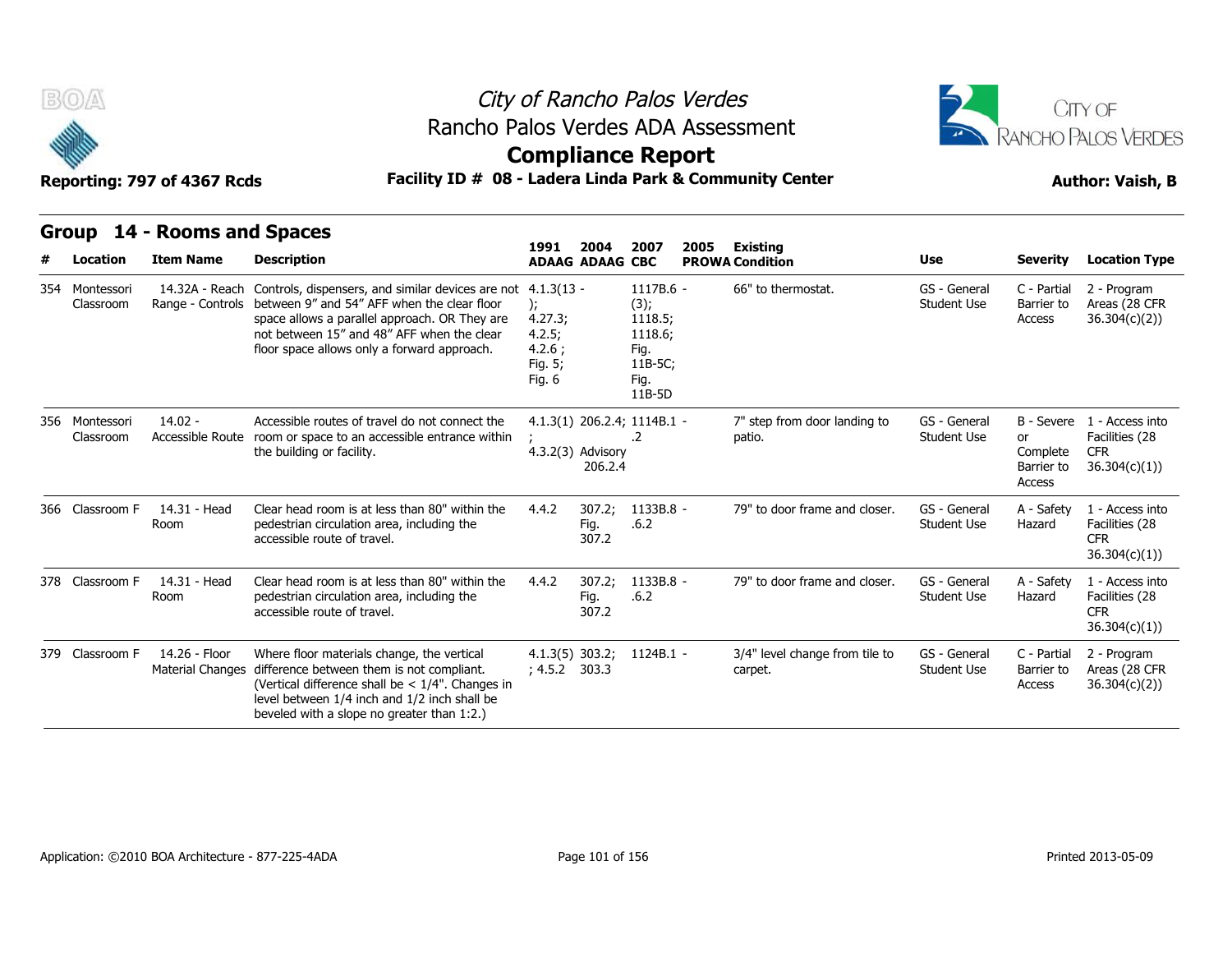



**Compliance Report**

### Reporting: 797 of 4367 Rcds **Facility ID # 08 - Ladera Linda Park & Community Center Author: Vaish, B**

| Location        | Group 14 - Rooms and Spaces<br><b>Item Name</b> | <b>Description</b>                                                                                                                                                                                                                                                                                                                                         | 1991                                                              | 2004                                      | 2007                                                                         | 2005 | <b>Existing</b>                                                          | Use                                | <b>Severity</b>                     | <b>Location Type</b>                         |
|-----------------|-------------------------------------------------|------------------------------------------------------------------------------------------------------------------------------------------------------------------------------------------------------------------------------------------------------------------------------------------------------------------------------------------------------------|-------------------------------------------------------------------|-------------------------------------------|------------------------------------------------------------------------------|------|--------------------------------------------------------------------------|------------------------------------|-------------------------------------|----------------------------------------------|
| 380 Classroom F | 14.36B -<br>Kitchen<br>Counter/Sink<br>Height   | Where provided in public or common use areas,<br>countertops and sinks are not mounted at 34"<br>AFF. max(Common use areas are those interior<br>and exterior rooms, spaces, or elements that are<br>made available for the use of a restricted group<br>of people (for example, the occupants of an<br>office building, or the guests of such occupants). | 4.24.2                                                            | <b>ADAAG ADAAG CBC</b><br>212.3;<br>606.3 | $1115B.4 -$<br>.7(2);<br>1122B.4                                             |      | <b>PROWA Condition</b><br>30 1/2" high, 24" maximum for<br>kindergarten. | GS - General<br>Student Use        | C - Partial<br>Barrier to<br>Access | 2 - Program<br>Areas (28 CFR<br>36.304(c)(2) |
| 381 Classroom F | 14.37 - Kitchen<br>Sink                         | Sink does not provide accessible knee clearance 4.24.3<br>(i.e. at least 27" high, 30" wide, and 19" deep).                                                                                                                                                                                                                                                |                                                                   | 305;<br>306;<br>606.2                     | $1115B.4 -$<br>.7(2);<br>1122B.4                                             |      | No knee space.                                                           | GS - General<br><b>Student Use</b> | C - Partial<br>Barrier to<br>Access | 2 - Program<br>Areas (28 CFR<br>36.304(c)(2) |
| 382 Classroom F | 14.31 - Head<br>Room                            | Clear head room is at less than 80" within the<br>pedestrian circulation area, including the<br>accessible route of travel.                                                                                                                                                                                                                                | 4.4.2                                                             | 307.2;<br>Fig.<br>307.2                   | 1133B.8 -<br>.6.2                                                            |      | 67" high cupboard, projects 16"<br>from wall.                            | GS - General<br><b>Student Use</b> | A - Safety<br>Hazard                | 2 - Program<br>Areas (28 CFR<br>36.304(c)(2) |
| 383 Classroom F | 14.23B - Floor<br>Surface                       | Accessible route surfaces are not stable, firm<br>and slip-resistant.                                                                                                                                                                                                                                                                                      | 4.5.1                                                             | Advisory<br>302.1                         | 302.1; 1124B.1 -                                                             |      | Loose floor mats.                                                        | GS - General<br><b>Student Use</b> | A - Safety<br>Hazard                | 2 - Program<br>Areas (28 CFR<br>36.304(c)(2) |
| 386 Classroom F | 14.32A - Reach<br>Range - Controls              | Controls, dispensers, and similar devices are not 4.1.3(13 -<br>between 9" and 54" AFF when the clear floor<br>space allows a parallel approach. OR They are<br>not between 15" and 48" AFF when the clear<br>floor space allows only a forward approach.                                                                                                  | ):<br>4.27.3;<br>4.2.5;<br>$4.2.6$ ;<br>Fig. 5;<br>Fig. 6         |                                           | 1117B.6 -<br>(3);<br>1118.5;<br>1118.6;<br>Fig.<br>11B-5C:<br>Fig.<br>11B-5D |      | 58" to phone.                                                            | GS - General<br><b>Student Use</b> | C - Partial<br>Barrier to<br>Access | 2 - Program<br>Areas (28 CFR<br>36.304(c)(2) |
| 387 Classroom F | 14.32A - Reach<br>Range - Controls              | Controls, dispensers, and similar devices are not 4.1.3(13 -<br>between 9" and 54" AFF when the clear floor<br>space allows a parallel approach. OR They are<br>not between 15" and 48" AFF when the clear<br>floor space allows only a forward approach.                                                                                                  | $\mathcal{E}$<br>4.27.3;<br>4.2.5;<br>4.2.6;<br>Fig. 5;<br>Fig. 6 |                                           | 1117B.6 -<br>(3);<br>1118.5;<br>1118.6;<br>Fig.<br>11B-5C;<br>Fig.<br>11B-5D |      | 60" to diaper dispenser.                                                 | GS - General<br><b>Student Use</b> | C - Partial<br>Barrier to<br>Access | 2 - Program<br>Areas (28 CFR<br>36.304(c)(2) |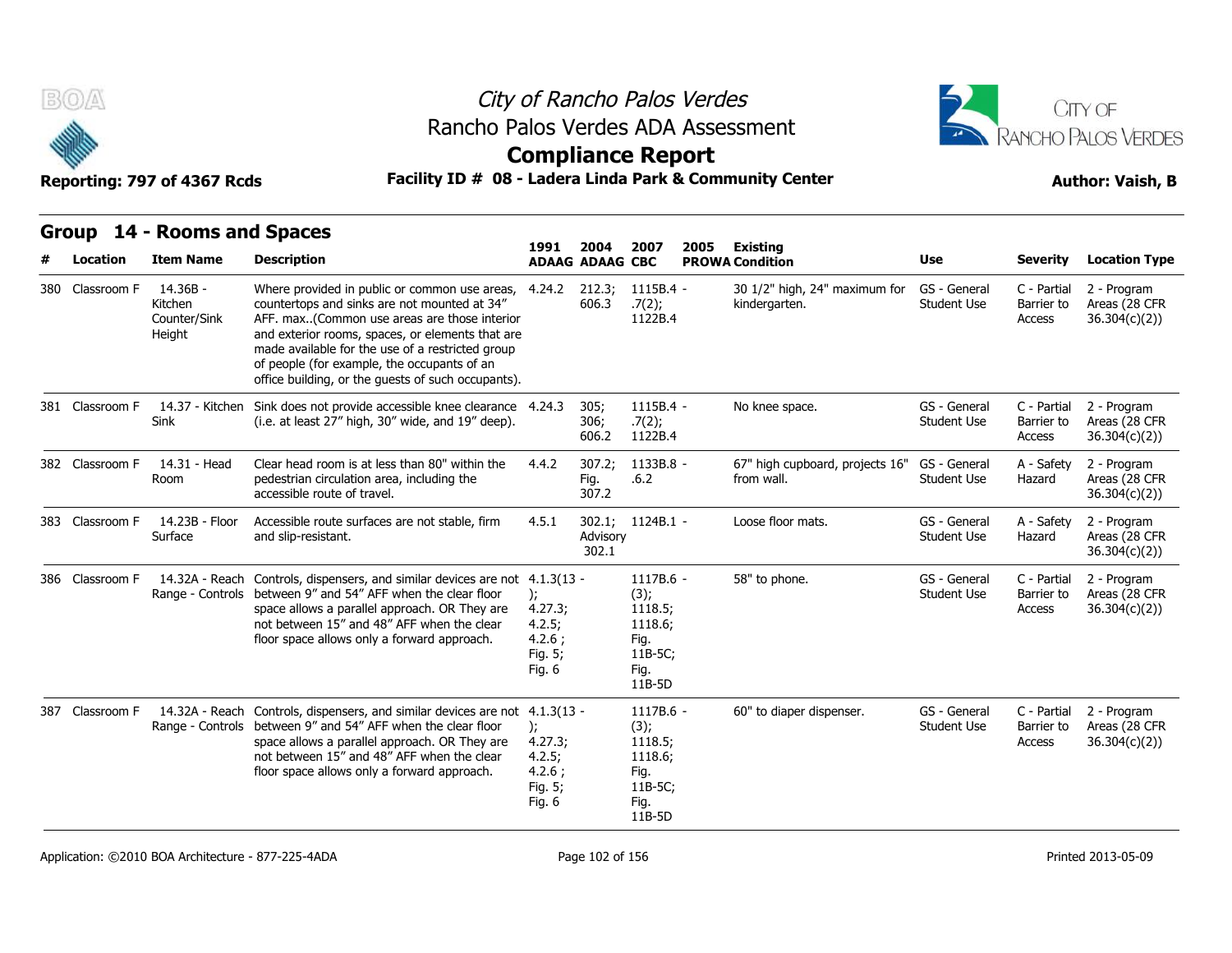



### **Compliance Report**

### Reporting: 797 of 4367 Rcds **Facility ID # 08 - Ladera Linda Park & Community Center Author: Vaish, B**

| Group           | 14 - Rooms and Spaces                                      |                                                                                                                                                                                                                                                                                                                                                            |                                                                   |                                                           |                                      |      |                                                  |                                    |                                                             |                                                                            |
|-----------------|------------------------------------------------------------|------------------------------------------------------------------------------------------------------------------------------------------------------------------------------------------------------------------------------------------------------------------------------------------------------------------------------------------------------------|-------------------------------------------------------------------|-----------------------------------------------------------|--------------------------------------|------|--------------------------------------------------|------------------------------------|-------------------------------------------------------------|----------------------------------------------------------------------------|
| Location        | <b>Item Name</b>                                           | <b>Description</b>                                                                                                                                                                                                                                                                                                                                         | 1991                                                              | 2004<br><b>ADAAG ADAAG CBC</b>                            | 2007                                 | 2005 | <b>Existing</b><br><b>PROWA Condition</b>        | <b>Use</b>                         | <b>Severity</b>                                             | <b>Location Type</b>                                                       |
| 388 Classroom F | $14.34 -$<br>nications<br>Receptacles -<br>Mounting Height | Electrical/communications receptacle is not<br>Electrical/Commu located between 15" min and 48" max AFF.                                                                                                                                                                                                                                                   | $\mathcal{E}$<br>4.27.3;<br>4.2.5;<br>4.2.6;<br>Fig. 5;<br>Fig. 6 | Fig.<br>308.2.1;<br>308.3.1;<br>Fig.<br>308.3.1;<br>309.3 | 4.1.3(13 308.2.1; 1117B.6 -<br>(5.2) |      | 60" to light switch.                             | GS - General<br><b>Student Use</b> | C - Partial<br>Barrier to<br>Access                         | 2 - Program<br>Areas (28 CFR<br>36.304(c)(2)                               |
| 394 Classroom F | 14.31 - Head<br>Room                                       | Clear head room is at less than 80" within the<br>pedestrian circulation area, including the<br>accessible route of travel.                                                                                                                                                                                                                                | 4.4.2                                                             | 307.2;<br>Fig.<br>307.2                                   | 1133B.8 -<br>.6.2                    |      | 69 3/4" to door frame.                           | GS - General<br><b>Student Use</b> | A - Safety<br>Hazard                                        | 2 - Program<br>Areas (28 CFR<br>36.304(c)(2)                               |
| 401 Classroom F | $14.02 -$<br>Accessible Route                              | Accessible routes of travel do not connect the<br>room or space to an accessible entrance within<br>the building or facility.                                                                                                                                                                                                                              |                                                                   | 4.3.2(3) Advisory<br>206.2.4                              | 4.1.3(1) 206.2.4; 1114B.1 -<br>.2    |      | 5" level change from door<br>threshold to patio. | GS - General<br><b>Student Use</b> | B - Severe<br><b>or</b><br>Complete<br>Barrier to<br>Access | 1 - Access into<br>Facilities (28<br><b>CFR</b><br>36.304(c)(1)            |
| 403 Classroom E | $14.02 -$<br>Accessible Route                              | Accessible routes of travel do not connect the<br>room or space to an accessible entrance within<br>the building or facility.                                                                                                                                                                                                                              |                                                                   | $4.3.2(3)$ Advisory<br>206.2.4                            | 4.1.3(1) 206.2.4; 1114B.1 -<br>.2    |      | 7" level change from door to<br>patio.           | GS - General<br><b>Student Use</b> | or<br>Complete<br>Barrier to<br>Access                      | B - Severe 1 - Access into<br>Facilities (28<br><b>CFR</b><br>36.304(c)(1) |
| 410 Classroom E | 14.36B -<br>Kitchen<br>Counter/Sink<br>Height              | Where provided in public or common use areas,<br>countertops and sinks are not mounted at 34"<br>AFF. max(Common use areas are those interior<br>and exterior rooms, spaces, or elements that are<br>made available for the use of a restricted group<br>of people (for example, the occupants of an<br>office building, or the quests of such occupants). | 4.24.2                                                            | 212.3;<br>606.3                                           | 1115B.4 -<br>.7(2);<br>1122B.4       |      | 30" high, 24" maximum for<br>kindergarten.       | GS - General<br><b>Student Use</b> | C - Partial<br>Barrier to<br>Access                         | 2 - Program<br>Areas (28 CFR<br>36.304(c)(2)                               |
| 411 Classroom E | 14.37 - Kitchen<br>Sink                                    | Sink does not provide accessible knee clearance 4.24.3<br>(i.e. at least 27" high, 30" wide, and 19" deep).                                                                                                                                                                                                                                                |                                                                   | 305;<br>306;<br>606.2                                     | $1115B.4 -$<br>.7(2);<br>1122B.4     |      | No knee space.                                   | GS - General<br><b>Student Use</b> | C - Partial<br>Barrier to<br>Access                         | 2 - Program<br>Areas (28 CFR<br>36.304(c)(2)                               |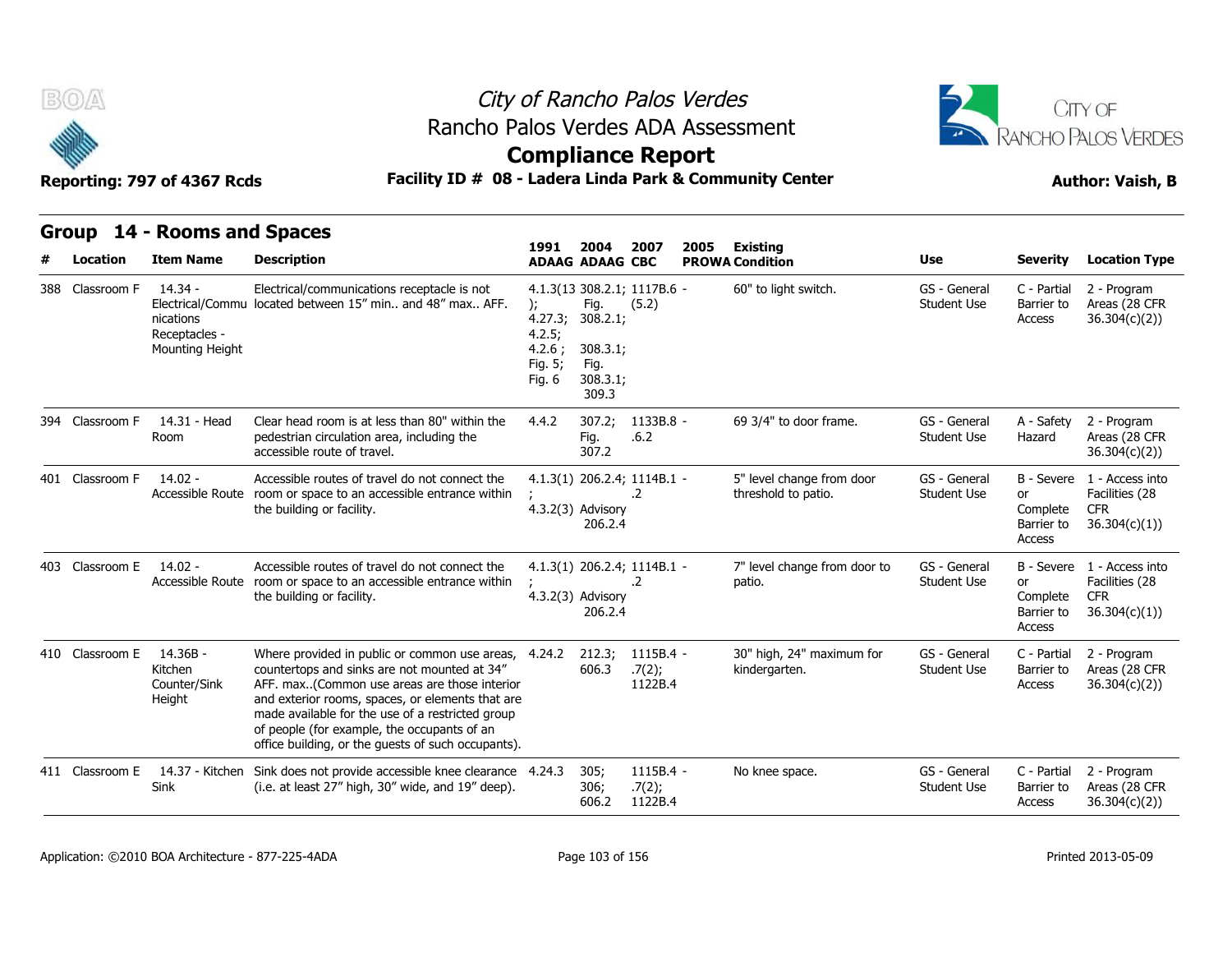



### **Compliance Report**

### Reporting: 797 of 4367 Rcds **Facility ID # 08 - Ladera Linda Park & Community Center Author: Vaish, B**

| Group           | 14 - Rooms and Spaces                                      |                                                                                                                                                                                                                                                                          |                                                                                  |                                                           |                                                                                |      |                                         |                                    |                                     |                                              |
|-----------------|------------------------------------------------------------|--------------------------------------------------------------------------------------------------------------------------------------------------------------------------------------------------------------------------------------------------------------------------|----------------------------------------------------------------------------------|-----------------------------------------------------------|--------------------------------------------------------------------------------|------|-----------------------------------------|------------------------------------|-------------------------------------|----------------------------------------------|
| <b>Location</b> | <b>Item Name</b>                                           | <b>Description</b>                                                                                                                                                                                                                                                       | 1991<br><b>ADAAG ADAAG CBC</b>                                                   | 2004                                                      | 2007                                                                           | 2005 | Existing<br><b>PROWA Condition</b>      | <b>Use</b>                         | <b>Severity</b>                     | <b>Location Type</b>                         |
| 412 Classroom E | 14.32A - Reach<br>Range - Controls                         | Controls, dispensers, and similar devices are not<br>between 9" and 54" AFF when the clear floor<br>space allows a parallel approach. OR They are<br>not between 15" and 48" AFF when the clear<br>floor space allows only a forward approach.                           | $4.1.3(13 -$<br>$\mathbf{r}$<br>4.27.3;<br>4.2.5;<br>4.2.6;<br>Fig. 5;<br>Fig. 6 |                                                           | 1117B.6 -<br>(3);<br>1118.5;<br>1118.6:<br>Fig.<br>11B-5C;<br>Fig.<br>$11B-5D$ |      | 56" to phone.                           | GS - General<br><b>Student Use</b> | C - Partial<br>Barrier to<br>Access | 2 - Program<br>Areas (28 CFR<br>36.304(c)(2) |
| 413 Classroom E | Range - Controls                                           | 14.32A - Reach Controls, dispensers, and similar devices are not 4.1.3(13 -<br>between 9" and 54" AFF when the clear floor<br>space allows a parallel approach. OR They are<br>not between 15" and 48" AFF when the clear<br>floor space allows only a forward approach. | $)$ ;<br>4.27.3;<br>4.2.5;<br>4.2.6;<br>Fig. 5;<br>Fig. $6$                      |                                                           | 1117B.6 -<br>(3);<br>1118.5;<br>1118.6;<br>Fig.<br>11B-5C;<br>Fig.<br>11B-5D   |      | 65 1/2" to heating/ cooling<br>control. | GS - General<br><b>Student Use</b> | C - Partial<br>Barrier to<br>Access | 2 - Program<br>Areas (28 CFR<br>36.304(c)(2) |
| 414 Classroom E | 14.32A - Reach<br>Range - Controls                         | Controls, dispensers, and similar devices are not 4.1.3(13 -<br>between 9" and 54" AFF when the clear floor<br>space allows a parallel approach. OR They are<br>not between 15" and 48" AFF when the clear<br>floor space allows only a forward approach.                | ):<br>4.27.3;<br>4.2.5;<br>4.2.6;<br>Fig. 5;<br>Fig. 6                           |                                                           | 1117B.6 -<br>(3);<br>1118.5;<br>1118.6;<br>Fig.<br>11B-5C;<br>Fig.<br>11B-5D   |      | 68" to thermostat.                      | GS - General<br><b>Student Use</b> | C - Partial<br>Barrier to<br>Access | 2 - Program<br>Areas (28 CFR<br>36.304(c)(2) |
| 415 Classroom E | $14.34 -$<br>nications<br>Receptacles -<br>Mounting Height | Electrical/communications receptacle is not<br>Electrical/Commu located between 15" min and 48" max AFF.                                                                                                                                                                 | $\mathcal{E}$<br>4.27.3;<br>4.2.5;<br>4.2.6;<br>Fig. 5;<br>Fig. 6                | Fig.<br>308.2.1;<br>308.3.1;<br>Fig.<br>308.3.1;<br>309.3 | 4.1.3(13 308.2.1; 1117B.6 -<br>(5.2)                                           |      | 60" to light switch.                    | GS - General<br><b>Student Use</b> | C - Partial<br>Barrier to<br>Access | 2 - Program<br>Areas (28 CFR<br>36.304(c)(2) |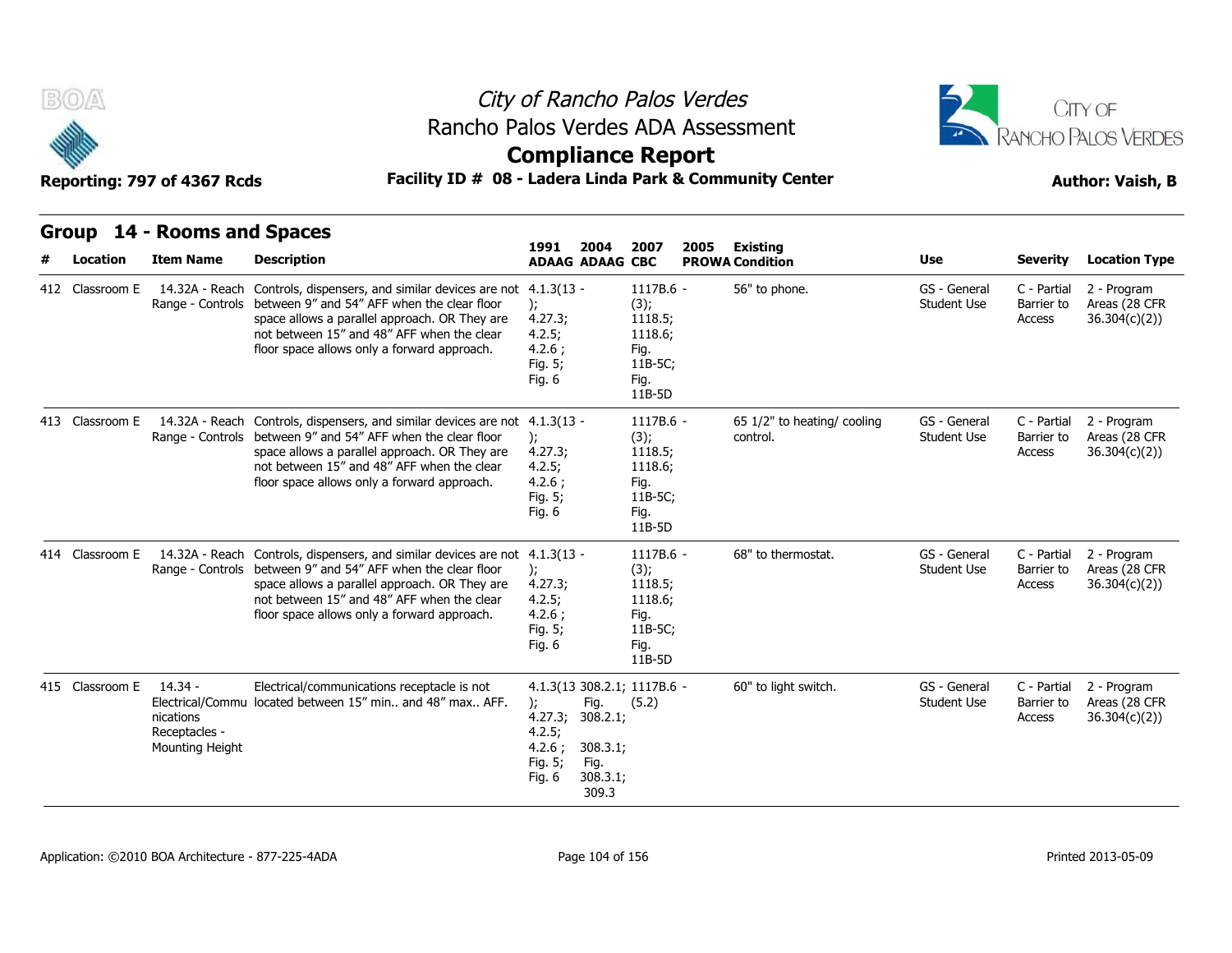



### **Compliance Report**

|     | B(0)                            | Reporting: 797 of 4367 Rcds                     |                                                                                                                                                                                                                                                           | City of Rancho Palos Verdes<br>Rancho Palos Verdes ADA Assessment<br><b>Compliance Report</b><br>Facility ID # 08 - Ladera Linda Park & Community Center |                                |                                                                              |      |                                           |                                    |                                                      |                                                                 |  |  |
|-----|---------------------------------|-------------------------------------------------|-----------------------------------------------------------------------------------------------------------------------------------------------------------------------------------------------------------------------------------------------------------|----------------------------------------------------------------------------------------------------------------------------------------------------------|--------------------------------|------------------------------------------------------------------------------|------|-------------------------------------------|------------------------------------|------------------------------------------------------|-----------------------------------------------------------------|--|--|
|     | Location                        | Group 14 - Rooms and Spaces<br><b>Item Name</b> | <b>Description</b>                                                                                                                                                                                                                                        | 1991                                                                                                                                                     | 2004<br><b>ADAAG ADAAG CBC</b> | 2007                                                                         | 2005 | <b>Existing</b><br><b>PROWA Condition</b> | Use                                | <b>Severity</b>                                      | <b>Location Type</b>                                            |  |  |
|     | 417 Classroom E                 | 14.23B - Floor<br>Surface                       | Accessible route surfaces are not stable, firm<br>and slip-resistant.                                                                                                                                                                                     | 4.5.1                                                                                                                                                    | Advisory<br>302.1              | 302.1; 1124B.1 -                                                             |      | Loose floor mats.                         | GS - General<br><b>Student Use</b> | C - Partial<br>Barrier to<br>Access                  | 2 - Program<br>Areas (28 CFR<br>36.304(c)(2)                    |  |  |
|     | 419 Classroom E                 | $14.02 -$                                       | Accessible routes of travel do not connect the<br>Accessible Route room or space to an accessible entrance within<br>the building or facility.                                                                                                            |                                                                                                                                                          | 4.3.2(3) Advisory<br>206.2.4   | 4.1.3(1) 206.2.4; 1114B.1 -<br>.2                                            |      | 7" level change from door to<br>patio.    | GS - General<br><b>Student Use</b> | B - Severe<br>or<br>Complete<br>Barrier to<br>Access | 1 - Access into<br>Facilities (28<br><b>CFR</b><br>36.304(c)(1) |  |  |
|     | 426 Classroom E                 | 14.26 - Floor<br><b>Material Changes</b>        | Where floor materials change, the vertical<br>difference between them is not compliant.<br>(Vertical difference shall be $< 1/4$ ". Changes in<br>level between 1/4 inch and 1/2 inch shall be<br>beveled with a slope no greater than 1:2.)              | $4.1.3(5)$ 303.2;<br>; 4.5.2 303.3                                                                                                                       |                                | $1124B.1 -$                                                                  |      | 5/8" level change from tile to<br>carpet. | GS - General<br><b>Student Use</b> | C - Partial<br>Barrier to<br>Access                  | 2 - Program<br>Areas (28 CFR<br>36.304(c)(2)                    |  |  |
| 429 | Classroom<br>Ε -<br>Restrooms   | 14.32A - Reach<br>Range - Controls              | Controls, dispensers, and similar devices are not 4.1.3(13 -<br>between 9" and 54" AFF when the clear floor<br>space allows a parallel approach. OR They are<br>not between 15" and 48" AFF when the clear<br>floor space allows only a forward approach. | 4.27.3;<br>4.2.5;<br>4.2.6;<br>Fig. 5;<br>Fig. 6                                                                                                         |                                | 1117B.6 -<br>(3);<br>1118.5;<br>1118.6;<br>Fig.<br>11B-5C;<br>Fig.<br>11B-5D |      | 66" to thermostat.                        | GS - General<br><b>Student Use</b> | C - Partial<br>Barrier to<br>Access                  | 2 - Program<br>Areas (28 CFR<br>36.304(c)(2)                    |  |  |
| 437 | Classroom<br>$E -$<br>Restrooms | 14.31 - Head<br>Room                            | Clear head room is at less than 80" within the<br>pedestrian circulation area, including the<br>accessible route of travel.                                                                                                                               | 4.4.2                                                                                                                                                    | 307.2;<br>Fig.<br>307.2        | 1133B.8 -<br>.6.2                                                            |      | 71" to door frame.                        | GS - General<br><b>Student Use</b> | A - Safety<br>Hazard                                 | 3 - Restroom<br>Facilities (28<br><b>CFR</b><br>36.304(c)(3)    |  |  |
|     | 440 Office                      | 14.37 - Kitchen<br>Sink                         | Sink does not provide accessible knee clearance 4.24.3<br>(i.e. at least 27" high, 30" wide, and 19" deep).                                                                                                                                               |                                                                                                                                                          | 305;<br>306;<br>606.2          | $1115B.4 -$<br>.7(2);<br>1122B.4                                             |      | No knee space.                            | $PV -$<br>Public/Visitor<br>Use    | C - Partial<br>Barrier to<br>Access                  | 2 - Program<br>Areas (28 CFR<br>36.304(c)(2))                   |  |  |
|     |                                 |                                                 |                                                                                                                                                                                                                                                           |                                                                                                                                                          |                                |                                                                              |      |                                           |                                    |                                                      |                                                                 |  |  |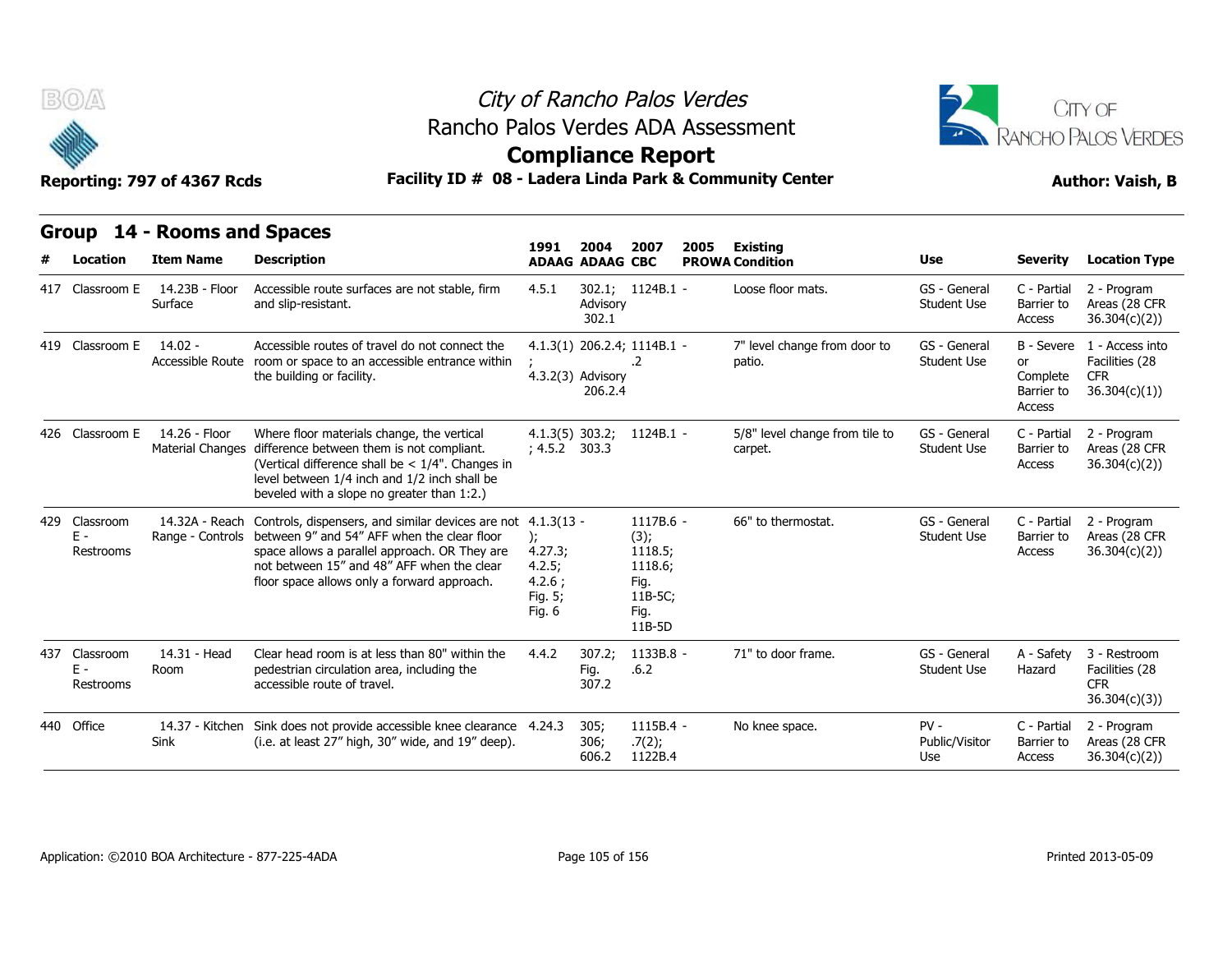



### **Compliance Report**

### Reporting: 797 of 4367 Rcds **Facility ID # 08 - Ladera Linda Park & Community Center Author: Vaish, B**

|   | <b>Group</b> | 14 - Rooms and Spaces              |                                                                                                                                                                                                                                                           |                                                                                   |                                                                              |                                             |                                 |                                     |                                              |
|---|--------------|------------------------------------|-----------------------------------------------------------------------------------------------------------------------------------------------------------------------------------------------------------------------------------------------------------|-----------------------------------------------------------------------------------|------------------------------------------------------------------------------|---------------------------------------------|---------------------------------|-------------------------------------|----------------------------------------------|
| # | Location     | <b>Item Name</b>                   | <b>Description</b>                                                                                                                                                                                                                                        | 1991<br>2004<br><b>ADAAG ADAAG CBC</b>                                            | 2007<br>2005                                                                 | Existing<br><b>PROWA Condition</b>          | Use                             | <b>Severity</b>                     | <b>Location Type</b>                         |
|   | 441 Office   | 14.32A - Reach<br>Range - Controls | Controls, dispensers, and similar devices are not<br>between 9" and 54" AFF when the clear floor<br>space allows a parallel approach. OR They are<br>not between 15" and 48" AFF when the clear<br>floor space allows only a forward approach.            | $4.1.3(13 -$<br>$\mathcal{E}$<br>4.27.3;<br>4.2.5;<br>4.2.6;<br>Fig. 5;<br>Fig. 6 | 1117B.6 -<br>(3);<br>1118.5;<br>1118.6;<br>Fig.<br>11B-5C;<br>Fig.<br>11B-5D | 60" to light switch.                        | $PV -$<br>Public/Visitor<br>Use | C - Partial<br>Barrier to<br>Access | 2 - Program<br>Areas (28 CFR<br>36.304(c)(2) |
|   | 443 Office   | 14.32A - Reach<br>Range - Controls | Controls, dispensers, and similar devices are not 4.1.3(13 -<br>between 9" and 54" AFF when the clear floor<br>space allows a parallel approach. OR They are<br>not between 15" and 48" AFF when the clear<br>floor space allows only a forward approach. | $\mathcal{E}$<br>4.27.3;<br>4.2.5;<br>4.2.6;<br>Fig. 5;<br>Fig. 6                 | 1117B.6 -<br>(3);<br>1118.5;<br>1118.6;<br>Fig.<br>11B-5C;<br>Fig.<br>11B-5D | Card swipe at 64" high over<br>obstruction. | $PV -$<br>Public/Visitor<br>Use | C - Partial<br>Barrier to<br>Access | 2 - Program<br>Areas (28 CFR<br>36.304(c)(2) |
|   | 444 Office   | 14.23B - Floor<br>Surface          | Accessible route surfaces are not stable, firm<br>and slip-resistant.                                                                                                                                                                                     | 4.5.1<br>302.1;<br>Advisory<br>302.1                                              | 1124B.1 -                                                                    | Loose floor mats.                           | $PV -$<br>Public/Visitor<br>Use | A - Safety<br>Hazard                | 2 - Program<br>Areas (28 CFR<br>36.304(c)(2) |
|   | 445 Office   | 14.32A - Reach<br>Range - Controls | Controls, dispensers, and similar devices are not 4.1.3(13 -<br>between 9" and 54" AFF when the clear floor<br>space allows a parallel approach. OR They are<br>not between 15" and 48" AFF when the clear<br>floor space allows only a forward approach. | $\mathcal{E}$<br>4.27.3;<br>4.2.5;<br>4.2.6;<br>Fig. 5;<br>Fig. 6                 | 1117B.6 -<br>(3);<br>1118.5;<br>1118.6;<br>Fig.<br>11B-5C;<br>Fig.<br>11B-5D | 65" to heating/cooling control.             | $PV -$<br>Public/Visitor<br>Use | C - Partial<br>Barrier to<br>Access | 2 - Program<br>Areas (28 CFR<br>36.304(c)(2) |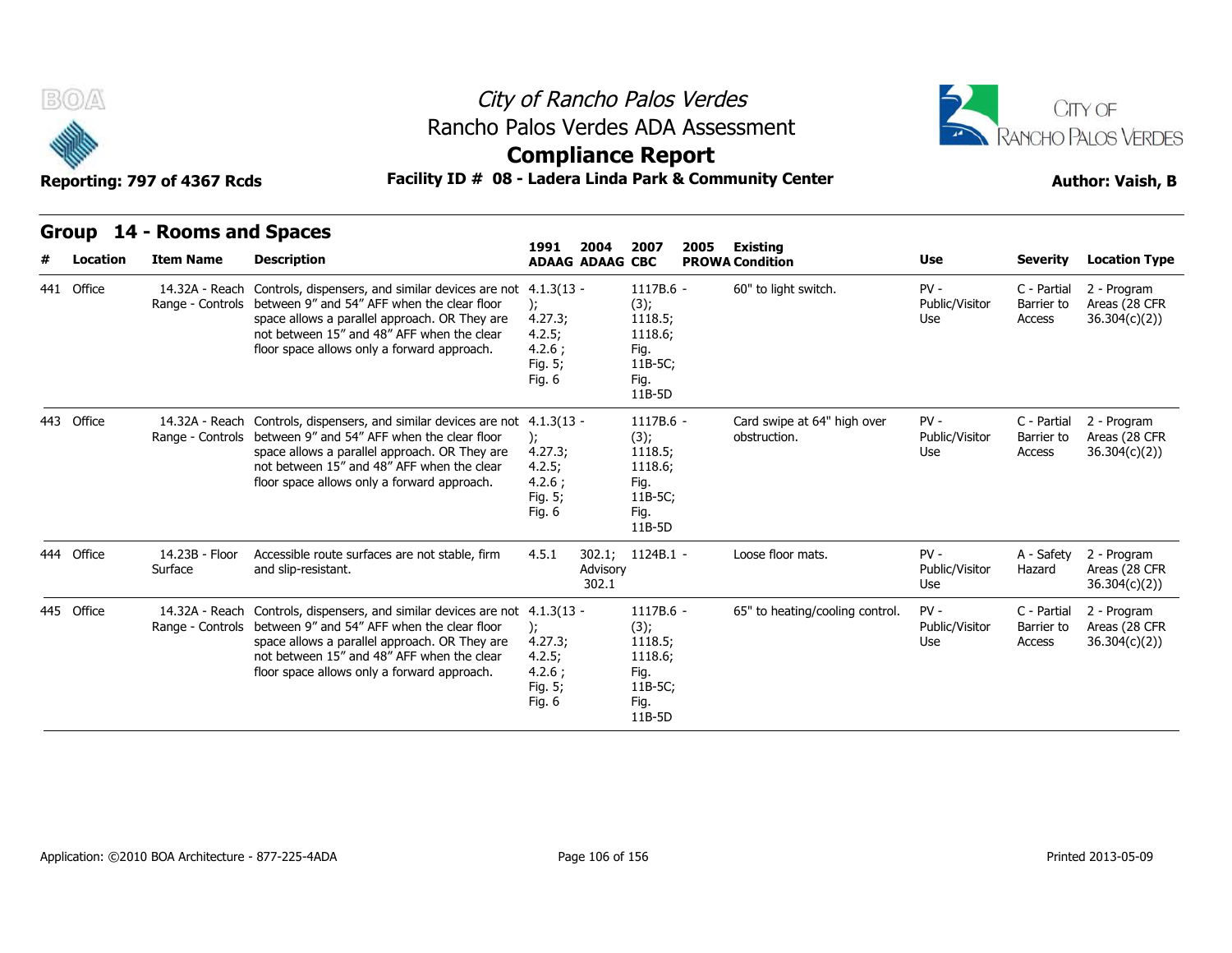



### **Compliance Report**

### Reporting: 797 of 4367 Rcds **Facility ID # 08 - Ladera Linda Park & Community Center Author: Vaish, B**

|   | <b>Group</b>    | 14 - Rooms and Spaces                    |                                                                                                                                                                                                                                                |                                                                          |                                |                                                                                |      |                                           |                                    |                                     |                                                                 |
|---|-----------------|------------------------------------------|------------------------------------------------------------------------------------------------------------------------------------------------------------------------------------------------------------------------------------------------|--------------------------------------------------------------------------|--------------------------------|--------------------------------------------------------------------------------|------|-------------------------------------------|------------------------------------|-------------------------------------|-----------------------------------------------------------------|
| # | Location        | <b>Item Name</b>                         | <b>Description</b>                                                                                                                                                                                                                             | 1991                                                                     | 2004<br><b>ADAAG ADAAG CBC</b> | 2007                                                                           | 2005 | <b>Existing</b><br><b>PROWA Condition</b> | <b>Use</b>                         | <b>Severity</b>                     | <b>Location Type</b>                                            |
|   | 446 Office      | 14.32A - Reach<br>Range - Controls       | Controls, dispensers, and similar devices are not<br>between 9" and 54" AFF when the clear floor<br>space allows a parallel approach. OR They are<br>not between 15" and 48" AFF when the clear<br>floor space allows only a forward approach. | $4.1.3(13 -$<br>);<br>4.27.3;<br>4.2.5;<br>4.2.6:<br>Fig. 5;<br>Fig. $6$ |                                | $1117B.6 -$<br>(3);<br>1118.5;<br>1118.6;<br>Fig.<br>11B-5C;<br>Fig.<br>11B-5D |      | 62" to alarm.                             | $PV -$<br>Public/Visitor<br>Use    | C - Partial<br>Barrier to<br>Access | 2 - Program<br>Areas (28 CFR<br>36.304(c)(2)                    |
|   | 463 Office      | 14.31 - Head<br>Room                     | Clear head room is at less than 80" within the<br>pedestrian circulation area, including the<br>accessible route of travel.                                                                                                                    | 4.4.2                                                                    | 307.2;<br>Fig.<br>307.2        | 1133B.8 -<br>.6.2                                                              |      | 79" to door frame and closer.             | $PV -$<br>Public/Visitor<br>Use    | A - Safety<br>Hazard                | 1 - Access into<br>Facilities (28<br><b>CFR</b><br>36.304(c)(1) |
|   | 471 Office      | 14.31 - Head<br>Room                     | Clear head room is at less than 80" within the<br>pedestrian circulation area, including the<br>accessible route of travel.                                                                                                                    | 4.4.2                                                                    | 307.2;<br>Fig.<br>307.2        | 1133B.8 -<br>.6.2                                                              |      | 79" to door frame.                        | $PV -$<br>Public/Visitor<br>Use    | A - Safety<br>Hazard                | 1 - Access into<br>Facilities (28<br><b>CFR</b><br>36.304(c)(1) |
|   | 480 Classroom E | 14.31 - Head<br>Room                     | Clear head room is at less than 80" within the<br>pedestrian circulation area, including the<br>accessible route of travel.                                                                                                                    | 4.4.2                                                                    | 307.2;<br>Fig.<br>307.2        | 1133B.8 -<br>.6.2                                                              |      | 79" to door frame.                        | GS - General<br><b>Student Use</b> | A - Safety<br>Hazard                | 1 - Access into<br>Facilities (28<br><b>CFR</b><br>36.304(c)(1) |
|   | 483 Classroom E | 14.23B - Floor<br>Surface                | Accessible route surfaces are not stable, firm<br>and slip-resistant.                                                                                                                                                                          | 4.5.1                                                                    | Advisory<br>302.1              | 302.1; 1124B.1 -                                                               |      |                                           | GS - General<br><b>Student Use</b> | A - Safety<br>Hazard                | 1 - Access into<br>Facilities (28<br><b>CFR</b><br>36.304(c)(1) |
|   | 484 Classroom E | 14.26 - Floor<br><b>Material Changes</b> | Where floor materials change, the vertical<br>difference between them is not compliant.<br>(Vertical difference shall be $< 1/4"$ . Changes in<br>level between 1/4 inch and 1/2 inch shall be<br>beveled with a slope no greater than 1:2.)   | $4.1.3(5)$ 303.2;<br>; 4.5.2 303.3                                       |                                | 1124B.1 -                                                                      |      | 5/8" level change from tile to<br>carpet. | GS - General<br><b>Student Use</b> | C - Partial<br>Barrier to<br>Access | 1 - Access into<br>Facilities (28<br><b>CFR</b><br>36.304(c)(1) |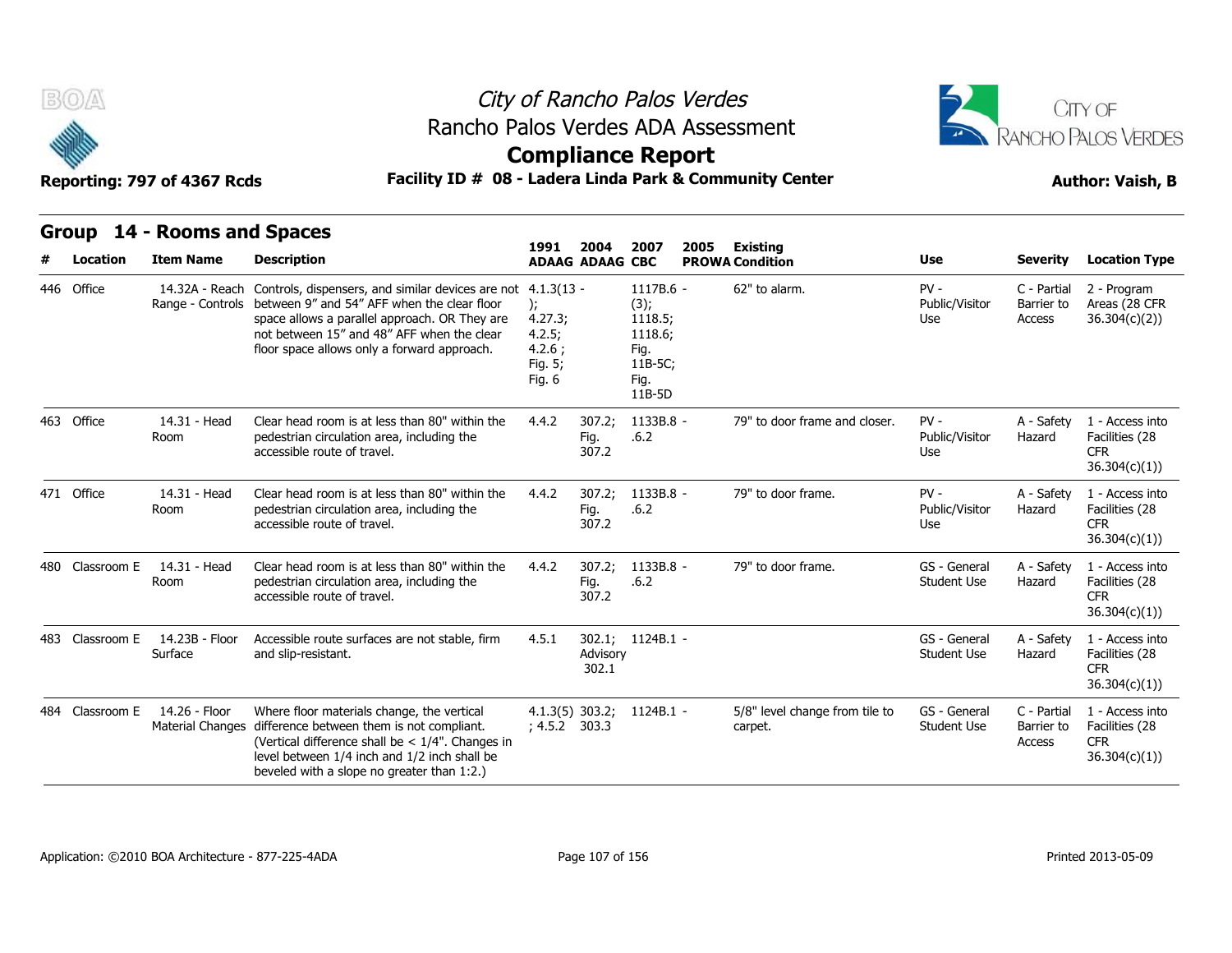

# City of Rancho Palos Verdes Rancho Palos Verdes ADA Assessment



### **Compliance Report**

| <b>BOA</b>               |                                                            |                                                                                                                                                                                                                                              | City of Rancho Palos Verdes<br>Rancho Palos Verdes ADA Assessment<br><b>Compliance Report</b><br>Facility ID # 08 - Ladera Linda Park & Community Center |                                                           |                                      |      |                                           |                                    |                                     |                                                                  |  |  |
|--------------------------|------------------------------------------------------------|----------------------------------------------------------------------------------------------------------------------------------------------------------------------------------------------------------------------------------------------|----------------------------------------------------------------------------------------------------------------------------------------------------------|-----------------------------------------------------------|--------------------------------------|------|-------------------------------------------|------------------------------------|-------------------------------------|------------------------------------------------------------------|--|--|
|                          | Reporting: 797 of 4367 Rcds                                |                                                                                                                                                                                                                                              |                                                                                                                                                          |                                                           |                                      |      |                                           | <b>Author: Vaish, B</b>            |                                     |                                                                  |  |  |
| <b>Group</b><br>Location | 14 - Rooms and Spaces<br><b>Item Name</b>                  | <b>Description</b>                                                                                                                                                                                                                           | 1991                                                                                                                                                     | 2004<br><b>ADAAG ADAAG CBC</b>                            | 2007                                 | 2005 | <b>Existing</b><br><b>PROWA Condition</b> | Use                                | <b>Severity</b>                     | <b>Location Type</b>                                             |  |  |
| 489 Classroom E          | 14.31 - Head<br>Room                                       | Clear head room is at less than 80" within the<br>pedestrian circulation area, including the<br>accessible route of travel.                                                                                                                  | 4.4.2                                                                                                                                                    | 307.2;<br>Fig.<br>307.2                                   | 1133B.8 -<br>.6.2                    |      | 79" to door frame.                        | GS - General<br><b>Student Use</b> | A - Safety<br>Hazard                | 1 - Access into<br>Facilities (28<br><b>CFR</b><br>36.304(c)(1)) |  |  |
| 490 Classroom E          | 14.23B - Floor<br>Surface                                  | Accessible route surfaces are not stable, firm<br>and slip-resistant.                                                                                                                                                                        | 4.5.1                                                                                                                                                    | Advisory<br>302.1                                         | $302.1: 1124B.1 -$                   |      | Loose floor mat.                          | GS - General<br><b>Student Use</b> | A - Safety<br>Hazard                | 1 - Access into<br>Facilities (28<br><b>CFR</b><br>36.304(c)(1)) |  |  |
| 492 Classroom E          | 14.26 - Floor<br><b>Material Changes</b>                   | Where floor materials change, the vertical<br>difference between them is not compliant.<br>(Vertical difference shall be $< 1/4$ ". Changes in<br>level between 1/4 inch and 1/2 inch shall be<br>beveled with a slope no greater than 1:2.) | $4.1.3(5)$ 303.2;<br>$: 4.5.2$ 303.3                                                                                                                     |                                                           | 1124B.1 -                            |      | 5/8" level change from tile to<br>carpet. | GS - General<br><b>Student Use</b> | C - Partial<br>Barrier to<br>Access | 1 - Access into<br>Facilities (28<br><b>CFR</b><br>36.304(c)(1)) |  |  |
| 502 Men's<br>Restroom    | 14.22 - U-Turn                                             | Where the accessible route of travel makes a U-<br>turn around an obstacle which is less than 48"<br>wide, the pathway width does not increase to at<br>least 42" on the approaches or 48" in the turn.                                      | 4.3.3;<br>Fig. 7(b) Fig.                                                                                                                                 | 403.5.2                                                   | 403.5.2; Fig 11B- -<br><b>5E</b>     |      | 38" on approach, 37" at turn.             | $PV -$<br>Public/Visitor<br>Use    | C - Partial<br>Barrier to<br>Access | 3 - Restroom<br>Facilities (28<br>CFR.<br>36.304(c)(3)           |  |  |
| 527 Men's<br>Restroom    | $14.34 -$<br>nications<br>Receptacles -<br>Mounting Height | Electrical/communications receptacle is not<br>Electrical/Commu located between 15" min and 48" max AFF.                                                                                                                                     | $\mathcal{E}$<br>4.27.3;<br>4.2.5;<br>4.2.6;<br>Fig. 5;<br>Fig. 6                                                                                        | Fig.<br>308.2.1;<br>308.3.1;<br>Fig.<br>308.3.1;<br>309.3 | 4.1.3(13 308.2.1; 1117B.6 -<br>(5.2) |      | 12" to outlet.                            | $PV -$<br>Public/Visitor<br>Use    | C - Partial<br>Barrier to<br>Access | 3 - Restroom<br>Facilities (28<br><b>CFR</b><br>36.304(c)(3)     |  |  |
| 538 Women's<br>Restroom  | 14.22 - U-Turn                                             | Where the accessible route of travel makes a U- 4.3.3;<br>turn around an obstacle which is less than 48"<br>wide, the pathway width does not increase to at<br>least 42" on the approaches or 48" in the turn.                               | Fig. 7(b) Fig.                                                                                                                                           | 403.5.2                                                   | 403.5.2; Fig 11B- -<br><b>5E</b>     |      | 36" at turn, 39 1/2" at approach. PV -    | Public/Visitor<br>Use              | C - Partial<br>Barrier to<br>Access | 3 - Restroom<br>Facilities (28<br><b>CFR</b><br>36.304(c)(3)     |  |  |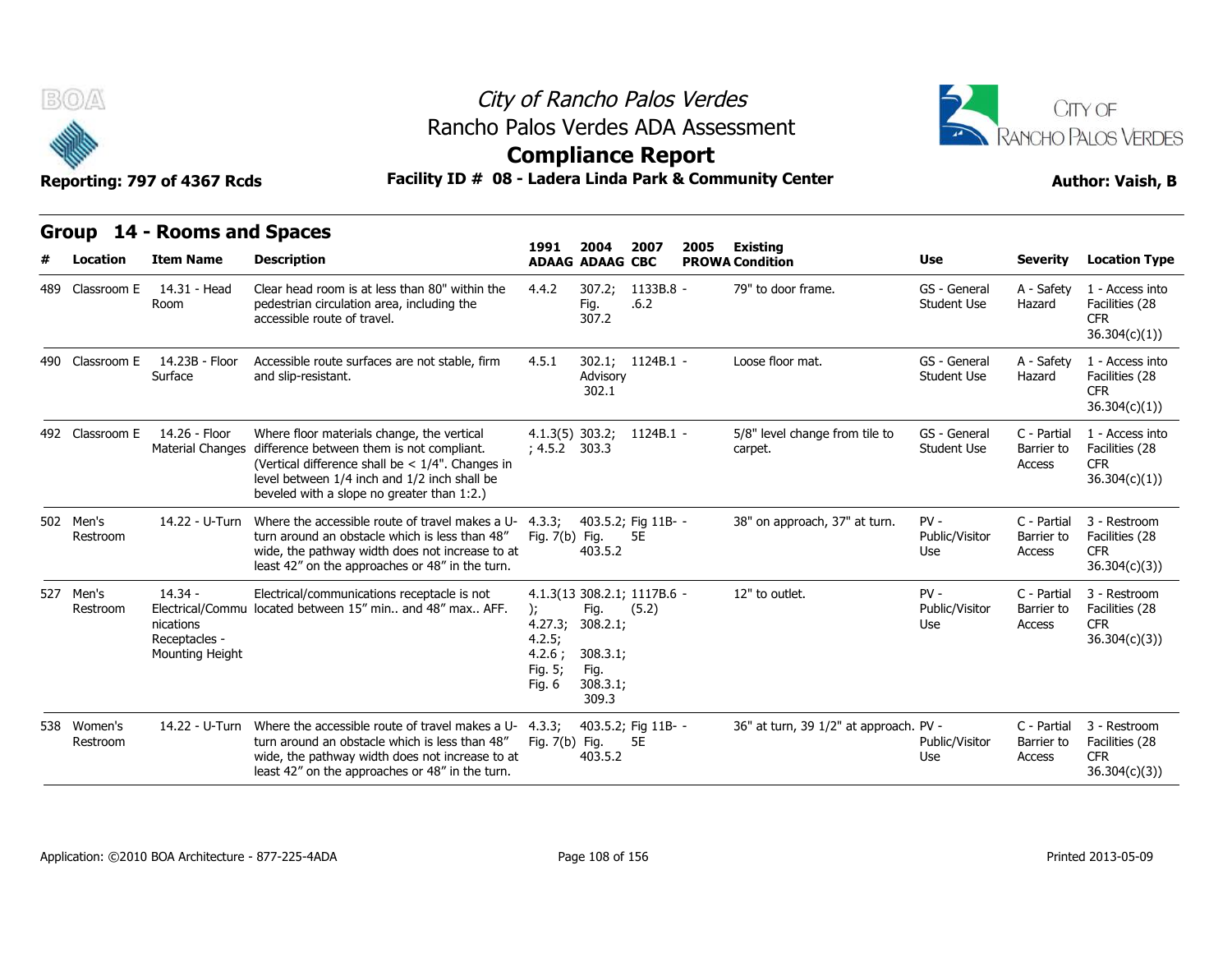



### **Compliance Report**

### Reporting: 797 of 4367 Rcds **Facility ID # 08 - Ladera Linda Park & Community Center Author: Vaish, B**

|   | Group                   | 14 - Rooms and Spaces                                      |                                                                                                                                                                                                                                                           |                                                                   |                                                           |                                                                              |      |                                           |                                    |                                     |                                                                 |
|---|-------------------------|------------------------------------------------------------|-----------------------------------------------------------------------------------------------------------------------------------------------------------------------------------------------------------------------------------------------------------|-------------------------------------------------------------------|-----------------------------------------------------------|------------------------------------------------------------------------------|------|-------------------------------------------|------------------------------------|-------------------------------------|-----------------------------------------------------------------|
| # | Location                | <b>Item Name</b>                                           | <b>Description</b>                                                                                                                                                                                                                                        | 1991                                                              | 2004<br><b>ADAAG ADAAG CBC</b>                            | 2007                                                                         | 2005 | <b>Existing</b><br><b>PROWA Condition</b> | <b>Use</b>                         | <b>Severity</b>                     | <b>Location Type</b>                                            |
|   | 564 Women's<br>Restroom | $14.34 -$<br>nications<br>Receptacles -<br>Mounting Height | Electrical/communications receptacle is not<br>Electrical/Commu located between 15" min and 48" max AFF.                                                                                                                                                  | ):<br>4.27.3;<br>4.2.5;<br>4.2.6:<br>Fig. 5;<br>Fig. 6            | Fig.<br>308.2.1;<br>308.3.1;<br>Fig.<br>308.3.1;<br>309.3 | 4.1.3(13 308.2.1; 1117B.6 -<br>(5.2)                                         |      | 12" outlet.                               | $PV -$<br>Public/Visitor<br>Use    | C - Partial<br>Barrier to<br>Access | 3 - Restroom<br>Facilities (28<br><b>CFR</b><br>36.304(c)(3)    |
|   | 571 Classroom A         | 14.31 - Head<br>Room                                       | Clear head room is at less than 80" within the<br>pedestrian circulation area, including the<br>accessible route of travel.                                                                                                                               | 4.4.2                                                             | 307.2;<br>Fig.<br>307.2                                   | 1133B.8 -<br>.6.2                                                            |      | 79" to door frame.                        | GS - General<br><b>Student Use</b> | A - Safety<br>Hazard                | 1 - Access into<br>Facilities (28<br><b>CFR</b><br>36.304(c)(1) |
|   | 579 Classroom A         | 14.31 - Head<br>Room                                       | Clear head room is at less than 80" within the<br>pedestrian circulation area, including the<br>accessible route of travel.                                                                                                                               | 4.4.2                                                             | 307.2;<br>Fig.<br>307.2                                   | 1133B.8 -<br>.6.2                                                            |      | 79" to door frame.                        | GS - General<br><b>Student Use</b> | A - Safety<br>Hazard                | 1 - Access into<br>Facilities (28<br><b>CFR</b><br>36.304(c)(1) |
|   | 595 Classroom A         | 14.23B - Floor<br>Surface                                  | Accessible route surfaces are not stable, firm<br>and slip-resistant.                                                                                                                                                                                     | 4.5.1                                                             | 302.1;<br>Advisory<br>302.1                               | $1124B.1 -$                                                                  |      | Loose floor mats.                         | GS - General<br>Student Use        | A - Safety<br>Hazard                | 2 - Program<br>Areas (28 CFR<br>36.304(c)(2)                    |
|   | 598 Classroom A         | 14.32A - Reach<br>Range - Controls                         | Controls, dispensers, and similar devices are not 4.1.3(13 -<br>between 9" and 54" AFF when the clear floor<br>space allows a parallel approach. OR They are<br>not between 15" and 48" AFF when the clear<br>floor space allows only a forward approach. | $\mathcal{E}$<br>4.27.3;<br>4.2.5;<br>4.2.6:<br>Fig. 5;<br>Fig. 6 |                                                           | 1117B.6 -<br>(3);<br>1118.5;<br>1118.6;<br>Fig.<br>11B-5C;<br>Fig.<br>11B-5D |      | 76" high thermostat.                      | GS - General<br><b>Student Use</b> | C - Partial<br>Barrier to<br>Access | 2 - Program<br>Areas (28 CFR<br>36.304(c)(2)                    |
|   | 599 Classroom A         | 14.26 - Floor<br><b>Material Changes</b>                   | Where floor materials change, the vertical<br>difference between them is not compliant.<br>(Vertical difference shall be $< 1/4$ ". Changes in<br>level between 1/4 inch and 1/2 inch shall be<br>beveled with a slope no greater than 1:2.)              | $4.1.3(5)$ 303.2;<br>; 4.5.2 303.3                                |                                                           | 1124B.1 -                                                                    |      | 3/4" level change from tile to<br>carpet. | GS - General<br><b>Student Use</b> | C - Partial<br>Barrier to<br>Access | 2 - Program<br>Areas (28 CFR<br>36.304(c)(2)                    |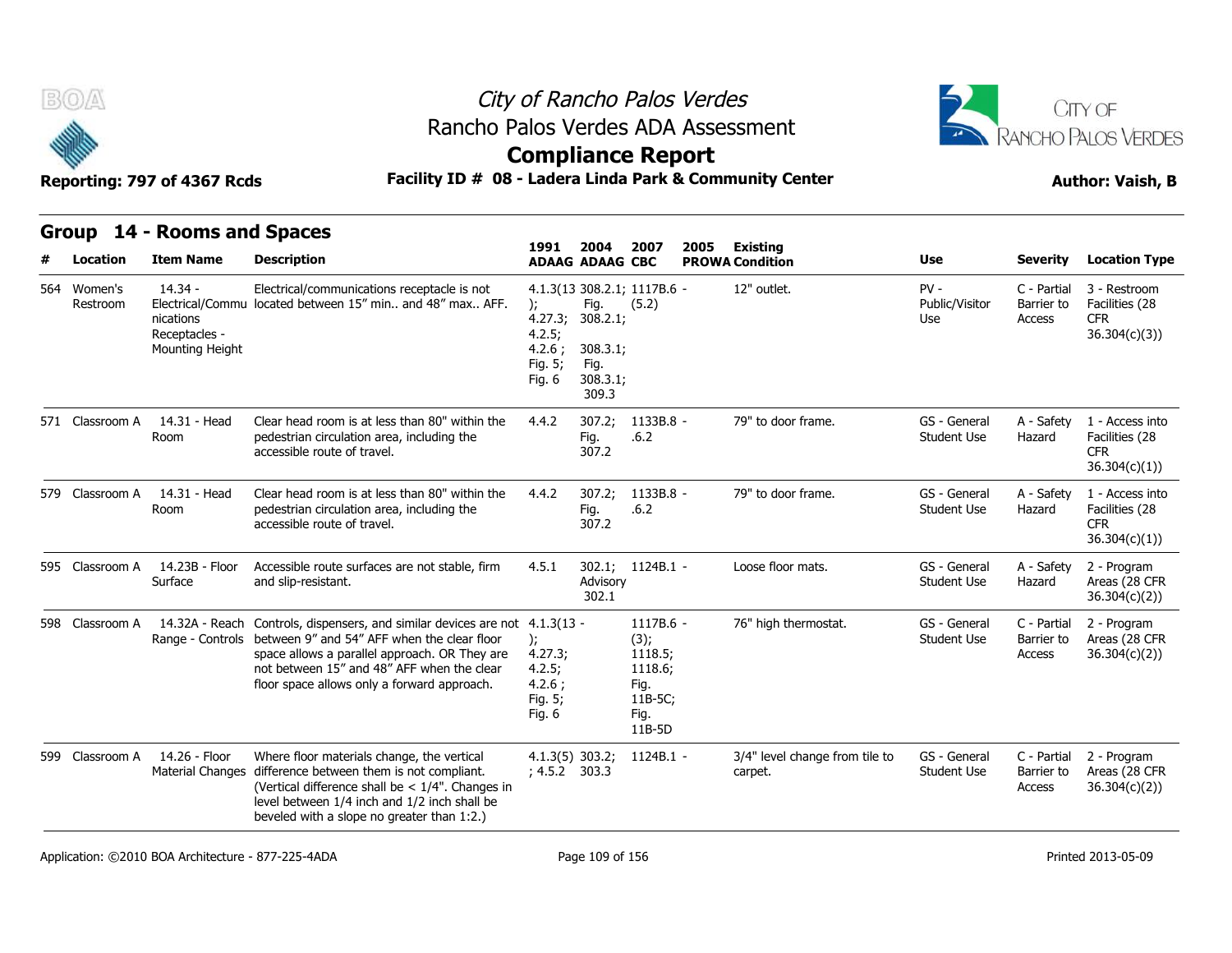



### **Compliance Report**

### Reporting: 797 of 4367 Rcds **Facility ID # 08 - Ladera Linda Park & Community Center Author: Vaish, B**

| Group |                 | 14 - Rooms and Spaces                           |                                                                                                                                                                                                                                                                          |                                                                        | 2007<br>2005                                                                 | <b>Existing</b>                         |                                    |                                     |                                                              |
|-------|-----------------|-------------------------------------------------|--------------------------------------------------------------------------------------------------------------------------------------------------------------------------------------------------------------------------------------------------------------------------|------------------------------------------------------------------------|------------------------------------------------------------------------------|-----------------------------------------|------------------------------------|-------------------------------------|--------------------------------------------------------------|
|       | Location        | <b>Item Name</b>                                | <b>Description</b>                                                                                                                                                                                                                                                       | 1991<br>2004<br><b>ADAAG ADAAG CBC</b>                                 |                                                                              | <b>PROWA Condition</b>                  | <b>Use</b>                         | <b>Severity</b>                     | <b>Location Type</b>                                         |
| 600   | Classroom A     | 14.32A - Reach<br>Range - Controls              | Controls, dispensers, and similar devices are not<br>between 9" and 54" AFF when the clear floor<br>space allows a parallel approach. OR They are<br>not between 15" and 48" AFF when the clear<br>floor space allows only a forward approach.                           | $4.1.3(13 -$<br>);<br>4.27.3;<br>4.2.5;<br>4.2.6:<br>Fig. 5;<br>Fig. 6 | 1117B.6 -<br>(3);<br>1118.5;<br>1118.6;<br>Fig.<br>11B-5C;<br>Fig.<br>11B-5D | 65" to heating/ cooling control.        | GS - General<br>Student Use        | C - Partial<br>Barrier to<br>Access | 2 - Program<br>Areas (28 CFR<br>36.304(c)(2)                 |
|       | 602 Classroom A | Range - Controls                                | 14.32A - Reach Controls, dispensers, and similar devices are not 4.1.3(13 -<br>between 9" and 54" AFF when the clear floor<br>space allows a parallel approach. OR They are<br>not between 15" and 48" AFF when the clear<br>floor space allows only a forward approach. | );<br>4.27.3;<br>4.2.5;<br>4.2.6;<br>Fig. 5;<br>Fig. 6                 | 1117B.6 -<br>(3);<br>1118.5;<br>1118.6;<br>Fig.<br>11B-5C;<br>Fig.<br>11B-5D | 62" light switch.                       | GS - General<br><b>Student Use</b> | C - Partial<br>Barrier to<br>Access | 2 - Program<br>Areas (28 CFR<br>36.304(c)(2)                 |
|       | 605 Classroom A | 14.32A - Reach<br>Range - Controls              | Controls, dispensers, and similar devices are not 4.1.3(13 -<br>between 9" and 54" AFF when the clear floor<br>space allows a parallel approach. OR They are<br>not between 15" and 48" AFF when the clear<br>floor space allows only a forward approach.                | $\mathcal{E}$<br>4.27.3;<br>4.2.5;<br>4.2.6;<br>Fig. 5;<br>Fig. 6      | 1117B.6 -<br>(3);<br>1118.5;<br>1118.6;<br>Fig.<br>11B-5C;<br>Fig.<br>11B-5D | 70" to alarm panel.                     | GS - General<br><b>Student Use</b> | C - Partial<br>Barrier to<br>Access | 2 - Program<br>Areas (28 CFR<br>36.304(c)(2)                 |
|       | 606 Classroom   | 14.32A - Reach<br>A - Restroom Range - Controls | Controls, dispensers, and similar devices are not<br>between 9" and 54" AFF when the clear floor<br>space allows a parallel approach. OR They are<br>not between 15" and 48" AFF when the clear<br>floor space allows only a forward approach.                           | $4.1.3(13 -$<br>);<br>4.27.3;<br>4.2.5;<br>4.2.6;<br>Fig. 5;<br>Fig. 6 | 1117B.6 -<br>(3);<br>1118.5;<br>1118.6;<br>Fig.<br>11B-5C;<br>Fig.<br>11B-5D | Wall cabinet not within reach<br>range. | GS - General<br>Student Use        | C - Partial<br>Barrier to<br>Access | 3 - Restroom<br>Facilities (28<br><b>CFR</b><br>36.304(c)(3) |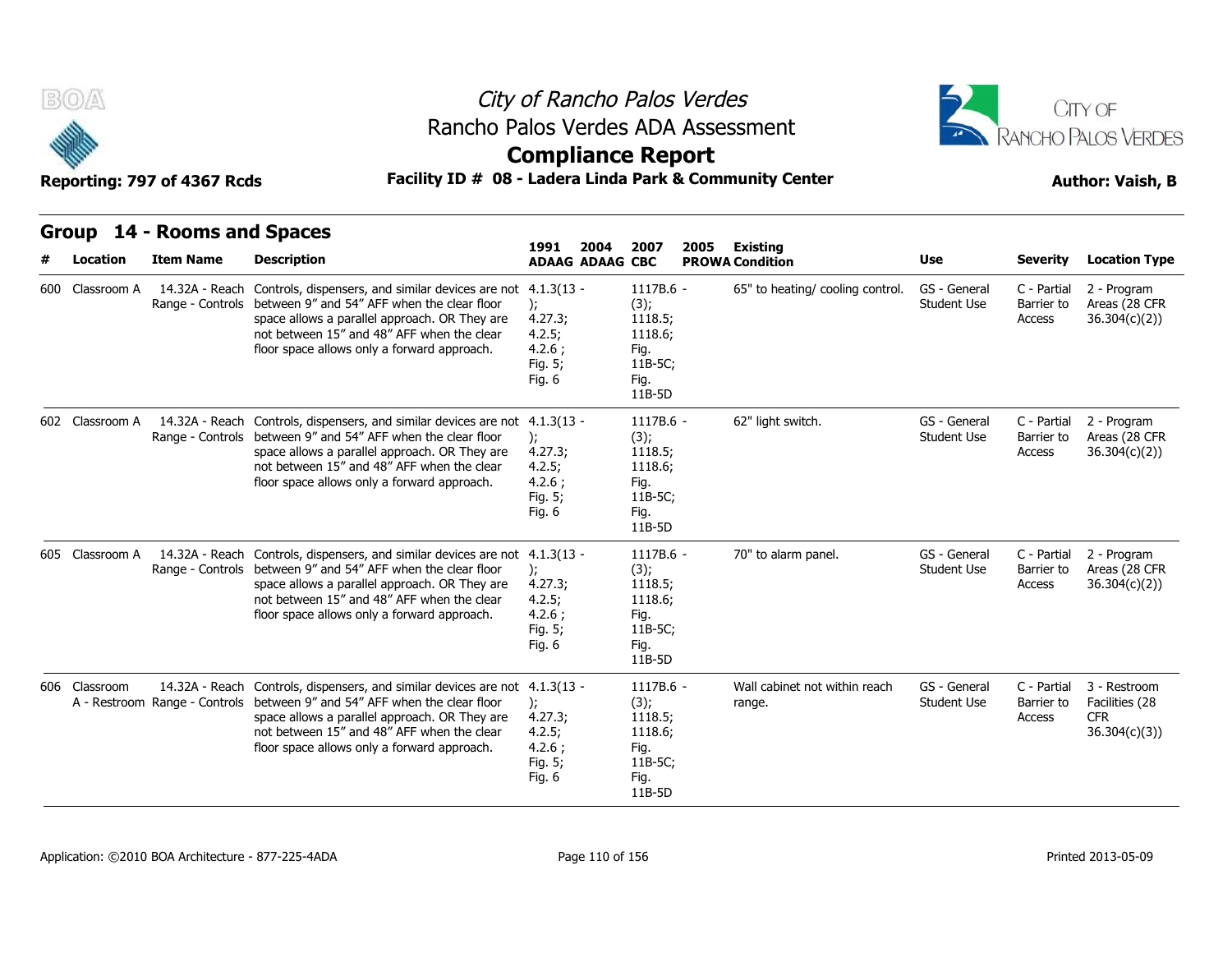



### **Compliance Report**

### Reporting: 797 of 4367 Rcds **Facility ID # 08 - Ladera Linda Park & Community Center Author: Vaish, B**

| Reporting: 777 OF 4507 RCUS |  |  |  |
|-----------------------------|--|--|--|
|                             |  |  |  |

| B(0)                                  | Reporting: 797 of 4367 Rcds |                                                                                                                                                                                                                                                                            | City of Rancho Palos Verdes<br>Rancho Palos Verdes ADA Assessment<br><b>Compliance Report</b><br>Facility ID # 08 - Ladera Linda Park & Community Center |                         |                                                                              |      |                                   |                                    |                                     |                                                              |  |  |
|---------------------------------------|-----------------------------|----------------------------------------------------------------------------------------------------------------------------------------------------------------------------------------------------------------------------------------------------------------------------|----------------------------------------------------------------------------------------------------------------------------------------------------------|-------------------------|------------------------------------------------------------------------------|------|-----------------------------------|------------------------------------|-------------------------------------|--------------------------------------------------------------|--|--|
|                                       | Group 14 - Rooms and Spaces |                                                                                                                                                                                                                                                                            |                                                                                                                                                          | 2004                    | 2007                                                                         | 2005 | <b>Existing</b>                   |                                    |                                     |                                                              |  |  |
| Location                              | <b>Item Name</b>            | <b>Description</b>                                                                                                                                                                                                                                                         | 1991                                                                                                                                                     | <b>ADAAG ADAAG CBC</b>  |                                                                              |      | <b>PROWA Condition</b>            | <b>Use</b>                         | <b>Severity</b>                     | <b>Location Type</b>                                         |  |  |
| 610 Classroom<br>A - Restroom Surface | 14.23B - Floor              | Accessible route surfaces are not stable, firm<br>and slip-resistant.                                                                                                                                                                                                      | 4.5.1                                                                                                                                                    | Advisory<br>302.1       | 302.1; 1124B.1 -                                                             |      | Loose floor mat.                  | GS - General<br><b>Student Use</b> | A - Safety<br>Hazard                | 3 - Restroom<br>Facilities (28<br><b>CFR</b><br>36.304(c)(3) |  |  |
| 632 Children's<br>Restroom            | 14.31 - Head<br>Room        | Clear head room is at less than 80" within the<br>pedestrian circulation area, including the<br>accessible route of travel.                                                                                                                                                | 4.4.2                                                                                                                                                    | 307.2;<br>Fig.<br>307.2 | 1133B.8 -<br>.6.2                                                            |      | 74" to closer.                    | GS - General<br><b>Student Use</b> | C - Partial<br>Barrier to<br>Access | 3 - Restroom<br>Facilities (28<br><b>CFR</b><br>36.304(c)(3) |  |  |
| 652 Faculty<br>Restroom               | 14.31 - Head<br>Room        | Clear head room is at less than 80" within the<br>pedestrian circulation area, including the<br>accessible route of travel.                                                                                                                                                | 4.4.2                                                                                                                                                    | 307.2;<br>Fig.<br>307.2 | 1133B.8 -<br>.6.2                                                            |      | 74" to closer.                    | EC - Employee<br>Common Use        | A - Safety<br>Hazard                | 3 - Restroom<br>Facilities (28<br><b>CFR</b><br>36.304(c)(3) |  |  |
| 662 Multi-<br>purpose<br>Room         | 14.32A - Reach              | Controls, dispensers, and similar devices are not 4.1.3(13 -<br>Range - Controls between 9" and 54" AFF when the clear floor<br>space allows a parallel approach. OR They are<br>not between 15" and 48" AFF when the clear<br>floor space allows only a forward approach. | $\mathcal{E}$<br>4.27.3;<br>4.2.5;<br>4.2.6:<br>Fig. 5;<br>Fig. 6                                                                                        |                         | 1117B.6 -<br>(3);<br>1118.5;<br>1118.6;<br>Fig.<br>11B-5C;<br>Fig.<br>11B-5D |      | 14" high receptacle.              | $PV -$<br>Public/Visitor<br>Use    | C - Partial<br>Barrier to<br>Access | 2 - Program<br>Areas (28 CFR<br>36.304(c)(2)                 |  |  |
| 663 Multi-<br>purpose<br>Room         | 14.37 - Kitchen<br>Sink     | Sink does not provide accessible knee clearance 4.24.3<br>(i.e. at least 27" high, 30" wide, and 19" deep).                                                                                                                                                                |                                                                                                                                                          | 305;<br>306;<br>606.2   | 1115B.4 -<br>.7(2);<br>1122B.4                                               |      | No knee space.                    | $PV -$<br>Public/Visitor<br>Use    | C - Partial<br>Barrier to<br>Access | 2 - Program<br>Areas (28 CFR<br>36.304(c)(2))                |  |  |
| 665 Multi-<br>purpose<br>Room         | 14.32A - Reach              | Controls, dispensers, and similar devices are not 4.1.3(13 -<br>Range - Controls between 9" and 54" AFF when the clear floor<br>space allows a parallel approach. OR They are<br>not between 15" and 48" AFF when the clear<br>floor space allows only a forward approach. | $\mathcal{E}$<br>4.27.3;<br>4.2.5;<br>4.2.6;<br>Fig. 5;<br>Fig. 6                                                                                        |                         | 1117B.6 -<br>(3);<br>1118.5;<br>1118.6;<br>Fig.<br>11B-5C;<br>Fig.<br>11B-5D |      | 65" to heating/ cooling controls. | $PV -$<br>Public/Visitor<br>Use    | C - Partial<br>Barrier to<br>Access | 2 - Program<br>Areas (28 CFR<br>36.304(c)(2)                 |  |  |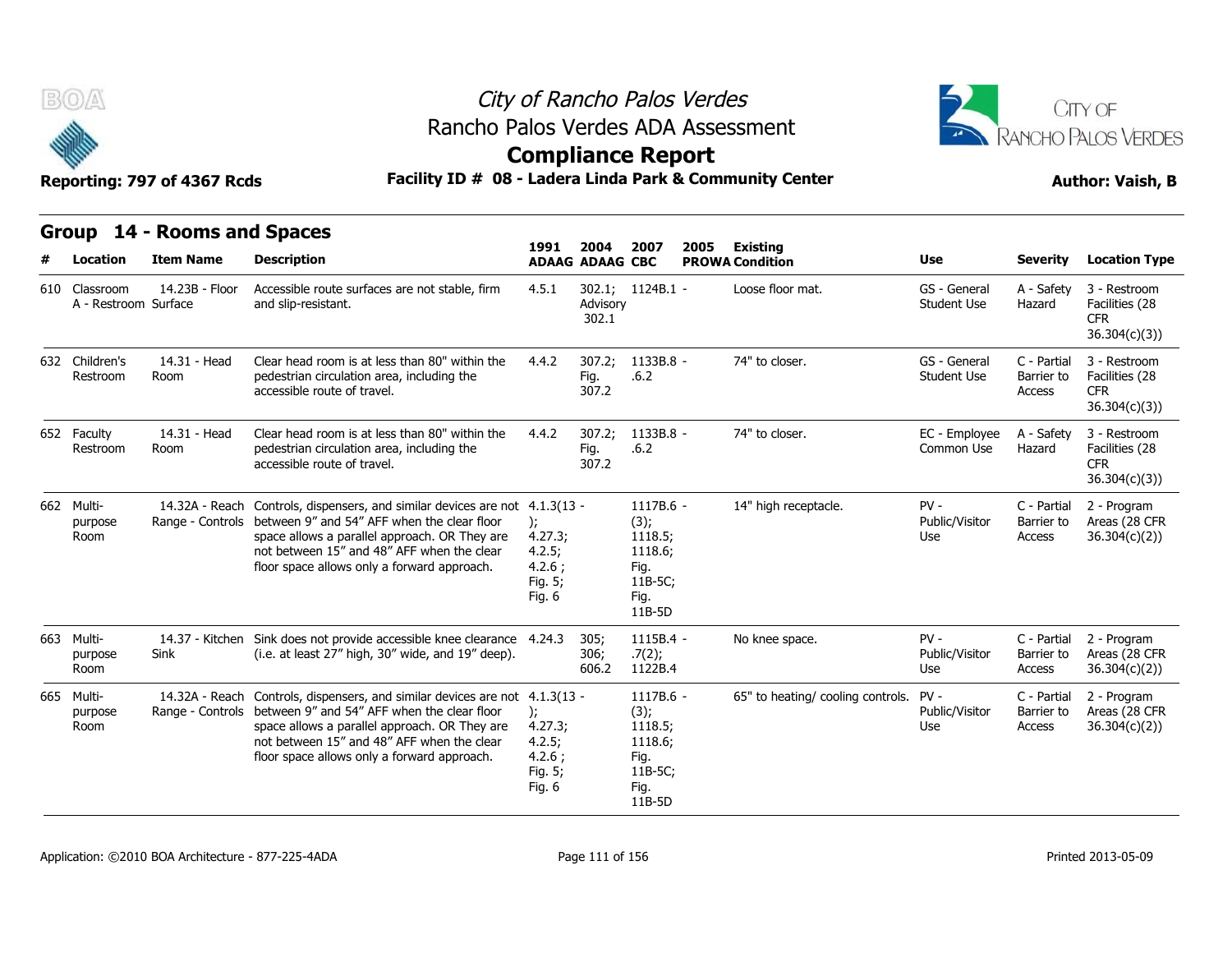



### **Compliance Report**

|     | Group                         | 14 - Rooms and Spaces                                     |                                                                                                                                                                                                                                                                                               |                                                                                   |                                |                                                                                  |      |                                    |                                 |                                     |                                              |
|-----|-------------------------------|-----------------------------------------------------------|-----------------------------------------------------------------------------------------------------------------------------------------------------------------------------------------------------------------------------------------------------------------------------------------------|-----------------------------------------------------------------------------------|--------------------------------|----------------------------------------------------------------------------------|------|------------------------------------|---------------------------------|-------------------------------------|----------------------------------------------|
| #   | <b>Location</b>               | <b>Item Name</b>                                          | <b>Description</b>                                                                                                                                                                                                                                                                            | 1991                                                                              | 2004<br><b>ADAAG ADAAG CBC</b> | 2007                                                                             | 2005 | Existing<br><b>PROWA Condition</b> | Use                             | <b>Severity</b>                     | <b>Location Type</b>                         |
|     | 666 Multi-<br>purpose<br>Room | 14.32A - Reach<br>Range - Controls                        | Controls, dispensers, and similar devices are not<br>between 9" and 54" AFF when the clear floor<br>space allows a parallel approach. OR They are<br>not between 15" and 48" AFF when the clear<br>floor space allows only a forward approach.                                                | $4.1.3(13 -$<br>$\mathcal{E}$<br>4.27.3;<br>4.2.5;<br>4.2.6:<br>Fig. 5;<br>Fig. 6 |                                | 1117B.6 -<br>(3);<br>1118.5;<br>1118.6;<br>Fig.<br>11B-5C;<br>Fig.<br>11B-5D     |      | 79" to electrical switch.          | $PV -$<br>Public/Visitor<br>Use | C - Partial<br>Barrier to<br>Access | 2 - Program<br>Areas (28 CFR<br>36.304(c)(2) |
| 667 | Multi-<br>purpose<br>Room     | 14.30A - Wall-<br>Mounted<br>Protruding<br><b>Objects</b> | Wall-mounted object(s) with leading edges<br>between 27 and 80" from the floor project more<br>than 4" into the pathway. (Wall mounted objects<br>with leading edges at or below 27" may project<br>any amount as long as the required clear width<br>of an accessible route is not reduced.) | 4.4.1                                                                             | 307.2;<br>Fig.<br>307.2        | 1133B.8 -<br>.6.1                                                                |      | 5" protrusion a t 71" high.        | $PV -$<br>Public/Visitor<br>Use | C - Partial<br>Barrier to<br>Access | 2 - Program<br>Areas (28 CFR<br>36.304(c)(2) |
|     | 669 Multi-<br>purpose<br>Room | 14.32A - Reach<br>Range - Controls                        | Controls, dispensers, and similar devices are not 4.1.3(13 -<br>between 9" and 54" AFF when the clear floor<br>space allows a parallel approach. OR They are<br>not between 15" and 48" AFF when the clear<br>floor space allows only a forward approach.                                     | $)$ ;<br>4.27.3;<br>4.2.5;<br>4.2.6;<br>Fig. 5;<br>Fig. 6                         |                                | $1117B.6 -$<br>(3);<br>1118.5;<br>1118.6;<br>Fig.<br>11B-5C;<br>Fig.<br>$11B-5D$ |      | 88" to pull screen.                | $PV -$<br>Public/Visitor<br>Use | C - Partial<br>Barrier to<br>Access | 2 - Program<br>Areas (28 CFR<br>36.304(c)(2) |
|     | 671 Multi-<br>purpose<br>Room | 14.30A - Wall-<br>Mounted<br>Protruding<br>Objects        | Wall-mounted object(s) with leading edges<br>between 27 and 80" from the floor project more<br>than 4" into the pathway. (Wall mounted objects<br>with leading edges at or below 27" may project<br>any amount as long as the required clear width<br>of an accessible route is not reduced.) | 4.4.1                                                                             | 307.2;<br>Fig.<br>307.2        | 1133B.8 -<br>.6.1                                                                |      | FE protrudes 6" at 48" high.       | $PV -$<br>Public/Visitor<br>Use | A - Safety<br>Hazard                | 2 - Program<br>Areas (28 CFR<br>36.304(c)(2) |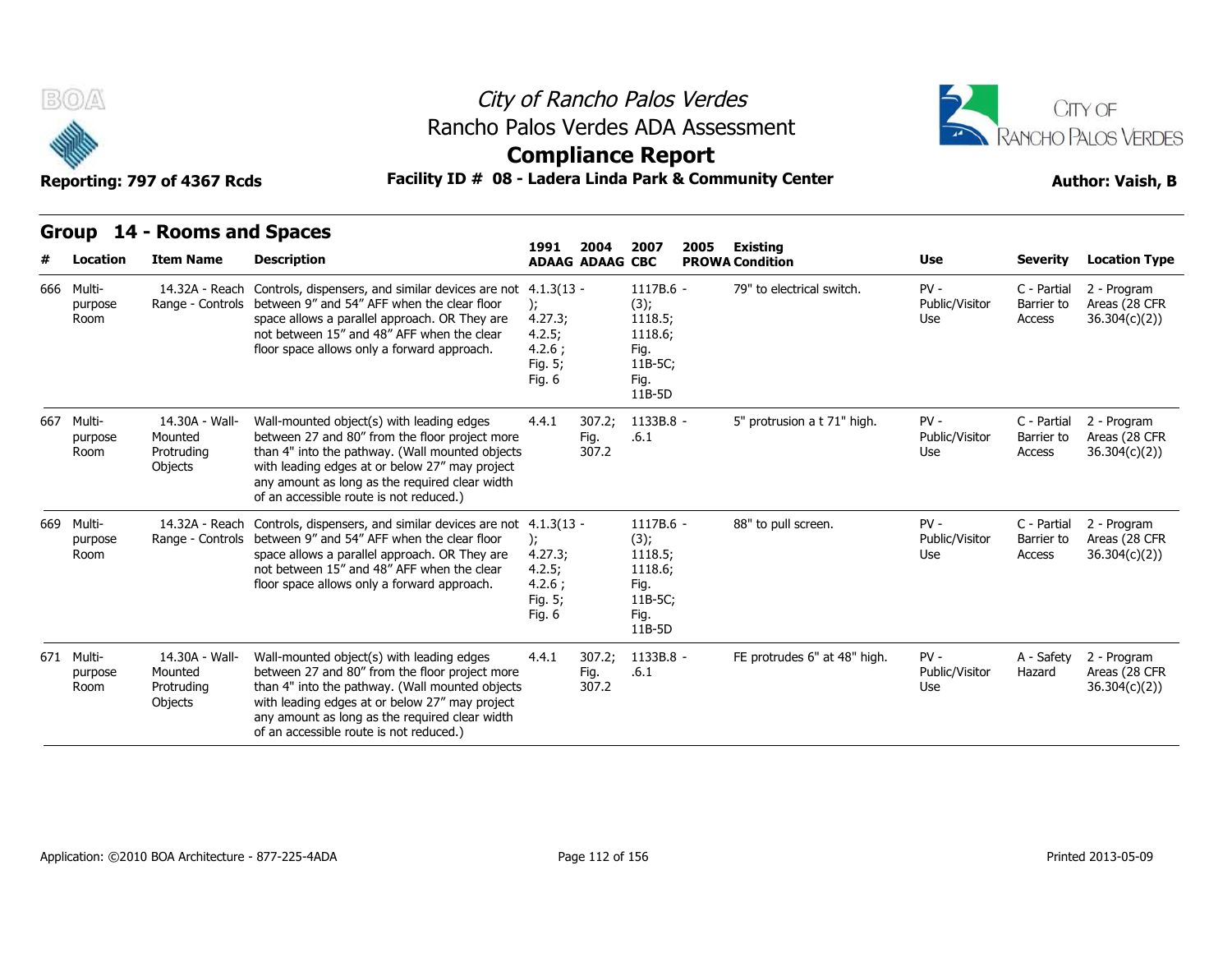



### **Compliance Report**

| Group 14 - Rooms and Spaces |  |  |  |  |  |
|-----------------------------|--|--|--|--|--|
|-----------------------------|--|--|--|--|--|

|   | Group                         | 14 - Rooms and Spaces                                         |                                                                                                                                                                                                                                                                                                                                                                                                                                                                                                                        |                                                                   | 2004<br>2007<br>2005                        |                                                                                  |  |                                    |                                 |                                     |                                              |
|---|-------------------------------|---------------------------------------------------------------|------------------------------------------------------------------------------------------------------------------------------------------------------------------------------------------------------------------------------------------------------------------------------------------------------------------------------------------------------------------------------------------------------------------------------------------------------------------------------------------------------------------------|-------------------------------------------------------------------|---------------------------------------------|----------------------------------------------------------------------------------|--|------------------------------------|---------------------------------|-------------------------------------|----------------------------------------------|
| # | Location                      | <b>Item Name</b>                                              | <b>Description</b>                                                                                                                                                                                                                                                                                                                                                                                                                                                                                                     | 1991                                                              | <b>ADAAG ADAAG CBC</b>                      |                                                                                  |  | Existing<br><b>PROWA Condition</b> | <b>Use</b>                      | <b>Severity</b>                     | <b>Location Type</b>                         |
|   | 672 Multi-<br>purpose<br>Room | 14.32A - Reach<br>Range - Controls                            | Controls, dispensers, and similar devices are not 4.1.3(13 -<br>between 9" and 54" AFF when the clear floor<br>space allows a parallel approach. OR They are<br>not between 15" and 48" AFF when the clear<br>floor space allows only a forward approach.                                                                                                                                                                                                                                                              | $\mathcal{E}$<br>4.27.3;<br>4.2.5;<br>4.2.6:<br>Fig. 5;<br>Fig. 6 |                                             | 1117B.6 -<br>(3);<br>1118.5;<br>1118.6;<br>Fig.<br>11B-5C;<br>Fig.<br>11B-5D     |  | 60" to outlet.                     | $PV -$<br>Public/Visitor<br>Use | C - Partial<br>Barrier to<br>Access | 2 - Program<br>Areas (28 CFR<br>36.304(c)(2) |
|   | 673 Multi-<br>purpose<br>Room | 14.32A - Reach<br>Range - Controls                            | Controls, dispensers, and similar devices are not 4.1.3(13 -<br>between 9" and 54" AFF when the clear floor<br>space allows a parallel approach. OR They are<br>not between 15" and 48" AFF when the clear<br>floor space allows only a forward approach.                                                                                                                                                                                                                                                              | 4.27.3;<br>4.2.5;<br>4.2.6:<br>Fig. 5;<br>Fig. 6                  |                                             | $1117B.6 -$<br>(3);<br>1118.5;<br>1118.6;<br>Fig.<br>11B-5C;<br>Fig.<br>$11B-5D$ |  | 63" to thermostat.                 | $PV -$<br>Public/Visitor<br>Use | C - Partial<br>Barrier to<br>Access | 2 - Program<br>Areas (28 CFR<br>36.304(c)(2) |
|   | 676 Multi-<br>purpose<br>Room | $14.28 -$<br>Fixed/Built-in<br>Seating, Tables<br>or Counters | At fixed or built-in seating, tables, or counters in 4.1.3(18 226.1; 1122B.1 -<br>public or common employee areas, less than 5% );<br>of the provided seating spaces are wheelchair<br>accessible and have a 30" by 48" clear space<br>which overlaps an accessible route of travel.<br>(Wheelchair accessible seating spaces are<br>between 28" - 34" high and with knee space<br>measuring at least 27" high, 30" wide, and 19"<br>deep.) (These elements include study carrels<br>and student laboratory stations.) | 4.32.1;<br>4.32.4                                                 | Advisory<br>226.1;<br>305;<br>306;<br>902.2 |                                                                                  |  | 36" high.                          | $PV -$<br>Public/Visitor<br>Use | C - Partial<br>Barrier to<br>Access | 2 - Program<br>Areas (28 CFR<br>36.304(c)(2) |
|   | 677 Multi-<br>purpose<br>Room | $14.29C -$<br>Counter - Knee<br>Space Depth                   | Where seating for persons in wheelchairs is<br>provided at table or counter, knee space is less<br>than 19" deep.                                                                                                                                                                                                                                                                                                                                                                                                      | 4.32.3                                                            | Fig.<br>306.3                               | 306.3.2; 1122B.3 -<br>; Fig.<br>11B-13                                           |  | $71/2$ ".                          | $PV -$<br>Public/Visitor<br>Use | C - Partial<br>Barrier to<br>Access | 2 - Program<br>Areas (28 CFR<br>36.304(c)(2) |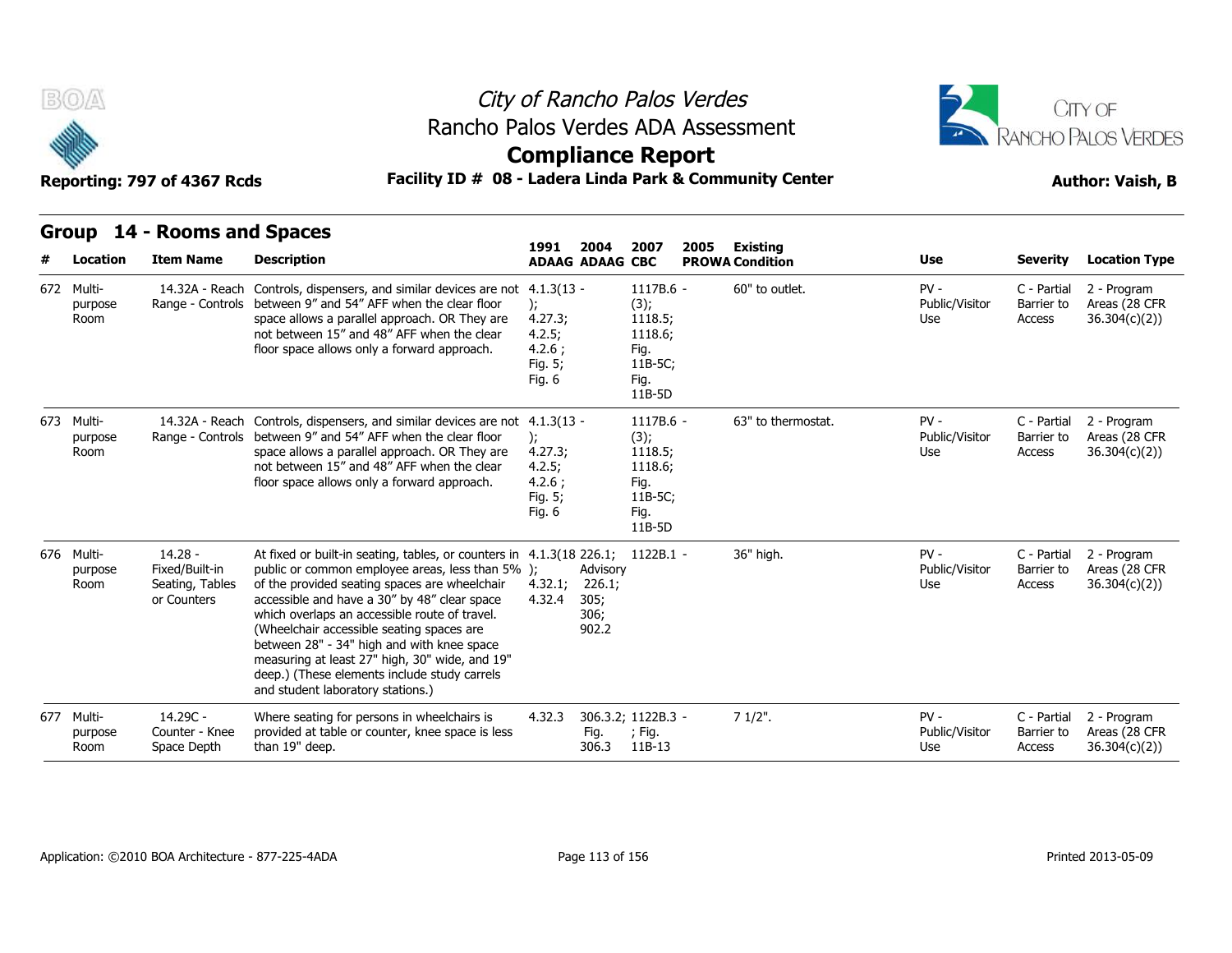



### Reporting: 797 of 4367 Rcds **Facility ID # 08 - Ladera Linda Park & Community Center Author: Vaish, B**

| B(0)        |                                                 |                                                                                                                                                                                                                                                                                                                                                                   | City of Rancho Palos Verdes<br>Rancho Palos Verdes ADA Assessment<br><b>Compliance Report</b><br>Facility ID # 08 - Ladera Linda Park & Community Center |                        |                                                                              |      |                                                                   |                             |                                     |                                               |  |  |  |
|-------------|-------------------------------------------------|-------------------------------------------------------------------------------------------------------------------------------------------------------------------------------------------------------------------------------------------------------------------------------------------------------------------------------------------------------------------|----------------------------------------------------------------------------------------------------------------------------------------------------------|------------------------|------------------------------------------------------------------------------|------|-------------------------------------------------------------------|-----------------------------|-------------------------------------|-----------------------------------------------|--|--|--|
|             | Reporting: 797 of 4367 Rcds                     |                                                                                                                                                                                                                                                                                                                                                                   |                                                                                                                                                          |                        |                                                                              |      |                                                                   |                             | <b>Author: Vaish, B</b>             |                                               |  |  |  |
|             | Group 14 - Rooms and Spaces                     |                                                                                                                                                                                                                                                                                                                                                                   | 1991                                                                                                                                                     | 2004                   | 2007                                                                         | 2005 | Existing                                                          |                             |                                     |                                               |  |  |  |
| Location    | <b>Item Name</b>                                | <b>Description</b>                                                                                                                                                                                                                                                                                                                                                |                                                                                                                                                          | <b>ADAAG ADAAG CBC</b> |                                                                              |      | <b>PROWA Condition</b>                                            | Use                         | <b>Severity</b>                     | <b>Location Type</b>                          |  |  |  |
| 682 Kitchen | 14.36A -<br>Counter Height                      | Where provided in public or common use areas,<br>countertops are not between 28" - 34" high.<br>(Common use areas are those interior and<br>exterior rooms, spaces, or elements that are<br>made available for the use of a restricted group<br>of people (for example, the occupants of an<br>office building, or the quests of such occupants).                 | 4.32.4                                                                                                                                                   | 902.3                  | 1122B.4 -                                                                    |      | 36" high.                                                         | EC - Employee<br>Common Use | C - Partial<br>Barrier to<br>Access | 2 - Program<br>Areas (28 CFR<br>36.304(c)(2)  |  |  |  |
| 683 Kitchen | $14.36B -$<br>Kitchen<br>Counter/Sink<br>Height | Where provided in public or common use areas, 4.24.2<br>countertops and sinks are not mounted at 34"<br>AFF. max(Common use areas are those interior<br>and exterior rooms, spaces, or elements that are<br>made available for the use of a restricted group<br>of people (for example, the occupants of an<br>office building, or the guests of such occupants). |                                                                                                                                                          | 212.3;<br>606.3        | 1115B.4 -<br>.7(2);<br>1122B.4                                               |      | 36" high.                                                         | EC - Employee<br>Common Use | C - Partial<br>Barrier to<br>Access | 2 - Program<br>Areas (28 CFR<br>36.304(c)(2)  |  |  |  |
| 684 Kitchen | 14.37 - Kitchen<br>Sink                         | Sink does not provide accessible knee clearance 4.24.3<br>(i.e. at least 27" high, 30" wide, and 19" deep).                                                                                                                                                                                                                                                       |                                                                                                                                                          | 305;<br>306;<br>606.2  | 1115B.4 -<br>.7(2);<br>1122B.4                                               |      |                                                                   | EC - Employee<br>Common Use | C - Partial<br>Barrier to<br>Access | 2 - Program<br>Areas (28 CFR<br>36.304(c)(2)) |  |  |  |
| 687 Kitchen | 14.50 - Other -<br>Rooms and<br><b>Spaces</b>   | See Additional Comments                                                                                                                                                                                                                                                                                                                                           |                                                                                                                                                          |                        |                                                                              |      | Roll-up gate over counter at 37"<br>high, 19 LBF Operating force. | EC - Employee<br>Common Use | C - Partial<br>Barrier to<br>Access | 2 - Program<br>Areas (28 CFR<br>36.304(c)(2)  |  |  |  |
| 715 Office  | 14.32A - Reach<br>Range - Controls              | Controls, dispensers, and similar devices are not 4.1.3(13 -<br>between 9" and 54" AFF when the clear floor<br>space allows a parallel approach. OR They are<br>not between 15" and 48" AFF when the clear<br>floor space allows only a forward approach.                                                                                                         | $\mathbf{r}$<br>4.27.3;<br>4.2.5;<br>4.2.6;<br>Fig. 5;<br>Fig. 6                                                                                         |                        | 1117B.6 -<br>(3);<br>1118.5;<br>1118.6;<br>Fig.<br>11B-5C;<br>Fig.<br>11B-5D |      | First Aid Kit at 65" high.                                        | EW - Employee<br>Work Area  | C - Partial<br>Barrier to<br>Access | 2 - Program<br>Areas (28 CFR<br>36.304(c)(2)  |  |  |  |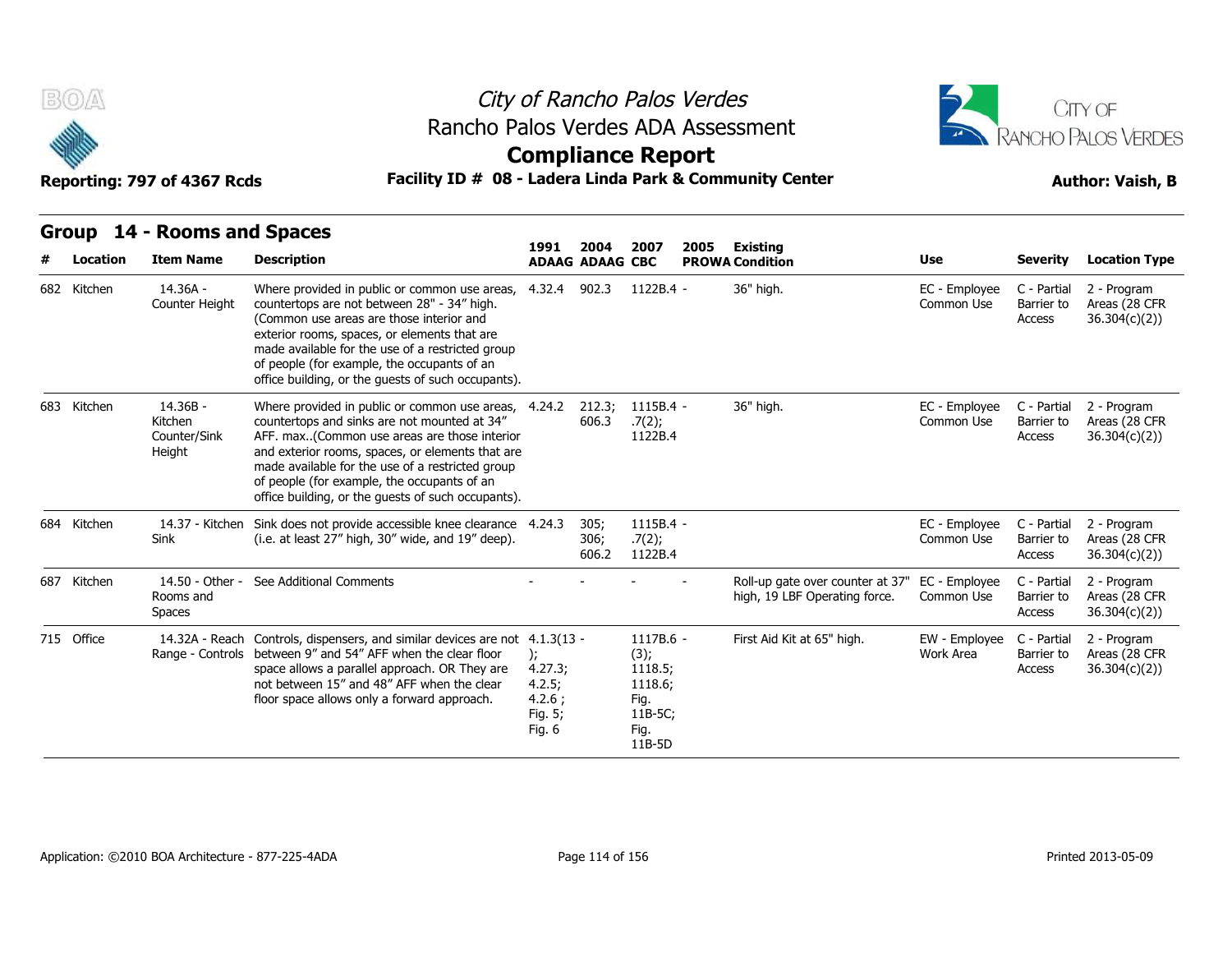



### **Compliance Report**

### Reporting: 797 of 4367 Rcds **Facility ID # 08 - Ladera Linda Park & Community Center Author: Vaish, B**

|   | Group                 | 14 - Rooms and Spaces                                      |                                                                                                                                                                                                                                                                            |                                                                                   | 2004                                                      | 2007<br>2005<br><b>ADAAG ADAAG CBC</b>                                       |                        | Existing             |                                 |                                     |                                              |
|---|-----------------------|------------------------------------------------------------|----------------------------------------------------------------------------------------------------------------------------------------------------------------------------------------------------------------------------------------------------------------------------|-----------------------------------------------------------------------------------|-----------------------------------------------------------|------------------------------------------------------------------------------|------------------------|----------------------|---------------------------------|-------------------------------------|----------------------------------------------|
| # | Location              | <b>Item Name</b>                                           | <b>Description</b>                                                                                                                                                                                                                                                         | 1991                                                                              |                                                           |                                                                              | <b>PROWA Condition</b> | <b>Use</b>           | <b>Severity</b>                 | <b>Location Type</b>                |                                              |
|   | 728 Discovery<br>Room | 14.32A - Reach                                             | Controls, dispensers, and similar devices are not 4.1.3(13 -<br>Range - Controls between 9" and 54" AFF when the clear floor<br>space allows a parallel approach. OR They are<br>not between 15" and 48" AFF when the clear<br>floor space allows only a forward approach. | ):<br>4.27.3;<br>4.2.5;<br>4.2.6:<br>Fig. 5;<br>Fig. $6$                          |                                                           | 1117B.6 -<br>(3);<br>1118.5;<br>1118.6;<br>Fig.<br>11B-5C;<br>Fig.<br>11B-5D |                        | 60" alarm.           | $PV -$<br>Public/Visitor<br>Use | C - Partial<br>Barrier to<br>Access | 2 - Program<br>Areas (28 CFR<br>36.304(c)(2) |
|   | 729 Discovery<br>Room | $14.34 -$<br>nications<br>Receptacles -<br>Mounting Height | Electrical/communications receptacle is not<br>Electrical/Commu located between 15" min and 48" max AFF.                                                                                                                                                                   | $\mathcal{E}$<br>4.27.3;<br>4.2.5;<br>4.2.6;<br>Fig. 5;<br>Fig. 6                 | Fig.<br>308.2.1;<br>308.3.1;<br>Fig.<br>308.3.1;<br>309.3 | 4.1.3(13 308.2.1; 1117B.6 -<br>(5.2)                                         |                        | 57" high receptacle. | $PV -$<br>Public/Visitor<br>Use | C - Partial<br>Barrier to<br>Access | 2 - Program<br>Areas (28 CFR<br>36.304(c)(2) |
|   | 730 Discovery<br>Room | $14.34 -$<br>nications<br>Receptacles -<br>Mounting Height | Electrical/communications receptacle is not<br>Electrical/Commu located between 15" min and 48" max AFF.                                                                                                                                                                   | $\mathcal{E}$<br>4.27.3;<br>4.2.5;<br>4.2.6;<br>Fig. 5;<br>Fig. 6                 | Fig.<br>308.2.1;<br>308.3.1;<br>Fig.<br>308.3.1;<br>309.3 | 4.1.3(13 308.2.1; 1117B.6 -<br>(5.2)                                         |                        | 13" high receptacle. | $PV -$<br>Public/Visitor<br>Use | C - Partial<br>Barrier to<br>Access | 2 - Program<br>Areas (28 CFR<br>36.304(c)(2) |
|   | 732 Office            | 14.32A - Reach                                             | Controls, dispensers, and similar devices are not<br>Range - Controls between 9" and 54" AFF when the clear floor<br>space allows a parallel approach. OR They are<br>not between 15" and 48" AFF when the clear<br>floor space allows only a forward approach.            | $4.1.3(13 -$<br>$\mathcal{E}$<br>4.27.3;<br>4.2.5;<br>4.2.6;<br>Fig. 5;<br>Fig. 6 |                                                           | 1117B.6 -<br>(3);<br>1118.5;<br>1118.6;<br>Fig.<br>11B-5C;<br>Fig.<br>11B-5D |                        | 67" vending machine. | $PV -$<br>Public/Visitor<br>Use | C - Partial<br>Barrier to<br>Access | 2 - Program<br>Areas (28 CFR<br>36.304(c)(2) |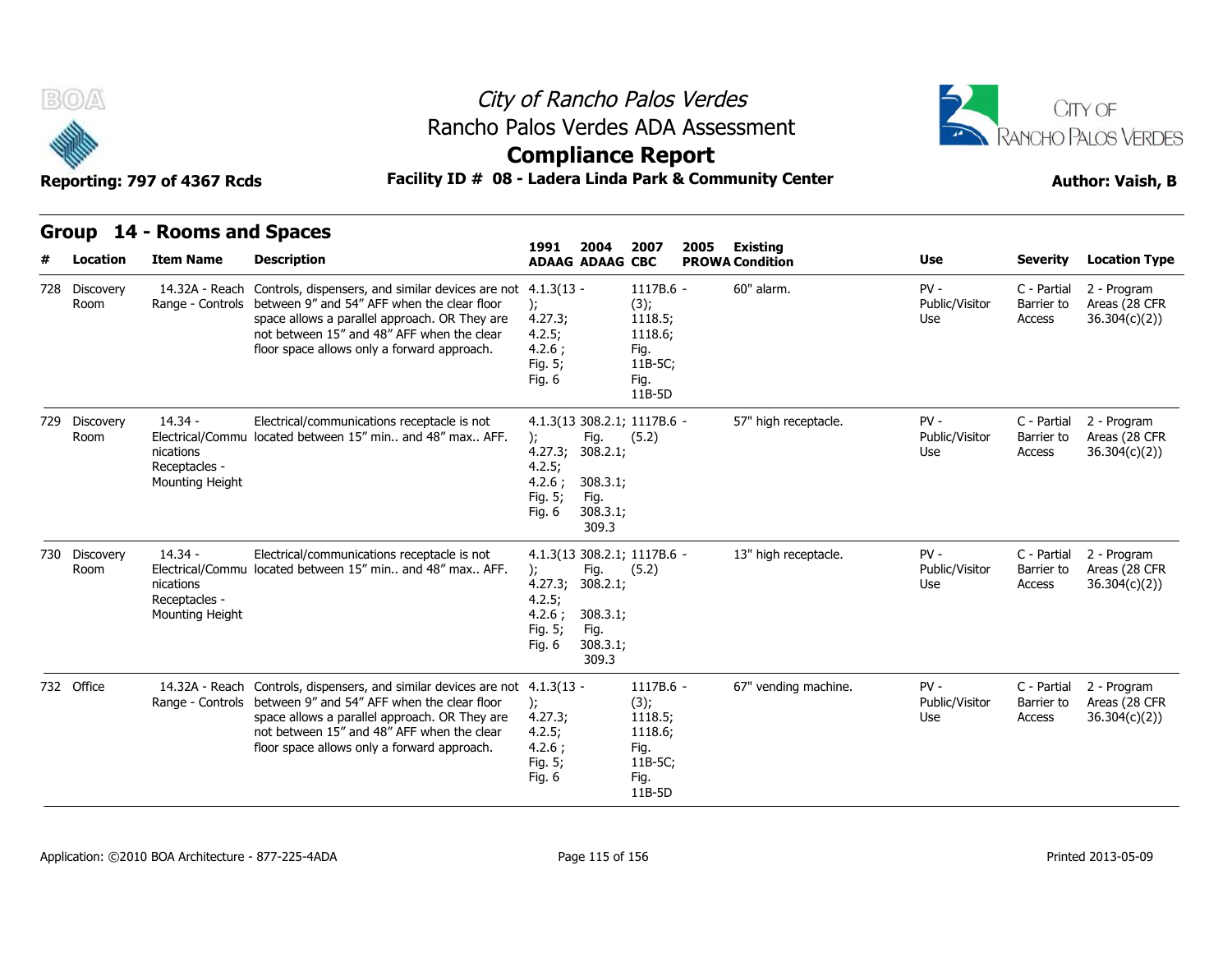



### **Compliance Report**

### Reporting: 797 of 4367 Rcds **Facility ID # 08 - Ladera Linda Park & Community Center Author: Vaish, B**

|   | Group      | 14 - Rooms and Spaces                |                                                                                                                                                                                                                                                           | 2004<br>2007<br>2005<br>Existing<br>1991                               |                      |                                                        |  |                                |                                 |                                     |                                              |  |
|---|------------|--------------------------------------|-----------------------------------------------------------------------------------------------------------------------------------------------------------------------------------------------------------------------------------------------------------|------------------------------------------------------------------------|----------------------|--------------------------------------------------------|--|--------------------------------|---------------------------------|-------------------------------------|----------------------------------------------|--|
| # | Location   | <b>Item Name</b>                     | <b>Description</b>                                                                                                                                                                                                                                        | <b>ADAAG ADAAG CBC</b>                                                 |                      |                                                        |  | <b>PROWA Condition</b>         | Use                             | <b>Severity</b>                     | <b>Location Type</b>                         |  |
|   | 733 Office | 14.32A - Reach<br>Range - Controls   | Controls, dispensers, and similar devices are not<br>between 9" and 54" AFF when the clear floor<br>space allows a parallel approach. OR They are<br>not between 15" and 48" AFF when the clear<br>floor space allows only a forward approach.            | $4.1.3(13 -$<br>);<br>4.27.3;<br>4.2.5;<br>4.2.6:<br>Fig. 5;<br>Fig. 6 | (3);<br>Fig.<br>Fig. | 1117B.6 -<br>1118.5;<br>1118.6;<br>11B-5C;<br>11B-5D   |  | Fire alarm switch at 53" high. | $PV -$<br>Public/Visitor<br>Use | C - Partial<br>Barrier to<br>Access | 2 - Program<br>Areas (28 CFR<br>36.304(c)(2) |  |
|   | 734 Office | $14.35 -$<br>Controls -<br>Operation | The controls are not accessible. (Accessible<br>controls shall be operable with one hand, and<br>without tight grasping, pinching, or twisting of<br>the wrist, and the force to operate the controls<br>shall be no greater than 5 lbs.)                 | 4.27.4<br>309.4                                                        | (4)                  | 1117B.6 -                                              |  |                                | $PV -$<br>Public/Visitor<br>Use | C - Partial<br>Barrier to<br>Access | 2 - Program<br>Areas (28 CFR<br>36.304(c)(2) |  |
|   | 735 Office | 14.32A - Reach<br>Range - Controls   | Controls, dispensers, and similar devices are not 4.1.3(13 -<br>between 9" and 54" AFF when the clear floor<br>space allows a parallel approach. OR They are<br>not between 15" and 48" AFF when the clear<br>floor space allows only a forward approach. | $\mathcal{E}$<br>4.27.3;<br>4.2.5;<br>4.2.6;<br>Fig. 5;<br>Fig. 6      | (3);<br>Fig.<br>Fig. | $1117B.6 -$<br>1118.5;<br>1118.6;<br>11B-5C;<br>11B-5D |  | 64" thermostat.                | $PV -$<br>Public/Visitor<br>Use | C - Partial<br>Barrier to<br>Access | 2 - Program<br>Areas (28 CFR<br>36.304(c)(2) |  |
|   | 736 Office | 14.32A - Reach<br>Range - Controls   | Controls, dispensers, and similar devices are not 4.1.3(13 -<br>between 9" and 54" AFF when the clear floor<br>space allows a parallel approach. OR They are<br>not between 15" and 48" AFF when the clear<br>floor space allows only a forward approach. | $\mathcal{E}$<br>4.27.3;<br>4.2.5;<br>4.2.6;<br>Fig. 5;<br>Fig. 6      | (3);<br>Fig.<br>Fig. | 1117B.6 -<br>1118.5;<br>1118.6;<br>11B-5C;<br>11B-5D   |  | 66" key box.                   | $PV -$<br>Public/Visitor<br>Use | C - Partial<br>Barrier to<br>Access | 2 - Program<br>Areas (28 CFR<br>36.304(c)(2) |  |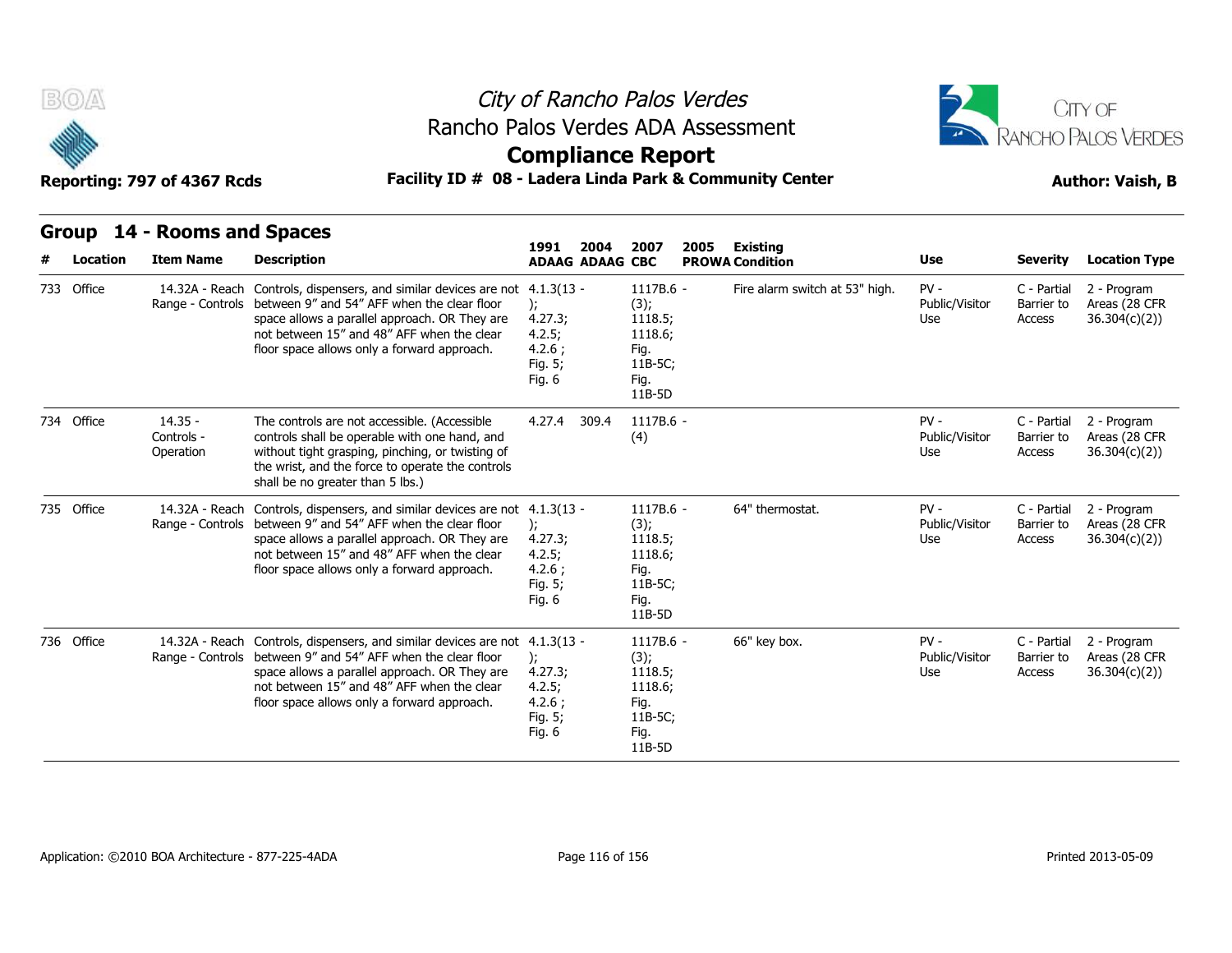



### **Compliance Report**

### Facility ID # 08 - Ladera Linda Park & Community Center **Author: Vaish, B**

| B(0)<br>Facility ID # 08 - Ladera Linda Park & Community Center<br>Reporting: 797 of 4367 Rcds |                                                               |                                                                                                                                                                                                                                                                                                                                                                                                                                                                                                              |                                                        |                                             | City of Rancho Palos Verdes<br>Rancho Palos Verdes ADA Assessment<br><b>Compliance Report</b> |                                |                                 | CITY OF<br><b>RANCHO PALOS VERDES</b><br><b>Author: Vaish, B</b> |                                                                  |
|------------------------------------------------------------------------------------------------|---------------------------------------------------------------|--------------------------------------------------------------------------------------------------------------------------------------------------------------------------------------------------------------------------------------------------------------------------------------------------------------------------------------------------------------------------------------------------------------------------------------------------------------------------------------------------------------|--------------------------------------------------------|---------------------------------------------|-----------------------------------------------------------------------------------------------|--------------------------------|---------------------------------|------------------------------------------------------------------|------------------------------------------------------------------|
| Group                                                                                          | 14 - Rooms and Spaces                                         |                                                                                                                                                                                                                                                                                                                                                                                                                                                                                                              | 1991                                                   | 2004                                        | 2007<br>2005                                                                                  | Existing                       |                                 |                                                                  |                                                                  |
| Location                                                                                       | <b>Item Name</b>                                              | <b>Description</b>                                                                                                                                                                                                                                                                                                                                                                                                                                                                                           |                                                        | <b>ADAAG ADAAG CBC</b>                      |                                                                                               | <b>PROWA Condition</b>         | Use                             | <b>Severity</b>                                                  | <b>Location Type</b>                                             |
| 737 Office                                                                                     | 14.32A - Reach                                                | Controls, dispensers, and similar devices are not 4.1.3(13 -<br>Range - Controls between 9" and 54" AFF when the clear floor<br>space allows a parallel approach. OR They are<br>not between 15" and 48" AFF when the clear<br>floor space allows only a forward approach.                                                                                                                                                                                                                                   | ):<br>4.27.3;<br>4.2.5;<br>4.2.6:<br>Fig. 5;<br>Fig. 6 |                                             | 1117B.6 -<br>(3);<br>1118.5;<br>1118.6;<br>Fig.<br>11B-5C;<br>Fig.<br>11B-5D                  | 55" light switch.              | PV -<br>Public/Visitor<br>Use   | C - Partial<br>Barrier to<br>Access                              | 2 - Program<br>Areas (28 CFR<br>36.304(c)(2)                     |
| 739 Office                                                                                     | $14.28 -$<br>Fixed/Built-in<br>Seating, Tables<br>or Counters | At fixed or built-in seating, tables, or counters in 4.1.3(18 226.1;<br>public or common employee areas, less than 5% );<br>of the provided seating spaces are wheelchair<br>accessible and have a 30" by 48" clear space<br>which overlaps an accessible route of travel.<br>(Wheelchair accessible seating spaces are<br>between 28" - 34" high and with knee space<br>measuring at least 27" high, 30" wide, and 19"<br>deep.) (These elements include study carrels<br>and student laboratory stations.) | 4.32.1;<br>4.32.4                                      | Advisory<br>226.1;<br>305;<br>306;<br>902.2 | 1122B.1 -                                                                                     | Desk not accessible to public. | $PV -$<br>Public/Visitor<br>Use | C - Partial<br>Barrier to<br>Access                              | 2 - Program<br>Areas (28 CFR<br>36.304(c)(2)                     |
| 747 Office                                                                                     | 14.31 - Head<br>Room                                          | Clear head room is at less than 80" within the<br>pedestrian circulation area, including the<br>accessible route of travel.                                                                                                                                                                                                                                                                                                                                                                                  | 4.4.2                                                  | 307.2;<br>Fig.<br>307.2                     | 1133B.8 -<br>.6.2                                                                             | 79" to door frame.             | $PV -$<br>Public/Visitor<br>Use | A - Safety<br>Hazard                                             | 1 - Access into<br>Facilities (28<br><b>CFR</b><br>36.304(c)(1)) |
| 756 Discovery<br>Room                                                                          | 14.31 - Head<br>Room                                          | Clear head room is at less than 80" within the<br>pedestrian circulation area, including the<br>accessible route of travel.                                                                                                                                                                                                                                                                                                                                                                                  | 4.4.2                                                  | 307.2;<br>Fig.<br>307.2                     | 1133B.8 -<br>.6.2                                                                             | 79" to door frame.             | $PV -$<br>Public/Visitor<br>Use | A - Safety<br>Hazard                                             | 1 - Access into<br>Facilities (28<br><b>CFR</b><br>36.304(c)(1)  |
| 765 Multi-<br>purpose<br>Room                                                                  | 14.31 - Head<br>Room                                          | Clear head room is at less than 80" within the<br>pedestrian circulation area, including the<br>accessible route of travel.                                                                                                                                                                                                                                                                                                                                                                                  | 4.4.2                                                  | 307.2;<br>Fig.<br>307.2                     | 1133B.8 -<br>.6.2                                                                             | 79" to door frame.             | $PV -$<br>Public/Visitor<br>Use | C - Partial<br>Barrier to<br>Access                              | 1 - Access into<br>Facilities (28<br><b>CFR</b><br>36.304(c)(1)  |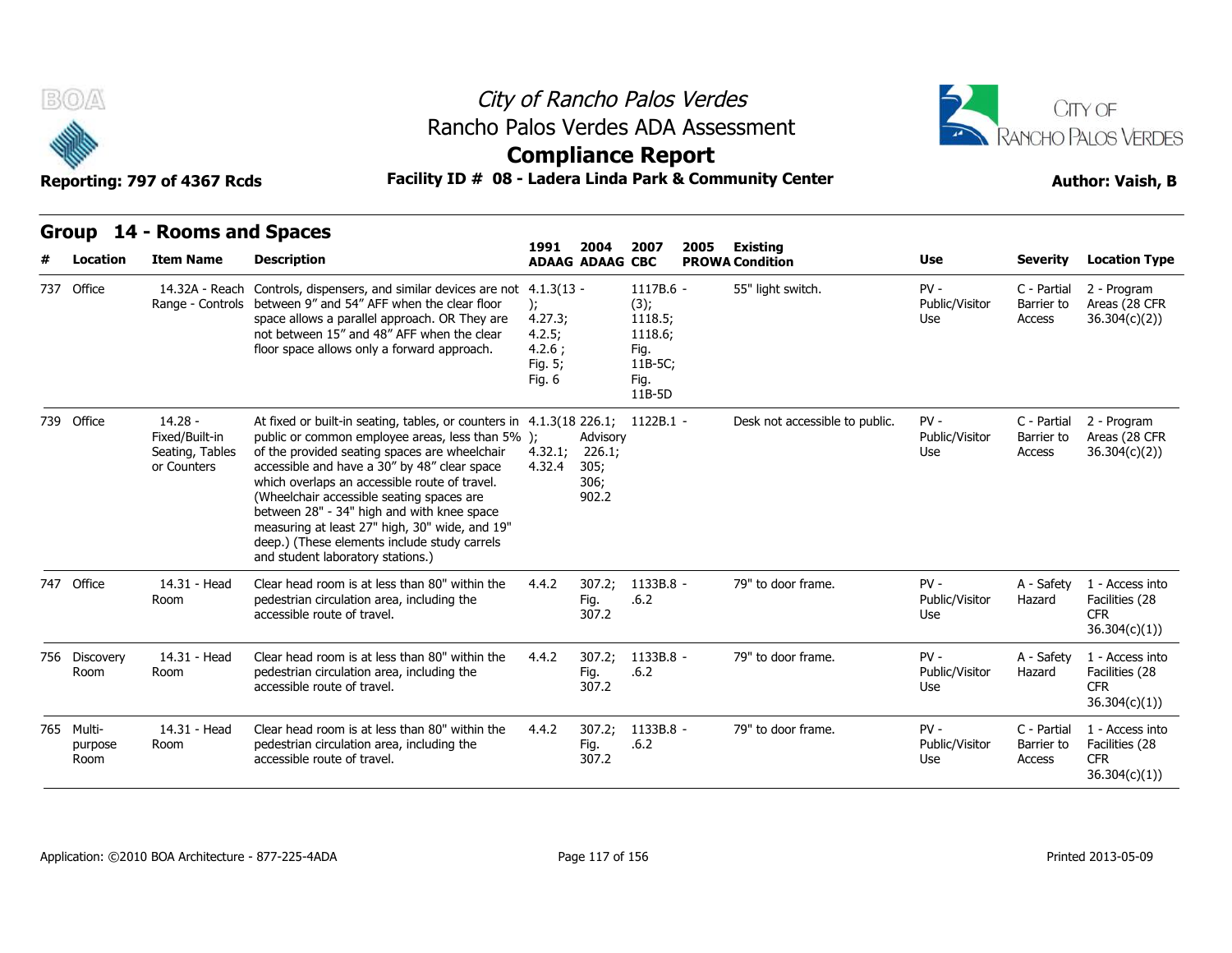



**Compliance Report**

### Reporting: 797 of 4367 Rcds **Facility ID # 08 - Ladera Linda Park & Community Center Author: Vaish, B**

#### **Group 14 - Rooms and Spaces**

|   | $\tilde{\phantom{a}}$<br>Reporting: 797 of 4367 Rcds |                       |                                                                                                                             |       |                         | <u>estribuation report</u> | Facility ID # 08 - Ladera Linda Park & Community Center | <b>Author: Vaish, B</b>         |                      |                                                                 |  |
|---|------------------------------------------------------|-----------------------|-----------------------------------------------------------------------------------------------------------------------------|-------|-------------------------|----------------------------|---------------------------------------------------------|---------------------------------|----------------------|-----------------------------------------------------------------|--|
|   | Group                                                | 14 - Rooms and Spaces |                                                                                                                             | 1991  | 2004                    | 2007<br>2005               | Existing                                                |                                 |                      |                                                                 |  |
| # | Location                                             | <b>Item Name</b>      | <b>Description</b>                                                                                                          |       | <b>ADAAG ADAAG CBC</b>  |                            | <b>PROWA Condition</b>                                  | Use                             | <b>Severity</b>      | <b>Location Type</b>                                            |  |
|   | 774 Multi-<br>purpose<br>Room                        | 14.31 - Head<br>Room  | Clear head room is at less than 80" within the<br>pedestrian circulation area, including the<br>accessible route of travel. | 4.4.2 | 307.2;<br>Fig.<br>307.2 | 1133B.8 -<br>.6.2          | 79" to door frame.                                      | $PV -$<br>Public/Visitor<br>Use | A - Safety<br>Hazard | 1 - Access into<br>Facilities (28<br><b>CFR</b><br>36.304(c)(1) |  |
|   | 785 Multi-<br>purpose<br><b>Room</b>                 | 14.31 - Head<br>Room  | Clear head room is at less than 80" within the<br>pedestrian circulation area, including the<br>accessible route of travel. | 4.4.2 | 307.2;<br>Fig.<br>307.2 | 1133B.8 -<br>.6.2          | 79" to door frame.                                      | $PV -$<br>Public/Visitor<br>Use | A - Safety<br>Hazard | 1 - Access into<br>Facilities (28<br><b>CFR</b><br>36.304(c)(1) |  |
|   | 796 Multi-<br>purpose<br>Room                        | 14.31 - Head<br>Room  | Clear head room is at less than 80" within the<br>pedestrian circulation area, including the<br>accessible route of travel. | 4.4.2 | 307.2;<br>Fig.<br>307.2 | 1133B.8 -<br>.6.2          | 79" to door frame.                                      | $PV -$<br>Public/Visitor<br>Use | A - Safety<br>Hazard | 1 - Access into<br>Facilities (28<br><b>CFR</b><br>36.304(c)(1) |  |

#### **Number of Key Notes for Group 14 - Rooms and Spaces: 133**

#### **Group 08 - Stairs**

|    | <b>GIUUP</b>      | UO - JUII S                                         |                                                                                                                   | 1991 | 2004                     | 2007              | 2005 | Existing                                                                                 |                                 |                                     |                                                                 |
|----|-------------------|-----------------------------------------------------|-------------------------------------------------------------------------------------------------------------------|------|--------------------------|-------------------|------|------------------------------------------------------------------------------------------|---------------------------------|-------------------------------------|-----------------------------------------------------------------|
| #  | Location          | <b>Item Name</b>                                    | <b>Description</b>                                                                                                |      | <b>ADAAG ADAAG CBC</b>   |                   |      | <b>PROWA Condition</b>                                                                   | <b>Use</b>                      | <b>Severity</b>                     | <b>Location Type</b>                                            |
|    | 62 Top Stairs     | <b>Size</b>                                         | 08.15 - Landing Landing depth in the direction of travel is not at -<br>least equal to the width of the stairway. |      | $\overline{\phantom{0}}$ | $1009.4 -$        |      | Top and bottom landings 4'-10"<br>x 48". Intermediate landings 4'-<br>$10" \times 44"$ . | PV -<br>Public/Visitor<br>Use   | C - Partial<br>Barrier to<br>Access | 1 - Access into<br>Facilities (28<br><b>CFR</b><br>36.304(c)(1) |
| 63 | <b>Top Stairs</b> | 08.03D - Level<br>Landing                           | Landing is not level (slope is greater than $2\%$ in -<br>some or all directions).                                |      | $\sim$                   | $1009.5. -$       |      | 3.3% RS.                                                                                 | $PV -$<br>Public/Visitor<br>Use | C - Partial<br>Barrier to<br>Access | 1 - Access into<br>Facilities (28<br><b>CFR</b><br>36.304(c)(1) |
| 64 | <b>Top Stairs</b> | 08.05A -<br><b>Exterior Stairs -</b><br>Color Strip | Contrasting color strips have not been provided. -                                                                |      | $\sim$                   | $1133B.4 -$<br>.4 |      | No stripes.                                                                              | $PV -$<br>Public/Visitor<br>Use | A - Safety<br>Hazard                | 1 - Access into<br>Facilities (28<br><b>CFR</b><br>36.304(c)(1) |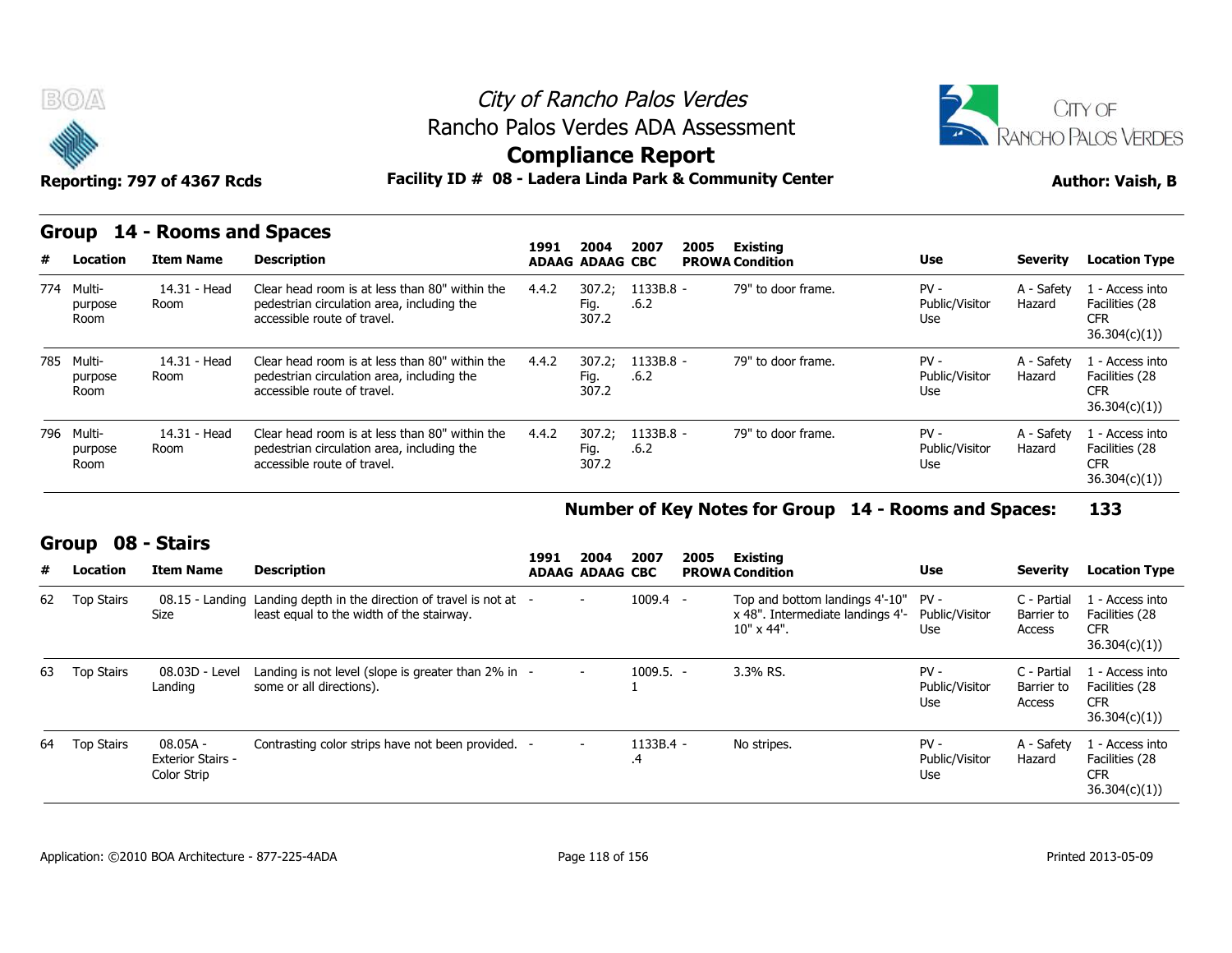



### **Compliance Report**

|    | 08 - Stairs<br><b>Group</b><br>2004<br>2007<br>2005<br><b>Existing</b><br>1991<br><b>ADAAG ADAAG CBC</b><br><b>PROWA Condition</b> |                                       |                                                                                                                                                                                                                                                                                                                                                                                       |                  |                             |                                |  |                                       |                                 |                                     |                                                                  |
|----|------------------------------------------------------------------------------------------------------------------------------------|---------------------------------------|---------------------------------------------------------------------------------------------------------------------------------------------------------------------------------------------------------------------------------------------------------------------------------------------------------------------------------------------------------------------------------------|------------------|-----------------------------|--------------------------------|--|---------------------------------------|---------------------------------|-------------------------------------|------------------------------------------------------------------|
|    | Location                                                                                                                           | <b>Item Name</b>                      | <b>Description</b>                                                                                                                                                                                                                                                                                                                                                                    |                  |                             |                                |  |                                       | <b>Use</b>                      | <b>Severity</b>                     | <b>Location Type</b>                                             |
| 65 | <b>Top Stairs</b>                                                                                                                  | 08.10A - Profile<br>of Handrails      | The diameter of the handrail is not between 1-<br>1/4" and 1-1/2" in cross-sectional nomin.al<br>dimension. OR The shape does not provide an<br>equivalent gripping surface (equivalent gripping<br>surfaces are 4" to 6-1/4" in perimeter, and 2-<br>1/4" max in any direction). (Note: Standard<br>pipe sizes designated by the industry as 1-1/4"<br>to $1-1/2$ " are acceptable). | 4.9.4;<br>4.26.2 | 505.7.2;<br>Fig.<br>505.7.2 | 505.7.1; 1133B.4 -<br>.2.6     |  | $2"$ .                                | $PV -$<br>Public/Visitor<br>Use | C - Partial<br>Barrier to<br>Access | 1 - Access into<br>Facilities (28<br><b>CFR</b><br>36.304(c)(1)  |
| 66 | <b>Top Stairs</b>                                                                                                                  | 08.02B - Riser<br>Height              | The risers are not uniform. OR The risers are not 4.9.2<br>between 4" and 7" in height.                                                                                                                                                                                                                                                                                               |                  | 504.2                       | $1009.3; -$<br>1133B.4<br>.5.3 |  | 7 3/8" high.                          | $PV -$<br>Public/Visitor<br>Use | C - Partial<br>Barrier to<br>Access | 1 - Access into<br>Facilities (28<br><b>CFR</b><br>36.304(c)(1)) |
| 67 | <b>Top Stairs</b>                                                                                                                  | Slope                                 | 08.03C - Tread The treads have a slope steeper than 2%.                                                                                                                                                                                                                                                                                                                               | Ξ.               | 504.4<br>[Excepti 1<br>on]  | $1009.5. -$                    |  | 2.2% to 3.7% slope.                   | $PV -$<br>Public/Visitor<br>Use | A - Safety<br>Hazard                | 1 - Access into<br>Facilities (28<br><b>CFR</b><br>36.304(c)(1)) |
| 68 | <b>Top Stairs</b>                                                                                                                  | $08.07A -$<br>Continuous<br>Handrails | Continuous handrails are not provided along<br>both sides.                                                                                                                                                                                                                                                                                                                            | 4.9.4            | 504.6;<br>505.2             | 1133B.4 -<br>.1.1              |  |                                       | $PV -$<br>Public/Visitor<br>Use | C - Partial<br>Barrier to<br>Access | 1 - Access into<br>Facilities (28<br><b>CFR</b><br>36.304(c)(1)  |
| 69 | <b>Top Stairs</b>                                                                                                                  | 08.03D - Level<br>Landing             | Landing is not level (slope is greater than 2% in -<br>some or all directions).                                                                                                                                                                                                                                                                                                       |                  |                             | $1009.5. -$                    |  | Intermediate landings - 3.7% RS. PV - | Public/Visitor<br>Use           | A - Safety<br>Hazard                | 1 - Access into<br>Facilities (28<br><b>CFR</b><br>36.304(c)(1)) |
| 70 | <b>Top Stairs</b>                                                                                                                  | 08.18 - Other -<br><b>Stairs</b>      | See Additional Comments                                                                                                                                                                                                                                                                                                                                                               |                  |                             |                                |  | Damaged stair surface.                | $PV -$<br>Public/Visitor<br>Use | C - Partial<br>Barrier to<br>Access | 1 - Access into<br>Facilities (28<br><b>CFR</b><br>36.304(c)(1)  |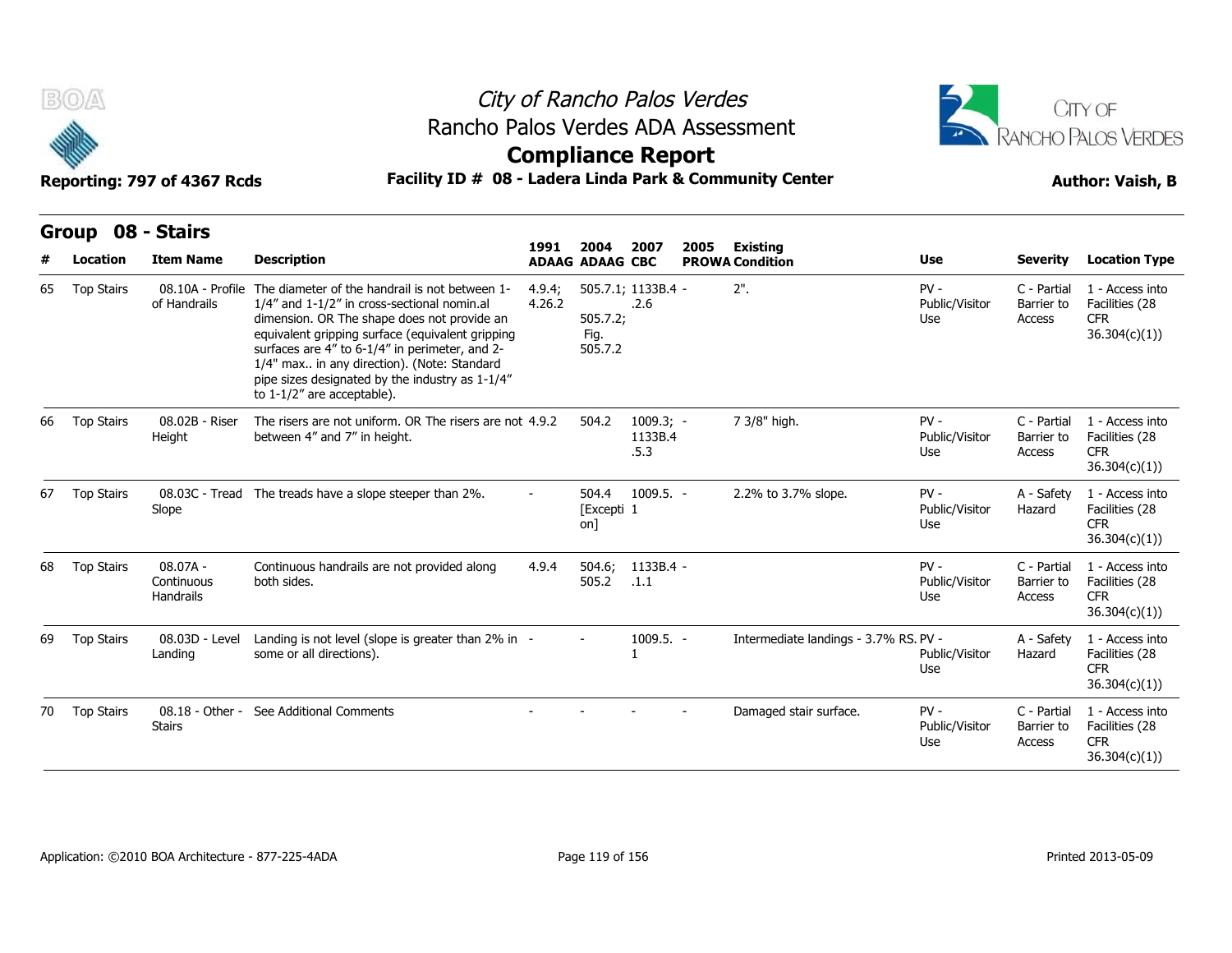

### City of Rancho Palos Verdes Rancho Palos Verdes ADA Assessment



### **Compliance Report**

### Reporting: 797 of 4367 Rcds **Facility ID # 08 - Ladera Linda Park & Community Center Author: Vaish, B**

|    | B(0)              | Reporting: 797 of 4367 Rcds                            | Rancho Palos Verdes ADA Assessment<br>Facility ID # 08 - Ladera Linda Park & Community Center                                                                                                                                                                                                                                                                                                                                                                                                                                                                      |                  |                                         | City of Rancho Palos Verdes<br><b>Compliance Report</b> |      |                                    | CITY OF<br>RANCHO PALOS VERDES<br><b>Author: Vaish, B</b> |                                     |                                                                 |
|----|-------------------|--------------------------------------------------------|--------------------------------------------------------------------------------------------------------------------------------------------------------------------------------------------------------------------------------------------------------------------------------------------------------------------------------------------------------------------------------------------------------------------------------------------------------------------------------------------------------------------------------------------------------------------|------------------|-----------------------------------------|---------------------------------------------------------|------|------------------------------------|-----------------------------------------------------------|-------------------------------------|-----------------------------------------------------------------|
|    | Group 08 - Stairs |                                                        |                                                                                                                                                                                                                                                                                                                                                                                                                                                                                                                                                                    |                  |                                         |                                                         |      |                                    |                                                           |                                     |                                                                 |
|    | Location          | <b>Item Name</b>                                       | <b>Description</b>                                                                                                                                                                                                                                                                                                                                                                                                                                                                                                                                                 | 1991             | 2004<br><b>ADAAG ADAAG CBC</b>          | 2007                                                    | 2005 | Existing<br><b>PROWA Condition</b> | Use                                                       | <b>Severity</b>                     | <b>Location Type</b>                                            |
| 71 | <b>Top Stairs</b> | 08.09B -<br>Handrail<br>Extensions -<br>Bottom Landing | At ends of handrails, less than 12" plus the tread 4.9.4(2) 505.10; 1133B.4 -<br>width extends beyond the bottom nosing. (Top<br>and bottom handrail extensions are important<br>safety features for persons with balance<br>problems and must extend in the direction of the<br>stair run to permit the intended use.) (Per<br>ADA/CBC Standards, in existing buildings and<br>facilities, full extension of handrails at stairs shall<br>not be required in alterations where such<br>extensions would be hazardous or impossible<br>due to plan configuration.) |                  | 505.10. .2.2<br>3; Fig.<br>505.10.<br>3 |                                                         |      | None provided.                     | $PV -$<br>Public/Visitor<br>Use                           | C - Partial<br>Barrier to<br>Access | 1 - Access into<br>Facilities (28<br><b>CFR</b><br>36.304(c)(1) |
| 82 | Middle Stairs     | $08.09A -$<br>Handrail<br>Extensions - Top<br>Landing  | At ends of handrails, less than 12" of handrail<br>extends beyond the top nosing. (Top and<br>bottom handrail extensions are important safety<br>features for persons with balance problems and<br>must extend in the direction of the stair run to<br>permit the intended use.) (Per ADA/CBC<br>Standards, in existing buildings and facilities, full<br>extension of handrails at stairs shall not be<br>required in alterations where such extensions<br>would be hazardous or impossible due to plan<br>configuration.)                                        |                  | 505.10. .2.2<br>2; Fig.<br>505.10.<br>2 | 4.9.4(2) 505.10; 1133B.4 -                              |      | None provided.                     | $PV -$<br>Public/Visitor<br>Use                           | C - Partial<br>Barrier to<br>Access | 1 - Access into<br>Facilities (28<br><b>CFR</b><br>36.304(c)(1) |
| 83 | Middle Stairs     | 08.10A - Profile<br>of Handrails                       | The diameter of the handrail is not between 1-<br>1/4" and 1-1/2" in cross-sectional nomin.al<br>dimension. OR The shape does not provide an<br>equivalent gripping surface (equivalent gripping<br>surfaces are 4" to 6-1/4" in perimeter, and 2-<br>1/4" max in any direction). (Note: Standard<br>pipe sizes designated by the industry as 1-1/4"<br>to $1-1/2$ " are acceptable).                                                                                                                                                                              | 4.9.4;<br>4.26.2 | 505.7.2;<br>Fig.<br>505.7.2             | 505.7.1; 1133B.4 -<br>.2.6                              |      | $2"$ .                             | $PV -$<br>Public/Visitor<br>Use                           | C - Partial<br>Barrier to<br>Access | 1 - Access into<br>Facilities (28<br><b>CFR</b><br>36.304(c)(1) |
| 84 | Middle Stairs     | 08.07A -<br>Continuous<br><b>Handrails</b>             | Continuous handrails are not provided along<br>both sides.                                                                                                                                                                                                                                                                                                                                                                                                                                                                                                         | 4.9.4            | 504.6;<br>505.2                         | 1133B.4 -<br>.1.1                                       |      |                                    | $PV -$<br>Public/Visitor<br>Use                           | C - Partial<br>Barrier to<br>Access | 1 - Access into<br>Facilities (28<br><b>CFR</b><br>36.304(c)(1) |

Application: ©2010 BOA Architecture - 877-225-4ADA Page 120 of 156 Printed 2013-05-09 Printed 2013-05-09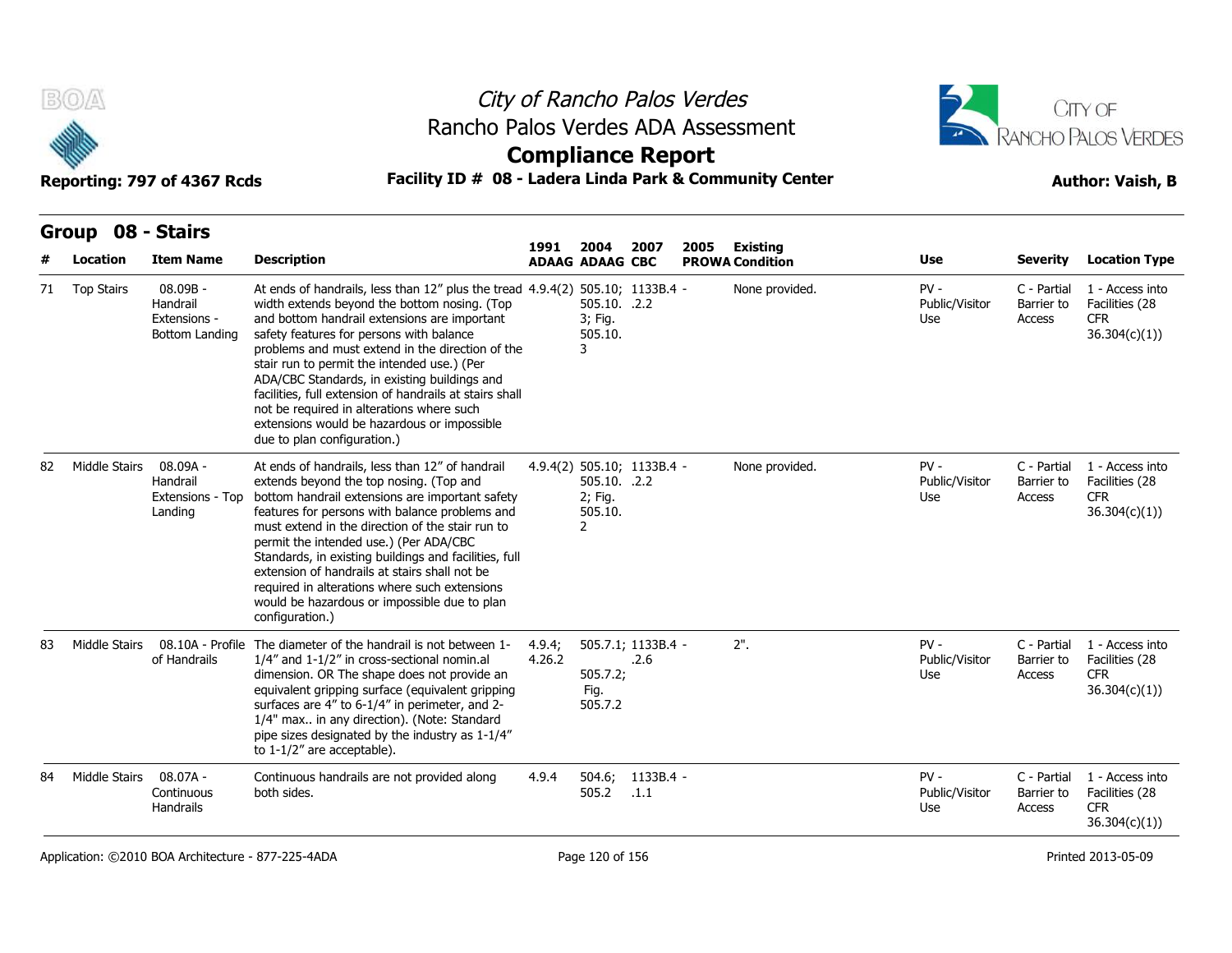



|    | B(0)<br>Reporting: 797 of 4367 Rcds |                                                                 | Rancho Palos Verdes ADA Assessment<br>Facility ID # 08 - Ladera Linda Park & Community Center     | City of Rancho Palos Verdes<br><b>Compliance Report</b> |                                                                       | CITY OF<br><b>RANCHO PALOS VERDES</b><br><b>Author: Vaish, B</b> |      |                                           |                                 |                                     |                                                                  |
|----|-------------------------------------|-----------------------------------------------------------------|---------------------------------------------------------------------------------------------------|---------------------------------------------------------|-----------------------------------------------------------------------|------------------------------------------------------------------|------|-------------------------------------------|---------------------------------|-------------------------------------|------------------------------------------------------------------|
| #  | Group<br>Location                   | 08 - Stairs<br><b>Item Name</b>                                 | <b>Description</b>                                                                                | 1991                                                    | 2004<br><b>ADAAG ADAAG CBC</b>                                        | 2007                                                             | 2005 | <b>Existing</b><br><b>PROWA Condition</b> | Use                             | <b>Severity</b>                     | <b>Location Type</b>                                             |
| 85 | Middle Stairs                       | $08.05A -$<br><b>Exterior Stairs -</b><br>Color Strip           | Contrasting color strips have not been provided. -                                                |                                                         |                                                                       | 1133B.4 -<br>.4                                                  |      |                                           | $PV -$<br>Public/Visitor<br>Use | A - Safety<br>Hazard                | 1 - Access into<br>Facilities (28<br><b>CFR</b><br>36.304(c)(1)) |
| 86 | Middle Stairs                       | 08.09E -<br>Handrails -<br>Height above<br><b>Stair Nosings</b> | The tops of handrails are not between 34" and<br>38" above the stair nosings.                     |                                                         | 4.9.4(5) 505.4; 1133B.4 -<br>2.1. Advisory<br>505.4;<br>Fig.<br>505.4 |                                                                  |      | 29" high.                                 | $PV -$<br>Public/Visitor<br>Use | A - Safety<br>Hazard                | 1 - Access into<br>Facilities (28<br><b>CFR</b><br>36.304(c)(1)  |
| 87 | Middle Stairs                       | 08.03A - Tread<br>Depth                                         | The treads are not uniform. OR The treads are<br>less than 11" deep measured from riser to riser. | 4.9.2                                                   | 504.2                                                                 | $1009.3; -$<br>1133B.4<br>.5.3                                   |      | 11" to 14".                               | $PV -$<br>Public/Visitor<br>Use | C - Partial<br>Barrier to<br>Access | 1 - Access into<br>Facilities (28<br><b>CFR</b><br>36.304(c)(1)) |
| 88 | Middle Stairs                       | 08.02B - Riser<br>Height                                        | The risers are not uniform. OR The risers are not 4.9.2<br>between 4" and 7" in height.           |                                                         | 504.2                                                                 | $1009.3; -$<br>1133B.4<br>.5.3                                   |      | 6 1/2" to 7" high.                        | $PV -$<br>Public/Visitor<br>Use | C - Partial<br>Barrier to<br>Access | 1 - Access into<br>Facilities (28<br><b>CFR</b><br>36.304(c)(1)  |
| 89 | Middle Stairs                       | 08.03B - Tread<br>Surface                                       | The tread surfaces are not stable, firm and slip- -<br>resistant.                                 |                                                         | Advisory .5.1<br>504.4                                                | 504.4; 1133B.4 -                                                 |      | Uneven tread surface.                     | $PV -$<br>Public/Visitor<br>Use | C - Partial<br>Barrier to<br>Access | 1 - Access into<br>Facilities (28<br><b>CFR</b><br>36.304(c)(1)  |
| 90 | <b>Middle Stairs</b>                | 08.03D - Level<br>Landing                                       | Landing is not level (slope is greater than 2% in -<br>some or all directions).                   |                                                         |                                                                       | $1009.5. -$                                                      |      | 5.7% RS.                                  | $PV -$<br>Public/Visitor<br>Use | C - Partial<br>Barrier to<br>Access | 1 - Access into<br>Facilities (28<br><b>CFR</b><br>36.304(c)(1)  |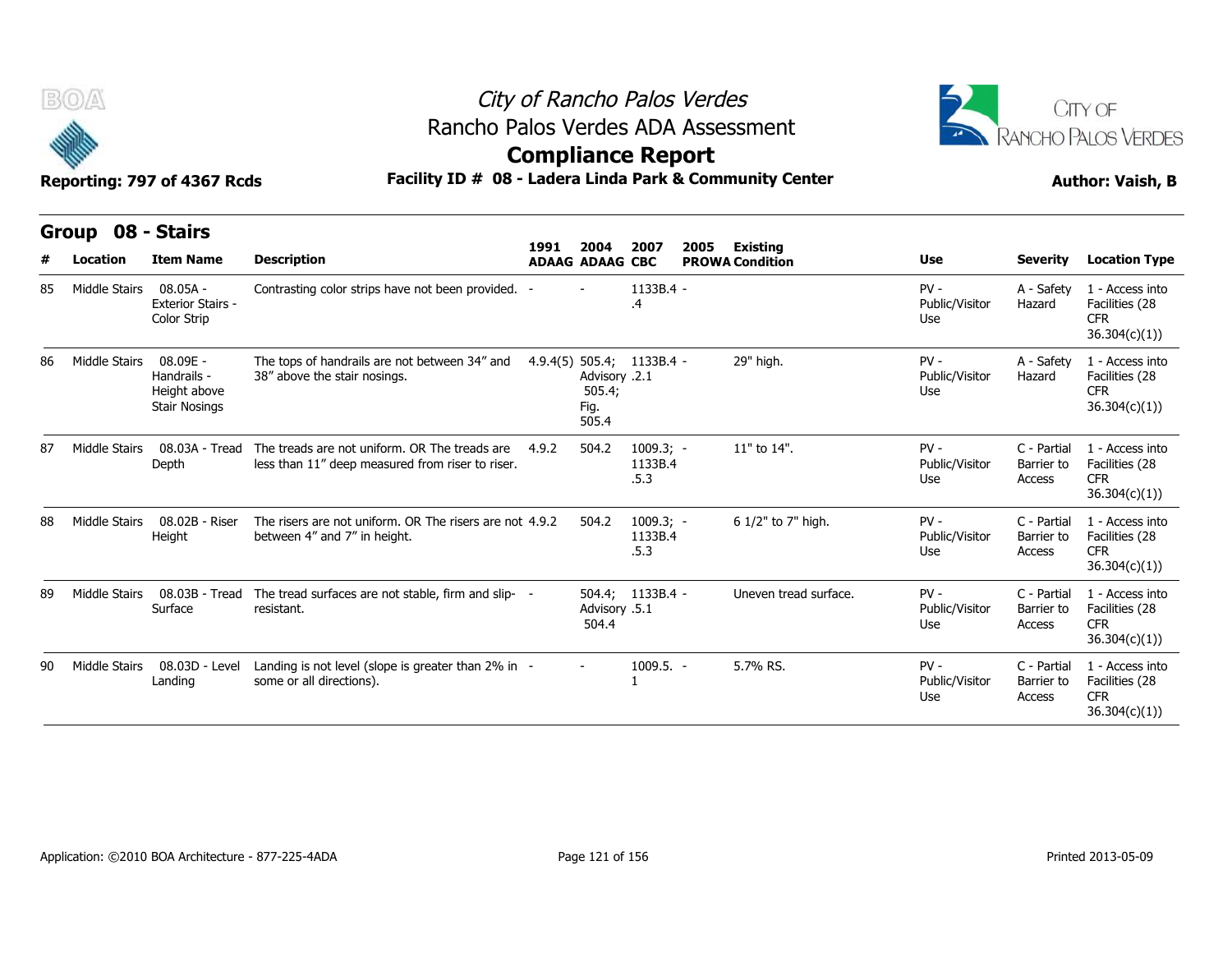

# City of Rancho Palos Verdes Rancho Palos Verdes ADA Assessment



### **Compliance Report**

| B(0)  |                   | Reporting: 797 of 4367 Rcds                              | Rancho Palos Verdes ADA Assessment<br>Facility ID # 08 - Ladera Linda Park & Community Center                                                                                                                                                                                                                                                                                                                                                                                                                                                                      | City of Rancho Palos Verdes<br><b>Compliance Report</b> |                                         | CITY OF<br><b>RANCHO PALOS VERDES</b><br><b>Author: Vaish, B</b> |      |                        |                                        |                                     |                                                                  |
|-------|-------------------|----------------------------------------------------------|--------------------------------------------------------------------------------------------------------------------------------------------------------------------------------------------------------------------------------------------------------------------------------------------------------------------------------------------------------------------------------------------------------------------------------------------------------------------------------------------------------------------------------------------------------------------|---------------------------------------------------------|-----------------------------------------|------------------------------------------------------------------|------|------------------------|----------------------------------------|-------------------------------------|------------------------------------------------------------------|
| Group |                   | 08 - Stairs                                              |                                                                                                                                                                                                                                                                                                                                                                                                                                                                                                                                                                    | 1991                                                    | 2004                                    | 2007                                                             | 2005 | Existing               |                                        |                                     |                                                                  |
|       | Location          | <b>Item Name</b>                                         | <b>Description</b>                                                                                                                                                                                                                                                                                                                                                                                                                                                                                                                                                 |                                                         | <b>ADAAG ADAAG CBC</b>                  |                                                                  |      | <b>PROWA Condition</b> | Use                                    | <b>Severity</b>                     | <b>Location Type</b>                                             |
| 91    | Middle Stairs     | $08.09B -$<br>Handrail<br>Extensions -<br>Bottom Landing | At ends of handrails, less than 12" plus the tread 4.9.4(2) 505.10; 1133B.4 -<br>width extends beyond the bottom nosing. (Top<br>and bottom handrail extensions are important<br>safety features for persons with balance<br>problems and must extend in the direction of the<br>stair run to permit the intended use.) (Per<br>ADA/CBC Standards, in existing buildings and<br>facilities, full extension of handrails at stairs shall<br>not be required in alterations where such<br>extensions would be hazardous or impossible<br>due to plan configuration.) |                                                         | 505.10. .2.2<br>3; Fig.<br>505.10.<br>3 |                                                                  |      | None provided.         | $PV -$<br>Public/Visitor<br>Use        | C - Partial<br>Barrier to<br>Access | 1 - Access into<br>Facilities (28<br><b>CFR</b><br>36.304(c)(1)) |
|       | 111 Bottom Stairs | 08.09A -<br>Handrail<br>Extensions - Top<br>Landing      | At ends of handrails, less than 12" of handrail<br>extends beyond the top nosing. (Top and<br>bottom handrail extensions are important safety<br>features for persons with balance problems and<br>must extend in the direction of the stair run to<br>permit the intended use.) (Per ADA/CBC<br>Standards, in existing buildings and facilities, full<br>extension of handrails at stairs shall not be<br>required in alterations where such extensions<br>would be hazardous or impossible due to plan<br>configuration.)                                        |                                                         | 505.10. .2.2<br>2; Fig.<br>505.10.<br>2 | 4.9.4(2) 505.10; 1133B.4 -                                       |      | None provided.         | $PV -$<br>Public/Visitor<br>Use        | C - Partial<br>Barrier to<br>Access | 1 - Access into<br>Facilities (28<br><b>CFR</b><br>36.304(c)(1)  |
|       | 112 Bottom Stairs | 08.09B -<br>Handrail<br>Extensions -<br>Bottom Landing   | At ends of handrails, less than 12" plus the tread 4.9.4(2) 505.10; 1133B.4 -<br>width extends beyond the bottom nosing. (Top<br>and bottom handrail extensions are important<br>safety features for persons with balance<br>problems and must extend in the direction of the<br>stair run to permit the intended use.) (Per<br>ADA/CBC Standards, in existing buildings and<br>facilities, full extension of handrails at stairs shall<br>not be required in alterations where such<br>extensions would be hazardous or impossible<br>due to plan configuration.) |                                                         | 505.10. .2.2<br>3; Fig.<br>505.10.<br>3 |                                                                  |      | None provided.         | $PV -$<br>Public/Visitor<br><b>Use</b> | C - Partial<br>Barrier to<br>Access | 1 - Access into<br>Facilities (28<br><b>CFR</b><br>36.304(c)(1)) |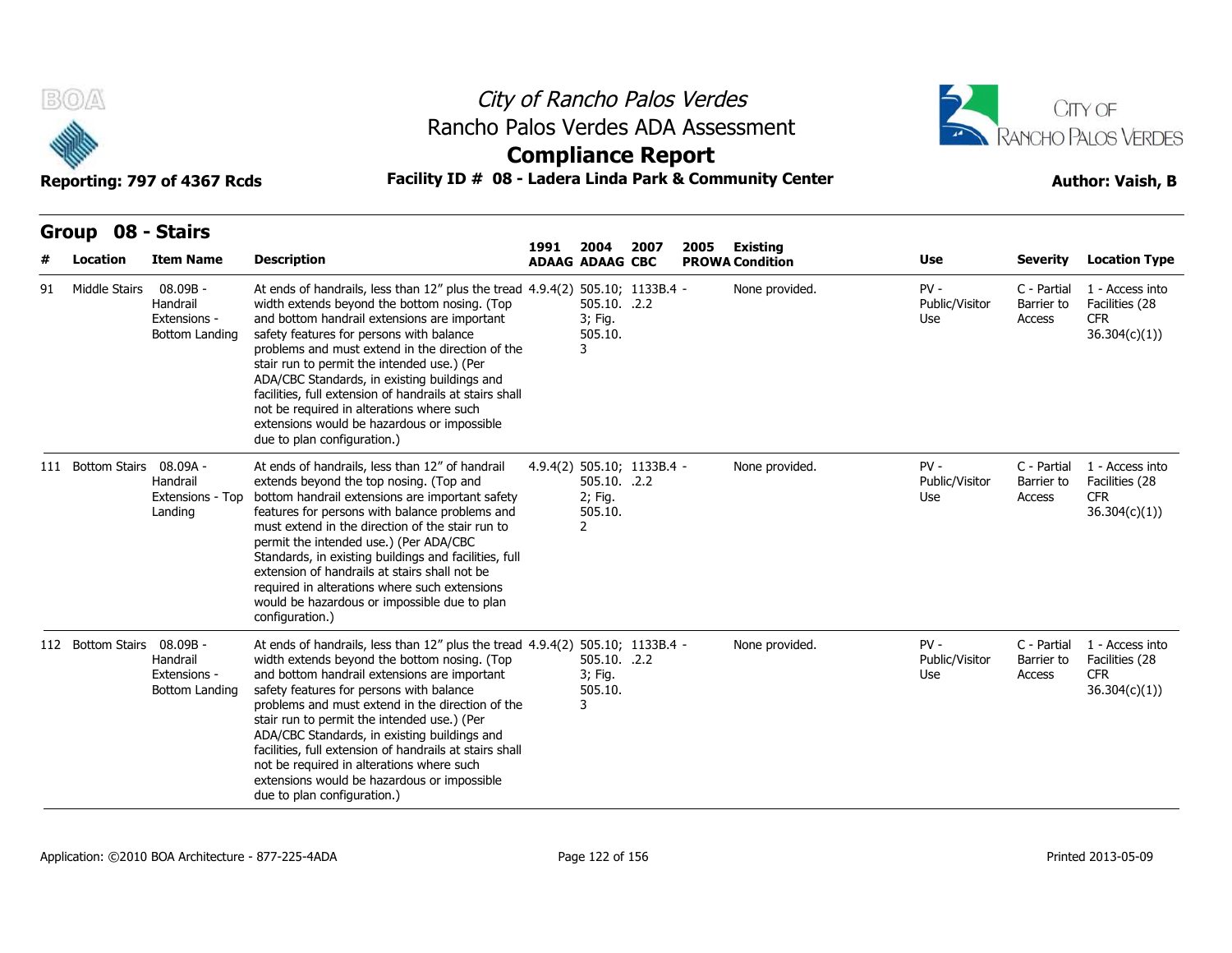



### **Compliance Report**

| B(0)<br>Reporting: 797 of 4367 Rcds<br>08 - Stairs<br><b>Group</b> |                                             |                                                                                                                                                                                                                                                                                                                                                                                                                          | City of Rancho Palos Verdes<br>Rancho Palos Verdes ADA Assessment<br><b>Compliance Report</b><br>Facility ID # 08 - Ladera Linda Park & Community Center |                                |                                |                                           |                                 |                                     |                                                                  |  |  |  |  |
|--------------------------------------------------------------------|---------------------------------------------|--------------------------------------------------------------------------------------------------------------------------------------------------------------------------------------------------------------------------------------------------------------------------------------------------------------------------------------------------------------------------------------------------------------------------|----------------------------------------------------------------------------------------------------------------------------------------------------------|--------------------------------|--------------------------------|-------------------------------------------|---------------------------------|-------------------------------------|------------------------------------------------------------------|--|--|--|--|
| Location                                                           | <b>Item Name</b>                            | <b>Description</b>                                                                                                                                                                                                                                                                                                                                                                                                       | 1991                                                                                                                                                     | 2004<br><b>ADAAG ADAAG CBC</b> | 2007<br>2005                   | <b>Existing</b><br><b>PROWA Condition</b> | Use                             | Severity                            | <b>Location Type</b>                                             |  |  |  |  |
|                                                                    | 113 Bottom Stairs 08.03D - Level<br>Landing | Landing is not level (slope is greater than 2% in -<br>some or all directions).                                                                                                                                                                                                                                                                                                                                          |                                                                                                                                                          |                                | $1009.5. -$                    | 3.3% RS, uneven landing.                  | $PV -$<br>Public/Visitor<br>Use | C - Partial<br>Barrier to<br>Access | 1 - Access into<br>Facilities (28<br><b>CFR</b><br>36.304(c)(1)) |  |  |  |  |
| 114 Bottom Stairs 08.05A -                                         | <b>Exterior Stairs -</b><br>Color Strip     | Contrasting color strips have not been provided. -                                                                                                                                                                                                                                                                                                                                                                       |                                                                                                                                                          |                                | $1133B.4 -$<br>.4              | None provided.                            | $PV -$<br>Public/Visitor<br>Use | A - Safety<br>Hazard                | 1 - Access into<br>Facilities (28<br><b>CFR</b><br>36.304(c)(1)  |  |  |  |  |
|                                                                    | Slope                                       | 115 Bottom Stairs 08.03C - Tread The treads have a slope steeper than 2%.                                                                                                                                                                                                                                                                                                                                                |                                                                                                                                                          | 504.4<br>[Excepti 1<br>on]     | $1009.5. -$                    | Uneven tread slope.                       | $PV -$<br>Public/Visitor<br>Use | A - Safety<br>Hazard                | 1 - Access into<br>Facilities (28<br><b>CFR</b><br>36.304(c)(1)) |  |  |  |  |
|                                                                    | Depth                                       | 116 Bottom Stairs 08.03A - Tread The treads are not uniform. OR The treads are<br>less than 11" deep measured from riser to riser.                                                                                                                                                                                                                                                                                       | 4.9.2                                                                                                                                                    | 504.2                          | $1009.3; -$<br>1133B.4<br>.5.3 | 10 1/2" to 11 1/2".                       | $PV -$<br>Public/Visitor<br>Use | C - Partial<br>Barrier to<br>Access | 1 - Access into<br>Facilities (28<br>CFR.<br>36.304(c)(1))       |  |  |  |  |
|                                                                    | 117 Bottom Stairs 08.02B - Riser<br>Height  | The risers are not uniform. OR The risers are not 4.9.2<br>between 4" and 7" in height.                                                                                                                                                                                                                                                                                                                                  |                                                                                                                                                          | 504.2                          | $1009.3; -$<br>1133B.4<br>.5.3 | 6 1/2" to 7".                             | $PV -$<br>Public/Visitor<br>Use | C - Partial<br>Barrier to<br>Access | 1 - Access into<br>Facilities (28<br><b>CFR</b><br>36.304(c)(1)) |  |  |  |  |
|                                                                    | of Handrails                                | 118 Bottom Stairs 08.10A - Profile The diameter of the handrail is not between 1-<br>1/4" and 1-1/2" in cross-sectional nomin.al<br>dimension. OR The shape does not provide an<br>equivalent gripping surface (equivalent gripping<br>surfaces are 4" to 6-1/4" in perimeter, and 2-<br>1/4" max in any direction). (Note: Standard<br>pipe sizes designated by the industry as 1-1/4"<br>to $1-1/2$ " are acceptable). | 4.9.4;<br>4.26.2                                                                                                                                         | 505.7.2;<br>Fig.<br>505.7.2    | 505.7.1; 1133B.4 -<br>.2.6     | $2"$ .                                    | $PV -$<br>Public/Visitor<br>Use | C - Partial<br>Barrier to<br>Access | 1 - Access into<br>Facilities (28<br>CFR.<br>36.304(c)(1)        |  |  |  |  |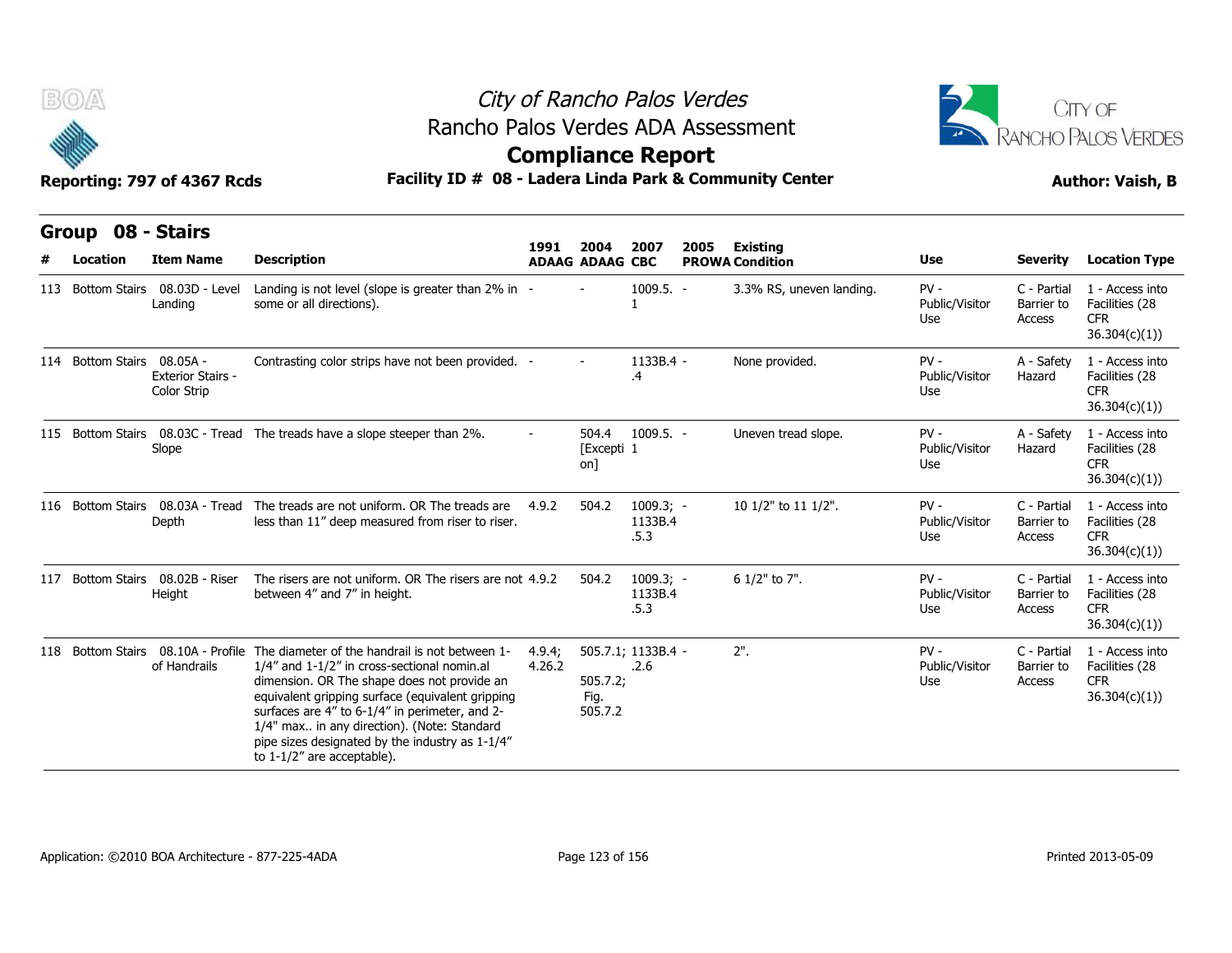



| B(0)       | Reporting: 797 of 4367 Rcds                              |                                                                         | City of Rancho Palos Verdes<br>Rancho Palos Verdes ADA Assessment<br><b>Compliance Report</b><br>Facility ID # 08 - Ladera Linda Park & Community Center                                                                                                                                                                                                                                                                                                                                | CITY OF<br><b>ANCHO PALOS VERDES</b><br><b>Author: Vaish, B</b> |                                         |                                |      |                                                             |                                 |                                     |                                                                  |
|------------|----------------------------------------------------------|-------------------------------------------------------------------------|-----------------------------------------------------------------------------------------------------------------------------------------------------------------------------------------------------------------------------------------------------------------------------------------------------------------------------------------------------------------------------------------------------------------------------------------------------------------------------------------|-----------------------------------------------------------------|-----------------------------------------|--------------------------------|------|-------------------------------------------------------------|---------------------------------|-------------------------------------|------------------------------------------------------------------|
| Location   | Group 08 - Stairs<br><b>Item Name</b>                    | <b>Description</b>                                                      |                                                                                                                                                                                                                                                                                                                                                                                                                                                                                         | 1991                                                            | 2004<br><b>ADAAG ADAAG CBC</b>          | 2007                           | 2005 | Existing<br><b>PROWA Condition</b>                          | Use                             | <b>Severity</b>                     | <b>Location Type</b>                                             |
| 135 Stairs | 08.02B - Riser<br>Height                                 | between 4" and 7" in height.                                            | The risers are not uniform. OR The risers are not 4.9.2                                                                                                                                                                                                                                                                                                                                                                                                                                 |                                                                 | 504.2                                   | $1009.3; -$<br>1133B.4<br>.5.3 |      | 5 1/2" to 6 1/4" high.                                      | $PV -$<br>Public/Visitor<br>Use | C - Partial<br>Barrier to<br>Access | 1 - Access into<br>Facilities (28<br><b>CFR</b><br>36.304(c)(1)) |
| 136 Stairs | $08.03E -$<br>Drainage                                   |                                                                         | Design of outside stairs and their approaches<br>allows water to accumulate on walking surfaces.                                                                                                                                                                                                                                                                                                                                                                                        | 4.9.6                                                           | 504.7                                   | 1133B.4 -<br>.5.1              |      | Drain ditch runs along landings<br>at 4 locations.          | $PV -$<br>Public/Visitor<br>Use | C - Partial<br>Barrier to<br>Access | 1 - Access into<br>Facilities (28<br>CFR.<br>36.304(c)(1))       |
| 137 Stairs | 08.03D - Level<br>Landing                                | some or all directions).                                                | Landing is not level (slope is greater than 2% in -                                                                                                                                                                                                                                                                                                                                                                                                                                     |                                                                 |                                         | 1009.5. -                      |      | 2.7% to 12.9% RS at<br>intermediate and bottom<br>landings. | $PV -$<br>Public/Visitor<br>Use | C - Partial<br>Barrier to<br>Access | 1 - Access into<br>Facilities (28<br><b>CFR</b><br>36.304(c)(1)) |
| 138 Stairs | $08.09B -$<br>Handrail<br>Extensions -<br>Bottom Landing | safety features for persons with balance<br>due to plan configuration.) | At ends of handrails, less than 12" plus the tread 4.9.4(2) 505.10; 1133B.4 -<br>width extends beyond the bottom nosing. (Top<br>and bottom handrail extensions are important<br>problems and must extend in the direction of the<br>stair run to permit the intended use.) (Per<br>ADA/CBC Standards, in existing buildings and<br>facilities, full extension of handrails at stairs shall<br>not be required in alterations where such<br>extensions would be hazardous or impossible |                                                                 | 505.10. .2.2<br>3; Fig.<br>505.10.<br>3 |                                |      | None provided.                                              | $PV -$<br>Public/Visitor<br>Use | C - Partial<br>Barrier to<br>Access | 1 - Access into<br>Facilities (28<br><b>CFR</b><br>36.304(c)(1)) |
| 139 Stairs | $08.05A -$<br><b>Exterior Stairs -</b><br>Color Strip    |                                                                         | Contrasting color strips have not been provided. -                                                                                                                                                                                                                                                                                                                                                                                                                                      |                                                                 |                                         | 1133B.4 -<br>.4                |      |                                                             | $PV -$<br>Public/Visitor<br>Use | A - Safety<br>Hazard                | 1 - Access into<br>Facilities (28<br><b>CFR</b><br>36.304(c)(1)  |
| 140 Stairs | $08.07A -$<br>Continuous<br><b>Handrails</b>             | both sides.                                                             | Continuous handrails are not provided along                                                                                                                                                                                                                                                                                                                                                                                                                                             | 4.9.4                                                           | 504.6;<br>505.2                         | 1133B.4 -<br>.1.1              |      |                                                             | $PV -$<br>Public/Visitor<br>Use | C - Partial<br>Barrier to<br>Access | 1 - Access into<br>Facilities (28<br><b>CFR</b><br>36.304(c)(1)  |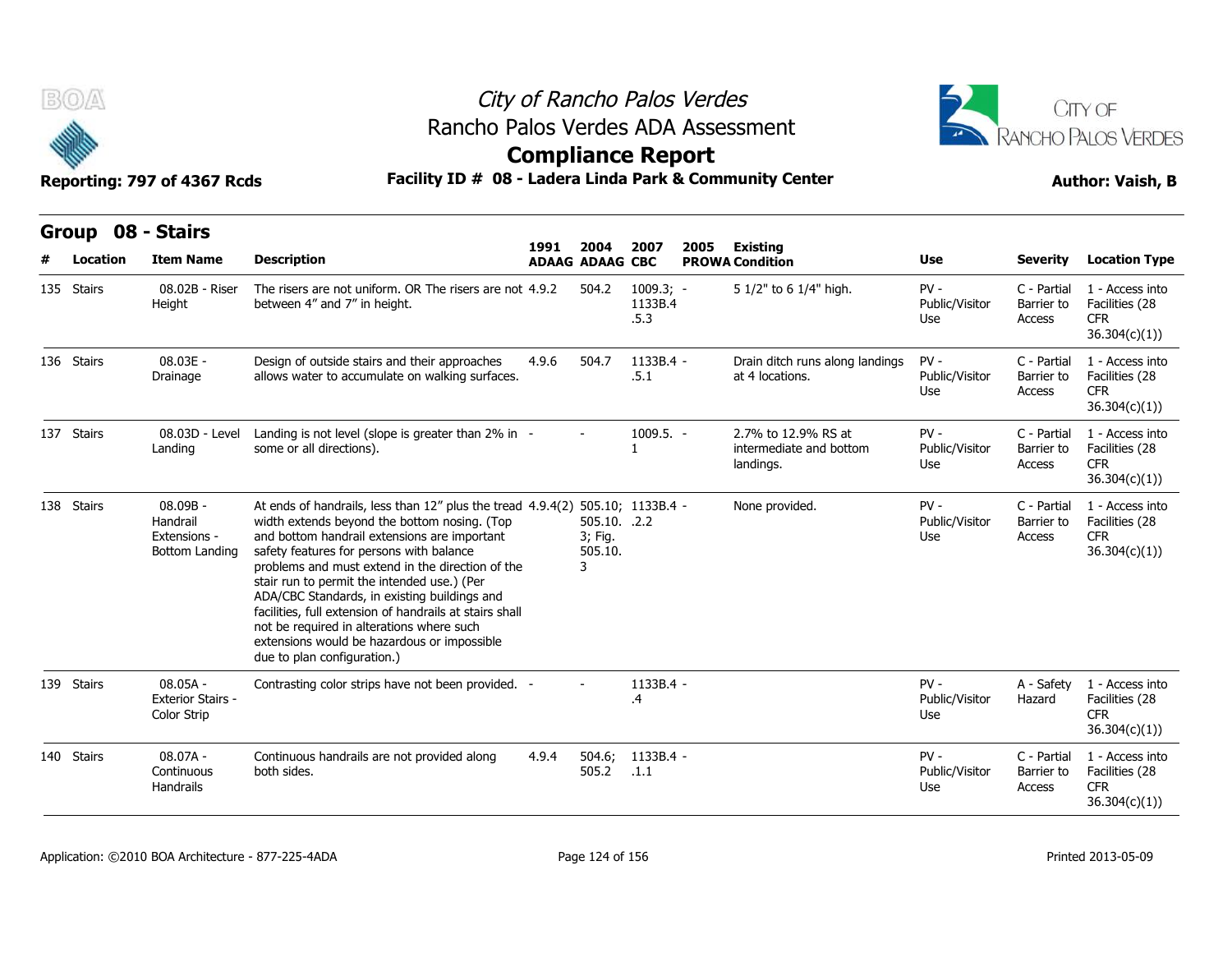



### **Compliance Report**

### Reporting: 797 of 4367 Rcds **Facility ID # 08 - Ladera Linda Park & Community Center Author: Vaish, B**

|   | Group 08 - Stairs |                    |                    |  |
|---|-------------------|--------------------|--------------------|--|
| # |                   | Location Item Name | <b>Description</b> |  |

| BOA                   |                                                       |                                                                                                                                                                                                                                                                                                                                                                                                                                                                                                                             |          | City of Rancho Palos Verdes                                           |            |      |                                                   |                                 |                                     | CITY OF                                                          |
|-----------------------|-------------------------------------------------------|-----------------------------------------------------------------------------------------------------------------------------------------------------------------------------------------------------------------------------------------------------------------------------------------------------------------------------------------------------------------------------------------------------------------------------------------------------------------------------------------------------------------------------|----------|-----------------------------------------------------------------------|------------|------|---------------------------------------------------|---------------------------------|-------------------------------------|------------------------------------------------------------------|
|                       |                                                       | Rancho Palos Verdes ADA Assessment                                                                                                                                                                                                                                                                                                                                                                                                                                                                                          |          | <b>Compliance Report</b>                                              |            |      |                                                   |                                 |                                     | RANCHO PALOS VERDES                                              |
|                       | Reporting: 797 of 4367 Rcds                           | Facility ID # 08 - Ladera Linda Park & Community Center                                                                                                                                                                                                                                                                                                                                                                                                                                                                     |          |                                                                       |            |      |                                                   |                                 |                                     | <b>Author: Vaish, B</b>                                          |
| Group<br>Location     | 08 - Stairs<br><b>Item Name</b>                       | <b>Description</b>                                                                                                                                                                                                                                                                                                                                                                                                                                                                                                          | 1991     | 2004<br><b>ADAAG ADAAG CBC</b>                                        | 2007       | 2005 | <b>Existing</b><br><b>PROWA Condition</b>         | <b>Use</b>                      | <b>Severity</b>                     | <b>Location Type</b>                                             |
| 141 Stairs            | $08.09A -$<br>Handrail<br>Extensions - Top<br>Landing | At ends of handrails, less than 12" of handrail<br>extends beyond the top nosing. (Top and<br>bottom handrail extensions are important safety<br>features for persons with balance problems and<br>must extend in the direction of the stair run to<br>permit the intended use.) (Per ADA/CBC<br>Standards, in existing buildings and facilities, full<br>extension of handrails at stairs shall not be<br>required in alterations where such extensions<br>would be hazardous or impossible due to plan<br>configuration.) |          | 4.9.4(2) 505.10; 1133B.4 -<br>505.10. .2.2<br>2; Fig.<br>505.10.<br>2 |            |      |                                                   | $PV -$<br>Public/Visitor<br>Use | C - Partial<br>Barrier to<br>Access | 1 - Access into<br>Facilities (28<br><b>CFR</b><br>36.304(c)(1)) |
| 142 Stairs            | $08.15 -$ Landing<br>Size                             | Landing depth in the direction of travel is not at -<br>least equal to the width of the stairway.                                                                                                                                                                                                                                                                                                                                                                                                                           |          |                                                                       | $1009.4 -$ |      | Intermediate landings 66" wide<br>x 58" deep.     | $PV -$<br>Public/Visitor<br>Use | C - Partial<br>Barrier to<br>Access | 1 - Access into<br>Facilities (28<br><b>CFR</b><br>36.304(c)(1)) |
| 143 Stairs            | <b>Stairs</b>                                         | 08.18 - Other - See Additional Comments                                                                                                                                                                                                                                                                                                                                                                                                                                                                                     |          |                                                                       |            |      | Bad stair condition.                              | $PV -$<br>Public/Visitor<br>Use | C - Partial<br>Barrier to<br>Access | 1 - Access into<br>Facilities (28<br><b>CFR</b><br>36.304(c)(1)) |
|                       |                                                       |                                                                                                                                                                                                                                                                                                                                                                                                                                                                                                                             |          |                                                                       |            |      | <b>Number of Key Notes for Group 08 - Stairs:</b> |                                 |                                     | 37                                                               |
| <b>Group</b>          | 06 - Telephones                                       |                                                                                                                                                                                                                                                                                                                                                                                                                                                                                                                             | 1991     | 2004                                                                  | 2007       | 2005 | <b>Existing</b>                                   |                                 |                                     |                                                                  |
| Location              | <b>Item Name</b>                                      | <b>Description</b>                                                                                                                                                                                                                                                                                                                                                                                                                                                                                                          |          | <b>ADAAG ADAAG CBC</b>                                                |            |      | <b>PROWA Condition</b>                            | <b>Use</b>                      | <b>Severity</b>                     | <b>Location Type</b>                                             |
| 130 School<br>Grounds | 06.02B - ISA<br>Sign                                  | The wheelchair accessible telephone is not<br>identified by the ISA.                                                                                                                                                                                                                                                                                                                                                                                                                                                        | $)(b)$ ; | 4.1.3(17 703.2.1; 1117B.5 -<br>Fig.<br>4.30.7(1 703.2.1               | .8.1       |      |                                                   | $PV -$<br>Public/Visitor<br>Use | C - Partial<br>Barrier to<br>Access | 1 - Access into<br>Facilities (28<br><b>CFR</b><br>36.304(c)(1)  |

#### **Number of Key Notes for Group 08 - Stairs: 37**

#### **Group 06 - Telephones**

| Location<br>#         | <b>Item Name</b>     | Description                                                          | 2007<br>2004<br>2005<br>1991<br>Existing<br><b>ADAAG ADAAG CBC</b><br><b>PROWA Condition</b> | Use                           | Severity              | <b>Location Type</b>                                                       |
|-----------------------|----------------------|----------------------------------------------------------------------|----------------------------------------------------------------------------------------------|-------------------------------|-----------------------|----------------------------------------------------------------------------|
| 130 School<br>Grounds | 06.02B - ISA<br>Sian | The wheelchair accessible telephone is not<br>identified by the ISA. | 4.1.3(17 703.2.1; 1117B.5 -<br>)(b);<br>Fig.<br>.8.1<br>4.30.7(1 703.2.1                     | PV -<br>Public/Visitor<br>Use | C - Partial<br>Access | 1 - Access into<br>Barrier to Facilities (28<br><b>CFR</b><br>36.304(c)(1) |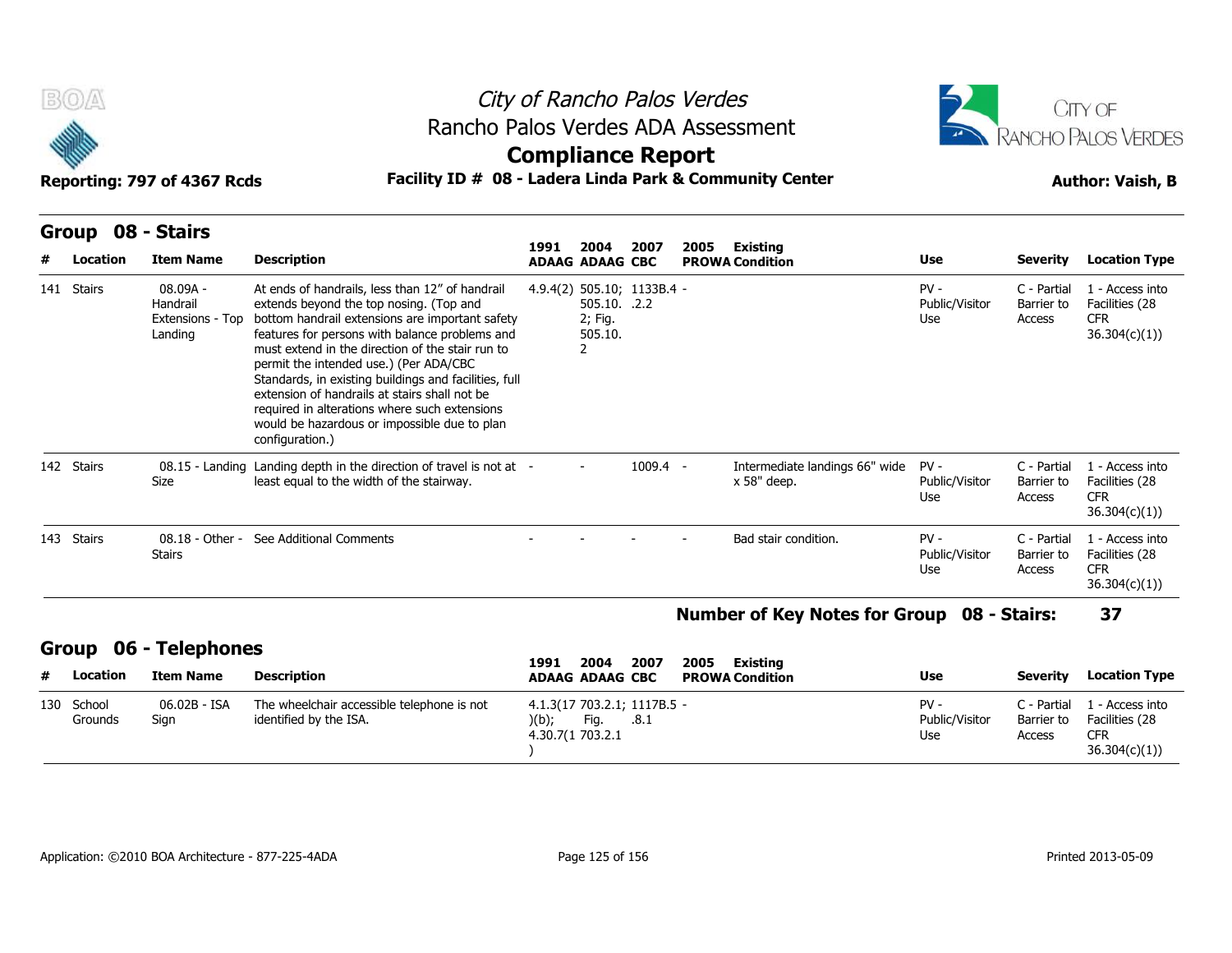



### **Compliance Report**

Reporting: 797 of 4367 Rcds **Facility ID # 08 - Ladera Linda Park & Community Center Author: Vaish, B** 

#### **Group 06 - Telephones**

| #          | Location        | <b>Item Name</b>                                  | <b>Description</b>                                                                                                                                                                                                                                                                                                                    | 1991                                           | 2004<br><b>ADAAG ADAAG CBC</b>                        | 2007                | 2005 | <b>Existing</b><br><b>PROWA Condition</b>             | Use                             | Severity                            | <b>Location Type</b>                                            |
|------------|-----------------|---------------------------------------------------|---------------------------------------------------------------------------------------------------------------------------------------------------------------------------------------------------------------------------------------------------------------------------------------------------------------------------------------|------------------------------------------------|-------------------------------------------------------|---------------------|------|-------------------------------------------------------|---------------------------------|-------------------------------------|-----------------------------------------------------------------|
| 131 School | Grounds         | 06.08 - Wall-<br>Mounted<br>Protruding<br>Objects | Wall-mounted telephone(s) with leading edges<br>between 27" and 80" from the floor projects<br>more than 4" into the circulation path. (Wall<br>mounted telephones or their enclosures with<br>leading edges at or below 27" may project any<br>amount as long as the required clear width of an<br>accessible route is not reduced.) | 4.31.4;<br>4.4.1                               | 204;<br>307.2;<br>Advisory<br>307.2;<br>Fig.<br>307.2 | $1133B.8 -$<br>.6.1 |      |                                                       | $PV -$<br>Public/Visitor<br>Use | A - Safety<br>Hazard                | 1 - Access into<br>Facilities (28<br><b>CFR</b><br>36.304(c)(1) |
|            |                 |                                                   |                                                                                                                                                                                                                                                                                                                                       |                                                |                                                       |                     |      | <b>Number of Key Notes for Group 06 - Telephones:</b> |                                 |                                     |                                                                 |
|            |                 | <b>Group 16 - Toilet Facilities</b>               |                                                                                                                                                                                                                                                                                                                                       | 1991                                           | 2004                                                  | 2007                | 2005 | Existing                                              |                                 |                                     |                                                                 |
| #          | Location        | <b>Item Name</b>                                  | <b>Description</b>                                                                                                                                                                                                                                                                                                                    |                                                | <b>ADAAG ADAAG CBC</b>                                |                     |      | <b>PROWA Condition</b>                                | Use                             | Severity                            | <b>Location Type</b>                                            |
|            | 224 Classroom G | 16.84A - Paper<br>Towel<br>Dispenser -            | Mounting height of paper towel dispenser's<br>highest operable part exceeds 40" AFF. (Where<br>provided, ADA Standards require at least one<br>Operating Height, paper towel dispenser to be accessible with the                                                                                                                      | 4.22.7; 308;<br>4.27.3; 309<br>4.2.5;<br>4 7 6 |                                                       | $1115B.8 -$<br>.3   |      | 53" high.                                             | $PV -$<br>Public/Visitor<br>Use | C - Partial<br>Barrier to<br>Access | 2 - Program<br>Areas (28 CFR<br>36.304(c)(2)                    |

### **Number of Key Notes for Group 06 - Telephones: 2**

| #   | Location        | <b>Item Name</b>                                           | <b>Description</b>                                                                                                                                                                                                                                                                                                                                                                                                                                                    | 1991                                           | 2004<br><b>ADAAG ADAAG CBC</b> | 2007                     | 2005 | Existing<br><b>PROWA Condition</b> | Use                             | <b>Severity</b>                     | <b>Location Type</b>                          |
|-----|-----------------|------------------------------------------------------------|-----------------------------------------------------------------------------------------------------------------------------------------------------------------------------------------------------------------------------------------------------------------------------------------------------------------------------------------------------------------------------------------------------------------------------------------------------------------------|------------------------------------------------|--------------------------------|--------------------------|------|------------------------------------|---------------------------------|-------------------------------------|-----------------------------------------------|
| 224 | Classroom G     | 16.84A - Paper<br>Towel<br>Dispenser -<br>Operating Height | Mounting height of paper towel dispenser's<br>highest operable part exceeds 40" AFF. (Where<br>provided, ADA Standards require at least one<br>paper towel dispenser to be accessible with the<br>highest operable part placed within at least one<br>of the reach ranges specified in 4.2.5 and 4.2.6;<br>where provided, CBC Standards require at least<br>one paper towel dispenser to be accessible with<br>the highest operable part no higher than 40"<br>AFF.) | 4.22.7; 308;<br>4.27.3; 309<br>4.2.5;<br>4.2.6 |                                | $1115B.8 -$<br>.3        |      | 53" high.                          | $PV -$<br>Public/Visitor<br>Use | C - Partial<br>Barrier to<br>Access | 2 - Program<br>Areas (28 CFR)<br>36.304(c)(2) |
|     | 303 Classroom K | 16.84A - Paper<br>Towel<br>Dispenser -<br>Operating Height | Mounting height of paper towel dispenser's<br>highest operable part exceeds 40" AFF. (Where<br>provided, ADA Standards require at least one<br>paper towel dispenser to be accessible with the<br>highest operable part placed within at least one<br>of the reach ranges specified in 4.2.5 and 4.2.6;<br>where provided, CBC Standards require at least<br>one paper towel dispenser to be accessible with<br>the highest operable part no higher than 40"<br>AFF.) | 4.22.7; 308;<br>4.27.3; 309<br>4.2.5;<br>4.2.6 |                                | $1115B.8 -$<br>$\cdot$ 3 |      | 53" high.                          | $PV -$<br>Public/Visitor<br>Use | C - Partial<br>Barrier to<br>Access | 2 - Program<br>Areas (28 CFR)<br>36.304(c)(2) |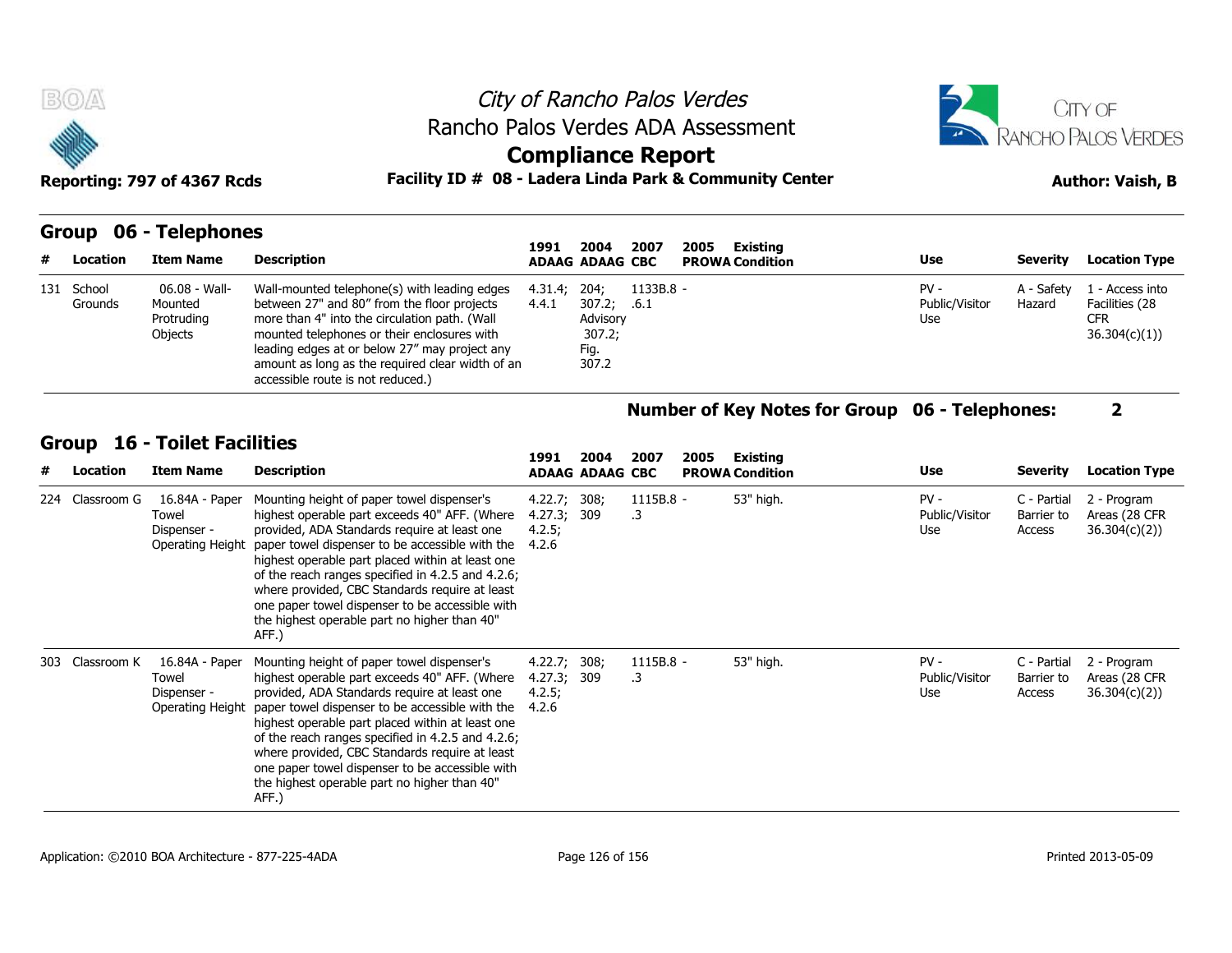



|     | B(0)                          | Reporting: 797 of 4367 Rcds                                | Facility ID # 08 - Ladera Linda Park & Community Center                                                                                                                                                                                                                                                                                                                                                                                                               |                                           |                        | City of Rancho Palos Verdes<br>Rancho Palos Verdes ADA Assessment<br><b>Compliance Report</b> | CITY OF<br>RANCHO PALOS VERDES<br><b>Author: Vaish, B</b> |                                    |                                     |                                                               |
|-----|-------------------------------|------------------------------------------------------------|-----------------------------------------------------------------------------------------------------------------------------------------------------------------------------------------------------------------------------------------------------------------------------------------------------------------------------------------------------------------------------------------------------------------------------------------------------------------------|-------------------------------------------|------------------------|-----------------------------------------------------------------------------------------------|-----------------------------------------------------------|------------------------------------|-------------------------------------|---------------------------------------------------------------|
|     | <b>Group</b>                  | <b>16 - Toilet Facilities</b>                              |                                                                                                                                                                                                                                                                                                                                                                                                                                                                       | 1991                                      | 2004                   | 2007<br>2005                                                                                  | <b>Existing</b>                                           |                                    |                                     |                                                               |
|     | Location                      | <b>Item Name</b>                                           | <b>Description</b>                                                                                                                                                                                                                                                                                                                                                                                                                                                    |                                           | <b>ADAAG ADAAG CBC</b> |                                                                                               | <b>PROWA Condition</b>                                    | Use                                | <b>Severity</b>                     | <b>Location Type</b>                                          |
|     | 304 Classroom K               | 16.84C - Soap<br>Dispenser -<br>Operating Height           | Mounting height of soap dispenser's highest<br>operable part exceeds 40" AFF. (Where<br>provided, ADA Standards require at least one<br>soap dispenser to be accessible with the highest 4.2.6<br>operable part placed within at least one of the<br>reach ranges specified in 4.2.5 and 4.2.6; where<br>provided, CBC Standards require at least one<br>soap dispenser to be accessible with the highest<br>operable part no higher than 40" AFF.)                   | 4.22.7;<br>4.27.3; 309<br>4.2.5;          | 308;                   | 1115B.8 -<br>.3                                                                               | 41" high.                                                 | $PV -$<br>Public/Visitor<br>Use    | C - Partial<br>Barrier to<br>Access | 2 - Program<br>Areas (28 CFR<br>36.304(c)(2))                 |
|     | 384 Classroom F               | 16.84C - Soap<br>Dispenser -<br><b>Operating Height</b>    | Mounting height of soap dispenser's highest<br>operable part exceeds 40" AFF. (Where<br>provided, ADA Standards require at least one<br>soap dispenser to be accessible with the highest 4.2.6<br>operable part placed within at least one of the<br>reach ranges specified in 4.2.5 and 4.2.6; where<br>provided, CBC Standards require at least one<br>soap dispenser to be accessible with the highest<br>operable part no higher than 40" AFF.)                   | 4.22.7; 308;<br>4.27.3; 309<br>4.2.5;     |                        | 1115B.8 -<br>.3                                                                               | 42" high.                                                 | GS - General<br><b>Student Use</b> | C - Partial<br>Barrier to<br>Access | 2 - Program<br>Areas (28 CFR<br>36.304(c)(2))                 |
|     | 385 Classroom F               | 16.84A - Paper<br>Towel<br>Dispenser -<br>Operating Height | Mounting height of paper towel dispenser's<br>highest operable part exceeds 40" AFF. (Where<br>provided, ADA Standards require at least one<br>paper towel dispenser to be accessible with the<br>highest operable part placed within at least one<br>of the reach ranges specified in 4.2.5 and 4.2.6;<br>where provided, CBC Standards require at least<br>one paper towel dispenser to be accessible with<br>the highest operable part no higher than 40"<br>AFF.) | 4.22.7;<br>4.27.3; 309<br>4.2.5;<br>4.2.6 | 308;                   | 1115B.8 -<br>.3                                                                               | 42" high.                                                 | GS - General<br><b>Student Use</b> | C - Partial<br>Barrier to<br>Access | 2 - Program<br>Areas (28 CFR<br>36.304(c)(2)                  |
| 427 | Classroom<br>E -<br>Restrooms | $16.71 -$<br>Lavatory - Rim<br>Height                      | Height of lavatory rim or counter surface<br>exceeds 34" AFF.                                                                                                                                                                                                                                                                                                                                                                                                         | 4.19.2; 606.3<br>Fig. 31                  |                        | 1115B.4 -<br>.3(2);<br>Fig 11B-<br>1D                                                         | 25 1/2" high, 24" maximum<br>allowed for kindergarten.    | GS - General<br><b>Student Use</b> | C - Partial<br>Barrier to<br>Access | 3 - Restroom<br>Facilities (28<br><b>CFR</b><br>36.304(c)(3)) |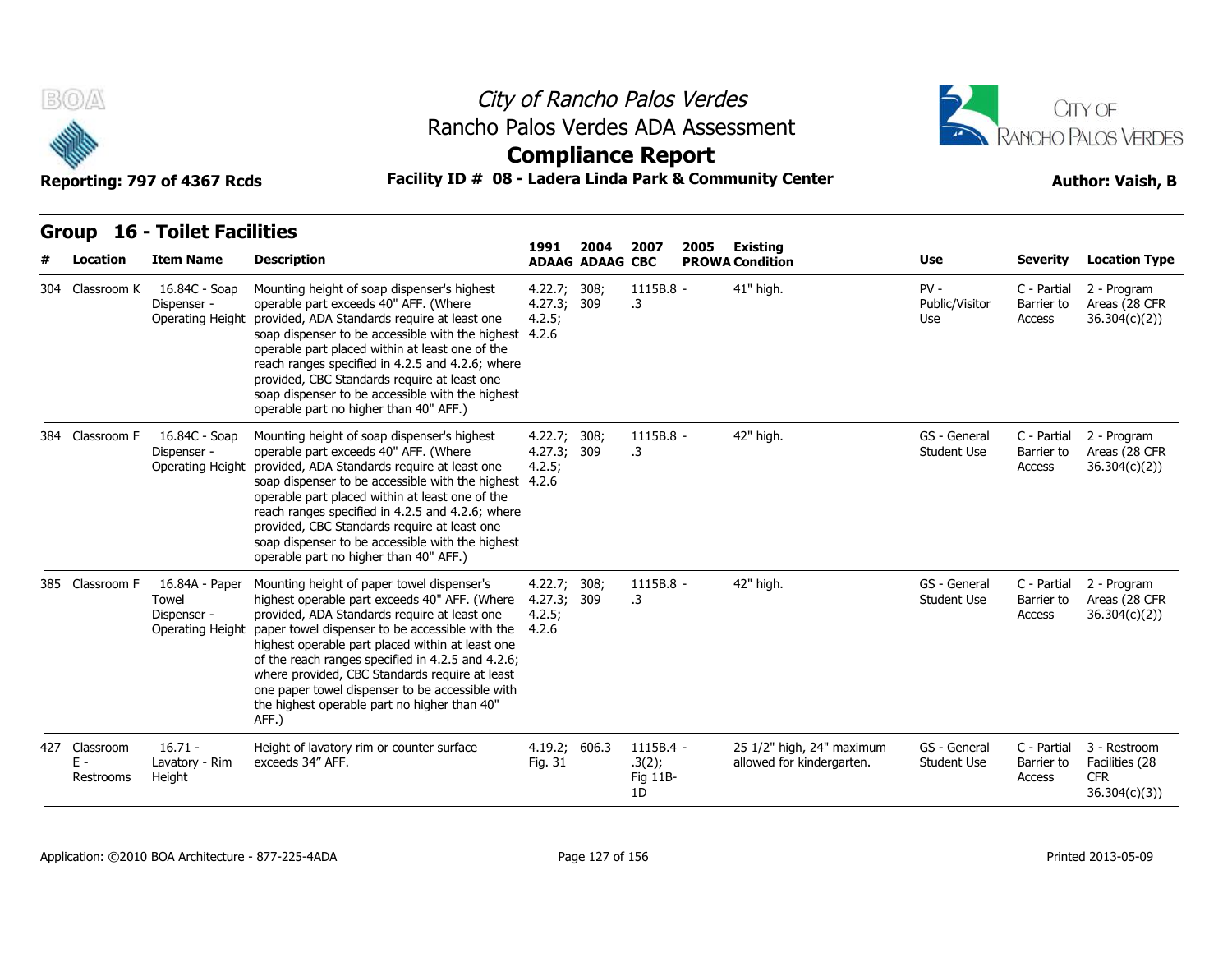



**Compliance Report**

Reporting: 797 of 4367 Rcds **Facility ID # 08 - Ladera Linda Park & Community Center Author: Vaish, B** 

| <b>Group 16 - Toilet Facilities</b> |  |
|-------------------------------------|--|
|                                     |  |

|   | Facility ID # 08 - Ladera Linda Park & Community Center<br>Reporting: 797 of 4367 Rcds<br><b>Author: Vaish, B</b> |                                                         |                                                                                                                                                                                                                                             |                                |                                                                                                 |                                         |      |                                                                    |                                    |                                     |                                                              |
|---|-------------------------------------------------------------------------------------------------------------------|---------------------------------------------------------|---------------------------------------------------------------------------------------------------------------------------------------------------------------------------------------------------------------------------------------------|--------------------------------|-------------------------------------------------------------------------------------------------|-----------------------------------------|------|--------------------------------------------------------------------|------------------------------------|-------------------------------------|--------------------------------------------------------------|
| # | Location                                                                                                          | <b>Group 16 - Toilet Facilities</b><br><b>Item Name</b> | <b>Description</b>                                                                                                                                                                                                                          | 1991                           | 2004<br><b>ADAAG ADAAG CBC</b>                                                                  | 2007                                    | 2005 | <b>Existing</b><br><b>PROWA Condition</b>                          | <b>Use</b>                         | <b>Severity</b>                     | <b>Location Type</b>                                         |
|   | 428 Classroom<br>$E -$<br>Restrooms                                                                               | $16.73 -$<br>Lavatory Knee<br>Clearance                 | Lavatory does not provide accessible knee<br>clearance (i.e. at least 27" clearance from the<br>floor to the underside of the lavatory, extending<br>8" min measured from the front edge<br>underneath the lavatory back towards the wall). | 4.19.2; 306.3;<br>Fig. 31      | Fig.<br>306.3                                                                                   | $1115B.4 -$<br>.3(2);<br>Fig 11B-<br>1D |      | No knee space.                                                     | GS - General<br><b>Student Use</b> | C - Partial<br>Barrier to<br>Access | 3 - Restroom<br>Facilities (28<br><b>CFR</b><br>36.304(c)(3) |
|   | 430 Classroom<br>$E -$<br>Restrooms                                                                               | 16.47A - WC<br>Location from<br>Sidewall                | The centerline of the WC is not 18" absolute<br>from a wall or partition.                                                                                                                                                                   | $4.22.4 -$                     |                                                                                                 | $1115B.4 -$<br>.1(1)                    |      | 18 1/2" from sidewall, 12"<br>allowed for kindergarten.            | GS - General<br><b>Student Use</b> | C - Partial<br>Barrier to<br>Access | 3 - Restroom<br>Facilities (28<br><b>CFR</b><br>36.304(c)(3) |
|   | 431 Classroom<br>$E -$<br>Restrooms                                                                               | 16.48 - WC<br>Seat Height                               | The top of the WC seat is not between 17" and<br>19" AFF.                                                                                                                                                                                   | 4.16.3; 604.4<br>Fig.<br>29(b) |                                                                                                 | 1115B.4 -<br>.1(4);<br>Fig.<br>$11B-1A$ |      |                                                                    | GS - General<br><b>Student Use</b> | C - Partial<br>Barrier to<br>Access | 3 - Restroom<br>Facilities (28<br><b>CFR</b><br>36.304(c)(3) |
|   | 432 Classroom<br>$E -$<br>Restrooms                                                                               | 16.36A - Stall<br>Width                                 | The stall is less than 60" wide.                                                                                                                                                                                                            | Fig.<br>30(a)                  | 4.17.3; 604.8.1. 1115B.3 -<br>1:<br>Advisory<br>604.8.1.<br>1; Fig.<br>604.8.1.<br>$\mathbf{1}$ | .1(4.1)                                 |      | 51 1/4" wide.                                                      | GS - General<br><b>Student Use</b> | C - Partial<br>Barrier to<br>Access | 3 - Restroom<br>Facilities (28<br><b>CFR</b><br>36.304(c)(3) |
|   | 433 Classroom<br>$E -$<br>Restrooms                                                                               | 16.56 - Grab<br><b>Bar Wall</b><br>Clearance            | The space between the grab bar and the wall is 4.17.6, 609.3<br>not 1-1/2" absolute.                                                                                                                                                        | 4.26.2;<br>Fig. 39             |                                                                                                 | $1115B.7 -$<br>.1; Fig.<br>11B-1C       |      | $13/8$ ".                                                          | GS - General<br><b>Student Use</b> | C - Partial<br>Barrier to<br>Access | 3 - Restroom<br>Facilities (28<br><b>CFR</b><br>36.304(c)(3) |
|   | 434 Classroom<br>$E -$<br>Restrooms                                                                               | 16.55A - Side<br>Grab Bar Height                        | Side grab bar is not centered at 33" AFF. (ADA<br>Standards require side grab bars to be centered Figs. 29 Advisory .1(3.1);<br>from 33" to 36" AFF; CBC Standards require side & 30<br>grab bars to be centered at 33" AFF.)               |                                | $4.17.6; 604.5; 1115B.4 -$<br>604.5; Fig.<br>Fig.<br>604.5.2;<br>609.4                          | 604.5.2; 11B-1A                         |      | 31 1/2" high, 20" to 22" allowed GS - General<br>for kindergarten. | <b>Student Use</b>                 | C - Partial<br>Barrier to<br>Access | 3 - Restroom<br>Facilities (28<br><b>CFR</b><br>36.304(c)(3) |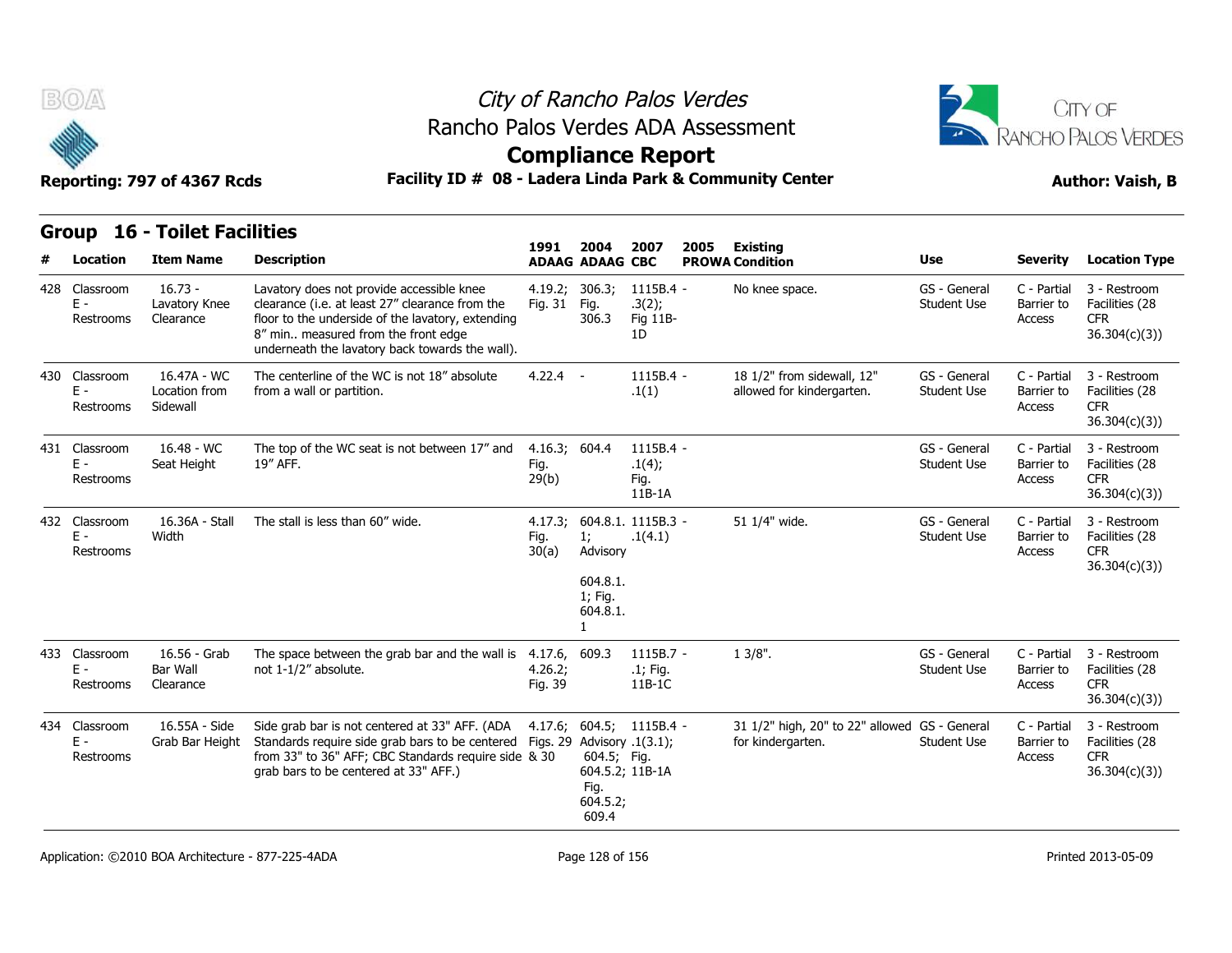



### **Compliance Report**

|  | <b>Group 16 - Toilet Facilities</b> |
|--|-------------------------------------|
|  |                                     |

|   | Facility ID # 08 - Ladera Linda Park & Community Center<br>Reporting: 797 of 4367 Rcds<br><b>Author: Vaish, B</b> |                                                            |                                                                                                                                                                                                                                                                                                                                                                                                                                                                     |                                    |                                                    |                  |      |                                                                    |                                    |                                     |                                                              |
|---|-------------------------------------------------------------------------------------------------------------------|------------------------------------------------------------|---------------------------------------------------------------------------------------------------------------------------------------------------------------------------------------------------------------------------------------------------------------------------------------------------------------------------------------------------------------------------------------------------------------------------------------------------------------------|------------------------------------|----------------------------------------------------|------------------|------|--------------------------------------------------------------------|------------------------------------|-------------------------------------|--------------------------------------------------------------|
|   |                                                                                                                   | <b>Group 16 - Toilet Facilities</b>                        |                                                                                                                                                                                                                                                                                                                                                                                                                                                                     | 1991                               | 2004                                               | 2007             | 2005 | <b>Existing</b>                                                    |                                    |                                     |                                                              |
| # | Location                                                                                                          | <b>Item Name</b>                                           | <b>Description</b>                                                                                                                                                                                                                                                                                                                                                                                                                                                  |                                    | <b>ADAAG ADAAG CBC</b>                             |                  |      | <b>PROWA Condition</b>                                             | <b>Use</b>                         | Severity                            | <b>Location Type</b>                                         |
|   | 435 Classroom<br>$E -$<br>Restrooms                                                                               | 16.55B - Back<br>Grab Bar<br>Height - Non-<br>Tank-Type WC | At non-tank-type WC, back grab bar is not<br>centered at 33" AFF. (ADA Standards require<br>back grab bars to be centered from 33" to 36"<br>AFF; CBC Standards require back grab bars to<br>be centered at 33" AFF.)                                                                                                                                                                                                                                               | Figs. 29 Advisory .1(3.2);<br>& 30 | $4.17.6; 604.5; 1115B.4 -$<br>604.5; Fig.<br>609.4 | 11B-1A           |      | 31 1/2" high, 20" to 22" allowed GS - General<br>for kindergarten. | <b>Student Use</b>                 | C - Partial<br>Barrier to<br>Access | 3 - Restroom<br>Facilities (28<br><b>CFR</b><br>36.304(c)(3) |
|   | 438 Classroom<br>$E -$<br>Restrooms                                                                               | <b>RR</b> Geometric<br>Circle/Triangle                     | 16.13C - Unisex Doorway leading to a unisex toilet room is not<br>identified by a 12" circle, 1/4" with a 1/4" thick<br>Symbol Signage - triangle superimposed and within the circle. OR<br>Circle and triangle are provided, however they<br>are accompanied by words in raised characters<br>and Braille. (ADA and CBC Standards require a<br>separate sign with raised characters and Braille<br>mounted on the wall adjacent to the latch side<br>of the door.) |                                    |                                                    | 1115B.6 -        |      |                                                                    | GS - General<br><b>Student Use</b> | C - Partial<br>Barrier to<br>Access | 4 - Other<br>Areas/Elements<br>(28 CFR<br>36.304(c)(4)       |
|   | 448 Classroom E-<br>Restrooms                                                                                     | 16.10 - Single-<br><b>Action Hardware</b>                  | Handles, locks, and latches or other operative<br>devices are not operable with one hand. OR<br>They are not operable without tight grasping,<br>pinching, or twisting of the wrist. (U-shaped<br>handles, levers, and push/pull type mechanisms<br>are acceptable designs.)                                                                                                                                                                                        | 4.13.9                             | 404.2.7; .5.2<br>Advisory<br>404.2.7               | 309.4; 1133B.2 - |      | Knob.                                                              | GS - General<br><b>Student Use</b> | C - Partial<br>Barrier to<br>Access | 3 - Restroom<br>Facilities (28<br><b>CFR</b><br>36.304(c)(3) |
|   | 449 Classroom E-<br>Restrooms                                                                                     | RR Geometric<br>Symbol Signage -<br>Circle/Triangle        | 16.13C - Unisex Doorway leading to a unisex toilet room is not<br>identified by a 12" circle, 1/4" with a 1/4" thick<br>triangle superimposed and within the circle. OR<br>Circle and triangle are provided, however they<br>are accompanied by words in raised characters<br>and Braille. (ADA and CBC Standards require a<br>separate sign with raised characters and Braille<br>mounted on the wall adjacent to the latch side<br>of the door.)                  |                                    |                                                    | 1115B.6 -        |      |                                                                    | GS - General<br><b>Student Use</b> | C - Partial<br>Barrier to<br>Access | 4 - Other<br>Areas/Elements<br>(28 CFR<br>36.304(c)(4)       |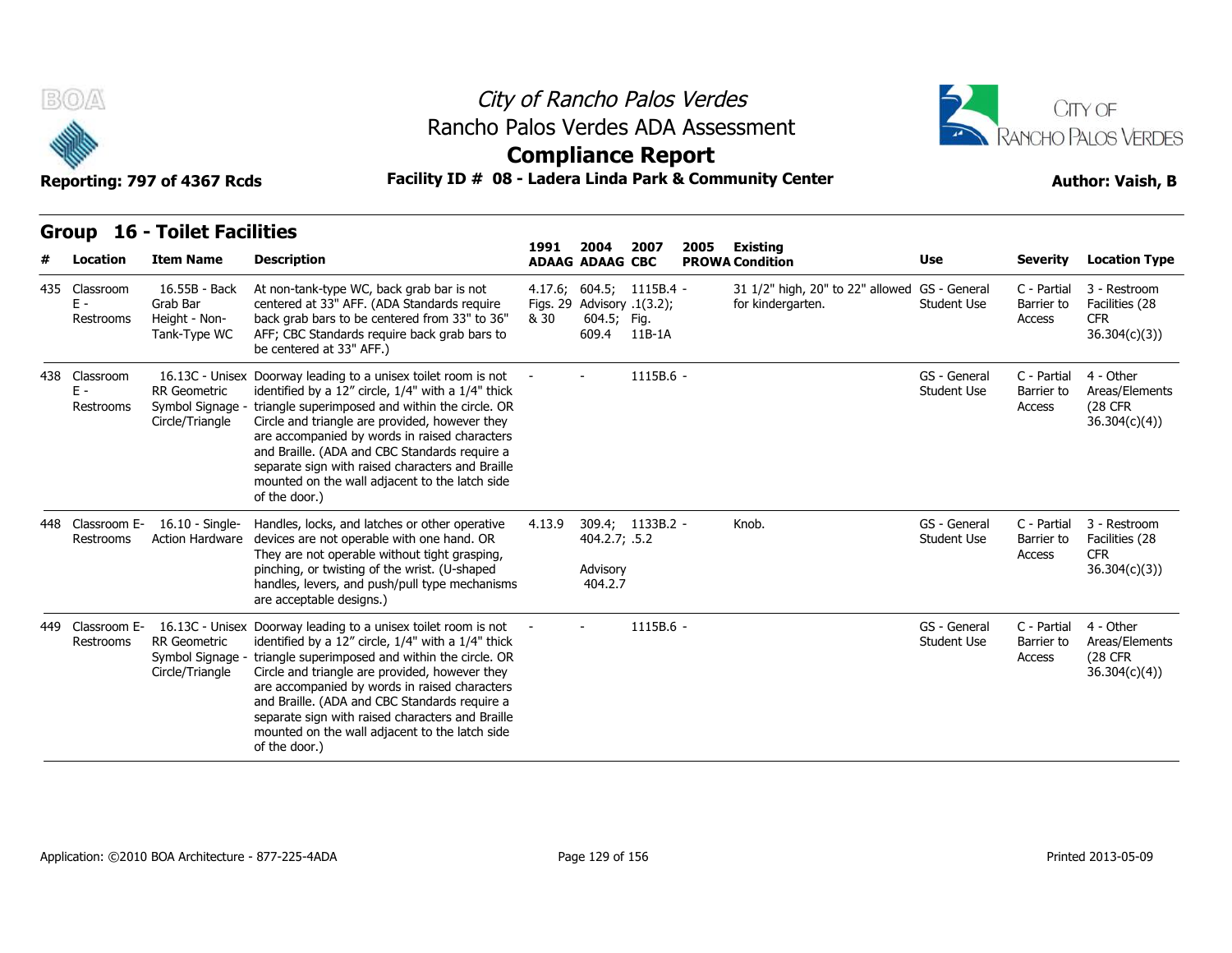



### **Compliance Report**

### Facility ID # 08 - Ladera Linda Park & Community Center **Author: Vaish, B**

**1991** 

| Location                      | <b>Item Name</b>                                                    | <b>Description</b>                                                                                                                                                                                                                                                                                                                                                                                                                                                                                                                                                                                                                                                            | 1991   | 2004<br><b>ADAAG ADAAG CBC</b>                             | 2007                                | 2005 | Existing<br><b>PROWA Condition</b>              | <b>Use</b>                      | <b>Severity</b>                        | <b>Location Type</b>                                                    |
|-------------------------------|---------------------------------------------------------------------|-------------------------------------------------------------------------------------------------------------------------------------------------------------------------------------------------------------------------------------------------------------------------------------------------------------------------------------------------------------------------------------------------------------------------------------------------------------------------------------------------------------------------------------------------------------------------------------------------------------------------------------------------------------------------------|--------|------------------------------------------------------------|-------------------------------------|------|-------------------------------------------------|---------------------------------|----------------------------------------|-------------------------------------------------------------------------|
| 450 Classroom E-<br>Restrooms | 16.09A - Door<br>Maneuvering<br>Space                               | Door that is not automatic or power-assisted<br>does not have compliant maneuvering space<br>relative to the direction of approach as shown in<br>CBC Fig. 11B-26. (Approach // Side // Width //<br>Depth) (Front // Pull // D + 24" * // 60") (Front<br>// Push // D + 0" ** // 48") (Latch // Pull // D +<br>24" // 60") (Latch // Push // D + 24" // 44"<br>***) (Hinge // Pull // D + 36" // 60") (Hinge //<br>Push // 54" **** // 44" *****) (* D + 18" at<br>interior doors.) (** $D + 12$ " if door has both a<br>latch and a closer.) (*** 48" if door has closer.)<br>(**** Measured from latch toward hinge.)<br>(***** 48" if door has both a latch and a closer.) | 4.13.6 | 1;<br>Table<br>404.2.4. 11B-26<br>1; Fig.<br>404.2.4.<br>1 | 404.2.4. 1133B.2 -<br>.4.2;<br>Fig. |      | 6 1/2" on pull strike side due to<br>furniture. | GS - General<br>Student Use     | C - Partial<br>Barrier to<br>Access    | 3 - Restroom<br>Facilities (28<br><b>CFR</b><br>36.304(c)(3)            |
| 493 Men's<br>Restroom         | 16.11A - Door<br>Operating Effort                                   | The force required to operate door exceeds 5<br>lbs. (Fire doors may have up to 15 lbs to achieve<br>positive latching).                                                                                                                                                                                                                                                                                                                                                                                                                                                                                                                                                      |        |                                                            | 4.13.11 404.2.9 1133B.2 -<br>.5     |      | 10 LBF., (fire rated door).                     | $PV -$<br>Public/Visitor<br>Use | or<br>Complete<br>Barrier to<br>Access | B - Severe 3 - Restroom<br>Facilities (28<br><b>CFR</b><br>36.304(c)(3) |
| 494 Men's<br>Restroom         | 16.10 - Single-<br><b>Action Hardware</b>                           | Handles, locks, and latches or other operative<br>devices are not operable with one hand. OR<br>They are not operable without tight grasping,<br>pinching, or twisting of the wrist. (U-shaped<br>handles, levers, and push/pull type mechanisms<br>are acceptable designs.)                                                                                                                                                                                                                                                                                                                                                                                                  | 4.13.9 | 404.2.7; .5.2<br>Advisory<br>404.2.7                       | 309.4; 1133B.2 -                    |      | Knob.                                           | $PV -$<br>Public/Visitor<br>Use | C - Partial<br>Barrier to<br>Access    | 3 - Restroom<br>Facilities (28<br><b>CFR</b><br>36.304(c)(3)            |
| 495 Men's<br>Restroom         | 16.13A - Men's<br><b>RR</b> Geometric<br>Symbol Signage<br>Triangle | Doorway leading to a men's toilet room is not<br>identified by an equilateral triangle 1/4" thick<br>with edges 12" long. OR Equilateral triangle is<br>provided, however it is accompanied by words in<br>raised characters and Braille. (ADA and CBC<br>Standards require a separate sign with raised<br>characters and Braille mounted on the wall<br>adjacent to the latch side of the door.)                                                                                                                                                                                                                                                                             |        |                                                            | 1115B.6 -                           |      |                                                 | $PV -$<br>Public/Visitor<br>Use | C - Partial<br>Barrier to<br>Access    | 4 - Other<br>Areas/Elements<br>(28 CFR<br>36.304(c)(4)                  |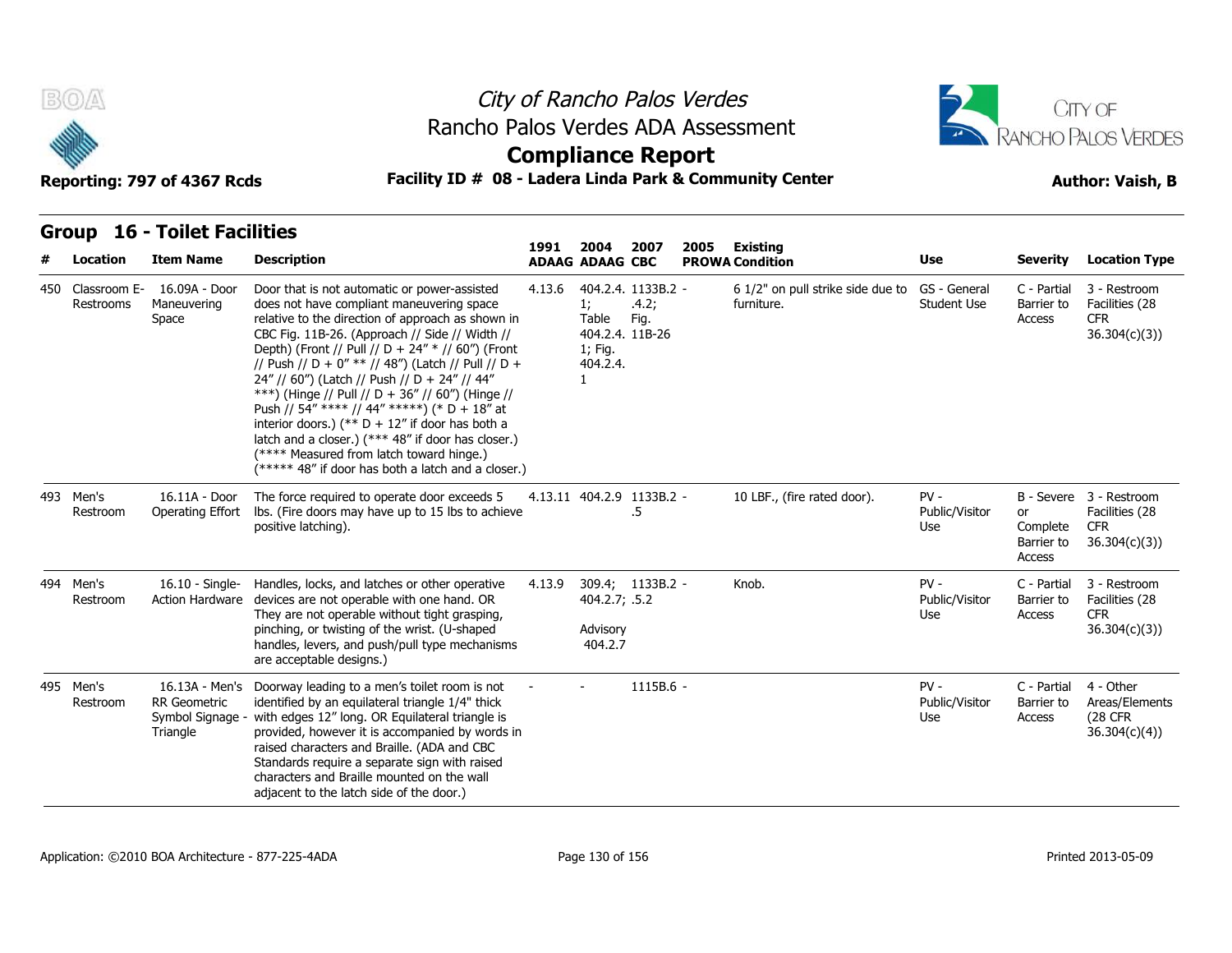



**Compliance Report**

|  | <b>Group 16 - Toilet Facilities</b> |  |
|--|-------------------------------------|--|
|--|-------------------------------------|--|

| Group     |          | <b>16 - Toilet Facilities</b>                                                    |                                                                                                                                                                                                                                                                                   |        |                                                                            |                      |      |                                           |                                 |                                     |                                                              |
|-----------|----------|----------------------------------------------------------------------------------|-----------------------------------------------------------------------------------------------------------------------------------------------------------------------------------------------------------------------------------------------------------------------------------|--------|----------------------------------------------------------------------------|----------------------|------|-------------------------------------------|---------------------------------|-------------------------------------|--------------------------------------------------------------|
| #         | Location | <b>Item Name</b>                                                                 | <b>Description</b>                                                                                                                                                                                                                                                                | 1991   | 2004<br><b>ADAAG ADAAG CBC</b>                                             | 2007                 | 2005 | <b>Existing</b><br><b>PROWA Condition</b> | Use                             | <b>Severity</b>                     | <b>Location Type</b>                                         |
| 496 Men's | Restroom | $16.15B -$<br>Room/Space<br>Identification<br>Signs<br>(Visual/Tactile<br>Signs) | Sign designating the permanent room or space<br>does not comply with ADAAG and CBC<br>requirements for tactile signs.                                                                                                                                                             | 4.30.1 | 216.2; 1117B.5 -<br>Advisory .1(1)<br>216.2;<br>703.1;<br>703.2;<br>703.5. |                      |      |                                           | $PV -$<br>Public/Visitor<br>Use | C - Partial<br>Barrier to<br>Access | 4 - Other<br>Areas/Elements<br>(28 CFR)<br>36.304(c)(4)      |
| 497 Men's | Restroom | 16.18A - ISA                                                                     | Accessible toilet room is not identified by an ISA. 4.1.3(16 216.8)                                                                                                                                                                                                               | )(b)   |                                                                            | $1117B.5 -$<br>.1(3) |      |                                           | $PV -$<br>Public/Visitor<br>Use | C - Partial<br>Barrier to<br>Access | 3 - Restroom<br>Facilities (28<br><b>CFR</b><br>36.304(c)(3) |
| 498 Men's | Restroom | $16.19B -$<br>Mounting Height<br>(Visual/Tactile<br>Signs)                       | Sign is not mounted at 60" o.c. AFF to the<br>centerline of the sign. (If the sign contains<br>pictorial symbols (pictograms) or other non-<br>tactile information, mounting height is measured<br>to the centerline of the tactile characters / Braille<br>portion of the sign.) | 4.30.6 | 703.4.1 1117B.5 -                                                          |                      |      | 83" high.                                 | $PV -$<br>Public/Visitor<br>Use | C - Partial<br>Barrier to<br>Access | 3 - Restroom<br>Facilities (28<br><b>CFR</b><br>36.304(c)(3) |
| 499 Men's | Restroom | $16.19A -$<br>Mounting<br>Location<br>(Visual/Tactile<br>Signs)                  | Sign is not mounted on the wall adjacent to the<br>latch side of the door. OR At double leaf doors,<br>the sign is not placed on the nearest adjacent<br>wall.                                                                                                                    | 4.30.6 | 703.4.2; 1117B.5 -<br>Fig. .7<br>703.4.2                                   |                      |      |                                           | $PV -$<br>Public/Visitor<br>Use | C - Partial<br>Barrier to<br>Access | 3 - Restroom<br>Facilities (28<br><b>CFR</b><br>36.304(c)(3) |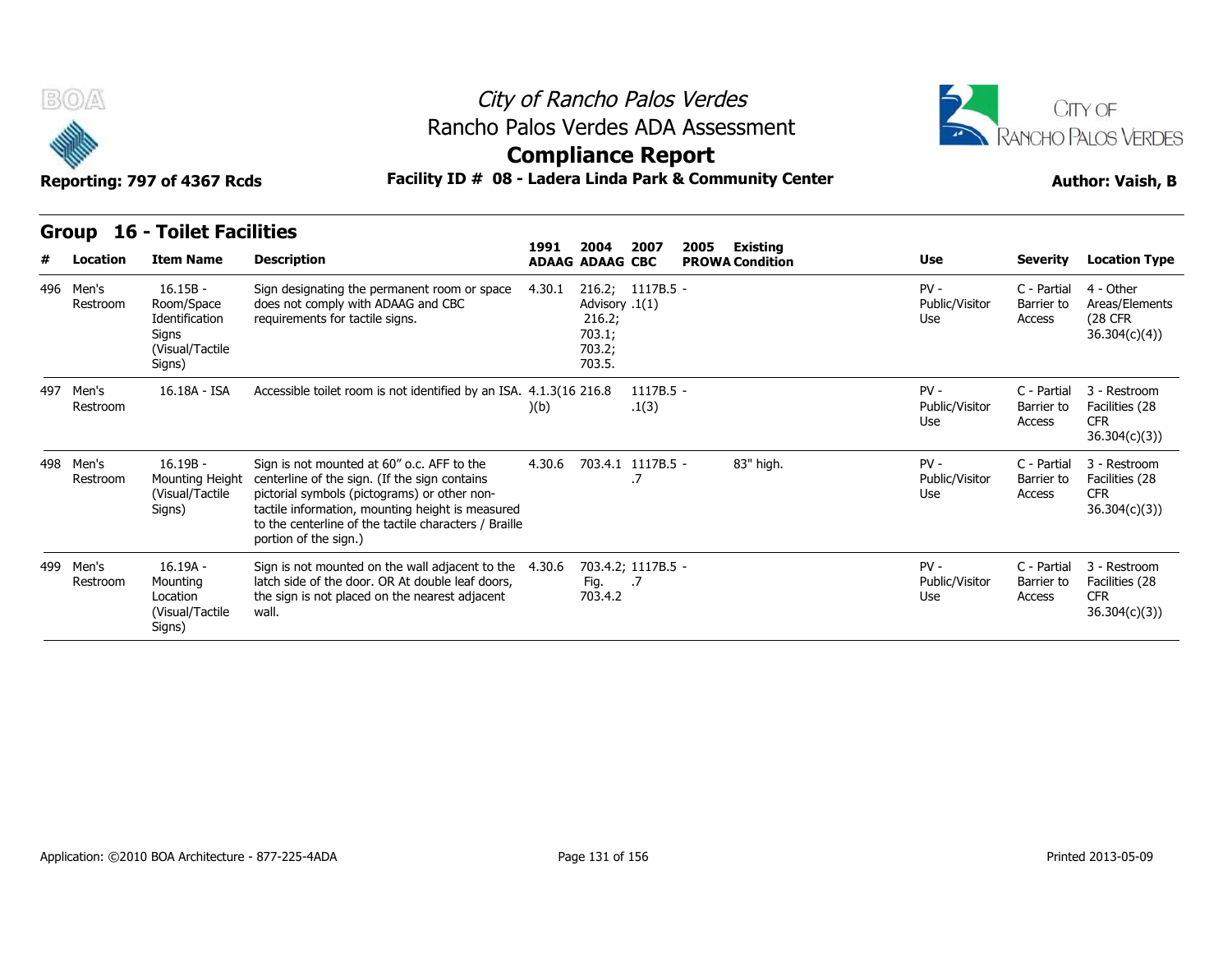



### **Compliance Report**

### Reporting: 797 of 4367 Rcds **Facility ID # 08 - Ladera Linda Park & Community Center Author: Vaish, B**

| #         | Location | <b>Item Name</b>                                   | <b>Description</b>                                                                                                                                                                                                                                                                                                                                                                                                                                                                                                                                                                                                                                                            | 1991                           | 2004<br><b>ADAAG ADAAG CBC</b>                        | 2007                                 | 2005 | Existing<br><b>PROWA Condition</b>     | <b>Use</b>                      | <b>Severity</b>                     | <b>Location Type</b>                                         |
|-----------|----------|----------------------------------------------------|-------------------------------------------------------------------------------------------------------------------------------------------------------------------------------------------------------------------------------------------------------------------------------------------------------------------------------------------------------------------------------------------------------------------------------------------------------------------------------------------------------------------------------------------------------------------------------------------------------------------------------------------------------------------------------|--------------------------------|-------------------------------------------------------|--------------------------------------|------|----------------------------------------|---------------------------------|-------------------------------------|--------------------------------------------------------------|
| 500 Men's | Restroom | 16.09A - Door<br>Maneuvering<br>Space              | Door that is not automatic or power-assisted<br>does not have compliant maneuvering space<br>relative to the direction of approach as shown in<br>CBC Fig. 11B-26. (Approach // Side // Width //<br>Depth) (Front // Pull // D + 24" * // 60") (Front<br>// Push // D + 0" ** // 48") (Latch // Pull // D +<br>24" // 60") (Latch // Push // D + 24" // 44"<br>***) (Hinge // Pull // D + 36" // 60") (Hinge //<br>Push // 54" **** // 44" *****) (* D + 18" at<br>interior doors.) (** $D + 12$ " if door has both a<br>latch and a closer.) (*** 48" if door has closer.)<br>(**** Measured from latch toward hinge.)<br>(***** 48" if door has both a latch and a closer.) | 4.13.6                         | 1;<br>Table<br>404.2.4. 11B-26<br>1; Fig.<br>404.2.4. | 404.2.4. 1133B.2 -<br>.4.2;<br>Fig.  |      | 38" deep door landing on push<br>side. | $PV -$<br>Public/Visitor<br>Use | C - Partial<br>Barrier to<br>Access | 3 - Restroom<br>Facilities (28<br><b>CFR</b><br>36.304(c)(3) |
| 501 Men's | Restroom | 16.12 - Other<br>Door<br>Requirements              | Door does not comply with all applicable ADAAG 4.13<br>and CBC accessibility requirements.                                                                                                                                                                                                                                                                                                                                                                                                                                                                                                                                                                                    |                                | Advisory<br>404.1                                     | 404.1; 1133B.2 -                     |      | Compound threshold.                    | $PV -$<br>Public/Visitor<br>Use | C - Partial<br>Barrier to<br>Access | 3 - Restroom<br>Facilities (28<br><b>CFR</b><br>36.304(c)(3) |
| 504 Men's | Restroom | Height - Max.                                      | 16.82B - Mirror Mirror not above accessible lavatory or<br>countertop is mounted so the bottom edge of<br>35" AFF Standard the reflective surface is not 35" max AFF.<br>(Effective August 1, 2009, where mirrors are<br>provided at locations other than lavatories or<br>countertops, amended CBC Standards require at<br>least one to be accessible.)                                                                                                                                                                                                                                                                                                                      |                                | 606.3; .1<br>Advisory<br>603.3                        | 213.3.5; 1115B.8 -                   |      |                                        | $PV -$<br>Public/Visitor<br>Use | C - Partial<br>Barrier to<br>Access | 3 - Restroom<br>Facilities (28<br><b>CFR</b><br>36.304(c)(3) |
| 505 Men's | Restroom |                                                    | 16.84F - Diaper Mounting height of diaper changing table's<br>Changing Table - highest operable part exceeds 40" AFF. (Where<br>Operating Height provided, at least one shall be accessible.)                                                                                                                                                                                                                                                                                                                                                                                                                                                                                 | 4.27.3                         | 308;<br>309                                           |                                      |      | 56" high.                              | $PV -$<br>Public/Visitor<br>Use | C - Partial<br>Barrier to<br>Access | 3 - Restroom<br>Facilities (28<br><b>CFR</b><br>36.304(c)(3) |
| 506 Men's | Restroom | Changing Table -<br><b>Table Surface</b><br>Height | 16.84G - Diaper Height of diaper changing table surface is not<br>between 28" to 34" AFF. (Where provided, at<br>least one shall be accessible.)                                                                                                                                                                                                                                                                                                                                                                                                                                                                                                                              | 4.1.3(18 308;<br>), 4.32.4 309 |                                                       | 1122B.1 -<br>$\mathbf{r}$<br>1122B.4 |      | 38" high.                              | $PV -$<br>Public/Visitor<br>Use | C - Partial<br>Barrier to<br>Access | 3 - Restroom<br>Facilities (28<br><b>CFR</b><br>36.304(c)(3) |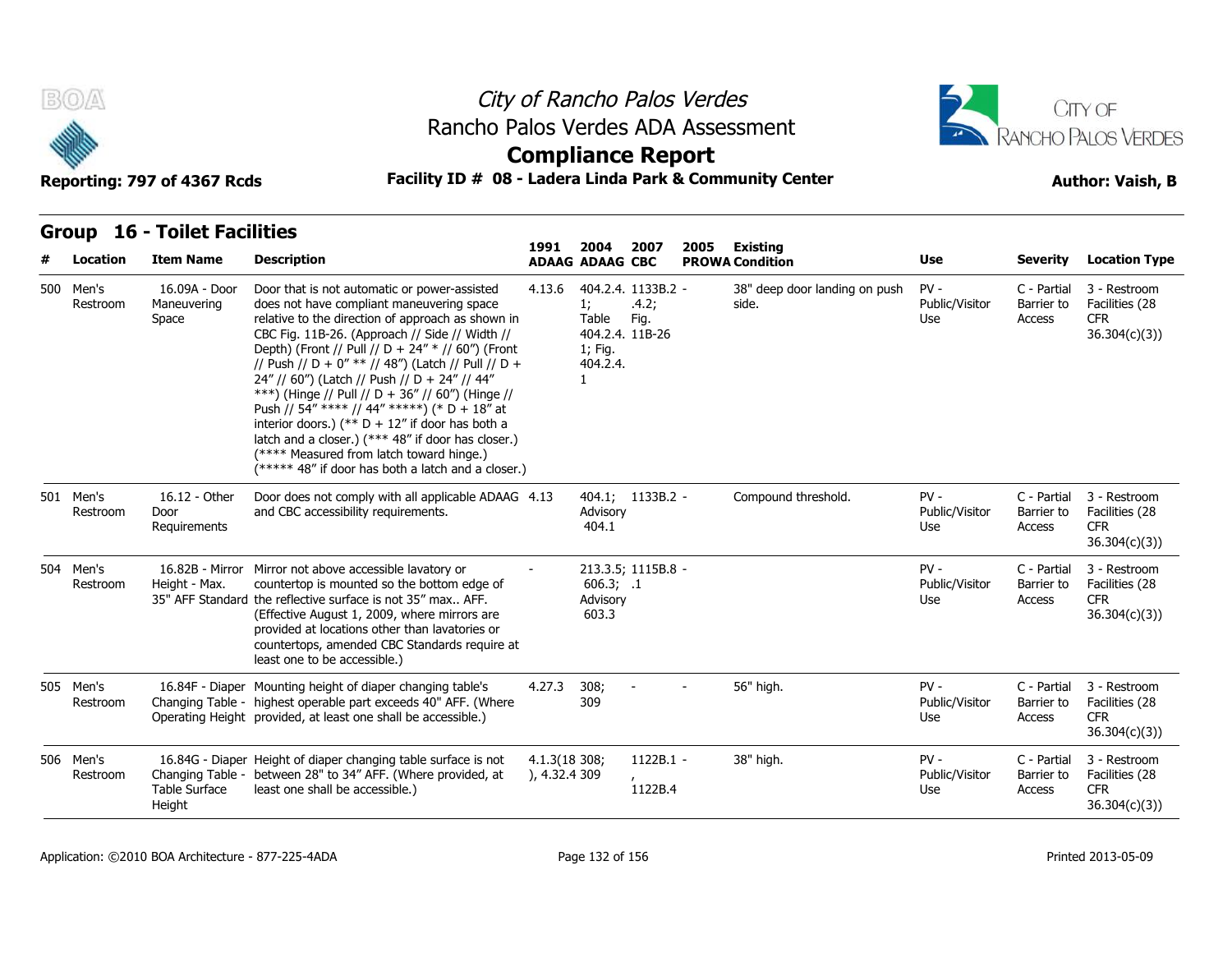



### **Compliance Report**

### Reporting: 797 of 4367 Rcds **Facility ID # 08 - Ladera Linda Park & Community Center Author: Vaish, B**

| # | <b>Location</b>       | <b>Item Name</b>                                                  | <b>Description</b>                                                                                                                                                                                                                                                                                                                                                                                                                                                    | 1991                                           | 2004<br><b>ADAAG ADAAG CBC</b> | 2007                                    | 2005 | Existing<br><b>PROWA Condition</b> | <b>Use</b>                      | <b>Severity</b>                     | <b>Location Type</b>                                          |
|---|-----------------------|-------------------------------------------------------------------|-----------------------------------------------------------------------------------------------------------------------------------------------------------------------------------------------------------------------------------------------------------------------------------------------------------------------------------------------------------------------------------------------------------------------------------------------------------------------|------------------------------------------------|--------------------------------|-----------------------------------------|------|------------------------------------|---------------------------------|-------------------------------------|---------------------------------------------------------------|
|   | 507 Men's<br>Restroom | 16.84A - Paper<br>Towel<br>Dispenser -<br><b>Operating Height</b> | Mounting height of paper towel dispenser's<br>highest operable part exceeds 40" AFF. (Where<br>provided, ADA Standards require at least one<br>paper towel dispenser to be accessible with the<br>highest operable part placed within at least one<br>of the reach ranges specified in 4.2.5 and 4.2.6;<br>where provided, CBC Standards require at least<br>one paper towel dispenser to be accessible with<br>the highest operable part no higher than 40"<br>AFF.) | 4.22.7; 308;<br>4.27.3; 309<br>4.2.5;<br>4.2.6 |                                | 1115B.8 -<br>$\cdot$ 3                  |      | 54" high.                          | $PV -$<br>Public/Visitor<br>Use | C - Partial<br>Barrier to<br>Access | 3 - Restroom<br>Facilities (28<br><b>CFR</b><br>36.304(c)(3)) |
|   | 508 Men's<br>Restroom | 16.84C - Soap<br>Dispenser -<br><b>Operating Height</b>           | Mounting height of soap dispenser's highest<br>operable part exceeds 40" AFF. (Where<br>provided, ADA Standards require at least one<br>soap dispenser to be accessible with the highest 4.2.6<br>operable part placed within at least one of the<br>reach ranges specified in 4.2.5 and 4.2.6; where<br>provided, CBC Standards require at least one<br>soap dispenser to be accessible with the highest<br>operable part no higher than 40" AFF.)                   | 4.22.7; 308;<br>4.27.3; 309<br>4.2.5;          |                                | 1115B.8 -<br>.3                         |      | 41" high.                          | $PV -$<br>Public/Visitor<br>Use | C - Partial<br>Barrier to<br>Access | 3 - Restroom<br>Facilities (28<br><b>CFR</b><br>36.304(c)(3)  |
|   | 509 Men's<br>Restroom | $16.72 -$<br>Lavatory Apron<br>Clearance                          | Lavatory does not provide accessible apron<br>clearance (i.e. at least 29" clearance from the<br>floor to the bottom of the apron).                                                                                                                                                                                                                                                                                                                                   | 4.19.2; 606.3<br>Fig. 31                       |                                | $1115B.4 -$<br>.3(2);<br>Fig 11B-<br>1D |      | 27 3/4" high.                      | $PV -$<br>Public/Visitor<br>Use | C - Partial<br>Barrier to<br>Access | 3 - Restroom<br>Facilities (28<br><b>CFR</b><br>36.304(c)(3)  |
|   | 510 Men's<br>Restroom | $16.73 -$<br>Lavatory Knee<br>Clearance                           | Lavatory does not provide accessible knee<br>clearance (i.e. at least 27" clearance from the<br>floor to the underside of the lavatory, extending<br>8" min measured from the front edge<br>underneath the lavatory back towards the wall).                                                                                                                                                                                                                           | 4.19.2; 306.3;<br>Fig. 31                      | Fig.<br>306.3                  | 1115B.4 -<br>.3(2);<br>Fig 11B-<br>1D   |      | 25" high.                          | $PV -$<br>Public/Visitor<br>Use | C - Partial<br>Barrier to<br>Access | 3 - Restroom<br>Facilities (28<br><b>CFR</b><br>36.304(c)(3)  |
|   | 511 Men's<br>Restroom | 16.78 - Pipe<br>Insulation at<br>Lavatory                         | Drainpipes and hot water pipes are not insulated 4.19.4<br>to protect against contact.                                                                                                                                                                                                                                                                                                                                                                                |                                                | 606.5                          | 1115B.4 -<br>.3(4)                      |      |                                    | $PV -$<br>Public/Visitor<br>Use | A - Safety<br>Hazard                | 3 - Restroom<br>Facilities (28<br><b>CFR</b><br>36.304(c)(3)) |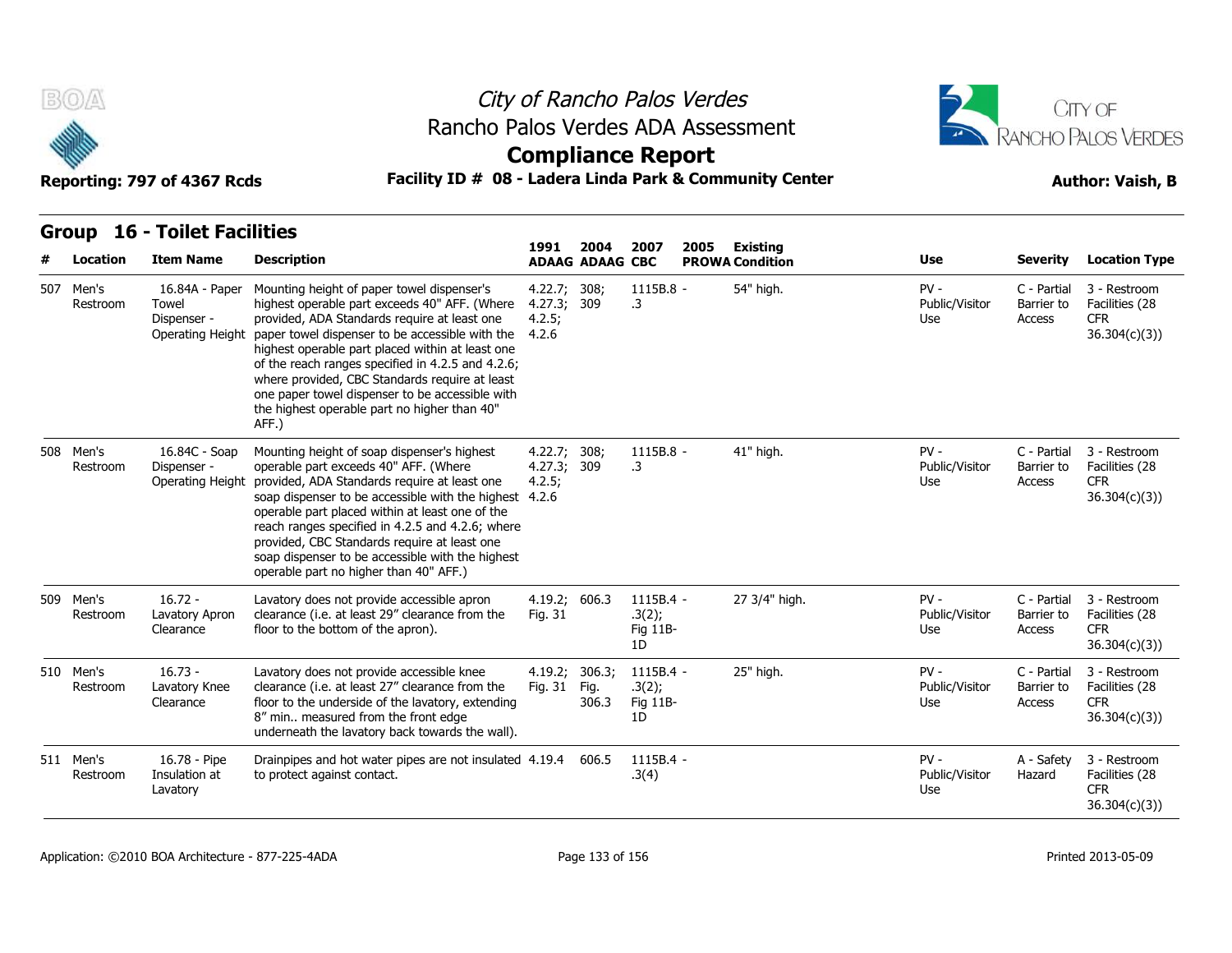



### **Compliance Report**

### Reporting: 797 of 4367 Rcds **Facility ID # 08 - Ladera Linda Park & Community Center Author: Vaish, B**

| <b>Reporting: 797 of 4367 Rcds</b> |  |  |  |
|------------------------------------|--|--|--|
|------------------------------------|--|--|--|

| B(0)                  | City of Rancho Palos Verdes<br>Rancho Palos Verdes ADA Assessment<br><b>Compliance Report</b> |                                                                                                                                                                                                                                      |                          |                                                     |                             |      |                                                     |                                 |                                             | CITY OF<br><b>RANCHO PALOS VERDES</b>                                   |
|-----------------------|-----------------------------------------------------------------------------------------------|--------------------------------------------------------------------------------------------------------------------------------------------------------------------------------------------------------------------------------------|--------------------------|-----------------------------------------------------|-----------------------------|------|-----------------------------------------------------|---------------------------------|---------------------------------------------|-------------------------------------------------------------------------|
|                       | Reporting: 797 of 4367 Rcds                                                                   | Facility ID # 08 - Ladera Linda Park & Community Center                                                                                                                                                                              |                          |                                                     |                             |      |                                                     |                                 |                                             | <b>Author: Vaish, B</b>                                                 |
|                       | <b>Group 16 - Toilet Facilities</b>                                                           |                                                                                                                                                                                                                                      |                          |                                                     |                             |      |                                                     |                                 |                                             |                                                                         |
| Location              | <b>Item Name</b>                                                                              | <b>Description</b>                                                                                                                                                                                                                   | 1991                     | 2004<br><b>ADAAG ADAAG CBC</b>                      | 2007                        | 2005 | <b>Existing</b><br><b>PROWA Condition</b>           | Use                             | <b>Severity</b>                             | <b>Location Type</b>                                                    |
| 512 Men's<br>Restroom | Surfaces at<br>Lavatory                                                                       | 16.79 - Smooth The area below the lavatory is not free of sharp 4.19.4<br>or abrasive surfaces.                                                                                                                                      |                          | 606.5                                               | 1115B.4 -<br>.3(4)          |      |                                                     | $PV -$<br>Public/Visitor<br>Use | A - Safety<br>Hazard                        | 3 - Restroom<br>Facilities (28<br><b>CFR</b><br>36.304(c)(3)            |
| 513 Men's<br>Restroom | 16.80 - Faucet<br>Operation at<br>Lavatory                                                    | The faucet is not compliant. (Accessible faucets<br>shall be operable with one hand, and without<br>tight grasping, pinching, or twisting of the wrist,<br>and the force to operate the controls shall be no<br>greater than 5 lbs.) | 4.19.5; 309.4;<br>4.27.4 | 606.4                                               | $1115B.4 -$<br>.3(1)        |      | Knob.                                               | $PV -$<br>Public/Visitor<br>Use | C - Partial<br>Barrier to<br>Access         | 3 - Restroom<br>Facilities (28<br><b>CFR</b><br>36.304(c)(3)            |
| 514 Men's<br>Restroom | 16.62A_04AG<br>Semi-Ambulant<br>Stall                                                         | A semi-ambulant stall is not provided, in addition 4.22.4<br>to the 60" wide standard stall, where 6 or more<br>toilet stalls are provided, or where a combination<br>of 6 or more urinals and water closets are<br>provided.        |                          | Advisory<br>213.3.1;<br>604.8.2;<br>Fig.<br>604.8.2 | 213.3.1; 1115B.3 -<br>.1(5) |      | 5 urinals and 3 stalls, 0 semi-<br>ambulant stalls. | $PV -$<br>Public/Visitor<br>Use | E - Non-<br>Mandated<br><b>Access</b><br>nt | 3 - Restroom<br>Facilities (28<br><b>CFR</b><br>Improveme 36.304(c)(3)) |
| 515 Men's<br>Restroom |                                                                                               | 16.64A - Urinals An accessible urinal has not been provided<br>where urinals are provided. (If urinals are<br>provided, ADA Standards require at least one<br>accessible urinal.)                                                    | 4.22.5                   | 605.1; .2<br>Advisory<br>605.1                      | 213.3.3; 1115B.4 -          |      |                                                     | $PV -$<br>Public/Visitor<br>Use | C - Partial<br>Barrier to<br>Access         | 3 - Restroom<br>Facilities (28<br><b>CFR</b><br>36.304(c)(3))           |
| 516 Men's<br>Restroom | 16.88 - Other -<br><b>Toilet Facilities</b>                                                   | See Additional Comments                                                                                                                                                                                                              |                          |                                                     |                             |      | 4" step to urinals.                                 | $PV -$<br>Public/Visitor<br>Use | or<br>Complete<br>Barrier to<br>Access      | B - Severe 3 - Restroom<br>Facilities (28<br><b>CFR</b><br>36.304(c)(3) |
| 517 Men's<br>Restroom | $16.32A - U -$<br>Pulls at Stall Door sides.                                                  | The stall door does not have U-pulls on both                                                                                                                                                                                         | 4.13.9;<br>4.17.5        | 404.27; .1(4.4)<br>604.8.1.<br>2                    | 309.4; 1115B.3 -            |      |                                                     | $PV -$<br>Public/Visitor<br>Use | C - Partial<br>Barrier to<br>Access         | 3 - Restroom<br>Facilities (28<br><b>CFR</b><br>36.304(c)(3)            |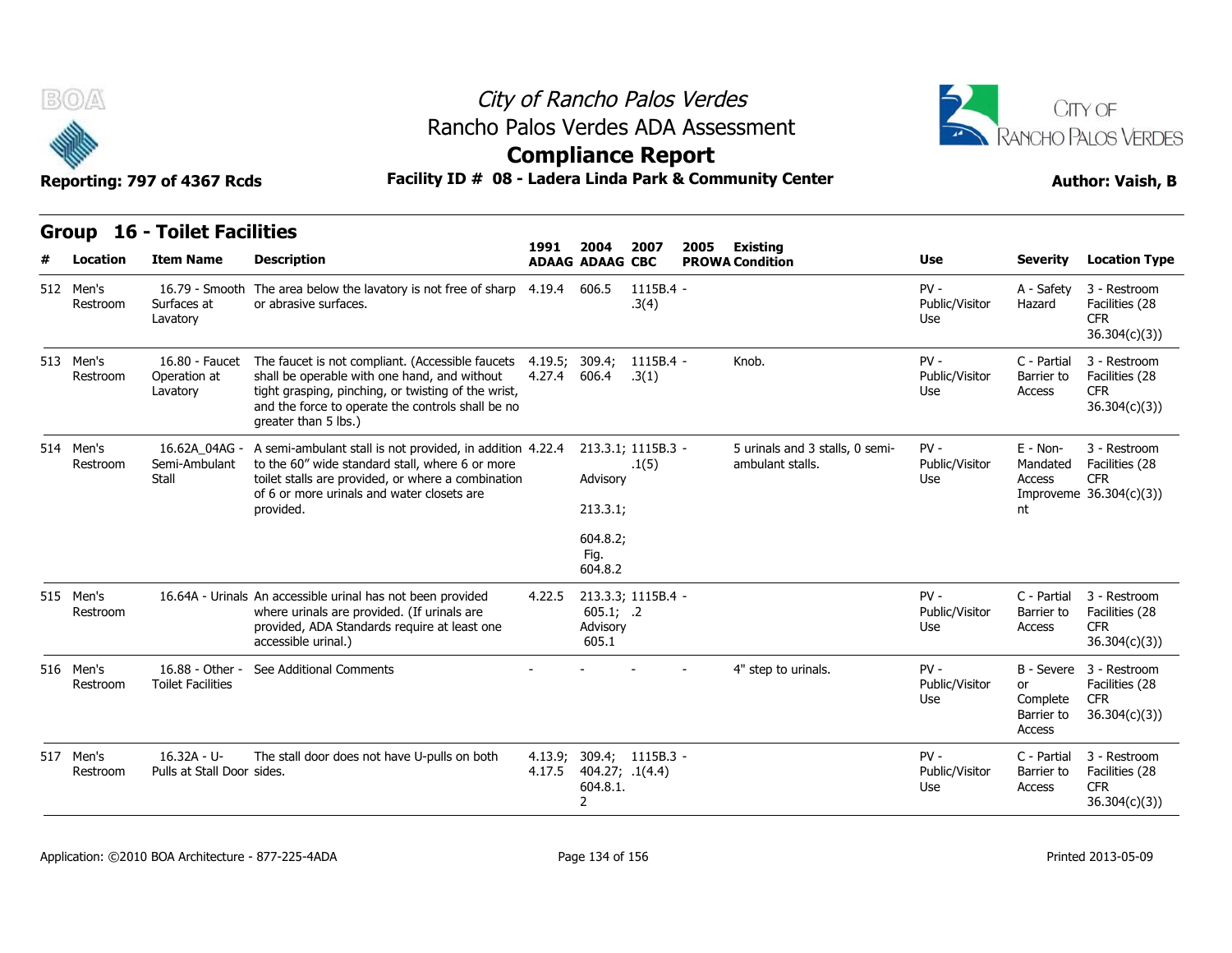



**Compliance Report**

|   |                       | Reporting: 797 of 4367 Rcds                                                      | Facility ID # 08 - Ladera Linda Park & Community Center                                                                                                                                         |                          |                                                                                      |                            |      |                        | <b>Author: Vaish, B</b>         |                                     |                                                               |  |
|---|-----------------------|----------------------------------------------------------------------------------|-------------------------------------------------------------------------------------------------------------------------------------------------------------------------------------------------|--------------------------|--------------------------------------------------------------------------------------|----------------------------|------|------------------------|---------------------------------|-------------------------------------|---------------------------------------------------------------|--|
|   |                       | Group 16 - Toilet Facilities                                                     |                                                                                                                                                                                                 | 1991                     | 2004                                                                                 | 2007                       | 2005 | <b>Existing</b>        |                                 |                                     |                                                               |  |
| # | Location              | <b>Item Name</b>                                                                 | <b>Description</b>                                                                                                                                                                              |                          | <b>ADAAG ADAAG CBC</b>                                                               |                            |      | <b>PROWA Condition</b> | <b>Use</b>                      | <b>Severity</b>                     | <b>Location Type</b>                                          |  |
|   | 518 Men's<br>Restroom | Hardware                                                                         | 16.32B - Single- The stall door's locking mechanism is not<br>Action Stall Door operable with one hand. OR It is not operable<br>without tight grasping, pinching, or twisting of<br>the wrist. | 4.17.5                   | 4.13.9; 309.4; 1117B.6 -<br>404.2.7; (4)<br>Advisory<br>404.2.7                      |                            |      |                        | $PV -$<br>Public/Visitor<br>Use | C - Partial<br>Barrier to<br>Access | 3 - Restroom<br>Facilities (28<br><b>CFR</b><br>36.304(c)(3)) |  |
|   | 519 Men's<br>Restroom | 16.34 - Strike<br><b>Stall Door</b>                                              | Where the stall door opens out at the end of an<br>Side Clearance at aisle, there is less than 18" of maneuvering<br>space at the latch side of the stall door.                                 | 4.13.6; 1;<br>Fig. 25    | 4.17.5; 404.2.4. 1133B.2 -<br>Tab.404 Figs.<br>Fig. 404.<br>2.4.1                    | .4.3;<br>$.2.4.1; 11B-26B$ |      | 3" strike clearance.   | $PV -$<br>Public/Visitor<br>Use | C - Partial<br>Barrier to<br>Access | 3 - Restroom<br>Facilities (28<br><b>CFR</b><br>36.304(c)(3)  |  |
|   | 520 Men's<br>Restroom | 16.36A - Stall<br>Width                                                          | The stall is less than 60" wide.                                                                                                                                                                | 4.17.3:<br>Fig.<br>30(a) | 604.8.1. 1115B.3 -<br>1;<br>Advisory<br>604.8.1.<br>1; Fig.<br>604.8.1.              | .1(4.1)                    |      | 44" wide.              | $PV -$<br>Public/Visitor<br>Use | C - Partial<br>Barrier to<br>Access | 3 - Restroom<br>Facilities (28<br><b>CFR</b><br>36.304(c)(3)  |  |
|   | 521 Men's<br>Restroom | $16.39B -$<br>Maneuvering<br>Space - In-<br>Swinging End-<br><b>Opening Door</b> | Where the stall has an in-swinging end-opening<br>stall door, the clear space in front of the WC is<br>less than 60" wide by 60" deep.                                                          | 4.17.3;<br>Fig.<br>30(b) | 404.2.4. 1115B.3 -<br>1;<br>Table<br>404.2.4.<br>1; Fig.<br>404.2.4.<br>$\mathbf{1}$ | .1(4.2)                    |      | 44" x 30".             | $PV -$<br>Public/Visitor<br>Use | C - Partial<br>Barrier to<br>Access | 3 - Restroom<br>Facilities (28<br><b>CFR</b><br>36.304(c)(3)  |  |
|   | 522 Men's<br>Restroom | 16.47A - WC<br>Location from<br>Sidewall                                         | The centerline of the WC is not 18" absolute<br>from a wall or partition.                                                                                                                       | $4.22.4 -$               |                                                                                      | $1115B.4 -$<br>.1(1)       |      | $15"$ .                | $PV -$<br>Public/Visitor<br>Use | C - Partial<br>Barrier to<br>Access | 3 - Restroom<br>Facilities (28<br><b>CFR</b><br>36.304(c)(3)  |  |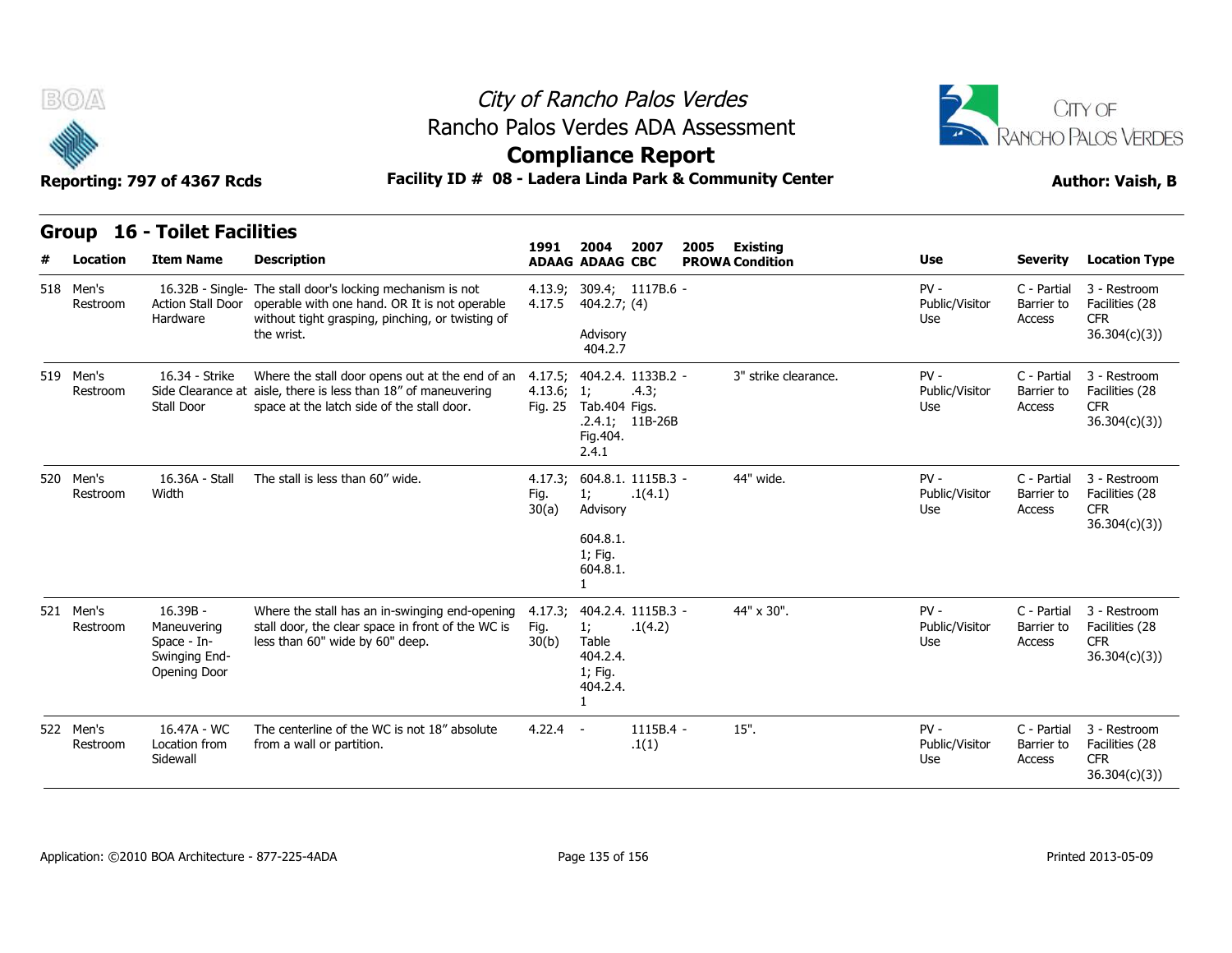



### **Compliance Report**

### Reporting: 797 of 4367 Rcds **Facility ID # 08 - Ladera Linda Park & Community Center Author: Vaish, B**

**1991** 

| # | <b>Location</b>       | <b>Item Name</b>                            | <b>Description</b>                                                                                                                                                                                                                                                                                                                                                                                                                                                                                                                                                 | 1991            | 2004<br><b>ADAAG ADAAG CBC</b>                                            | 2007                                                                   | 2005 | Existing<br><b>PROWA Condition</b>       | Use                             | <b>Severity</b>                     | <b>Location Type</b>                                         |
|---|-----------------------|---------------------------------------------|--------------------------------------------------------------------------------------------------------------------------------------------------------------------------------------------------------------------------------------------------------------------------------------------------------------------------------------------------------------------------------------------------------------------------------------------------------------------------------------------------------------------------------------------------------------------|-----------------|---------------------------------------------------------------------------|------------------------------------------------------------------------|------|------------------------------------------|---------------------------------|-------------------------------------|--------------------------------------------------------------|
|   | 523 Men's<br>Restroom | 16.50 07CBC -<br>TP Dispenser -<br>Location | Location of the toilet paper dispenser is not<br>compliant. (Effective January 1, 2008, CBC<br>Standards require toilet tissue dispensers located 29(b)<br>on the wall within 12" of the front edge of the<br>toilet seat, mounted below the grab bar,<br>centered at a min. height of 19" AFF, and 36"<br>maximum to the dispenser's far edge from the<br>rear wall; there is no requirement to<br>retroactively alter existing toilet paper<br>dispensers when installed in compliance with<br>CBC Standards in effect at the time of original<br>construction.) | 4.16.6;<br>Fig. | Advisory .4; Fig.<br>Fig.<br>604.7                                        | $604.7; 1115B.8 -$<br>604.7; 11B-1A                                    |      | 4" from WC and 33" from finish<br>floor. | $PV -$<br>Public/Visitor<br>Use | C - Partial<br>Barrier to<br>Access | 3 - Restroom<br>Facilities (28<br><b>CFR</b><br>36.304(c)(3) |
|   | 524 Men's<br>Restroom | 16.54B - Side<br>Grab Bar Length            | Side grab bar is less than 42" long. (ADA<br>Standards require the side grab bar for WC's not Figs. 29 Advisory .1(3.1);<br>located in stalls to be 42" long min; ADA<br>Standards require the side grab bar for WC's<br>located in stalls to be 40" to 42" long min; CBC<br>Standards require the side grab bar to be 42"<br>long min)                                                                                                                                                                                                                            | & 30            | 604.5; Fig.<br>Fig.<br>604.5.1;<br>609.4                                  | $4.17.6$ ; $604.5$ ; $1115B.4$ -<br>604.5.1; 11B-1A                    |      |                                          | $PV -$<br>Public/Visitor<br>Use | C - Partial<br>Barrier to<br>Access | 3 - Restroom<br>Facilities (28<br><b>CFR</b><br>36.304(c)(3) |
|   | 525 Men's<br>Restroom | 16.54A - Grab<br>Bar                        | Grab bar is not provided.                                                                                                                                                                                                                                                                                                                                                                                                                                                                                                                                          | & 30            | Figs. 29 Advisory .1(3.1)<br>609.4                                        | $4.17.6$ ; $604.5$ ; $1115B.4$ -<br>604.5; 8(3.2);<br>Fig.<br>$11B-1A$ |      | None provided.                           | $PV -$<br>Public/Visitor<br>Use | C - Partial<br>Barrier to<br>Access | 3 - Restroom<br>Facilities (28<br><b>CFR</b><br>36.304(c)(3) |
|   | 526 Men's<br>Restroom | 16.55A - Side<br>Grab Bar Height            | Side grab bar is not centered at 33" AFF. (ADA<br>Standards require side grab bars to be centered<br>from 33" to 36" AFF; CBC Standards require side & 30<br>grab bars to be centered at 33" AFF.)                                                                                                                                                                                                                                                                                                                                                                 |                 | Figs. 29 Advisory $.1(3.1)$ ;<br>604.5; Fig.<br>Fig.<br>604.5.2;<br>609.4 | $4.17.6; 604.5; 1115B.4 -$<br>604.5.2; 11B-1A                          |      | 27" high.                                | $PV -$<br>Public/Visitor<br>Use | C - Partial<br>Barrier to<br>Access | 3 - Restroom<br>Facilities (28<br><b>CFR</b><br>36.304(c)(3) |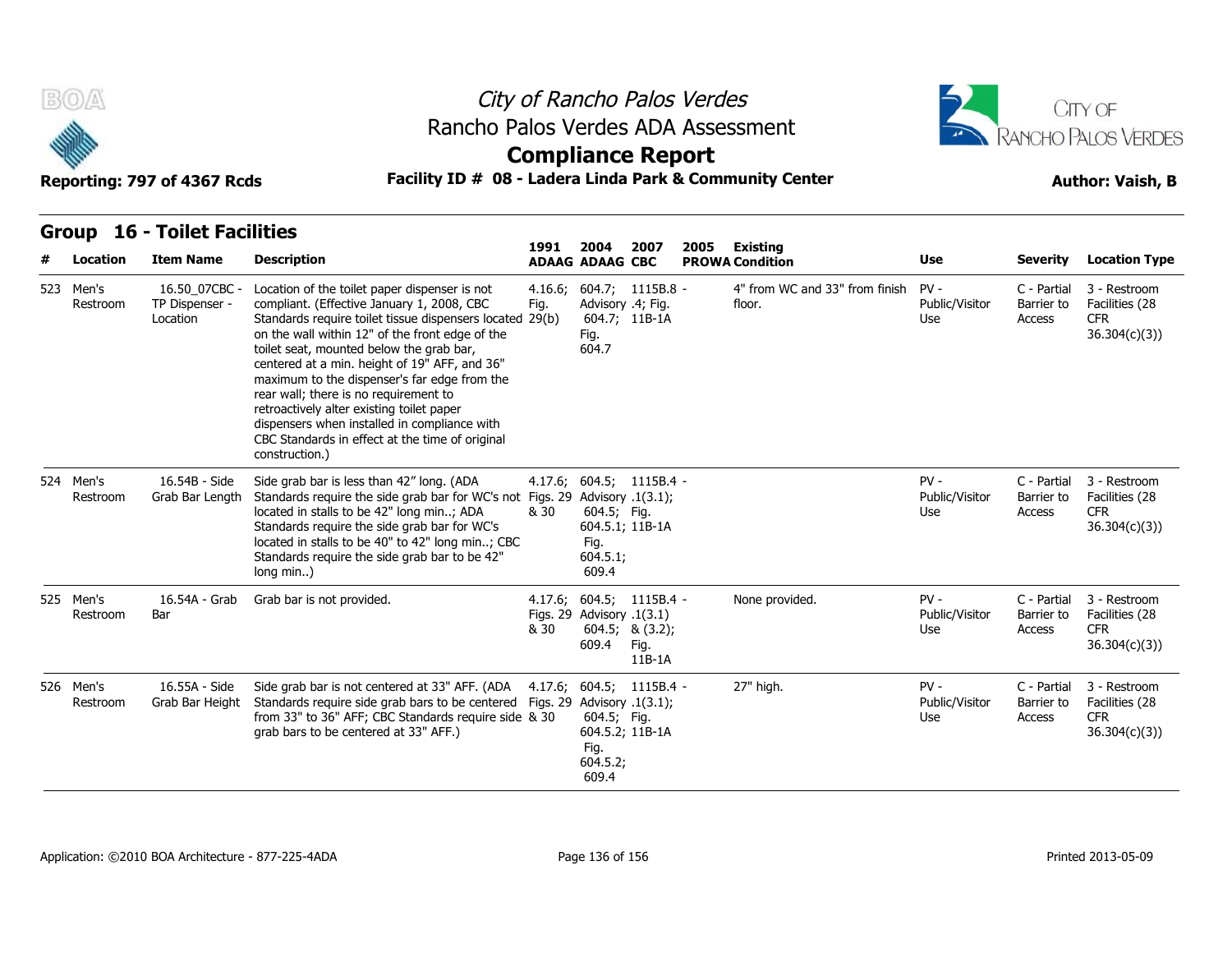



### **Compliance Report**

### Reporting: 797 of 4367 Rcds **Facility ID # 08 - Ladera Linda Park & Community Center Author: Vaish, B**

| # | Location                | <b>Item Name</b>                                                  | <b>Description</b>                                                                                                                                                                                                                                                                                                                                                                                                                                                                                                                                                                                                                                                            | 1991   | 2004<br><b>ADAAG ADAAG CBC</b>                                        | 2007                                | 2005 | <b>Existing</b><br><b>PROWA Condition</b>          | Use                             | <b>Severity</b>                               | <b>Location Type</b>                                                    |
|---|-------------------------|-------------------------------------------------------------------|-------------------------------------------------------------------------------------------------------------------------------------------------------------------------------------------------------------------------------------------------------------------------------------------------------------------------------------------------------------------------------------------------------------------------------------------------------------------------------------------------------------------------------------------------------------------------------------------------------------------------------------------------------------------------------|--------|-----------------------------------------------------------------------|-------------------------------------|------|----------------------------------------------------|---------------------------------|-----------------------------------------------|-------------------------------------------------------------------------|
|   | 530 Women's<br>Restroom | 16.09A - Door<br>Maneuvering<br>Space                             | Door that is not automatic or power-assisted<br>does not have compliant maneuvering space<br>relative to the direction of approach as shown in<br>CBC Fig. 11B-26. (Approach // Side // Width //<br>Depth) (Front // Pull // D + 24" * // 60") (Front<br>// Push // D + 0" ** // 48") (Latch // Pull // D +<br>24" // 60") (Latch // Push // D + 24" // 44"<br>***) (Hinge // Pull // D + 36" // 60") (Hinge //<br>Push // 54" **** // 44" *****) (* D + 18" at<br>interior doors.) (** $D + 12$ " if door has both a<br>latch and a closer.) (*** 48" if door has closer.)<br>(**** Measured from latch toward hinge.)<br>(***** 48" if door has both a latch and a closer.) | 4.13.6 | 1;<br>Table<br>404.2.4. 11B-26<br>1; Fig.<br>404.2.4.<br>$\mathbf{1}$ | 404.2.4. 1133B.2 -<br>.4.2;<br>Fig. |      | 2" on push side, 37" deep<br>landing on push side. | $PV -$<br>Public/Visitor<br>Use | C - Partial<br>Barrier to<br>Access           | 3 - Restroom<br>Facilities (28<br><b>CFR</b><br>36.304(c)(3)            |
|   | 531 Women's<br>Restroom | $16.10 -$ Single-<br>Action Hardware                              | Handles, locks, and latches or other operative<br>devices are not operable with one hand. OR<br>They are not operable without tight grasping,<br>pinching, or twisting of the wrist. (U-shaped<br>handles, levers, and push/pull type mechanisms<br>are acceptable designs.)                                                                                                                                                                                                                                                                                                                                                                                                  | 4.13.9 | 404.2.7; .5.2<br>Advisory<br>404.2.7                                  | 309.4; 1133B.2 -                    |      | Knob.                                              | $PV -$<br>Public/Visitor<br>Use | C - Partial<br>Barrier to<br>Access           | 3 - Restroom<br>Facilities (28<br><b>CFR</b><br>36.304(c)(3)            |
|   | 532 Women's<br>Restroom | 16.11A - Door<br>Operating Effort                                 | The force required to operate door exceeds 5<br>lbs. (Fire doors may have up to 15 lbs to achieve<br>positive latching).                                                                                                                                                                                                                                                                                                                                                                                                                                                                                                                                                      |        |                                                                       | 4.13.11 404.2.9 1133B.2 -<br>.5     |      | 11 LBF., (fire rated door).                        | $PV -$<br>Public/Visitor<br>Use | <b>or</b><br>Complete<br>Barrier to<br>Access | B - Severe 3 - Restroom<br>Facilities (28<br><b>CFR</b><br>36.304(c)(3) |
|   | 533 Women's<br>Restroom | $16.13B -$<br>Women's RR<br>Geometric<br>Symbol Signage<br>Circle | Doorway leading to a women's toilet room is not -<br>identified by a circle, 1/4" thick and 12" in<br>diameter. OR Circle is provided, however it is<br>accompanied by words in raised characters and<br>Braille. (ADA and CBC Standards require a<br>separate sign with raised characters and Braille<br>mounted on the wall adjacent to the latch side<br>of the door.)                                                                                                                                                                                                                                                                                                     |        |                                                                       | $1115B.6 -$                         |      |                                                    | $PV -$<br>Public/Visitor<br>Use | C - Partial<br>Barrier to<br>Access           | 4 - Other<br>Areas/Elements<br>(28 CFR)<br>36.304(c)(4)                 |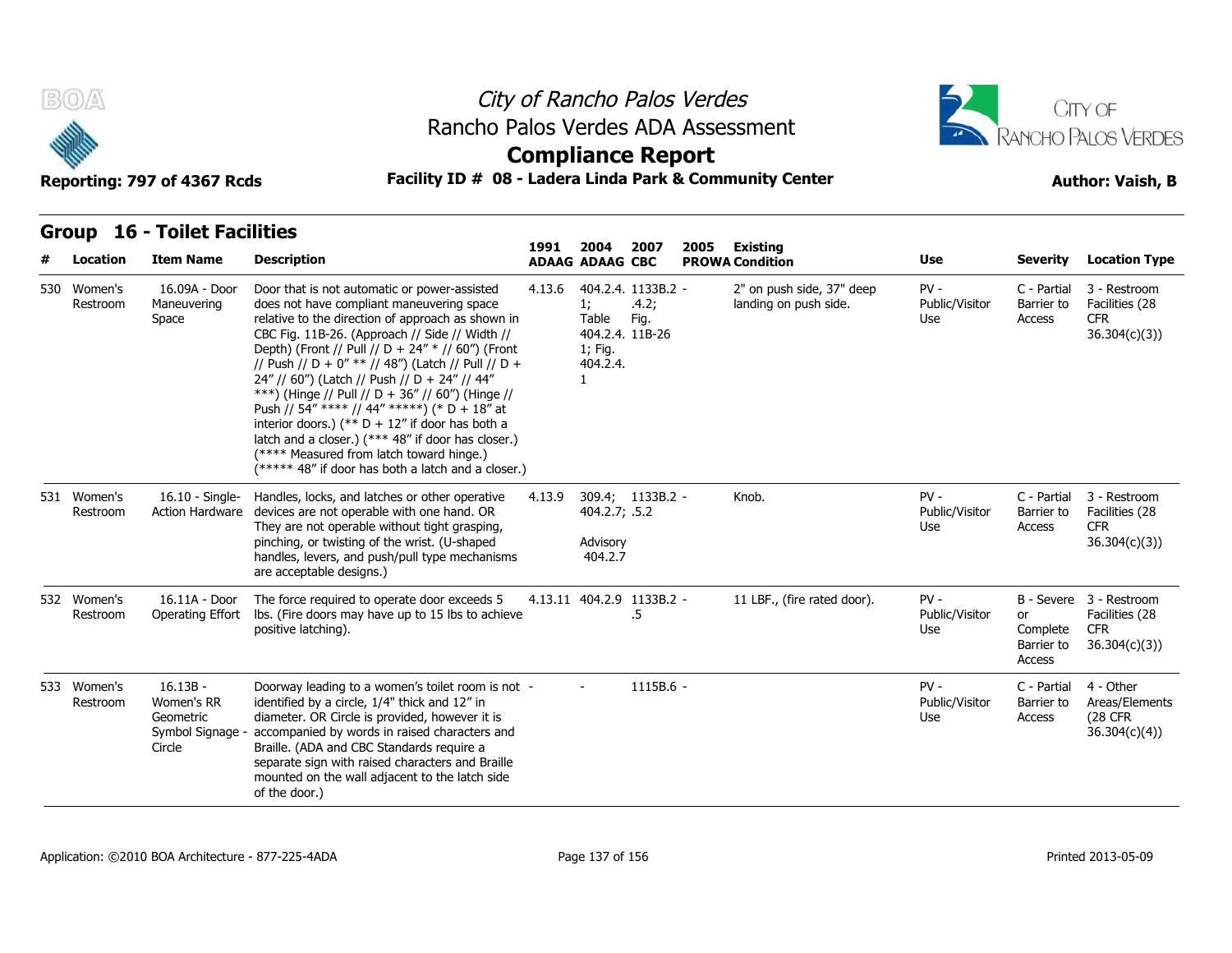



**Compliance Report**

| Group 16 - Toilet Facilities |  |
|------------------------------|--|
|                              |  |

|                         | <b>Group 16 - Toilet Facilities</b>                                              |                                                                                                                                                                                                                                                                                                                                          |        |                                                        |                      |                                            |                                 |                                     |                                                              |
|-------------------------|----------------------------------------------------------------------------------|------------------------------------------------------------------------------------------------------------------------------------------------------------------------------------------------------------------------------------------------------------------------------------------------------------------------------------------|--------|--------------------------------------------------------|----------------------|--------------------------------------------|---------------------------------|-------------------------------------|--------------------------------------------------------------|
| Location                | <b>Item Name</b>                                                                 | <b>Description</b>                                                                                                                                                                                                                                                                                                                       | 1991   | 2004<br><b>ADAAG ADAAG CBC</b>                         | 2007                 | 2005<br>Existing<br><b>PROWA Condition</b> | Use                             | <b>Severity</b>                     | <b>Location Type</b>                                         |
| 534 Women's<br>Restroom | $16.15B -$<br>Room/Space<br>Identification<br>Signs<br>(Visual/Tactile<br>Signs) | Sign designating the permanent room or space<br>does not comply with ADAAG and CBC<br>requirements for tactile signs.                                                                                                                                                                                                                    | 4.30.1 | Advisory .1(1)<br>216.2;<br>703.1;<br>703.2;<br>703.5. | 216.2; 1117B.5 -     |                                            | $PV -$<br>Public/Visitor<br>Use | C - Partial<br>Barrier to<br>Access | 4 - Other<br>Areas/Elements<br>(28 CFR<br>36.304(c)(4)       |
| 535 Women's<br>Restroom | 16.18A - ISA                                                                     | Accessible toilet room is not identified by an ISA. 4.1.3(16 216.8)                                                                                                                                                                                                                                                                      | )(b)   |                                                        | $1117B.5 -$<br>.1(3) |                                            | $PV -$<br>Public/Visitor<br>Use | C - Partial<br>Barrier to<br>Access | 3 - Restroom<br>Facilities (28<br><b>CFR</b><br>36.304(c)(3) |
| 536 Women's<br>Restroom | $16.19B -$<br>Mounting Height<br>(Visual/Tactile<br>Signs)                       | Sign is not mounted at 60" o.c. AFF to the<br>centerline of the sign. (If the sign contains<br>pictorial symbols (pictograms) or other non-<br>tactile information, mounting height is measured<br>to the centerline of the tactile characters / Braille<br>portion of the sign.)                                                        | 4.30.6 | 703.4.1 1117B.5 -                                      | .7                   | 83" high.                                  | $PV -$<br>Public/Visitor<br>Use | C - Partial<br>Barrier to<br>Access | 3 - Restroom<br>Facilities (28<br><b>CFR</b><br>36.304(c)(3) |
| 537 Women's<br>Restroom | 16.12 - Other<br>Door<br>Requirements                                            | Door does not comply with all applicable ADAAG 4.13<br>and CBC accessibility requirements.                                                                                                                                                                                                                                               |        | Advisory<br>404.1                                      | 404.1; 1133B.2 -     | Compound threshold.                        | $PV -$<br>Public/Visitor<br>Use | C - Partial<br>Barrier to<br>Access | 3 - Restroom<br>Facilities (28<br><b>CFR</b><br>36.304(c)(3) |
| 539 Women's<br>Restroom | 16.82B - Mirror<br>Height - Max.                                                 | Mirror not above accessible lavatory or<br>countertop is mounted so the bottom edge of<br>35" AFF Standard the reflective surface is not 35" max AFF.<br>(Effective August 1, 2009, where mirrors are<br>provided at locations other than lavatories or<br>countertops, amended CBC Standards require at<br>least one to be accessible.) |        | 606.3; .1<br>Advisory<br>603.3                         | 213.3.5; 1115B.8 -   | 41 3/4" high.                              | $PV -$<br>Public/Visitor<br>Use | C - Partial<br>Barrier to<br>Access | 3 - Restroom<br>Facilities (28<br><b>CFR</b><br>36.304(c)(3) |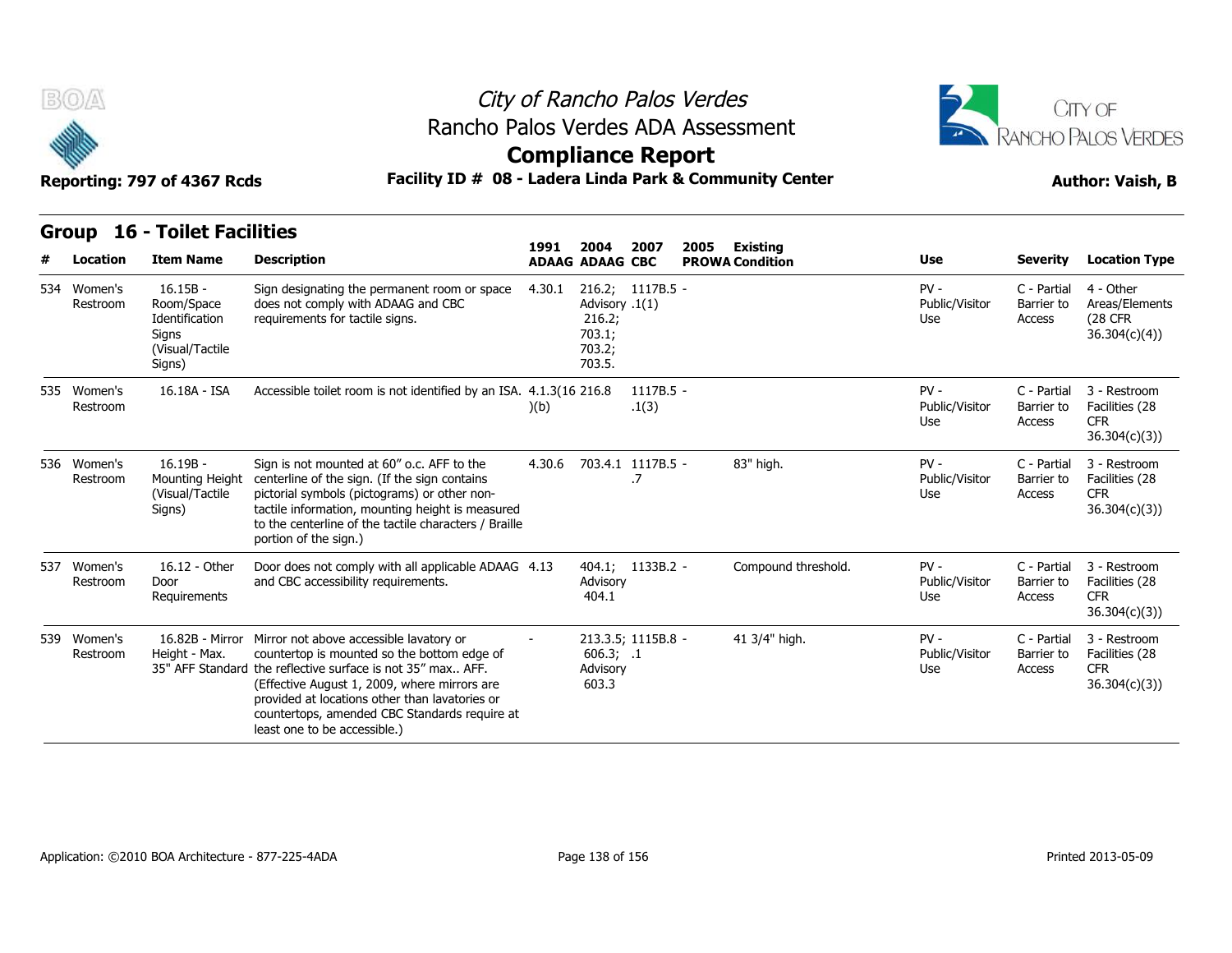



### **Compliance Report**

### Reporting: 797 of 4367 Rcds **Facility ID # 08 - Ladera Linda Park & Community Center Author: Vaish, B**

**1991** 

| # | <b>Location</b>         | <b>Item Name</b>                                                                        | <b>Description</b>                                                                                                                                                                                                                                                                                                                                                                                                                                                                                                                            | 1991                                           | 2004<br><b>ADAAG ADAAG CBC</b> | 2007            | 2005 | Existing<br><b>PROWA Condition</b> | <b>Use</b>                      | <b>Severity</b>                     | <b>Location Type</b>                                         |
|---|-------------------------|-----------------------------------------------------------------------------------------|-----------------------------------------------------------------------------------------------------------------------------------------------------------------------------------------------------------------------------------------------------------------------------------------------------------------------------------------------------------------------------------------------------------------------------------------------------------------------------------------------------------------------------------------------|------------------------------------------------|--------------------------------|-----------------|------|------------------------------------|---------------------------------|-------------------------------------|--------------------------------------------------------------|
|   | 540 Women's<br>Restroom | $16.84D -$<br>Sanitary<br>Napkin/Feminine<br>Hygiene<br>Dispenser -<br>Operating Height | Mounting height of sanitary napkin/femin.ine<br>hygiene dispenser's highest operable part<br>exceeds 40" AFF. (Where provided, ADA<br>Standards require at least one sanitary<br>napkin/femin.ine hygiene dispenser to be<br>accessible with the highest operable part placed<br>within at least one of the reach ranges specified<br>in 4.2.5 and 4.2.6; where provided, CBC<br>Standards require at least one sanitary<br>napkin/femin.ine hygiene dispenser to be<br>accessible with the highest operable part no<br>higher than 40" AFF.) | 4.22.7; 308;<br>4.27.3; 309<br>4.2.5;<br>4.2.6 |                                | 1115B.8 -<br>.3 |      | 44" high.                          | $PV -$<br>Public/Visitor<br>Use | C - Partial<br>Barrier to<br>Access | 3 - Restroom<br>Facilities (28<br><b>CFR</b><br>36.304(c)(3) |
|   | 541 Women's<br>Restroom | 16.84A - Paper<br>Towel<br>Dispenser -<br>Operating Height                              | Mounting height of paper towel dispenser's<br>highest operable part exceeds 40" AFF. (Where<br>provided, ADA Standards require at least one<br>paper towel dispenser to be accessible with the<br>highest operable part placed within at least one<br>of the reach ranges specified in 4.2.5 and 4.2.6;<br>where provided, CBC Standards require at least<br>one paper towel dispenser to be accessible with<br>the highest operable part no higher than 40"<br>AFF.)                                                                         | 4.22.7; 308;<br>4.27.3; 309<br>4.2.5;<br>4.2.6 |                                | 1115B.8 -<br>.3 |      | 55" high.                          | $PV -$<br>Public/Visitor<br>Use | C - Partial<br>Barrier to<br>Access | 3 - Restroom<br>Facilities (28<br><b>CFR</b><br>36.304(c)(3) |
|   | 542 Women's<br>Restroom | 16.84C - Soap<br>Dispenser -<br>Operating Height                                        | Mounting height of soap dispenser's highest<br>operable part exceeds 40" AFF. (Where<br>provided, ADA Standards require at least one<br>soap dispenser to be accessible with the highest 4.2.6<br>operable part placed within at least one of the<br>reach ranges specified in 4.2.5 and 4.2.6; where<br>provided, CBC Standards require at least one<br>soap dispenser to be accessible with the highest<br>operable part no higher than 40" AFF.)                                                                                           | 4.22.7; 308;<br>4.27.3; 309<br>4.2.5;          |                                | 1115B.8 -<br>.3 |      | 41" high.                          | $PV -$<br>Public/Visitor<br>Use | C - Partial<br>Barrier to<br>Access | 3 - Restroom<br>Facilities (28<br><b>CFR</b><br>36.304(c)(3) |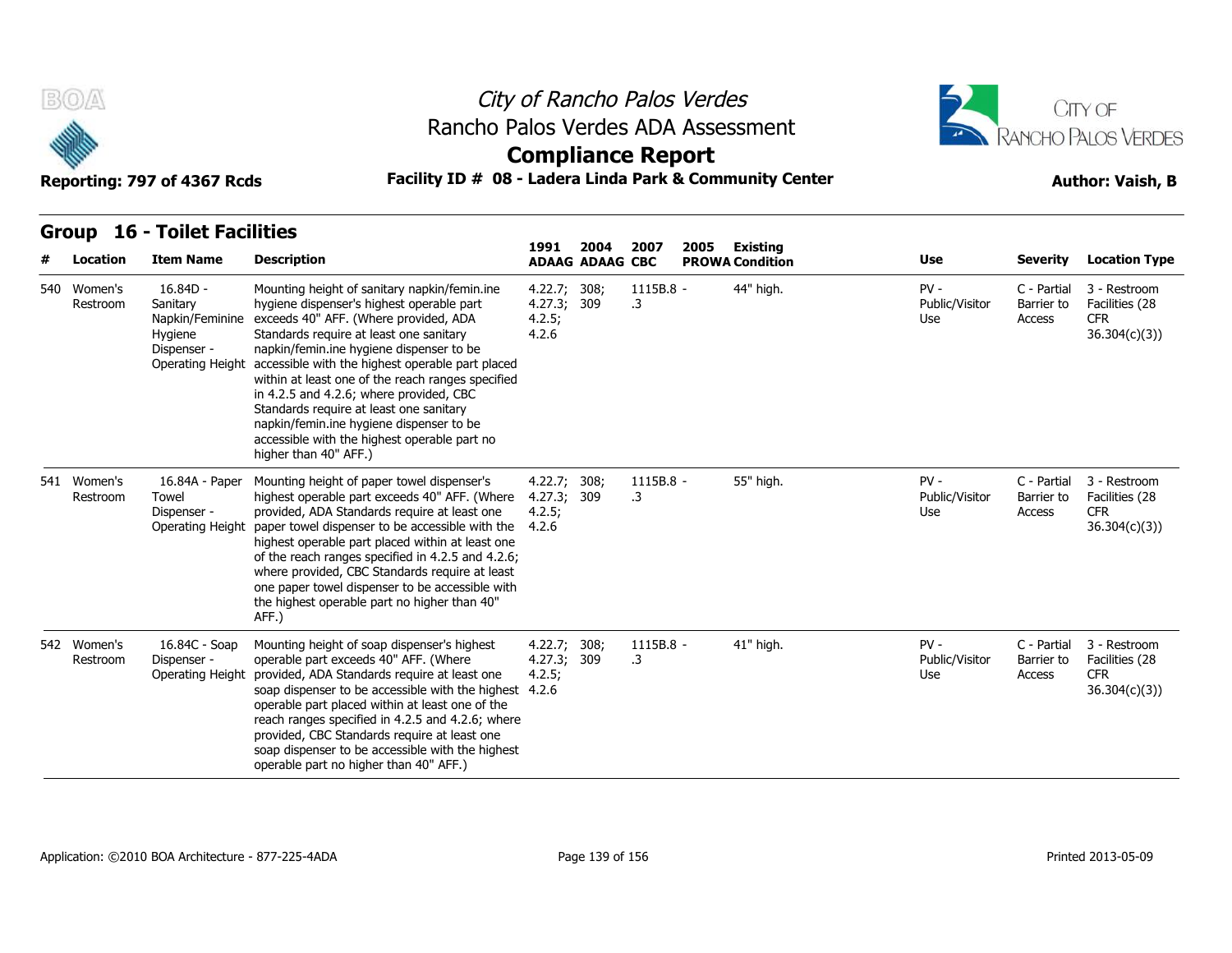

## City of Rancho Palos Verdes Rancho Palos Verdes ADA Assessment



### **Compliance Report**

| B(0)                    | City of Rancho Palos Verdes<br>Rancho Palos Verdes ADA Assessment<br><b>Compliance Report</b><br>Reporting: 797 of 4367 Rcds |                                                                                                                                                                                                                                                     |                                |                                |                                       |      | CITY OF<br><b>RANCHO PALOS VERDES</b><br>Facility ID # 08 - Ladera Linda Park & Community Center<br><b>Author: Vaish, B</b> |                                 |                                     |                                                               |  |
|-------------------------|------------------------------------------------------------------------------------------------------------------------------|-----------------------------------------------------------------------------------------------------------------------------------------------------------------------------------------------------------------------------------------------------|--------------------------------|--------------------------------|---------------------------------------|------|-----------------------------------------------------------------------------------------------------------------------------|---------------------------------|-------------------------------------|---------------------------------------------------------------|--|
| <b>Group</b>            | <b>16 - Toilet Facilities</b>                                                                                                |                                                                                                                                                                                                                                                     |                                |                                |                                       |      |                                                                                                                             |                                 |                                     |                                                               |  |
| Location                | <b>Item Name</b>                                                                                                             | <b>Description</b>                                                                                                                                                                                                                                  | 1991                           | 2004<br><b>ADAAG ADAAG CBC</b> | 2007                                  | 2005 | <b>Existing</b><br><b>PROWA Condition</b>                                                                                   | Use                             | <b>Severity</b>                     | <b>Location Type</b>                                          |  |
| 543 Women's<br>Restroom | <b>Table Surface</b><br>Height                                                                                               | 16.84G - Diaper Height of diaper changing table surface is not<br>Changing Table - between 28" to 34" AFF. (Where provided, at<br>least one shall be accessible.)                                                                                   | 4.1.3(18 308;<br>), 4.32.4 309 |                                | $1122B.1 -$<br>1122B.4                |      | 39 1/2" high.                                                                                                               | PV-<br>Public/Visitor<br>Use    | C - Partial<br>Barrier to<br>Access | 3 - Restroom<br>Facilities (28<br><b>CFR</b><br>36.304(c)(3)  |  |
| 544 Women's<br>Restroom |                                                                                                                              | 16.84F - Diaper Mounting height of diaper changing table's<br>Changing Table - highest operable part exceeds 40" AFF. (Where<br>Operating Height provided, at least one shall be accessible.)                                                       | 4.27.3                         | 308;<br>309                    |                                       |      | 56" to linens.                                                                                                              | $PV -$<br>Public/Visitor<br>Use | C - Partial<br>Barrier to<br>Access | 3 - Restroom<br>Facilities (28<br><b>CFR</b><br>36.304(c)(3)) |  |
| 546 Women's<br>Restroom | $16.72 -$<br>Lavatory Apron<br>Clearance                                                                                     | Lavatory does not provide accessible apron<br>clearance (i.e. at least 29" clearance from the<br>floor to the bottom of the apron).                                                                                                                 | 4.19.2; 606.3<br>Fig. 31       |                                | 1115B.4 -<br>.3(2);<br>Fig 11B-<br>1D |      | 28 3/8" high.                                                                                                               | PV-<br>Public/Visitor<br>Use    | C - Partial<br>Barrier to<br>Access | 3 - Restroom<br>Facilities (28<br><b>CFR</b><br>36.304(c)(3)  |  |
| 547 Women's<br>Restroom | $16.73 -$<br>Lavatory Knee<br>Clearance                                                                                      | Lavatory does not provide accessible knee<br>clearance (i.e. at least 27" clearance from the<br>floor to the underside of the lavatory, extending<br>8" min measured from the front edge<br>underneath the lavatory back towards the wall).         | 4.19.2;<br>Fig. 31             | 306.3;<br>Fig.<br>306.3        | 1115B.4 -<br>.3(2);<br>Fig 11B-<br>1D |      | 25" high.                                                                                                                   | $PV -$<br>Public/Visitor<br>Use | C - Partial<br>Barrier to<br>Access | 3 - Restroom<br>Facilities (28<br><b>CFR</b><br>36.304(c)(3)  |  |
| 548 Women's<br>Restroom | 16.78 - Pipe<br>Insulation at<br>Lavatory                                                                                    | Drainpipes and hot water pipes are not insulated 4.19.4<br>to protect against contact.                                                                                                                                                              |                                | 606.5                          | 1115B.4 -<br>.3(4)                    |      |                                                                                                                             | $PV -$<br>Public/Visitor<br>Use | A - Safety<br>Hazard                | 3 - Restroom<br>Facilities (28<br>CFR.<br>36.304(c)(3)        |  |
| 549 Women's<br>Restroom | Surfaces at<br>Lavatory                                                                                                      | 16.79 - Smooth The area below the lavatory is not free of sharp 4.19.4 606.5<br>or abrasive surfaces.                                                                                                                                               |                                |                                | 1115B.4 -<br>.3(4)                    |      |                                                                                                                             | $PV -$<br>Public/Visitor<br>Use | A - Safety<br>Hazard                | 3 - Restroom<br>Facilities (28<br><b>CFR</b><br>36.304(c)(3)  |  |
| 550 Women's<br>Restroom | 16.80 - Faucet<br>Operation at<br>Lavatory                                                                                   | The faucet is not compliant. (Accessible faucets 4.19.5; 309.4;<br>shall be operable with one hand, and without<br>tight grasping, pinching, or twisting of the wrist,<br>and the force to operate the controls shall be no<br>greater than 5 lbs.) | 4.27.4                         | 606.4                          | $1115B.4 -$<br>.3(1)                  |      | Knob.                                                                                                                       | $PV -$<br>Public/Visitor<br>Use | C - Partial<br>Barrier to<br>Access | 3 - Restroom<br>Facilities (28<br><b>CFR</b><br>36.304(c)(3)  |  |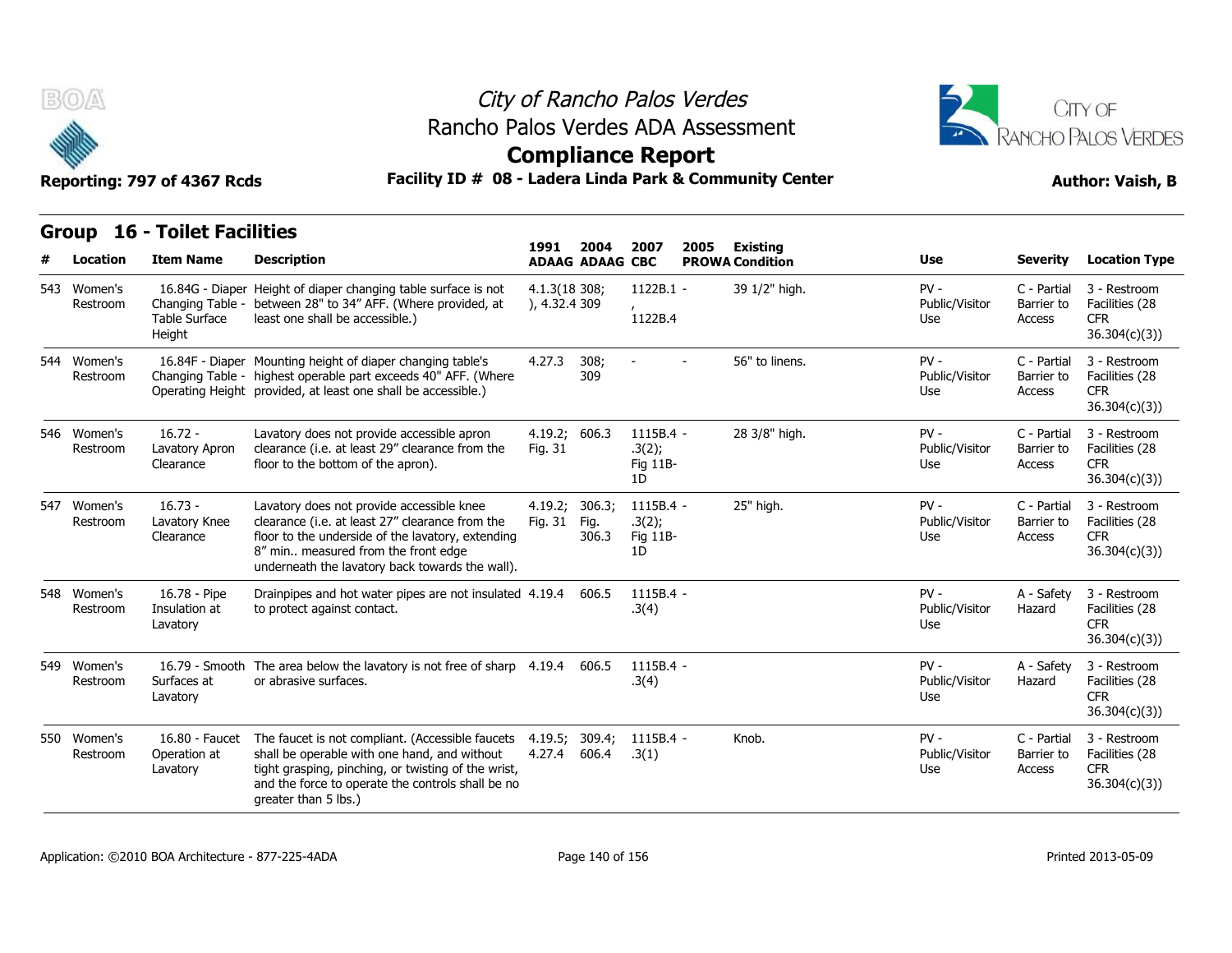



### **Facility ID # 08 - Ladera Linda Park & Community Center Author: Vaish, B**

| Reporting: 797 of 4367 Rcds |  |  |  |
|-----------------------------|--|--|--|
|-----------------------------|--|--|--|

| B(0)<br>Reporting: 797 of 4367 Rcds |                         |                                              |                                                                                                                                                                 | City of Rancho Palos Verdes<br>Rancho Palos Verdes ADA Assessment<br><b>Compliance Report</b><br>Facility ID # 08 - Ladera Linda Park & Community Center |                                               |                                                  |      |                               |                                 |                                     |                                                              |
|-------------------------------------|-------------------------|----------------------------------------------|-----------------------------------------------------------------------------------------------------------------------------------------------------------------|----------------------------------------------------------------------------------------------------------------------------------------------------------|-----------------------------------------------|--------------------------------------------------|------|-------------------------------|---------------------------------|-------------------------------------|--------------------------------------------------------------|
|                                     |                         | <b>Group 16 - Toilet Facilities</b>          |                                                                                                                                                                 | 1991                                                                                                                                                     | 2004                                          | 2007                                             | 2005 | Existing                      |                                 |                                     |                                                              |
|                                     | Location                | <b>Item Name</b>                             | <b>Description</b>                                                                                                                                              |                                                                                                                                                          | <b>ADAAG ADAAG CBC</b>                        |                                                  |      | <b>PROWA Condition</b>        | Use                             | <b>Severity</b>                     | <b>Location Type</b>                                         |
|                                     | 551 Women's<br>Restroom | $16.32A - U -$<br>Pulls at Stall Door sides. | The stall door does not have U-pulls on both                                                                                                                    | 4.13.9;<br>4.17.5                                                                                                                                        | 404.27; .1(4.4)<br>604.8.1.<br>$\overline{2}$ | 309.4; 1115B.3 -                                 |      |                               | $PV -$<br>Public/Visitor<br>Use | C - Partial<br>Barrier to<br>Access | 3 - Restroom<br>Facilities (28<br>CFR.<br>36.304(c)(3)       |
|                                     | 552 Women's<br>Restroom | 16.33 - Self-<br>Closing Stall Door          | The stall door is not self-closing.                                                                                                                             |                                                                                                                                                          | $\mathcal{P}$                                 | 4.13.10 604.8.1. 1115B.3 -<br>.1(4.4)            |      |                               | $PV -$<br>Public/Visitor<br>Use | C - Partial<br>Barrier to<br>Access | 3 - Restroom<br>Facilities (28<br><b>CFR</b><br>36.304(c)(3) |
|                                     | 553 Women's<br>Restroom | 16.34 - Strike<br>Stall Door                 | Where the stall door opens out at the end of an<br>Side Clearance at aisle, there is less than 18" of maneuvering<br>space at the latch side of the stall door. | 4.17.5;<br>4.13.6; 1;<br>Fig. 25                                                                                                                         | Tab.404 Figs.<br>Fig.404.<br>2.4.1            | 404.2.4. 1133B.2 -<br>.4.3;<br>$.2.4.1; 11B-26B$ |      | 10 1/4".                      | $PV -$<br>Public/Visitor<br>Use | C - Partial<br>Barrier to<br>Access | 3 - Restroom<br>Facilities (28<br>CFR.<br>36.304(c)(3)       |
|                                     | 554 Women's<br>Restroom | 16.47A - WC<br>Location from<br>Sidewall     | The centerline of the WC is not 18" absolute<br>from a wall or partition.                                                                                       | 4.22.4                                                                                                                                                   | $\sim$                                        | 1115B.4 -<br>.1(1)                               |      | 17 3/8".                      | $PV -$<br>Public/Visitor<br>Use | C - Partial<br>Barrier to<br>Access | 3 - Restroom<br>Facilities (28<br><b>CFR</b><br>36.304(c)(3) |
|                                     | 555 Women's<br>Restroom | $16.48 - WC$<br>Seat Height                  | The top of the WC seat is not between 17" and<br>19" AFF.                                                                                                       | 4.16.3; 604.4<br>Fig.<br>29(b)                                                                                                                           |                                               | 1115B.4 -<br>.1(4);<br>Fig.<br>$11B-1A$          |      | $16 \frac{1}{2}$ ".           | $PV -$<br>Public/Visitor<br>Use | C - Partial<br>Barrier to<br>Access | 3 - Restroom<br>Facilities (28<br><b>CFR</b><br>36.304(c)(3) |
|                                     | 556 Women's<br>Restroom | 16.49B - WC<br>Flush Controls -<br>Location  | Flush controls are not located on the wide side<br>of the WC where the clear floor space is<br>provided.                                                        | 4.16.5                                                                                                                                                   | 604.6;<br>Advisory .1(5);<br>604.6            | 1115B.4 -<br>Fig.<br>$11B-1A$                    |      | Not located on transfer side. | $PV -$<br>Public/Visitor<br>Use | C - Partial<br>Barrier to<br>Access | 3 - Restroom<br>Facilities (28<br><b>CFR</b><br>36.304(c)(3) |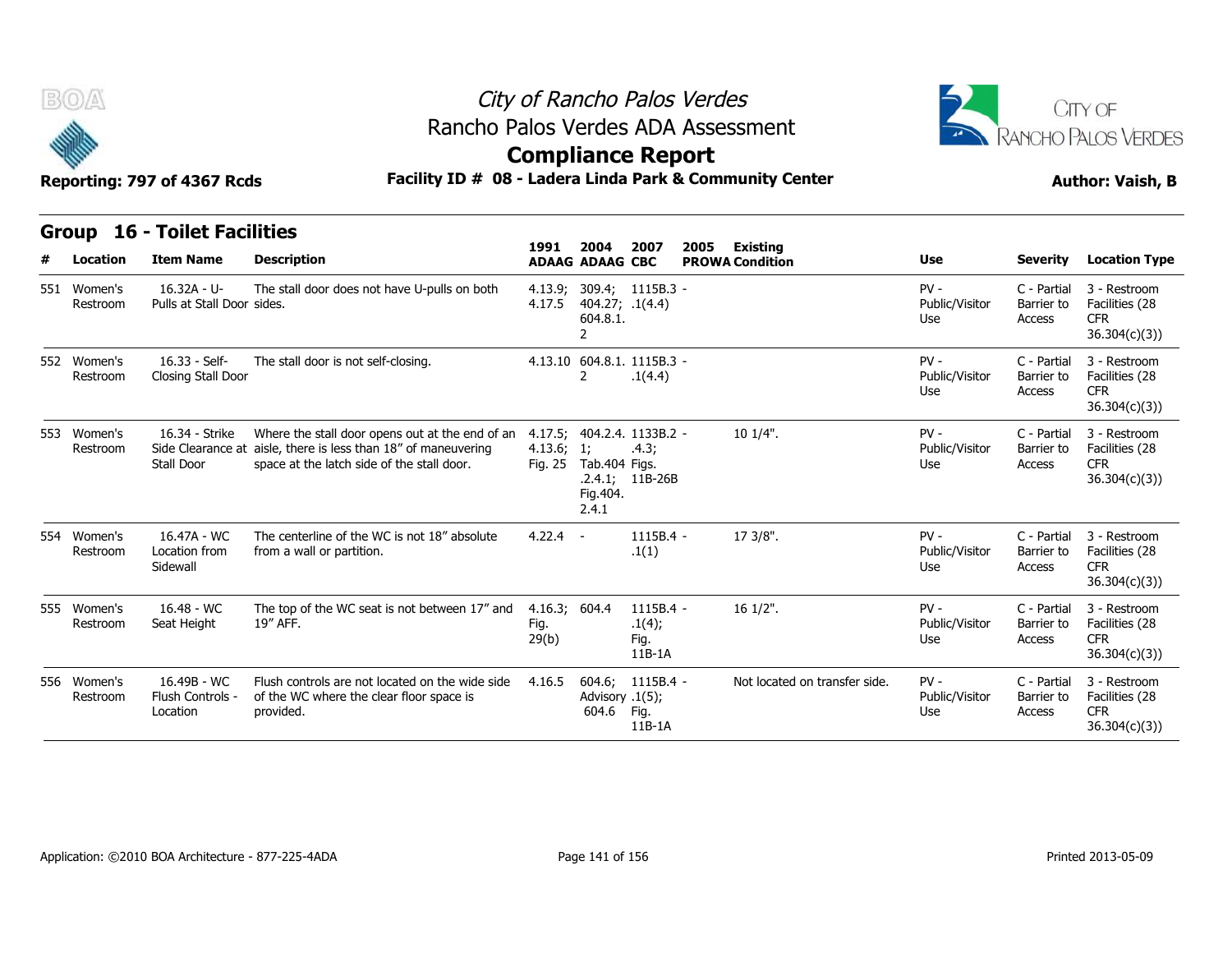



### **Compliance Report**

### **Reporting: 797 of 4367 Rcds Facility ID # 08 - Ladera Linda Park & Community Center Author: Vaish, B**

| Reporting: 797 of 4367 RCGS |  |  |
|-----------------------------|--|--|
|                             |  |  |

| #   | <b>Location</b>         | <b>Item Name</b>                            | <b>Description</b>                                                                                                                                                                                                                                                                                                                                                                                                                                                                                                                                                 | 1991                          | 2004<br><b>ADAAG ADAAG CBC</b>                              | 2007                                                             | 2005 | Existing<br><b>PROWA Condition</b> | Use                             | <b>Severity</b>                     | <b>Location Type</b>                                         |
|-----|-------------------------|---------------------------------------------|--------------------------------------------------------------------------------------------------------------------------------------------------------------------------------------------------------------------------------------------------------------------------------------------------------------------------------------------------------------------------------------------------------------------------------------------------------------------------------------------------------------------------------------------------------------------|-------------------------------|-------------------------------------------------------------|------------------------------------------------------------------|------|------------------------------------|---------------------------------|-------------------------------------|--------------------------------------------------------------|
| 557 | Women's<br>Restroom     | 16.50 07CBC -<br>TP Dispenser -<br>Location | Location of the toilet paper dispenser is not<br>compliant. (Effective January 1, 2008, CBC<br>Standards require toilet tissue dispensers located 29(b)<br>on the wall within 12" of the front edge of the<br>toilet seat, mounted below the grab bar,<br>centered at a min. height of 19" AFF, and 36"<br>maximum to the dispenser's far edge from the<br>rear wall; there is no requirement to<br>retroactively alter existing toilet paper<br>dispensers when installed in compliance with<br>CBC Standards in effect at the time of original<br>construction.) | 4.16.6;<br>Fig.               | Advisory .4; Fig.<br>Fig.<br>604.7                          | $604.7; 1115B.8 -$<br>604.7; 11B-1A                              |      | 5" from WC and 36" high.           | $PV -$<br>Public/Visitor<br>Use | C - Partial<br>Barrier to<br>Access | 3 - Restroom<br>Facilities (28<br><b>CFR</b><br>36.304(c)(3) |
|     | 558 Women's<br>Restroom | 16.54B - Side<br>Grab Bar Length            | Side grab bar is less than 42" long. (ADA<br>Standards require the side grab bar for WC's not Figs. 29 Advisory .1(3.1);<br>located in stalls to be 42" long min; ADA<br>Standards require the side grab bar for WC's<br>located in stalls to be 40" to 42" long min; CBC<br>Standards require the side grab bar to be 42"<br>long min)                                                                                                                                                                                                                            | & 30                          | 604.5; Fig.<br>604.5.1; 11B-1A<br>Fig.<br>604.5.1;<br>609.4 | $4.17.6$ ; $604.5$ ; $1115B.4$ -                                 |      |                                    | $PV -$<br>Public/Visitor<br>Use | C - Partial<br>Barrier to<br>Access | 3 - Restroom<br>Facilities (28<br><b>CFR</b><br>36.304(c)(3) |
|     | 559 Women's<br>Restroom | 16.54A - Grab<br>Bar                        | Grab bar is not provided.                                                                                                                                                                                                                                                                                                                                                                                                                                                                                                                                          | & 30                          | Figs. 29 Advisory .1(3.1)<br>609.4                          | $4.17.6; 604.5; 1115B.4 -$<br>604.5; 8(3.2);<br>Fig.<br>$11B-1A$ |      | No back grab bar provided.         | $PV -$<br>Public/Visitor<br>Use | C - Partial<br>Barrier to<br>Access | 3 - Restroom<br>Facilities (28<br><b>CFR</b><br>36.304(c)(3) |
|     | 560 Women's<br>Restroom | 16.55A - Side<br>Grab Bar Height            | Side grab bar is not centered at 33" AFF. (ADA<br>Standards require side grab bars to be centered<br>from 33" to 36" AFF; CBC Standards require side & 30<br>grab bars to be centered at 33" AFF.)                                                                                                                                                                                                                                                                                                                                                                 | Figs. 29 Advisory $.1(3.1)$ ; | 604.5; Fig.<br>604.5.2; 11B-1A<br>Fig.<br>604.5.2;<br>609.4 | $4.17.6; 604.5; 1115B.4 -$                                       |      | 27" high.                          | $PV -$<br>Public/Visitor<br>Use | C - Partial<br>Barrier to<br>Access | 3 - Restroom<br>Facilities (28<br><b>CFR</b><br>36.304(c)(3) |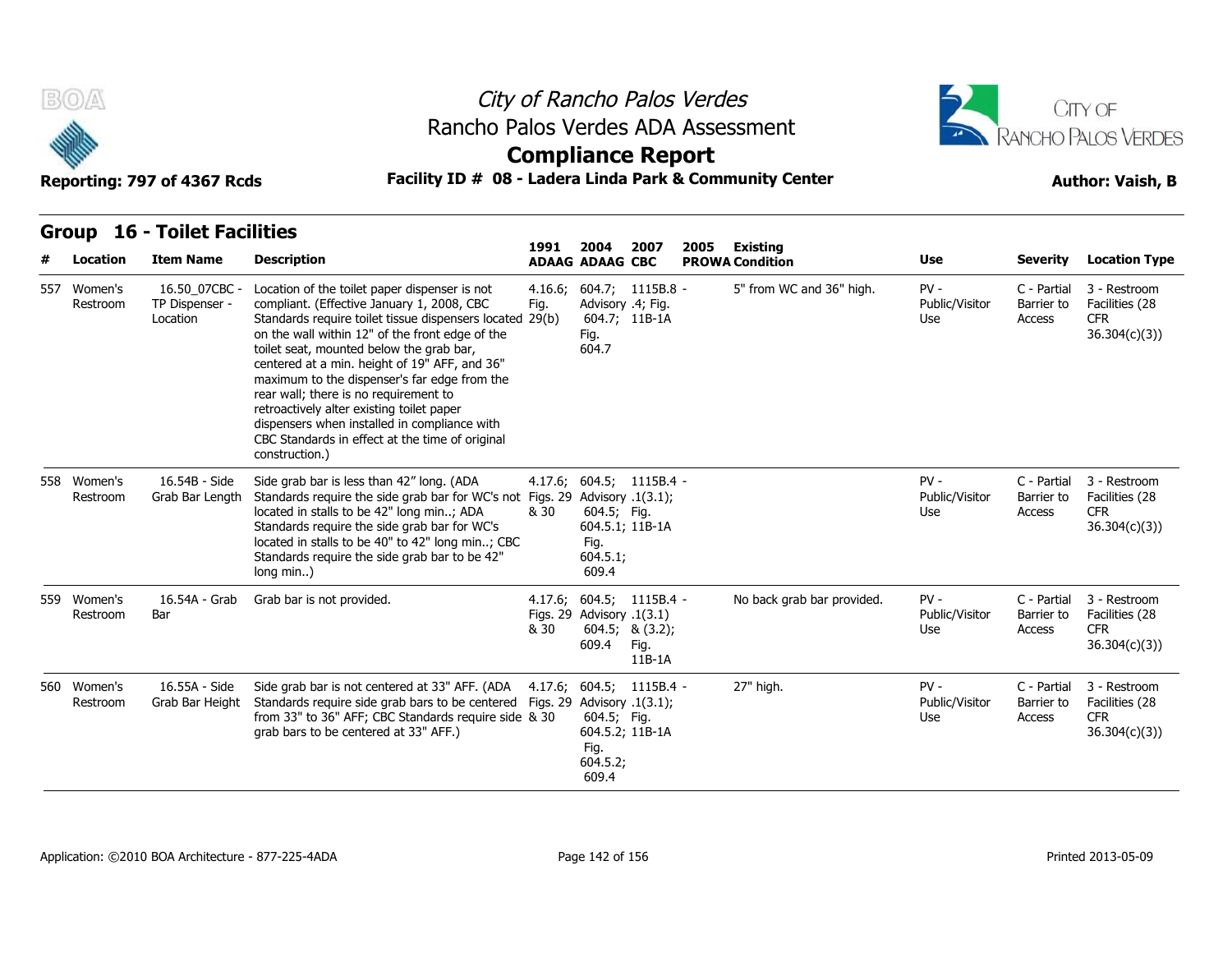



### **Compliance Report**

### Facility ID # 08 - Ladera Linda Park & Community Center<br> **Author: Vaish, B**

| Reporting: 797 of 4367 Rcds |  |  |  |
|-----------------------------|--|--|--|
|-----------------------------|--|--|--|

| B(0)                     |                                                                 |                                                                                                                                                                                                                                                                                                                                                                                                                                                                         |                          | City of Rancho Palos Verdes<br><b>Compliance Report</b>                                            | Rancho Palos Verdes ADA Assessment                                 | <b>CITY OF</b><br>RANCHO PALOS VERDES |                                     |                                                              |
|--------------------------|-----------------------------------------------------------------|-------------------------------------------------------------------------------------------------------------------------------------------------------------------------------------------------------------------------------------------------------------------------------------------------------------------------------------------------------------------------------------------------------------------------------------------------------------------------|--------------------------|----------------------------------------------------------------------------------------------------|--------------------------------------------------------------------|---------------------------------------|-------------------------------------|--------------------------------------------------------------|
|                          | Reporting: 797 of 4367 Rcds                                     |                                                                                                                                                                                                                                                                                                                                                                                                                                                                         |                          |                                                                                                    | Facility ID # 08 - Ladera Linda Park & Community Center            |                                       | <b>Author: Vaish, B</b>             |                                                              |
| Group<br><b>Location</b> | <b>16 - Toilet Facilities</b><br><b>Item Name</b>               | <b>Description</b>                                                                                                                                                                                                                                                                                                                                                                                                                                                      | 1991                     | 2004<br>2007<br><b>ADAAG ADAAG CBC</b>                                                             | 2005<br>Existing<br><b>PROWA Condition</b>                         | <b>Use</b>                            | <b>Severity</b>                     | <b>Location Type</b>                                         |
| 561 Women's<br>Restroom  | $16.39A -$<br>Maneuvering<br>WC - End-<br>Opening Door          | Where the stall has an end-opening stall door,<br>the clear space in front of the WC is less than<br>Space in Front of 60" wide by 48" deep.                                                                                                                                                                                                                                                                                                                            | 4.17.3;<br>Fig.<br>30(b) | 404.2.4. 1115B.4 -<br>1;<br>.1(2);<br>Table<br>Fig.<br>404.2.4. 11B-1A<br>1; Fig.<br>404.2.4.<br>1 | 27" from WC.                                                       | $PV -$<br>Public/Visitor<br>Use       | C - Partial<br>Barrier to<br>Access | 3 - Restroom<br>Facilities (28<br><b>CFR</b><br>36.304(c)(3) |
| 562 Women's<br>Restroom  | 16.83 - Coat<br>Hook - Height                                   | Where a coat hook is provided In an accessible<br>stall, height of coat hook exceeds 48" AFF.                                                                                                                                                                                                                                                                                                                                                                           | 4.2.5                    | 213.3.7; 1117B.8 -<br>308;<br>603.4                                                                | 64" high.                                                          | $PV -$<br>Public/Visitor<br>Use       | C - Partial<br>Barrier to<br>Access | 3 - Restroom<br>Facilities (28<br><b>CFR</b><br>36.304(c)(3) |
| 563 Women's<br>Restroom  | $16.19A -$<br>Mounting<br>Location<br>(Visual/Tactile<br>Signs) | Sign is not mounted on the wall adjacent to the 4.30.6<br>latch side of the door. OR At double leaf doors,<br>the sign is not placed on the nearest adjacent<br>wall.                                                                                                                                                                                                                                                                                                   |                          | 703.4.2; 1117B.5 -<br>Fig.<br>.7<br>703.4.2                                                        |                                                                    | $PV -$<br>Public/Visitor<br>Use       | C - Partial<br>Barrier to<br>Access | 3 - Restroom<br>Facilities (28<br><b>CFR</b><br>36.304(c)(3) |
| 596 Classroom A          | 16.88 - Other -<br><b>Toilet Facilities</b>                     | See Additional Comments                                                                                                                                                                                                                                                                                                                                                                                                                                                 |                          |                                                                                                    | 24 3/8" high to sink, 24"<br>maximum allowed for<br>kindergarten.  | GS - General<br><b>Student Use</b>    | C - Partial<br>Barrier to<br>Access | 2 - Program<br>Areas (28 CFR<br>36.304(c)(2)                 |
| 597 Classroom A          | Height - Max.                                                   | 16.82A - Mirror Mirror above accessible lavatory or countertop is 4.19.6;<br>mounted so the bottom edge of the reflective<br>40" AFF Standard surface is not 40" max AFF. (ADA Standards<br>require at least one mirror to be accessible; CBC<br>Standards prior to August 1, 2009 required all<br>mirrors to be accessible. Effective August 1,<br>2009, amended CBC Standards require all<br>mirrors above accessible lavatories or<br>countertops to be accessible.) | Fig. 31                  | 213.3.5; 1115B.8 -<br>603.3; .1<br>Advisory<br>603.3                                               | 32 3/8" high mirror, 32"<br>maximum allowed for<br>kindergarten.   | GS - General<br>Student Use           | C - Partial<br>Barrier to<br>Access | 2 - Program<br>Areas (28 CFR<br>36.304(c)(2)                 |
| 607 Classroom            | 16.88 - Other -<br>A - Restroom Toilet Facilities               | See Additional Comments                                                                                                                                                                                                                                                                                                                                                                                                                                                 |                          |                                                                                                    | Lavatory 26 1/2" high, 24"<br>maximum allowed for<br>kindergarten. | GS - General<br>Student Use           | C - Partial<br>Barrier to<br>Access | 3 - Restroom<br>Facilities (28<br><b>CFR</b><br>36.304(c)(3) |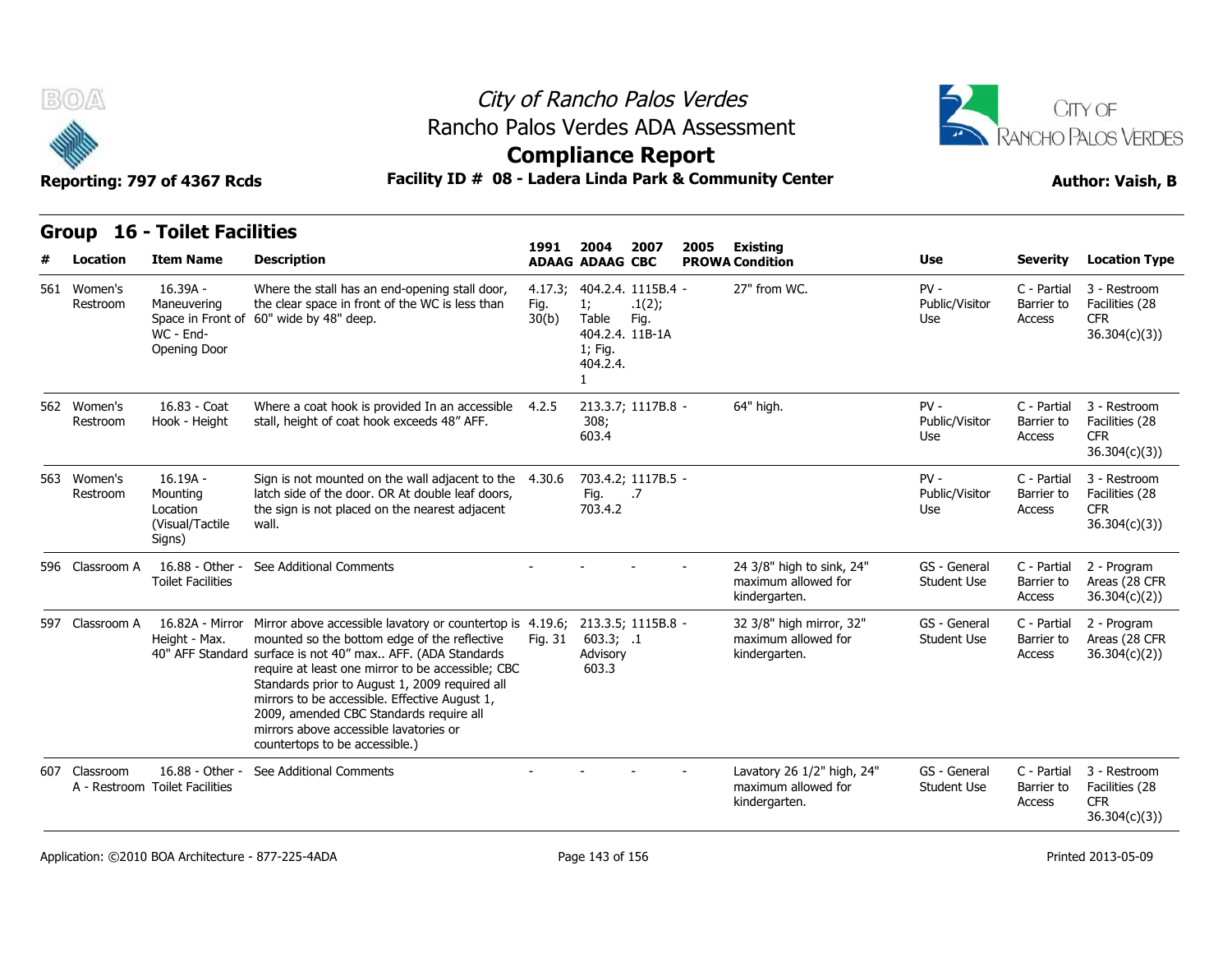



### **Compliance Report**

### Facility ID # 08 - Ladera Linda Park & Community Center<br> **Author: Vaish, B**

| Reporting: 797 of 4367 Rcds |  |  |  |
|-----------------------------|--|--|--|
|-----------------------------|--|--|--|

| v                                   | Reporting: 797 of 4367 Rcds                                      |                                                                                                                                                                                                                                                                                                                                                                                                                                                    | AANININAN IZAHAI E<br>Facility ID # 08 - Ladera Linda Park & Community Center |          |                                                       |      |                                    |                                    |                                               | <b>Author: Vaish, B</b>                                                 |  |  |
|-------------------------------------|------------------------------------------------------------------|----------------------------------------------------------------------------------------------------------------------------------------------------------------------------------------------------------------------------------------------------------------------------------------------------------------------------------------------------------------------------------------------------------------------------------------------------|-------------------------------------------------------------------------------|----------|-------------------------------------------------------|------|------------------------------------|------------------------------------|-----------------------------------------------|-------------------------------------------------------------------------|--|--|
|                                     | <b>Group 16 - Toilet Facilities</b>                              |                                                                                                                                                                                                                                                                                                                                                                                                                                                    | 1991                                                                          | 2004     | 2007                                                  |      |                                    |                                    |                                               |                                                                         |  |  |
| Location                            | <b>Item Name</b>                                                 | <b>Description</b>                                                                                                                                                                                                                                                                                                                                                                                                                                 | <b>ADAAG ADAAG CBC</b>                                                        |          |                                                       | 2005 | Existing<br><b>PROWA Condition</b> | <b>Use</b>                         | <b>Severity</b>                               | <b>Location Type</b>                                                    |  |  |
| 608 Classroom                       | <b>Table Surface</b><br>Height                                   | 16.84G - Diaper Height of diaper changing table surface is not<br>A - Restroom Changing Table - between 28" to 34" AFF. (Where provided, at<br>least one shall be accessible.)                                                                                                                                                                                                                                                                     | 4.1.3(18308)<br>), 4.32.4 309                                                 |          | 1122B.1 -<br>1122B.4                                  |      | 36" high.                          | GS - General<br><b>Student Use</b> | C - Partial<br>Barrier to<br>Access           | 3 - Restroom<br>Facilities (28<br><b>CFR</b><br>36.304(c)(3)            |  |  |
| 609 Classroom<br>A - Restroom Rooms | 16.01 - Toilet                                                   | Toilet room does not comply with all applicable<br>ADAAG and CBC accessibility requirements.                                                                                                                                                                                                                                                                                                                                                       | 4.1.2(6) 213.2; 1115B.1 -<br>4.1.3(11 213.2<br>); 4.22.1                      | Advisory |                                                       |      | No accessible restroom.            | GS - General<br><b>Student Use</b> | C - Partial<br>Barrier to<br>Access           | 3 - Restroom<br>Facilities (28<br><b>CFR</b><br>36.304(c)(3)            |  |  |
| 611 Classroom                       | A - Restroom RR Geometric<br>Symbol Signage -<br>Circle/Triangle | 16.13C - Unisex Doorway leading to a unisex toilet room is not<br>identified by a 12" circle, 1/4" with a 1/4" thick<br>triangle superimposed and within the circle. OR<br>Circle and triangle are provided, however they<br>are accompanied by words in raised characters<br>and Braille. (ADA and CBC Standards require a<br>separate sign with raised characters and Braille<br>mounted on the wall adjacent to the latch side<br>of the door.) | $\overline{\phantom{a}}$                                                      |          | $1115B.6 -$                                           |      |                                    | GS - General<br><b>Student Use</b> | C - Partial<br>Barrier to<br>Access           | 4 - Other<br>Areas/Elements<br>(28 CFR<br>36.304(c)(4)                  |  |  |
| 613 Children's<br>Restroom          | 16.11A - Door<br>Operating Effort                                | The force required to operate door exceeds 5<br>Ibs. (Fire doors may have up to 15 lbs to achieve<br>positive latching).                                                                                                                                                                                                                                                                                                                           | 4.13.11 404.2.9 1133B.2 -                                                     |          | .5                                                    |      | 6 LBF.                             | GS - General<br><b>Student Use</b> | <b>or</b><br>Complete<br>Barrier to<br>Access | B - Severe 3 - Restroom<br>Facilities (28<br><b>CFR</b><br>36.304(c)(3) |  |  |
| 614 Children's<br>Restroom          | 16.01 - Toilet<br>Rooms                                          | Toilet room does not comply with all applicable<br>ADAAG and CBC accessibility requirements.                                                                                                                                                                                                                                                                                                                                                       | $4.1.2(6)$ 213.2; 1115B.1 -<br>4.1.3(11 213.2<br>); 4.22.1                    | Advisory |                                                       |      |                                    | GS - General<br><b>Student Use</b> | C - Partial<br>Barrier to<br>Access           | 3 - Restroom<br>Facilities (28<br><b>CFR</b><br>36.304(c)(3)            |  |  |
| 615 Children's<br>Restroom          | 16.07 - Clear<br>Door Opening                                    | When the door is open 90 degrees, clear<br>opening width is less than 32" measured<br>between the face of the door and the doorstop<br>on the latch side.                                                                                                                                                                                                                                                                                          | 4.13.5                                                                        |          | 404.2.3 1133B.1 -<br>.1.1.1;<br>1133B.2<br>$\cdot$ .2 |      | 23" wide.                          | GS - General<br><b>Student Use</b> | C - Partial<br>Barrier to<br>Access           | 3 - Restroom<br>Facilities (28<br><b>CFR</b><br>36.304(c)(3)            |  |  |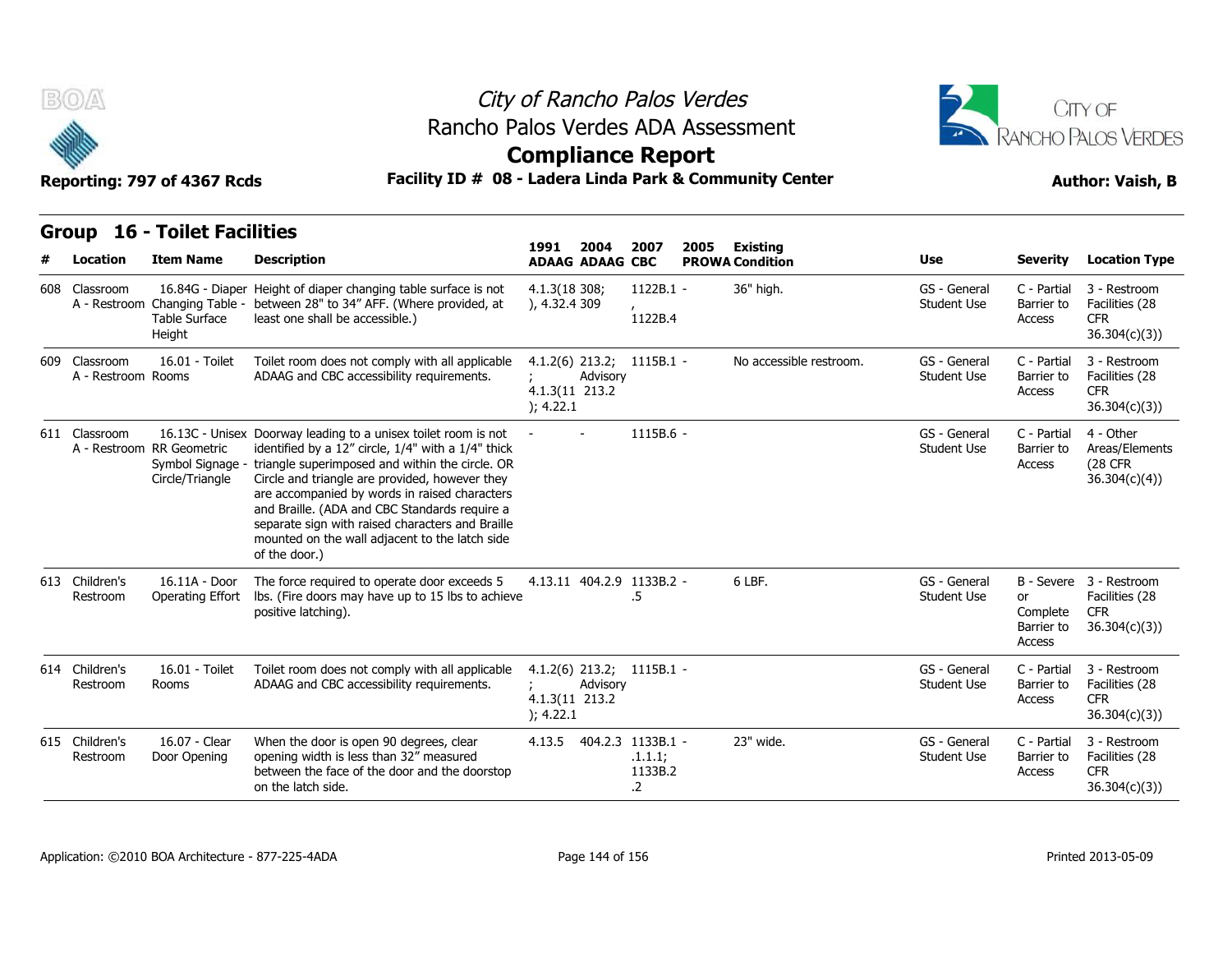



### **Compliance Report**

#### Reporting: 797 of 4367 Rcds **Facility ID # 08 - Ladera Linda Park & Community Center Author: Vaish, B**

| # | Location                   | <b>Item Name</b>                          | <b>Description</b>                                                                                                                                                                                                                                                                                                                                                                                                                                                                                                                                                                                                                                                            | 1991   | 2004<br><b>ADAAG ADAAG CBC</b>                        | 2007                                | 2005 | <b>Existing</b><br><b>PROWA Condition</b> | <b>Use</b>                         | <b>Severity</b>                     | <b>Location Type</b>                                         |
|---|----------------------------|-------------------------------------------|-------------------------------------------------------------------------------------------------------------------------------------------------------------------------------------------------------------------------------------------------------------------------------------------------------------------------------------------------------------------------------------------------------------------------------------------------------------------------------------------------------------------------------------------------------------------------------------------------------------------------------------------------------------------------------|--------|-------------------------------------------------------|-------------------------------------|------|-------------------------------------------|------------------------------------|-------------------------------------|--------------------------------------------------------------|
|   | 616 Children's<br>Restroom | 16.09A - Door<br>Maneuvering<br>Space     | Door that is not automatic or power-assisted<br>does not have compliant maneuvering space<br>relative to the direction of approach as shown in<br>CBC Fig. 11B-26. (Approach // Side // Width //<br>Depth) (Front // Pull // D + 24" * // 60") (Front<br>// Push // D + 0" ** // 48") (Latch // Pull // D +<br>24" // 60") (Latch // Push // D + 24" // 44"<br>***) (Hinge // Pull // D + 36" // 60") (Hinge //<br>Push // 54" **** // 44" *****) (* D + 18" at<br>interior doors.) (** $D + 12$ " if door has both a<br>latch and a closer.) (*** 48" if door has closer.)<br>(**** Measured from latch toward hinge.)<br>(***** 48" if door has both a latch and a closer.) | 4.13.6 | 1;<br>Table<br>404.2.4. 11B-26<br>1; Fig.<br>404.2.4. | 404.2.4. 1133B.2 -<br>.4.2;<br>Fig. |      | 34" deep door landing on pull<br>side.    | GS - General<br><b>Student Use</b> | C - Partial<br>Barrier to<br>Access | 3 - Restroom<br>Facilities (28<br><b>CFR</b><br>36.304(c)(3) |
|   | 617 Children's<br>Restroom | 16.10 - Single-<br><b>Action Hardware</b> | Handles, locks, and latches or other operative<br>devices are not operable with one hand. OR<br>They are not operable without tight grasping,<br>pinching, or twisting of the wrist. (U-shaped<br>handles, levers, and push/pull type mechanisms<br>are acceptable designs.)                                                                                                                                                                                                                                                                                                                                                                                                  | 4.13.9 | 404.2.7; .5.2<br>Advisory<br>404.2.7                  | 309.4; 1133B.2 -                    |      | Knob.                                     | GS - General<br>Student Use        | C - Partial<br>Barrier to<br>Access | 3 - Restroom<br>Facilities (28<br><b>CFR</b><br>36.304(c)(3) |
|   | 618 Children's<br>Restroom | 16.12 - Other<br>Door<br>Requirements     | Door does not comply with all applicable ADAAG 4.13<br>and CBC accessibility requirements.                                                                                                                                                                                                                                                                                                                                                                                                                                                                                                                                                                                    |        | Advisory<br>404.1                                     | 404.1; 1133B.2 -                    |      | Compound threshold.                       | GS - General<br><b>Student Use</b> | C - Partial<br>Barrier to<br>Access | 3 - Restroom<br>Facilities (28<br><b>CFR</b><br>36.304(c)(3) |
|   | 619 Children's<br>Restroom | 16.12 - Other<br>Door<br>Requirements     | Door does not comply with all applicable ADAAG 4.13<br>and CBC accessibility requirements.                                                                                                                                                                                                                                                                                                                                                                                                                                                                                                                                                                                    |        | Advisory<br>404.1                                     | 404.1; 1133B.2 -                    |      | 2.3 seconds door sweep.                   | GS - General<br><b>Student Use</b> | A - Safety<br>Hazard                | 3 - Restroom<br>Facilities (28<br><b>CFR</b><br>36.304(c)(3) |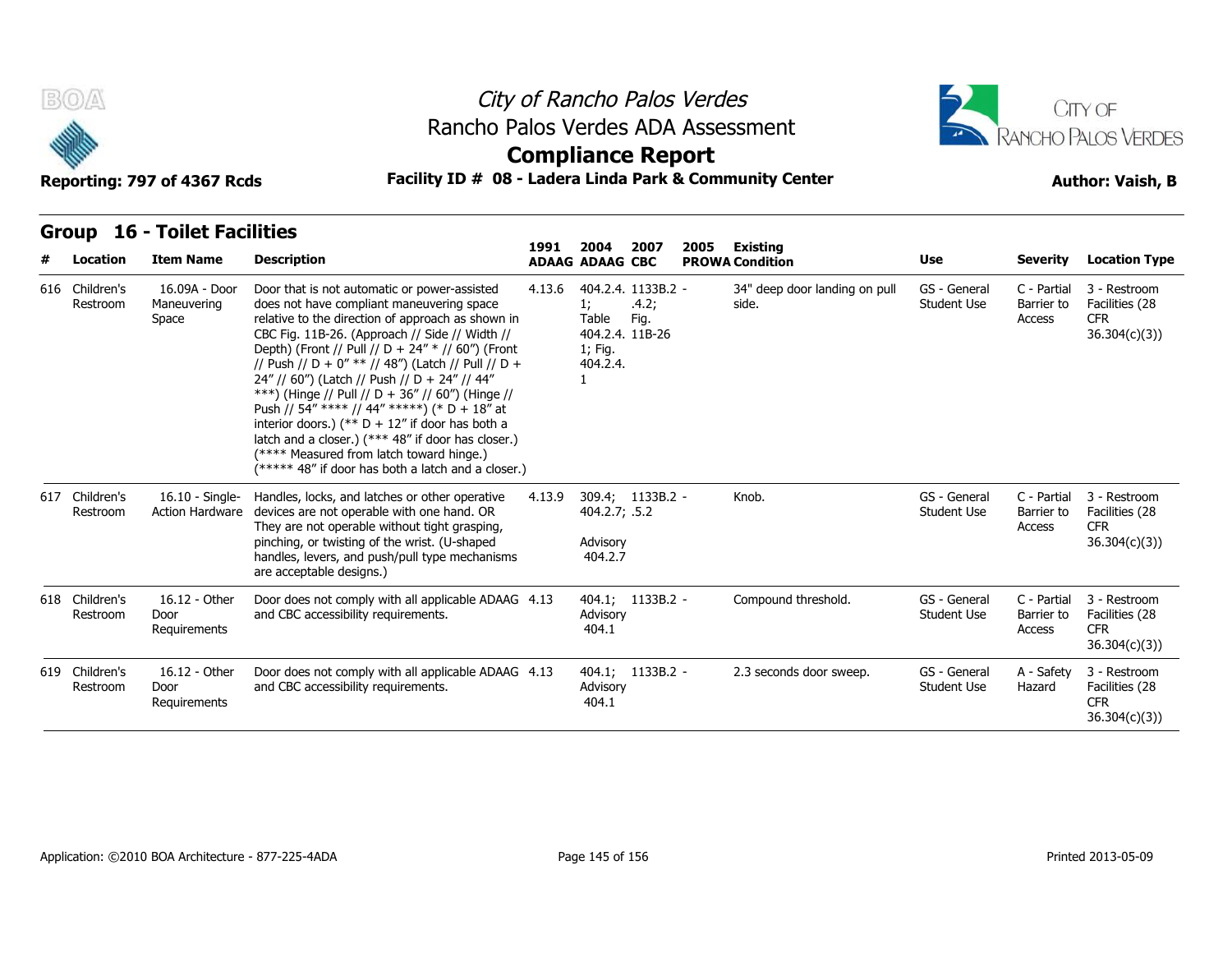



#### Reporting: 797 of 4367 Rcds **Facility ID # 08 - Ladera Linda Park & Community Center Author: Vaish, B**

|   | B(0)<br>Reporting: 797 of 4367 Rcds |                                                                                  | Rancho Palos Verdes ADA Assessment<br>Facility ID # 08 - Ladera Linda Park & Community Center                                                                                                                                                                                                                                                                                                                                                      |        | City of Rancho Palos Verdes<br><b>Compliance Report</b>                    |                      |      |                                           | <b>JITY OF</b><br>RANCHO PALOS VERDES<br><b>Author: Vaish, B</b> |                                     |                                                              |  |
|---|-------------------------------------|----------------------------------------------------------------------------------|----------------------------------------------------------------------------------------------------------------------------------------------------------------------------------------------------------------------------------------------------------------------------------------------------------------------------------------------------------------------------------------------------------------------------------------------------|--------|----------------------------------------------------------------------------|----------------------|------|-------------------------------------------|------------------------------------------------------------------|-------------------------------------|--------------------------------------------------------------|--|
|   | <b>Group</b>                        | <b>16 - Toilet Facilities</b>                                                    |                                                                                                                                                                                                                                                                                                                                                                                                                                                    |        |                                                                            |                      |      |                                           |                                                                  |                                     |                                                              |  |
| # | Location                            | <b>Item Name</b>                                                                 | <b>Description</b>                                                                                                                                                                                                                                                                                                                                                                                                                                 | 1991   | 2004<br><b>ADAAG ADAAG CBC</b>                                             | 2007                 | 2005 | <b>Existing</b><br><b>PROWA Condition</b> | Use                                                              | <b>Severity</b>                     | <b>Location Type</b>                                         |  |
|   | 620 Children's<br>Restroom          | <b>RR</b> Geometric<br>Symbol Signage -<br>Circle/Triangle                       | 16.13C - Unisex Doorway leading to a unisex toilet room is not<br>identified by a 12" circle, 1/4" with a 1/4" thick<br>triangle superimposed and within the circle. OR<br>Circle and triangle are provided, however they<br>are accompanied by words in raised characters<br>and Braille. (ADA and CBC Standards require a<br>separate sign with raised characters and Braille<br>mounted on the wall adjacent to the latch side<br>of the door.) |        |                                                                            | 1115B.6 -            |      |                                           | GS - General<br><b>Student Use</b>                               | C - Partial<br>Barrier to<br>Access | 4 - Other<br>Areas/Elements<br>(28 CFR<br>36.304(c)(4)       |  |
|   | 621 Children's<br>Restroom          | $16.15B -$<br>Room/Space<br>Identification<br>Signs<br>(Visual/Tactile<br>Signs) | Sign designating the permanent room or space<br>does not comply with ADAAG and CBC<br>requirements for tactile signs.                                                                                                                                                                                                                                                                                                                              | 4.30.1 | 216.2; 1117B.5 -<br>Advisory .1(1)<br>216.2;<br>703.1;<br>703.2;<br>703.5. |                      |      |                                           | GS - General<br><b>Student Use</b>                               | C - Partial<br>Barrier to<br>Access | 4 - Other<br>Areas/Elements<br>(28 CFR<br>36.304(c)(4)       |  |
|   | 622 Children's<br>Restroom          | 16.18A - ISA                                                                     | Accessible toilet room is not identified by an ISA. 4.1.3(16 216.8)                                                                                                                                                                                                                                                                                                                                                                                | )(b)   |                                                                            | $1117B.5 -$<br>.1(3) |      |                                           | GS - General<br><b>Student Use</b>                               | C - Partial<br>Barrier to<br>Access | 3 - Restroom<br>Facilities (28<br><b>CFR</b><br>36.304(c)(3) |  |
|   | 624 Children's<br>Restroom          | 16.12 - Other<br>Door<br>Requirements                                            | Door does not comply with all applicable ADAAG 4.13<br>and CBC accessibility requirements.                                                                                                                                                                                                                                                                                                                                                         |        | 404.1; 1133B.2 -<br>Advisory<br>404.1                                      |                      |      | 2.3% RS at door landing.                  | GS - General<br><b>Student Use</b>                               | C - Partial<br>Barrier to<br>Access | 3 - Restroom<br>Facilities (28<br><b>CFR</b><br>36.304(c)(3) |  |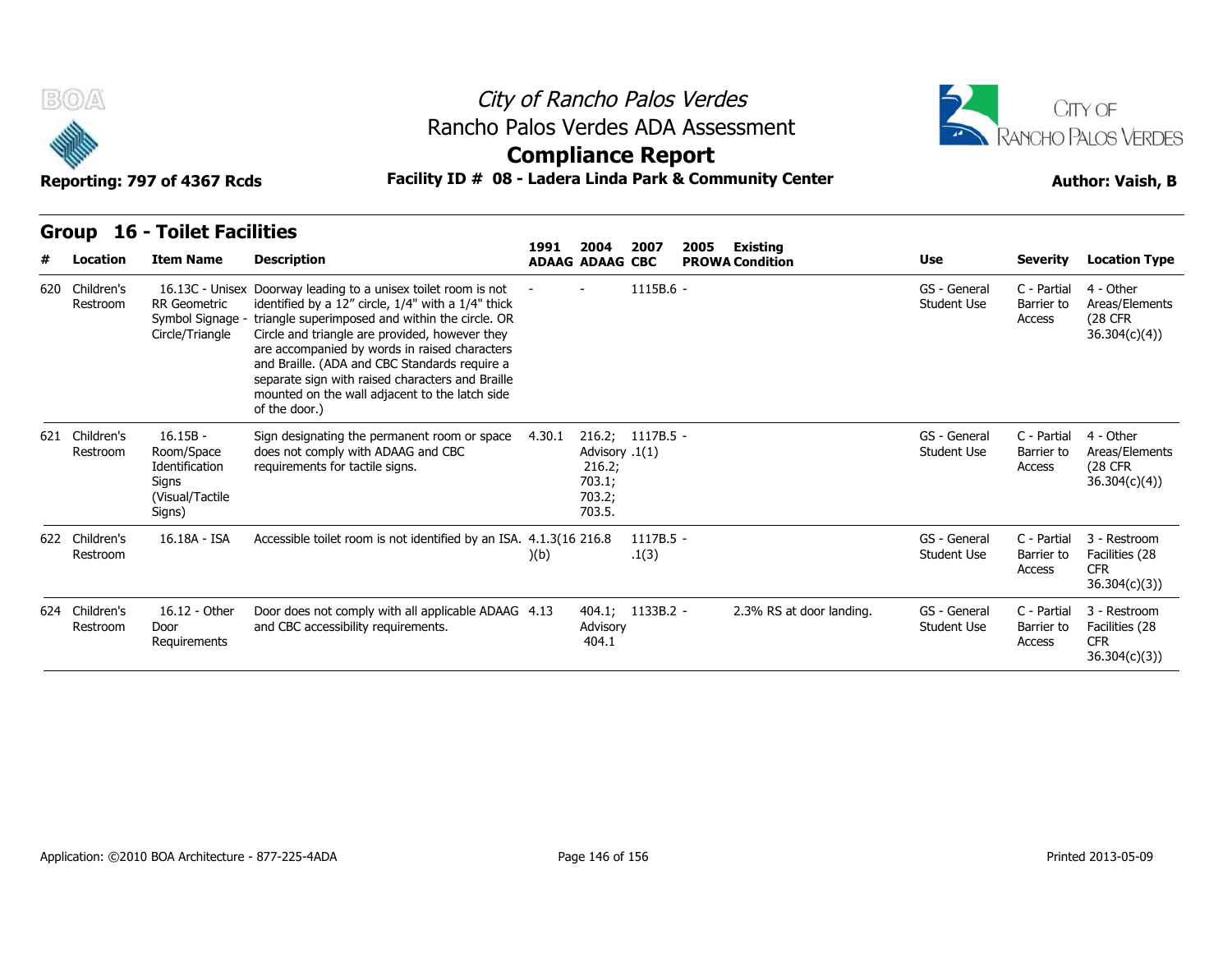



# **Compliance Report**

#### Reporting: 797 of 4367 Rcds **Facility ID # 08 - Ladera Linda Park & Community Center Author: Vaish, B**

**1991** 

| # | Location                   | <b>Item Name</b>                            | <b>Description</b>                                                                                                                                                                                                                                                                                                                                                                                                                                                                                                                                                 | 1991            | 2004<br><b>ADAAG ADAAG CBC</b> | 2007                                                   | 2005 | <b>Existing</b><br><b>PROWA Condition</b>                            | <b>Use</b>                         | <b>Severity</b>                     | <b>Location Type</b>                                         |
|---|----------------------------|---------------------------------------------|--------------------------------------------------------------------------------------------------------------------------------------------------------------------------------------------------------------------------------------------------------------------------------------------------------------------------------------------------------------------------------------------------------------------------------------------------------------------------------------------------------------------------------------------------------------------|-----------------|--------------------------------|--------------------------------------------------------|------|----------------------------------------------------------------------|------------------------------------|-------------------------------------|--------------------------------------------------------------|
|   | 625 Children's<br>Restroom | 16.50 07CBC -<br>TP Dispenser -<br>Location | Location of the toilet paper dispenser is not<br>compliant. (Effective January 1, 2008, CBC<br>Standards require toilet tissue dispensers located 29(b)<br>on the wall within 12" of the front edge of the<br>toilet seat, mounted below the grab bar,<br>centered at a min. height of 19" AFF, and 36"<br>maximum to the dispenser's far edge from the<br>rear wall; there is no requirement to<br>retroactively alter existing toilet paper<br>dispensers when installed in compliance with<br>CBC Standards in effect at the time of original<br>construction.) | 4.16.6;<br>Fig. | Fig.<br>604.7                  | 604.7; 1115B.8 -<br>Advisory .4; Fig.<br>604.7; 11B-1A |      | 38" high.                                                            | GS - General<br><b>Student Use</b> | C - Partial<br>Barrier to<br>Access | 3 - Restroom<br>Facilities (28<br><b>CFR</b><br>36.304(c)(3) |
|   | 626 Children's<br>Restroom | 16.88 - Other<br><b>Toilet Facilities</b>   | See Additional Comments                                                                                                                                                                                                                                                                                                                                                                                                                                                                                                                                            |                 |                                |                                                        |      | 45" high PTD, 44" maximum<br>allowed for kindergarten.               | GS - General<br>Student Use        | C - Partial<br>Barrier to<br>Access | 3 - Restroom<br>Facilities (28<br><b>CFR</b><br>36.304(c)(3) |
|   | 627 Children's<br>Restroom | 16.88 - Other -<br><b>Toilet Facilities</b> | See Additional Comments                                                                                                                                                                                                                                                                                                                                                                                                                                                                                                                                            |                 |                                |                                                        |      | 17" high seat, 11" to 12"<br>allowed for kindergarten.               | GS - General<br><b>Student Use</b> | C - Partial<br>Barrier to<br>Access | 3 - Restroom<br>Facilities (28<br><b>CFR</b><br>36.304(c)(3) |
|   | 628 Children's<br>Restroom | 16.88 - Other -<br><b>Toilet Facilities</b> | See Additional Comments                                                                                                                                                                                                                                                                                                                                                                                                                                                                                                                                            |                 |                                |                                                        |      | 15 1/2" to WC, 12" allowed for<br>kindergarten.                      | GS - General<br><b>Student Use</b> | C - Partial<br>Barrier to<br>Access | 3 - Restroom<br>Facilities (28<br><b>CFR</b><br>36.304(c)(3) |
|   | 629 Children's<br>Restroom | 16.88 - Other -<br><b>Toilet Facilities</b> | See Additional Comments                                                                                                                                                                                                                                                                                                                                                                                                                                                                                                                                            |                 |                                |                                                        |      | 46" high mirror, 32" maximum<br>allowed for kindergarten.            | GS - General<br>Student Use        | C - Partial<br>Barrier to<br>Access | 3 - Restroom<br>Facilities (28<br><b>CFR</b><br>36.304(c)(3) |
|   | 630 Children's<br>Restroom | 16.88 - Other -<br><b>Toilet Facilities</b> | See Additional Comments                                                                                                                                                                                                                                                                                                                                                                                                                                                                                                                                            |                 |                                |                                                        |      | Lavatory height 31 1/2", 24"<br>maximum allowed for<br>kindergarten. | GS - General<br><b>Student Use</b> | C - Partial<br>Barrier to<br>Access | 3 - Restroom<br>Facilities (28<br><b>CFR</b><br>36.304(c)(3) |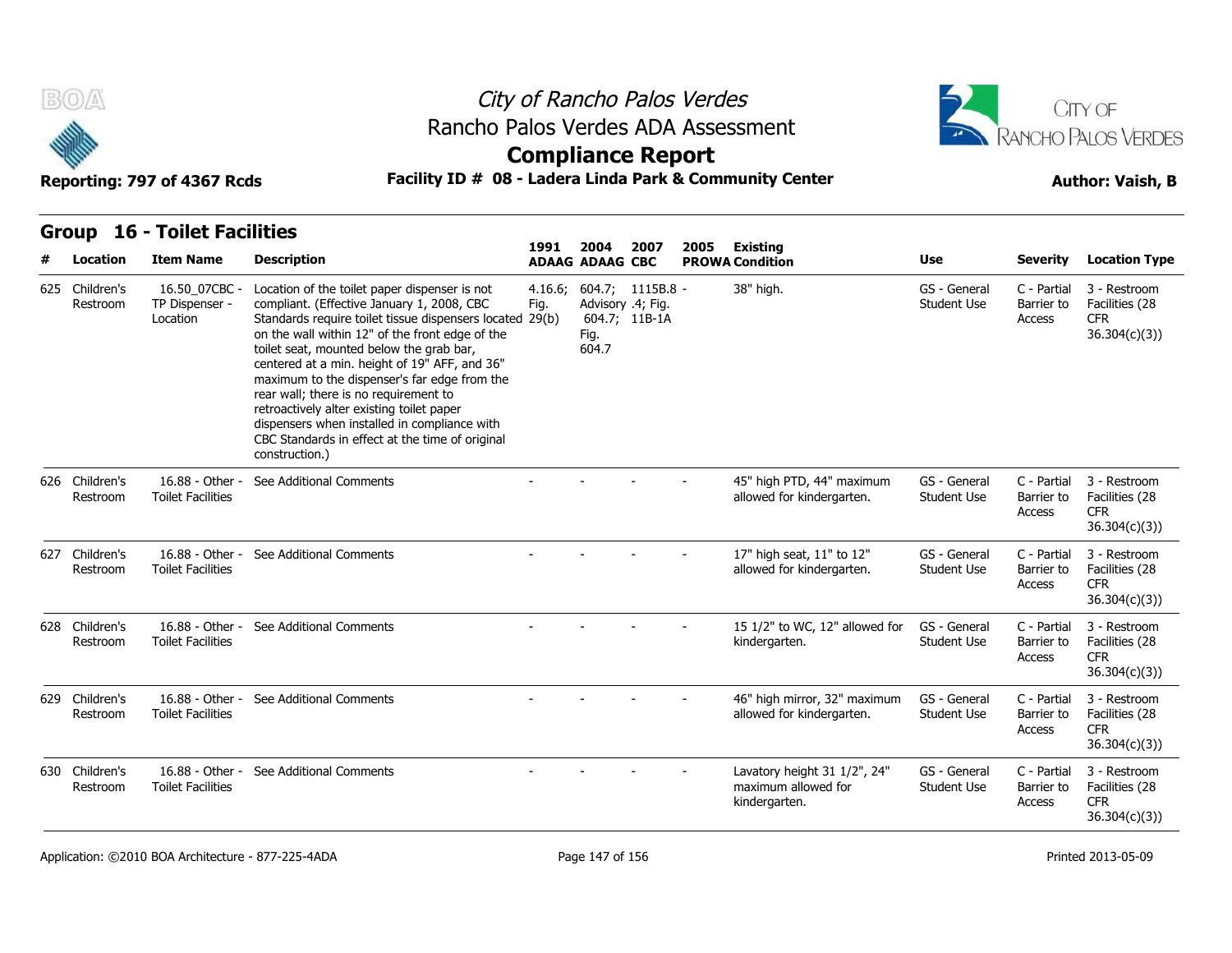



### **Compliance Report**

| BOA<br>Reporting: 797 of 4367 Rcds | City of Rancho Palos Verdes<br>Rancho Palos Verdes ADA Assessment<br><b>Compliance Report</b><br>Facility ID # 08 - Ladera Linda Park & Community Center |                                                                                                                                                                                                                                                                                                                                                                                                                                                                                                                                                                                                                                                                               |                             |                                                            | CITY OF<br>RANCHO PALOS VERDES<br><b>Author: Vaish, B</b> |      |                                        |                                    |                                     |                                                              |
|------------------------------------|----------------------------------------------------------------------------------------------------------------------------------------------------------|-------------------------------------------------------------------------------------------------------------------------------------------------------------------------------------------------------------------------------------------------------------------------------------------------------------------------------------------------------------------------------------------------------------------------------------------------------------------------------------------------------------------------------------------------------------------------------------------------------------------------------------------------------------------------------|-----------------------------|------------------------------------------------------------|-----------------------------------------------------------|------|----------------------------------------|------------------------------------|-------------------------------------|--------------------------------------------------------------|
|                                    | <b>Group 16 - Toilet Facilities</b>                                                                                                                      |                                                                                                                                                                                                                                                                                                                                                                                                                                                                                                                                                                                                                                                                               | 1991                        | 2004                                                       | 2007                                                      | 2005 | <b>Existing</b>                        |                                    |                                     |                                                              |
| Location                           | <b>Item Name</b>                                                                                                                                         | <b>Description</b>                                                                                                                                                                                                                                                                                                                                                                                                                                                                                                                                                                                                                                                            |                             | <b>ADAAG ADAAG CBC</b>                                     |                                                           |      | <b>PROWA Condition</b>                 | Use                                | <b>Severity</b>                     | <b>Location Type</b>                                         |
| 631 Children's<br>Restroom         | 16.78 - Pipe<br>Insulation at<br>Lavatory                                                                                                                | Drainpipes and hot water pipes are not insulated 4.19.4<br>to protect against contact.                                                                                                                                                                                                                                                                                                                                                                                                                                                                                                                                                                                        |                             | 606.5                                                      | 1115B.4 -<br>.3(4)                                        |      |                                        | GS - General<br><b>Student Use</b> | A - Safety<br>Hazard                | 3 - Restroom<br>Facilities (28<br><b>CFR</b><br>36.304(c)(3) |
| 633 Faculty<br>Restroom            | 16.01 - Toilet<br>Rooms                                                                                                                                  | Toilet room does not comply with all applicable<br>ADAAG and CBC accessibility requirements.                                                                                                                                                                                                                                                                                                                                                                                                                                                                                                                                                                                  | 4.1.3(11 213.2<br>); 4.22.1 | Advisory                                                   | $4.1.2(6)$ 213.2; 1115B.1 -                               |      |                                        | EC - Employee<br>Common Use        | C - Partial<br>Barrier to<br>Access | 3 - Restroom<br>Facilities (28<br><b>CFR</b><br>36.304(c)(3) |
| 634 Faculty<br>Restroom            | 16.07 - Clear<br>Door Opening                                                                                                                            | When the door is open 90 degrees, clear<br>opening width is less than 32" measured<br>between the face of the door and the doorstop<br>on the latch side.                                                                                                                                                                                                                                                                                                                                                                                                                                                                                                                     |                             |                                                            | 4.13.5 404.2.3 1133B.1 -<br>.1.1.1;<br>1133B.2<br>.2      |      | 23" wide.                              | EC - Employee<br>Common Use        | C - Partial<br>Barrier to<br>Access | 3 - Restroom<br>Facilities (28<br><b>CFR</b><br>36.304(c)(3) |
| 635 Faculty<br>Restroom            | 16.09A - Door<br>Maneuvering<br>Space                                                                                                                    | Door that is not automatic or power-assisted<br>does not have compliant maneuvering space<br>relative to the direction of approach as shown in<br>CBC Fig. 11B-26. (Approach // Side // Width //<br>Depth) (Front // Pull // D + 24" * // 60") (Front<br>// Push // D + 0" ** // 48") (Latch // Pull // D +<br>24" // 60") (Latch // Push // D + 24" // 44"<br>***) (Hinge // Pull // D + 36" // 60") (Hinge //<br>Push // 54" **** // 44" *****) (* D + 18" at<br>interior doors.) (** $D + 12$ " if door has both a<br>latch and a closer.) (*** 48" if door has closer.)<br>(**** Measured from latch toward hinge.)<br>(***** 48" if door has both a latch and a closer.) | 4.13.6                      | 1;<br>Table<br>404.2.4. 11B-26<br>1; Fig.<br>404.2.4.<br>1 | 404.2.4. 1133B.2 -<br>.4.2;<br>Fig.                       |      | 35" deep door landing on pull<br>side. | EC - Employee<br>Common Use        | C - Partial<br>Barrier to<br>Access | 3 - Restroom<br>Facilities (28<br><b>CFR</b><br>36.304(c)(3) |
| 636 Faculty<br>Restroom            | 16.10 - Single-<br>Action Hardware                                                                                                                       | Handles, locks, and latches or other operative<br>devices are not operable with one hand. OR<br>They are not operable without tight grasping,<br>pinching, or twisting of the wrist. (U-shaped<br>handles, levers, and push/pull type mechanisms<br>are acceptable designs.)                                                                                                                                                                                                                                                                                                                                                                                                  | 4.13.9                      | 404.2.7; .5.2<br>Advisory<br>404.2.7                       | 309.4; 1133B.2 -                                          |      | Knob.                                  | EC - Employee<br>Common Use        | C - Partial<br>Barrier to<br>Access | 3 - Restroom<br>Facilities (28<br><b>CFR</b><br>36.304(c)(3) |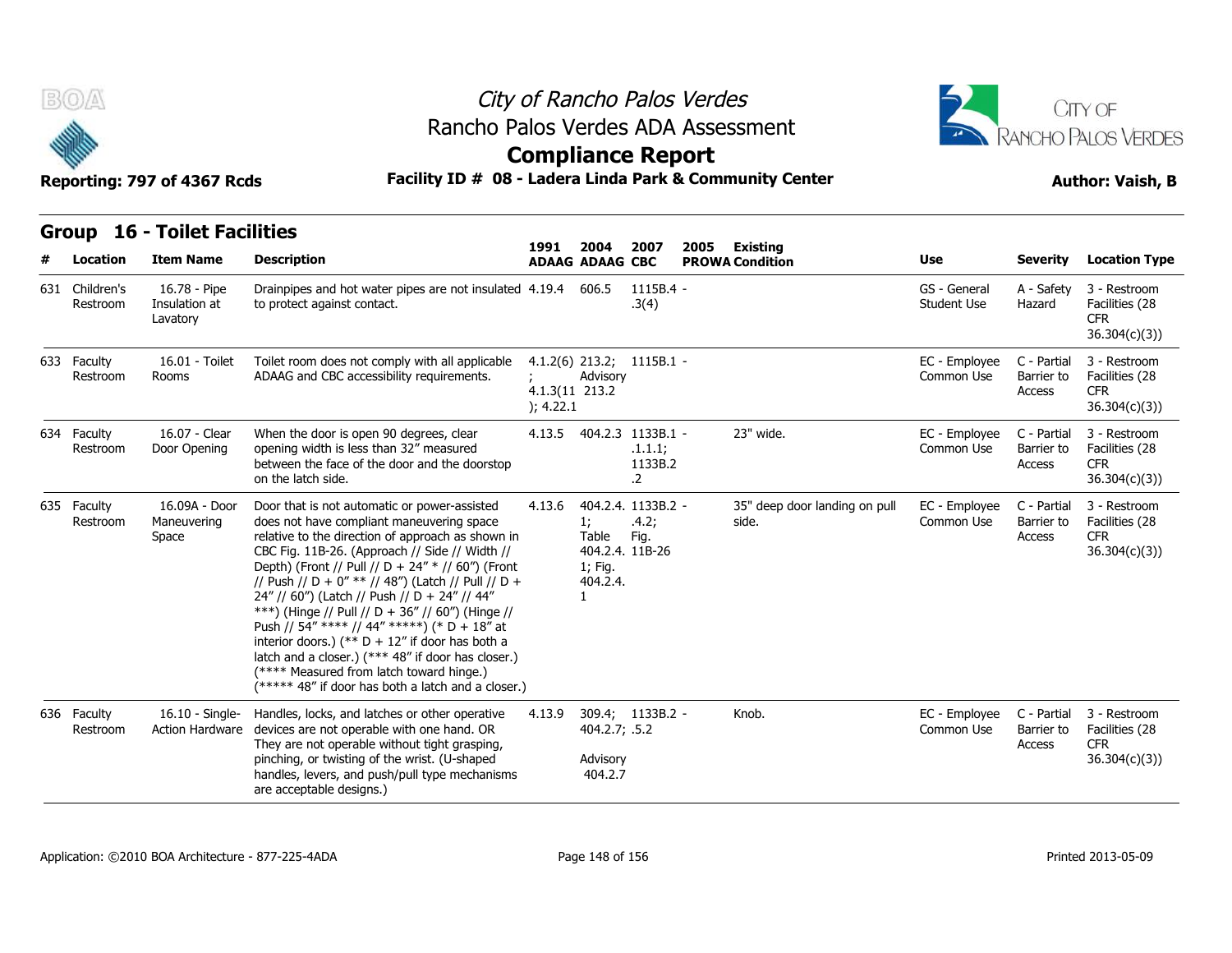

# City of Rancho Palos Verdes Rancho Palos Verdes ADA Assessment



#### **Compliance Report**

#### Reporting: 797 of 4367 Rcds **Facility ID # 08 - Ladera Linda Park & Community Center Author: Vaish, B**

#### **Item Name Description 1991 ADAAG 2004 ADAAG CBC PROWA # Location Condition Use Severity Location Type** 16.12 - Other Door Requirements Door does not comply with all applicable ADAAG 4.13 Restroom Door and CBC accessibility requirements. 404.1; 1133B.2 -Advisory 404.1 16.12 - Other Door Requirements Door does not comply with all applicable ADAAG  $4.13$   $404.1$ ; and CBC accessibility requirements. Restroom 404.1; 1133B.2 -Reporting: 797 of 4<br>
Group 16 - Toil<br>
# Location Item I<br>
637 Faculty 16.12<br>
Restroom Door<br>
Require<br>
638 Faculty 16.12<br>
Restroom Door<br>
Require 16.13C - Unisex Doorway lead Doorway leading to a unisex toilet room is not **STOUP 10 - TOII**<br>
# Location Item I<br>
# Location Item I<br>
Restroom Door Require<br>
638 Faculty 16.12<br>
Restroom Door Require<br>
639 Faculty 16.13<br>
Restroom RR Gerend Symbo<br>
59 Faculty RR Gerend Symbo

| w                       | Reporting: 797 of 4367 Rcds                                            | Facility ID # 08 - Ladera Linda Park & Community Center                                                                                                                                                                                                                                                                                                                                                                                                             | AANININAN IZAHAI E |                                           |                                                           |      |                          |                             |                                     | <b>Author: Vaish, B</b>                                        |
|-------------------------|------------------------------------------------------------------------|---------------------------------------------------------------------------------------------------------------------------------------------------------------------------------------------------------------------------------------------------------------------------------------------------------------------------------------------------------------------------------------------------------------------------------------------------------------------|--------------------|-------------------------------------------|-----------------------------------------------------------|------|--------------------------|-----------------------------|-------------------------------------|----------------------------------------------------------------|
|                         | <b>Group 16 - Toilet Facilities</b>                                    |                                                                                                                                                                                                                                                                                                                                                                                                                                                                     | 1991               | 2004                                      | 2007                                                      | 2005 | Existing                 |                             |                                     |                                                                |
| <b>Location</b>         | <b>Item Name</b>                                                       | <b>Description</b>                                                                                                                                                                                                                                                                                                                                                                                                                                                  |                    | <b>ADAAG ADAAG CBC</b>                    |                                                           |      | <b>PROWA Condition</b>   | <b>Use</b>                  | <b>Severity</b>                     | <b>Location Type</b>                                           |
| 637 Faculty<br>Restroom | 16.12 - Other<br>Door<br>Requirements                                  | Door does not comply with all applicable ADAAG 4.13<br>and CBC accessibility requirements.                                                                                                                                                                                                                                                                                                                                                                          |                    | Advisory<br>404.1                         | 404.1; 1133B.2 -                                          |      | 6.2% RS at door landing. | EC - Employee<br>Common Use | C - Partial<br>Barrier to<br>Access | 3 - Restroom<br>Facilities (28<br><b>CFR</b><br>36.304(c)(3)   |
| 638 Faculty<br>Restroom | 16.12 - Other<br>Door<br>Requirements                                  | Door does not comply with all applicable ADAAG 4.13<br>and CBC accessibility requirements.                                                                                                                                                                                                                                                                                                                                                                          |                    | Advisory<br>404.1                         | 404.1; 1133B.2 -                                          |      | Door stop.               | EC - Employee<br>Common Use | A - Safety<br>Hazard                | 3 - Restroom<br>Facilities (28<br><b>CFR</b><br>36.304(c)(3)   |
| 639 Faculty<br>Restroom | <b>RR</b> Geometric<br>Circle/Triangle                                 | 16.13C - Unisex Doorway leading to a unisex toilet room is not<br>identified by a 12" circle, 1/4" with a 1/4" thick<br>Symbol Signage - triangle superimposed and within the circle. OR<br>Circle and triangle are provided, however they<br>are accompanied by words in raised characters<br>and Braille. (ADA and CBC Standards require a<br>separate sign with raised characters and Braille<br>mounted on the wall adjacent to the latch side<br>of the door.) |                    |                                           | 1115B.6 -                                                 |      |                          | EC - Employee<br>Common Use | C - Partial<br>Barrier to<br>Access | 4 - Other<br>Areas/Elements<br>(28 CFR<br>36.304(c)(4)         |
| 640 Faculty<br>Restroom | $16.15A -$<br>Providing<br>Room/Space ID<br>Sign                       | A sign designating the permanent room or space 4.30.1<br>has not been provided.                                                                                                                                                                                                                                                                                                                                                                                     |                    | 216.2;<br>703.1; .1(1)<br>703.2;<br>703.5 | $1117B.5 -$                                               |      |                          | EC - Employee<br>Common Use | C - Partial<br>Barrier to<br>Access | 4 - Other<br>Areas/Elements<br><b>(28 CFR)</b><br>36.304(c)(4) |
| 641 Faculty<br>Restroom | 16.18A - ISA                                                           | Accessible toilet room is not identified by an ISA. 4.1.3(16 216.8)                                                                                                                                                                                                                                                                                                                                                                                                 | )(b)               |                                           | 1117B.5 -<br>.1(3)                                        |      |                          | EC - Employee<br>Common Use | C - Partial<br>Barrier to<br>Access | 3 - Restroom<br>Facilities (28<br><b>CFR</b><br>36.304(c)(3)   |
| 642 Faculty<br>Restroom | $16.27A - 60''$<br>Wide Circle or T-<br>Shaped<br>Maneuvering<br>Space | The toilet room does not include an<br>unobstructed turning space (a 60" diameter, 27" Fig 3<br>high circle or T-shaped space). (Note: The clear<br>floor space of fixtures and controls, the<br>accessible path of travel, and the turning space<br>may overlap.)                                                                                                                                                                                                  | 4.22.3;            | 3.2;<br>603.2.1                           | 304.3.2; 1115B.3 -<br>.1(1);<br>Fig.304. 1115B.3<br>.2(1) |      |                          | EC - Employee<br>Common Use | C - Partial<br>Barrier to<br>Access | 3 - Restroom<br>Facilities (28<br><b>CFR</b><br>36.304(c)(3)   |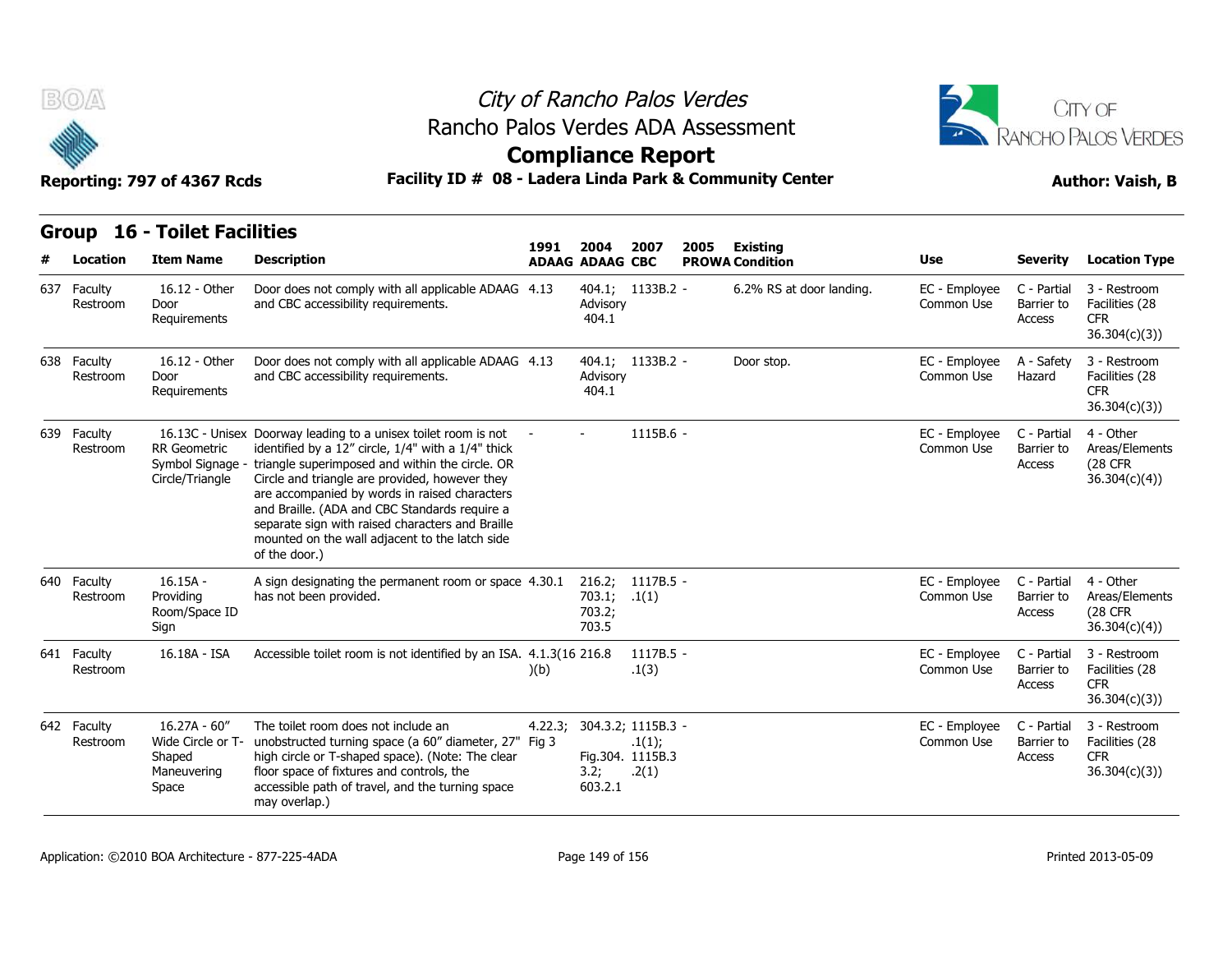

# City of Rancho Palos Verdes Rancho Palos Verdes ADA Assessment



| BOA                     | Reporting: 797 of 4367 Rcds                 |                                                                                                                                                                                                                                                                                                                                                                                                                                                         |                                |                                         | City of Rancho Palos Verdes<br><b>Compliance Report</b> | Rancho Palos Verdes ADA Assessment<br>Facility ID # 08 - Ladera Linda Park & Community Center |                             | CITY OF<br>RANCHO PALOS VERDES<br><b>Author: Vaish, B</b> |                                                               |  |
|-------------------------|---------------------------------------------|---------------------------------------------------------------------------------------------------------------------------------------------------------------------------------------------------------------------------------------------------------------------------------------------------------------------------------------------------------------------------------------------------------------------------------------------------------|--------------------------------|-----------------------------------------|---------------------------------------------------------|-----------------------------------------------------------------------------------------------|-----------------------------|-----------------------------------------------------------|---------------------------------------------------------------|--|
| Group                   | <b>16 - Toilet Facilities</b>               |                                                                                                                                                                                                                                                                                                                                                                                                                                                         | 1991                           | 2004                                    | 2007                                                    | 2005<br><b>Existing</b>                                                                       |                             |                                                           |                                                               |  |
| Location                | <b>Item Name</b>                            | <b>Description</b>                                                                                                                                                                                                                                                                                                                                                                                                                                      |                                | <b>ADAAG ADAAG CBC</b>                  |                                                         | <b>PROWA Condition</b>                                                                        | Use                         | <b>Severity</b>                                           | <b>Location Type</b>                                          |  |
| 643 Faculty<br>Restroom | 16.47A - WC<br>Location from<br>Sidewall    | The centerline of the WC is not 18" absolute<br>from a wall or partition.                                                                                                                                                                                                                                                                                                                                                                               | $4.22.4 -$                     |                                         | 1115B.4 -<br>.1(1)                                      | $131/2$ ".                                                                                    | EC - Employee<br>Common Use | C - Partial<br>Barrier to<br>Access                       | 3 - Restroom<br>Facilities (28<br><b>CFR</b><br>36.304(c)(3)  |  |
| 644 Faculty<br>Restroom | 16.48 - WC<br>Seat Height                   | The top of the WC seat is not between 17" and<br>19" AFF.                                                                                                                                                                                                                                                                                                                                                                                               | 4.16.3; 604.4<br>Fig.<br>29(b) |                                         | 1115B.4 -<br>.1(4);<br>Fig.<br>11B-1A                   | 15 1/2" high.                                                                                 | EC - Employee<br>Common Use | C - Partial<br>Barrier to<br><b>Access</b>                | 3 - Restroom<br>Facilities (28<br><b>CFR</b><br>36.304(c)(3)) |  |
| 645 Faculty<br>Restroom | 16.49B - WC<br>Flush Controls -<br>Location | Flush controls are not located on the wide side<br>of the WC where the clear floor space is<br>provided.                                                                                                                                                                                                                                                                                                                                                | 4.16.5                         | 604.6:<br>Advisory .1(5);<br>604.6 Fig. | $1115B.4 -$<br>$11B-1A$                                 |                                                                                               | EC - Employee<br>Common Use | C - Partial<br>Barrier to<br>Access                       | 3 - Restroom<br>Facilities (28<br><b>CFR</b><br>36.304(c)(3)) |  |
| 646 Faculty<br>Restroom | 16.82A - Mirror<br>Height - Max.            | Mirror above accessible lavatory or countertop is 4.19.6;<br>mounted so the bottom edge of the reflective<br>40" AFF Standard surface is not 40" max AFF. (ADA Standards<br>require at least one mirror to be accessible; CBC<br>Standards prior to August 1, 2009 required all<br>mirrors to be accessible. Effective August 1,<br>2009, amended CBC Standards require all<br>mirrors above accessible lavatories or<br>countertops to be accessible.) | Fig. 31                        | 603.3; .1<br>Advisory<br>603.3          | 213.3.5; 1115B.8 -                                      | 45".                                                                                          | EC - Employee<br>Common Use | C - Partial<br>Barrier to<br>Access                       | 3 - Restroom<br>Facilities (28<br><b>CFR</b><br>36.304(c)(3)  |  |
| 647 Faculty<br>Restroom | $16.72 -$<br>Lavatory Apron<br>Clearance    | Lavatory does not provide accessible apron<br>clearance (i.e. at least 29" clearance from the<br>floor to the bottom of the apron).                                                                                                                                                                                                                                                                                                                     | 4.19.2; 606.3<br>Fig. 31       |                                         | $1115B.4 -$<br>.3(2);<br>Fig 11B-<br>1D                 | $271/2$ ".                                                                                    | EC - Employee<br>Common Use | C - Partial<br>Barrier to<br>Access                       | 3 - Restroom<br>Facilities (28<br><b>CFR</b><br>36.304(c)(3)  |  |
| 648 Faculty<br>Restroom | $16.73 -$<br>Lavatory Knee<br>Clearance     | Lavatory does not provide accessible knee<br>clearance (i.e. at least 27" clearance from the<br>floor to the underside of the lavatory, extending<br>8" min measured from the front edge<br>underneath the lavatory back towards the wall).                                                                                                                                                                                                             | 4.19.2;<br>Fig. 31             | 306.3;<br>Fig.<br>306.3                 | 1115B.4 -<br>.3(2);<br>Fig 11B-<br>1D                   | $26"$ .                                                                                       | EC - Employee<br>Common Use | C - Partial<br>Barrier to<br>Access                       | 3 - Restroom<br>Facilities (28<br><b>CFR</b><br>36.304(c)(3)  |  |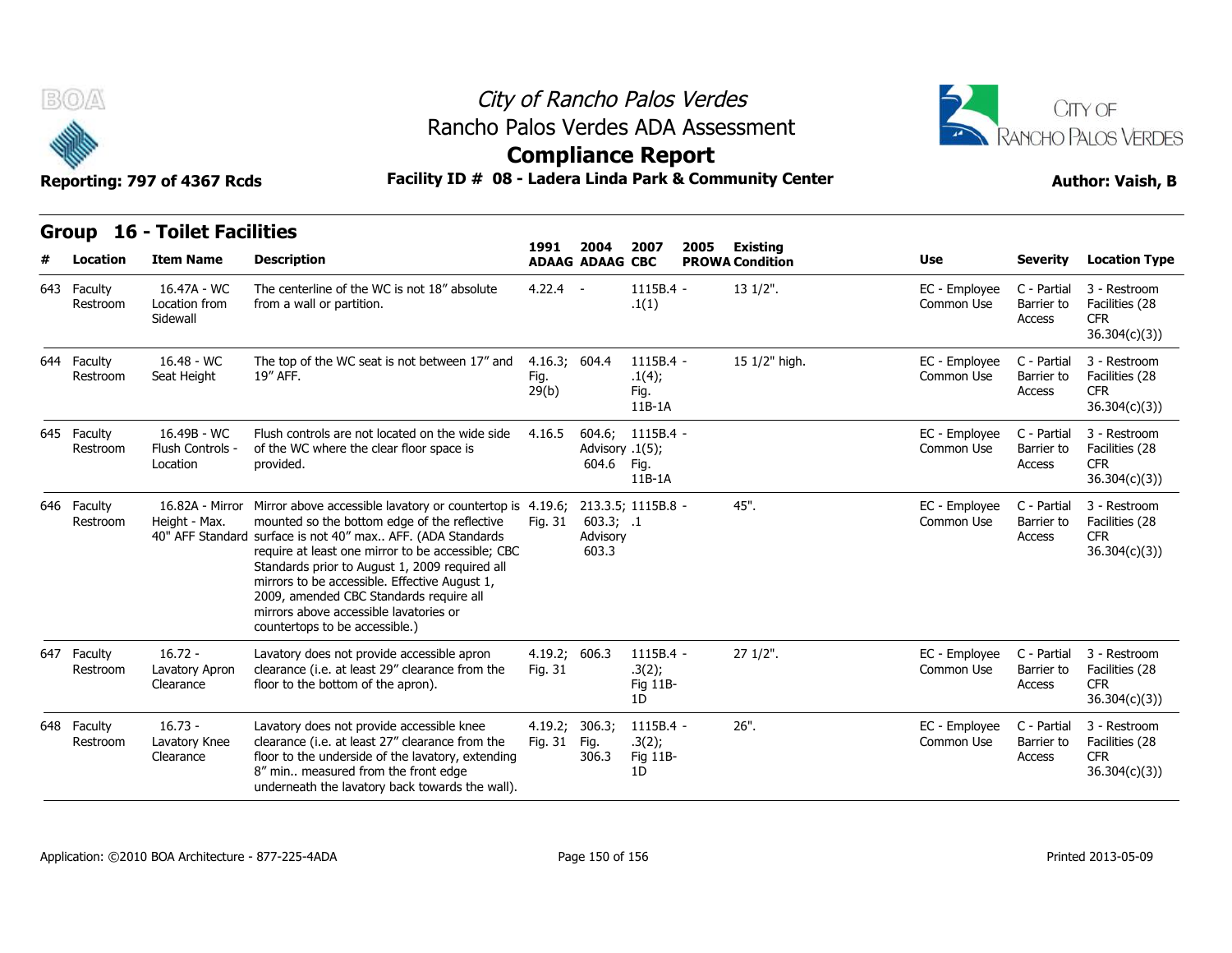



|     | B(0/A)                        | Reporting: 797 of 4367 Rcds                                |                                                                                                                                                                                                                                                                                                                                                                                                                                                                                   | City of Rancho Palos Verdes<br>Rancho Palos Verdes ADA Assessment<br><b>Compliance Report</b><br>Facility ID # 08 - Ladera Linda Park & Community Center |                        |                        |      |                        |                                 |                                     |                                                               |  |  |
|-----|-------------------------------|------------------------------------------------------------|-----------------------------------------------------------------------------------------------------------------------------------------------------------------------------------------------------------------------------------------------------------------------------------------------------------------------------------------------------------------------------------------------------------------------------------------------------------------------------------|----------------------------------------------------------------------------------------------------------------------------------------------------------|------------------------|------------------------|------|------------------------|---------------------------------|-------------------------------------|---------------------------------------------------------------|--|--|
|     |                               | <b>Group 16 - Toilet Facilities</b>                        |                                                                                                                                                                                                                                                                                                                                                                                                                                                                                   | 1991                                                                                                                                                     | 2004                   | 2007                   | 2005 | <b>Existing</b>        |                                 |                                     |                                                               |  |  |
|     | Location                      | <b>Item Name</b>                                           | <b>Description</b>                                                                                                                                                                                                                                                                                                                                                                                                                                                                |                                                                                                                                                          | <b>ADAAG ADAAG CBC</b> |                        |      | <b>PROWA Condition</b> | Use                             | <b>Severity</b>                     | <b>Location Type</b>                                          |  |  |
| 649 | Faculty<br>Restroom           | 16.78 - Pipe<br>Insulation at<br>Lavatory                  | Drainpipes and hot water pipes are not insulated 4.19.4 606.5<br>to protect against contact.                                                                                                                                                                                                                                                                                                                                                                                      |                                                                                                                                                          |                        | 1115B.4 -<br>.3(4)     |      |                        | EC - Employee<br>Common Use     | A - Safety<br>Hazard                | 3 - Restroom<br>Facilities (28<br><b>CFR</b><br>36.304(c)(3)) |  |  |
|     | 651 Faculty<br>Restroom       | 16.12 - Other<br>Door<br>Requirements                      | Door does not comply with all applicable ADAAG 4.13<br>and CBC accessibility requirements.                                                                                                                                                                                                                                                                                                                                                                                        |                                                                                                                                                          | Advisory<br>404.1      | 404.1; 1133B.2 -       |      | Compound threshold.    | EC - Employee<br>Common Use     | C - Partial<br>Barrier to<br>Access | 3 - Restroom<br>Facilities (28<br><b>CFR</b><br>36.304(c)(3)  |  |  |
|     | 653 Faculty<br>Restroom       | 16.88 - Other -<br><b>Toilet Facilities</b>                | See Additional Comments                                                                                                                                                                                                                                                                                                                                                                                                                                                           |                                                                                                                                                          |                        |                        |      | Loose floor mat.       | EC - Employee<br>Common Use     | A - Safety<br>Hazard                | 3 - Restroom<br>Facilities (28<br><b>CFR</b><br>36.304(c)(3)) |  |  |
|     | 664 Multi-<br>purpose<br>Room | 16.84A - Paper<br>Towel<br>Dispenser -<br>Operating Height | Mounting height of paper towel dispenser's<br>highest operable part exceeds 40" AFF. (Where 4.27.3; 309<br>provided, ADA Standards require at least one<br>paper towel dispenser to be accessible with the<br>highest operable part placed within at least one<br>of the reach ranges specified in 4.2.5 and 4.2.6;<br>where provided, CBC Standards require at least<br>one paper towel dispenser to be accessible with<br>the highest operable part no higher than 40"<br>AFF.) | 4.22.7; 308;<br>4.2.5;<br>4.2.6                                                                                                                          |                        | 1115B.8 -<br>.3        |      | 51" high.              | $PV -$<br>Public/Visitor<br>Use | C - Partial<br>Barrier to<br>Access | 2 - Program<br>Areas (28 CFR<br>36.304(c)(2)                  |  |  |
|     | 685 Kitchen                   | 16.84A - Paper<br>Towel<br>Dispenser -<br>Operating Height | Mounting height of paper towel dispenser's<br>highest operable part exceeds 40" AFF. (Where<br>provided, ADA Standards require at least one<br>paper towel dispenser to be accessible with the<br>highest operable part placed within at least one<br>of the reach ranges specified in 4.2.5 and 4.2.6;<br>where provided, CBC Standards require at least<br>one paper towel dispenser to be accessible with<br>the highest operable part no higher than 40"<br>AFF.)             | 4.22.7;<br>4.27.3; 309<br>4.2.5;<br>4.2.6                                                                                                                | 308;                   | 1115B.8 -<br>$\cdot$ 3 |      | 50" high.              | EC - Employee<br>Common Use     | C - Partial<br>Barrier to<br>Access | 2 - Program<br>Areas (28 CFR<br>36.304(c)(2)                  |  |  |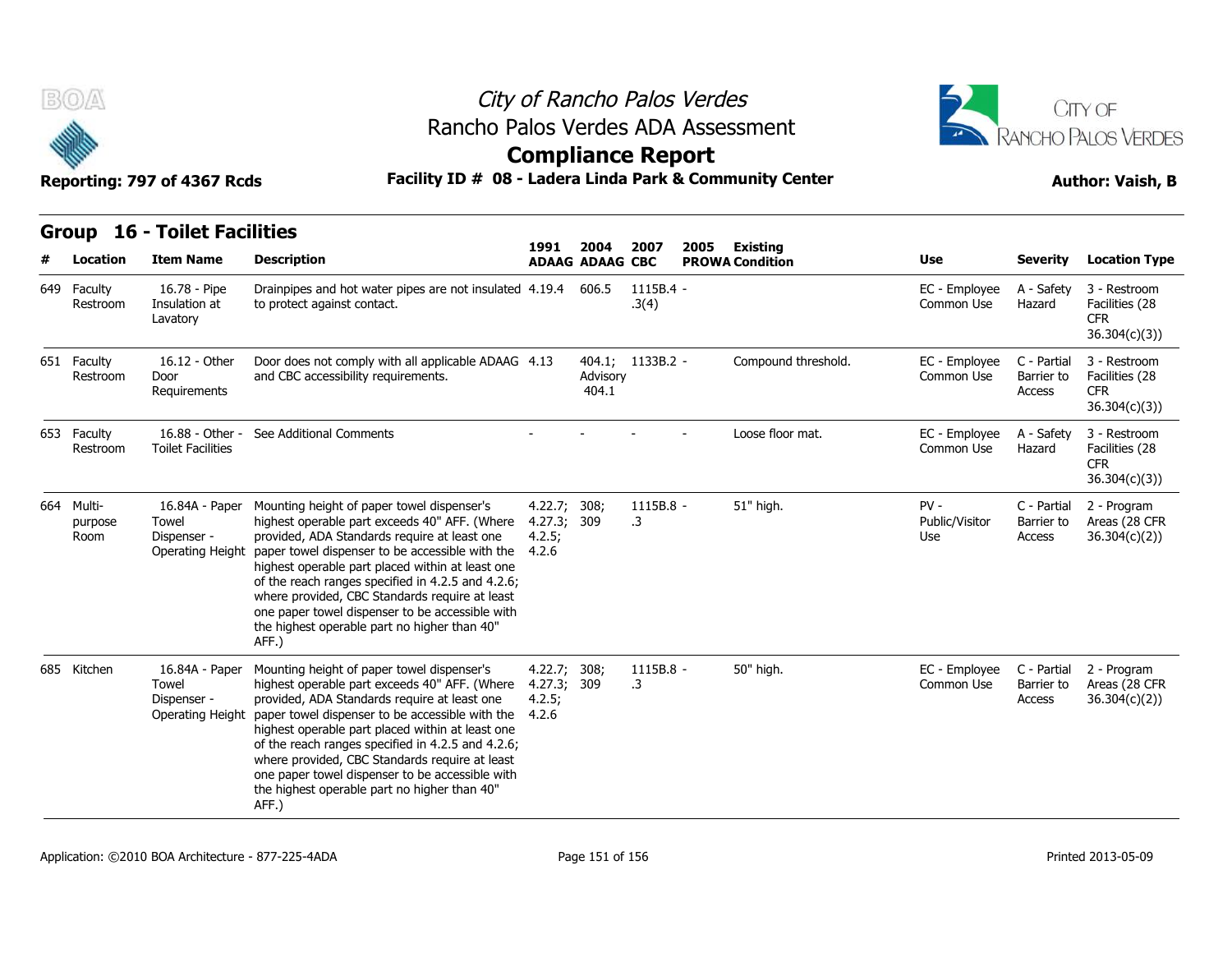



### **Compliance Report**

#### **Reporting: 797 of 4367 Rcds Facility ID # 08 - Ladera Linda Park & Community Center Author: Vaish, B**

|  |  | REPOLUTICI: 197 OF 4507 RCUS |  |
|--|--|------------------------------|--|
|  |  |                              |  |

|   | B(0)                  | Reporting: 797 of 4367 Rcds           | Rancho Palos Verdes ADA Assessment<br>Facility ID # 08 - Ladera Linda Park & Community Center                                                                                                                                                                                                                                                                                                                                                                                                                                                                                                                                                                                 | City of Rancho Palos Verdes<br><b>Compliance Report</b> |                                                            |                                                                              |      |                                                                 |                             |                                     | <b>CITY OF</b><br><b>RANCHO PALOS VERDES</b><br><b>Author: Vaish, B</b> |
|---|-----------------------|---------------------------------------|-------------------------------------------------------------------------------------------------------------------------------------------------------------------------------------------------------------------------------------------------------------------------------------------------------------------------------------------------------------------------------------------------------------------------------------------------------------------------------------------------------------------------------------------------------------------------------------------------------------------------------------------------------------------------------|---------------------------------------------------------|------------------------------------------------------------|------------------------------------------------------------------------------|------|-----------------------------------------------------------------|-----------------------------|-------------------------------------|-------------------------------------------------------------------------|
|   |                       | <b>Group 16 - Toilet Facilities</b>   |                                                                                                                                                                                                                                                                                                                                                                                                                                                                                                                                                                                                                                                                               |                                                         |                                                            |                                                                              |      |                                                                 |                             |                                     |                                                                         |
| # | Location              | <b>Item Name</b>                      | <b>Description</b>                                                                                                                                                                                                                                                                                                                                                                                                                                                                                                                                                                                                                                                            | 1991                                                    | 2004<br><b>ADAAG ADAAG CBC</b>                             | 2007                                                                         | 2005 | Existing<br><b>PROWA Condition</b>                              | <b>Use</b>                  | <b>Severity</b>                     | <b>Location Type</b>                                                    |
|   | 690 Staff<br>Restroom | 16.01 - Toilet<br>Rooms               | Toilet room does not comply with all applicable<br>ADAAG and CBC accessibility requirements.                                                                                                                                                                                                                                                                                                                                                                                                                                                                                                                                                                                  | 4.1.3(11 213.2<br>); 4.22.1                             | Advisory                                                   | $4.1.2(6)$ 213.2; 1115B.1 -                                                  |      |                                                                 | EC - Employee<br>Common Use | C - Partial<br>Barrier to<br>Access | 3 - Restroom<br>Facilities (28<br><b>CFR</b><br>36.304(c)(3)            |
|   | 691 Staff<br>Restroom | 16.07 - Clear<br>Door Opening         | When the door is open 90 degrees, clear<br>opening width is less than 32" measured<br>between the face of the door and the doorstop<br>on the latch side.                                                                                                                                                                                                                                                                                                                                                                                                                                                                                                                     | 4.13.5                                                  |                                                            | 404.2.3 1133B.1 -<br>.1.1.1;<br>1133B.2<br>.2                                |      | 24" wide.                                                       | EC - Employee<br>Common Use | C - Partial<br>Barrier to<br>Access | 3 - Restroom<br>Facilities (28<br><b>CFR</b><br>36.304(c)(3)            |
|   | 692 Staff<br>Restroom | 16.08A - Door<br>Swing                | The door swing intrudes into the clear floor<br>space of one or more fixtures.                                                                                                                                                                                                                                                                                                                                                                                                                                                                                                                                                                                                | 4.22.2                                                  | Advisory 2;                                                | 603.2.3; 1115B.3 -<br>.1 item<br>603.2.3 1115B.3<br>.2 item<br>2;<br>1115B.5 |      |                                                                 | EC - Employee<br>Common Use | C - Partial<br>Barrier to<br>Access | 3 - Restroom<br>Facilities (28<br><b>CFR</b><br>36.304(c)(3)            |
|   | 693 Staff<br>Restroom | 16.09A - Door<br>Maneuvering<br>Space | Door that is not automatic or power-assisted<br>does not have compliant maneuvering space<br>relative to the direction of approach as shown in<br>CBC Fig. 11B-26. (Approach // Side // Width //<br>Depth) (Front // Pull // D + 24" * // 60") (Front<br>// Push // D + 0" ** // 48") (Latch // Pull // D +<br>24" // 60") (Latch // Push // D + 24" // 44"<br>***) (Hinge // Pull // D + 36" // 60") (Hinge //<br>Push // 54" **** // 44" *****) (* D + 18" at<br>interior doors.) (** $D + 12$ " if door has both a<br>latch and a closer.) (*** 48" if door has closer.)<br>(**** Measured from latch toward hinge.)<br>(***** 48" if door has both a latch and a closer.) | 4.13.6                                                  | 1:<br>Table<br>404.2.4. 11B-26<br>1; Fig.<br>404.2.4.<br>1 | 404.2.4. 1133B.2 -<br>.4.2;<br>Fig.                                          |      | 47" deep landing on pull side, 6" EC - Employee<br>strike side. | Common Use                  | C - Partial<br>Barrier to<br>Access | 3 - Restroom<br>Facilities (28<br><b>CFR</b><br>36.304(c)(3)            |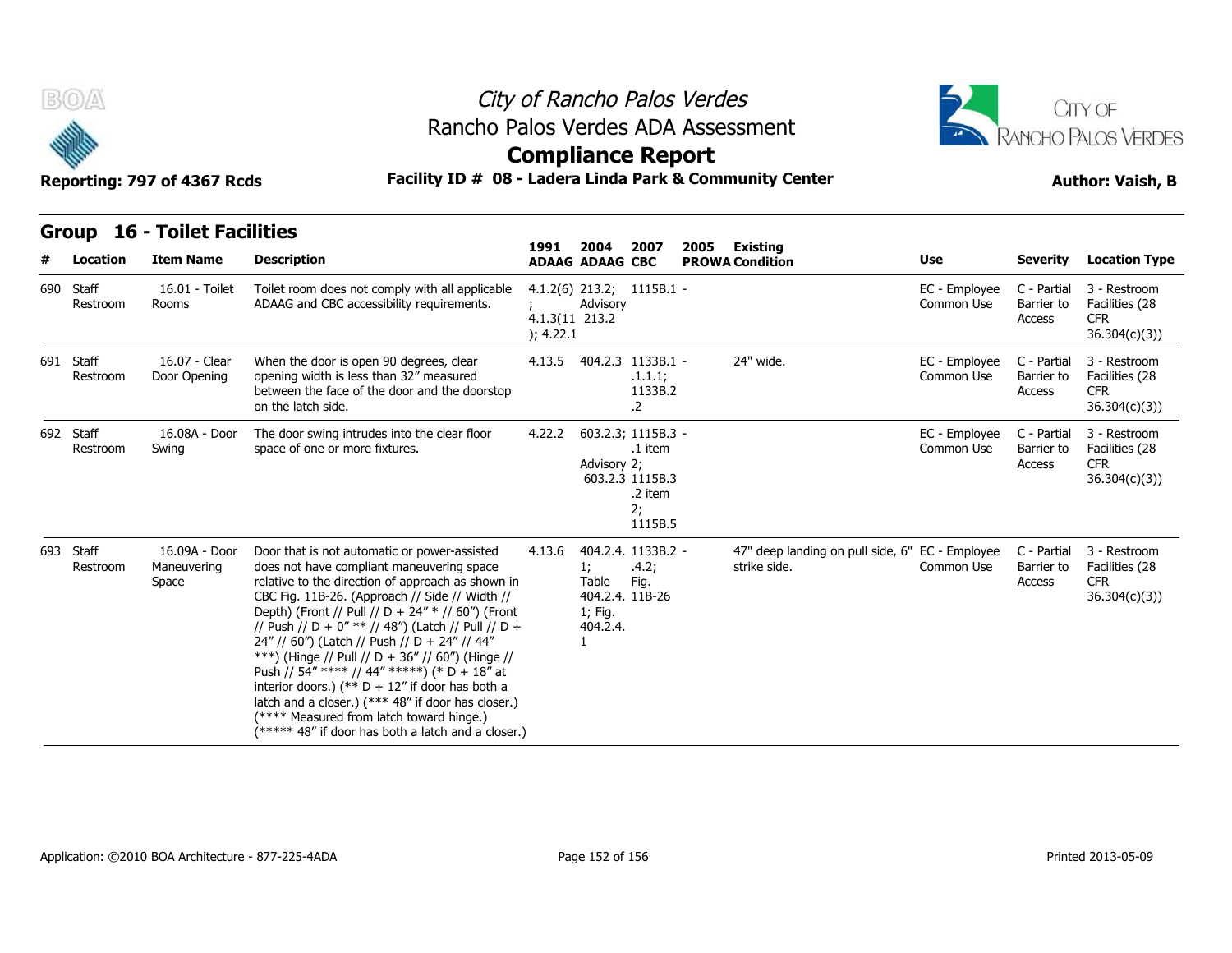



### **Compliance Report**

| <b>Group 16 - Toilet Facilities</b> |  |
|-------------------------------------|--|

| B(0)       |          | Reporting: 797 of 4367 Rcds                                |                                                                                                                                                                                                                                                                                                                                                                                                                                                                       |                                                |                                | <b>Compliance Report</b>  | City of Rancho Palos Verdes<br>Rancho Palos Verdes ADA Assessment<br>Facility ID # 08 - Ladera Linda Park & Community Center |                             |                                     | CITY OF<br><b>RANCHO PALOS VERDES</b><br><b>Author: Vaish, B</b> |
|------------|----------|------------------------------------------------------------|-----------------------------------------------------------------------------------------------------------------------------------------------------------------------------------------------------------------------------------------------------------------------------------------------------------------------------------------------------------------------------------------------------------------------------------------------------------------------|------------------------------------------------|--------------------------------|---------------------------|------------------------------------------------------------------------------------------------------------------------------|-----------------------------|-------------------------------------|------------------------------------------------------------------|
| Group<br># | Location | <b>16 - Toilet Facilities</b><br><b>Item Name</b>          | <b>Description</b>                                                                                                                                                                                                                                                                                                                                                                                                                                                    | 1991                                           | 2004<br><b>ADAAG ADAAG CBC</b> | 2007                      | 2005<br><b>Existing</b><br><b>PROWA Condition</b>                                                                            | <b>Use</b>                  | <b>Severity</b>                     | <b>Location Type</b>                                             |
| 694 Staff  | Restroom | <b>RR</b> Geometric<br>Symbol Signage -<br>Circle/Triangle | 16.13C - Unisex Doorway leading to a unisex toilet room is not<br>identified by a 12" circle, 1/4" with a 1/4" thick<br>triangle superimposed and within the circle. OR<br>Circle and triangle are provided, however they<br>are accompanied by words in raised characters<br>and Braille. (ADA and CBC Standards require a<br>separate sign with raised characters and Braille<br>mounted on the wall adjacent to the latch side<br>of the door.)                    |                                                |                                | 1115B.6 -                 |                                                                                                                              | EC - Employee<br>Common Use | C - Partial<br>Barrier to<br>Access | 4 - Other<br>Areas/Elements<br>(28 CFR<br>36.304(c)(4)           |
| 695 Staff  | Restroom | $16.15A -$<br>Providing<br>Room/Space ID<br>Sign           | A sign designating the permanent room or space 4.30.1<br>has not been provided.                                                                                                                                                                                                                                                                                                                                                                                       |                                                | 703.1;<br>703.2;<br>703.5      | 216.2; 1117B.5 -<br>.1(1) |                                                                                                                              | EC - Employee<br>Common Use | C - Partial<br>Barrier to<br>Access | 4 - Other<br>Areas/Elements<br><b>(28 CFR)</b><br>36.304(c)(4)   |
| 696 Staff  | Restroom | 16.18A - ISA                                               | Accessible toilet room is not identified by an ISA. 4.1.3(16 216.8)                                                                                                                                                                                                                                                                                                                                                                                                   | )(b)                                           |                                | $1117B.5 -$<br>.1(3)      |                                                                                                                              | EC - Employee<br>Common Use | C - Partial<br>Barrier to<br>Access | 3 - Restroom<br>Facilities (28<br><b>CFR</b><br>36.304(c)(3)     |
| 697 Staff  | Restroom | 16.84A - Paper<br>Towel<br>Dispenser -<br>Operating Height | Mounting height of paper towel dispenser's<br>highest operable part exceeds 40" AFF. (Where<br>provided, ADA Standards require at least one<br>paper towel dispenser to be accessible with the<br>highest operable part placed within at least one<br>of the reach ranges specified in 4.2.5 and 4.2.6;<br>where provided, CBC Standards require at least<br>one paper towel dispenser to be accessible with<br>the highest operable part no higher than 40"<br>AFF.) | 4.22.7; 308;<br>4.27.3; 309<br>4.2.5;<br>4.2.6 |                                | 1115B.8 -<br>.3           | 51" high.                                                                                                                    | EC - Employee<br>Common Use | C - Partial<br>Barrier to<br>Access | 3 - Restroom<br>Facilities (28<br><b>CFR</b><br>36.304(c)(3)     |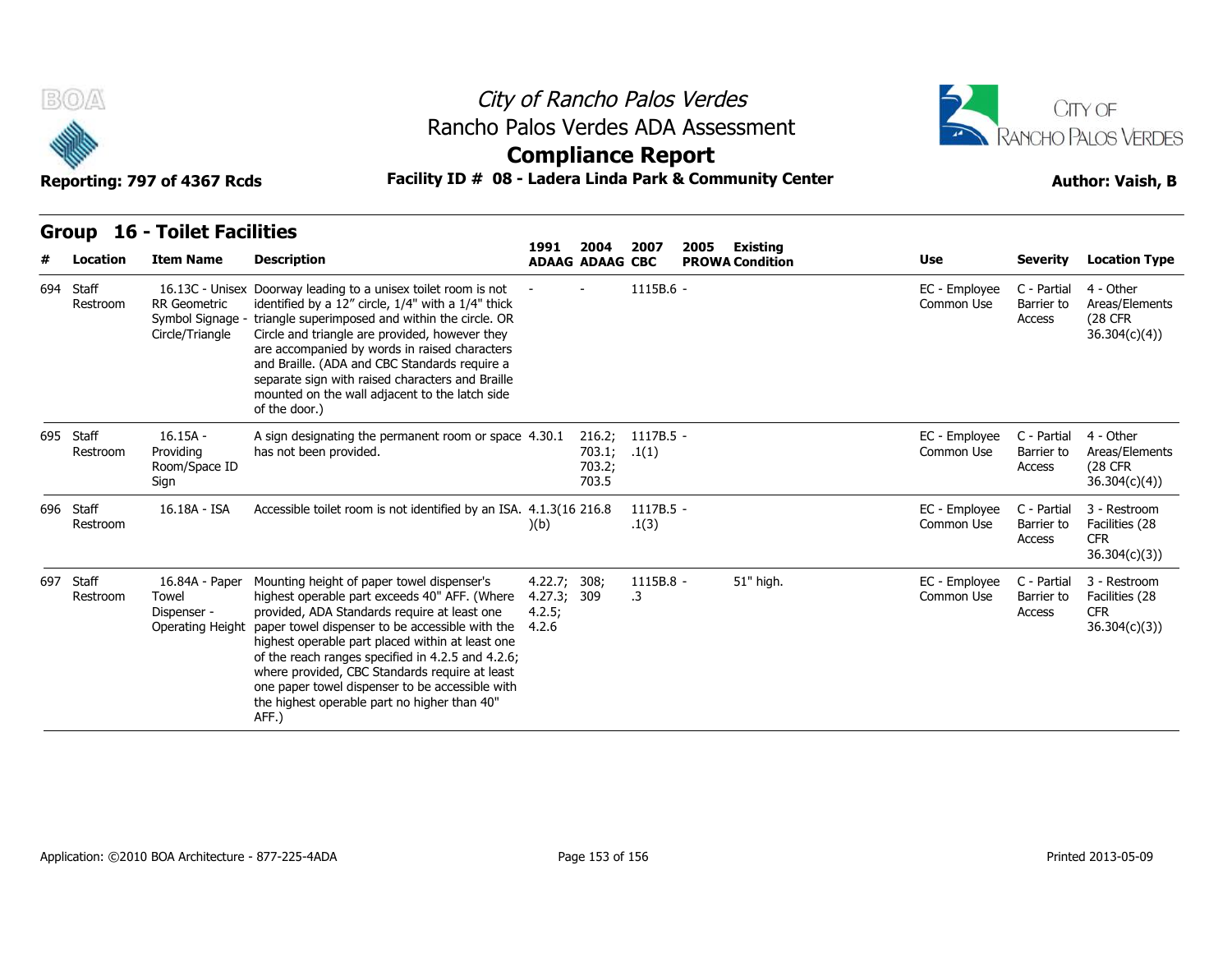



### **Compliance Report**

#### Reporting: 797 of 4367 Rcds **Facility ID # 08 - Ladera Linda Park & Community Center Author: Vaish, B**

|  |  | אטא <i>נ</i> טכ <del>נ</del> וט <i>נצו. ו</i> ווווווען |  |
|--|--|--------------------------------------------------------|--|
|  |  |                                                        |  |

| B(0)<br>Reporting: 797 of 4367 Rcds |                                               |                                                  | City of Rancho Palos Verdes<br>Rancho Palos Verdes ADA Assessment<br><b>Compliance Report</b><br>Facility ID # 08 - Ladera Linda Park & Community Center                                                                                                                                                                                                                                                                                                                |                                   |                                | CITY OF<br>RANCHO PALOS VERDES<br><b>Author: Vaish, B</b> |      |                                    |                             |                                     |                                                               |
|-------------------------------------|-----------------------------------------------|--------------------------------------------------|-------------------------------------------------------------------------------------------------------------------------------------------------------------------------------------------------------------------------------------------------------------------------------------------------------------------------------------------------------------------------------------------------------------------------------------------------------------------------|-----------------------------------|--------------------------------|-----------------------------------------------------------|------|------------------------------------|-----------------------------|-------------------------------------|---------------------------------------------------------------|
|                                     | <b>16 - Toilet Facilities</b><br><b>Group</b> |                                                  |                                                                                                                                                                                                                                                                                                                                                                                                                                                                         |                                   |                                |                                                           |      |                                    |                             |                                     |                                                               |
|                                     | Location                                      | <b>Item Name</b>                                 | <b>Description</b>                                                                                                                                                                                                                                                                                                                                                                                                                                                      | 1991                              | 2004<br><b>ADAAG ADAAG CBC</b> | 2007                                                      | 2005 | Existing<br><b>PROWA Condition</b> | Use                         | <b>Severity</b>                     | <b>Location Type</b>                                          |
|                                     | 698 Staff<br>Restroom                         | 16.84C - Soap<br>Dispenser -<br>Operating Height | Mounting height of soap dispenser's highest<br>operable part exceeds 40" AFF. (Where<br>provided, ADA Standards require at least one<br>soap dispenser to be accessible with the highest 4.2.6<br>operable part placed within at least one of the<br>reach ranges specified in 4.2.5 and 4.2.6; where<br>provided, CBC Standards require at least one<br>soap dispenser to be accessible with the highest<br>operable part no higher than 40" AFF.)                     | 4.22.7; 308;<br>4.27.3;<br>4.2.5; | 309                            | 1115B.8 -<br>.3                                           |      | 52" high.                          | EC - Employee<br>Common Use | C - Partial<br>Barrier to<br>Access | 3 - Restroom<br>Facilities (28<br><b>CFR</b><br>36.304(c)(3)  |
|                                     | 699 Staff<br>Restroom                         | Height - Max.                                    | 16.82A - Mirror Mirror above accessible lavatory or countertop is 4.19.6;<br>mounted so the bottom edge of the reflective<br>40" AFF Standard surface is not 40" max AFF. (ADA Standards<br>require at least one mirror to be accessible; CBC<br>Standards prior to August 1, 2009 required all<br>mirrors to be accessible. Effective August 1,<br>2009, amended CBC Standards require all<br>mirrors above accessible lavatories or<br>countertops to be accessible.) | Fig. 31                           | 603.3; .1<br>Advisory<br>603.3 | 213.3.5; 1115B.8 -                                        |      | 49 1/2" high.                      | EC - Employee<br>Common Use | C - Partial<br>Barrier to<br>Access | 3 - Restroom<br>Facilities (28<br><b>CFR</b><br>36.304(c)(3)  |
|                                     | 700 Staff<br>Restroom                         | $16.72 -$<br>Lavatory Apron<br>Clearance         | Lavatory does not provide accessible apron<br>clearance (i.e. at least 29" clearance from the<br>floor to the bottom of the apron).                                                                                                                                                                                                                                                                                                                                     | 4.19.2; 606.3<br>Fig. 31          |                                | $1115B.4 -$<br>.3(2);<br>Fig 11B-<br>1D                   |      | 28".                               | EC - Employee<br>Common Use | C - Partial<br>Barrier to<br>Access | 3 - Restroom<br>Facilities (28<br>CFR.<br>36.304(c)(3)        |
|                                     | 701 Staff<br>Restroom                         | $16.73 -$<br>Lavatory Knee<br>Clearance          | Lavatory does not provide accessible knee<br>clearance (i.e. at least 27" clearance from the<br>floor to the underside of the lavatory, extending<br>8" min measured from the front edge<br>underneath the lavatory back towards the wall).                                                                                                                                                                                                                             | 4.19.2;<br>Fig. 31                | 306.3;<br>Fig.<br>306.3        | $1115B.4 -$<br>.3(2);<br>Fig 11B-<br>1D                   |      | $25"$ .                            | EC - Employee<br>Common Use | C - Partial<br>Barrier to<br>Access | 3 - Restroom<br>Facilities (28<br><b>CFR</b><br>36.304(c)(3)  |
|                                     | 702 Staff<br>Restroom                         | 16.78 - Pipe<br>Insulation at<br>Lavatory        | Drainpipes and hot water pipes are not insulated 4.19.4<br>to protect against contact.                                                                                                                                                                                                                                                                                                                                                                                  |                                   | 606.5                          | 1115B.4 -<br>.3(4)                                        |      |                                    | EC - Employee<br>Common Use | A - Safety<br>Hazard                | 3 - Restroom<br>Facilities (28<br><b>CFR</b><br>36.304(c)(3)) |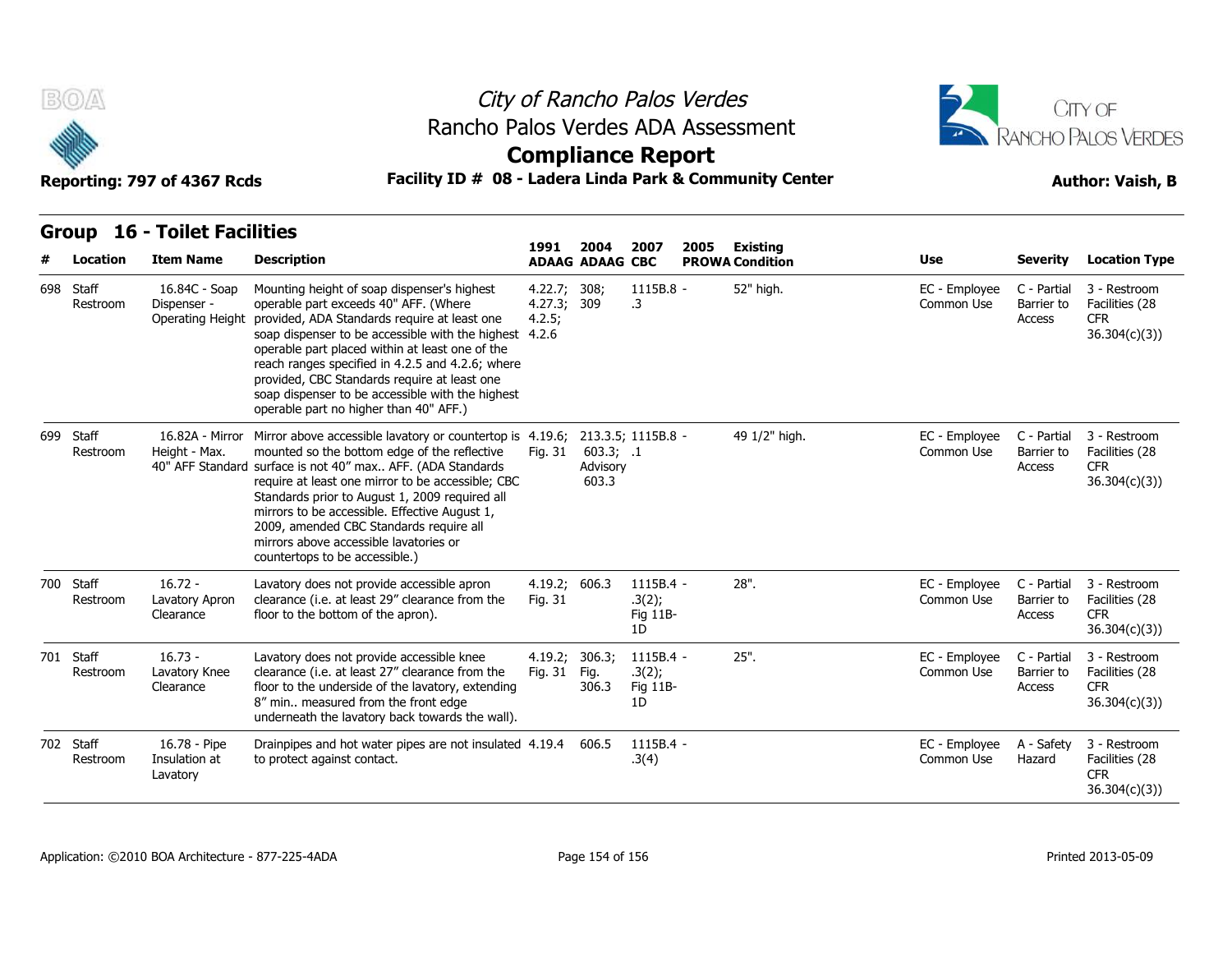



#### Reporting: 797 of 4367 Rcds **Facility ID # 08 - Ladera Linda Park & Community Center Author: Vaish, B**

|     | BOA                   | Reporting: 797 of 4367 Rcds                             | City of Rancho Palos Verdes<br>Rancho Palos Verdes ADA Assessment<br><b>Compliance Report</b><br>Facility ID # 08 - Ladera Linda Park & Community Center                                                                                                                     | CITY OF<br><b>RANCHO PALOS VERDES</b><br><b>Author: Vaish, B</b> |                                      |                                                     |      |                                           |                             |                                     |                                                              |
|-----|-----------------------|---------------------------------------------------------|------------------------------------------------------------------------------------------------------------------------------------------------------------------------------------------------------------------------------------------------------------------------------|------------------------------------------------------------------|--------------------------------------|-----------------------------------------------------|------|-------------------------------------------|-----------------------------|-------------------------------------|--------------------------------------------------------------|
|     | Location              | <b>Group 16 - Toilet Facilities</b><br><b>Item Name</b> | <b>Description</b>                                                                                                                                                                                                                                                           | 1991                                                             | 2004<br><b>ADAAG ADAAG CBC</b>       | 2007                                                | 2005 | <b>Existing</b><br><b>PROWA Condition</b> | Use                         | <b>Severity</b>                     | <b>Location Type</b>                                         |
| 703 | Staff<br>Restroom     | Surfaces at<br>Lavatory                                 | 16.79 - Smooth The area below the lavatory is not free of sharp 4.19.4<br>or abrasive surfaces.                                                                                                                                                                              |                                                                  | 606.5                                | 1115B.4 -<br>.3(4)                                  |      |                                           | EC - Employee<br>Common Use | A - Safety<br>Hazard                | 3 - Restroom<br>Facilities (28<br><b>CFR</b><br>36.304(c)(3) |
| 704 | Staff<br>Restroom     | 16.47A - WC<br>Location from<br>Sidewall                | The centerline of the WC is not 18" absolute<br>from a wall or partition.                                                                                                                                                                                                    | $4.22.4 -$                                                       |                                      | $1115B.4 -$<br>.1(1)                                |      | $26"$ .                                   | EC - Employee<br>Common Use | C - Partial<br>Barrier to<br>Access | 3 - Restroom<br>Facilities (28<br><b>CFR</b><br>36.304(c)(3) |
|     | 705 Staff<br>Restroom | $16.48 - WC$<br>Seat Height                             | The top of the WC seat is not between 17" and<br>19" AFF.                                                                                                                                                                                                                    | 4.16.3; 604.4<br>Fig.<br>29(b)                                   |                                      | $1115B.4 -$<br>.1(4);<br>Fig.<br>$11B-1A$           |      | 15 1/2" high.                             | EC - Employee<br>Common Use | C - Partial<br>Barrier to<br>Access | 3 - Restroom<br>Facilities (28<br><b>CFR</b><br>36.304(c)(3) |
| 706 | Staff<br>Restroom     | 16.54A - Grab<br>Bar                                    | Grab bar is not provided.                                                                                                                                                                                                                                                    | 4.17.6; 604.5;<br>& 30                                           | Figs. 29 Advisory .1(3.1)<br>609.4   | 1115B.4 -<br>604.5; & $(3.2)$ ;<br>Fig.<br>$11B-1A$ |      | None provided.                            | EC - Employee<br>Common Use | C - Partial<br>Barrier to<br>Access | 3 - Restroom<br>Facilities (28<br><b>CFR</b><br>36.304(c)(3) |
| 707 | Staff<br>Restroom     | $16.53 - SC$                                            | Mounting height of seat cover dispenser's<br>Dispenser Height highest operable part exceeds 40" AFF.                                                                                                                                                                         | $4.22.7; -$<br>4.27.3;<br>4.2.5;<br>4.2.6                        |                                      | 1115B.8 -<br>.3                                     |      | 55".                                      | EC - Employee<br>Common Use | C - Partial<br>Barrier to<br>Access | 3 - Restroom<br>Facilities (28<br><b>CFR</b><br>36.304(c)(3) |
|     | 709 Staff<br>Restroom | $16.10 -$ Single-<br>Action Hardware                    | Handles, locks, and latches or other operative<br>devices are not operable with one hand. OR<br>They are not operable without tight grasping,<br>pinching, or twisting of the wrist. (U-shaped<br>handles, levers, and push/pull type mechanisms<br>are acceptable designs.) | 4.13.9                                                           | 404.2.7; .5.2<br>Advisory<br>404.2.7 | 309.4; 1133B.2 -                                    |      | Knob.                                     | EC - Employee<br>Common Use | C - Partial<br>Barrier to<br>Access | 3 - Restroom<br>Facilities (28<br><b>CFR</b><br>36.304(c)(3) |

#### **Number of Key Notes for Group 16 - Toilet Facilities: 145**

#### **Number of Key Notes for Facility 08 - Ladera Linda Park & Community Center: 797**